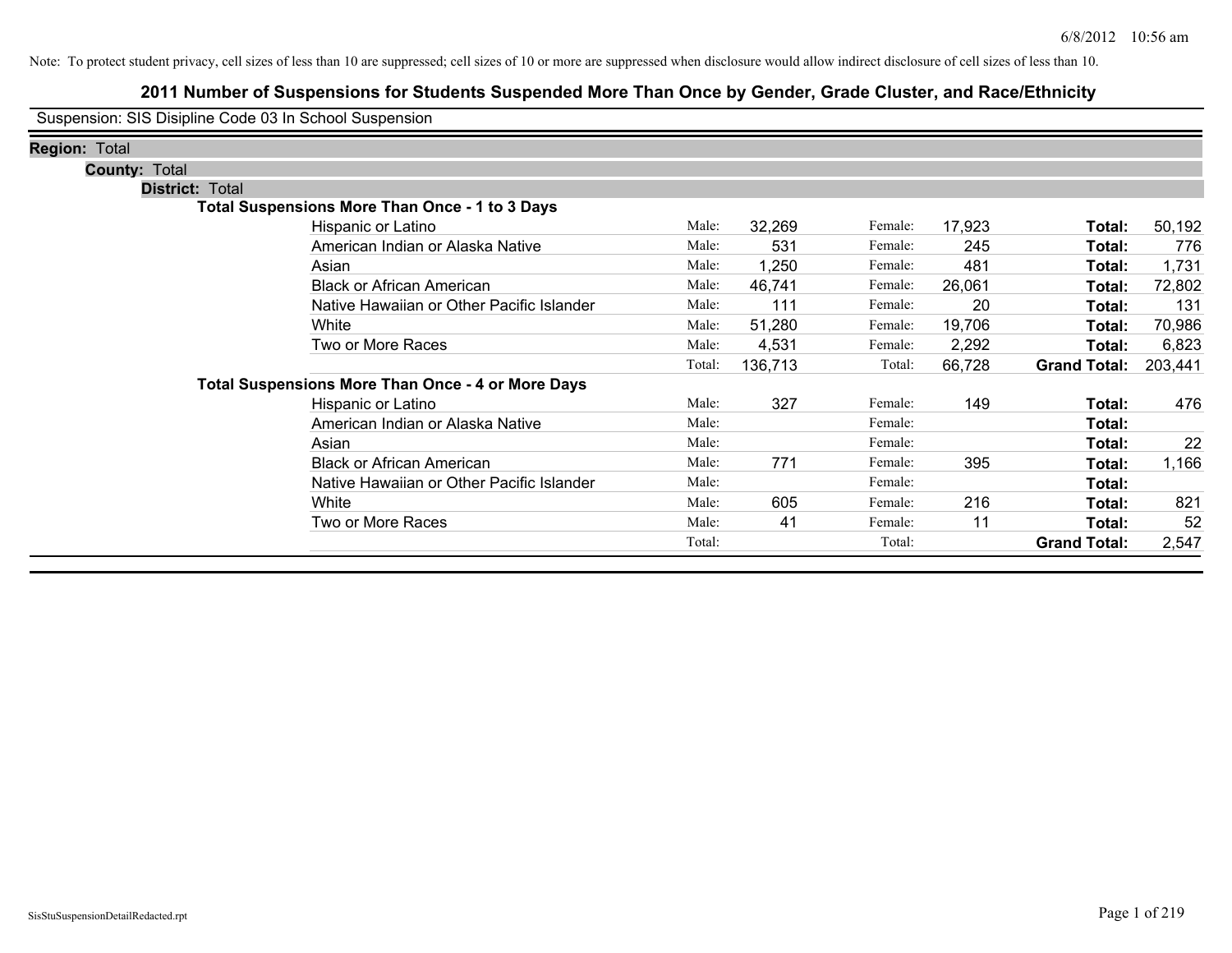# **2011 Number of Suspensions for Students Suspended More Than Once by Gender, Grade Cluster, and Race/Ethnicity**

# Suspension: SIS Disipline Code 03 In School Suspension

| Region: Adams/Pike ROE (01) |                                                    |        |         |                     |    |
|-----------------------------|----------------------------------------------------|--------|---------|---------------------|----|
| County: Adams (001)         |                                                    |        |         |                     |    |
|                             | District: Central CUSD 3 (003026)                  |        |         |                     |    |
|                             | <b>Suspensions More Than Once - 1 to 3 Days</b>    |        |         |                     |    |
|                             | Hispanic or Latino                                 | Male:  | Female: | Total:              |    |
|                             | American Indian or Alaska Native                   | Male:  | Female: | Total:              |    |
|                             | Asian                                              | Male:  | Female: | Total:              |    |
|                             | <b>Black or African American</b>                   | Male:  | Female: | Total:              |    |
|                             | Native Hawaiian or Other Pacific Islander          | Male:  | Female: | Total:              |    |
|                             | White                                              | Male:  | Female: | Total:              | 27 |
|                             | Two or More Races                                  | Male:  | Female: | Total:              |    |
|                             |                                                    | Total: | Total:  | <b>Grand Total:</b> |    |
| District: CUSD 4 (004026)   |                                                    |        |         |                     |    |
|                             | <b>Suspensions More Than Once - 1 to 3 Days</b>    |        |         |                     |    |
|                             | Hispanic or Latino                                 | Male:  | Female: | Total:              |    |
|                             | American Indian or Alaska Native                   | Male:  | Female: | Total:              |    |
|                             | Asian                                              | Male:  | Female: | Total:              |    |
|                             | <b>Black or African American</b>                   | Male:  | Female: | Total:              |    |
|                             | Native Hawaiian or Other Pacific Islander          | Male:  | Female: | Total:              |    |
|                             | White                                              | Male:  | Female: | Total:              | 53 |
|                             | Two or More Races                                  | Male:  | Female: | Total:              |    |
|                             |                                                    | Total: | Total:  | <b>Grand Total:</b> |    |
|                             | <b>Suspensions More Than Once - 4 or More Days</b> |        |         |                     |    |
|                             | Hispanic or Latino                                 | Male:  | Female: | Total:              |    |
|                             | American Indian or Alaska Native                   | Male:  | Female: | Total:              |    |
|                             | Asian                                              | Male:  | Female: | Total:              |    |
|                             | <b>Black or African American</b>                   | Male:  | Female: | Total:              |    |
|                             | Native Hawaiian or Other Pacific Islander          | Male:  | Female: | Total:              |    |
|                             | White                                              | Male:  | Female: | Total:              |    |
|                             | Two or More Races                                  | Male:  | Female: | Total:              |    |
|                             |                                                    | Total: | Total:  | <b>Grand Total:</b> |    |
|                             | District: Liberty CUSD 2 (002026)                  |        |         |                     |    |
|                             | <b>Suspensions More Than Once - 1 to 3 Days</b>    |        |         |                     |    |
|                             | Hispanic or Latino                                 | Male:  | Female: | Total:              |    |
|                             | American Indian or Alaska Native                   | Male:  | Female: | Total:              |    |
|                             | Asian                                              | Male:  | Female: | Total:              |    |
|                             | <b>Black or African American</b>                   | Male:  | Female: | Total:              |    |
|                             | Native Hawaiian or Other Pacific Islander          | Male:  | Female: | Total:              |    |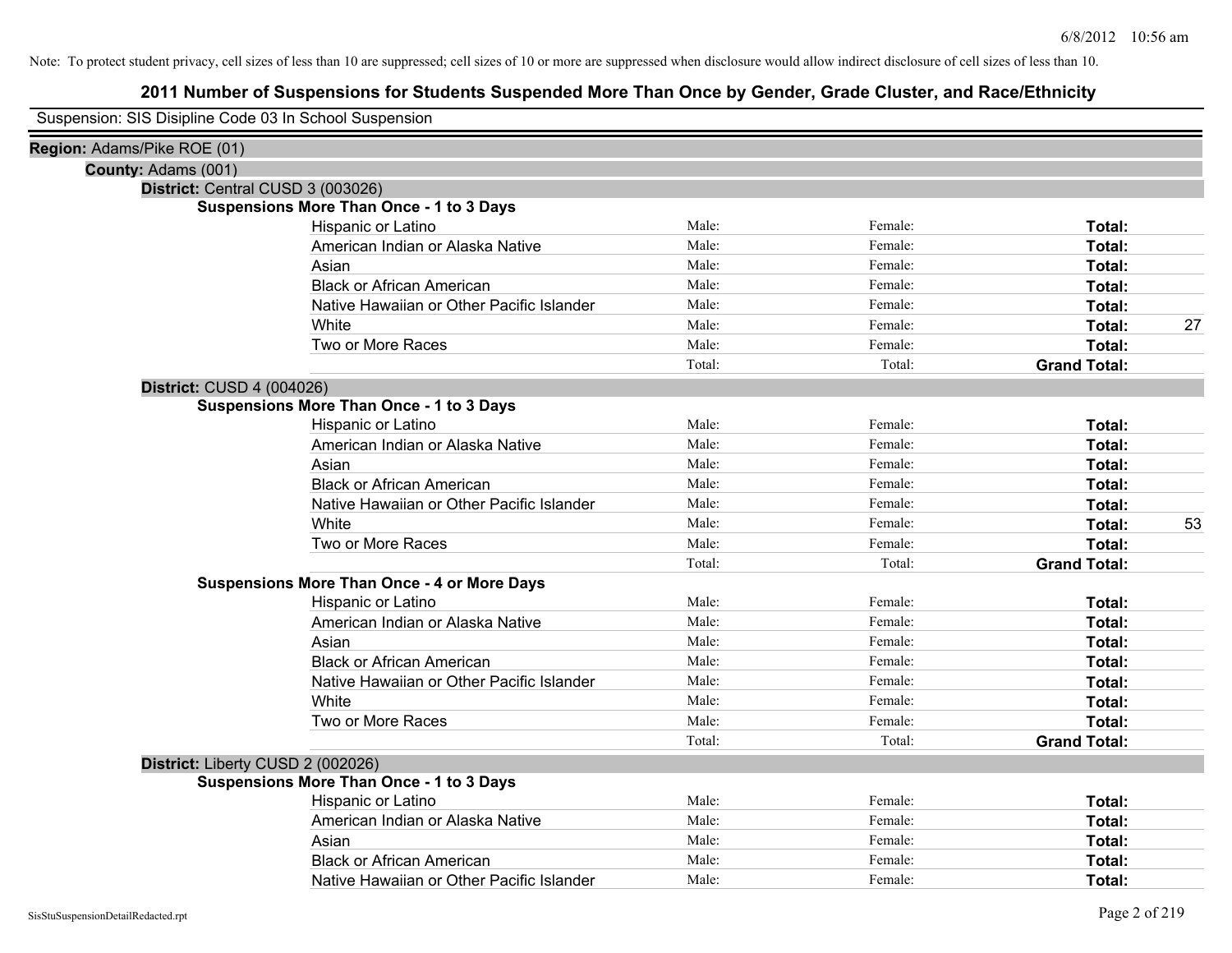| Suspension: SIS Disipline Code 03 In School Suspension |                                                    |        |       |         |     |                     |       |
|--------------------------------------------------------|----------------------------------------------------|--------|-------|---------|-----|---------------------|-------|
|                                                        | White                                              | Male:  |       | Female: |     | Total:              | 16    |
|                                                        | Two or More Races                                  | Male:  |       | Female: |     | Total:              |       |
|                                                        |                                                    | Total: |       | Total:  |     | <b>Grand Total:</b> |       |
| District: Payson CUSD 1 (001026)                       |                                                    |        |       |         |     |                     |       |
|                                                        | <b>Suspensions More Than Once - 1 to 3 Days</b>    |        |       |         |     |                     |       |
|                                                        | Hispanic or Latino                                 | Male:  |       | Female: |     | Total:              |       |
|                                                        | American Indian or Alaska Native                   | Male:  |       | Female: |     | Total:              |       |
|                                                        | Asian                                              | Male:  |       | Female: |     | Total:              |       |
|                                                        | <b>Black or African American</b>                   | Male:  |       | Female: |     | Total:              |       |
|                                                        | Native Hawaiian or Other Pacific Islander          | Male:  |       | Female: |     | Total:              |       |
|                                                        | White                                              | Male:  |       | Female: |     | Total:              |       |
|                                                        | Two or More Races                                  | Male:  |       | Female: |     | Total:              |       |
|                                                        |                                                    | Total: |       | Total:  |     | <b>Grand Total:</b> |       |
| <b>District: Quincy SD 172 (172022)</b>                |                                                    |        |       |         |     |                     |       |
|                                                        | <b>Suspensions More Than Once - 1 to 3 Days</b>    |        |       |         |     |                     |       |
|                                                        | Hispanic or Latino                                 | Male:  |       | Female: |     | Total:              | 19    |
|                                                        | American Indian or Alaska Native                   | Male:  |       | Female: |     | Total:              | 13    |
|                                                        | Asian                                              | Male:  |       | Female: |     | Total:              |       |
|                                                        | <b>Black or African American</b>                   | Male:  | 246   | Female: | 195 | Total:              | 441   |
|                                                        | Native Hawaiian or Other Pacific Islander          | Male:  |       | Female: |     | Total:              |       |
|                                                        | White                                              | Male:  | 1,319 | Female: | 389 | Total:              | 1,708 |
|                                                        | Two or More Races                                  | Male:  | 127   | Female: | 33  | Total:              | 160   |
|                                                        |                                                    | Total: |       | Total:  |     | <b>Grand Total:</b> |       |
|                                                        | <b>Suspensions More Than Once - 4 or More Days</b> |        |       |         |     |                     |       |
|                                                        | Hispanic or Latino                                 | Male:  |       | Female: |     | Total:              |       |
|                                                        | American Indian or Alaska Native                   | Male:  |       | Female: |     | Total:              |       |
|                                                        | Asian                                              | Male:  |       | Female: |     | Total:              |       |
|                                                        | <b>Black or African American</b>                   | Male:  |       | Female: |     | Total:              |       |
|                                                        | Native Hawaiian or Other Pacific Islander          | Male:  |       | Female: |     | Total:              |       |
|                                                        | White                                              | Male:  |       | Female: |     | Total:              |       |
|                                                        | Two or More Races                                  | Male:  |       | Female: |     | Total:              |       |
|                                                        |                                                    | Total: |       | Total:  |     | <b>Grand Total:</b> | 13    |
| County: Pike (075)                                     |                                                    |        |       |         |     |                     |       |
| District: Pleasant Hill CUSD 3 (003026)                |                                                    |        |       |         |     |                     |       |
|                                                        | <b>Suspensions More Than Once - 1 to 3 Days</b>    |        |       |         |     |                     |       |
|                                                        | Hispanic or Latino                                 | Male:  |       | Female: |     | Total:              |       |
|                                                        | American Indian or Alaska Native                   | Male:  |       | Female: |     | Total:              |       |
|                                                        | Asian                                              | Male:  |       | Female: |     | Total:              |       |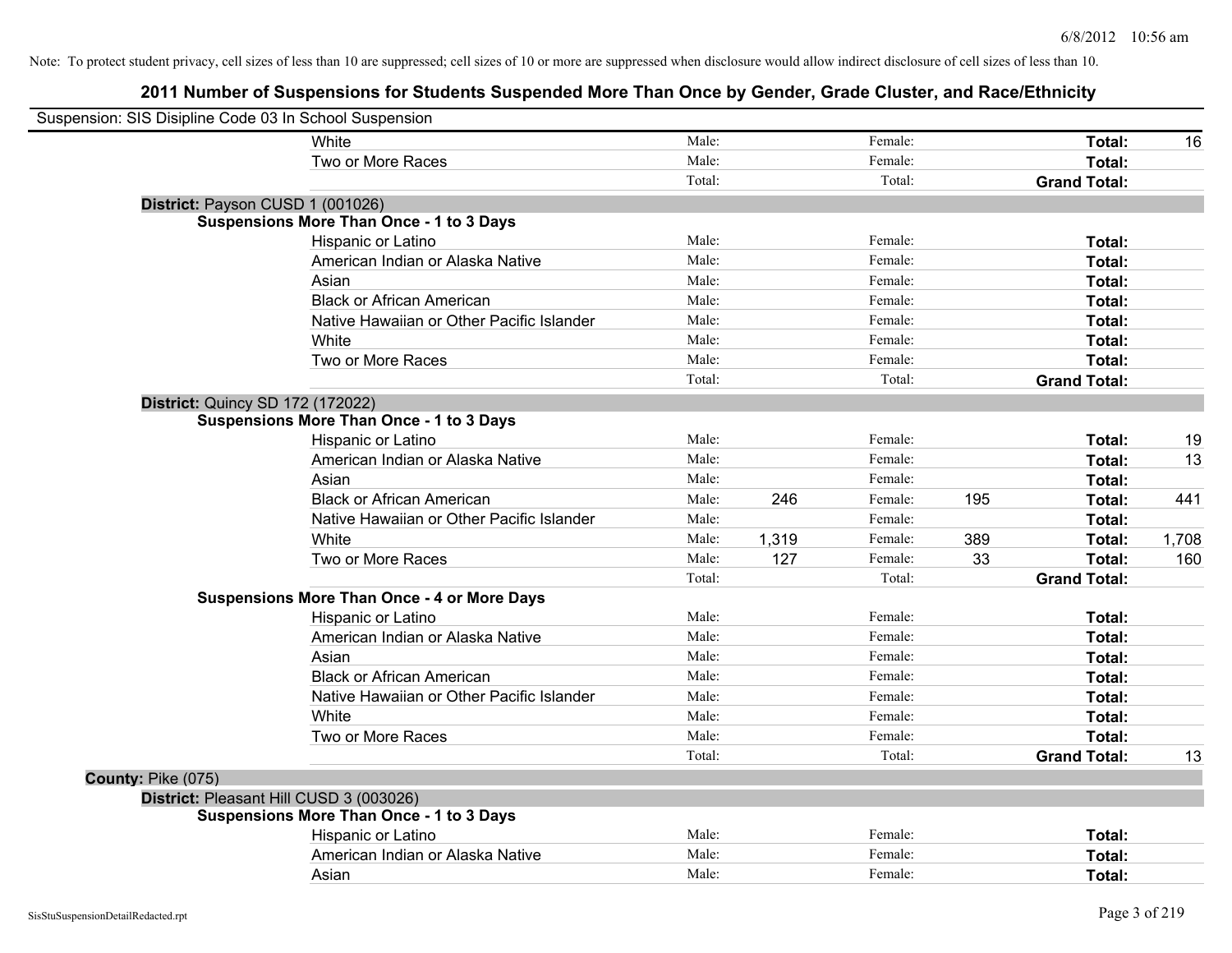# **2011 Number of Suspensions for Students Suspended More Than Once by Gender, Grade Cluster, and Race/Ethnicity**

| Suspension: SIS Disipline Code 03 In School Suspension |                                                    |        |         |                     |    |
|--------------------------------------------------------|----------------------------------------------------|--------|---------|---------------------|----|
|                                                        | <b>Black or African American</b>                   | Male:  | Female: | <b>Total:</b>       |    |
|                                                        | Native Hawaiian or Other Pacific Islander          | Male:  | Female: | Total:              |    |
|                                                        | White                                              | Male:  | Female: | Total:              | 49 |
|                                                        | Two or More Races                                  | Male:  | Female: | Total:              |    |
|                                                        |                                                    | Total: | Total:  | <b>Grand Total:</b> |    |
|                                                        | <b>Suspensions More Than Once - 4 or More Days</b> |        |         |                     |    |
|                                                        | Hispanic or Latino                                 | Male:  | Female: | Total:              |    |
|                                                        | American Indian or Alaska Native                   | Male:  | Female: | Total:              |    |
|                                                        | Asian                                              | Male:  | Female: | Total:              |    |
|                                                        | <b>Black or African American</b>                   | Male:  | Female: | <b>Total:</b>       |    |
|                                                        | Native Hawaiian or Other Pacific Islander          | Male:  | Female: | <b>Total:</b>       |    |
|                                                        | White                                              | Male:  | Female: | Total:              |    |
|                                                        | Two or More Races                                  | Male:  | Female: | Total:              |    |
|                                                        |                                                    | Total: | Total:  | <b>Grand Total:</b> |    |
| District: Western CUSD 12 (012026)                     |                                                    |        |         |                     |    |
|                                                        | <b>Suspensions More Than Once - 1 to 3 Days</b>    |        |         |                     |    |
|                                                        | Hispanic or Latino                                 | Male:  | Female: | Total:              |    |
|                                                        | American Indian or Alaska Native                   | Male:  | Female: | Total:              |    |
|                                                        | Asian                                              | Male:  | Female: | Total:              |    |
|                                                        | <b>Black or African American</b>                   | Male:  | Female: | Total:              |    |
|                                                        | Native Hawaiian or Other Pacific Islander          | Male:  | Female: | <b>Total:</b>       |    |
|                                                        | White                                              | Male:  | Female: | Total:              | 16 |
|                                                        | Two or More Races                                  | Male:  | Female: | Total:              |    |
|                                                        |                                                    | Total: | Total:  | <b>Grand Total:</b> |    |
|                                                        | <b>Suspensions More Than Once - 4 or More Days</b> |        |         |                     |    |
|                                                        | Hispanic or Latino                                 | Male:  | Female: | Total:              |    |
|                                                        | American Indian or Alaska Native                   | Male:  | Female: | Total:              |    |
|                                                        | Asian                                              | Male:  | Female: | Total:              |    |
|                                                        | <b>Black or African American</b>                   | Male:  | Female: | Total:              |    |
|                                                        | Native Hawaiian or Other Pacific Islander          | Male:  | Female: | <b>Total:</b>       |    |
|                                                        | White                                              | Male:  | Female: | Total:              |    |
|                                                        | Two or More Races                                  | Male:  | Female: | Total:              |    |
|                                                        |                                                    | Total: | Total:  | <b>Grand Total:</b> |    |
|                                                        |                                                    |        |         |                     |    |

**Region:** Alxndr/John/Masc/Pulski/Unon ROE (02)

### **County:** Alexander (002)

**District:** Egyptian CUSD 5 (005026)

**Suspensions More Than Once - 1 to 3 Days**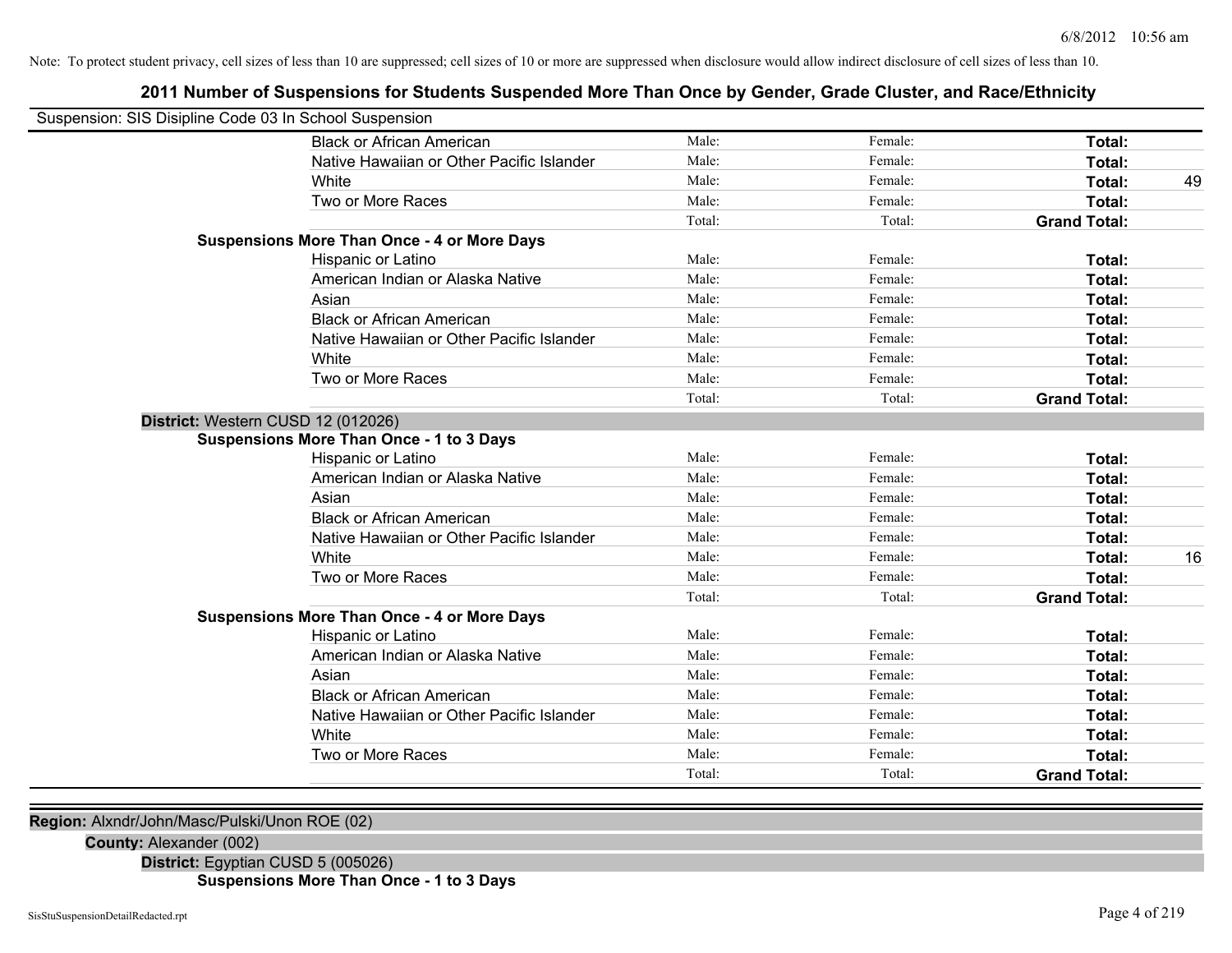|                       | Suspension: SIS Disipline Code 03 In School Suspension |        |    |         |    |                     |     |
|-----------------------|--------------------------------------------------------|--------|----|---------|----|---------------------|-----|
|                       | Hispanic or Latino                                     | Male:  |    | Female: |    | Total:              |     |
|                       | American Indian or Alaska Native                       | Male:  |    | Female: |    | Total:              |     |
|                       | Asian                                                  | Male:  |    | Female: |    | Total:              |     |
|                       | <b>Black or African American</b>                       | Male:  | 36 | Female: | 16 | Total:              | 52  |
|                       | Native Hawaiian or Other Pacific Islander              | Male:  |    | Female: |    | Total:              |     |
|                       | White                                                  | Male:  | 59 | Female: | 25 | Total:              | 84  |
|                       | Two or More Races                                      | Male:  |    | Female: |    | <b>Total:</b>       |     |
|                       |                                                        | Total: |    | Total:  |    | <b>Grand Total:</b> | 147 |
|                       | <b>Suspensions More Than Once - 4 or More Days</b>     |        |    |         |    |                     |     |
|                       | <b>Hispanic or Latino</b>                              | Male:  |    | Female: |    | Total:              |     |
|                       | American Indian or Alaska Native                       | Male:  |    | Female: |    | Total:              |     |
|                       | Asian                                                  | Male:  |    | Female: |    | Total:              |     |
|                       | <b>Black or African American</b>                       | Male:  |    | Female: |    | Total:              |     |
|                       | Native Hawaiian or Other Pacific Islander              | Male:  |    | Female: |    | Total:              |     |
|                       | White                                                  | Male:  |    | Female: |    | Total:              |     |
|                       | Two or More Races                                      | Male:  |    | Female: |    | Total:              |     |
|                       |                                                        | Total: |    | Total:  |    | <b>Grand Total:</b> | 10  |
| County: Johnson (044) |                                                        |        |    |         |    |                     |     |
|                       | District: New Simpson Hill SD 32 (032003)              |        |    |         |    |                     |     |
|                       | <b>Suspensions More Than Once - 1 to 3 Days</b>        |        |    |         |    |                     |     |
|                       | Hispanic or Latino                                     | Male:  |    | Female: |    | Total:              |     |
|                       | American Indian or Alaska Native                       | Male:  |    | Female: |    | Total:              |     |
|                       | Asian                                                  | Male:  |    | Female: |    | Total:              |     |
|                       | <b>Black or African American</b>                       | Male:  |    | Female: |    | Total:              |     |
|                       | Native Hawaiian or Other Pacific Islander              | Male:  |    | Female: |    | Total:              |     |
|                       | White                                                  | Male:  |    | Female: |    | Total:              |     |
|                       | Two or More Races                                      | Male:  |    | Female: |    | Total:              |     |
|                       |                                                        | Total: |    | Total:  |    | <b>Grand Total:</b> |     |
|                       | <b>District: Vienna HSD 133 (133017)</b>               |        |    |         |    |                     |     |
|                       | <b>Suspensions More Than Once - 1 to 3 Days</b>        |        |    |         |    |                     |     |
|                       | Hispanic or Latino                                     | Male:  |    | Female: |    | Total:              |     |
|                       | American Indian or Alaska Native                       | Male:  |    | Female: |    | Total:              |     |
|                       | Asian                                                  | Male:  |    | Female: |    | Total:              |     |
|                       | <b>Black or African American</b>                       | Male:  |    | Female: |    | Total:              |     |
|                       | Native Hawaiian or Other Pacific Islander              | Male:  |    | Female: |    | Total:              |     |
|                       | White                                                  | Male:  |    | Female: |    | Total:              | 47  |
|                       | Two or More Races                                      | Male:  |    | Female: |    | Total:              |     |
|                       |                                                        | Total: |    | Total:  |    | <b>Grand Total:</b> |     |
|                       |                                                        |        |    |         |    |                     |     |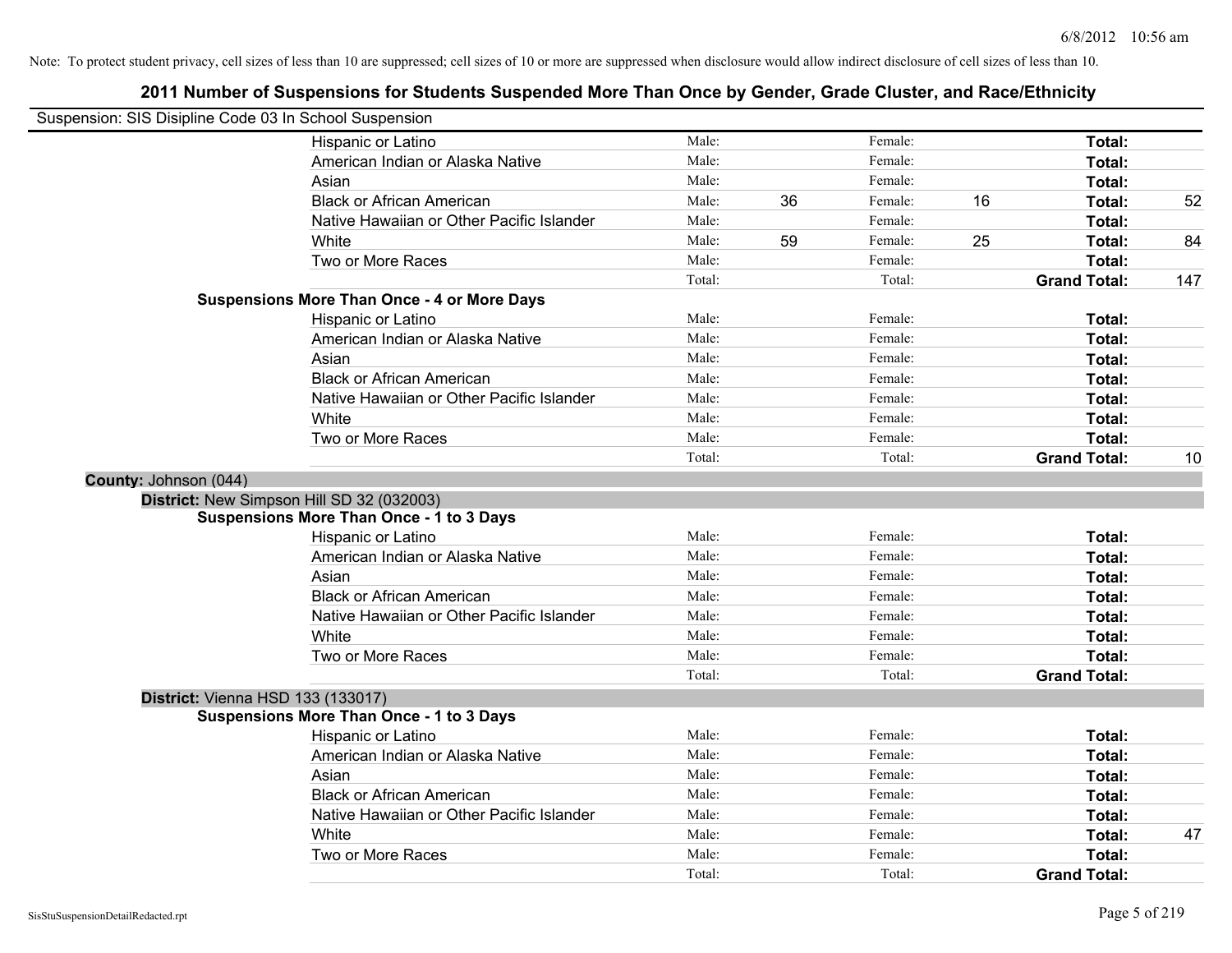| Suspension: SIS Disipline Code 03 In School Suspension |        |         |                     |    |
|--------------------------------------------------------|--------|---------|---------------------|----|
| District: Vienna SD 55 (055002)                        |        |         |                     |    |
| <b>Suspensions More Than Once - 1 to 3 Days</b>        |        |         |                     |    |
| Hispanic or Latino                                     | Male:  | Female: | Total:              |    |
| American Indian or Alaska Native                       | Male:  | Female: | Total:              |    |
| Asian                                                  | Male:  | Female: | Total:              |    |
| <b>Black or African American</b>                       | Male:  | Female: | Total:              |    |
| Native Hawaiian or Other Pacific Islander              | Male:  | Female: | Total:              |    |
| White                                                  | Male:  | Female: | Total:              | 24 |
| Two or More Races                                      | Male:  | Female: | Total:              |    |
|                                                        | Total: | Total:  | <b>Grand Total:</b> |    |
| <b>Suspensions More Than Once - 4 or More Days</b>     |        |         |                     |    |
| Hispanic or Latino                                     | Male:  | Female: | Total:              |    |
| American Indian or Alaska Native                       | Male:  | Female: | Total:              |    |
| Asian                                                  | Male:  | Female: | Total:              |    |
| <b>Black or African American</b>                       | Male:  | Female: | Total:              |    |
| Native Hawaiian or Other Pacific Islander              | Male:  | Female: | Total:              |    |
| White                                                  | Male:  | Female: | Total:              |    |
| Two or More Races                                      | Male:  | Female: | Total:              |    |
|                                                        | Total: | Total:  | <b>Grand Total:</b> |    |
| County: Massac (061)                                   |        |         |                     |    |
| District: Joppa-Maple Grove UD 38 (038026)             |        |         |                     |    |
| <b>Suspensions More Than Once - 1 to 3 Days</b>        |        |         |                     |    |
| Hispanic or Latino                                     | Male:  | Female: | Total:              |    |
| American Indian or Alaska Native                       | Male:  | Female: | Total:              |    |
| Asian                                                  | Male:  | Female: | Total:              |    |
| <b>Black or African American</b>                       | Male:  | Female: | Total:              |    |
| Native Hawaiian or Other Pacific Islander              | Male:  | Female: | Total:              |    |
| White                                                  | Male:  | Female: | Total:              |    |
| Two or More Races                                      | Male:  | Female: | Total:              |    |
|                                                        | Total: | Total:  | <b>Grand Total:</b> | 13 |
| District: Massac UD 1 (001026)                         |        |         |                     |    |
| <b>Suspensions More Than Once - 1 to 3 Days</b>        |        |         |                     |    |
| Hispanic or Latino                                     | Male:  | Female: | Total:              |    |
| American Indian or Alaska Native                       | Male:  | Female: | Total:              |    |
| Asian                                                  | Male:  | Female: | Total:              |    |
| <b>Black or African American</b>                       | Male:  | Female: | Total:              |    |
| Native Hawaiian or Other Pacific Islander              | Male:  | Female: | Total:              |    |
| White                                                  | Male:  | Female: | Total:              | 33 |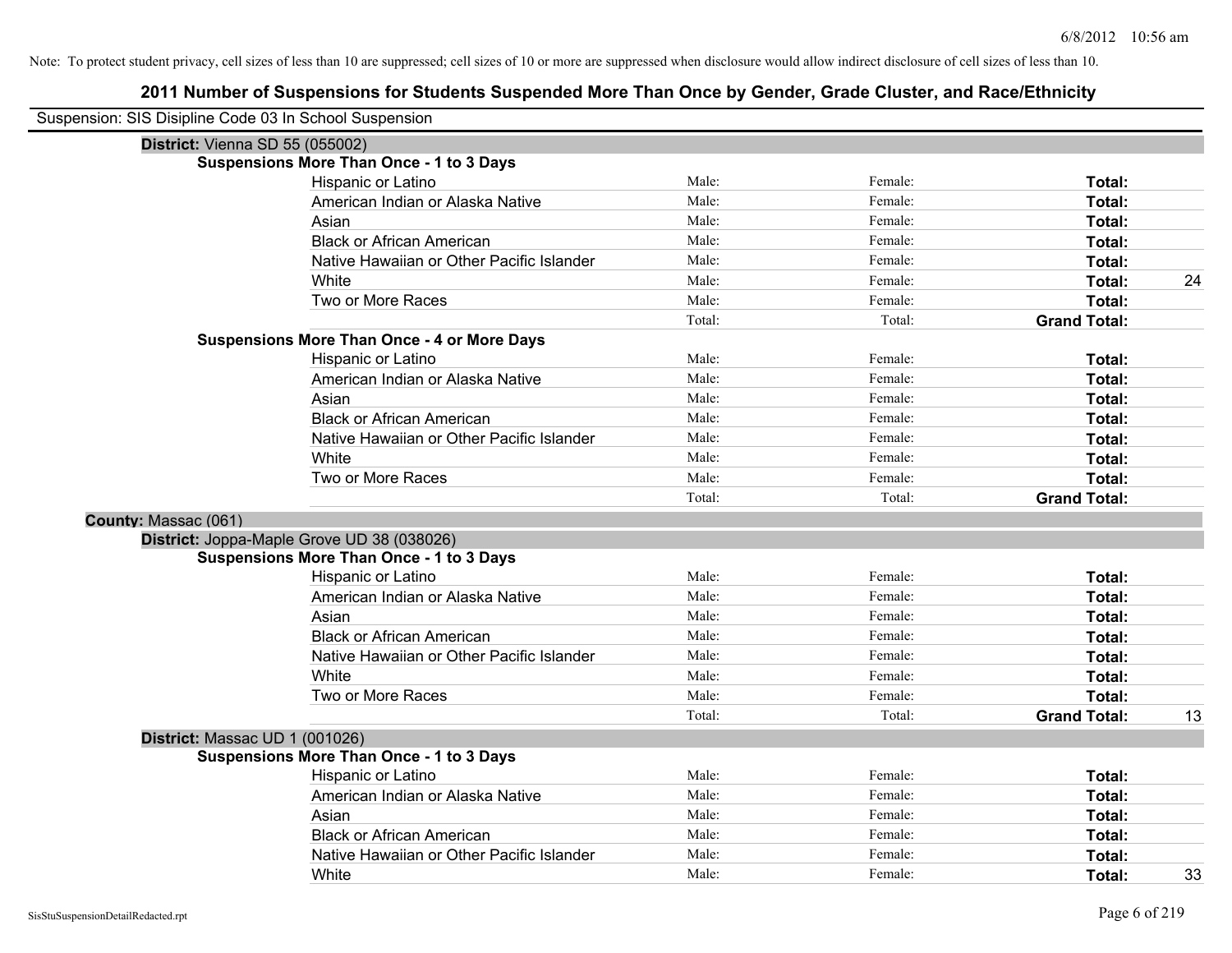| Suspension: SIS Disipline Code 03 In School Suspension |                                                    |        |     |         |    |                     |     |
|--------------------------------------------------------|----------------------------------------------------|--------|-----|---------|----|---------------------|-----|
|                                                        | Two or More Races                                  | Male:  |     | Female: |    | Total:              |     |
|                                                        |                                                    | Total: |     | Total:  |    | <b>Grand Total:</b> |     |
|                                                        | <b>Suspensions More Than Once - 4 or More Days</b> |        |     |         |    |                     |     |
|                                                        | Hispanic or Latino                                 | Male:  |     | Female: |    | Total:              |     |
|                                                        | American Indian or Alaska Native                   | Male:  |     | Female: |    | Total:              |     |
|                                                        | Asian                                              | Male:  |     | Female: |    | Total:              |     |
|                                                        | <b>Black or African American</b>                   | Male:  |     | Female: |    | Total:              |     |
|                                                        | Native Hawaiian or Other Pacific Islander          | Male:  |     | Female: |    | Total:              |     |
|                                                        | White                                              | Male:  |     | Female: |    | Total:              |     |
|                                                        | Two or More Races                                  | Male:  |     | Female: |    | Total:              |     |
|                                                        |                                                    | Total: |     | Total:  |    | <b>Grand Total:</b> |     |
| County: Pulaski (077)                                  |                                                    |        |     |         |    |                     |     |
|                                                        | District: Century CUSD 100 (100026)                |        |     |         |    |                     |     |
|                                                        | Suspensions More Than Once - 1 to 3 Days           |        |     |         |    |                     |     |
|                                                        | Hispanic or Latino                                 | Male:  |     | Female: |    | Total:              |     |
|                                                        | American Indian or Alaska Native                   | Male:  |     | Female: |    | Total:              |     |
|                                                        | Asian                                              | Male:  |     | Female: |    | Total:              |     |
|                                                        | <b>Black or African American</b>                   | Male:  |     | Female: |    | Total:              |     |
|                                                        | Native Hawaiian or Other Pacific Islander          | Male:  |     | Female: |    | Total:              |     |
|                                                        | White                                              | Male:  |     | Female: |    | Total:              |     |
|                                                        | Two or More Races                                  | Male:  |     | Female: |    | Total:              |     |
|                                                        |                                                    | Total: |     | Total:  |    | <b>Grand Total:</b> |     |
|                                                        | District: Meridian CUSD 101 (101026)               |        |     |         |    |                     |     |
|                                                        | <b>Suspensions More Than Once - 1 to 3 Days</b>    |        |     |         |    |                     |     |
|                                                        | Hispanic or Latino                                 | Male:  |     | Female: |    | Total:              |     |
|                                                        | American Indian or Alaska Native                   | Male:  |     | Female: |    | Total:              |     |
|                                                        | Asian                                              | Male:  |     | Female: |    | Total:              |     |
|                                                        | <b>Black or African American</b>                   | Male:  | 164 | Female: | 72 | Total:              | 236 |
|                                                        | Native Hawaiian or Other Pacific Islander          | Male:  |     | Female: |    | Total:              |     |
|                                                        | White                                              | Male:  |     | Female: |    | Total:              | 39  |
|                                                        | Two or More Races                                  | Male:  |     | Female: |    | Total:              |     |
|                                                        |                                                    | Total: |     | Total:  |    | <b>Grand Total:</b> |     |
|                                                        | <b>Suspensions More Than Once - 4 or More Days</b> |        |     |         |    |                     |     |
|                                                        | Hispanic or Latino                                 | Male:  |     | Female: |    | Total:              |     |
|                                                        | American Indian or Alaska Native                   | Male:  |     | Female: |    | Total:              |     |
|                                                        | Asian                                              | Male:  |     | Female: |    | Total:              |     |
|                                                        | <b>Black or African American</b>                   | Male:  |     | Female: |    | Total:              | 12  |
|                                                        | Native Hawaiian or Other Pacific Islander          | Male:  |     | Female: |    | Total:              |     |
|                                                        | White                                              | Male:  |     | Female: |    | Total:              |     |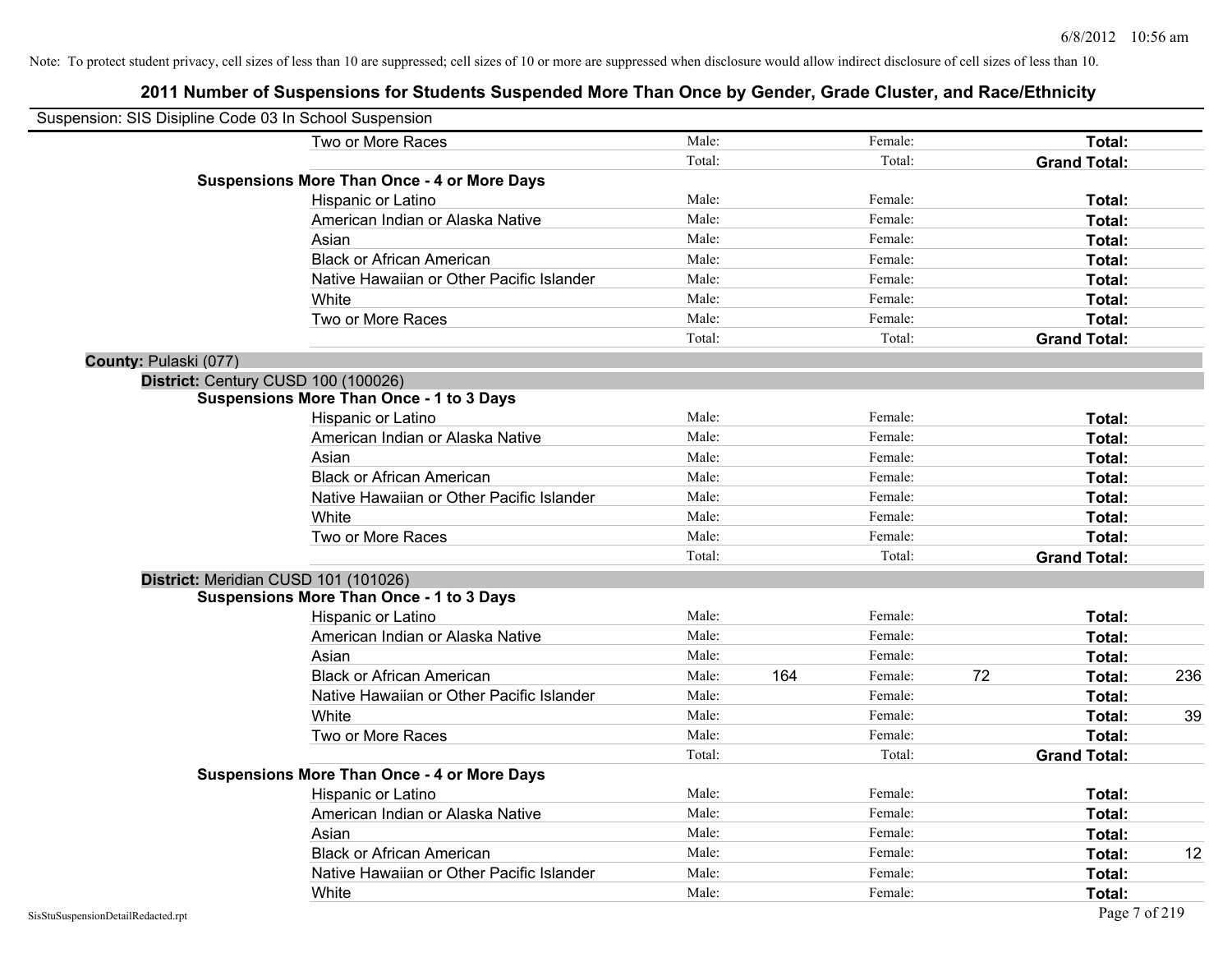|                                         | Two or More Races                                  | Male:  | Female: | Total:              |
|-----------------------------------------|----------------------------------------------------|--------|---------|---------------------|
|                                         |                                                    | Total: | Total:  | <b>Grand Total:</b> |
| County: Union (091)                     |                                                    |        |         |                     |
| District: Anna CCSD 37 (037004)         |                                                    |        |         |                     |
|                                         | <b>Suspensions More Than Once - 1 to 3 Days</b>    |        |         |                     |
|                                         | Hispanic or Latino                                 | Male:  | Female: | Total:              |
|                                         | American Indian or Alaska Native                   | Male:  | Female: | Total:              |
|                                         | Asian                                              | Male:  | Female: | Total:              |
|                                         | <b>Black or African American</b>                   | Male:  | Female: | Total:              |
|                                         | Native Hawaiian or Other Pacific Islander          | Male:  | Female: | Total:              |
|                                         | White                                              | Male:  | Female: | Total:              |
|                                         | Two or More Races                                  | Male:  | Female: | Total:              |
|                                         |                                                    | Total: | Total:  | <b>Grand Total:</b> |
|                                         | District: Shawnee CUSD 84 (084026)                 |        |         |                     |
|                                         | <b>Suspensions More Than Once - 1 to 3 Days</b>    |        |         |                     |
|                                         | Hispanic or Latino                                 | Male:  | Female: | Total:              |
|                                         | American Indian or Alaska Native                   | Male:  | Female: | Total:              |
|                                         | Asian                                              | Male:  | Female: | Total:              |
|                                         | <b>Black or African American</b>                   | Male:  | Female: | Total:              |
|                                         | Native Hawaiian or Other Pacific Islander          | Male:  | Female: | Total:              |
|                                         | White                                              | Male:  | Female: | Total:              |
|                                         | Two or More Races                                  | Male:  | Female: | Total:              |
|                                         |                                                    | Total: | Total:  | <b>Grand Total:</b> |
|                                         | <b>Suspensions More Than Once - 4 or More Days</b> |        |         |                     |
|                                         | Hispanic or Latino                                 | Male:  | Female: | Total:              |
|                                         | American Indian or Alaska Native                   | Male:  | Female: | Total:              |
|                                         | Asian                                              | Male:  | Female: | Total:              |
|                                         | <b>Black or African American</b>                   | Male:  | Female: | Total:              |
|                                         | Native Hawaiian or Other Pacific Islander          | Male:  | Female: | Total:              |
|                                         | White                                              | Male:  | Female: | Total:              |
|                                         | Two or More Races                                  | Male:  | Female: | Total:              |
|                                         |                                                    | Total: | Total:  | <b>Grand Total:</b> |
|                                         |                                                    |        |         |                     |
| Region: Bond/Effingham/Fayette ROE (03) |                                                    |        |         |                     |
| County: Bond (003)                      |                                                    |        |         |                     |
|                                         | District: Bond County CUSD 2 (002026)              |        |         |                     |
|                                         | <b>Suspensions More Than Once - 1 to 3 Days</b>    |        |         |                     |
|                                         | Hispanic or Latino                                 | Male:  | Female: | Total:              |
| SisStuSuspensionDetailRedacted.rpt      |                                                    |        |         | Page 8 of 219       |
|                                         |                                                    |        |         |                     |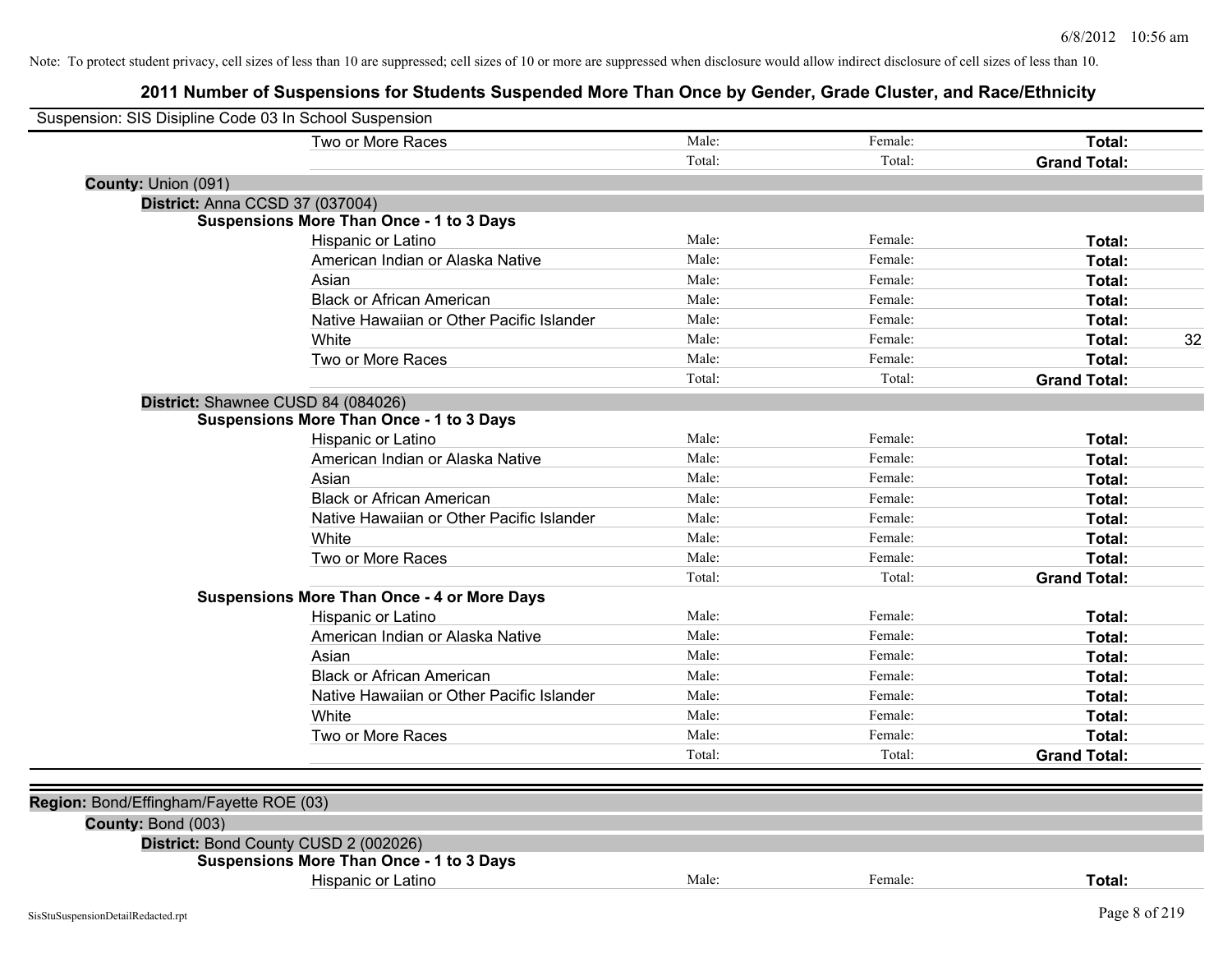| Suspension: SIS Disipline Code 03 In School Suspension |                                                 |        |    |         |    |                     |    |
|--------------------------------------------------------|-------------------------------------------------|--------|----|---------|----|---------------------|----|
|                                                        | American Indian or Alaska Native                | Male:  |    | Female: |    | Total:              |    |
|                                                        | Asian                                           | Male:  |    | Female: |    | Total:              |    |
|                                                        | <b>Black or African American</b>                | Male:  |    | Female: |    | Total:              |    |
|                                                        | Native Hawaiian or Other Pacific Islander       | Male:  |    | Female: |    | Total:              |    |
|                                                        | White                                           | Male:  | 81 | Female: | 13 | Total:              | 94 |
|                                                        | Two or More Races                               | Male:  |    | Female: |    | Total:              |    |
|                                                        |                                                 | Total: |    | Total:  |    | <b>Grand Total:</b> |    |
|                                                        | District: Mulberry Grove CUSD 1 (001026)        |        |    |         |    |                     |    |
|                                                        | Suspensions More Than Once - 1 to 3 Days        |        |    |         |    |                     |    |
|                                                        | Hispanic or Latino                              | Male:  |    | Female: |    | Total:              |    |
|                                                        | American Indian or Alaska Native                | Male:  |    | Female: |    | Total:              |    |
|                                                        | Asian                                           | Male:  |    | Female: |    | Total:              |    |
|                                                        | <b>Black or African American</b>                | Male:  |    | Female: |    | Total:              |    |
|                                                        | Native Hawaiian or Other Pacific Islander       | Male:  |    | Female: |    | Total:              |    |
|                                                        | White                                           | Male:  |    | Female: |    | Total:              | 21 |
|                                                        | Two or More Races                               | Male:  |    | Female: |    | Total:              |    |
|                                                        |                                                 | Total: |    | Total:  |    | <b>Grand Total:</b> |    |
| County: Effingham (025)                                |                                                 |        |    |         |    |                     |    |
|                                                        | District: Beecher City CUSD 20 (020026)         |        |    |         |    |                     |    |
|                                                        | <b>Suspensions More Than Once - 1 to 3 Days</b> |        |    |         |    |                     |    |
|                                                        | Hispanic or Latino                              | Male:  |    | Female: |    | Total:              |    |
|                                                        | American Indian or Alaska Native                | Male:  |    | Female: |    | Total:              |    |
|                                                        | Asian                                           | Male:  |    | Female: |    | Total:              |    |
|                                                        | <b>Black or African American</b>                | Male:  |    | Female: |    | Total:              |    |
|                                                        | Native Hawaiian or Other Pacific Islander       | Male:  |    | Female: |    | Total:              |    |
|                                                        | White                                           | Male:  |    | Female: |    | <b>Total:</b>       |    |
|                                                        | Two or More Races                               | Male:  |    | Female: |    | Total:              |    |
|                                                        |                                                 | Total: |    | Total:  |    | <b>Grand Total:</b> |    |
| District: Effingham CUSD 40 (040026)                   |                                                 |        |    |         |    |                     |    |
|                                                        | <b>Suspensions More Than Once - 1 to 3 Days</b> |        |    |         |    |                     |    |
|                                                        | Hispanic or Latino                              | Male:  |    | Female: |    | Total:              |    |
|                                                        | American Indian or Alaska Native                | Male:  |    | Female: |    | Total:              |    |
|                                                        | Asian                                           | Male:  |    | Female: |    | Total:              |    |
|                                                        | <b>Black or African American</b>                | Male:  |    | Female: |    | Total:              |    |
|                                                        | Native Hawaiian or Other Pacific Islander       | Male:  |    | Female: |    | Total:              |    |
|                                                        | White                                           | Male:  |    | Female: |    | Total:              | 43 |
|                                                        | Two or More Races                               | Male:  |    | Female: |    | Total:              |    |
|                                                        |                                                 | Total: |    | Total:  |    | <b>Grand Total:</b> |    |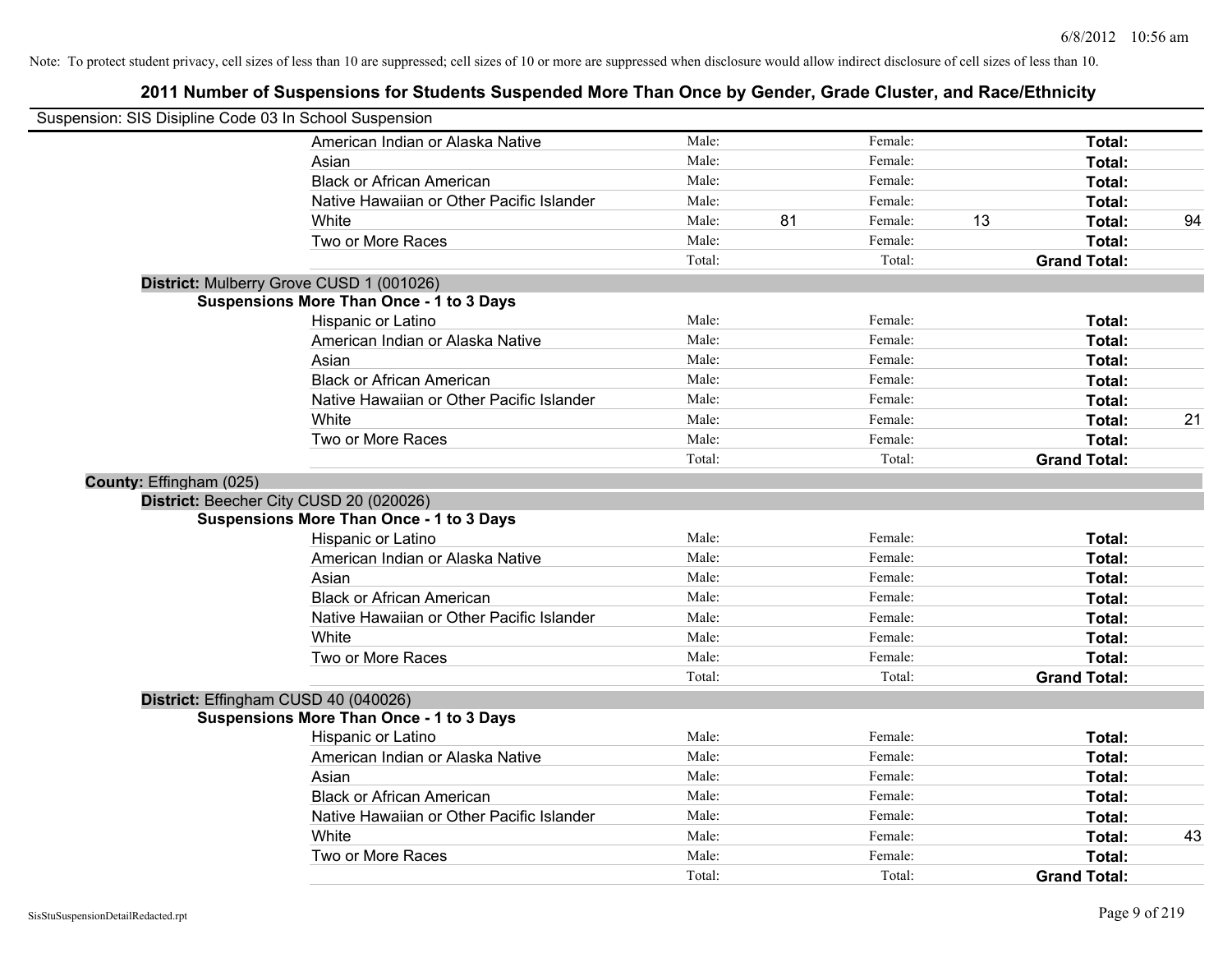| Suspension: SIS Disipline Code 03 In School Suspension |                                                    |        |         |                     |
|--------------------------------------------------------|----------------------------------------------------|--------|---------|---------------------|
|                                                        | <b>Suspensions More Than Once - 4 or More Days</b> |        |         |                     |
|                                                        | Hispanic or Latino                                 | Male:  | Female: | Total:              |
|                                                        | American Indian or Alaska Native                   | Male:  | Female: | Total:              |
|                                                        | Asian                                              | Male:  | Female: | Total:              |
|                                                        | <b>Black or African American</b>                   | Male:  | Female: | Total:              |
|                                                        | Native Hawaiian or Other Pacific Islander          | Male:  | Female: | Total:              |
|                                                        | White                                              | Male:  | Female: | Total:              |
|                                                        | Two or More Races                                  | Male:  | Female: | Total:              |
|                                                        |                                                    | Total: | Total:  | <b>Grand Total:</b> |
| District: Teutopolis CUSD 50 (050026)                  |                                                    |        |         |                     |
|                                                        | <b>Suspensions More Than Once - 1 to 3 Days</b>    |        |         |                     |
|                                                        | Hispanic or Latino                                 | Male:  | Female: | Total:              |
|                                                        | American Indian or Alaska Native                   | Male:  | Female: | Total:              |
|                                                        | Asian                                              | Male:  | Female: | Total:              |
|                                                        | <b>Black or African American</b>                   | Male:  | Female: | Total:              |
|                                                        | Native Hawaiian or Other Pacific Islander          | Male:  | Female: | Total:              |
|                                                        | White                                              | Male:  | Female: | 10<br>Total:        |
|                                                        | Two or More Races                                  | Male:  | Female: | Total:              |
|                                                        |                                                    | Total: | Total:  | <b>Grand Total:</b> |
|                                                        | <b>Suspensions More Than Once - 4 or More Days</b> |        |         |                     |
|                                                        | Hispanic or Latino                                 | Male:  | Female: | Total:              |
|                                                        | American Indian or Alaska Native                   | Male:  | Female: | Total:              |
|                                                        | Asian                                              | Male:  | Female: | Total:              |
|                                                        | <b>Black or African American</b>                   | Male:  | Female: | Total:              |
|                                                        | Native Hawaiian or Other Pacific Islander          | Male:  | Female: | Total:              |
|                                                        | White                                              | Male:  | Female: | Total:              |
|                                                        | Two or More Races                                  | Male:  | Female: | Total:              |
|                                                        |                                                    | Total: | Total:  | <b>Grand Total:</b> |
| County: Fayette (026)                                  |                                                    |        |         |                     |
| District: Brownstown CUSD 201 (201026)                 |                                                    |        |         |                     |
|                                                        | <b>Suspensions More Than Once - 1 to 3 Days</b>    |        |         |                     |
|                                                        | Hispanic or Latino                                 | Male:  | Female: | Total:              |
|                                                        | American Indian or Alaska Native                   | Male:  | Female: | Total:              |
|                                                        | Asian                                              | Male:  | Female: | Total:              |
|                                                        | <b>Black or African American</b>                   | Male:  | Female: | Total:              |
|                                                        | Native Hawaiian or Other Pacific Islander          | Male:  | Female: | Total:              |
|                                                        | White                                              | Male:  | Female: | Total:              |
|                                                        | Two or More Races                                  | Male:  | Female: | Total:              |
|                                                        |                                                    | Total: | Total:  | <b>Grand Total:</b> |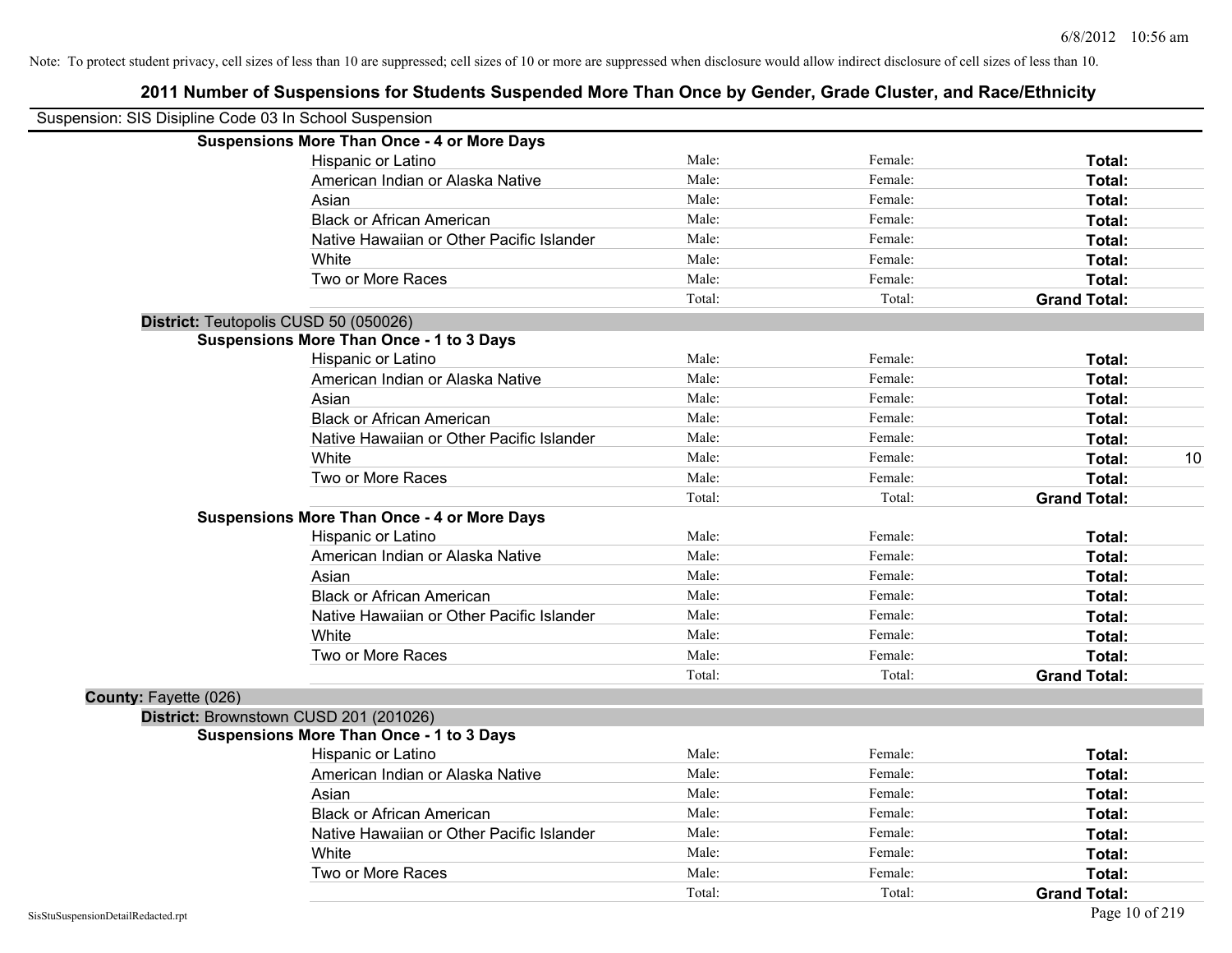| Suspension: SIS Disipline Code 03 In School Suspension<br>District: Non-Public School (2030)<br><b>Suspensions More Than Once - 1 to 3 Days</b><br>Hispanic or Latino<br>Male:<br>Female:<br>Total:<br>American Indian or Alaska Native<br>Male:<br>Female:<br>Total:<br>Male:<br>Female:<br>Asian<br>Total:<br><b>Black or African American</b><br>Male:<br>Female:<br>Total:<br>Male:<br>Female:<br>Native Hawaiian or Other Pacific Islander<br>Total:<br>White<br>Male:<br>Female:<br>27<br>Total:<br>Two or More Races<br>Male:<br>Female:<br>Total:<br>Total:<br>Total:<br><b>Grand Total:</b><br>District: Ramsey CUSD 204 (204026)<br><b>Suspensions More Than Once - 1 to 3 Days</b><br>Male:<br>Female:<br>Hispanic or Latino<br>Total:<br>Male:<br>Female:<br>American Indian or Alaska Native<br>Total:<br>Male:<br>Female:<br>Total:<br>Asian<br>Male:<br><b>Black or African American</b><br>Female:<br>Total:<br>Male:<br>Female:<br>Native Hawaiian or Other Pacific Islander<br>Total:<br>Male:<br>Female:<br>White<br>Total:<br>Male:<br>Female:<br>Total:<br>Two or More Races<br>Total:<br>Total:<br><b>Grand Total:</b><br>District: St Elmo CUSD 202 (202026)<br><b>Suspensions More Than Once - 1 to 3 Days</b><br>Male:<br>Hispanic or Latino<br>Female:<br>Total:<br>American Indian or Alaska Native<br>Male:<br>Female:<br>Total:<br>Asian<br>Male:<br>Female:<br>Total:<br>Male:<br><b>Black or African American</b><br>Female:<br>Total:<br>Male:<br>Female:<br>Native Hawaiian or Other Pacific Islander<br>Total:<br>White<br>612<br>318<br>Male:<br>Female:<br>930<br>Total:<br>Two or More Races<br>Male:<br>Female:<br>Total:<br>Total:<br>Total:<br><b>Grand Total:</b><br>District: Vandalia CUSD 203 (203026)<br><b>Suspensions More Than Once - 1 to 3 Days</b><br>Male:<br>Female:<br>Total:<br>Hispanic or Latino<br>American Indian or Alaska Native<br>Male:<br>Female:<br>Total:<br>Male:<br>Asian<br>Female:<br>Total:<br>Male:<br>Female:<br><b>Black or African American</b><br>Total: |                                           |       |         |        |  |
|--------------------------------------------------------------------------------------------------------------------------------------------------------------------------------------------------------------------------------------------------------------------------------------------------------------------------------------------------------------------------------------------------------------------------------------------------------------------------------------------------------------------------------------------------------------------------------------------------------------------------------------------------------------------------------------------------------------------------------------------------------------------------------------------------------------------------------------------------------------------------------------------------------------------------------------------------------------------------------------------------------------------------------------------------------------------------------------------------------------------------------------------------------------------------------------------------------------------------------------------------------------------------------------------------------------------------------------------------------------------------------------------------------------------------------------------------------------------------------------------------------------------------------------------------------------------------------------------------------------------------------------------------------------------------------------------------------------------------------------------------------------------------------------------------------------------------------------------------------------------------------------------------------------------------------------------------------------------------------------------------------------------------------------|-------------------------------------------|-------|---------|--------|--|
|                                                                                                                                                                                                                                                                                                                                                                                                                                                                                                                                                                                                                                                                                                                                                                                                                                                                                                                                                                                                                                                                                                                                                                                                                                                                                                                                                                                                                                                                                                                                                                                                                                                                                                                                                                                                                                                                                                                                                                                                                                      |                                           |       |         |        |  |
|                                                                                                                                                                                                                                                                                                                                                                                                                                                                                                                                                                                                                                                                                                                                                                                                                                                                                                                                                                                                                                                                                                                                                                                                                                                                                                                                                                                                                                                                                                                                                                                                                                                                                                                                                                                                                                                                                                                                                                                                                                      |                                           |       |         |        |  |
|                                                                                                                                                                                                                                                                                                                                                                                                                                                                                                                                                                                                                                                                                                                                                                                                                                                                                                                                                                                                                                                                                                                                                                                                                                                                                                                                                                                                                                                                                                                                                                                                                                                                                                                                                                                                                                                                                                                                                                                                                                      |                                           |       |         |        |  |
|                                                                                                                                                                                                                                                                                                                                                                                                                                                                                                                                                                                                                                                                                                                                                                                                                                                                                                                                                                                                                                                                                                                                                                                                                                                                                                                                                                                                                                                                                                                                                                                                                                                                                                                                                                                                                                                                                                                                                                                                                                      |                                           |       |         |        |  |
|                                                                                                                                                                                                                                                                                                                                                                                                                                                                                                                                                                                                                                                                                                                                                                                                                                                                                                                                                                                                                                                                                                                                                                                                                                                                                                                                                                                                                                                                                                                                                                                                                                                                                                                                                                                                                                                                                                                                                                                                                                      |                                           |       |         |        |  |
|                                                                                                                                                                                                                                                                                                                                                                                                                                                                                                                                                                                                                                                                                                                                                                                                                                                                                                                                                                                                                                                                                                                                                                                                                                                                                                                                                                                                                                                                                                                                                                                                                                                                                                                                                                                                                                                                                                                                                                                                                                      |                                           |       |         |        |  |
|                                                                                                                                                                                                                                                                                                                                                                                                                                                                                                                                                                                                                                                                                                                                                                                                                                                                                                                                                                                                                                                                                                                                                                                                                                                                                                                                                                                                                                                                                                                                                                                                                                                                                                                                                                                                                                                                                                                                                                                                                                      |                                           |       |         |        |  |
|                                                                                                                                                                                                                                                                                                                                                                                                                                                                                                                                                                                                                                                                                                                                                                                                                                                                                                                                                                                                                                                                                                                                                                                                                                                                                                                                                                                                                                                                                                                                                                                                                                                                                                                                                                                                                                                                                                                                                                                                                                      |                                           |       |         |        |  |
|                                                                                                                                                                                                                                                                                                                                                                                                                                                                                                                                                                                                                                                                                                                                                                                                                                                                                                                                                                                                                                                                                                                                                                                                                                                                                                                                                                                                                                                                                                                                                                                                                                                                                                                                                                                                                                                                                                                                                                                                                                      |                                           |       |         |        |  |
|                                                                                                                                                                                                                                                                                                                                                                                                                                                                                                                                                                                                                                                                                                                                                                                                                                                                                                                                                                                                                                                                                                                                                                                                                                                                                                                                                                                                                                                                                                                                                                                                                                                                                                                                                                                                                                                                                                                                                                                                                                      |                                           |       |         |        |  |
|                                                                                                                                                                                                                                                                                                                                                                                                                                                                                                                                                                                                                                                                                                                                                                                                                                                                                                                                                                                                                                                                                                                                                                                                                                                                                                                                                                                                                                                                                                                                                                                                                                                                                                                                                                                                                                                                                                                                                                                                                                      |                                           |       |         |        |  |
|                                                                                                                                                                                                                                                                                                                                                                                                                                                                                                                                                                                                                                                                                                                                                                                                                                                                                                                                                                                                                                                                                                                                                                                                                                                                                                                                                                                                                                                                                                                                                                                                                                                                                                                                                                                                                                                                                                                                                                                                                                      |                                           |       |         |        |  |
|                                                                                                                                                                                                                                                                                                                                                                                                                                                                                                                                                                                                                                                                                                                                                                                                                                                                                                                                                                                                                                                                                                                                                                                                                                                                                                                                                                                                                                                                                                                                                                                                                                                                                                                                                                                                                                                                                                                                                                                                                                      |                                           |       |         |        |  |
|                                                                                                                                                                                                                                                                                                                                                                                                                                                                                                                                                                                                                                                                                                                                                                                                                                                                                                                                                                                                                                                                                                                                                                                                                                                                                                                                                                                                                                                                                                                                                                                                                                                                                                                                                                                                                                                                                                                                                                                                                                      |                                           |       |         |        |  |
|                                                                                                                                                                                                                                                                                                                                                                                                                                                                                                                                                                                                                                                                                                                                                                                                                                                                                                                                                                                                                                                                                                                                                                                                                                                                                                                                                                                                                                                                                                                                                                                                                                                                                                                                                                                                                                                                                                                                                                                                                                      |                                           |       |         |        |  |
|                                                                                                                                                                                                                                                                                                                                                                                                                                                                                                                                                                                                                                                                                                                                                                                                                                                                                                                                                                                                                                                                                                                                                                                                                                                                                                                                                                                                                                                                                                                                                                                                                                                                                                                                                                                                                                                                                                                                                                                                                                      |                                           |       |         |        |  |
|                                                                                                                                                                                                                                                                                                                                                                                                                                                                                                                                                                                                                                                                                                                                                                                                                                                                                                                                                                                                                                                                                                                                                                                                                                                                                                                                                                                                                                                                                                                                                                                                                                                                                                                                                                                                                                                                                                                                                                                                                                      |                                           |       |         |        |  |
|                                                                                                                                                                                                                                                                                                                                                                                                                                                                                                                                                                                                                                                                                                                                                                                                                                                                                                                                                                                                                                                                                                                                                                                                                                                                                                                                                                                                                                                                                                                                                                                                                                                                                                                                                                                                                                                                                                                                                                                                                                      |                                           |       |         |        |  |
|                                                                                                                                                                                                                                                                                                                                                                                                                                                                                                                                                                                                                                                                                                                                                                                                                                                                                                                                                                                                                                                                                                                                                                                                                                                                                                                                                                                                                                                                                                                                                                                                                                                                                                                                                                                                                                                                                                                                                                                                                                      |                                           |       |         |        |  |
|                                                                                                                                                                                                                                                                                                                                                                                                                                                                                                                                                                                                                                                                                                                                                                                                                                                                                                                                                                                                                                                                                                                                                                                                                                                                                                                                                                                                                                                                                                                                                                                                                                                                                                                                                                                                                                                                                                                                                                                                                                      |                                           |       |         |        |  |
|                                                                                                                                                                                                                                                                                                                                                                                                                                                                                                                                                                                                                                                                                                                                                                                                                                                                                                                                                                                                                                                                                                                                                                                                                                                                                                                                                                                                                                                                                                                                                                                                                                                                                                                                                                                                                                                                                                                                                                                                                                      |                                           |       |         |        |  |
|                                                                                                                                                                                                                                                                                                                                                                                                                                                                                                                                                                                                                                                                                                                                                                                                                                                                                                                                                                                                                                                                                                                                                                                                                                                                                                                                                                                                                                                                                                                                                                                                                                                                                                                                                                                                                                                                                                                                                                                                                                      |                                           |       |         |        |  |
|                                                                                                                                                                                                                                                                                                                                                                                                                                                                                                                                                                                                                                                                                                                                                                                                                                                                                                                                                                                                                                                                                                                                                                                                                                                                                                                                                                                                                                                                                                                                                                                                                                                                                                                                                                                                                                                                                                                                                                                                                                      |                                           |       |         |        |  |
|                                                                                                                                                                                                                                                                                                                                                                                                                                                                                                                                                                                                                                                                                                                                                                                                                                                                                                                                                                                                                                                                                                                                                                                                                                                                                                                                                                                                                                                                                                                                                                                                                                                                                                                                                                                                                                                                                                                                                                                                                                      |                                           |       |         |        |  |
|                                                                                                                                                                                                                                                                                                                                                                                                                                                                                                                                                                                                                                                                                                                                                                                                                                                                                                                                                                                                                                                                                                                                                                                                                                                                                                                                                                                                                                                                                                                                                                                                                                                                                                                                                                                                                                                                                                                                                                                                                                      |                                           |       |         |        |  |
|                                                                                                                                                                                                                                                                                                                                                                                                                                                                                                                                                                                                                                                                                                                                                                                                                                                                                                                                                                                                                                                                                                                                                                                                                                                                                                                                                                                                                                                                                                                                                                                                                                                                                                                                                                                                                                                                                                                                                                                                                                      |                                           |       |         |        |  |
|                                                                                                                                                                                                                                                                                                                                                                                                                                                                                                                                                                                                                                                                                                                                                                                                                                                                                                                                                                                                                                                                                                                                                                                                                                                                                                                                                                                                                                                                                                                                                                                                                                                                                                                                                                                                                                                                                                                                                                                                                                      |                                           |       |         |        |  |
|                                                                                                                                                                                                                                                                                                                                                                                                                                                                                                                                                                                                                                                                                                                                                                                                                                                                                                                                                                                                                                                                                                                                                                                                                                                                                                                                                                                                                                                                                                                                                                                                                                                                                                                                                                                                                                                                                                                                                                                                                                      |                                           |       |         |        |  |
|                                                                                                                                                                                                                                                                                                                                                                                                                                                                                                                                                                                                                                                                                                                                                                                                                                                                                                                                                                                                                                                                                                                                                                                                                                                                                                                                                                                                                                                                                                                                                                                                                                                                                                                                                                                                                                                                                                                                                                                                                                      |                                           |       |         |        |  |
|                                                                                                                                                                                                                                                                                                                                                                                                                                                                                                                                                                                                                                                                                                                                                                                                                                                                                                                                                                                                                                                                                                                                                                                                                                                                                                                                                                                                                                                                                                                                                                                                                                                                                                                                                                                                                                                                                                                                                                                                                                      |                                           |       |         |        |  |
|                                                                                                                                                                                                                                                                                                                                                                                                                                                                                                                                                                                                                                                                                                                                                                                                                                                                                                                                                                                                                                                                                                                                                                                                                                                                                                                                                                                                                                                                                                                                                                                                                                                                                                                                                                                                                                                                                                                                                                                                                                      |                                           |       |         |        |  |
|                                                                                                                                                                                                                                                                                                                                                                                                                                                                                                                                                                                                                                                                                                                                                                                                                                                                                                                                                                                                                                                                                                                                                                                                                                                                                                                                                                                                                                                                                                                                                                                                                                                                                                                                                                                                                                                                                                                                                                                                                                      |                                           |       |         |        |  |
|                                                                                                                                                                                                                                                                                                                                                                                                                                                                                                                                                                                                                                                                                                                                                                                                                                                                                                                                                                                                                                                                                                                                                                                                                                                                                                                                                                                                                                                                                                                                                                                                                                                                                                                                                                                                                                                                                                                                                                                                                                      |                                           |       |         |        |  |
|                                                                                                                                                                                                                                                                                                                                                                                                                                                                                                                                                                                                                                                                                                                                                                                                                                                                                                                                                                                                                                                                                                                                                                                                                                                                                                                                                                                                                                                                                                                                                                                                                                                                                                                                                                                                                                                                                                                                                                                                                                      |                                           |       |         |        |  |
|                                                                                                                                                                                                                                                                                                                                                                                                                                                                                                                                                                                                                                                                                                                                                                                                                                                                                                                                                                                                                                                                                                                                                                                                                                                                                                                                                                                                                                                                                                                                                                                                                                                                                                                                                                                                                                                                                                                                                                                                                                      |                                           |       |         |        |  |
|                                                                                                                                                                                                                                                                                                                                                                                                                                                                                                                                                                                                                                                                                                                                                                                                                                                                                                                                                                                                                                                                                                                                                                                                                                                                                                                                                                                                                                                                                                                                                                                                                                                                                                                                                                                                                                                                                                                                                                                                                                      |                                           |       |         |        |  |
|                                                                                                                                                                                                                                                                                                                                                                                                                                                                                                                                                                                                                                                                                                                                                                                                                                                                                                                                                                                                                                                                                                                                                                                                                                                                                                                                                                                                                                                                                                                                                                                                                                                                                                                                                                                                                                                                                                                                                                                                                                      |                                           |       |         |        |  |
|                                                                                                                                                                                                                                                                                                                                                                                                                                                                                                                                                                                                                                                                                                                                                                                                                                                                                                                                                                                                                                                                                                                                                                                                                                                                                                                                                                                                                                                                                                                                                                                                                                                                                                                                                                                                                                                                                                                                                                                                                                      | Native Hawaiian or Other Pacific Islander | Male: | Female: | Total: |  |
| 236<br>69<br>305<br>White<br>Male:<br>Female:<br>Total:                                                                                                                                                                                                                                                                                                                                                                                                                                                                                                                                                                                                                                                                                                                                                                                                                                                                                                                                                                                                                                                                                                                                                                                                                                                                                                                                                                                                                                                                                                                                                                                                                                                                                                                                                                                                                                                                                                                                                                              |                                           |       |         |        |  |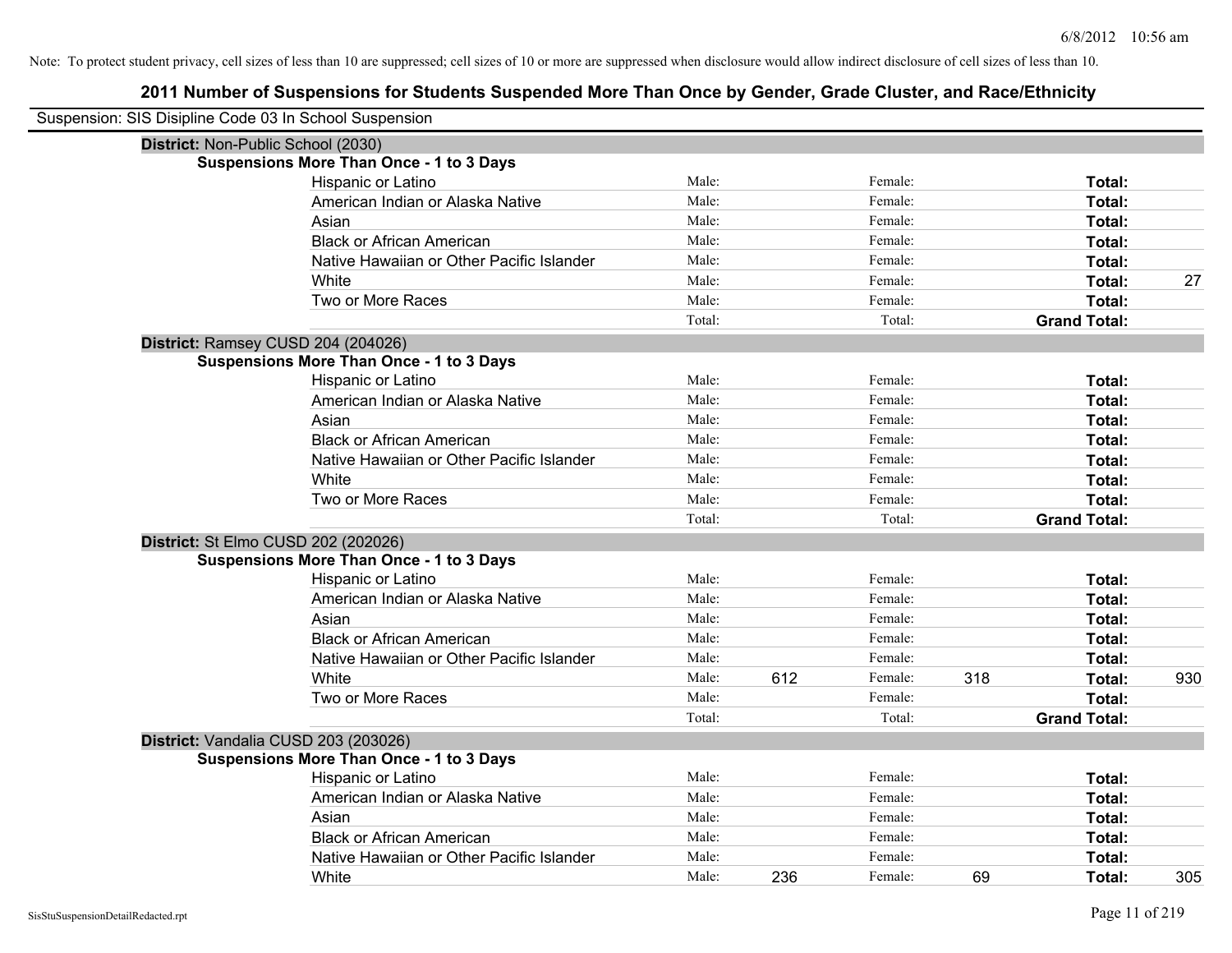| Suspension: SIS Disipline Code 03 In School Suspension |                                                    |        |     |         |    |                     |     |
|--------------------------------------------------------|----------------------------------------------------|--------|-----|---------|----|---------------------|-----|
|                                                        | Two or More Races                                  | Male:  |     | Female: |    | Total:              |     |
|                                                        |                                                    | Total: |     | Total:  |    | <b>Grand Total:</b> |     |
|                                                        | <b>Suspensions More Than Once - 4 or More Days</b> |        |     |         |    |                     |     |
|                                                        | Hispanic or Latino                                 | Male:  |     | Female: |    | Total:              |     |
|                                                        | American Indian or Alaska Native                   | Male:  |     | Female: |    | Total:              |     |
|                                                        | Asian                                              | Male:  |     | Female: |    | Total:              |     |
|                                                        | <b>Black or African American</b>                   | Male:  |     | Female: |    | Total:              |     |
|                                                        | Native Hawaiian or Other Pacific Islander          | Male:  |     | Female: |    | Total:              |     |
|                                                        | White                                              | Male:  |     | Female: |    | Total:              |     |
|                                                        | Two or More Races                                  | Male:  |     | Female: |    | Total:              |     |
|                                                        |                                                    | Total: |     | Total:  |    | <b>Grand Total:</b> |     |
|                                                        |                                                    |        |     |         |    |                     |     |
| Region: Boone/Winnebago ROE (04)                       |                                                    |        |     |         |    |                     |     |
| County: Boone (004)                                    |                                                    |        |     |         |    |                     |     |
|                                                        | District: Belvidere CUSD 100 (100026)              |        |     |         |    |                     |     |
|                                                        | <b>Suspensions More Than Once - 1 to 3 Days</b>    |        |     |         |    |                     |     |
|                                                        | Hispanic or Latino                                 | Male:  | 307 | Female: | 98 | Total:              | 405 |
|                                                        | American Indian or Alaska Native                   | Male:  |     | Female: |    | Total:              |     |
|                                                        | Asian                                              | Male:  |     | Female: |    | Total:              |     |
|                                                        | <b>Black or African American</b>                   | Male:  |     | Female: |    | Total:              | 47  |
|                                                        | Native Hawaiian or Other Pacific Islander          | Male:  |     | Female: |    | Total:              | 14  |
|                                                        | White                                              | Male:  | 349 | Female: | 90 | Total:              | 439 |
|                                                        | Two or More Races                                  | Male:  |     | Female: |    | Total:              | 21  |
|                                                        |                                                    | Total: |     | Total:  |    | <b>Grand Total:</b> |     |
|                                                        | <b>Suspensions More Than Once - 4 or More Days</b> |        |     |         |    |                     |     |
|                                                        | Hispanic or Latino                                 | Male:  |     | Female: |    | Total:              |     |
|                                                        | American Indian or Alaska Native                   | Male:  |     | Female: |    | Total:              |     |
|                                                        | Asian                                              | Male:  |     | Female: |    | Total:              |     |
|                                                        | <b>Black or African American</b>                   | Male:  |     | Female: |    | Total:              |     |
|                                                        | Native Hawaiian or Other Pacific Islander          | Male:  |     | Female: |    | Total:              |     |
|                                                        | White                                              | Male:  |     | Female: |    | Total:              |     |
|                                                        | Two or More Races                                  | Male:  |     | Female: |    | Total:              |     |
|                                                        |                                                    | Total: |     | Total:  |    | <b>Grand Total:</b> |     |
|                                                        | District: North Boone CUSD 200 (200026)            |        |     |         |    |                     |     |
|                                                        | <b>Suspensions More Than Once - 1 to 3 Days</b>    |        |     |         |    |                     |     |
|                                                        | Hispanic or Latino                                 | Male:  |     | Female: |    | Total:              |     |
|                                                        | American Indian or Alaska Native                   | Male:  |     | Female: |    | Total:              |     |
|                                                        | Asian                                              | Male:  |     | Female: |    | Total:              |     |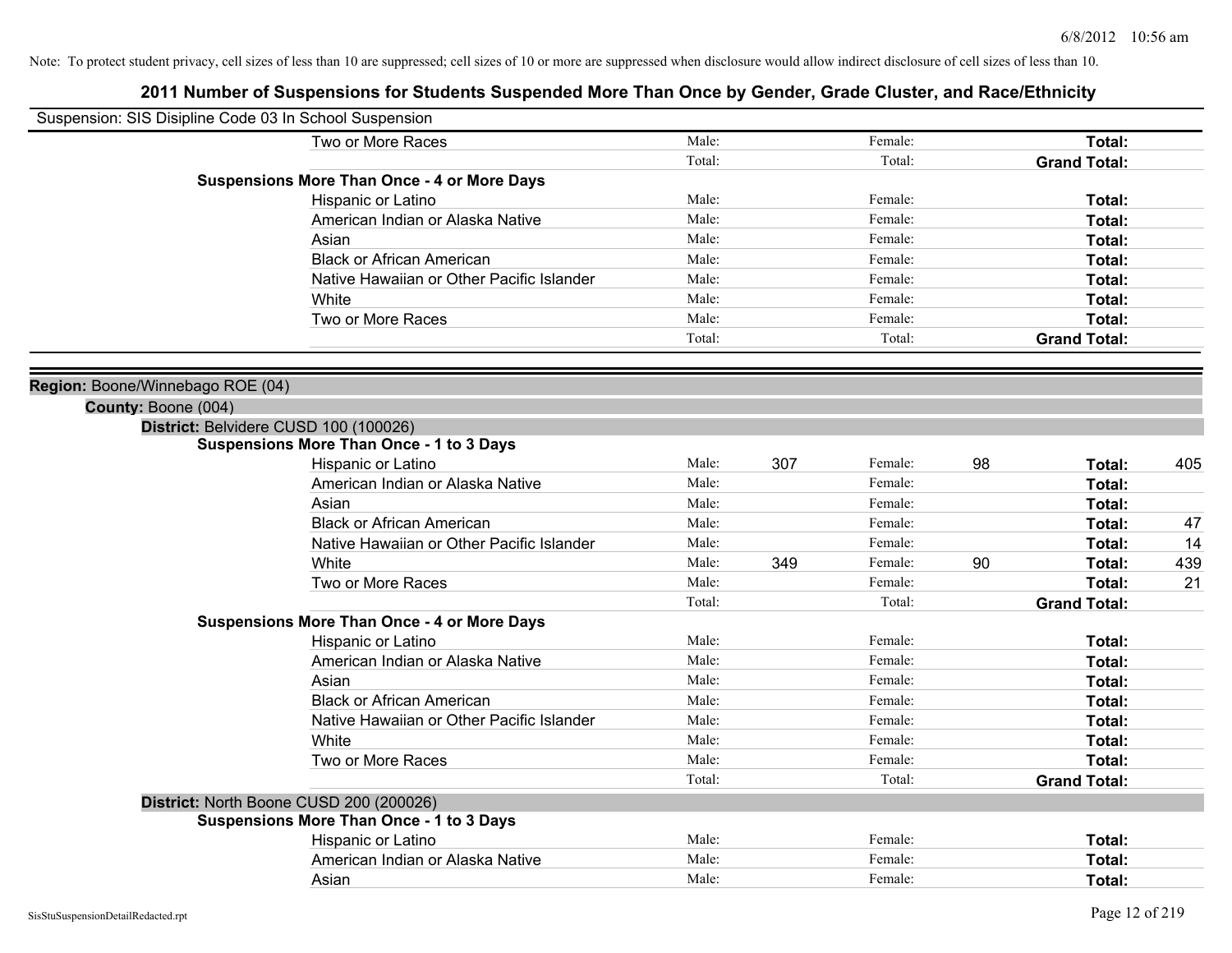| Suspension: SIS Disipline Code 03 In School Suspension |                                                    |        |         |                     |    |
|--------------------------------------------------------|----------------------------------------------------|--------|---------|---------------------|----|
|                                                        | <b>Black or African American</b>                   | Male:  | Female: | Total:              |    |
|                                                        | Native Hawaiian or Other Pacific Islander          | Male:  | Female: | Total:              |    |
|                                                        | White                                              | Male:  | Female: | Total:              |    |
|                                                        | Two or More Races                                  | Male:  | Female: | Total:              |    |
|                                                        |                                                    | Total: | Total:  | <b>Grand Total:</b> |    |
| County: Non-Public School (000)                        |                                                    |        |         |                     |    |
|                                                        | District: Boone/Winnebago ROE (000000)             |        |         |                     |    |
|                                                        | <b>Suspensions More Than Once - 1 to 3 Days</b>    |        |         |                     |    |
|                                                        | Hispanic or Latino                                 | Male:  | Female: | Total:              |    |
|                                                        | American Indian or Alaska Native                   | Male:  | Female: | Total:              |    |
|                                                        | Asian                                              | Male:  | Female: | Total:              |    |
|                                                        | <b>Black or African American</b>                   | Male:  | Female: | Total:              | 16 |
|                                                        | Native Hawaiian or Other Pacific Islander          | Male:  | Female: | Total:              |    |
|                                                        | White                                              | Male:  | Female: | Total:              |    |
|                                                        | Two or More Races                                  | Male:  | Female: | Total:              |    |
|                                                        |                                                    | Total: | Total:  | <b>Grand Total:</b> |    |
| County: Winnebago (101)                                |                                                    |        |         |                     |    |
|                                                        | District: County of Winnebago SD 320 (320026)      |        |         |                     |    |
|                                                        | <b>Suspensions More Than Once - 1 to 3 Days</b>    |        |         |                     |    |
|                                                        | Hispanic or Latino                                 | Male:  | Female: | Total:              |    |
|                                                        | American Indian or Alaska Native                   | Male:  | Female: | Total:              |    |
|                                                        | Asian                                              | Male:  | Female: | Total:              |    |
|                                                        | <b>Black or African American</b>                   | Male:  | Female: | Total:              |    |
|                                                        | Native Hawaiian or Other Pacific Islander          | Male:  | Female: | Total:              |    |
|                                                        | White                                              | Male:  | Female: | Total:              | 17 |
|                                                        | Two or More Races                                  | Male:  | Female: | Total:              |    |
|                                                        |                                                    | Total: | Total:  | <b>Grand Total:</b> | 29 |
| District: Durand CUSD 322 (322026)                     |                                                    |        |         |                     |    |
|                                                        | <b>Suspensions More Than Once - 1 to 3 Days</b>    |        |         |                     |    |
|                                                        | Hispanic or Latino                                 | Male:  | Female: | Total:              |    |
|                                                        | American Indian or Alaska Native                   | Male:  | Female: | Total:              |    |
|                                                        | Asian                                              | Male:  | Female: | Total:              |    |
|                                                        | <b>Black or African American</b>                   | Male:  | Female: | Total:              |    |
|                                                        | Native Hawaiian or Other Pacific Islander          | Male:  | Female: | Total:              |    |
|                                                        | White                                              | Male:  | Female: | Total:              | 61 |
|                                                        | Two or More Races                                  | Male:  | Female: | Total:              |    |
|                                                        |                                                    | Total: | Total:  | <b>Grand Total:</b> |    |
|                                                        | <b>Suspensions More Than Once - 4 or More Days</b> |        |         |                     |    |
|                                                        | Hispanic or Latino                                 | Male:  | Female: | Total:              |    |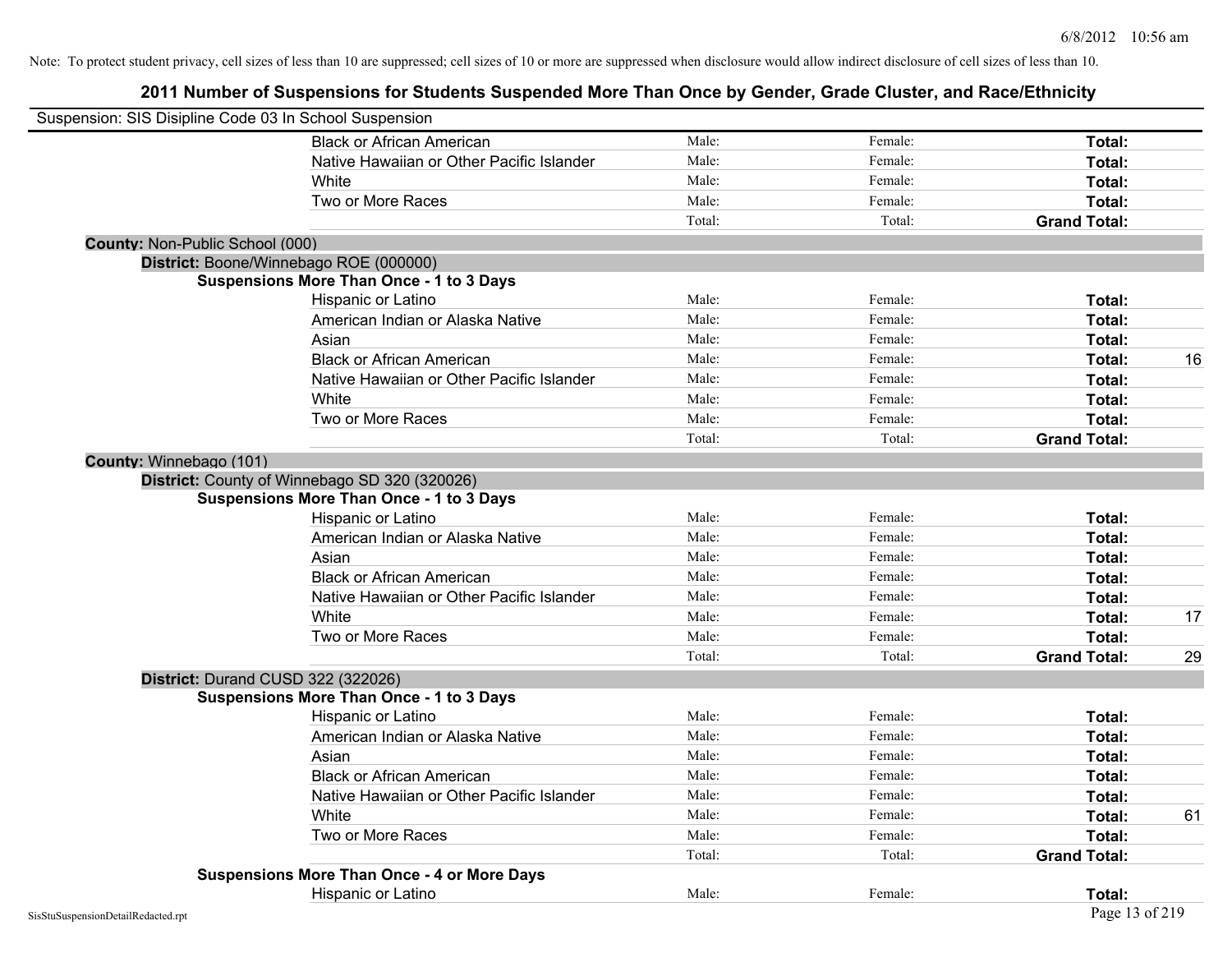# **2011 Number of Suspensions for Students Suspended More Than Once by Gender, Grade Cluster, and Race/Ethnicity**

|                                  | Suspension: SIS Disipline Code 03 In School Suspension |        |     |         |     |                     |       |
|----------------------------------|--------------------------------------------------------|--------|-----|---------|-----|---------------------|-------|
|                                  | American Indian or Alaska Native                       | Male:  |     | Female: |     | Total:              |       |
|                                  | Asian                                                  | Male:  |     | Female: |     | Total:              |       |
|                                  | <b>Black or African American</b>                       | Male:  |     | Female: |     | Total:              |       |
|                                  | Native Hawaiian or Other Pacific Islander              | Male:  |     | Female: |     | Total:              |       |
|                                  | White                                                  | Male:  |     | Female: |     | Total:              |       |
|                                  | Two or More Races                                      | Male:  |     | Female: |     | Total:              |       |
|                                  |                                                        | Total: |     | Total:  |     | <b>Grand Total:</b> |       |
| District: Harlem UD 122 (122022) |                                                        |        |     |         |     |                     |       |
|                                  | <b>Suspensions More Than Once - 1 to 3 Days</b>        |        |     |         |     |                     |       |
|                                  | Hispanic or Latino                                     | Male:  | 102 | Female: | 47  | Total:              | 149   |
|                                  | American Indian or Alaska Native                       | Male:  |     | Female: |     | <b>Total:</b>       |       |
|                                  | Asian                                                  | Male:  |     | Female: |     | Total:              |       |
|                                  | <b>Black or African American</b>                       | Male:  | 56  | Female: | 41  | Total:              | 97    |
|                                  | Native Hawaiian or Other Pacific Islander              | Male:  |     | Female: |     | Total:              |       |
|                                  | White                                                  | Male:  | 731 | Female: | 269 | Total:              | 1,000 |
|                                  | Two or More Races                                      | Male:  | 56  | Female: | 17  | Total:              | 73    |
|                                  |                                                        | Total: |     | Total:  |     | <b>Grand Total:</b> | 1,330 |
|                                  | <b>Suspensions More Than Once - 4 or More Days</b>     |        |     |         |     |                     |       |
|                                  | Hispanic or Latino                                     | Male:  |     | Female: |     | Total:              |       |
|                                  | American Indian or Alaska Native                       | Male:  |     | Female: |     | Total:              |       |
|                                  | Asian                                                  | Male:  |     | Female: |     | Total:              |       |
|                                  | <b>Black or African American</b>                       | Male:  |     | Female: |     | Total:              |       |
|                                  | Native Hawaiian or Other Pacific Islander              | Male:  |     | Female: |     | Total:              |       |
|                                  | White                                                  | Male:  |     | Female: |     | Total:              |       |
|                                  | Two or More Races                                      | Male:  |     | Female: |     | Total:              |       |
|                                  |                                                        | Total: |     | Total:  |     | <b>Grand Total:</b> |       |
|                                  | District: Hononegah CHD 207 (207016)                   |        |     |         |     |                     |       |
|                                  | <b>Suspensions More Than Once - 1 to 3 Days</b>        |        |     |         |     |                     |       |
|                                  | Hispanic or Latino                                     | Male:  |     | Female: |     | Total:              | 27    |
|                                  | American Indian or Alaska Native                       | Male:  |     | Female: |     | Total:              |       |
|                                  | Asian                                                  | Male:  |     | Female: |     | Total:              |       |
|                                  | <b>Black or African American</b>                       | Male:  |     | Female: |     | Total:              | 13    |
|                                  | Native Hawaiian or Other Pacific Islander              | Male:  |     | Female: |     | Total:              |       |
|                                  | White                                                  | Male:  | 214 | Female: | 135 | Total:              | 349   |
|                                  | Two or More Races                                      | Male:  |     | Female: |     | Total:              | 13    |
|                                  |                                                        | Total: |     | Total:  |     | <b>Grand Total:</b> |       |
|                                  | District: Kinnikinnick CCSD 131 (131004)               |        |     |         |     |                     |       |

**Suspensions More Than Once - 1 to 3 Days**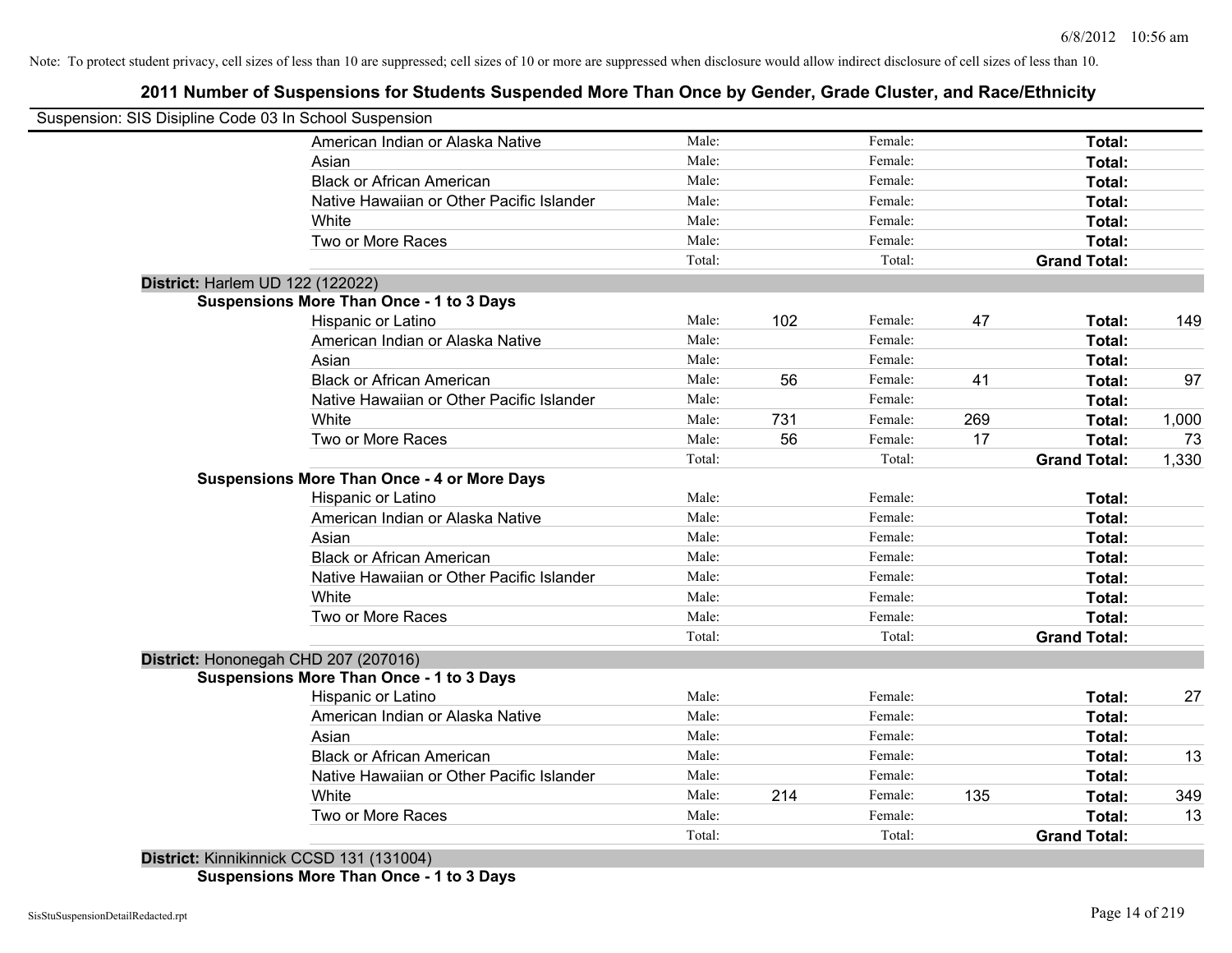# **2011 Number of Suspensions for Students Suspended More Than Once by Gender, Grade Cluster, and Race/Ethnicity**

| Suspension: SIS Disipline Code 03 In School Suspension |        |       |         |       |                     |       |
|--------------------------------------------------------|--------|-------|---------|-------|---------------------|-------|
| Hispanic or Latino                                     | Male:  |       | Female: |       | Total:              |       |
| American Indian or Alaska Native                       | Male:  |       | Female: |       | Total:              |       |
| Asian                                                  | Male:  |       | Female: |       | Total:              |       |
| <b>Black or African American</b>                       | Male:  |       | Female: |       | Total:              |       |
| Native Hawaiian or Other Pacific Islander              | Male:  |       | Female: |       | Total:              |       |
| White                                                  | Male:  | 66    | Female: | 23    | Total:              | 89    |
| Two or More Races                                      | Male:  |       | Female: |       | Total:              |       |
|                                                        | Total: |       | Total:  |       | <b>Grand Total:</b> |       |
| District: Pecatonica CUSD 321 (321026)                 |        |       |         |       |                     |       |
| <b>Suspensions More Than Once - 1 to 3 Days</b>        |        |       |         |       |                     |       |
| Hispanic or Latino                                     | Male:  |       | Female: |       | Total:              |       |
| American Indian or Alaska Native                       | Male:  |       | Female: |       | Total:              |       |
| Asian                                                  | Male:  |       | Female: |       | Total:              |       |
| <b>Black or African American</b>                       | Male:  |       | Female: |       | Total:              |       |
| Native Hawaiian or Other Pacific Islander              | Male:  |       | Female: |       | Total:              |       |
| White                                                  | Male:  |       | Female: |       | Total:              |       |
| Two or More Races                                      | Male:  |       | Female: |       | Total:              |       |
|                                                        | Total: |       | Total:  |       | <b>Grand Total:</b> |       |
| District: Rockford SD 205 (205025)                     |        |       |         |       |                     |       |
| <b>Suspensions More Than Once - 1 to 3 Days</b>        |        |       |         |       |                     |       |
| Hispanic or Latino                                     | Male:  | 538   | Female: | 265   | Total:              | 803   |
| American Indian or Alaska Native                       | Male:  |       | Female: |       | Total:              | 15    |
| Asian                                                  | Male:  |       | Female: |       | Total:              | 14    |
| <b>Black or African American</b>                       | Male:  | 2,903 | Female: | 1,669 | Total:              | 4,572 |
| Native Hawaiian or Other Pacific Islander              | Male:  |       | Female: |       | Total:              |       |
| White                                                  | Male:  | 791   | Female: | 276   | Total:              | 1,067 |
| Two or More Races                                      | Male:  | 196   | Female: | 127   | Total:              | 323   |
|                                                        | Total: |       | Total:  |       | <b>Grand Total:</b> |       |
| <b>Suspensions More Than Once - 4 or More Days</b>     |        |       |         |       |                     |       |
| Hispanic or Latino                                     | Male:  |       | Female: |       | Total:              |       |
| American Indian or Alaska Native                       | Male:  |       | Female: |       | Total:              |       |
| Asian                                                  | Male:  |       | Female: |       | Total:              |       |
| <b>Black or African American</b>                       | Male:  | 25    | Female: | 13    | Total:              | 38    |
| Native Hawaiian or Other Pacific Islander              | Male:  |       | Female: |       | Total:              |       |
| White                                                  | Male:  |       | Female: |       | Total:              |       |
| Two or More Races                                      | Male:  |       | Female: |       | Total:              |       |
|                                                        | Total: |       | Total:  |       | <b>Grand Total:</b> |       |
|                                                        |        |       |         |       |                     |       |

**District:** Rockton SD 140 (140004)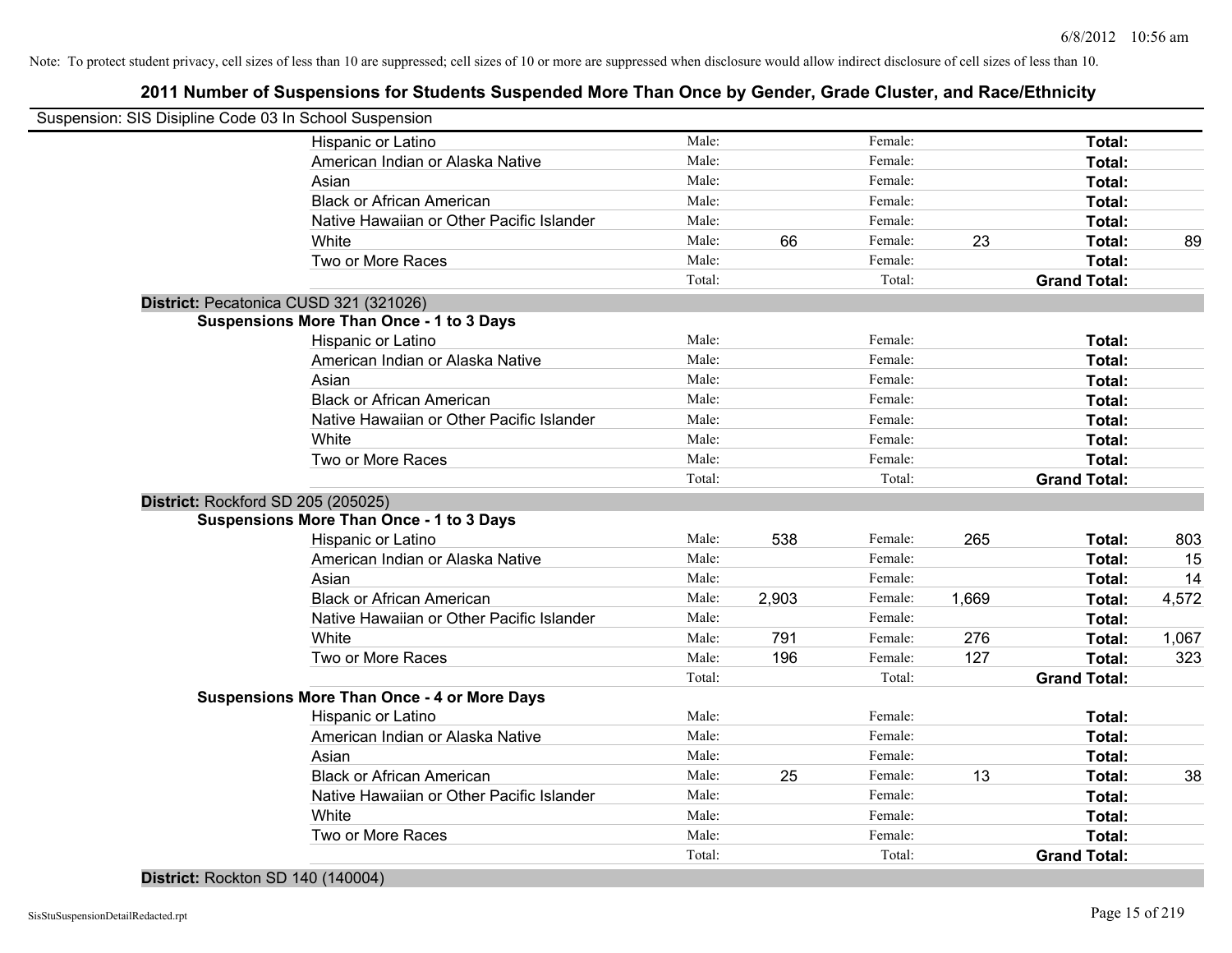| Suspension: SIS Disipline Code 03 In School Suspension |                                                 |        |         |                     |
|--------------------------------------------------------|-------------------------------------------------|--------|---------|---------------------|
|                                                        | <b>Suspensions More Than Once - 1 to 3 Days</b> |        |         |                     |
|                                                        | Hispanic or Latino                              | Male:  | Female: | Total:              |
|                                                        | American Indian or Alaska Native                | Male:  | Female: | Total:              |
|                                                        | Asian                                           | Male:  | Female: | Total:              |
|                                                        | <b>Black or African American</b>                | Male:  | Female: | Total:              |
|                                                        | Native Hawaiian or Other Pacific Islander       | Male:  | Female: | Total:              |
|                                                        | White                                           | Male:  | Female: | Total:              |
|                                                        | Two or More Races                               | Male:  | Female: | Total:              |
|                                                        |                                                 | Total: | Total:  | <b>Grand Total:</b> |
|                                                        | District: Shirland CCSD 134 (134004)            |        |         |                     |
|                                                        | <b>Suspensions More Than Once - 1 to 3 Days</b> |        |         |                     |
|                                                        | Hispanic or Latino                              | Male:  | Female: | Total:              |
|                                                        | American Indian or Alaska Native                | Male:  | Female: | Total:              |
|                                                        | Asian                                           | Male:  | Female: | Total:              |
|                                                        | <b>Black or African American</b>                | Male:  | Female: | Total:              |
|                                                        | Native Hawaiian or Other Pacific Islander       | Male:  | Female: | Total:              |
|                                                        | White                                           | Male:  | Female: | Total:              |
|                                                        | Two or More Races                               | Male:  | Female: | Total:              |
|                                                        |                                                 | Total: | Total:  | <b>Grand Total:</b> |
|                                                        | District: Winnebago CUSD 323 (323026)           |        |         |                     |
|                                                        | <b>Suspensions More Than Once - 1 to 3 Days</b> |        |         |                     |
|                                                        | Hispanic or Latino                              | Male:  | Female: | Total:              |
|                                                        | American Indian or Alaska Native                | Male:  | Female: | Total:              |
|                                                        | Asian                                           | Male:  | Female: | Total:              |
|                                                        | <b>Black or African American</b>                | Male:  | Female: | Total:              |
|                                                        | Native Hawaiian or Other Pacific Islander       | Male:  | Female: | Total:              |
|                                                        | White                                           | Male:  | Female: | Total:<br>17        |
|                                                        | Two or More Races                               | Male:  | Female: | Total:              |
|                                                        |                                                 | Total: | Total:  | <b>Grand Total:</b> |
|                                                        |                                                 |        |         |                     |
| Region: Brown/Cass/Morgan/Scott ROE (46)               |                                                 |        |         |                     |
| County: Brown (005)                                    |                                                 |        |         |                     |
|                                                        | District: Brown County CUSD 1 (001026)          |        |         |                     |
|                                                        | <b>Suspensions More Than Once - 1 to 3 Days</b> |        |         |                     |
|                                                        | Hispanic or Latino                              | Male:  | Female: | Total:              |
|                                                        | American Indian or Alaska Native                | Male:  | Female: | Total:              |
|                                                        | Asian                                           | Male:  | Female: | Total:              |
|                                                        | <b>Black or African American</b>                | Male:  | Female: | Total:              |
|                                                        |                                                 |        |         |                     |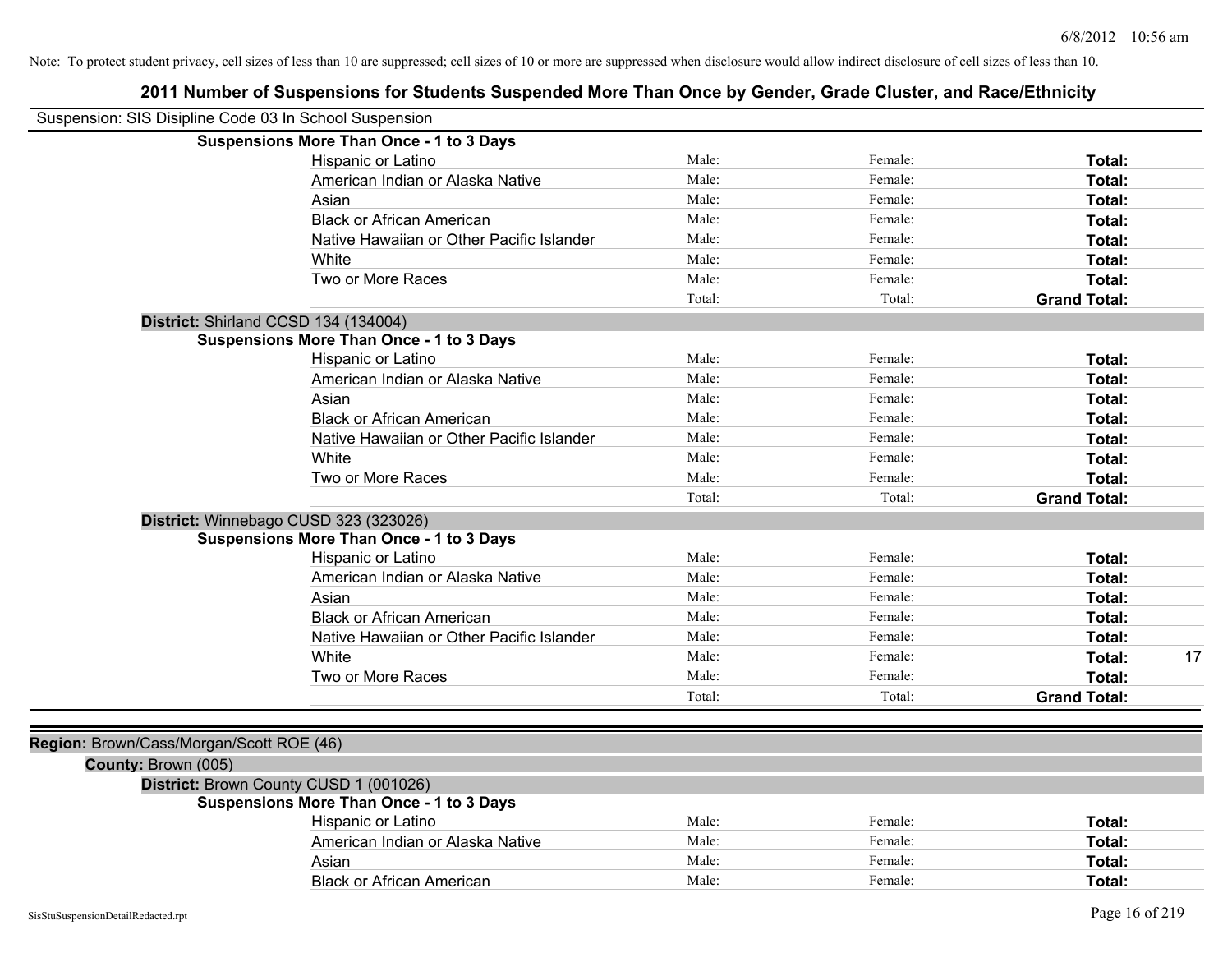| Suspension: SIS Disipline Code 03 In School Suspension |                                                    |        |     |         |     |                     |     |
|--------------------------------------------------------|----------------------------------------------------|--------|-----|---------|-----|---------------------|-----|
|                                                        | Native Hawaiian or Other Pacific Islander          | Male:  |     | Female: |     | Total:              |     |
|                                                        | White                                              | Male:  |     | Female: |     | Total:              | 10  |
|                                                        | Two or More Races                                  | Male:  |     | Female: |     | Total:              |     |
|                                                        |                                                    | Total: |     | Total:  |     | <b>Grand Total:</b> |     |
| County: Cass (009)                                     |                                                    |        |     |         |     |                     |     |
|                                                        | District: A-C Central CUSD 262 (262026)            |        |     |         |     |                     |     |
|                                                        | <b>Suspensions More Than Once - 1 to 3 Days</b>    |        |     |         |     |                     |     |
|                                                        | Hispanic or Latino                                 | Male:  |     | Female: |     | Total:              |     |
|                                                        | American Indian or Alaska Native                   | Male:  |     | Female: |     | Total:              |     |
|                                                        | Asian                                              | Male:  |     | Female: |     | Total:              |     |
|                                                        | <b>Black or African American</b>                   | Male:  |     | Female: |     | Total:              |     |
|                                                        | Native Hawaiian or Other Pacific Islander          | Male:  |     | Female: |     | Total:              |     |
|                                                        | White                                              | Male:  |     | Female: |     | Total:              |     |
|                                                        | Two or More Races                                  | Male:  |     | Female: |     | Total:              |     |
|                                                        |                                                    | Total: |     | Total:  |     | <b>Grand Total:</b> |     |
|                                                        | District: Beardstown CUSD 15 (015026)              |        |     |         |     |                     |     |
|                                                        | <b>Suspensions More Than Once - 1 to 3 Days</b>    |        |     |         |     |                     |     |
|                                                        | Hispanic or Latino                                 | Male:  | 229 | Female: | 83  | Total:              | 312 |
|                                                        | American Indian or Alaska Native                   | Male:  |     | Female: |     | Total:              |     |
|                                                        | Asian                                              | Male:  |     | Female: |     | Total:              |     |
|                                                        | <b>Black or African American</b>                   | Male:  |     | Female: |     | Total:              | 30  |
|                                                        | Native Hawaiian or Other Pacific Islander          | Male:  |     | Female: |     | Total:              |     |
|                                                        | White                                              | Male:  | 247 | Female: | 153 | Total:              | 400 |
|                                                        | Two or More Races                                  | Male:  |     | Female: |     | Total:              | 22  |
|                                                        |                                                    | Total: |     | Total:  |     | <b>Grand Total:</b> |     |
|                                                        | <b>Suspensions More Than Once - 4 or More Days</b> |        |     |         |     |                     |     |
|                                                        | Hispanic or Latino                                 | Male:  |     | Female: |     | Total:              |     |
|                                                        | American Indian or Alaska Native                   | Male:  |     | Female: |     | Total:              |     |
|                                                        | Asian                                              | Male:  |     | Female: |     | Total:              |     |
|                                                        | <b>Black or African American</b>                   | Male:  |     | Female: |     | Total:              |     |
|                                                        | Native Hawaiian or Other Pacific Islander          | Male:  |     | Female: |     | Total:              |     |
|                                                        | White                                              | Male:  |     | Female: |     | Total:              |     |
|                                                        | Two or More Races                                  | Male:  |     | Female: |     | Total:              |     |
|                                                        |                                                    | Total: |     | Total:  |     | <b>Grand Total:</b> |     |
| District: Virginia CUSD 64 (064026)                    |                                                    |        |     |         |     |                     |     |
|                                                        | <b>Suspensions More Than Once - 1 to 3 Days</b>    |        |     |         |     |                     |     |
|                                                        | Hispanic or Latino                                 | Male:  |     | Female: |     | Total:              |     |
|                                                        | American Indian or Alaska Native                   | Male:  |     | Female: |     | Total:              |     |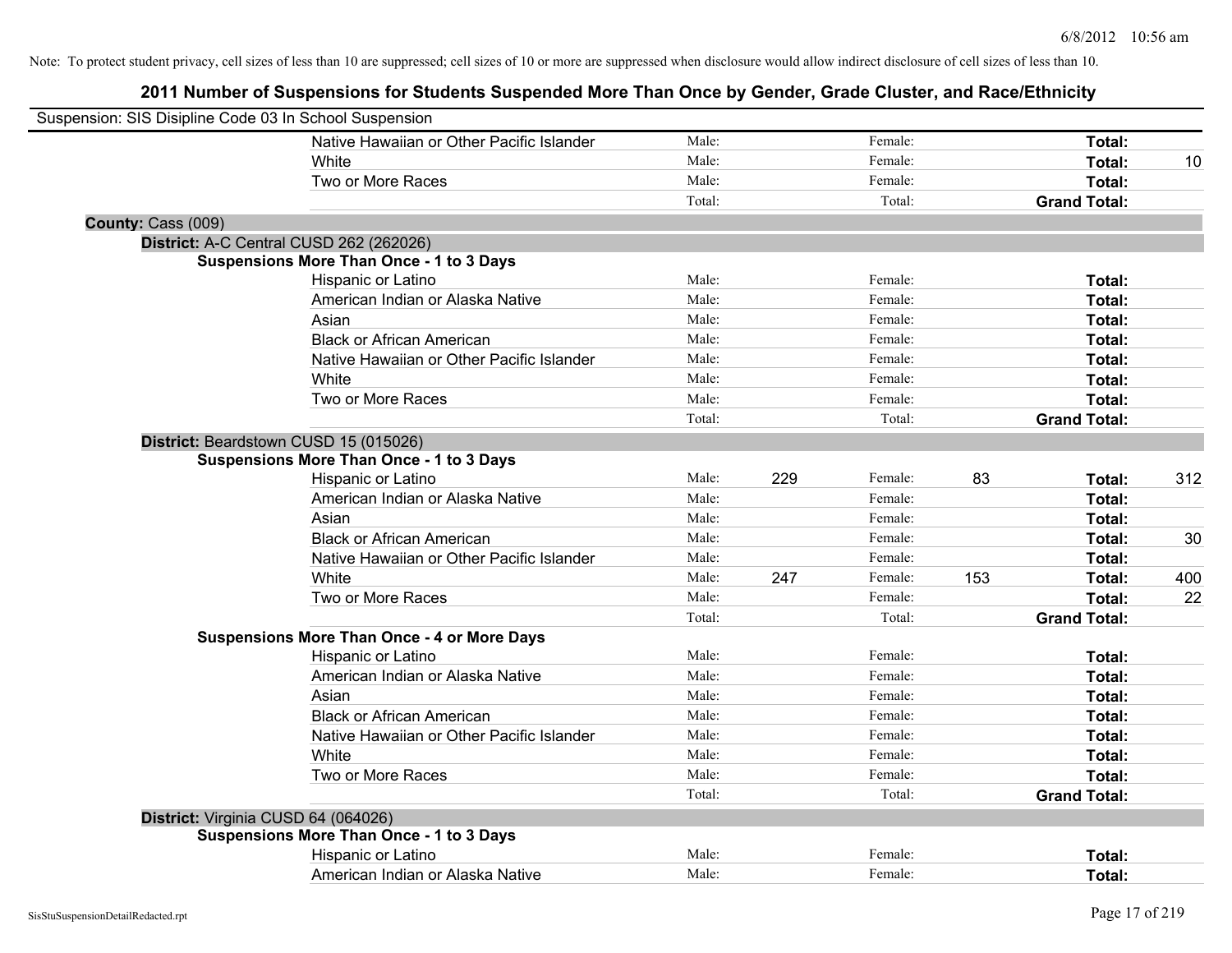# **2011 Number of Suspensions for Students Suspended More Than Once by Gender, Grade Cluster, and Race/Ethnicity**

| Suspension: SIS Disipline Code 03 In School Suspension |                                                    |        |    |         |    |                     |     |
|--------------------------------------------------------|----------------------------------------------------|--------|----|---------|----|---------------------|-----|
|                                                        | Asian                                              | Male:  |    | Female: |    | Total:              |     |
|                                                        | <b>Black or African American</b>                   | Male:  |    | Female: |    | Total:              |     |
|                                                        | Native Hawaiian or Other Pacific Islander          | Male:  |    | Female: |    | Total:              |     |
|                                                        | White                                              | Male:  |    | Female: |    | Total:              | 38  |
|                                                        | Two or More Races                                  | Male:  |    | Female: |    | Total:              |     |
|                                                        |                                                    | Total: |    | Total:  |    | <b>Grand Total:</b> |     |
| County: Morgan (069)                                   |                                                    |        |    |         |    |                     |     |
|                                                        | District: Franklin CUSD 1 (001026)                 |        |    |         |    |                     |     |
|                                                        | <b>Suspensions More Than Once - 1 to 3 Days</b>    |        |    |         |    |                     |     |
|                                                        | Hispanic or Latino                                 | Male:  |    | Female: |    | Total:              |     |
|                                                        | American Indian or Alaska Native                   | Male:  |    | Female: |    | Total:              |     |
|                                                        | Asian                                              | Male:  |    | Female: |    | Total:              |     |
|                                                        | <b>Black or African American</b>                   | Male:  |    | Female: |    | Total:              |     |
|                                                        | Native Hawaiian or Other Pacific Islander          | Male:  |    | Female: |    | Total:              |     |
|                                                        | White                                              | Male:  |    | Female: |    | Total:              | 59  |
|                                                        | Two or More Races                                  | Male:  |    | Female: |    | Total:              |     |
|                                                        |                                                    | Total: |    | Total:  |    | <b>Grand Total:</b> |     |
|                                                        | District: Jacksonville SD 117 (117022)             |        |    |         |    |                     |     |
|                                                        | <b>Suspensions More Than Once - 1 to 3 Days</b>    |        |    |         |    |                     |     |
|                                                        | Hispanic or Latino                                 | Male:  |    | Female: |    | Total:              |     |
|                                                        | American Indian or Alaska Native                   | Male:  |    | Female: |    | Total:              |     |
|                                                        | Asian                                              | Male:  |    | Female: |    | Total:              |     |
|                                                        | <b>Black or African American</b>                   | Male:  | 11 | Female: | 14 | Total:              | 25  |
|                                                        | Native Hawaiian or Other Pacific Islander          | Male:  |    | Female: |    | Total:              |     |
|                                                        | White                                              | Male:  | 86 | Female: | 55 | Total:              | 141 |
|                                                        | Two or More Races                                  | Male:  |    | Female: |    | Total:              | 25  |
|                                                        |                                                    | Total: |    | Total:  |    | <b>Grand Total:</b> |     |
|                                                        | <b>Suspensions More Than Once - 4 or More Days</b> |        |    |         |    |                     |     |
|                                                        | Hispanic or Latino                                 | Male:  |    | Female: |    | Total:              |     |
|                                                        | American Indian or Alaska Native                   | Male:  |    | Female: |    | Total:              |     |
|                                                        | Asian                                              | Male:  |    | Female: |    | Total:              |     |
|                                                        | <b>Black or African American</b>                   | Male:  |    | Female: |    | Total:              |     |
|                                                        | Native Hawaiian or Other Pacific Islander          | Male:  |    | Female: |    | Total:              |     |
|                                                        | White                                              | Male:  |    | Female: |    | Total:              |     |
|                                                        | Two or More Races                                  | Male:  |    | Female: |    | Total:              |     |
|                                                        |                                                    | Total: |    | Total:  |    | <b>Grand Total:</b> |     |
|                                                        | District: Meredosia-Chambersburg CUSD 11 (011026)  |        |    |         |    |                     |     |

**Suspensions More Than Once - 1 to 3 Days**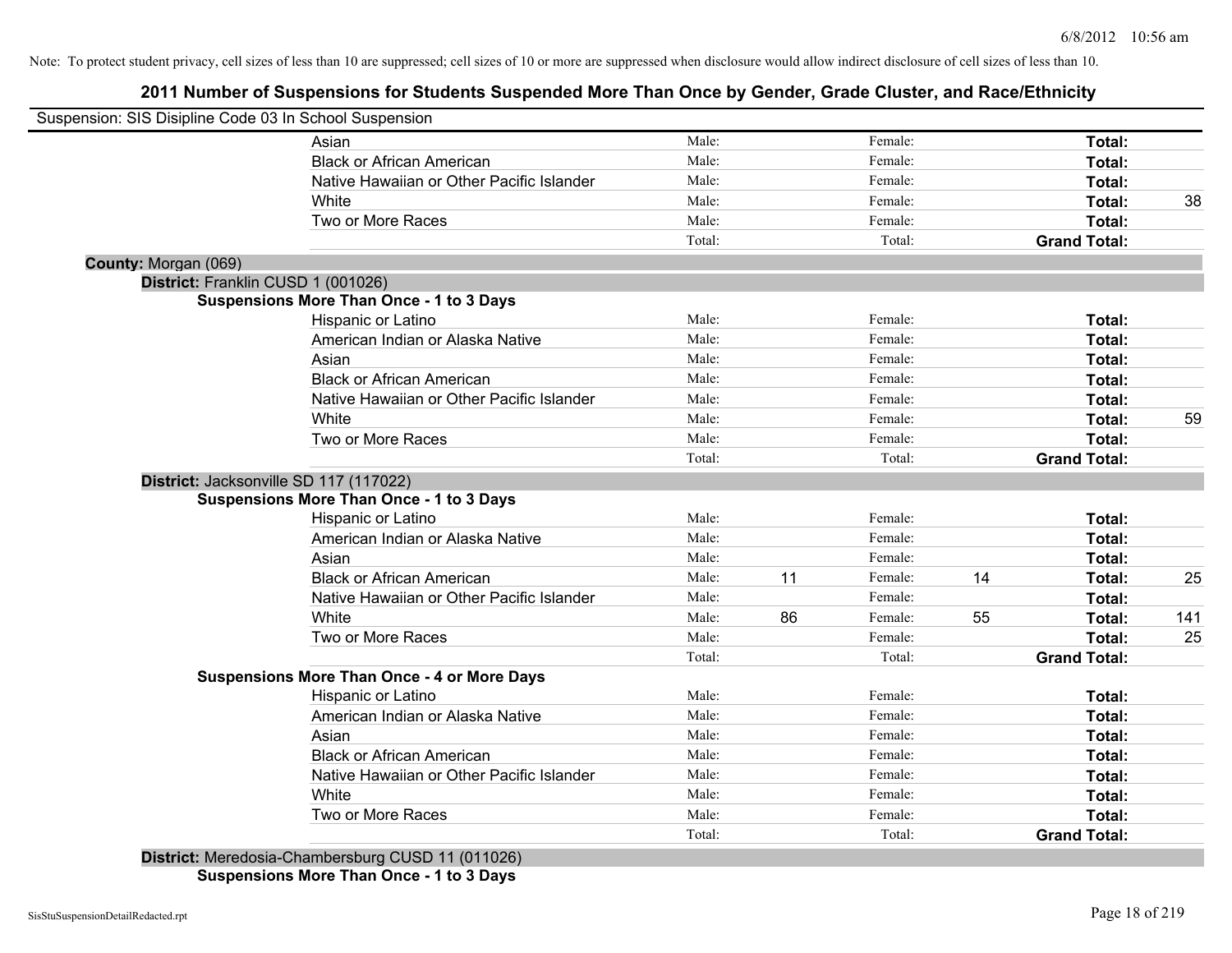| Suspension: SIS Disipline Code 03 In School Suspension |                                                 |        |         |                     |    |
|--------------------------------------------------------|-------------------------------------------------|--------|---------|---------------------|----|
|                                                        | Hispanic or Latino                              | Male:  | Female: | Total:              |    |
|                                                        | American Indian or Alaska Native                | Male:  | Female: | Total:              |    |
|                                                        | Asian                                           | Male:  | Female: | Total:              |    |
|                                                        | <b>Black or African American</b>                | Male:  | Female: | Total:              |    |
|                                                        | Native Hawaiian or Other Pacific Islander       | Male:  | Female: | Total:              |    |
|                                                        | White                                           | Male:  | Female: | Total:              | 22 |
|                                                        | Two or More Races                               | Male:  | Female: | Total:              |    |
|                                                        |                                                 | Total: | Total:  | <b>Grand Total:</b> |    |
|                                                        | District: Triopia CUSD 27 (027026)              |        |         |                     |    |
|                                                        | <b>Suspensions More Than Once - 1 to 3 Days</b> |        |         |                     |    |
|                                                        | Hispanic or Latino                              | Male:  | Female: | Total:              |    |
|                                                        | American Indian or Alaska Native                | Male:  | Female: | Total:              |    |
|                                                        | Asian                                           | Male:  | Female: | Total:              |    |
|                                                        | <b>Black or African American</b>                | Male:  | Female: | Total:              |    |
|                                                        | Native Hawaiian or Other Pacific Islander       | Male:  | Female: | Total:              |    |
|                                                        | White                                           | Male:  | Female: | Total:              | 10 |
|                                                        | Two or More Races                               | Male:  | Female: | Total:              |    |
|                                                        |                                                 | Total: | Total:  | <b>Grand Total:</b> |    |
|                                                        | District: Waverly CUSD 6 (006026)               |        |         |                     |    |
|                                                        | <b>Suspensions More Than Once - 1 to 3 Days</b> |        |         |                     |    |
|                                                        | Hispanic or Latino                              | Male:  | Female: | Total:              |    |
|                                                        | American Indian or Alaska Native                | Male:  | Female: | Total:              |    |
|                                                        | Asian                                           | Male:  | Female: | Total:              |    |
|                                                        | <b>Black or African American</b>                | Male:  | Female: | Total:              |    |
|                                                        | Native Hawaiian or Other Pacific Islander       | Male:  | Female: | Total:              |    |
|                                                        | White                                           | Male:  | Female: | Total:              |    |
|                                                        | Two or More Races                               | Male:  | Female: | Total:              |    |
|                                                        |                                                 | Total: | Total:  | <b>Grand Total:</b> |    |
| County: Scott (086)                                    |                                                 |        |         |                     |    |
|                                                        | District: Scott-Morgan CUSD 2 (002026)          |        |         |                     |    |
|                                                        | <b>Suspensions More Than Once - 1 to 3 Days</b> |        |         |                     |    |
|                                                        | Hispanic or Latino                              | Male:  | Female: | Total:              |    |
|                                                        | American Indian or Alaska Native                | Male:  | Female: | Total:              |    |
|                                                        | Asian                                           | Male:  | Female: | Total:              |    |
|                                                        | <b>Black or African American</b>                | Male:  | Female: | Total:              |    |
|                                                        | Native Hawaiian or Other Pacific Islander       | Male:  | Female: | Total:              |    |
|                                                        | White                                           | Male:  | Female: | Total:              |    |
|                                                        | Two or More Races                               | Male:  | Female: | Total:              |    |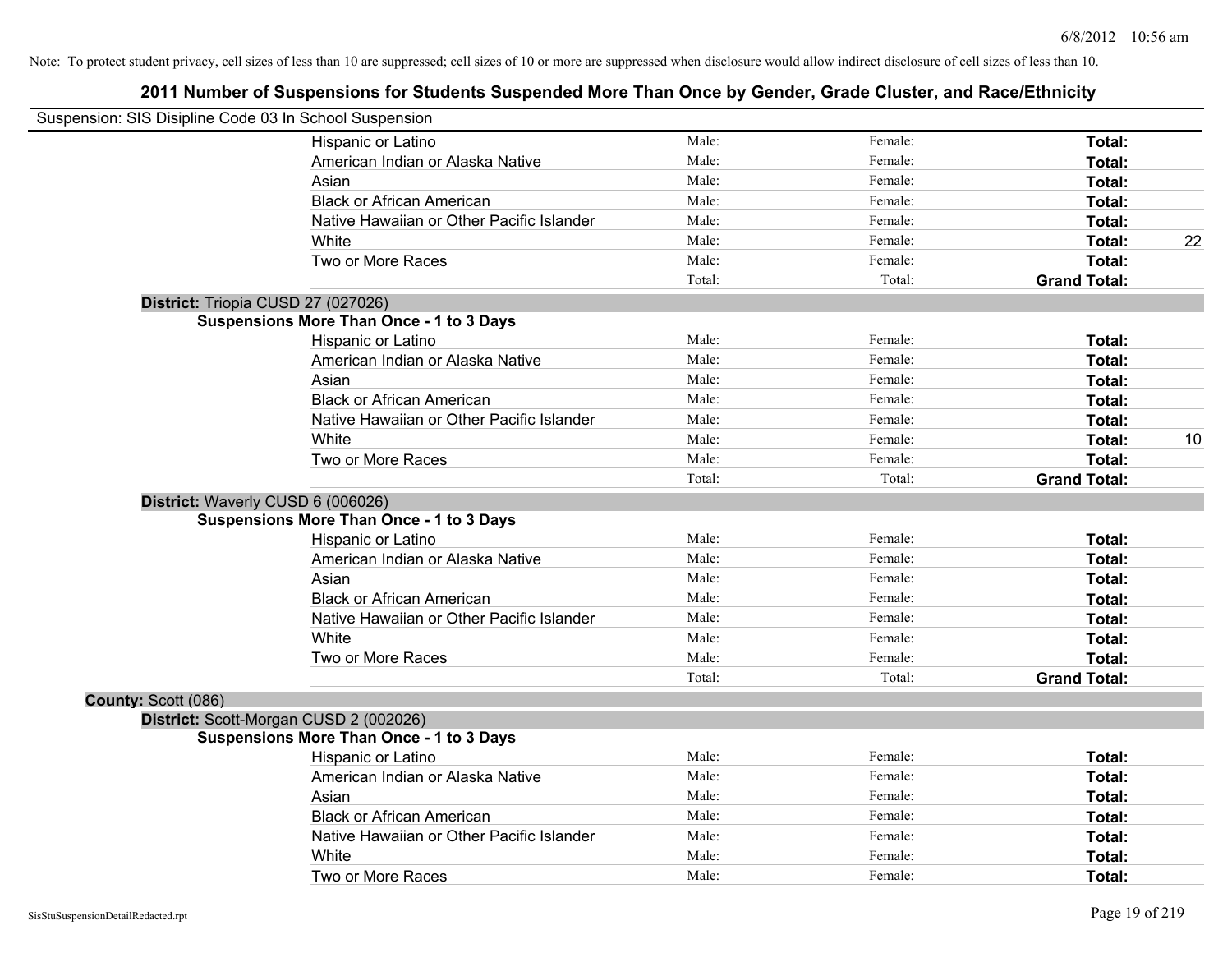| Suspension: SIS Disipline Code 03 In School Suspension |                                                    |        |     |         |    |                     |     |
|--------------------------------------------------------|----------------------------------------------------|--------|-----|---------|----|---------------------|-----|
|                                                        |                                                    | Total: |     | Total:  |    | <b>Grand Total:</b> |     |
|                                                        | District: Winchester CUSD 1 (001026)               |        |     |         |    |                     |     |
|                                                        | <b>Suspensions More Than Once - 1 to 3 Days</b>    |        |     |         |    |                     |     |
|                                                        | Hispanic or Latino                                 | Male:  |     | Female: |    | Total:              |     |
|                                                        | American Indian or Alaska Native                   | Male:  |     | Female: |    | Total:              |     |
|                                                        | Asian                                              | Male:  |     | Female: |    | Total:              |     |
|                                                        | <b>Black or African American</b>                   | Male:  |     | Female: |    | Total:              |     |
|                                                        | Native Hawaiian or Other Pacific Islander          | Male:  |     | Female: |    | Total:              |     |
|                                                        | White                                              | Male:  |     | Female: |    | Total:              | 26  |
|                                                        | Two or More Races                                  | Male:  |     | Female: |    | Total:              |     |
|                                                        |                                                    | Total: |     | Total:  |    | <b>Grand Total:</b> |     |
|                                                        |                                                    |        |     |         |    |                     |     |
| Region: Bureau/Henry/Stark ROE (28)                    |                                                    |        |     |         |    |                     |     |
| County: Bureau (006)                                   |                                                    |        |     |         |    |                     |     |
|                                                        | District: Bureau Valley CUSD 340 (340026)          |        |     |         |    |                     |     |
|                                                        | <b>Suspensions More Than Once - 1 to 3 Days</b>    |        |     |         |    |                     |     |
|                                                        | Hispanic or Latino                                 | Male:  |     | Female: |    | Total:              |     |
|                                                        | American Indian or Alaska Native                   | Male:  |     | Female: |    | Total:              |     |
|                                                        | Asian                                              | Male:  |     | Female: |    | Total:              |     |
|                                                        | <b>Black or African American</b>                   | Male:  |     | Female: |    | Total:              |     |
|                                                        | Native Hawaiian or Other Pacific Islander          | Male:  |     | Female: |    | Total:              |     |
|                                                        | White                                              | Male:  | 45  | Female: | 13 | Total:              | 58  |
|                                                        | Two or More Races                                  | Male:  |     | Female: |    | Total:              |     |
|                                                        |                                                    | Total: |     | Total:  |    | <b>Grand Total:</b> |     |
|                                                        | District: DePue USD 103 (103022)                   |        |     |         |    |                     |     |
|                                                        | <b>Suspensions More Than Once - 1 to 3 Days</b>    |        |     |         |    |                     |     |
|                                                        | Hispanic or Latino                                 | Male:  | 171 | Female: | 64 | Total:              | 235 |
|                                                        | American Indian or Alaska Native                   | Male:  |     | Female: |    | Total:              |     |
|                                                        | Asian                                              | Male:  |     | Female: |    | Total:              |     |
|                                                        | <b>Black or African American</b>                   | Male:  |     | Female: |    | Total:              |     |
|                                                        | Native Hawaiian or Other Pacific Islander          | Male:  |     | Female: |    | Total:              |     |
|                                                        | <b>White</b>                                       | Male:  | 18  | Female: | 22 | Total:              | 40  |
|                                                        | Two or More Races                                  | Male:  |     | Female: |    | Total:              |     |
|                                                        |                                                    | Total: |     | Total:  |    | <b>Grand Total:</b> |     |
|                                                        | <b>Suspensions More Than Once - 4 or More Days</b> |        |     |         |    |                     |     |
|                                                        | Hispanic or Latino                                 | Male:  |     | Female: |    | Total:              |     |
|                                                        | American Indian or Alaska Native                   | Male:  |     | Female: |    | <b>Total:</b>       |     |
|                                                        | Asian                                              | Male:  |     | Female: |    | Total:              |     |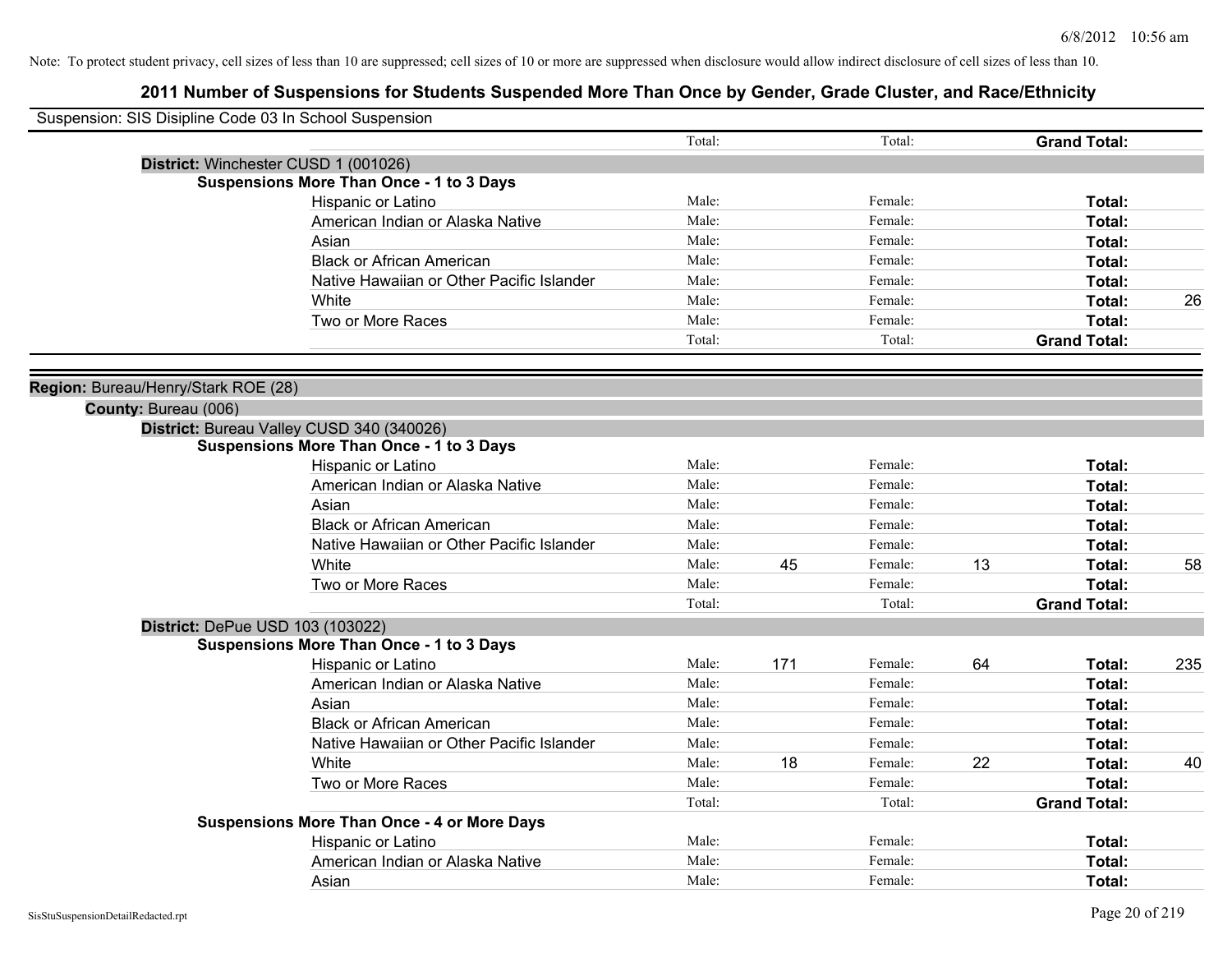| Suspension: SIS Disipline Code 03 In School Suspension |                                                    |        |         |                     |    |
|--------------------------------------------------------|----------------------------------------------------|--------|---------|---------------------|----|
|                                                        | <b>Black or African American</b>                   | Male:  | Female: | Total:              |    |
|                                                        | Native Hawaiian or Other Pacific Islander          | Male:  | Female: | Total:              |    |
|                                                        | White                                              | Male:  | Female: | Total:              |    |
|                                                        | Two or More Races                                  | Male:  | Female: | Total:              |    |
|                                                        |                                                    | Total: | Total:  | <b>Grand Total:</b> |    |
|                                                        | District: La Moille CUSD 303 (303026)              |        |         |                     |    |
|                                                        | <b>Suspensions More Than Once - 1 to 3 Days</b>    |        |         |                     |    |
|                                                        | Hispanic or Latino                                 | Male:  | Female: | Total:              |    |
|                                                        | American Indian or Alaska Native                   | Male:  | Female: | Total:              |    |
|                                                        | Asian                                              | Male:  | Female: | Total:              |    |
|                                                        | <b>Black or African American</b>                   | Male:  | Female: | Total:              |    |
|                                                        | Native Hawaiian or Other Pacific Islander          | Male:  | Female: | Total:              |    |
|                                                        | White                                              | Male:  | Female: | Total:              |    |
|                                                        | Two or More Races                                  | Male:  | Female: | Total:              |    |
|                                                        |                                                    | Total: | Total:  | <b>Grand Total:</b> |    |
|                                                        | District: Princeton ESD 115 (115002)               |        |         |                     |    |
|                                                        | <b>Suspensions More Than Once - 1 to 3 Days</b>    |        |         |                     |    |
|                                                        | Hispanic or Latino                                 | Male:  | Female: | Total:              |    |
|                                                        | American Indian or Alaska Native                   | Male:  | Female: | Total:              |    |
|                                                        | Asian                                              | Male:  | Female: | Total:              |    |
|                                                        | <b>Black or African American</b>                   | Male:  | Female: | Total:              |    |
|                                                        | Native Hawaiian or Other Pacific Islander          | Male:  | Female: | Total:              |    |
|                                                        | White                                              | Male:  | Female: | Total:              |    |
|                                                        | Two or More Races                                  | Male:  | Female: | Total:              |    |
|                                                        |                                                    | Total: | Total:  | <b>Grand Total:</b> |    |
|                                                        | District: Spring Valley CCSD 99 (099004)           |        |         |                     |    |
|                                                        | <b>Suspensions More Than Once - 1 to 3 Days</b>    |        |         |                     |    |
|                                                        | Hispanic or Latino                                 | Male:  | Female: | Total:              | 10 |
|                                                        | American Indian or Alaska Native                   | Male:  | Female: | Total:              |    |
|                                                        | Asian                                              | Male:  | Female: | Total:              |    |
|                                                        | <b>Black or African American</b>                   | Male:  | Female: | Total:              |    |
|                                                        | Native Hawaiian or Other Pacific Islander          | Male:  | Female: | Total:              |    |
|                                                        | <b>White</b>                                       | Male:  | Female: | Total:              |    |
|                                                        | Two or More Races                                  | Male:  | Female: | Total:              |    |
|                                                        |                                                    | Total: | Total:  | <b>Grand Total:</b> | 21 |
|                                                        | <b>Suspensions More Than Once - 4 or More Days</b> |        |         |                     |    |
|                                                        | Hispanic or Latino                                 | Male:  | Female: | Total:              |    |
|                                                        | American Indian or Alaska Native                   | Male:  | Female: | Total:              |    |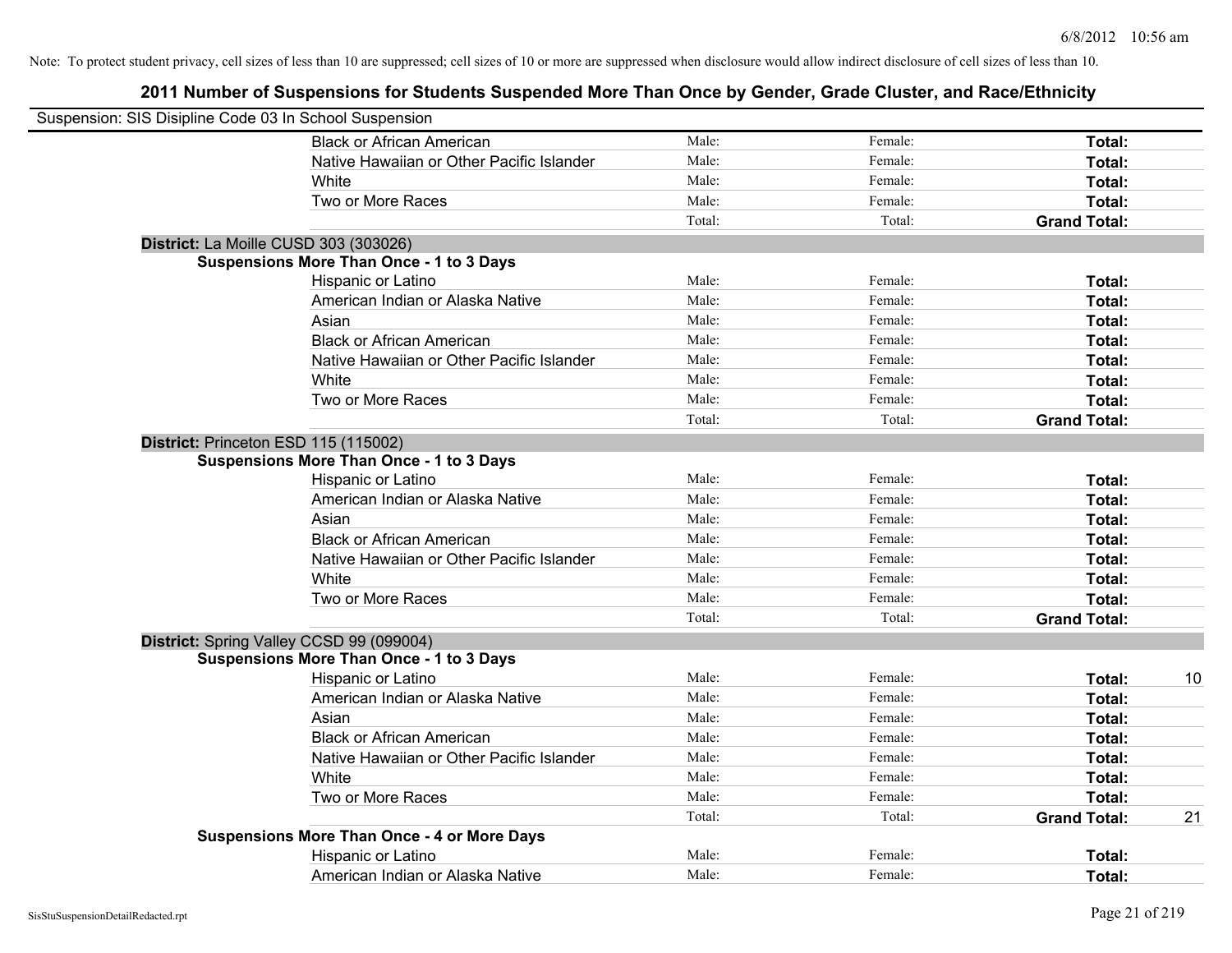# **2011 Number of Suspensions for Students Suspended More Than Once by Gender, Grade Cluster, and Race/Ethnicity**

| Suspension: SIS Disipline Code 03 In School Suspension |                                                 |        |         |                     |    |
|--------------------------------------------------------|-------------------------------------------------|--------|---------|---------------------|----|
|                                                        | Asian                                           | Male:  | Female: | Total:              |    |
|                                                        | <b>Black or African American</b>                | Male:  | Female: | Total:              |    |
|                                                        | Native Hawaiian or Other Pacific Islander       | Male:  | Female: | Total:              |    |
|                                                        | White                                           | Male:  | Female: | Total:              |    |
|                                                        | Two or More Races                               | Male:  | Female: | Total:              |    |
|                                                        |                                                 | Total: | Total:  | <b>Grand Total:</b> |    |
| County: Henry (037)                                    |                                                 |        |         |                     |    |
| District: AlWood CUSD 225 (225026)                     |                                                 |        |         |                     |    |
|                                                        | <b>Suspensions More Than Once - 1 to 3 Days</b> |        |         |                     |    |
|                                                        | Hispanic or Latino                              | Male:  | Female: | Total:              |    |
|                                                        | American Indian or Alaska Native                | Male:  | Female: | Total:              |    |
|                                                        | Asian                                           | Male:  | Female: | Total:              |    |
|                                                        | <b>Black or African American</b>                | Male:  | Female: | Total:              |    |
|                                                        | Native Hawaiian or Other Pacific Islander       | Male:  | Female: | Total:              |    |
|                                                        | White                                           | Male:  | Female: | Total:              | 61 |
|                                                        | Two or More Races                               | Male:  | Female: | Total:              |    |
|                                                        |                                                 | Total: | Total:  | <b>Grand Total:</b> |    |
|                                                        | District: Annawan CUSD 226 (226026)             |        |         |                     |    |
|                                                        | <b>Suspensions More Than Once - 1 to 3 Days</b> |        |         |                     |    |
|                                                        | Hispanic or Latino                              | Male:  | Female: | Total:              |    |
|                                                        | American Indian or Alaska Native                | Male:  | Female: | Total:              |    |
|                                                        | Asian                                           | Male:  | Female: | Total:              |    |
|                                                        | <b>Black or African American</b>                | Male:  | Female: | Total:              |    |
|                                                        | Native Hawaiian or Other Pacific Islander       | Male:  | Female: | Total:              |    |
|                                                        | White                                           | Male:  | Female: | Total:              | 12 |
|                                                        | Two or More Races                               | Male:  | Female: | Total:              |    |
|                                                        |                                                 | Total: | Total:  | <b>Grand Total:</b> |    |
|                                                        | District: Cambridge CUSD 227 (227026)           |        |         |                     |    |
|                                                        | <b>Suspensions More Than Once - 1 to 3 Days</b> |        |         |                     |    |
|                                                        | Hispanic or Latino                              | Male:  | Female: | Total:              |    |
|                                                        | American Indian or Alaska Native                | Male:  | Female: | Total:              |    |
|                                                        | Asian                                           | Male:  | Female: | Total:              |    |
|                                                        | <b>Black or African American</b>                | Male:  | Female: | Total:              |    |
|                                                        | Native Hawaiian or Other Pacific Islander       | Male:  | Female: | Total:              |    |
|                                                        | White                                           | Male:  | Female: | Total:              | 22 |
|                                                        | Two or More Races                               | Male:  | Female: | Total:              |    |
|                                                        |                                                 | Total: | Total:  | <b>Grand Total:</b> |    |

**District:** Colona SD 190 (190002)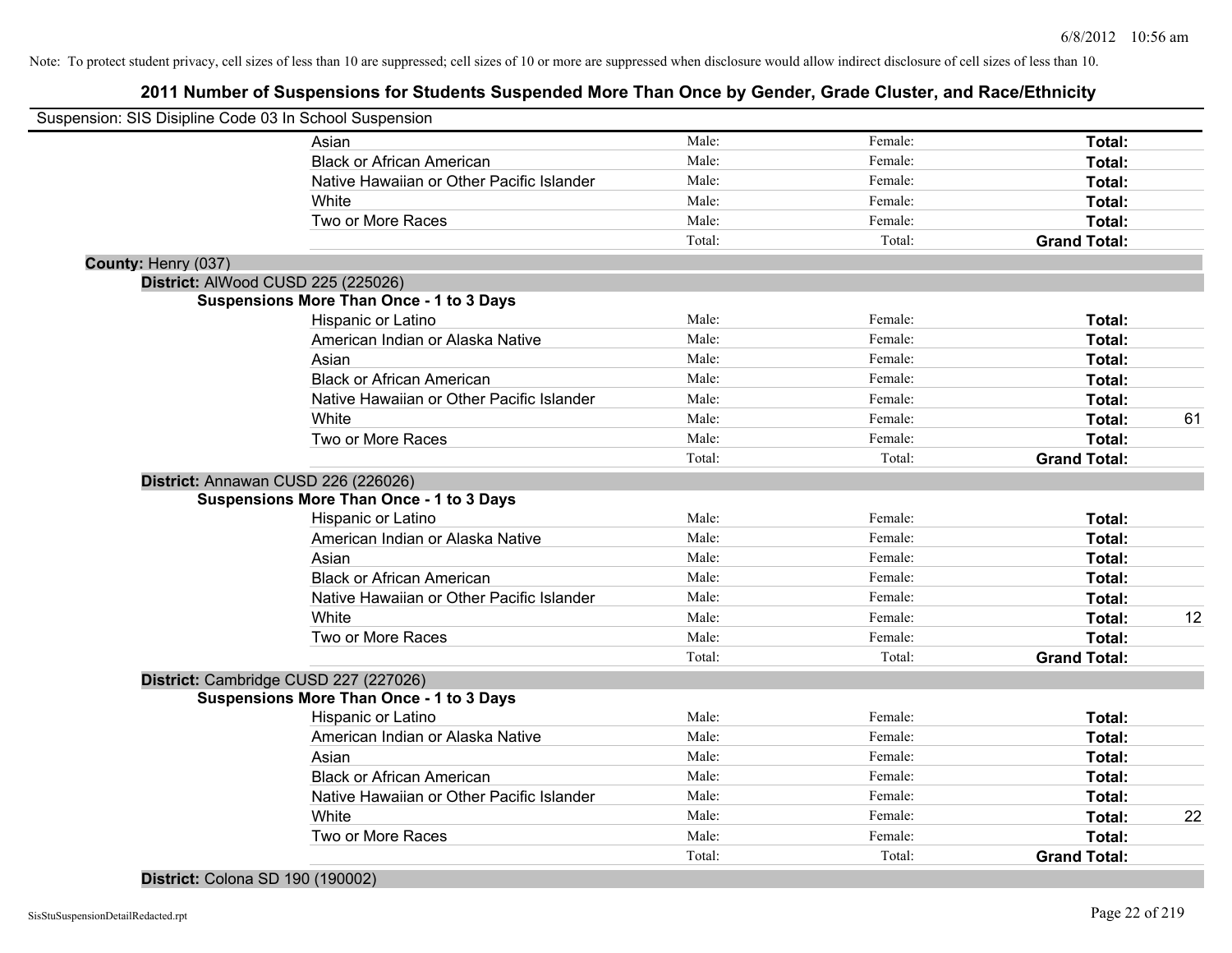| Suspension: SIS Disipline Code 03 In School Suspension |                                                 |        |     |         |     |                     |     |
|--------------------------------------------------------|-------------------------------------------------|--------|-----|---------|-----|---------------------|-----|
|                                                        | <b>Suspensions More Than Once - 1 to 3 Days</b> |        |     |         |     |                     |     |
|                                                        | Hispanic or Latino                              | Male:  |     | Female: |     | Total:              | 10  |
|                                                        | American Indian or Alaska Native                | Male:  |     | Female: |     | Total:              |     |
|                                                        | Asian                                           | Male:  |     | Female: |     | Total:              |     |
|                                                        | <b>Black or African American</b>                | Male:  |     | Female: |     | Total:              |     |
|                                                        | Native Hawaiian or Other Pacific Islander       | Male:  |     | Female: |     | Total:              |     |
|                                                        | White                                           | Male:  |     | Female: |     | Total:              | 51  |
|                                                        | Two or More Races                               | Male:  |     | Female: |     | Total:              |     |
|                                                        |                                                 | Total: |     | Total:  |     | <b>Grand Total:</b> |     |
| District: Geneseo CUSD 228 (228026)                    |                                                 |        |     |         |     |                     |     |
|                                                        | <b>Suspensions More Than Once - 1 to 3 Days</b> |        |     |         |     |                     |     |
|                                                        | Hispanic or Latino                              | Male:  | 35  | Female: | 25  | Total:              | 60  |
|                                                        | American Indian or Alaska Native                | Male:  |     | Female: |     | Total:              | 21  |
|                                                        | Asian                                           | Male:  |     | Female: |     | Total:              |     |
|                                                        | <b>Black or African American</b>                | Male:  |     | Female: |     | Total:              |     |
|                                                        | Native Hawaiian or Other Pacific Islander       | Male:  |     | Female: |     | Total:              |     |
|                                                        | White                                           | Male:  | 261 | Female: | 197 | Total:              | 458 |
|                                                        | Two or More Races                               | Male:  |     | Female: |     | Total:              |     |
|                                                        |                                                 | Total: |     | Total:  |     | <b>Grand Total:</b> |     |
| District: Kewanee CUSD 229 (229026)                    |                                                 |        |     |         |     |                     |     |
|                                                        | <b>Suspensions More Than Once - 1 to 3 Days</b> |        |     |         |     |                     |     |
|                                                        | Hispanic or Latino                              | Male:  |     | Female: |     | Total:              | 12  |
|                                                        | American Indian or Alaska Native                | Male:  |     | Female: |     | Total:              |     |
|                                                        | Asian                                           | Male:  |     | Female: |     | Total:              |     |
|                                                        | <b>Black or African American</b>                | Male:  |     | Female: |     | Total:              | 44  |
|                                                        | Native Hawaiian or Other Pacific Islander       | Male:  |     | Female: |     | Total:              |     |
|                                                        | White                                           | Male:  | 79  | Female: | 13  | Total:              | 92  |
|                                                        | Two or More Races                               | Male:  |     | Female: |     | Total:              |     |
|                                                        |                                                 | Total: |     | Total:  |     | <b>Grand Total:</b> |     |
| District: Wethersfield CUSD 230 (230026)               |                                                 |        |     |         |     |                     |     |
|                                                        | <b>Suspensions More Than Once - 1 to 3 Days</b> |        |     |         |     |                     |     |
|                                                        | Hispanic or Latino                              | Male:  | 11  | Female: | 13  | Total:              | 24  |
|                                                        | American Indian or Alaska Native                | Male:  |     | Female: |     | Total:              |     |
|                                                        | Asian                                           | Male:  |     | Female: |     | Total:              |     |
|                                                        | <b>Black or African American</b>                | Male:  |     | Female: |     | Total:              |     |
|                                                        | Native Hawaiian or Other Pacific Islander       | Male:  |     | Female: |     | Total:              |     |
|                                                        | White                                           | Male:  |     | Female: |     | Total:              | 29  |
|                                                        | Two or More Races                               | Male:  |     | Female: |     | Total:              |     |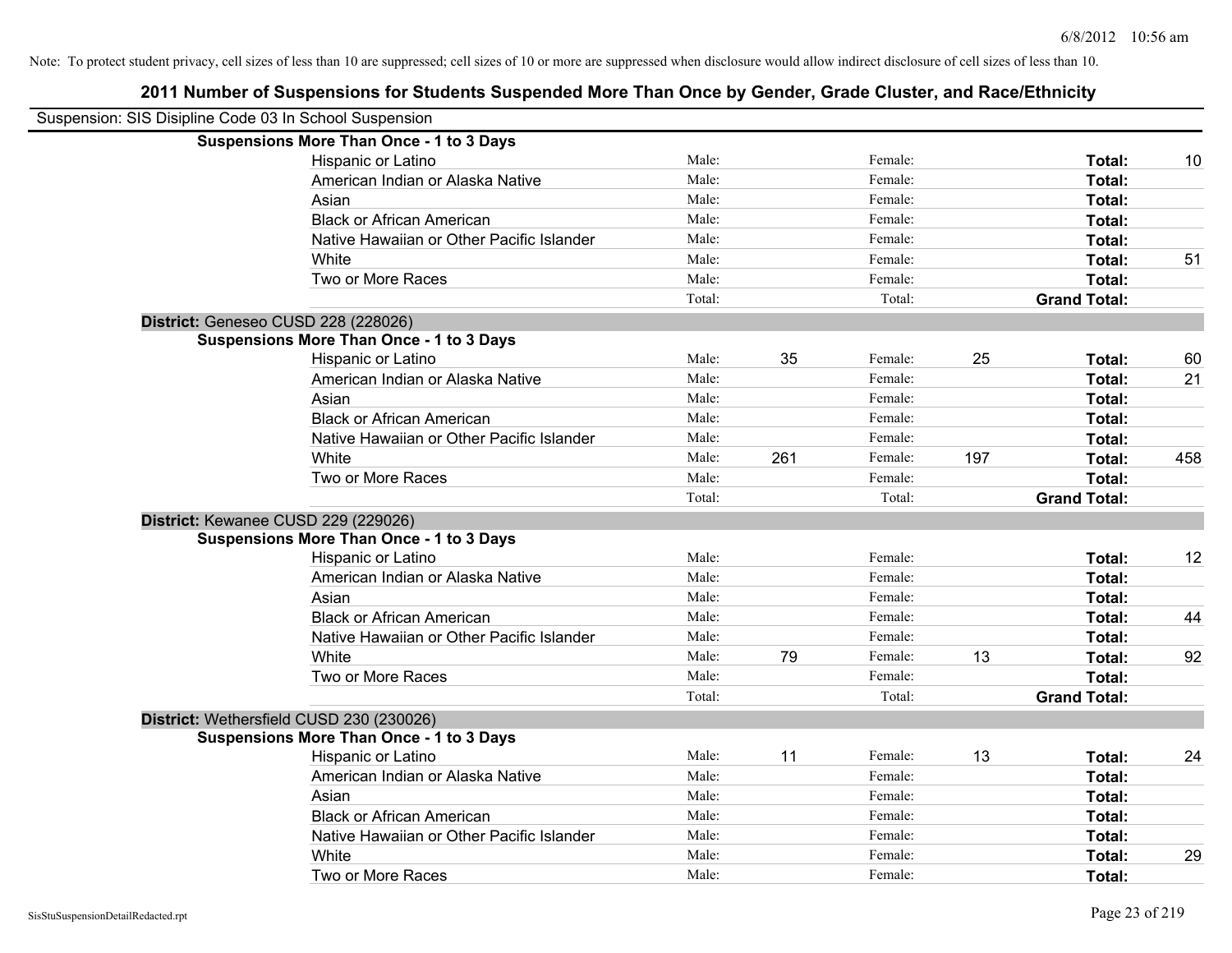# **2011 Number of Suspensions for Students Suspended More Than Once by Gender, Grade Cluster, and Race/Ethnicity**

| Suspension: SIS Disipline Code 03 In School Suspension | Total: |    | Total:  | <b>Grand Total:</b> | 63  |
|--------------------------------------------------------|--------|----|---------|---------------------|-----|
| County: Stark (088)                                    |        |    |         |                     |     |
| District: Stark County CUSD 100 (100026)               |        |    |         |                     |     |
| <b>Suspensions More Than Once - 1 to 3 Days</b>        |        |    |         |                     |     |
| Hispanic or Latino                                     | Male:  |    | Female: | Total:              |     |
| American Indian or Alaska Native                       | Male:  |    | Female: | Total:              |     |
| Asian                                                  | Male:  |    | Female: | Total:              |     |
| <b>Black or African American</b>                       | Male:  |    | Female: | Total:              |     |
| Native Hawaiian or Other Pacific Islander              | Male:  |    | Female: | Total:              |     |
| White                                                  | Male:  | 63 | Female: | 29<br>Total:        | 92  |
| Two or More Races                                      | Male:  |    | Female: | Total:              |     |
|                                                        | Total: |    | Total:  | <b>Grand Total:</b> | 105 |
| Region: Calhoun/Greene/Jersy/Macoupin ROE (40)         |        |    |         |                     |     |
| County: Calhoun (007)                                  |        |    |         |                     |     |
| District: Brussels CUSD 42 (042026)                    |        |    |         |                     |     |
| <b>Suspensions More Than Once - 1 to 3 Days</b>        |        |    |         |                     |     |
| Hispanic or Latino                                     | Male:  |    | Female: | Total:              |     |
| American Indian or Alaska Native                       | Male:  |    | Female: | Total:              |     |
| Asian                                                  | Male:  |    | Female: | Total:              |     |
| <b>Black or African American</b>                       | Male:  |    | Female: | Total:              |     |
| Native Hawaiian or Other Pacific Islander              | Male:  |    | Female: | Total:              |     |
| White                                                  | Male:  |    | Female: | Total:              |     |
| Two or More Races                                      | Male:  |    | Female: | Total:              |     |
|                                                        | Total: |    | Total:  | <b>Grand Total:</b> |     |
| District: Calhoun CUSD 40 (040026)                     |        |    |         |                     |     |
| <b>Suspensions More Than Once - 1 to 3 Days</b>        |        |    |         |                     |     |
| Hispanic or Latino                                     | Male:  |    | Female: | Total:              |     |
| American Indian or Alaska Native                       | Male:  |    | Female: | Total:              |     |
| Asian                                                  | Male:  |    | Female: | Total:              |     |
| <b>Black or African American</b>                       | Male:  |    | Female: | Total:              |     |
| Native Hawaiian or Other Pacific Islander              | Male:  |    | Female: | Total:              |     |
| White                                                  | Male:  |    | Female: | Total:              |     |
| Two or More Races                                      | Male:  |    | Female: | Total:              |     |
|                                                        | Total: |    | Total:  | <b>Grand Total:</b> |     |
| <b>County: Greene (031)</b>                            |        |    |         |                     |     |

**District:** Carrollton CUSD 1 (001026) **Suspensions More Than Once - 1 to 3 Days**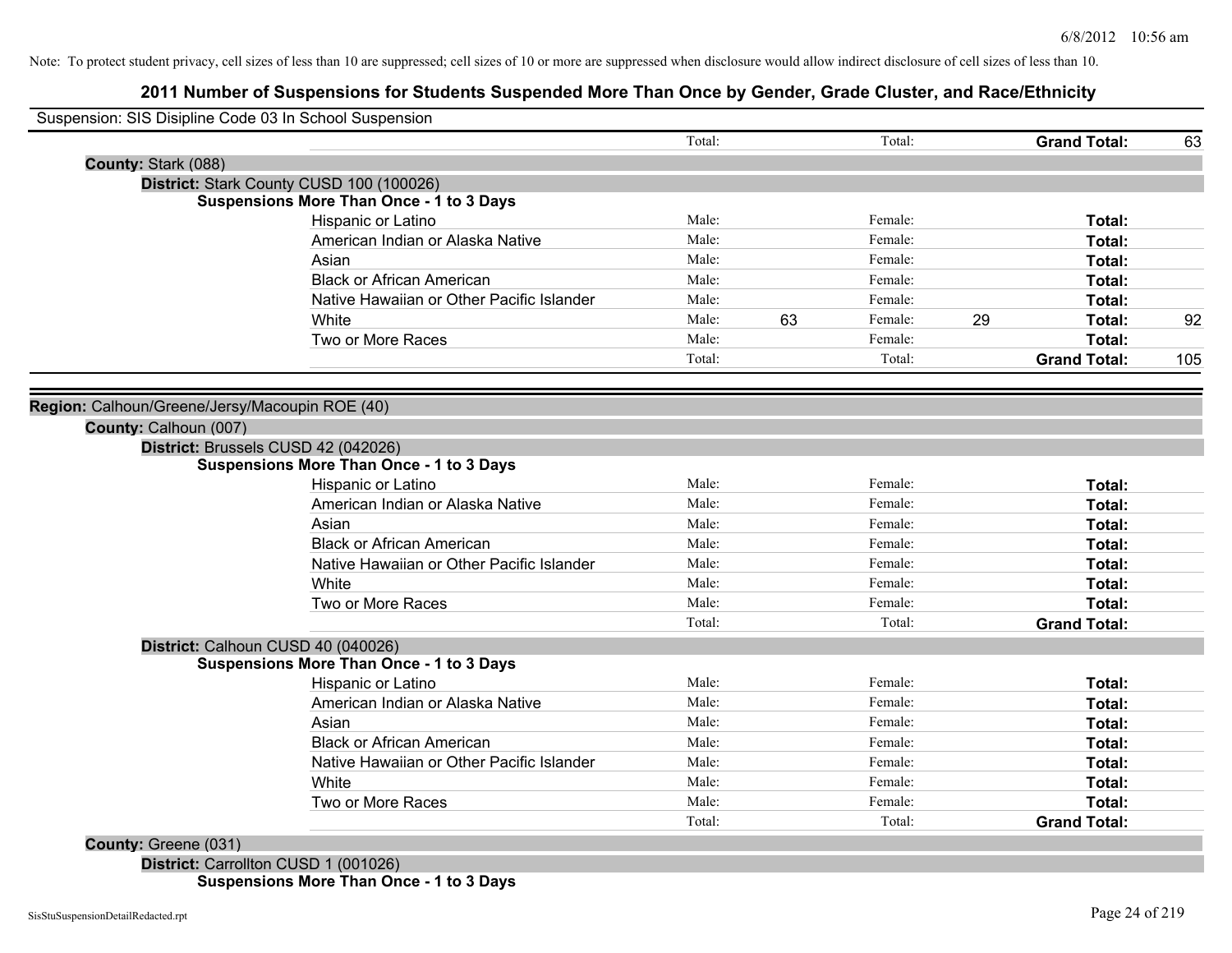# **2011 Number of Suspensions for Students Suspended More Than Once by Gender, Grade Cluster, and Race/Ethnicity**

| Suspension: SIS Disipline Code 03 In School Suspension |                                                    |        |         |                     |    |
|--------------------------------------------------------|----------------------------------------------------|--------|---------|---------------------|----|
|                                                        | Hispanic or Latino                                 | Male:  | Female: | Total:              |    |
|                                                        | American Indian or Alaska Native                   | Male:  | Female: | Total:              |    |
|                                                        | Asian                                              | Male:  | Female: | Total:              |    |
|                                                        | <b>Black or African American</b>                   | Male:  | Female: | Total:              |    |
|                                                        | Native Hawaiian or Other Pacific Islander          | Male:  | Female: | Total:              |    |
|                                                        | White                                              | Male:  | Female: | Total:              |    |
|                                                        | Two or More Races                                  | Male:  | Female: | Total:              |    |
|                                                        |                                                    | Total: | Total:  | <b>Grand Total:</b> |    |
| District: Greenfield CUSD 10 (010026)                  |                                                    |        |         |                     |    |
|                                                        | <b>Suspensions More Than Once - 1 to 3 Days</b>    |        |         |                     |    |
|                                                        | Hispanic or Latino                                 | Male:  | Female: | Total:              |    |
|                                                        | American Indian or Alaska Native                   | Male:  | Female: | Total:              |    |
|                                                        | Asian                                              | Male:  | Female: | Total:              |    |
|                                                        | <b>Black or African American</b>                   | Male:  | Female: | Total:              |    |
|                                                        | Native Hawaiian or Other Pacific Islander          | Male:  | Female: | Total:              |    |
|                                                        | White                                              | Male:  | Female: | Total:              | 37 |
|                                                        | Two or More Races                                  | Male:  | Female: | <b>Total:</b>       |    |
|                                                        |                                                    | Total: | Total:  | <b>Grand Total:</b> |    |
| District: North Greene CUSD 3 (003026)                 |                                                    |        |         |                     |    |
|                                                        | <b>Suspensions More Than Once - 1 to 3 Days</b>    |        |         |                     |    |
|                                                        | Hispanic or Latino                                 | Male:  | Female: | Total:              |    |
|                                                        | American Indian or Alaska Native                   | Male:  | Female: | Total:              |    |
|                                                        | Asian                                              | Male:  | Female: | Total:              |    |
|                                                        | <b>Black or African American</b>                   | Male:  | Female: | Total:              |    |
|                                                        | Native Hawaiian or Other Pacific Islander          | Male:  | Female: | Total:              |    |
|                                                        | White                                              | Male:  | Female: | Total:              | 15 |
|                                                        | Two or More Races                                  | Male:  | Female: | Total:              |    |
|                                                        |                                                    | Total: | Total:  | <b>Grand Total:</b> |    |
|                                                        | <b>Suspensions More Than Once - 4 or More Days</b> |        |         |                     |    |
|                                                        | Hispanic or Latino                                 | Male:  | Female: | <b>Total:</b>       |    |
|                                                        | American Indian or Alaska Native                   | Male:  | Female: | Total:              |    |
|                                                        | Asian                                              | Male:  | Female: | Total:              |    |
|                                                        | <b>Black or African American</b>                   | Male:  | Female: | Total:              |    |
|                                                        | Native Hawaiian or Other Pacific Islander          | Male:  | Female: | Total:              |    |
|                                                        | White                                              | Male:  | Female: | Total:              |    |
|                                                        | Two or More Races                                  | Male:  | Female: | Total:              |    |
|                                                        |                                                    | Total: | Total:  | <b>Grand Total:</b> |    |

**County:** Jersey (042)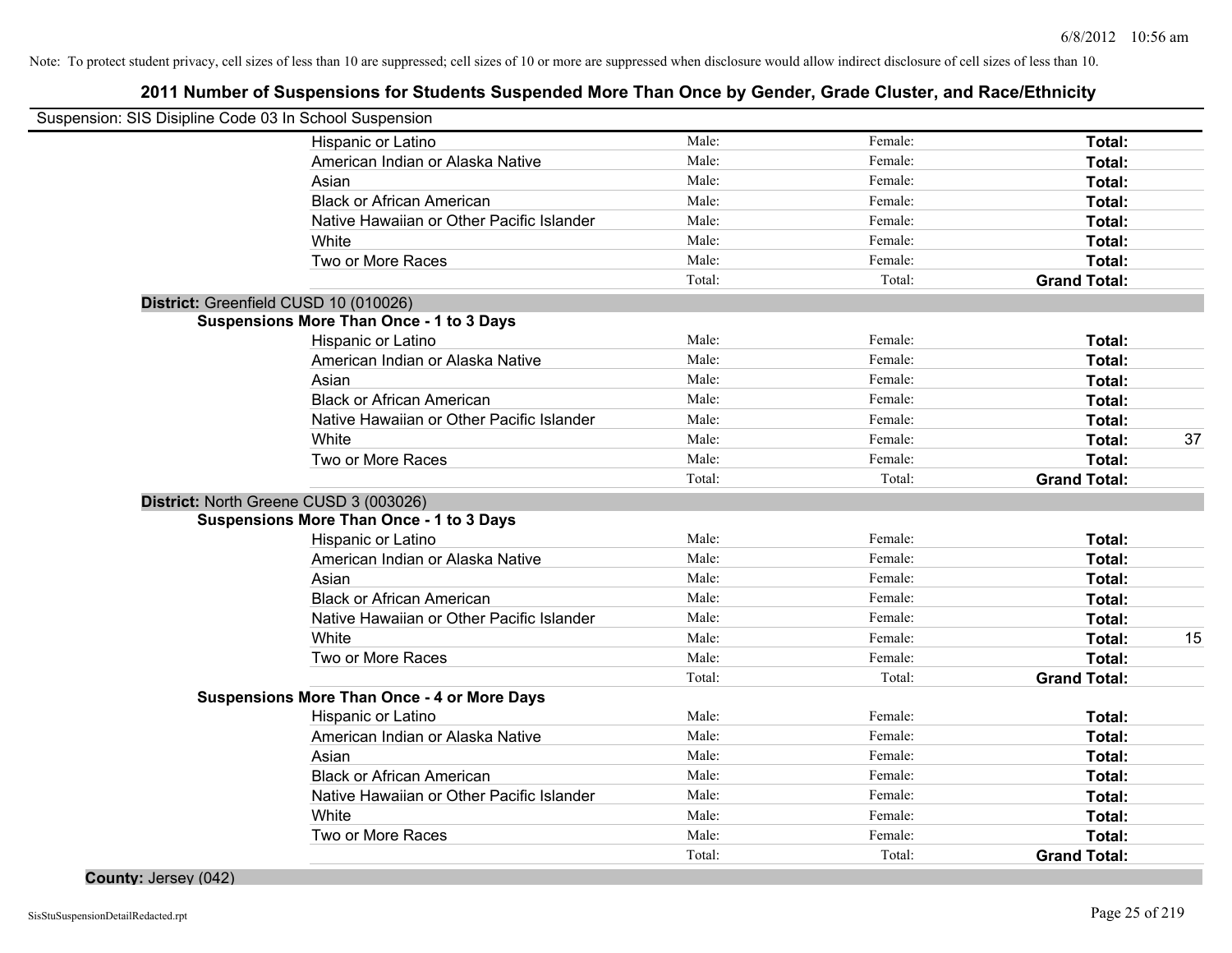| Suspension: SIS Disipline Code 03 In School Suspension |                                                    |        |         |                     |    |
|--------------------------------------------------------|----------------------------------------------------|--------|---------|---------------------|----|
| District: Jersey CUSD 100 (100026)                     |                                                    |        |         |                     |    |
| <b>Suspensions More Than Once - 1 to 3 Days</b>        |                                                    |        |         |                     |    |
|                                                        | Hispanic or Latino                                 | Male:  | Female: | Total:              |    |
|                                                        | American Indian or Alaska Native                   | Male:  | Female: | Total:              |    |
| Asian                                                  |                                                    | Male:  | Female: | Total:              |    |
|                                                        | <b>Black or African American</b>                   | Male:  | Female: | Total:              |    |
|                                                        | Native Hawaiian or Other Pacific Islander          | Male:  | Female: | Total:              |    |
| <b>White</b>                                           |                                                    | Male:  | Female: | Total:              |    |
|                                                        | Two or More Races                                  | Male:  | Female: | Total:              |    |
|                                                        |                                                    | Total: | Total:  | <b>Grand Total:</b> |    |
|                                                        | <b>Suspensions More Than Once - 4 or More Days</b> |        |         |                     |    |
|                                                        | Hispanic or Latino                                 | Male:  | Female: | Total:              |    |
|                                                        | American Indian or Alaska Native                   | Male:  | Female: | Total:              |    |
| Asian                                                  |                                                    | Male:  | Female: | Total:              |    |
|                                                        | <b>Black or African American</b>                   | Male:  | Female: | Total:              |    |
|                                                        | Native Hawaiian or Other Pacific Islander          | Male:  | Female: | Total:              |    |
| White                                                  |                                                    | Male:  | Female: | Total:              |    |
|                                                        | Two or More Races                                  | Male:  | Female: | <b>Total:</b>       |    |
|                                                        |                                                    | Total: | Total:  | <b>Grand Total:</b> |    |
| County: Macoupin (056)                                 |                                                    |        |         |                     |    |
| District: Bunker Hill CUSD 8 (008026)                  |                                                    |        |         |                     |    |
| <b>Suspensions More Than Once - 1 to 3 Days</b>        |                                                    |        |         |                     |    |
|                                                        | Hispanic or Latino                                 | Male:  | Female: | Total:              |    |
|                                                        | American Indian or Alaska Native                   | Male:  | Female: | Total:              |    |
| Asian                                                  |                                                    | Male:  | Female: | Total:              |    |
|                                                        | <b>Black or African American</b>                   | Male:  | Female: | Total:              |    |
|                                                        | Native Hawaiian or Other Pacific Islander          | Male:  | Female: | Total:              |    |
| White                                                  |                                                    | Male:  | Female: | Total:              | 12 |
|                                                        | Two or More Races                                  | Male:  | Female: | Total:              |    |
|                                                        |                                                    | Total: | Total:  | <b>Grand Total:</b> |    |
| District: Carlinville CUSD 1 (001026)                  |                                                    |        |         |                     |    |
| <b>Suspensions More Than Once - 1 to 3 Days</b>        |                                                    |        |         |                     |    |
|                                                        | Hispanic or Latino                                 | Male:  | Female: | Total:              |    |
|                                                        | American Indian or Alaska Native                   | Male:  | Female: | Total:              |    |
| Asian                                                  |                                                    | Male:  | Female: | Total:              |    |
|                                                        | <b>Black or African American</b>                   | Male:  | Female: | Total:              |    |
|                                                        | Native Hawaiian or Other Pacific Islander          | Male:  | Female: | Total:              |    |
| White                                                  |                                                    | Male:  | Female: | Total:              | 19 |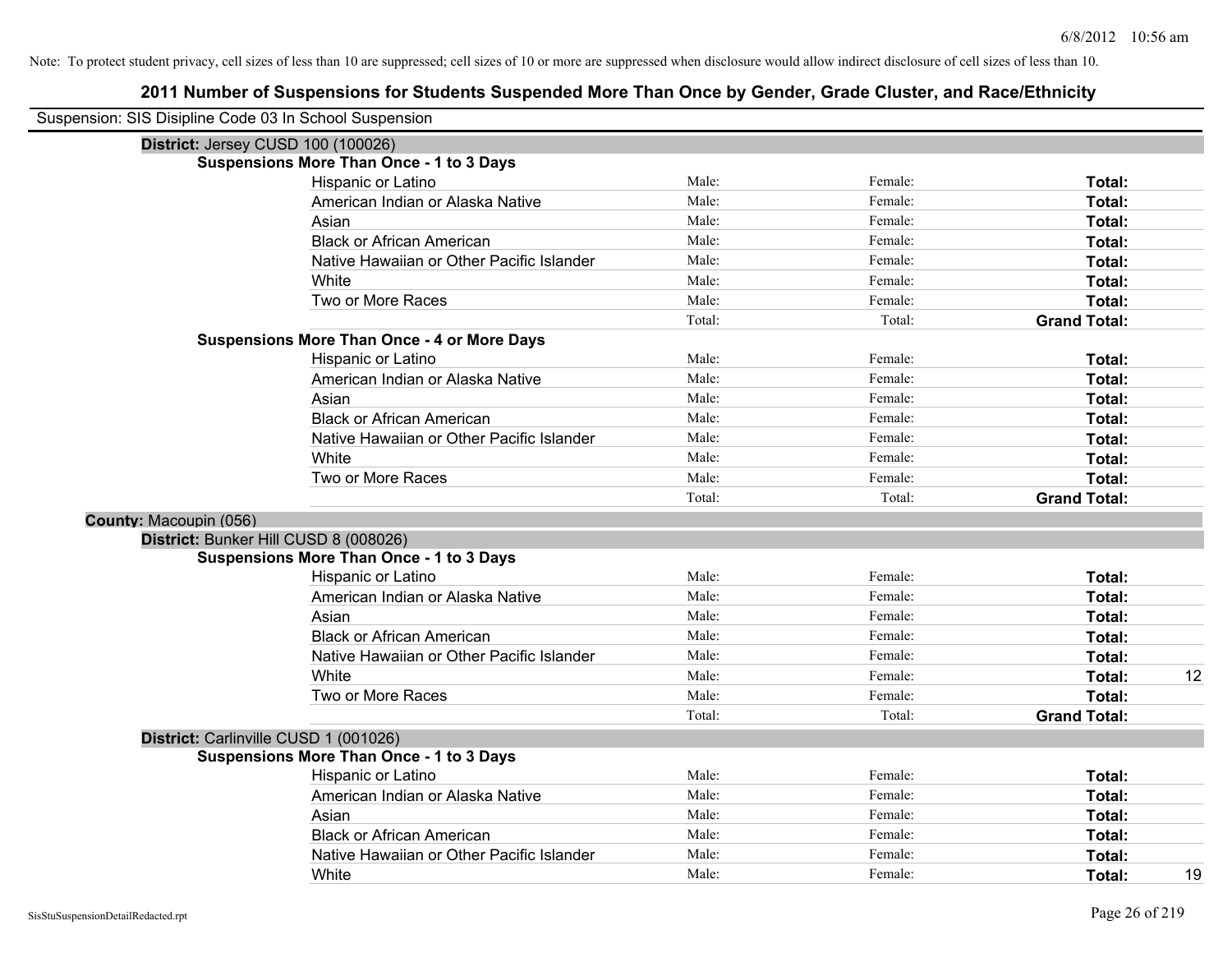| Suspension: SIS Disipline Code 03 In School Suspension |                                                    |        |    |         |    |                     |     |
|--------------------------------------------------------|----------------------------------------------------|--------|----|---------|----|---------------------|-----|
|                                                        | Two or More Races                                  | Male:  |    | Female: |    | Total:              |     |
|                                                        |                                                    | Total: |    | Total:  |    | <b>Grand Total:</b> |     |
| District: Mount Olive CUSD 5 (005026)                  |                                                    |        |    |         |    |                     |     |
|                                                        | <b>Suspensions More Than Once - 1 to 3 Days</b>    |        |    |         |    |                     |     |
|                                                        | Hispanic or Latino                                 | Male:  |    | Female: |    | Total:              |     |
|                                                        | American Indian or Alaska Native                   | Male:  |    | Female: |    | Total:              |     |
|                                                        | Asian                                              | Male:  |    | Female: |    | Total:              |     |
|                                                        | <b>Black or African American</b>                   | Male:  |    | Female: |    | Total:              |     |
|                                                        | Native Hawaiian or Other Pacific Islander          | Male:  |    | Female: |    | Total:              |     |
|                                                        | White                                              | Male:  |    | Female: |    | Total:              | 20  |
|                                                        | Two or More Races                                  | Male:  |    | Female: |    | Total:              |     |
|                                                        |                                                    | Total: |    | Total:  |    | <b>Grand Total:</b> |     |
| District: North Mac CUSD 34 (034026)                   |                                                    |        |    |         |    |                     |     |
|                                                        | <b>Suspensions More Than Once - 1 to 3 Days</b>    |        |    |         |    |                     |     |
|                                                        | Hispanic or Latino                                 | Male:  |    | Female: |    | Total:              |     |
|                                                        | American Indian or Alaska Native                   | Male:  |    | Female: |    | Total:              |     |
|                                                        | Asian                                              | Male:  |    | Female: |    | Total:              |     |
|                                                        | <b>Black or African American</b>                   | Male:  |    | Female: |    | Total:              |     |
|                                                        | Native Hawaiian or Other Pacific Islander          | Male:  |    | Female: |    | Total:              |     |
|                                                        | White                                              | Male:  | 85 | Female: | 18 | Total:              | 103 |
|                                                        | Two or More Races                                  | Male:  |    | Female: |    | Total:              |     |
|                                                        |                                                    | Total: |    | Total:  |    | <b>Grand Total:</b> |     |
| District: Northwestern CUSD 2 (002026)                 |                                                    |        |    |         |    |                     |     |
|                                                        | <b>Suspensions More Than Once - 1 to 3 Days</b>    |        |    |         |    |                     |     |
|                                                        | Hispanic or Latino                                 | Male:  |    | Female: |    | Total:              |     |
|                                                        | American Indian or Alaska Native                   | Male:  |    | Female: |    | Total:              |     |
|                                                        | Asian                                              | Male:  |    | Female: |    | Total:              |     |
|                                                        | <b>Black or African American</b>                   | Male:  |    | Female: |    | Total:              |     |
|                                                        | Native Hawaiian or Other Pacific Islander          | Male:  |    | Female: |    | Total:              |     |
|                                                        | White                                              | Male:  |    | Female: |    | Total:              |     |
|                                                        | Two or More Races                                  | Male:  |    | Female: |    | Total:              |     |
|                                                        |                                                    | Total: |    | Total:  |    | <b>Grand Total:</b> |     |
|                                                        | <b>Suspensions More Than Once - 4 or More Days</b> |        |    |         |    |                     |     |
|                                                        | Hispanic or Latino                                 | Male:  |    | Female: |    | Total:              |     |
|                                                        | American Indian or Alaska Native                   | Male:  |    | Female: |    | Total:              |     |
|                                                        | Asian                                              | Male:  |    | Female: |    | Total:              |     |
|                                                        | <b>Black or African American</b>                   | Male:  |    | Female: |    | Total:              |     |
|                                                        | Native Hawaiian or Other Pacific Islander          | Male:  |    | Female: |    | Total:              |     |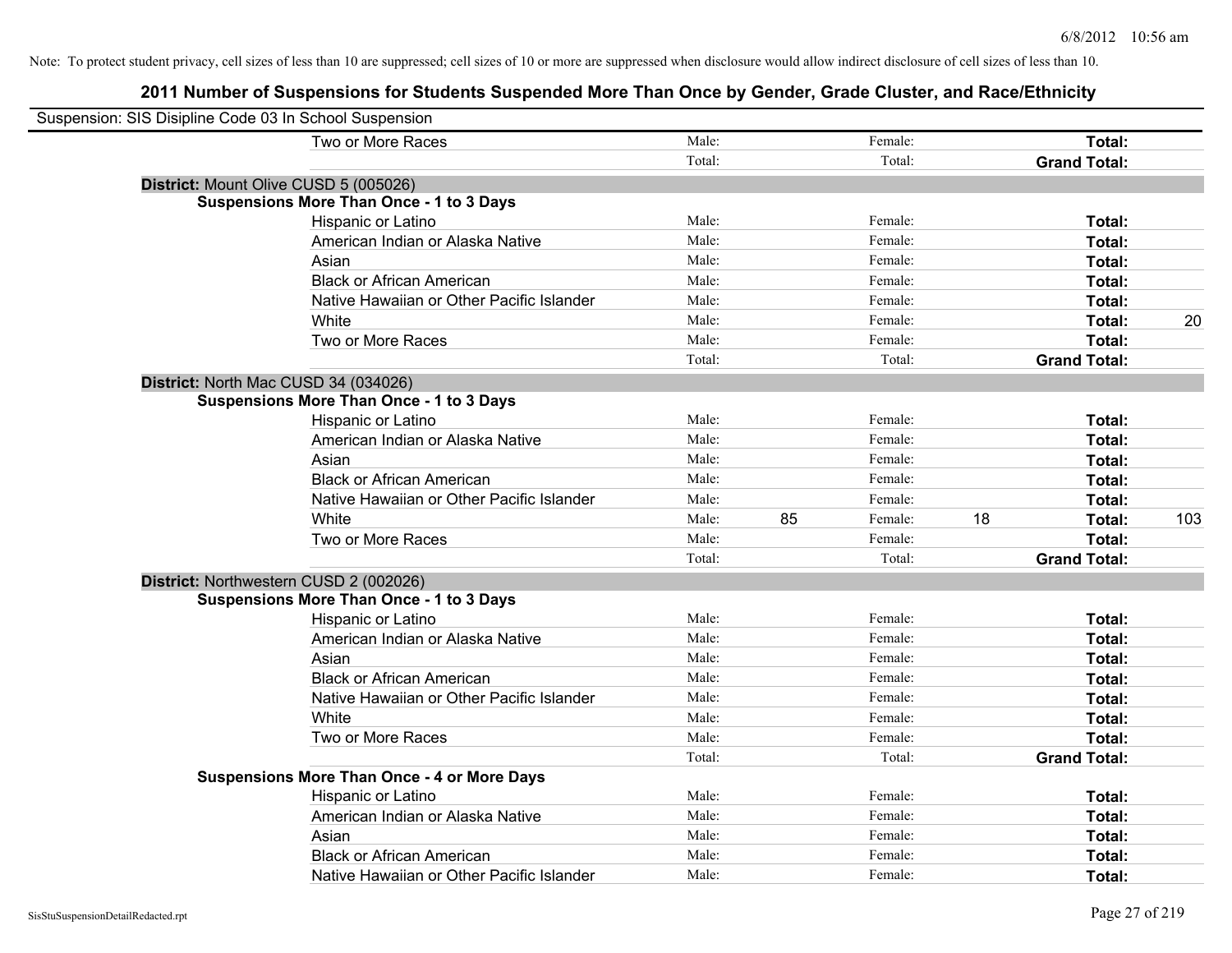| Suspension: SIS Disipline Code 03 In School Suspension |                                                    |        |    |         |    |                     |     |
|--------------------------------------------------------|----------------------------------------------------|--------|----|---------|----|---------------------|-----|
|                                                        | White                                              | Male:  |    | Female: |    | Total:              |     |
|                                                        | Two or More Races                                  | Male:  |    | Female: |    | Total:              |     |
|                                                        |                                                    | Total: |    | Total:  |    | <b>Grand Total:</b> |     |
| District: Southwestern CUSD 9 (009026)                 |                                                    |        |    |         |    |                     |     |
|                                                        | <b>Suspensions More Than Once - 1 to 3 Days</b>    |        |    |         |    |                     |     |
|                                                        | Hispanic or Latino                                 | Male:  |    | Female: |    | Total:              |     |
|                                                        | American Indian or Alaska Native                   | Male:  |    | Female: |    | Total:              |     |
|                                                        | Asian                                              | Male:  |    | Female: |    | Total:              |     |
|                                                        | <b>Black or African American</b>                   | Male:  |    | Female: |    | Total:              |     |
|                                                        | Native Hawaiian or Other Pacific Islander          | Male:  |    | Female: |    | Total:              |     |
|                                                        | White                                              | Male:  | 65 | Female: | 24 | Total:              | 89  |
|                                                        | Two or More Races                                  | Male:  |    | Female: |    | Total:              |     |
|                                                        |                                                    | Total: |    | Total:  |    | <b>Grand Total:</b> | 101 |
|                                                        | <b>Suspensions More Than Once - 4 or More Days</b> |        |    |         |    |                     |     |
|                                                        | Hispanic or Latino                                 | Male:  |    | Female: |    | Total:              |     |
|                                                        | American Indian or Alaska Native                   | Male:  |    | Female: |    | Total:              |     |
|                                                        | Asian                                              | Male:  |    | Female: |    | Total:              |     |
|                                                        | <b>Black or African American</b>                   | Male:  |    | Female: |    | Total:              |     |
|                                                        | Native Hawaiian or Other Pacific Islander          | Male:  |    | Female: |    | Total:              |     |
|                                                        | White                                              | Male:  |    | Female: |    | Total:              |     |
|                                                        | Two or More Races                                  | Male:  |    | Female: |    | Total:              |     |
|                                                        |                                                    | Total: |    | Total:  |    | <b>Grand Total:</b> |     |
|                                                        |                                                    |        |    |         |    |                     |     |
| Region: Carroll/Jo Daviess/Stephenson ROE (08)         |                                                    |        |    |         |    |                     |     |
| County: Carroll (008)                                  |                                                    |        |    |         |    |                     |     |
|                                                        | District: Chadwick-Milledgeville CUSD 399 (399026) |        |    |         |    |                     |     |
|                                                        | <b>Suspensions More Than Once - 1 to 3 Days</b>    |        |    |         |    |                     |     |
|                                                        | Hispanic or Latino                                 | Male:  |    | Female: |    | Total:              |     |
|                                                        | American Indian or Alaska Native                   | Male:  |    | Female: |    | Total:              |     |
|                                                        | Asian                                              | Male:  |    | Female: |    | Total:              |     |
|                                                        | <b>Black or African American</b>                   | Male:  |    | Female: |    | Total:              |     |
|                                                        | Native Hawaiian or Other Pacific Islander          | Male:  |    | Female: |    | Total:              |     |
|                                                        | White                                              | Male:  |    | Female: |    | Total:              |     |
|                                                        | Two or More Races                                  | Male:  |    | Female: |    | Total:              |     |
|                                                        |                                                    | Total: |    | Total:  |    | <b>Grand Total:</b> |     |
| District: Eastland CUSD 308 (308026)                   |                                                    |        |    |         |    |                     |     |
|                                                        | <b>Suspensions More Than Once - 1 to 3 Days</b>    |        |    |         |    |                     |     |
|                                                        | Hispanic or Latino                                 | Male:  |    | Female: |    | Total:              |     |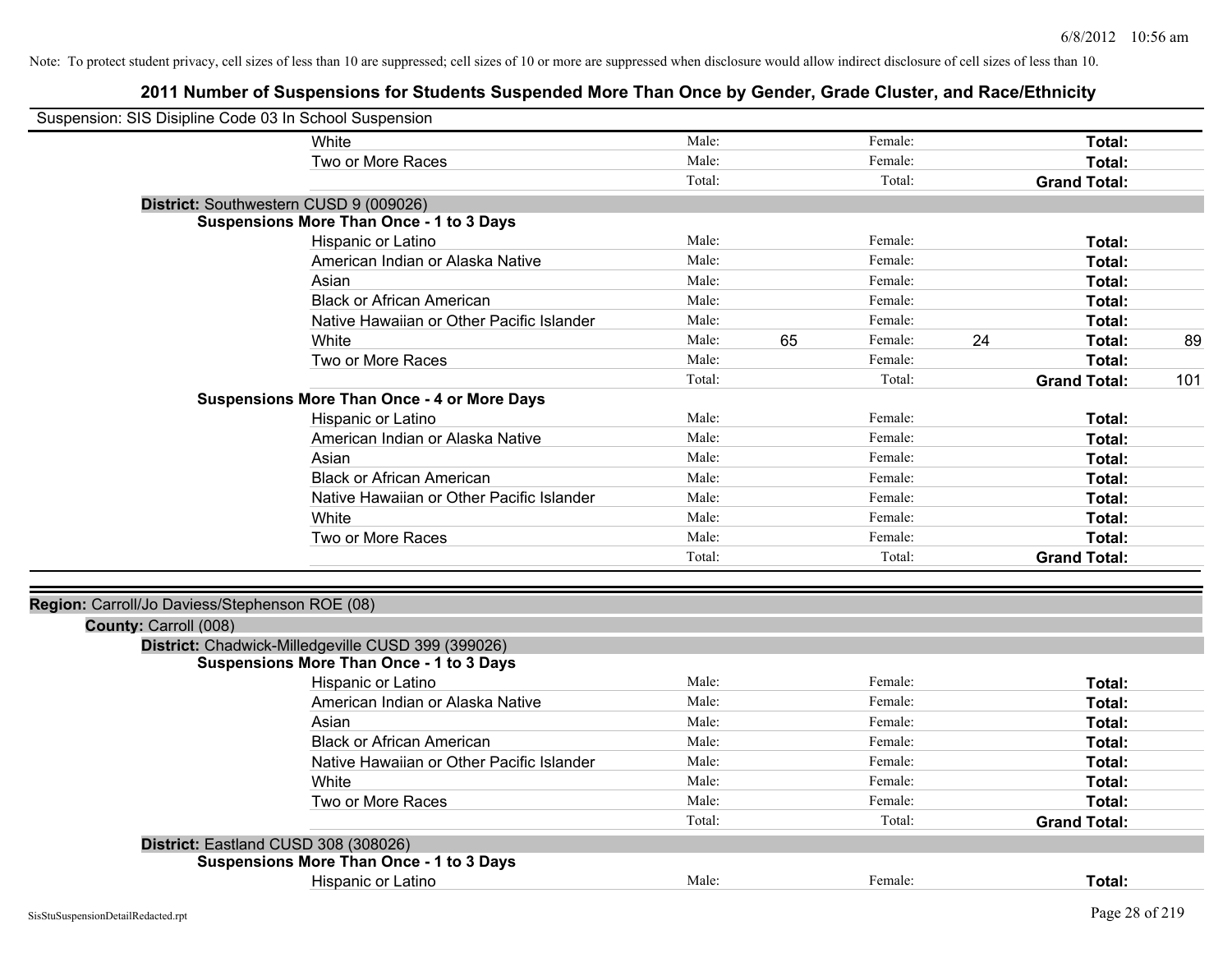| Suspension: SIS Disipline Code 03 In School Suspension |                                                 |        |               |                     |    |
|--------------------------------------------------------|-------------------------------------------------|--------|---------------|---------------------|----|
|                                                        | American Indian or Alaska Native                | Male:  | Female:       | Total:              |    |
|                                                        | Asian                                           | Male:  | Female:       | Total:              |    |
|                                                        | <b>Black or African American</b>                | Male:  | Female:       | Total:              |    |
|                                                        | Native Hawaiian or Other Pacific Islander       | Male:  | Female:       | Total:              |    |
|                                                        | White                                           | Male:  | Female:       | Total:              |    |
|                                                        | Two or More Races                               | Male:  | Female:       | Total:              |    |
|                                                        |                                                 | Total: | Total:        | <b>Grand Total:</b> |    |
|                                                        | District: West Carroll CUSD 314 (314026)        |        |               |                     |    |
|                                                        | <b>Suspensions More Than Once - 1 to 3 Days</b> |        |               |                     |    |
|                                                        | Hispanic or Latino                              | Male:  | Female:       | Total:              |    |
|                                                        | American Indian or Alaska Native                | Male:  | Female:       | Total:              |    |
|                                                        | Asian                                           | Male:  | Female:       | Total:              |    |
|                                                        | <b>Black or African American</b>                | Male:  | Female:       | Total:              |    |
|                                                        | Native Hawaiian or Other Pacific Islander       | Male:  | Female:       | Total:              |    |
|                                                        | White                                           | Male:  | 37<br>Female: | 35<br>Total:        | 72 |
|                                                        | Two or More Races                               | Male:  | Female:       | Total:              |    |
|                                                        |                                                 | Total: | Total:        | <b>Grand Total:</b> | 86 |
| County: Jodaviess (043)                                |                                                 |        |               |                     |    |
|                                                        | District: East Dubuque USD 119 (119022)         |        |               |                     |    |
|                                                        | <b>Suspensions More Than Once - 1 to 3 Days</b> |        |               |                     |    |
|                                                        | Hispanic or Latino                              | Male:  | Female:       | Total:              |    |
|                                                        | American Indian or Alaska Native                | Male:  | Female:       | Total:              |    |
|                                                        | Asian                                           | Male:  | Female:       | Total:              |    |
|                                                        | <b>Black or African American</b>                | Male:  | Female:       | Total:              |    |
|                                                        | Native Hawaiian or Other Pacific Islander       | Male:  | Female:       | Total:              |    |
|                                                        | White                                           | Male:  | Female:       | Total:              |    |
|                                                        | Two or More Races                               | Male:  | Female:       | Total:              |    |
|                                                        |                                                 | Total: | Total:        | <b>Grand Total:</b> |    |
| District: Non-Public School (7900)                     |                                                 |        |               |                     |    |
|                                                        | <b>Suspensions More Than Once - 1 to 3 Days</b> |        |               |                     |    |
|                                                        | Hispanic or Latino                              | Male:  | Female:       | Total:              |    |
|                                                        | American Indian or Alaska Native                | Male:  | Female:       | Total:              |    |
|                                                        | Asian                                           | Male:  | Female:       | Total:              |    |
|                                                        | <b>Black or African American</b>                | Male:  | Female:       | Total:              |    |
|                                                        | Native Hawaiian or Other Pacific Islander       | Male:  | Female:       | Total:              |    |
|                                                        | White                                           | Male:  | Female:       | Total:              |    |
|                                                        | Two or More Races                               | Male:  | Female:       | Total:              |    |
|                                                        |                                                 | Total: | Total:        | <b>Grand Total:</b> |    |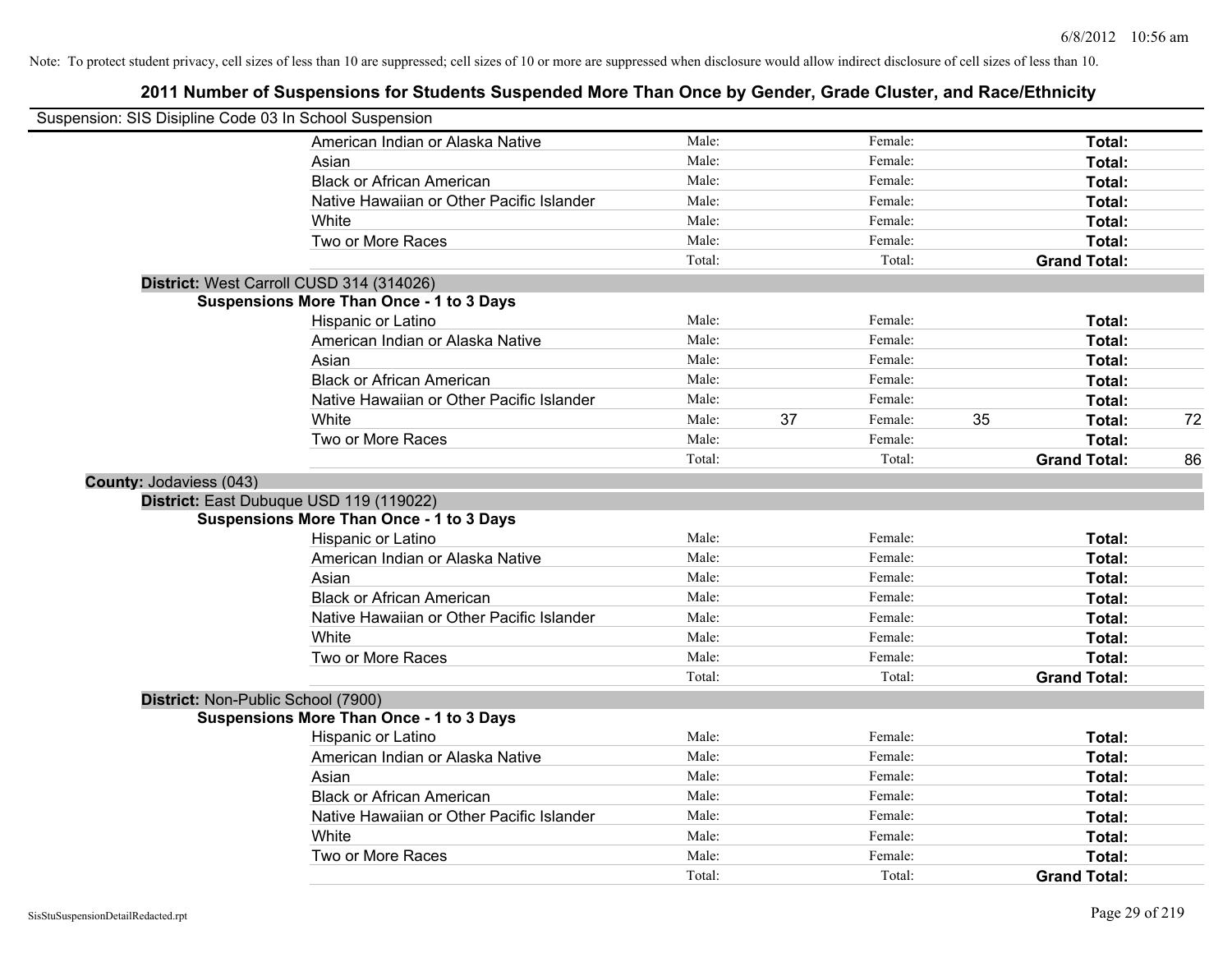| Suspension: SIS Disipline Code 03 In School Suspension |                                                 |        |         |                     |    |
|--------------------------------------------------------|-------------------------------------------------|--------|---------|---------------------|----|
|                                                        | District: River Ridge CUSD 210 (210026)         |        |         |                     |    |
|                                                        | <b>Suspensions More Than Once - 1 to 3 Days</b> |        |         |                     |    |
|                                                        | Hispanic or Latino                              | Male:  | Female: | Total:              |    |
|                                                        | American Indian or Alaska Native                | Male:  | Female: | Total:              |    |
|                                                        | Asian                                           | Male:  | Female: | Total:              |    |
|                                                        | <b>Black or African American</b>                | Male:  | Female: | Total:              |    |
|                                                        | Native Hawaiian or Other Pacific Islander       | Male:  | Female: | Total:              |    |
|                                                        | White                                           | Male:  | Female: | Total:              |    |
|                                                        | Two or More Races                               | Male:  | Female: | Total:              |    |
|                                                        |                                                 | Total: | Total:  | <b>Grand Total:</b> |    |
|                                                        | District: Stockton CUSD 206 (206026)            |        |         |                     |    |
|                                                        | <b>Suspensions More Than Once - 1 to 3 Days</b> |        |         |                     |    |
|                                                        | Hispanic or Latino                              | Male:  | Female: | Total:              |    |
|                                                        | American Indian or Alaska Native                | Male:  | Female: | Total:              |    |
|                                                        | Asian                                           | Male:  | Female: | Total:              |    |
|                                                        | <b>Black or African American</b>                | Male:  | Female: | Total:              |    |
|                                                        | Native Hawaiian or Other Pacific Islander       | Male:  | Female: | Total:              |    |
|                                                        | White                                           | Male:  | Female: | Total:              | 15 |
|                                                        | Two or More Races                               | Male:  | Female: | Total:              |    |
|                                                        |                                                 | Total: | Total:  | <b>Grand Total:</b> |    |
|                                                        | District: Warren CUSD 205 (205026)              |        |         |                     |    |
|                                                        | <b>Suspensions More Than Once - 1 to 3 Days</b> |        |         |                     |    |
|                                                        | Hispanic or Latino                              | Male:  | Female: | Total:              |    |
|                                                        | American Indian or Alaska Native                | Male:  | Female: | Total:              |    |
|                                                        | Asian                                           | Male:  | Female: | Total:              |    |
|                                                        | <b>Black or African American</b>                | Male:  | Female: | Total:              |    |
|                                                        | Native Hawaiian or Other Pacific Islander       | Male:  | Female: | Total:              |    |
|                                                        | White                                           | Male:  | Female: | Total:              | 16 |
|                                                        | Two or More Races                               | Male:  | Female: | Total:              |    |
|                                                        |                                                 | Total: | Total:  | <b>Grand Total:</b> |    |
| County: Stephenson (089)                               |                                                 |        |         |                     |    |
|                                                        | District: Dakota CUSD 201 (201026)              |        |         |                     |    |
|                                                        | <b>Suspensions More Than Once - 1 to 3 Days</b> |        |         |                     |    |
|                                                        | Hispanic or Latino                              | Male:  | Female: | Total:              |    |
|                                                        | American Indian or Alaska Native                | Male:  | Female: | Total:              |    |
|                                                        | Asian                                           | Male:  | Female: | Total:              |    |
|                                                        | <b>Black or African American</b>                | Male:  | Female: | Total:              |    |
|                                                        | Native Hawaiian or Other Pacific Islander       | Male:  | Female: | Total:              |    |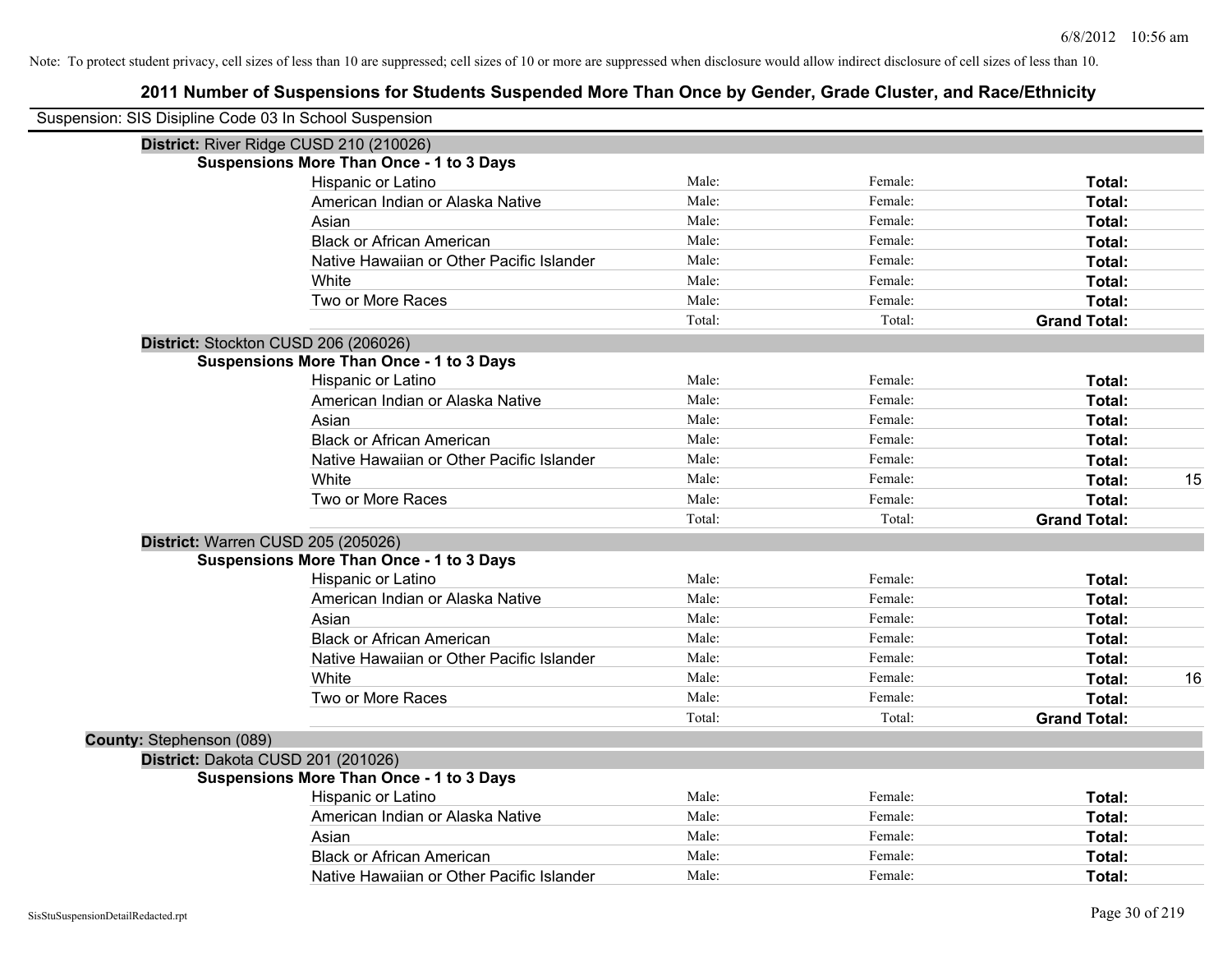| Suspension: SIS Disipline Code 03 In School Suspension |                                                    |        |     |         |     |                     |       |
|--------------------------------------------------------|----------------------------------------------------|--------|-----|---------|-----|---------------------|-------|
|                                                        | White                                              | Male:  | 49  | Female: | 14  | Total:              | 63    |
|                                                        | Two or More Races                                  | Male:  |     | Female: |     | Total:              |       |
|                                                        |                                                    | Total: |     | Total:  |     | <b>Grand Total:</b> |       |
| District: Freeport SD 145 (145022)                     |                                                    |        |     |         |     |                     |       |
|                                                        | Suspensions More Than Once - 1 to 3 Days           |        |     |         |     |                     |       |
|                                                        | Hispanic or Latino                                 | Male:  | 117 | Female: | 47  | Total:              | 164   |
|                                                        | American Indian or Alaska Native                   | Male:  |     | Female: |     | Total:              |       |
|                                                        | Asian                                              | Male:  |     | Female: |     | Total:              |       |
|                                                        | <b>Black or African American</b>                   | Male:  | 715 | Female: | 498 | Total:              | 1,213 |
|                                                        | Native Hawaiian or Other Pacific Islander          | Male:  |     | Female: |     | Total:              |       |
|                                                        | White                                              | Male:  | 448 | Female: | 204 | Total:              | 652   |
|                                                        | Two or More Races                                  | Male:  | 233 | Female: | 84  | Total:              | 317   |
|                                                        |                                                    | Total: |     | Total:  |     | <b>Grand Total:</b> | 2,361 |
|                                                        | <b>Suspensions More Than Once - 4 or More Days</b> |        |     |         |     |                     |       |
|                                                        | Hispanic or Latino                                 | Male:  |     | Female: |     | Total:              |       |
|                                                        | American Indian or Alaska Native                   | Male:  |     | Female: |     | Total:              |       |
|                                                        | Asian                                              | Male:  |     | Female: |     | Total:              |       |
|                                                        | <b>Black or African American</b>                   | Male:  |     | Female: |     | Total:              |       |
|                                                        | Native Hawaiian or Other Pacific Islander          | Male:  |     | Female: |     | Total:              |       |
|                                                        | White                                              | Male:  |     | Female: |     | Total:              |       |
|                                                        | Two or More Races                                  | Male:  |     | Female: |     | Total:              |       |
|                                                        |                                                    | Total: |     | Total:  |     | <b>Grand Total:</b> |       |
|                                                        | District: Lena Winslow CUSD 202 (202026)           |        |     |         |     |                     |       |
|                                                        | <b>Suspensions More Than Once - 1 to 3 Days</b>    |        |     |         |     |                     |       |
|                                                        | Hispanic or Latino                                 | Male:  |     | Female: |     | Total:              |       |
|                                                        | American Indian or Alaska Native                   | Male:  |     | Female: |     | Total:              |       |
|                                                        | Asian                                              | Male:  |     | Female: |     | Total:              |       |
|                                                        | <b>Black or African American</b>                   | Male:  |     | Female: |     | Total:              |       |
|                                                        | Native Hawaiian or Other Pacific Islander          | Male:  |     | Female: |     | Total:              |       |
|                                                        | White                                              | Male:  |     | Female: |     | Total:              | 68    |
|                                                        | Two or More Races                                  | Male:  |     | Female: |     | Total:              |       |
|                                                        |                                                    | Total: |     | Total:  |     | <b>Grand Total:</b> |       |
|                                                        | District: Northwest Sp Ed Cooperative (145061)     |        |     |         |     |                     |       |
|                                                        | <b>Suspensions More Than Once - 1 to 3 Days</b>    |        |     |         |     |                     |       |
|                                                        | Hispanic or Latino                                 | Male:  |     | Female: |     | Total:              |       |
|                                                        | American Indian or Alaska Native                   | Male:  |     | Female: |     | Total:              |       |
|                                                        | Asian                                              | Male:  |     | Female: |     | Total:              |       |
|                                                        | <b>Black or African American</b>                   | Male:  |     | Female: |     | Total:              |       |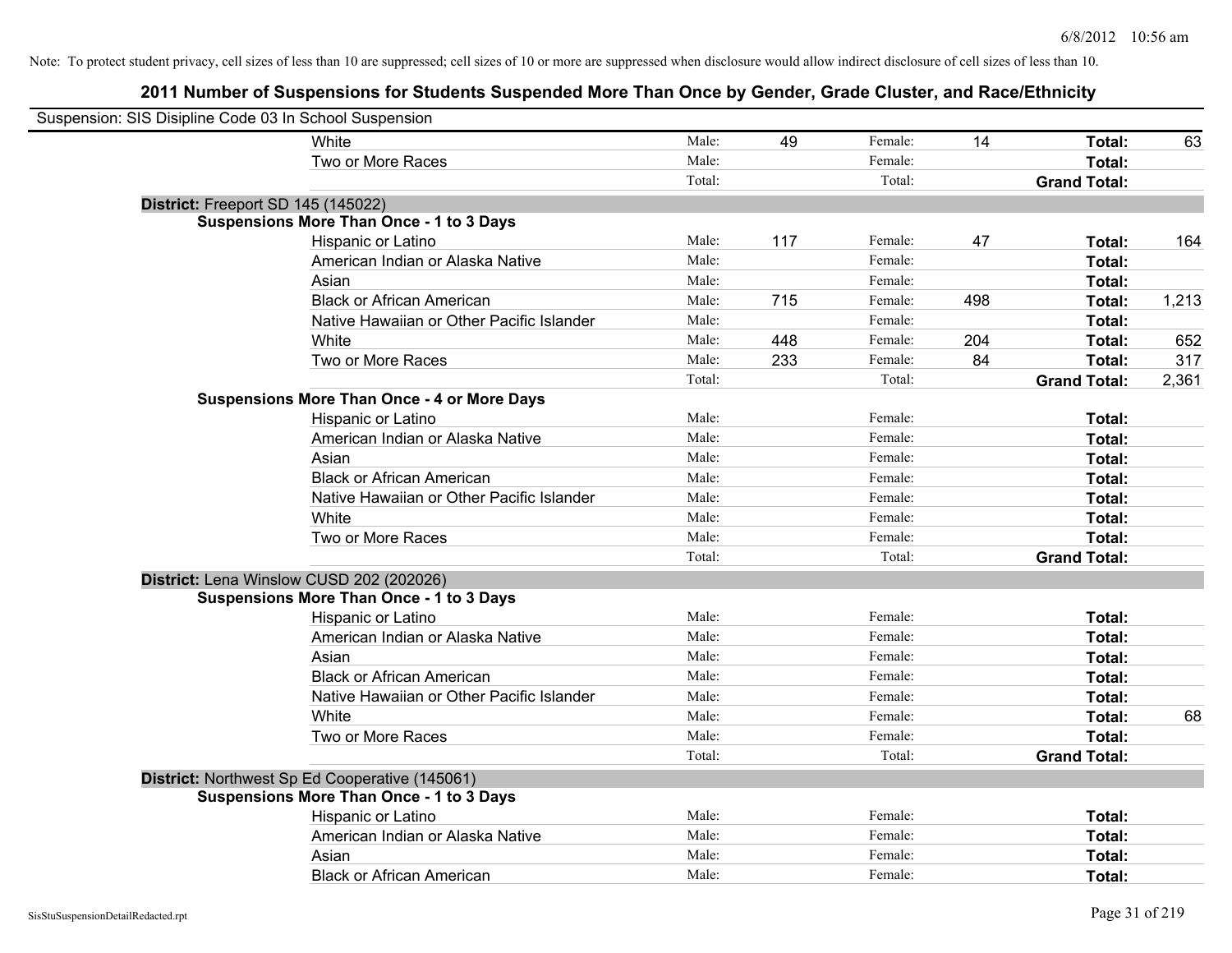| Suspension: SIS Disipline Code 03 In School Suspension     |                                                    |        |               |    |                     |    |
|------------------------------------------------------------|----------------------------------------------------|--------|---------------|----|---------------------|----|
|                                                            | Native Hawaiian or Other Pacific Islander          | Male:  | Female:       |    | Total:              |    |
|                                                            | White                                              | Male:  | Female:       |    | Total:              |    |
|                                                            | Two or More Races                                  | Male:  | Female:       |    | Total:              |    |
|                                                            |                                                    | Total: | Total:        |    | <b>Grand Total:</b> |    |
|                                                            | District: Orangeville CUSD 203 (203026)            |        |               |    |                     |    |
|                                                            | <b>Suspensions More Than Once - 1 to 3 Days</b>    |        |               |    |                     |    |
|                                                            | Hispanic or Latino                                 | Male:  | Female:       |    | Total:              |    |
|                                                            | American Indian or Alaska Native                   | Male:  | Female:       |    | Total:              |    |
|                                                            | Asian                                              | Male:  | Female:       |    | Total:              |    |
|                                                            | <b>Black or African American</b>                   | Male:  | Female:       |    | Total:              |    |
|                                                            | Native Hawaiian or Other Pacific Islander          | Male:  | Female:       |    | Total:              |    |
|                                                            | White                                              | Male:  | Female:       |    | Total:              | 64 |
|                                                            | Two or More Races                                  | Male:  | Female:       |    | Total:              |    |
|                                                            |                                                    | Total: | Total:        |    | <b>Grand Total:</b> |    |
|                                                            | <b>Suspensions More Than Once - 4 or More Days</b> |        |               |    |                     |    |
|                                                            | Hispanic or Latino                                 | Male:  | Female:       |    | Total:              |    |
|                                                            | American Indian or Alaska Native                   | Male:  | Female:       |    | Total:              |    |
|                                                            | Asian                                              | Male:  | Female:       |    | Total:              |    |
|                                                            | <b>Black or African American</b>                   | Male:  | Female:       |    | Total:              |    |
|                                                            | Native Hawaiian or Other Pacific Islander          | Male:  | Female:       |    | Total:              |    |
|                                                            | White                                              | Male:  | Female:       |    | Total:              |    |
|                                                            | Two or More Races                                  | Male:  | Female:       |    | Total:              |    |
|                                                            |                                                    | Total: | Total:        |    | <b>Grand Total:</b> |    |
|                                                            |                                                    |        |               |    |                     |    |
| Region: Champaign/Ford ROE (09)<br>County: Champaign (010) |                                                    |        |               |    |                     |    |
|                                                            | District: Champaign CUSD 4 (004026)                |        |               |    |                     |    |
|                                                            | <b>Suspensions More Than Once - 1 to 3 Days</b>    |        |               |    |                     |    |
|                                                            | Hispanic or Latino                                 | Male:  | Female:       |    | Total:              | 14 |
|                                                            | American Indian or Alaska Native                   | Male:  | Female:       |    | Total:              |    |
|                                                            | Asian                                              | Male:  | Female:       |    | Total:              |    |
|                                                            | <b>Black or African American</b>                   | Male:  | 44<br>Female: | 26 | Total:              | 70 |
|                                                            | Native Hawaiian or Other Pacific Islander          | Male:  | Female:       |    | Total:              |    |
|                                                            | White                                              | Male:  | Female:       |    | Total:              | 29 |
|                                                            | Two or More Races                                  | Male:  | Female:       |    | Total:              |    |
|                                                            |                                                    | Total: | Total:        |    | <b>Grand Total:</b> |    |
|                                                            | <b>Suspensions More Than Once - 4 or More Days</b> |        |               |    |                     |    |
|                                                            | Hispanic or Latino                                 | Male:  | Female:       |    | Total:              |    |
|                                                            |                                                    |        |               |    |                     |    |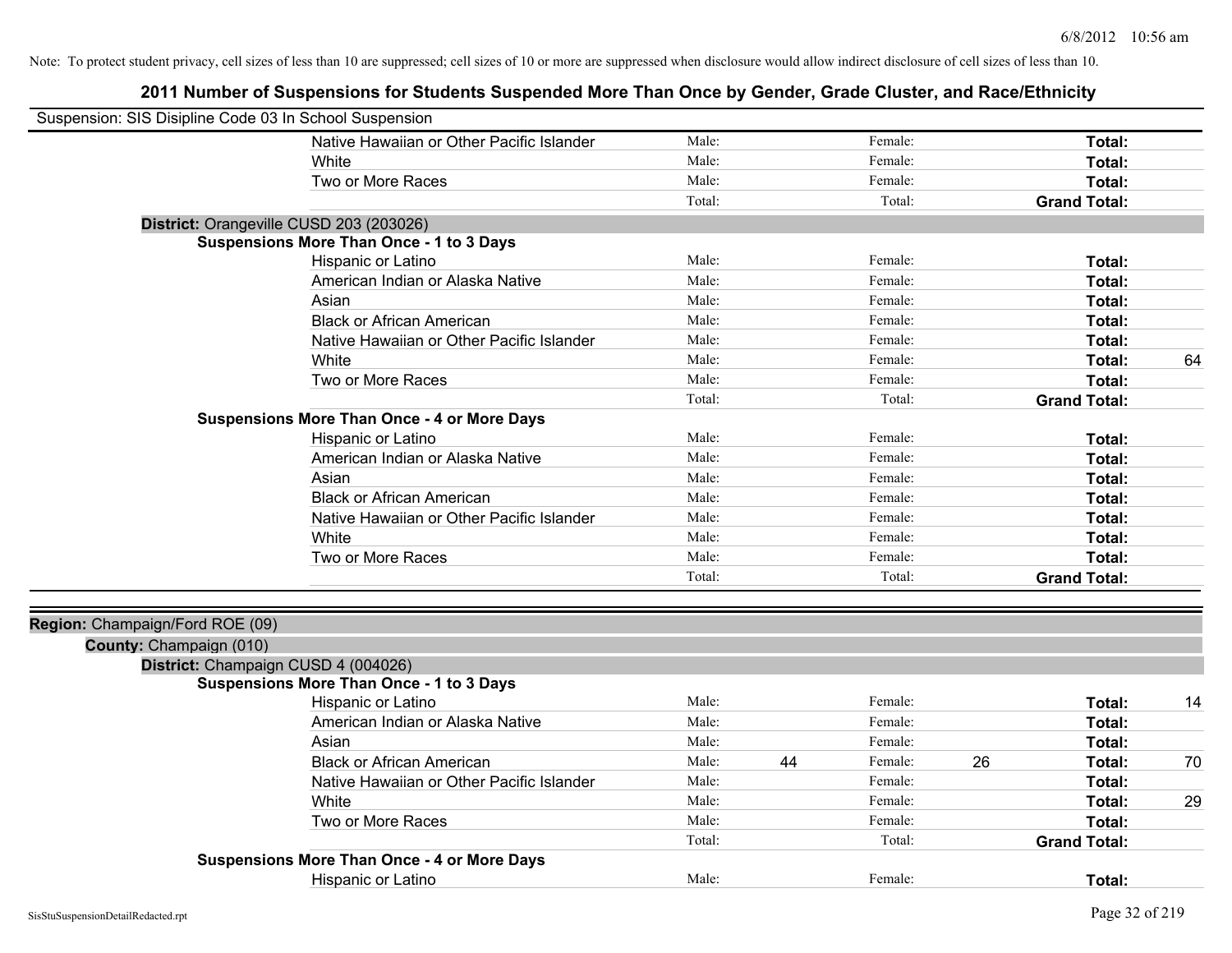# **2011 Number of Suspensions for Students Suspended More Than Once by Gender, Grade Cluster, and Race/Ethnicity**

|                                  | Suspension: SIS Disipline Code 03 In School Suspension |        |         |                     |    |
|----------------------------------|--------------------------------------------------------|--------|---------|---------------------|----|
|                                  | American Indian or Alaska Native                       | Male:  | Female: | Total:              |    |
|                                  | Asian                                                  | Male:  | Female: | Total:              |    |
|                                  | <b>Black or African American</b>                       | Male:  | Female: | Total:              |    |
|                                  | Native Hawaiian or Other Pacific Islander              | Male:  | Female: | Total:              |    |
|                                  | White                                                  | Male:  | Female: | Total:              |    |
|                                  | Two or More Races                                      | Male:  | Female: | Total:              |    |
|                                  |                                                        | Total: | Total:  | <b>Grand Total:</b> |    |
| District: Fisher CUSD 1 (001026) |                                                        |        |         |                     |    |
|                                  | <b>Suspensions More Than Once - 1 to 3 Days</b>        |        |         |                     |    |
|                                  | Hispanic or Latino                                     | Male:  | Female: | Total:              |    |
|                                  | American Indian or Alaska Native                       | Male:  | Female: | Total:              |    |
|                                  | Asian                                                  | Male:  | Female: | Total:              |    |
|                                  | <b>Black or African American</b>                       | Male:  | Female: | Total:              |    |
|                                  | Native Hawaiian or Other Pacific Islander              | Male:  | Female: | Total:              |    |
|                                  | White                                                  | Male:  | Female: | Total:              | 10 |
|                                  | Two or More Races                                      | Male:  | Female: | Total:              |    |
|                                  |                                                        | Total: | Total:  | <b>Grand Total:</b> |    |
|                                  | District: Gifford CCSD 188 (188004)                    |        |         |                     |    |
|                                  | <b>Suspensions More Than Once - 1 to 3 Days</b>        |        |         |                     |    |
|                                  | Hispanic or Latino                                     | Male:  | Female: | Total:              |    |
|                                  | American Indian or Alaska Native                       | Male:  | Female: | Total:              |    |
|                                  | Asian                                                  | Male:  | Female: | Total:              |    |
|                                  | <b>Black or African American</b>                       | Male:  | Female: | Total:              |    |
|                                  | Native Hawaiian or Other Pacific Islander              | Male:  | Female: | Total:              |    |
|                                  | White                                                  | Male:  | Female: | Total:              |    |
|                                  | Two or More Races                                      | Male:  | Female: | Total:              |    |
|                                  |                                                        | Total: | Total:  | <b>Grand Total:</b> |    |
|                                  | District: Ludlow CCSD 142 (142004)                     |        |         |                     |    |
|                                  | <b>Suspensions More Than Once - 1 to 3 Days</b>        |        |         |                     |    |
|                                  | Hispanic or Latino                                     | Male:  | Female: | Total:              |    |
|                                  | American Indian or Alaska Native                       | Male:  | Female: | Total:              |    |
|                                  | Asian                                                  | Male:  | Female: | Total:              |    |
|                                  | <b>Black or African American</b>                       | Male:  | Female: | Total:              |    |
|                                  | Native Hawaiian or Other Pacific Islander              | Male:  | Female: | Total:              |    |
|                                  | White                                                  | Male:  | Female: | Total:              |    |
|                                  | Two or More Races                                      | Male:  | Female: | <b>Total:</b>       |    |
|                                  |                                                        | Total: | Total:  | <b>Grand Total:</b> | 13 |
|                                  |                                                        |        |         |                     |    |

**District:** Mahomet-Seymour CUSD 3 (003026)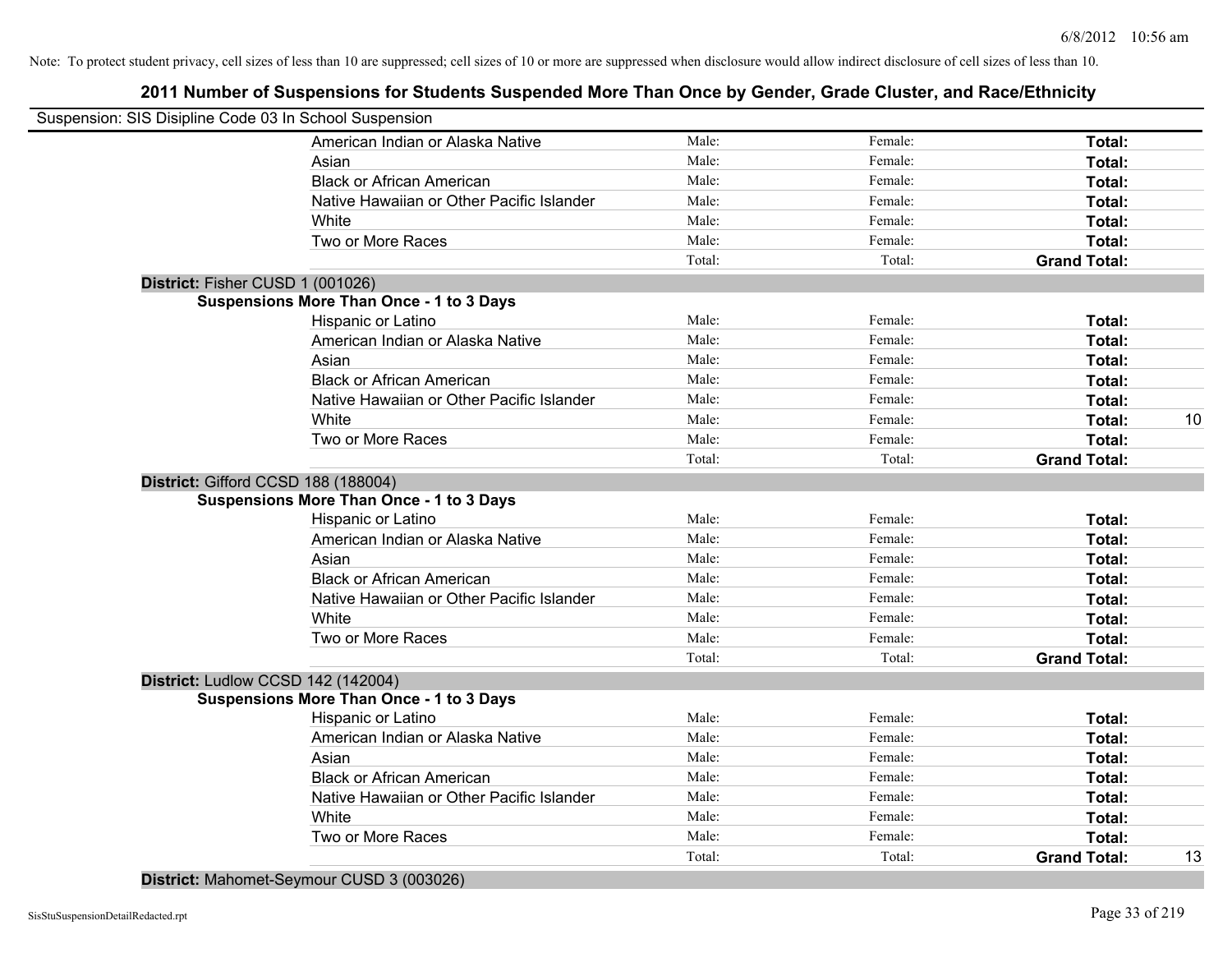| Suspension: SIS Disipline Code 03 In School Suspension |                                                 |        |         |                     |    |
|--------------------------------------------------------|-------------------------------------------------|--------|---------|---------------------|----|
|                                                        | <b>Suspensions More Than Once - 1 to 3 Days</b> |        |         |                     |    |
|                                                        | Hispanic or Latino                              | Male:  | Female: | Total:              |    |
|                                                        | American Indian or Alaska Native                | Male:  | Female: | Total:              |    |
|                                                        | Asian                                           | Male:  | Female: | Total:              |    |
|                                                        | <b>Black or African American</b>                | Male:  | Female: | Total:              |    |
|                                                        | Native Hawaiian or Other Pacific Islander       | Male:  | Female: | Total:              |    |
|                                                        | White                                           | Male:  | Female: | Total:              |    |
|                                                        | Two or More Races                               | Male:  | Female: | Total:              |    |
|                                                        |                                                 | Total: | Total:  | <b>Grand Total:</b> |    |
|                                                        | District: Prairieview-Ogden CCSD 197 (197004)   |        |         |                     |    |
|                                                        | <b>Suspensions More Than Once - 1 to 3 Days</b> |        |         |                     |    |
|                                                        | Hispanic or Latino                              | Male:  | Female: | Total:              |    |
|                                                        | American Indian or Alaska Native                | Male:  | Female: | Total:              |    |
|                                                        | Asian                                           | Male:  | Female: | Total:              |    |
|                                                        | <b>Black or African American</b>                | Male:  | Female: | Total:              |    |
|                                                        | Native Hawaiian or Other Pacific Islander       | Male:  | Female: | Total:              |    |
|                                                        | White                                           | Male:  | Female: | Total:              |    |
|                                                        | Two or More Races                               | Male:  | Female: | Total:              |    |
|                                                        |                                                 | Total: | Total:  | <b>Grand Total:</b> |    |
|                                                        | District: Rantoul City SD 137 (137002)          |        |         |                     |    |
|                                                        | <b>Suspensions More Than Once - 1 to 3 Days</b> |        |         |                     |    |
|                                                        | Hispanic or Latino                              | Male:  | Female: | Total:              |    |
|                                                        | American Indian or Alaska Native                | Male:  | Female: | Total:              |    |
|                                                        | Asian                                           | Male:  | Female: | Total:              |    |
|                                                        | <b>Black or African American</b>                | Male:  | Female: | Total:              | 29 |
|                                                        | Native Hawaiian or Other Pacific Islander       | Male:  | Female: | Total:              |    |
|                                                        | White                                           | Male:  | Female: | Total:              | 13 |
|                                                        | Two or More Races                               | Male:  | Female: | Total:              |    |
|                                                        |                                                 | Total: | Total:  | <b>Grand Total:</b> |    |
|                                                        | District: St Joseph Ogden CHSD 305 (305016)     |        |         |                     |    |
|                                                        | <b>Suspensions More Than Once - 1 to 3 Days</b> |        |         |                     |    |
|                                                        | Hispanic or Latino                              | Male:  | Female: | Total:              |    |
|                                                        | American Indian or Alaska Native                | Male:  | Female: | Total:              |    |
|                                                        | Asian                                           | Male:  | Female: | Total:              |    |
|                                                        | <b>Black or African American</b>                | Male:  | Female: | Total:              |    |
|                                                        | Native Hawaiian or Other Pacific Islander       | Male:  | Female: | Total:              |    |
|                                                        | White                                           | Male:  | Female: | Total:              |    |
|                                                        | Two or More Races                               | Male:  | Female: | Total:              |    |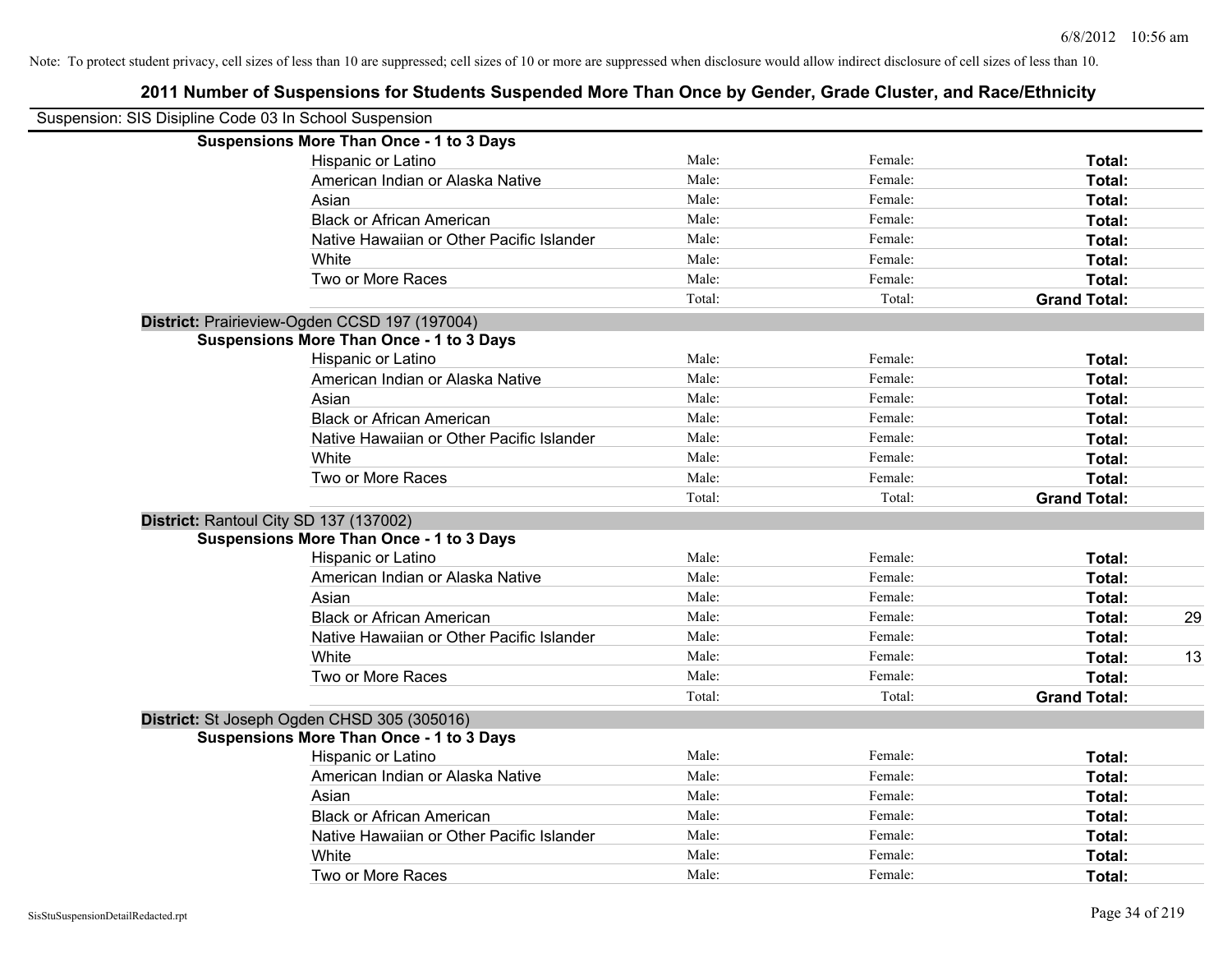| Suspension: SIS Disipline Code 03 In School Suspension |                                                    |        |     |         |     |                     |     |
|--------------------------------------------------------|----------------------------------------------------|--------|-----|---------|-----|---------------------|-----|
|                                                        |                                                    | Total: |     | Total:  |     | <b>Grand Total:</b> |     |
| District: Thomasboro CCSD 130 (130004)                 |                                                    |        |     |         |     |                     |     |
|                                                        | <b>Suspensions More Than Once - 1 to 3 Days</b>    |        |     |         |     |                     |     |
|                                                        | Hispanic or Latino                                 | Male:  |     | Female: |     | Total:              |     |
|                                                        | American Indian or Alaska Native                   | Male:  |     | Female: |     | Total:              |     |
|                                                        | Asian                                              | Male:  |     | Female: |     | Total:              |     |
|                                                        | <b>Black or African American</b>                   | Male:  |     | Female: |     | Total:              |     |
|                                                        | Native Hawaiian or Other Pacific Islander          | Male:  |     | Female: |     | Total:              |     |
|                                                        | White                                              | Male:  |     | Female: |     | Total:              | 29  |
|                                                        | Two or More Races                                  | Male:  |     | Female: |     | Total:              |     |
|                                                        |                                                    | Total: |     | Total:  |     | <b>Grand Total:</b> | 41  |
|                                                        | <b>Suspensions More Than Once - 4 or More Days</b> |        |     |         |     |                     |     |
|                                                        | Hispanic or Latino                                 | Male:  |     | Female: |     | Total:              |     |
|                                                        | American Indian or Alaska Native                   | Male:  |     | Female: |     | Total:              |     |
|                                                        | Asian                                              | Male:  |     | Female: |     | Total:              |     |
|                                                        | <b>Black or African American</b>                   | Male:  |     | Female: |     | Total:              |     |
|                                                        | Native Hawaiian or Other Pacific Islander          | Male:  |     | Female: |     | Total:              |     |
|                                                        | White                                              | Male:  |     | Female: |     | Total:              |     |
|                                                        | Two or More Races                                  | Male:  |     | Female: |     | Total:              |     |
|                                                        |                                                    | Total: |     | Total:  |     | <b>Grand Total:</b> |     |
| District: Urbana SD 116 (116022)                       |                                                    |        |     |         |     |                     |     |
|                                                        | <b>Suspensions More Than Once - 1 to 3 Days</b>    |        |     |         |     |                     |     |
|                                                        | Hispanic or Latino                                 | Male:  |     | Female: |     | Total:              | 14  |
|                                                        | American Indian or Alaska Native                   | Male:  |     | Female: |     | Total:              |     |
|                                                        | Asian                                              | Male:  |     | Female: |     | Total:              |     |
|                                                        | <b>Black or African American</b>                   | Male:  | 178 | Female: | 151 | Total:              | 329 |
|                                                        | Native Hawaiian or Other Pacific Islander          | Male:  |     | Female: |     | Total:              |     |
|                                                        | White                                              | Male:  | 36  | Female: | 16  | Total:              | 52  |
|                                                        | Two or More Races                                  | Male:  |     | Female: |     | Total:              | 18  |
|                                                        |                                                    | Total: |     | Total:  |     | <b>Grand Total:</b> |     |
|                                                        | <b>Suspensions More Than Once - 4 or More Days</b> |        |     |         |     |                     |     |
|                                                        | Hispanic or Latino                                 | Male:  |     | Female: |     | Total:              |     |
|                                                        | American Indian or Alaska Native                   | Male:  |     | Female: |     | Total:              |     |
|                                                        | Asian                                              | Male:  |     | Female: |     | Total:              |     |
|                                                        | <b>Black or African American</b>                   | Male:  |     | Female: |     | Total:              |     |
|                                                        | Native Hawaiian or Other Pacific Islander          | Male:  |     | Female: |     | Total:              |     |
|                                                        | White                                              | Male:  |     | Female: |     | Total:              |     |
|                                                        | Two or More Races                                  | Male:  |     | Female: |     | <b>Total:</b>       |     |
|                                                        |                                                    | Total: |     | Total:  |     | <b>Grand Total:</b> |     |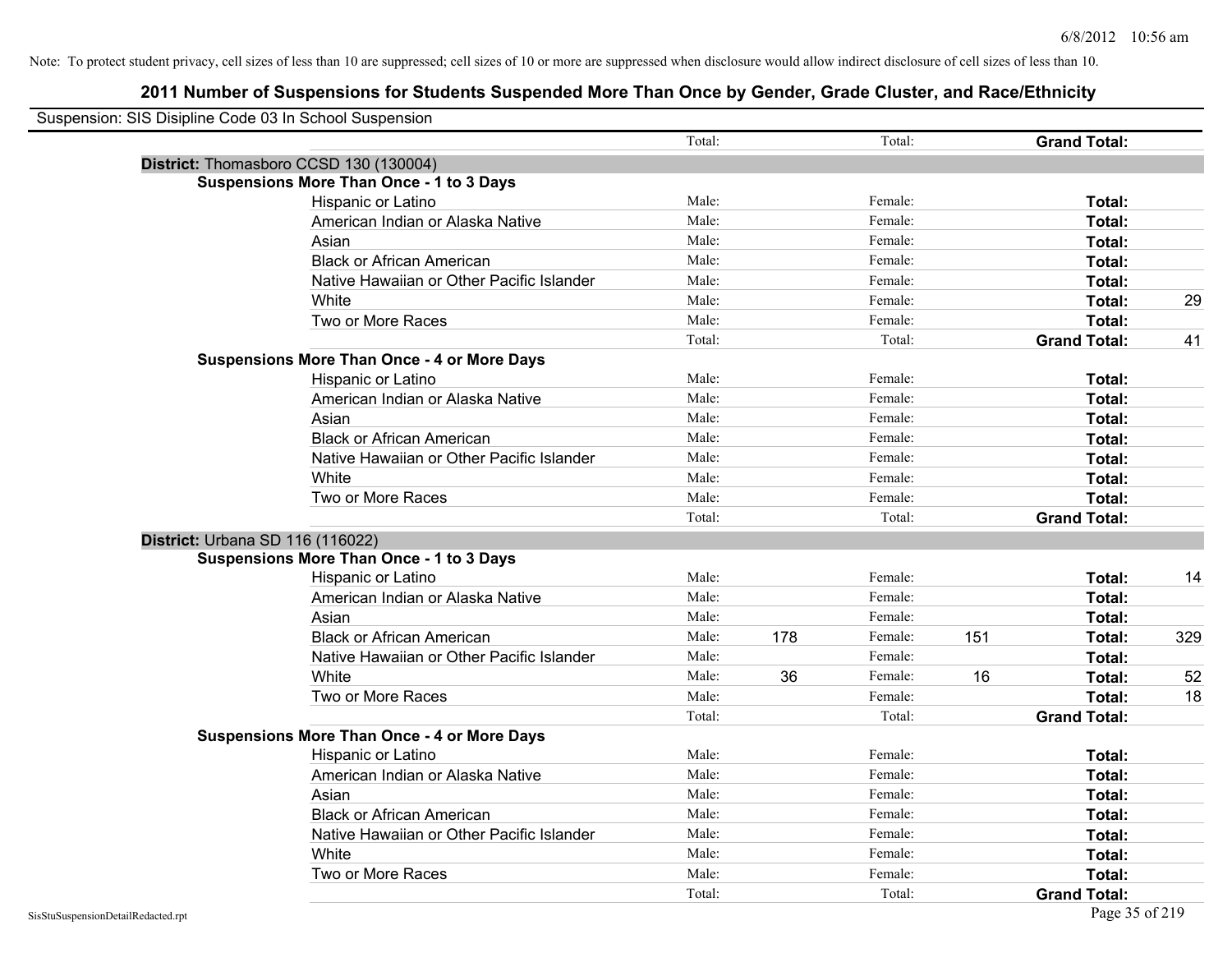| Suspension: SIS Disipline Code 03 In School Suspension |                                                     |        |    |         |    |                     |     |
|--------------------------------------------------------|-----------------------------------------------------|--------|----|---------|----|---------------------|-----|
| County: Ford (027)                                     |                                                     |        |    |         |    |                     |     |
|                                                        | District: Gibson City-Melvin-Sibley CUSD 5 (005026) |        |    |         |    |                     |     |
|                                                        | <b>Suspensions More Than Once - 1 to 3 Days</b>     |        |    |         |    |                     |     |
|                                                        | Hispanic or Latino                                  | Male:  |    | Female: |    | Total:              |     |
|                                                        | American Indian or Alaska Native                    | Male:  |    | Female: |    | Total:              |     |
|                                                        | Asian                                               | Male:  |    | Female: |    | Total:              |     |
|                                                        | <b>Black or African American</b>                    | Male:  |    | Female: |    | Total:              |     |
|                                                        | Native Hawaiian or Other Pacific Islander           | Male:  |    | Female: |    | Total:              |     |
|                                                        | White                                               | Male:  |    | Female: |    | Total:              |     |
|                                                        | Two or More Races                                   | Male:  |    | Female: |    | Total:              |     |
|                                                        |                                                     | Total: |    | Total:  |    | <b>Grand Total:</b> |     |
| Region: Christian/Montgomery ROE (10)                  |                                                     |        |    |         |    |                     |     |
| County: Christian (011)                                |                                                     |        |    |         |    |                     |     |
|                                                        | District: Edinburg CUSD 4 (004026)                  |        |    |         |    |                     |     |
|                                                        | <b>Suspensions More Than Once - 1 to 3 Days</b>     |        |    |         |    |                     |     |
|                                                        | Hispanic or Latino                                  | Male:  |    | Female: |    | Total:              |     |
|                                                        | American Indian or Alaska Native                    | Male:  |    | Female: |    | Total:              |     |
|                                                        | Asian                                               | Male:  |    | Female: |    | Total:              |     |
|                                                        | <b>Black or African American</b>                    | Male:  |    | Female: |    | Total:              |     |
|                                                        | Native Hawaiian or Other Pacific Islander           | Male:  |    | Female: |    | Total:              |     |
|                                                        | White                                               | Male:  |    | Female: |    | Total:              |     |
|                                                        | Two or More Races                                   | Male:  |    | Female: |    | Total:              |     |
|                                                        |                                                     | Total: |    | Total:  |    | <b>Grand Total:</b> |     |
|                                                        | District: Pana CUSD 8 (008026)                      |        |    |         |    |                     |     |
|                                                        | <b>Suspensions More Than Once - 1 to 3 Days</b>     |        |    |         |    |                     |     |
|                                                        | Hispanic or Latino                                  | Male:  |    | Female: |    | Total:              |     |
|                                                        | American Indian or Alaska Native                    | Male:  |    | Female: |    | Total:              |     |
|                                                        | Asian                                               | Male:  |    | Female: |    | Total:              |     |
|                                                        | <b>Black or African American</b>                    | Male:  |    | Female: |    | Total:              |     |
|                                                        | Native Hawaiian or Other Pacific Islander           | Male:  |    | Female: |    | Total:              |     |
|                                                        | White                                               | Male:  | 87 | Female: | 55 | Total:              | 142 |
|                                                        | Two or More Races                                   | Male:  |    | Female: |    | Total:              |     |
|                                                        |                                                     | Total: |    | Total:  |    | <b>Grand Total:</b> |     |
|                                                        | <b>Suspensions More Than Once - 4 or More Days</b>  |        |    |         |    |                     |     |
|                                                        | Hispanic or Latino                                  | Male:  |    | Female: |    | Total:              |     |
|                                                        | American Indian or Alaska Native                    | Male:  |    | Female: |    | Total:              |     |
|                                                        | Asian                                               | Male:  |    | Female: |    | Total:              |     |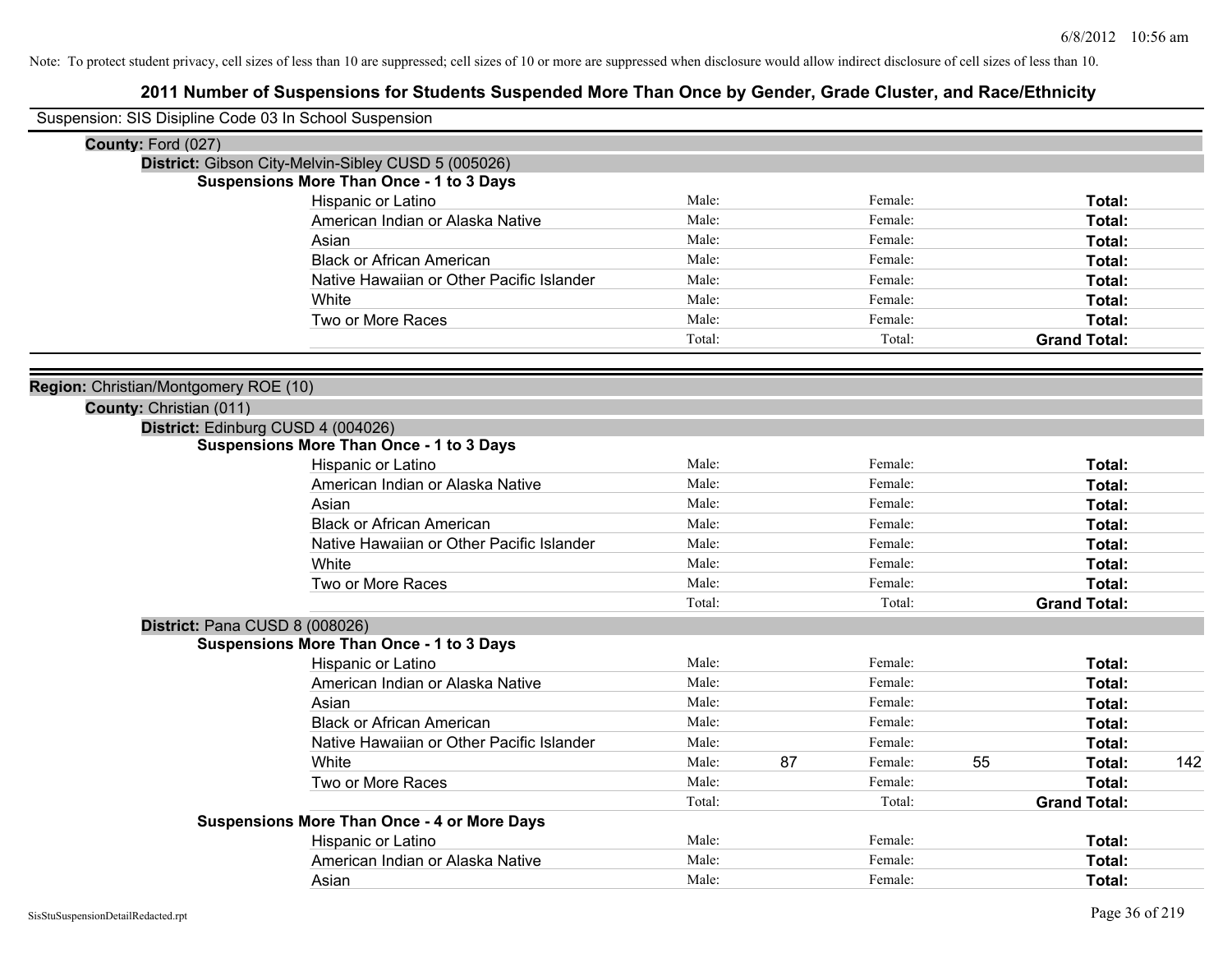## **2011 Number of Suspensions for Students Suspended More Than Once by Gender, Grade Cluster, and Race/Ethnicity**

| Suspension: SIS Disipline Code 03 In School Suspension |                                                 |        |     |         |    |                     |     |
|--------------------------------------------------------|-------------------------------------------------|--------|-----|---------|----|---------------------|-----|
|                                                        | <b>Black or African American</b>                | Male:  |     | Female: |    | Total:              |     |
|                                                        | Native Hawaiian or Other Pacific Islander       | Male:  |     | Female: |    | Total:              |     |
|                                                        | White                                           | Male:  |     | Female: |    | Total:              |     |
|                                                        | Two or More Races                               | Male:  |     | Female: |    | Total:              |     |
|                                                        |                                                 | Total: |     | Total:  |    | <b>Grand Total:</b> |     |
|                                                        | District: South Fork SD 14 (014024)             |        |     |         |    |                     |     |
|                                                        | <b>Suspensions More Than Once - 1 to 3 Days</b> |        |     |         |    |                     |     |
|                                                        | Hispanic or Latino                              | Male:  |     | Female: |    | Total:              |     |
|                                                        | American Indian or Alaska Native                | Male:  |     | Female: |    | Total:              |     |
|                                                        | Asian                                           | Male:  |     | Female: |    | Total:              |     |
|                                                        | <b>Black or African American</b>                | Male:  |     | Female: |    | Total:              |     |
|                                                        | Native Hawaiian or Other Pacific Islander       | Male:  |     | Female: |    | Total:              |     |
|                                                        | White                                           | Male:  |     | Female: |    | Total:              |     |
|                                                        | Two or More Races                               | Male:  |     | Female: |    | Total:              |     |
|                                                        |                                                 | Total: |     | Total:  |    | <b>Grand Total:</b> |     |
|                                                        | District: Taylorville CUSD 3 (003026)           |        |     |         |    |                     |     |
|                                                        | <b>Suspensions More Than Once - 1 to 3 Days</b> |        |     |         |    |                     |     |
|                                                        | Hispanic or Latino                              | Male:  |     | Female: |    | Total:              |     |
|                                                        | American Indian or Alaska Native                | Male:  |     | Female: |    | Total:              |     |
|                                                        | Asian                                           | Male:  |     | Female: |    | Total:              |     |
|                                                        | <b>Black or African American</b>                | Male:  |     | Female: |    | Total:              |     |
|                                                        | Native Hawaiian or Other Pacific Islander       | Male:  |     | Female: |    | Total:              |     |
|                                                        | White                                           | Male:  |     | Female: |    | Total:              | 36  |
|                                                        | Two or More Races                               | Male:  |     | Female: |    | Total:              |     |
|                                                        |                                                 | Total: |     | Total:  |    | <b>Grand Total:</b> |     |
| County: Montgomery (068)                               |                                                 |        |     |         |    |                     |     |
|                                                        | District: Hillsboro CUSD 3 (003026)             |        |     |         |    |                     |     |
|                                                        | <b>Suspensions More Than Once - 1 to 3 Days</b> |        |     |         |    |                     |     |
|                                                        | Hispanic or Latino                              | Male:  |     | Female: |    | Total:              |     |
|                                                        | American Indian or Alaska Native                | Male:  |     | Female: |    | Total:              |     |
|                                                        | Asian                                           | Male:  |     | Female: |    | Total:              |     |
|                                                        | <b>Black or African American</b>                | Male:  |     | Female: |    | Total:              | 24  |
|                                                        | Native Hawaiian or Other Pacific Islander       | Male:  |     | Female: |    | Total:              |     |
|                                                        | White                                           | Male:  | 172 | Female: | 72 | Total:              | 244 |
|                                                        | Two or More Races                               | Male:  |     | Female: |    | <b>Total:</b>       |     |
|                                                        |                                                 | Total: |     | Total:  |    | <b>Grand Total:</b> |     |
|                                                        | District: Litchfield CUSD 12 (012026)           |        |     |         |    |                     |     |

**Suspensions More Than Once - 1 to 3 Days**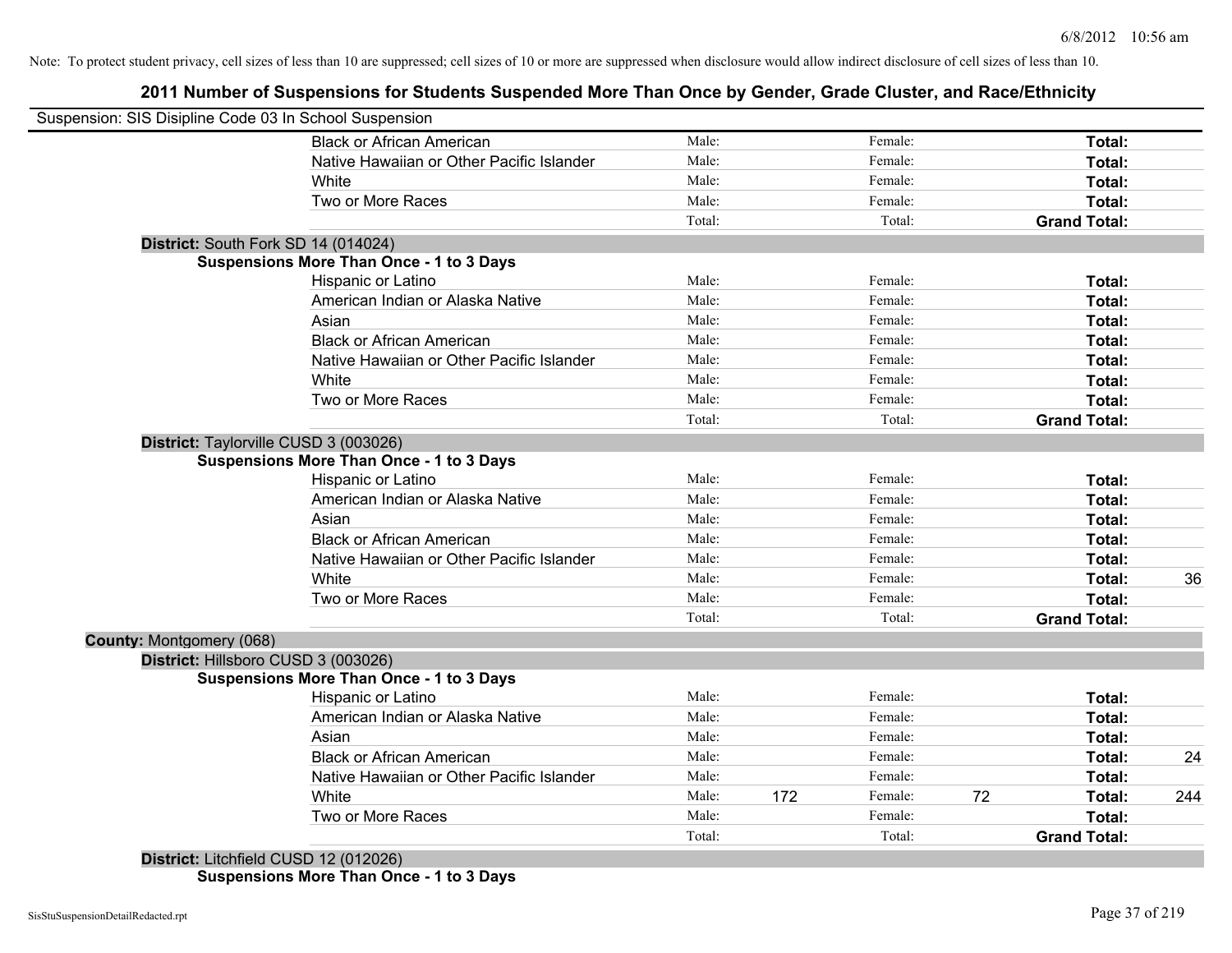| Suspension: SIS Disipline Code 03 In School Suspension |                                                    |        |    |         |    |                     |     |
|--------------------------------------------------------|----------------------------------------------------|--------|----|---------|----|---------------------|-----|
|                                                        | Hispanic or Latino                                 | Male:  |    | Female: |    | Total:              |     |
|                                                        | American Indian or Alaska Native                   | Male:  |    | Female: |    | Total:              |     |
|                                                        | Asian                                              | Male:  |    | Female: |    | Total:              |     |
|                                                        | <b>Black or African American</b>                   | Male:  |    | Female: |    | Total:              |     |
|                                                        | Native Hawaiian or Other Pacific Islander          | Male:  |    | Female: |    | Total:              |     |
|                                                        | White                                              | Male:  | 94 | Female: | 13 | Total:              | 107 |
|                                                        | Two or More Races                                  | Male:  |    | Female: |    | Total:              |     |
|                                                        |                                                    | Total: |    | Total:  |    | <b>Grand Total:</b> |     |
|                                                        | <b>Suspensions More Than Once - 4 or More Days</b> |        |    |         |    |                     |     |
|                                                        | Hispanic or Latino                                 | Male:  |    | Female: |    | Total:              |     |
|                                                        | American Indian or Alaska Native                   | Male:  |    | Female: |    | Total:              |     |
|                                                        | Asian                                              | Male:  |    | Female: |    | Total:              |     |
|                                                        | <b>Black or African American</b>                   | Male:  |    | Female: |    | Total:              |     |
|                                                        | Native Hawaiian or Other Pacific Islander          | Male:  |    | Female: |    | Total:              |     |
|                                                        | White                                              | Male:  |    | Female: |    | Total:              |     |
|                                                        | Two or More Races                                  | Male:  |    | Female: |    | Total:              |     |
|                                                        |                                                    | Total: |    | Total:  |    | <b>Grand Total:</b> |     |
|                                                        | District: Nokomis CUSD 22 (022026)                 |        |    |         |    |                     |     |
|                                                        | <b>Suspensions More Than Once - 1 to 3 Days</b>    |        |    |         |    |                     |     |
|                                                        | Hispanic or Latino                                 | Male:  |    | Female: |    | Total:              |     |
|                                                        | American Indian or Alaska Native                   | Male:  |    | Female: |    | Total:              |     |
|                                                        | Asian                                              | Male:  |    | Female: |    | Total:              |     |
|                                                        | <b>Black or African American</b>                   | Male:  |    | Female: |    | Total:              |     |
|                                                        | Native Hawaiian or Other Pacific Islander          | Male:  |    | Female: |    | Total:              |     |
|                                                        | White                                              | Male:  | 46 | Female: | 15 | Total:              | 61  |
|                                                        | Two or More Races                                  | Male:  |    | Female: |    | Total:              |     |
|                                                        |                                                    | Total: |    | Total:  |    | <b>Grand Total:</b> |     |
|                                                        | <b>Suspensions More Than Once - 4 or More Days</b> |        |    |         |    |                     |     |
|                                                        | Hispanic or Latino                                 | Male:  |    | Female: |    | Total:              |     |
|                                                        | American Indian or Alaska Native                   | Male:  |    | Female: |    | Total:              |     |
|                                                        | Asian                                              | Male:  |    | Female: |    | Total:              |     |
|                                                        | <b>Black or African American</b>                   | Male:  |    | Female: |    | Total:              |     |
|                                                        | Native Hawaiian or Other Pacific Islander          | Male:  |    | Female: |    | <b>Total:</b>       |     |
|                                                        | White                                              | Male:  |    | Female: |    | Total:              |     |
|                                                        | Two or More Races                                  | Male:  |    | Female: |    | Total:              |     |
|                                                        |                                                    | Total: |    | Total:  |    | <b>Grand Total:</b> |     |
|                                                        | District: Panhandle CUSD 2 (002026)                |        |    |         |    |                     |     |
|                                                        | <b>Suspensions More Than Once - 1 to 3 Days</b>    |        |    |         |    |                     |     |
|                                                        | Hispanic or Latino                                 | Male:  |    | Female: |    | Total:              |     |
| SisStuSuspensionDetailRedacted.rpt                     |                                                    |        |    |         |    | Page 38 of 219      |     |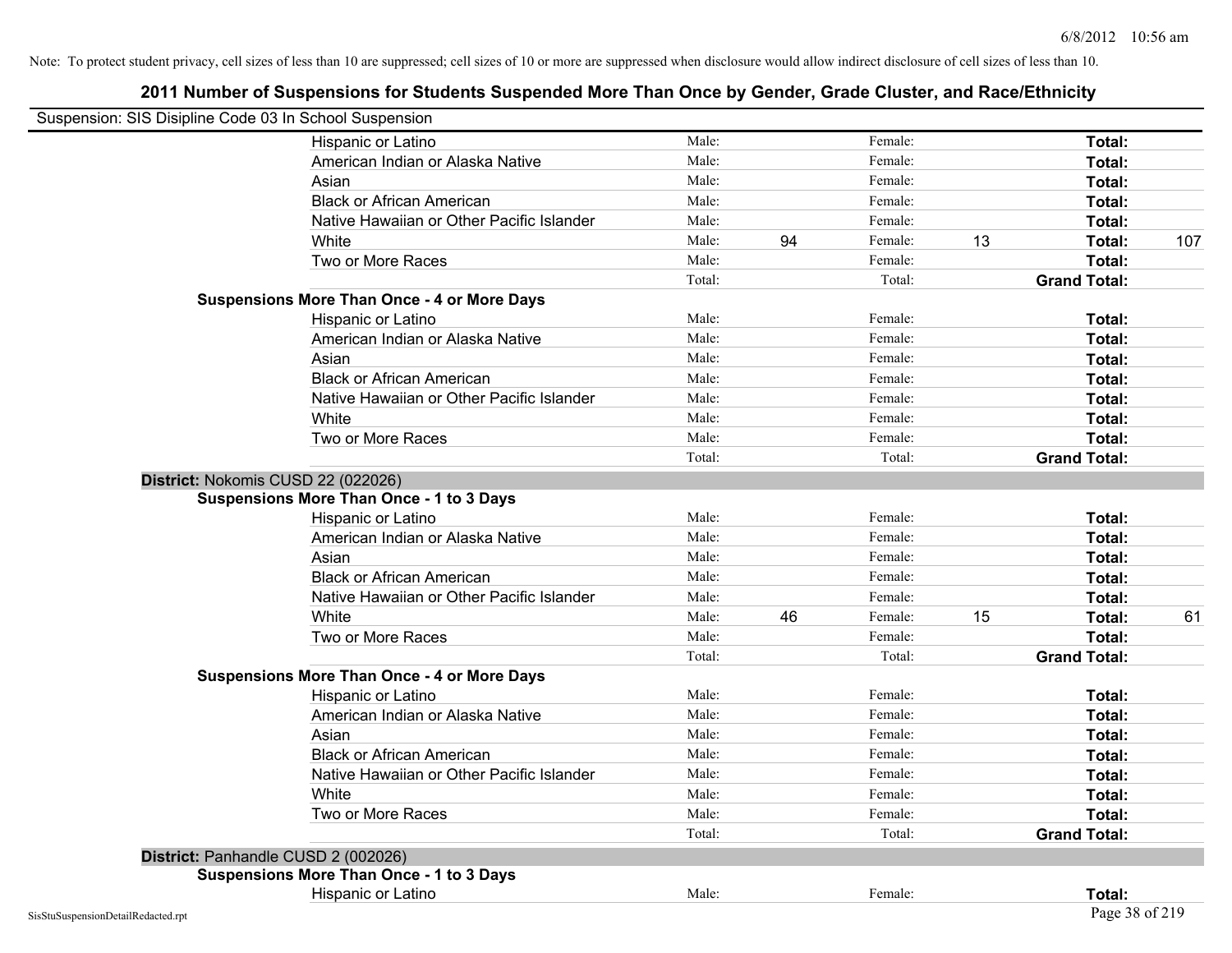| Suspension: SIS Disipline Code 03 In School Suspension |                                                 |        |     |         |    |                     |     |
|--------------------------------------------------------|-------------------------------------------------|--------|-----|---------|----|---------------------|-----|
|                                                        | American Indian or Alaska Native                | Male:  |     | Female: |    | Total:              |     |
|                                                        | Asian                                           | Male:  |     | Female: |    | Total:              |     |
|                                                        | <b>Black or African American</b>                | Male:  |     | Female: |    | Total:              |     |
|                                                        | Native Hawaiian or Other Pacific Islander       | Male:  |     | Female: |    | Total:              |     |
|                                                        | White                                           | Male:  | 68  | Female: | 22 | Total:              | 90  |
|                                                        | Two or More Races                               | Male:  |     | Female: |    | Total:              |     |
|                                                        |                                                 | Total: |     | Total:  |    | <b>Grand Total:</b> |     |
|                                                        |                                                 |        |     |         |    |                     |     |
| Region: Clay/Cwford/Jsper/Lwrnce/Rhland (12)           |                                                 |        |     |         |    |                     |     |
| County: Clay (013)                                     | District: Flora CUSD 35 (035026)                |        |     |         |    |                     |     |
|                                                        | <b>Suspensions More Than Once - 1 to 3 Days</b> |        |     |         |    |                     |     |
|                                                        | Hispanic or Latino                              | Male:  |     | Female: |    | Total:              |     |
|                                                        | American Indian or Alaska Native                | Male:  |     | Female: |    | Total:              |     |
|                                                        | Asian                                           | Male:  |     | Female: |    | Total:              |     |
|                                                        | <b>Black or African American</b>                | Male:  |     | Female: |    | Total:              |     |
|                                                        | Native Hawaiian or Other Pacific Islander       | Male:  |     | Female: |    | Total:              |     |
|                                                        | White                                           | Male:  | 162 | Female: | 41 | Total:              | 203 |
|                                                        | Two or More Races                               | Male:  |     | Female: |    | Total:              |     |
|                                                        |                                                 | Total: |     | Total:  |    | <b>Grand Total:</b> |     |
|                                                        | District: North Clay CUSD 25 (025026)           |        |     |         |    |                     |     |
|                                                        | <b>Suspensions More Than Once - 1 to 3 Days</b> |        |     |         |    |                     |     |
|                                                        | Hispanic or Latino                              | Male:  |     | Female: |    | Total:              |     |
|                                                        | American Indian or Alaska Native                | Male:  |     | Female: |    | Total:              |     |
|                                                        | Asian                                           | Male:  |     | Female: |    | Total:              |     |
|                                                        | <b>Black or African American</b>                | Male:  |     | Female: |    | Total:              |     |
|                                                        | Native Hawaiian or Other Pacific Islander       | Male:  |     | Female: |    | Total:              |     |
|                                                        | White                                           | Male:  |     | Female: |    | Total:              | 27  |
|                                                        | Two or More Races                               | Male:  |     | Female: |    | Total:              |     |
|                                                        |                                                 | Total: |     | Total:  |    | <b>Grand Total:</b> |     |
| County: Crawford (017)                                 |                                                 |        |     |         |    |                     |     |
|                                                        | District: Robinson CUSD 2 (002026)              |        |     |         |    |                     |     |
|                                                        | <b>Suspensions More Than Once - 1 to 3 Days</b> |        |     |         |    |                     |     |
|                                                        | <b>Hispanic or Latino</b>                       | Male:  |     | Female: |    | Total:              |     |
|                                                        | American Indian or Alaska Native                | Male:  |     | Female: |    | Total:              |     |
|                                                        | Asian                                           | Male:  |     | Female: |    | Total:              |     |
|                                                        | <b>Black or African American</b>                | Male:  |     | Female: |    | Total:              |     |
|                                                        | Native Hawaiian or Other Pacific Islander       | Male:  |     | Female: |    | Total:              |     |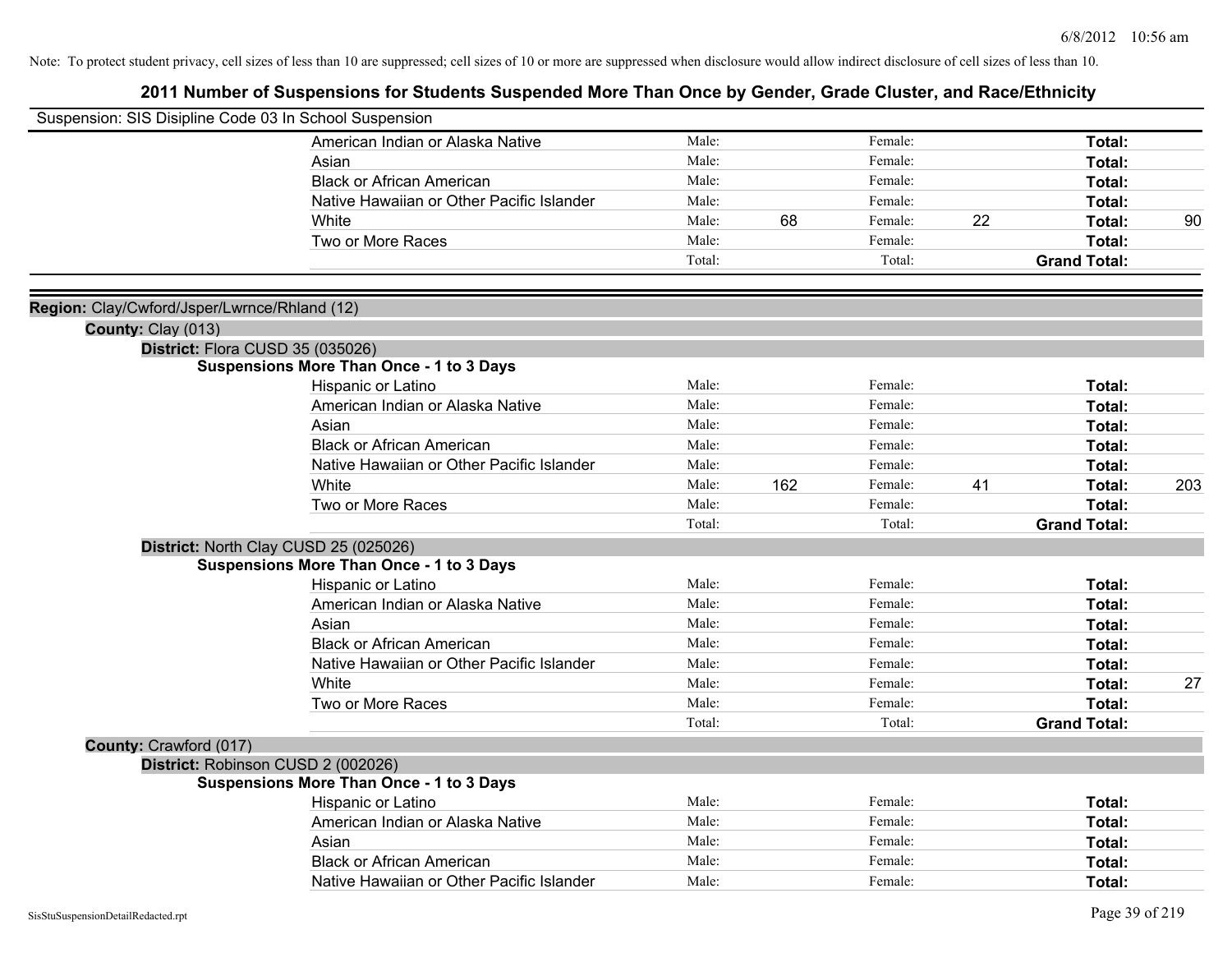| Suspension: SIS Disipline Code 03 In School Suspension |                                                    |        |     |         |    |                     |     |
|--------------------------------------------------------|----------------------------------------------------|--------|-----|---------|----|---------------------|-----|
|                                                        | <b>White</b>                                       | Male:  |     | Female: |    | Total:              | 25  |
|                                                        | Two or More Races                                  | Male:  |     | Female: |    | Total:              |     |
|                                                        |                                                    | Total: |     | Total:  |    | <b>Grand Total:</b> |     |
|                                                        | <b>Suspensions More Than Once - 4 or More Days</b> |        |     |         |    |                     |     |
|                                                        | Hispanic or Latino                                 | Male:  |     | Female: |    | Total:              |     |
|                                                        | American Indian or Alaska Native                   | Male:  |     | Female: |    | Total:              |     |
|                                                        | Asian                                              | Male:  |     | Female: |    | Total:              |     |
|                                                        | <b>Black or African American</b>                   | Male:  |     | Female: |    | Total:              |     |
|                                                        | Native Hawaiian or Other Pacific Islander          | Male:  |     | Female: |    | Total:              |     |
|                                                        | White                                              | Male:  |     | Female: |    | Total:              |     |
|                                                        | Two or More Races                                  | Male:  |     | Female: |    | Total:              |     |
|                                                        |                                                    | Total: |     | Total:  |    | <b>Grand Total:</b> |     |
| County: Jasper (040)                                   |                                                    |        |     |         |    |                     |     |
|                                                        | District: Jasper County CUD 1 (001026)             |        |     |         |    |                     |     |
|                                                        | <b>Suspensions More Than Once - 1 to 3 Days</b>    |        |     |         |    |                     |     |
|                                                        | Hispanic or Latino                                 | Male:  |     | Female: |    | Total:              |     |
|                                                        | American Indian or Alaska Native                   | Male:  |     | Female: |    | Total:              |     |
|                                                        | Asian                                              | Male:  |     | Female: |    | Total:              |     |
|                                                        | <b>Black or African American</b>                   | Male:  |     | Female: |    | Total:              |     |
|                                                        | Native Hawaiian or Other Pacific Islander          | Male:  |     | Female: |    | Total:              |     |
|                                                        | White                                              | Male:  | 82  | Female: | 27 | Total:              | 109 |
|                                                        | Two or More Races                                  | Male:  |     | Female: |    | Total:              |     |
|                                                        |                                                    | Total: |     | Total:  |    | <b>Grand Total:</b> |     |
| County: Lawrence (051)                                 |                                                    |        |     |         |    |                     |     |
|                                                        | District: Lawrence County CUD 20 (020026)          |        |     |         |    |                     |     |
|                                                        | <b>Suspensions More Than Once - 1 to 3 Days</b>    |        |     |         |    |                     |     |
|                                                        | Hispanic or Latino                                 | Male:  |     | Female: |    | Total:              |     |
|                                                        | American Indian or Alaska Native                   | Male:  |     | Female: |    | Total:              |     |
|                                                        | Asian                                              | Male:  |     | Female: |    | Total:              |     |
|                                                        | <b>Black or African American</b>                   | Male:  |     | Female: |    | Total:              |     |
|                                                        | Native Hawaiian or Other Pacific Islander          | Male:  |     | Female: |    | Total:              |     |
|                                                        | White                                              | Male:  | 248 | Female: | 77 | Total:              | 325 |
|                                                        | Two or More Races                                  | Male:  |     | Female: |    | Total:              |     |
|                                                        |                                                    | Total: |     | Total:  |    | <b>Grand Total:</b> | 342 |
|                                                        | <b>Suspensions More Than Once - 4 or More Days</b> |        |     |         |    |                     |     |
|                                                        | Hispanic or Latino                                 | Male:  |     | Female: |    | Total:              |     |
|                                                        | American Indian or Alaska Native                   | Male:  |     | Female: |    | Total:              |     |
|                                                        | Asian                                              | Male:  |     | Female: |    | Total:              |     |
|                                                        | <b>Black or African American</b>                   | Male:  |     | Female: |    | Total:              |     |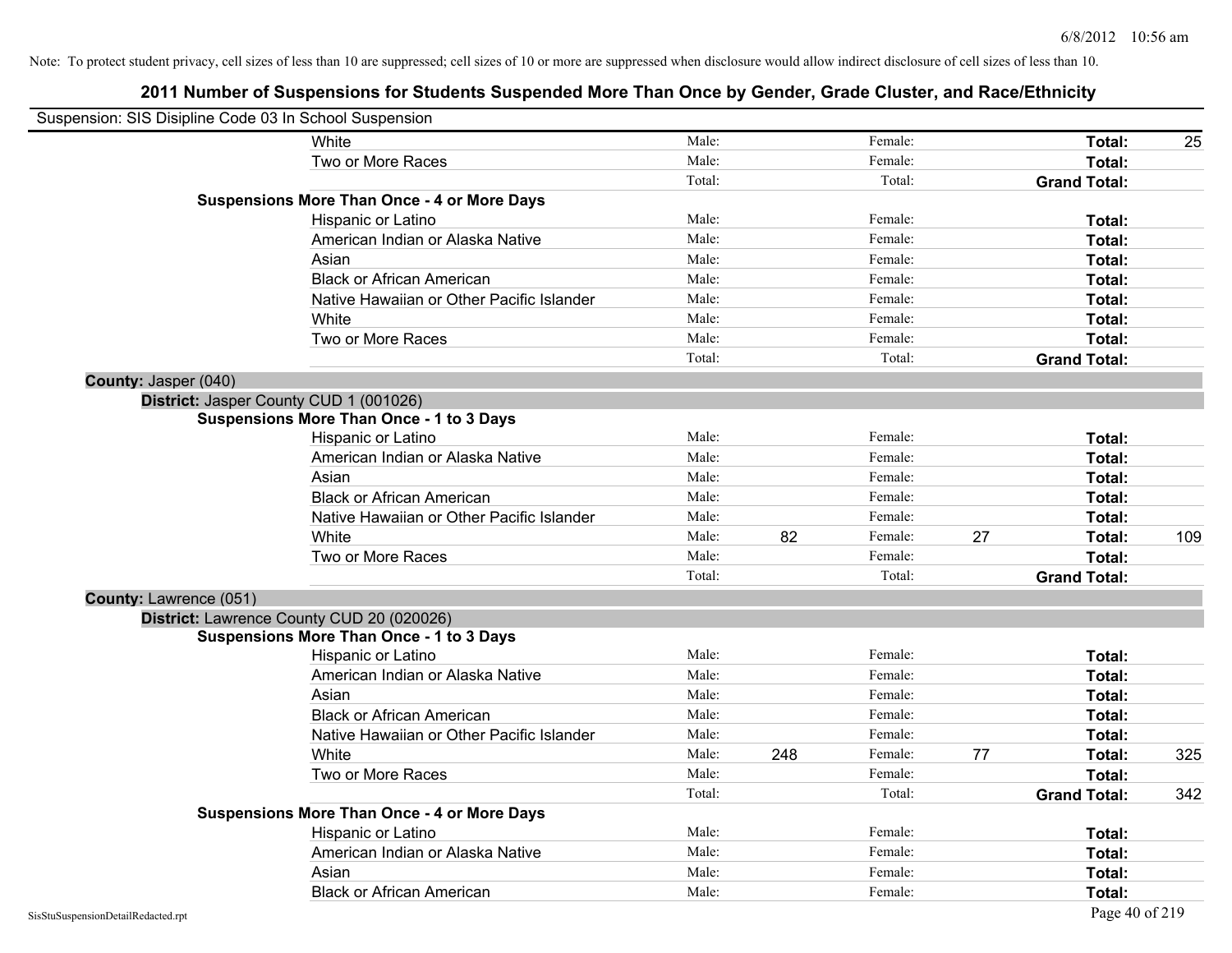## **2011 Number of Suspensions for Students Suspended More Than Once by Gender, Grade Cluster, and Race/Ethnicity**

| Suspension: SIS Disipline Code 03 In School Suspension |        |     |         |     |                     |     |
|--------------------------------------------------------|--------|-----|---------|-----|---------------------|-----|
| Native Hawaiian or Other Pacific Islander              | Male:  |     | Female: |     | Total:              |     |
| White                                                  | Male:  |     | Female: |     | Total:              | 31  |
| Two or More Races                                      | Male:  |     | Female: |     | Total:              |     |
|                                                        | Total: |     | Total:  |     | <b>Grand Total:</b> |     |
| District: Red Hill CUSD 10 (010026)                    |        |     |         |     |                     |     |
| Suspensions More Than Once - 1 to 3 Days               |        |     |         |     |                     |     |
| Hispanic or Latino                                     | Male:  |     | Female: |     | Total:              |     |
| American Indian or Alaska Native                       | Male:  |     | Female: |     | Total:              |     |
| Asian                                                  | Male:  |     | Female: |     | Total:              |     |
| <b>Black or African American</b>                       | Male:  |     | Female: |     | Total:              |     |
| Native Hawaiian or Other Pacific Islander              | Male:  |     | Female: |     | Total:              |     |
| White                                                  | Male:  | 296 | Female: | 124 | Total:              | 420 |
| Two or More Races                                      | Male:  |     | Female: |     | Total:              |     |
|                                                        | Total: |     | Total:  |     | <b>Grand Total:</b> | 430 |
| County: Richland (080)                                 |        |     |         |     |                     |     |
| District: East Richland CUSD 1 (001026)                |        |     |         |     |                     |     |
| <b>Suspensions More Than Once - 1 to 3 Days</b>        |        |     |         |     |                     |     |
| Hispanic or Latino                                     | Male:  |     | Female: |     | Total:              |     |
| American Indian or Alaska Native                       | Male:  |     | Female: |     | Total:              |     |
| Asian                                                  | Male:  |     | Female: |     | Total:              |     |
| <b>Black or African American</b>                       | Male:  |     | Female: |     | Total:              |     |
| Native Hawaiian or Other Pacific Islander              | Male:  |     | Female: |     | Total:              |     |
| White                                                  | Male:  |     | Female: |     | Total:              | 55  |
| Two or More Races                                      | Male:  |     | Female: |     | Total:              |     |
|                                                        | Total: |     | Total:  |     | <b>Grand Total:</b> |     |
| District: West Richland CUSD 2 (002026)                |        |     |         |     |                     |     |
| <b>Suspensions More Than Once - 1 to 3 Days</b>        |        |     |         |     |                     |     |
| Hispanic or Latino                                     | Male:  |     | Female: |     | Total:              |     |
| American Indian or Alaska Native                       | Male:  |     | Female: |     | Total:              |     |
| Asian                                                  | Male:  |     | Female: |     | Total:              |     |
| <b>Black or African American</b>                       | Male:  |     | Female: |     | Total:              |     |
| Native Hawaiian or Other Pacific Islander              | Male:  |     | Female: |     | Total:              |     |
| White                                                  | Male:  |     | Female: |     | Total:              |     |
| Two or More Races                                      | Male:  |     | Female: |     | Total:              |     |
|                                                        | Total: |     | Total:  |     | <b>Grand Total:</b> |     |

**Region:** Clinton/Marion/Washington ROE (13)

**County:** Clinton (014)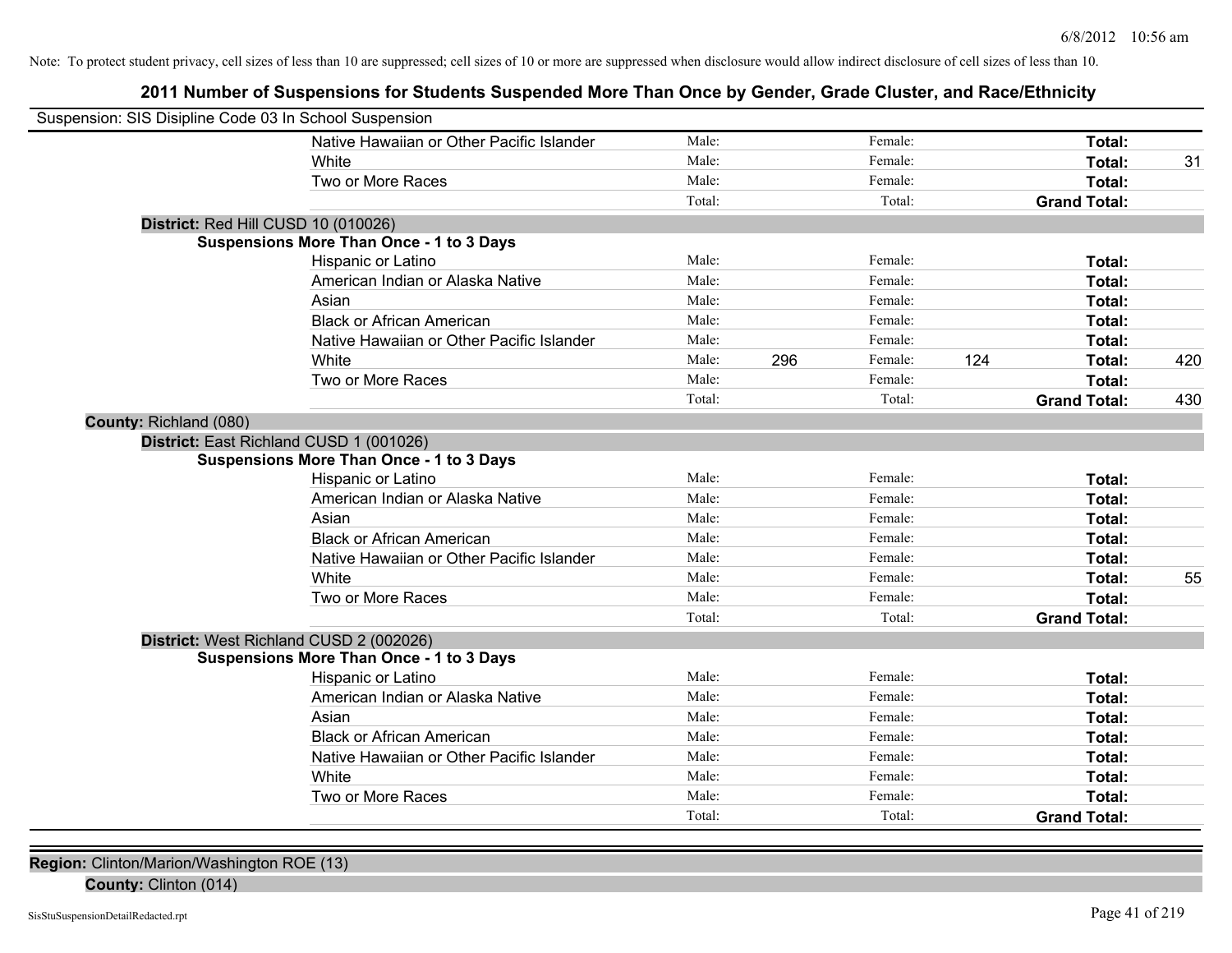| Suspension: SIS Disipline Code 03 In School Suspension |                                                    |        |    |         |    |                     |     |
|--------------------------------------------------------|----------------------------------------------------|--------|----|---------|----|---------------------|-----|
| <b>District: Breese SD 12 (012004)</b>                 |                                                    |        |    |         |    |                     |     |
|                                                        | <b>Suspensions More Than Once - 1 to 3 Days</b>    |        |    |         |    |                     |     |
|                                                        | Hispanic or Latino                                 | Male:  |    | Female: |    | Total:              |     |
|                                                        | American Indian or Alaska Native                   | Male:  |    | Female: |    | Total:              |     |
|                                                        | Asian                                              | Male:  |    | Female: |    | Total:              |     |
|                                                        | <b>Black or African American</b>                   | Male:  |    | Female: |    | Total:              |     |
|                                                        | Native Hawaiian or Other Pacific Islander          | Male:  |    | Female: |    | Total:              |     |
|                                                        | White                                              | Male:  |    | Female: |    | Total:              |     |
|                                                        | Two or More Races                                  | Male:  |    | Female: |    | Total:              |     |
|                                                        |                                                    | Total: |    | Total:  |    | <b>Grand Total:</b> |     |
| District: Carlyle CUSD 1 (001026)                      |                                                    |        |    |         |    |                     |     |
|                                                        | <b>Suspensions More Than Once - 1 to 3 Days</b>    |        |    |         |    |                     |     |
|                                                        | Hispanic or Latino                                 | Male:  |    | Female: |    | Total:              |     |
|                                                        | American Indian or Alaska Native                   | Male:  |    | Female: |    | Total:              |     |
|                                                        | Asian                                              | Male:  |    | Female: |    | Total:              |     |
|                                                        | <b>Black or African American</b>                   | Male:  | 21 | Female: | 11 | Total:              | 32  |
|                                                        | Native Hawaiian or Other Pacific Islander          | Male:  |    | Female: |    | Total:              |     |
|                                                        | White                                              | Male:  | 96 | Female: | 32 | Total:              | 128 |
|                                                        | Two or More Races                                  | Male:  |    | Female: |    | Total:              |     |
|                                                        |                                                    | Total: |    | Total:  |    | <b>Grand Total:</b> |     |
|                                                        | <b>Suspensions More Than Once - 4 or More Days</b> |        |    |         |    |                     |     |
|                                                        | Hispanic or Latino                                 | Male:  |    | Female: |    | Total:              |     |
|                                                        | American Indian or Alaska Native                   | Male:  |    | Female: |    | Total:              |     |
|                                                        | Asian                                              | Male:  |    | Female: |    | Total:              |     |
|                                                        | <b>Black or African American</b>                   | Male:  |    | Female: |    | Total:              |     |
|                                                        | Native Hawaiian or Other Pacific Islander          | Male:  |    | Female: |    | Total:              |     |
|                                                        | White                                              | Male:  |    | Female: |    | Total:              |     |
|                                                        | Two or More Races                                  | Male:  |    | Female: |    | Total:              |     |
|                                                        |                                                    | Total: |    | Total:  |    | <b>Grand Total:</b> |     |
| District: Central CHSD 71 (071016)                     |                                                    |        |    |         |    |                     |     |
|                                                        | <b>Suspensions More Than Once - 1 to 3 Days</b>    |        |    |         |    |                     |     |
|                                                        | Hispanic or Latino                                 | Male:  |    | Female: |    | Total:              |     |
|                                                        | American Indian or Alaska Native                   | Male:  |    | Female: |    | Total:              |     |
|                                                        | Asian                                              | Male:  |    | Female: |    | Total:              |     |
|                                                        | <b>Black or African American</b>                   | Male:  |    | Female: |    | Total:              |     |
|                                                        | Native Hawaiian or Other Pacific Islander          | Male:  |    | Female: |    | Total:              |     |
|                                                        | White                                              | Male:  |    | Female: |    | <b>Total:</b>       | 83  |
|                                                        | Two or More Races                                  | Male:  |    | Female: |    | Total:              |     |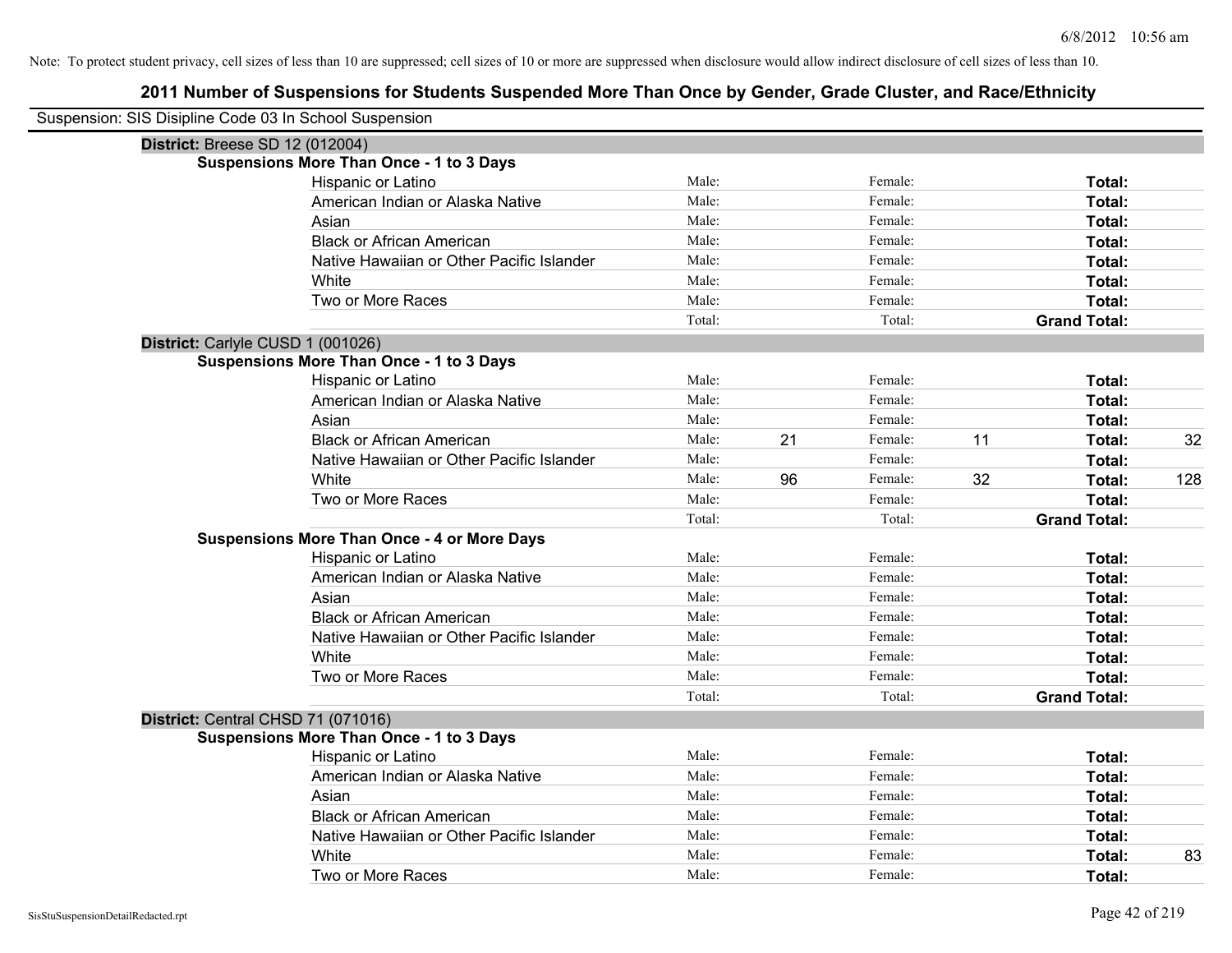| Suspension: SIS Disipline Code 03 In School Suspension |                                                    |        |         |                     |
|--------------------------------------------------------|----------------------------------------------------|--------|---------|---------------------|
|                                                        |                                                    | Total: | Total:  | <b>Grand Total:</b> |
|                                                        | <b>Suspensions More Than Once - 4 or More Days</b> |        |         |                     |
|                                                        | Hispanic or Latino                                 | Male:  | Female: | Total:              |
|                                                        | American Indian or Alaska Native                   | Male:  | Female: | Total:              |
|                                                        | Asian                                              | Male:  | Female: | Total:              |
|                                                        | <b>Black or African American</b>                   | Male:  | Female: | Total:              |
|                                                        | Native Hawaiian or Other Pacific Islander          | Male:  | Female: | Total:              |
|                                                        | White                                              | Male:  | Female: | Total:              |
|                                                        | Two or More Races                                  | Male:  | Female: | Total:              |
|                                                        |                                                    | Total: | Total:  | <b>Grand Total:</b> |
| District: Germantown SD 60 (060002)                    |                                                    |        |         |                     |
|                                                        | <b>Suspensions More Than Once - 1 to 3 Days</b>    |        |         |                     |
|                                                        | Hispanic or Latino                                 | Male:  | Female: | Total:              |
|                                                        | American Indian or Alaska Native                   | Male:  | Female: | Total:              |
|                                                        | Asian                                              | Male:  | Female: | Total:              |
|                                                        | <b>Black or African American</b>                   | Male:  | Female: | Total:              |
|                                                        | Native Hawaiian or Other Pacific Islander          | Male:  | Female: | Total:              |
|                                                        | White                                              | Male:  | Female: | Total:              |
|                                                        | Two or More Races                                  | Male:  | Female: | Total:              |
|                                                        |                                                    | Total: | Total:  | <b>Grand Total:</b> |
|                                                        | District: North Wamac SD 186 (186002)              |        |         |                     |
|                                                        | <b>Suspensions More Than Once - 1 to 3 Days</b>    |        |         |                     |
|                                                        | Hispanic or Latino                                 | Male:  | Female: | Total:              |
|                                                        | American Indian or Alaska Native                   | Male:  | Female: | Total:              |
|                                                        | Asian                                              | Male:  | Female: | Total:              |
|                                                        | <b>Black or African American</b>                   | Male:  | Female: | Total:              |
|                                                        | Native Hawaiian or Other Pacific Islander          | Male:  | Female: | Total:              |
|                                                        | White                                              | Male:  | Female: | Total:              |
|                                                        | Two or More Races                                  | Male:  | Female: | Total:              |
|                                                        |                                                    | Total: | Total:  | <b>Grand Total:</b> |
| District: Wesclin CUSD 3 (003026)                      |                                                    |        |         |                     |
|                                                        | <b>Suspensions More Than Once - 1 to 3 Days</b>    |        |         |                     |
|                                                        | Hispanic or Latino                                 | Male:  | Female: | Total:              |
|                                                        | American Indian or Alaska Native                   | Male:  | Female: | Total:              |
|                                                        | Asian                                              | Male:  | Female: | Total:              |
|                                                        | <b>Black or African American</b>                   | Male:  | Female: | Total:              |
|                                                        | Native Hawaiian or Other Pacific Islander          | Male:  | Female: | <b>Total:</b>       |
|                                                        | White                                              | Male:  | Female: | Total:              |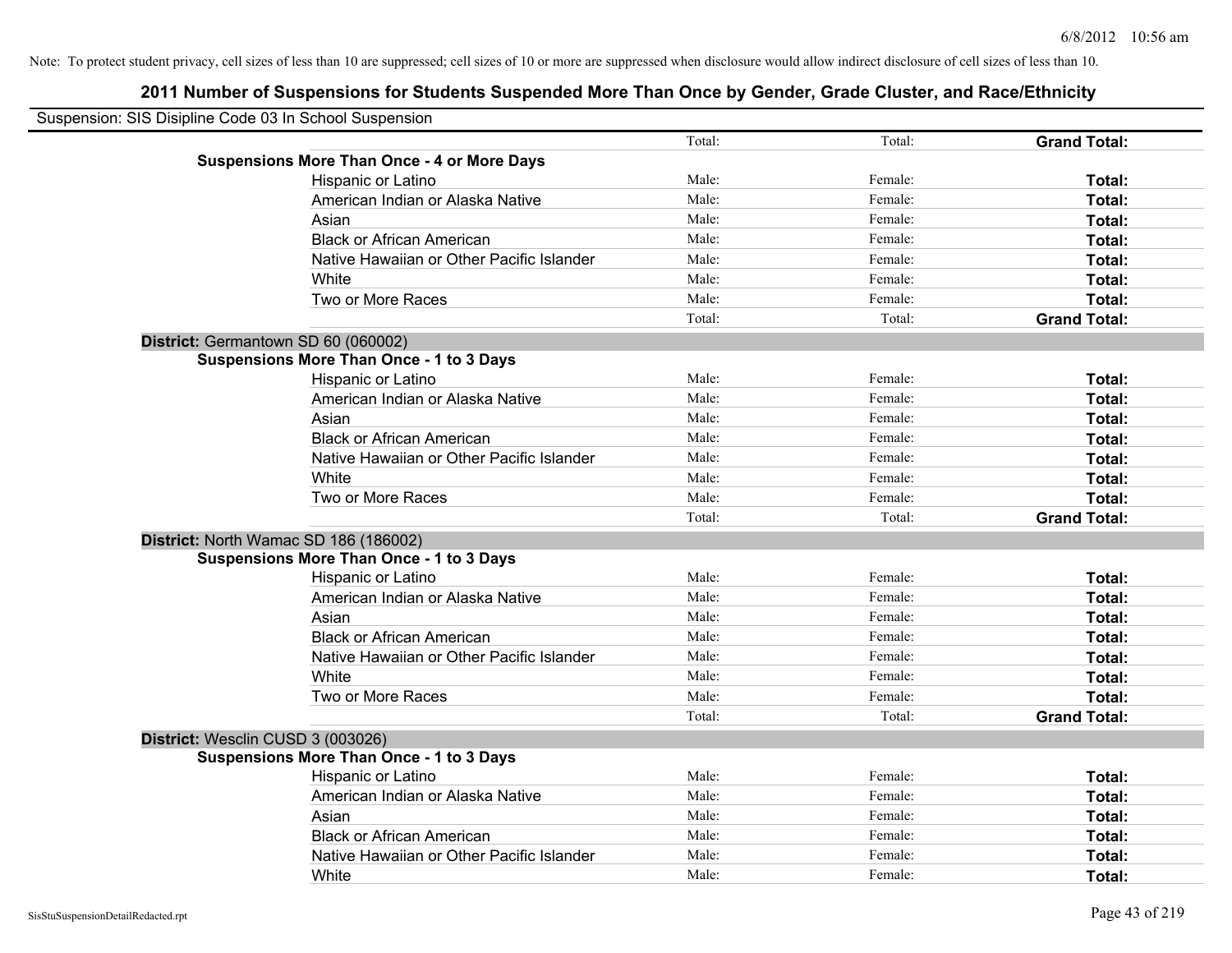| Suspension: SIS Disipline Code 03 In School Suspension |                                                    |        |     |         |     |                     |     |
|--------------------------------------------------------|----------------------------------------------------|--------|-----|---------|-----|---------------------|-----|
|                                                        | Two or More Races                                  | Male:  |     | Female: |     | Total:              |     |
|                                                        |                                                    | Total: |     | Total:  |     | <b>Grand Total:</b> |     |
| County: Marion (058)                                   |                                                    |        |     |         |     |                     |     |
| District: Centralia HSD 200 (200017)                   |                                                    |        |     |         |     |                     |     |
|                                                        | <b>Suspensions More Than Once - 1 to 3 Days</b>    |        |     |         |     |                     |     |
|                                                        | Hispanic or Latino                                 | Male:  | 22  | Female: | 10  | Total:              | 32  |
|                                                        | American Indian or Alaska Native                   | Male:  |     | Female: |     | Total:              | 11  |
|                                                        | Asian                                              | Male:  |     | Female: |     | Total:              |     |
|                                                        | <b>Black or African American</b>                   | Male:  | 128 | Female: | 60  | Total:              | 188 |
|                                                        | Native Hawaiian or Other Pacific Islander          | Male:  |     | Female: |     | Total:              |     |
|                                                        | White                                              | Male:  | 444 | Female: | 208 | Total:              | 652 |
|                                                        | Two or More Races                                  | Male:  | 31  | Female: | 51  | Total:              | 82  |
|                                                        |                                                    | Total: |     | Total:  |     | <b>Grand Total:</b> |     |
|                                                        | <b>Suspensions More Than Once - 4 or More Days</b> |        |     |         |     |                     |     |
|                                                        | Hispanic or Latino                                 | Male:  |     | Female: |     | Total:              |     |
|                                                        | American Indian or Alaska Native                   | Male:  |     | Female: |     | Total:              |     |
|                                                        | Asian                                              | Male:  |     | Female: |     | Total:              |     |
|                                                        | <b>Black or African American</b>                   | Male:  |     | Female: |     | Total:              |     |
|                                                        | Native Hawaiian or Other Pacific Islander          | Male:  |     | Female: |     | Total:              |     |
|                                                        | White                                              | Male:  | 21  | Female: | 10  | Total:              | 31  |
|                                                        | Two or More Races                                  | Male:  |     | Female: |     | Total:              |     |
|                                                        |                                                    | Total: |     | Total:  |     | <b>Grand Total:</b> | 42  |
| District: Centralia SD 135 (135002)                    |                                                    |        |     |         |     |                     |     |
|                                                        | <b>Suspensions More Than Once - 1 to 3 Days</b>    |        |     |         |     |                     |     |
|                                                        | Hispanic or Latino                                 | Male:  |     | Female: |     | Total:              |     |
|                                                        | American Indian or Alaska Native                   | Male:  |     | Female: |     | Total:              |     |
|                                                        | Asian                                              | Male:  |     | Female: |     | Total:              |     |
|                                                        | <b>Black or African American</b>                   | Male:  |     | Female: |     | Total:              | 11  |
|                                                        | Native Hawaiian or Other Pacific Islander          | Male:  |     | Female: |     | Total:              |     |
|                                                        | White                                              | Male:  | 19  | Female: | 11  | Total:              | 30  |
|                                                        | Two or More Races                                  | Male:  |     | Female: |     | Total:              |     |
|                                                        |                                                    | Total: |     | Total:  |     | <b>Grand Total:</b> | 52  |
|                                                        | <b>Suspensions More Than Once - 4 or More Days</b> |        |     |         |     |                     |     |
|                                                        | Hispanic or Latino                                 | Male:  |     | Female: |     | Total:              |     |
|                                                        | American Indian or Alaska Native                   | Male:  |     | Female: |     | Total:              |     |
|                                                        | Asian                                              | Male:  |     | Female: |     | Total:              |     |
|                                                        | <b>Black or African American</b>                   | Male:  |     | Female: |     | Total:              |     |
|                                                        | Native Hawaiian or Other Pacific Islander          | Male:  |     | Female: |     | Total:              |     |
|                                                        | White                                              | Male:  |     | Female: |     | Total:              |     |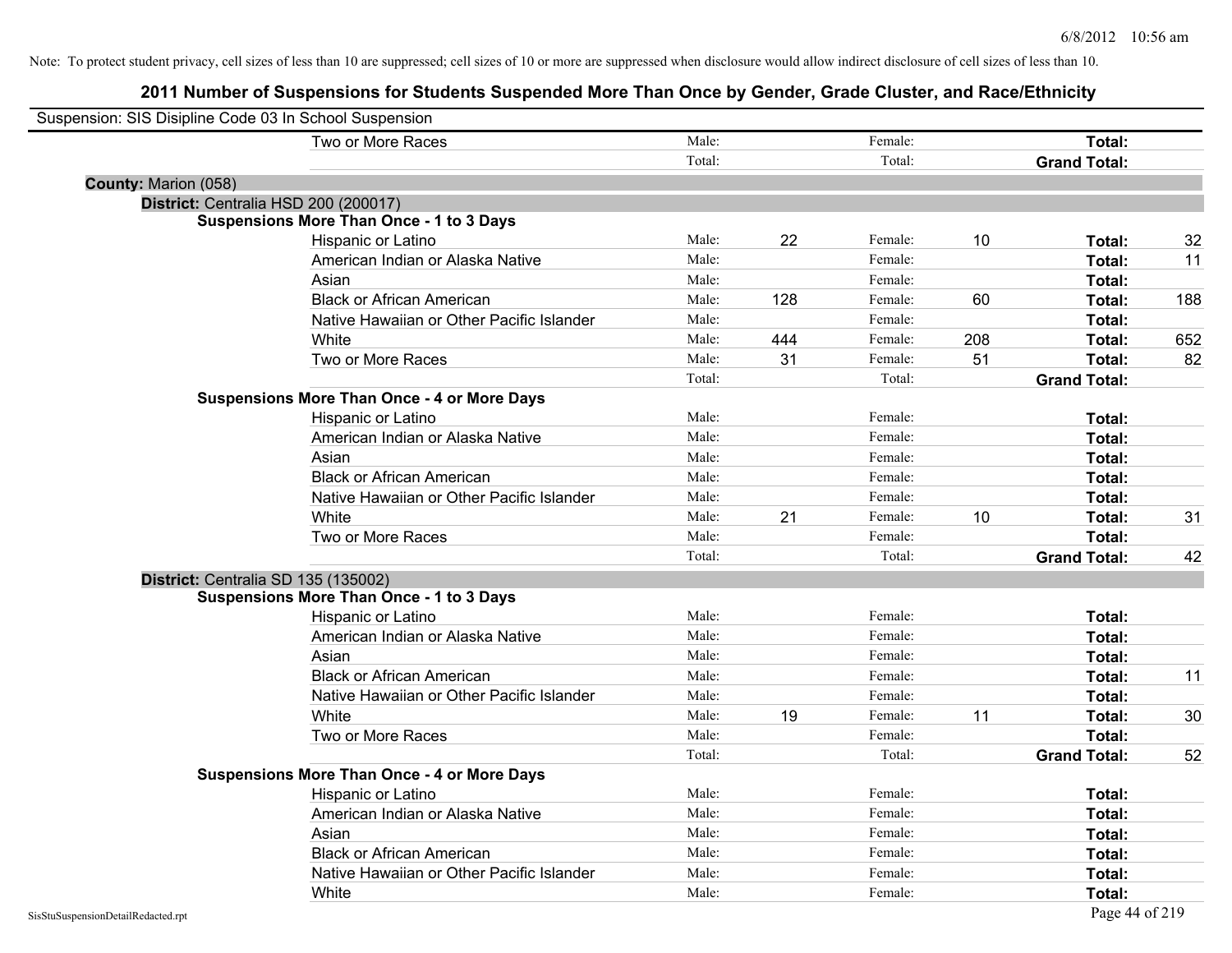| Suspension: SIS Disipline Code 03 In School Suspension |        |     |         |    |                     |     |
|--------------------------------------------------------|--------|-----|---------|----|---------------------|-----|
| Two or More Races                                      | Male:  |     | Female: |    | Total:              |     |
|                                                        | Total: |     | Total:  |    | <b>Grand Total:</b> |     |
| District: Patoka CUSD 100 (100026)                     |        |     |         |    |                     |     |
| <b>Suspensions More Than Once - 1 to 3 Days</b>        |        |     |         |    |                     |     |
| Hispanic or Latino                                     | Male:  |     | Female: |    | Total:              |     |
| American Indian or Alaska Native                       | Male:  |     | Female: |    | Total:              |     |
| Asian                                                  | Male:  |     | Female: |    | Total:              |     |
| <b>Black or African American</b>                       | Male:  |     | Female: |    | Total:              |     |
| Native Hawaiian or Other Pacific Islander              | Male:  |     | Female: |    | Total:              |     |
| White                                                  | Male:  |     | Female: |    | Total:              | 11  |
| Two or More Races                                      | Male:  |     | Female: |    | Total:              |     |
|                                                        | Total: |     | Total:  |    | <b>Grand Total:</b> |     |
| District: Salem CHSD 600 (600016)                      |        |     |         |    |                     |     |
| <b>Suspensions More Than Once - 1 to 3 Days</b>        |        |     |         |    |                     |     |
| Hispanic or Latino                                     | Male:  |     | Female: |    | Total:              |     |
| American Indian or Alaska Native                       | Male:  |     | Female: |    | Total:              |     |
| Asian                                                  | Male:  |     | Female: |    | Total:              |     |
| <b>Black or African American</b>                       | Male:  |     | Female: |    | Total:              |     |
| Native Hawaiian or Other Pacific Islander              | Male:  |     | Female: |    | Total:              |     |
| White                                                  | Male:  | 154 | Female: | 43 | Total:              | 197 |
| Two or More Races                                      | Male:  |     | Female: |    | Total:              | 19  |
|                                                        | Total: |     | Total:  |    | <b>Grand Total:</b> |     |
| District: Salem SD 111 (111002)                        |        |     |         |    |                     |     |
| <b>Suspensions More Than Once - 1 to 3 Days</b>        |        |     |         |    |                     |     |
| Hispanic or Latino                                     | Male:  |     | Female: |    | Total:              |     |
| American Indian or Alaska Native                       | Male:  |     | Female: |    | Total:              |     |
| Asian                                                  | Male:  |     | Female: |    | Total:              |     |
| <b>Black or African American</b>                       | Male:  |     | Female: |    | Total:              |     |
| Native Hawaiian or Other Pacific Islander              | Male:  |     | Female: |    | Total:              |     |
| White                                                  | Male:  |     | Female: |    | Total:              | 15  |
| Two or More Races                                      | Male:  |     | Female: |    | Total:              |     |
|                                                        | Total: |     | Total:  |    | <b>Grand Total:</b> |     |
| District: Sandoval CUSD 501 (501026)                   |        |     |         |    |                     |     |
| <b>Suspensions More Than Once - 1 to 3 Days</b>        |        |     |         |    |                     |     |
| Hispanic or Latino                                     | Male:  |     | Female: |    | Total:              |     |
| American Indian or Alaska Native                       | Male:  |     | Female: |    | Total:              |     |
| Asian                                                  | Male:  |     | Female: |    | Total:              |     |
| <b>Black or African American</b>                       | Male:  |     | Female: |    | Total:              |     |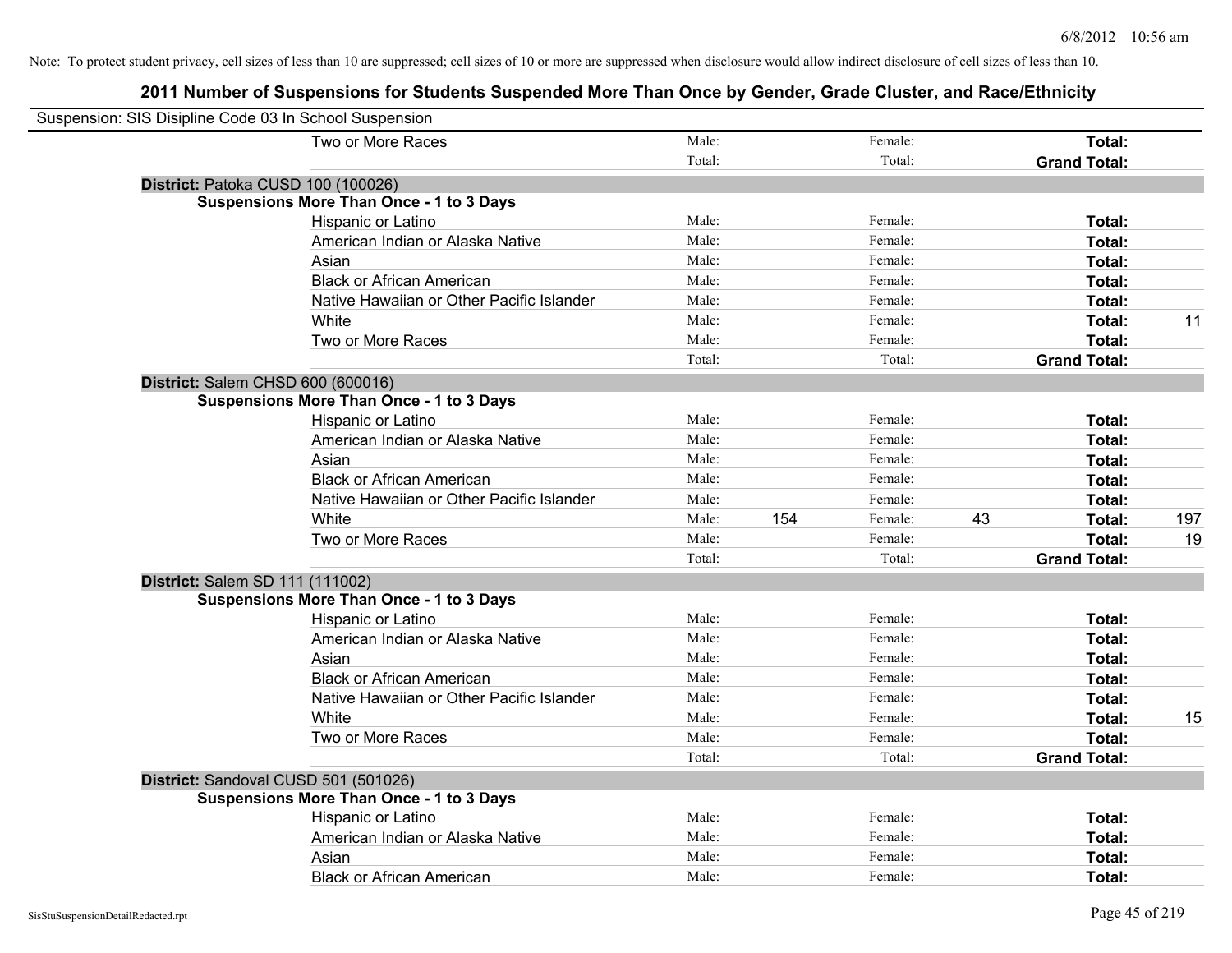| Suspension: SIS Disipline Code 03 In School Suspension |                                                    |        |    |         |    |                     |     |
|--------------------------------------------------------|----------------------------------------------------|--------|----|---------|----|---------------------|-----|
|                                                        | Native Hawaiian or Other Pacific Islander          | Male:  |    | Female: |    | Total:              |     |
|                                                        | <b>White</b>                                       | Male:  | 83 | Female: | 38 | Total:              | 121 |
|                                                        | Two or More Races                                  | Male:  |    | Female: |    | <b>Total:</b>       |     |
|                                                        |                                                    | Total: |    | Total:  |    | <b>Grand Total:</b> |     |
| District: South Central CUD 401 (401026)               |                                                    |        |    |         |    |                     |     |
|                                                        | <b>Suspensions More Than Once - 1 to 3 Days</b>    |        |    |         |    |                     |     |
|                                                        | Hispanic or Latino                                 | Male:  |    | Female: |    | Total:              |     |
|                                                        | American Indian or Alaska Native                   | Male:  |    | Female: |    | Total:              |     |
|                                                        | Asian                                              | Male:  |    | Female: |    | Total:              |     |
|                                                        | <b>Black or African American</b>                   | Male:  |    | Female: |    | Total:              |     |
|                                                        | Native Hawaiian or Other Pacific Islander          | Male:  |    | Female: |    | Total:              |     |
|                                                        | White                                              | Male:  |    | Female: |    | Total:              | 13  |
|                                                        | Two or More Races                                  | Male:  |    | Female: |    | Total:              |     |
|                                                        |                                                    | Total: |    | Total:  |    | <b>Grand Total:</b> |     |
| County: Washington (095)                               |                                                    |        |    |         |    |                     |     |
| District: Ashley CCSD 15 (015004)                      |                                                    |        |    |         |    |                     |     |
|                                                        | <b>Suspensions More Than Once - 1 to 3 Days</b>    |        |    |         |    |                     |     |
|                                                        | Hispanic or Latino                                 | Male:  |    | Female: |    | Total:              |     |
|                                                        | American Indian or Alaska Native                   | Male:  |    | Female: |    | Total:              |     |
|                                                        | Asian                                              | Male:  |    | Female: |    | Total:              |     |
|                                                        | <b>Black or African American</b>                   | Male:  |    | Female: |    | Total:              |     |
|                                                        | Native Hawaiian or Other Pacific Islander          | Male:  |    | Female: |    | Total:              |     |
|                                                        | White                                              | Male:  |    | Female: |    | Total:              | 16  |
|                                                        | Two or More Races                                  | Male:  |    | Female: |    | Total:              |     |
|                                                        |                                                    | Total: |    | Total:  |    | <b>Grand Total:</b> |     |
|                                                        | <b>Suspensions More Than Once - 4 or More Days</b> |        |    |         |    |                     |     |
|                                                        | Hispanic or Latino                                 | Male:  |    | Female: |    | Total:              |     |
|                                                        | American Indian or Alaska Native                   | Male:  |    | Female: |    | Total:              |     |
|                                                        | Asian                                              | Male:  |    | Female: |    | Total:              |     |
|                                                        | <b>Black or African American</b>                   | Male:  |    | Female: |    | Total:              |     |
|                                                        | Native Hawaiian or Other Pacific Islander          | Male:  |    | Female: |    | Total:              |     |
|                                                        | White                                              | Male:  |    | Female: |    | Total:              |     |
|                                                        | Two or More Races                                  | Male:  |    | Female: |    | Total:              |     |
|                                                        |                                                    | Total: |    | Total:  |    | <b>Grand Total:</b> |     |
|                                                        | District: West Washington Co CUD 10 (010026)       |        |    |         |    |                     |     |
|                                                        | <b>Suspensions More Than Once - 1 to 3 Days</b>    |        |    |         |    |                     |     |
|                                                        | Hispanic or Latino                                 | Male:  |    | Female: |    | Total:              |     |
|                                                        | American Indian or Alaska Native                   | Male:  |    | Female: |    | Total:              |     |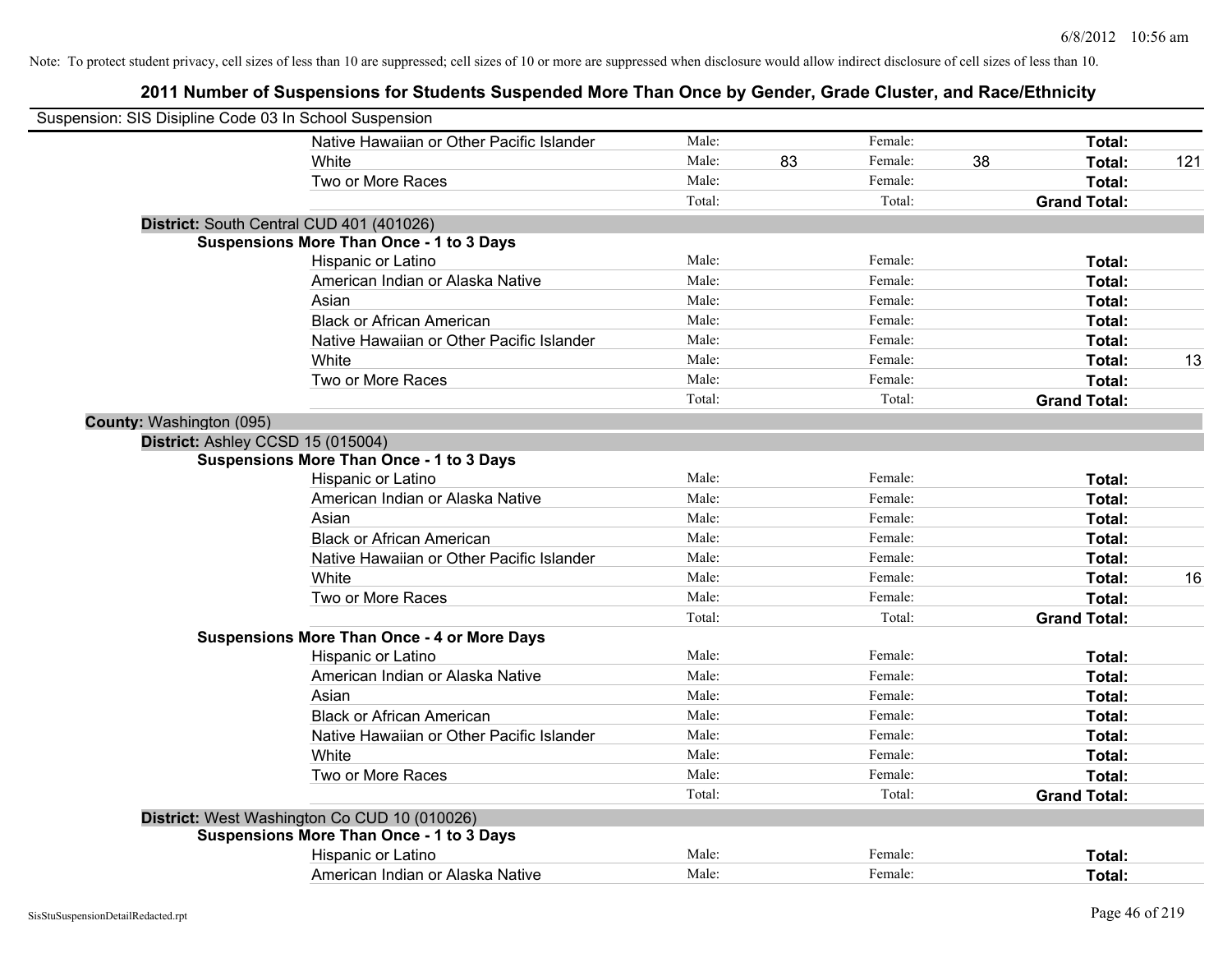| Suspension: SIS Disipline Code 03 In School Suspension                |                                                 |        |         |                     |    |
|-----------------------------------------------------------------------|-------------------------------------------------|--------|---------|---------------------|----|
|                                                                       | Asian                                           | Male:  | Female: | Total:              |    |
|                                                                       | <b>Black or African American</b>                | Male:  | Female: | Total:              |    |
|                                                                       | Native Hawaiian or Other Pacific Islander       | Male:  | Female: | Total:              |    |
|                                                                       | White                                           | Male:  | Female: | Total:              |    |
|                                                                       | Two or More Races                               | Male:  | Female: | Total:              |    |
|                                                                       |                                                 | Total: | Total:  | <b>Grand Total:</b> |    |
|                                                                       |                                                 |        |         |                     |    |
| Region: Clk/Cls/Cmbn/Dglas/Edgr/Mltr/Shlb (11)<br>County: Clark (012) |                                                 |        |         |                     |    |
|                                                                       | District: Casey-Westfield CUSD 4C (004C26)      |        |         |                     |    |
|                                                                       | <b>Suspensions More Than Once - 1 to 3 Days</b> |        |         |                     |    |
|                                                                       | Hispanic or Latino                              | Male:  | Female: | Total:              |    |
|                                                                       | American Indian or Alaska Native                | Male:  | Female: | Total:              |    |
|                                                                       | Asian                                           | Male:  | Female: | Total:              |    |
|                                                                       | <b>Black or African American</b>                | Male:  | Female: | Total:              |    |
|                                                                       | Native Hawaiian or Other Pacific Islander       | Male:  | Female: | Total:              |    |
|                                                                       | White                                           | Male:  | Female: | Total:              |    |
|                                                                       | Two or More Races                               | Male:  | Female: | Total:              |    |
|                                                                       |                                                 | Total: | Total:  | <b>Grand Total:</b> |    |
|                                                                       | District: Marshall CUSD 2C (002C26)             |        |         |                     |    |
|                                                                       | <b>Suspensions More Than Once - 1 to 3 Days</b> |        |         |                     |    |
|                                                                       | Hispanic or Latino                              | Male:  | Female: | Total:              |    |
|                                                                       | American Indian or Alaska Native                | Male:  | Female: | Total:              |    |
|                                                                       | Asian                                           | Male:  | Female: | Total:              |    |
|                                                                       | <b>Black or African American</b>                | Male:  | Female: | Total:              |    |
|                                                                       | Native Hawaiian or Other Pacific Islander       | Male:  | Female: | Total:              |    |
|                                                                       | White                                           | Male:  | Female: | Total:              | 10 |
|                                                                       | Two or More Races                               | Male:  | Female: | Total:              |    |
|                                                                       |                                                 | Total: | Total:  | <b>Grand Total:</b> |    |
|                                                                       | District: Martinsville CUSD 3C (003C26)         |        |         |                     |    |
|                                                                       | <b>Suspensions More Than Once - 1 to 3 Days</b> |        |         |                     |    |
|                                                                       | Hispanic or Latino                              | Male:  | Female: | Total:              |    |
|                                                                       | American Indian or Alaska Native                | Male:  | Female: | Total:              |    |
|                                                                       | Asian                                           | Male:  | Female: | Total:              |    |
|                                                                       | <b>Black or African American</b>                | Male:  | Female: | Total:              |    |
|                                                                       | Native Hawaiian or Other Pacific Islander       | Male:  | Female: | Total:              |    |
|                                                                       | White                                           | Male:  | Female: | Total:              | 14 |
|                                                                       | Two or More Races                               | Male:  | Female: | Total:              |    |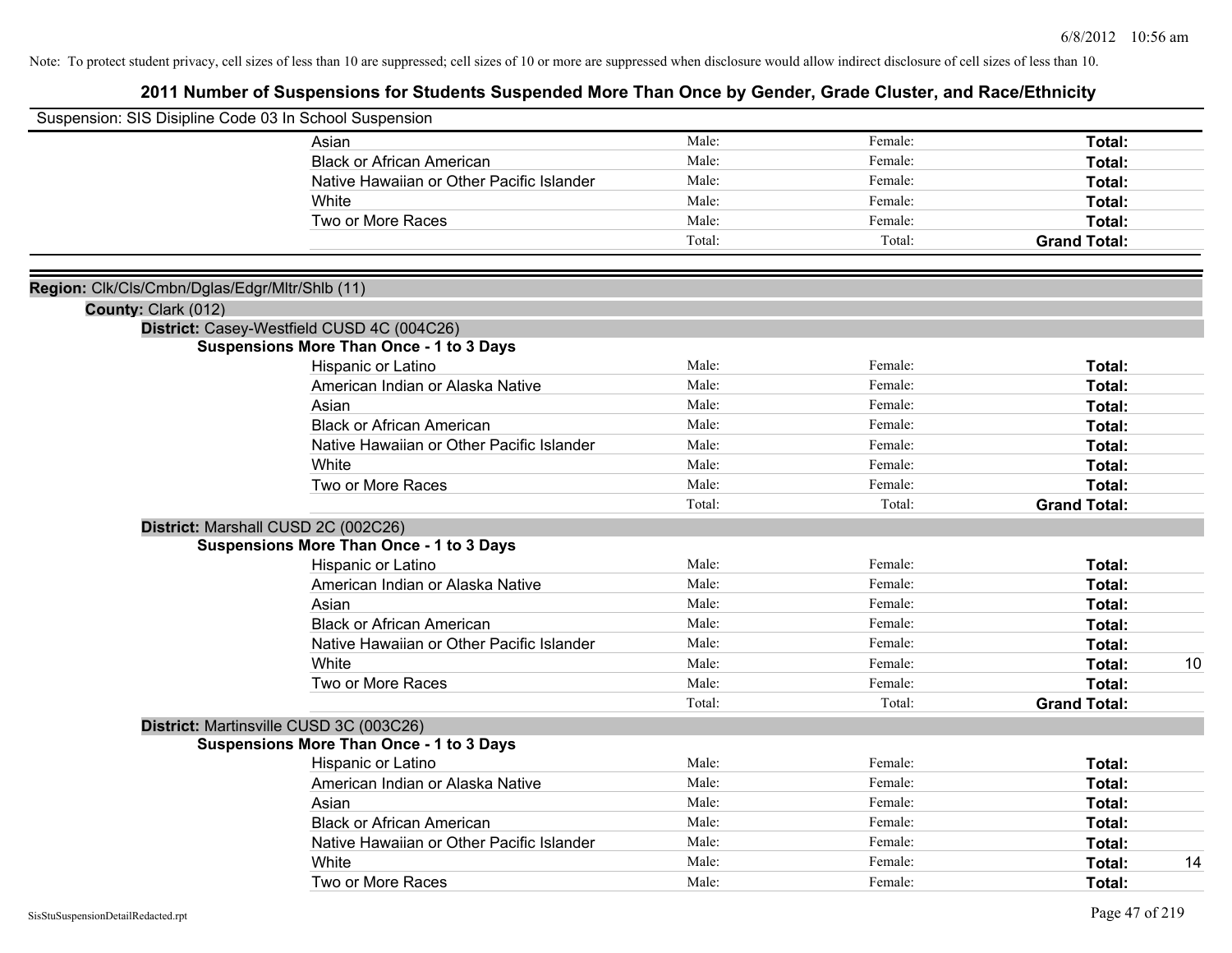| Suspension: SIS Disipline Code 03 In School Suspension |                                                 |        |     |         |    |                     |     |
|--------------------------------------------------------|-------------------------------------------------|--------|-----|---------|----|---------------------|-----|
|                                                        |                                                 | Total: |     | Total:  |    | <b>Grand Total:</b> |     |
| County: Coles (015)                                    |                                                 |        |     |         |    |                     |     |
|                                                        | District: Charleston CUSD 1 (001026)            |        |     |         |    |                     |     |
|                                                        | <b>Suspensions More Than Once - 1 to 3 Days</b> |        |     |         |    |                     |     |
|                                                        | Hispanic or Latino                              | Male:  |     | Female: |    | Total:              |     |
|                                                        | American Indian or Alaska Native                | Male:  |     | Female: |    | Total:              |     |
|                                                        | Asian                                           | Male:  |     | Female: |    | Total:              |     |
|                                                        | <b>Black or African American</b>                | Male:  |     | Female: |    | Total:              | 10  |
|                                                        | Native Hawaiian or Other Pacific Islander       | Male:  |     | Female: |    | Total:              |     |
|                                                        | White                                           | Male:  | 82  | Female: | 29 | Total:              | 111 |
|                                                        | Two or More Races                               | Male:  |     | Female: |    | Total:              | 26  |
|                                                        |                                                 | Total: |     | Total:  |    | <b>Grand Total:</b> |     |
|                                                        | District: Mattoon CUSD 2 (002026)               |        |     |         |    |                     |     |
|                                                        | <b>Suspensions More Than Once - 1 to 3 Days</b> |        |     |         |    |                     |     |
|                                                        | Hispanic or Latino                              | Male:  |     | Female: |    | Total:              |     |
|                                                        | American Indian or Alaska Native                | Male:  |     | Female: |    | Total:              |     |
|                                                        | Asian                                           | Male:  |     | Female: |    | Total:              |     |
|                                                        | <b>Black or African American</b>                | Male:  |     | Female: |    | Total:              |     |
|                                                        | Native Hawaiian or Other Pacific Islander       | Male:  |     | Female: |    | Total:              |     |
|                                                        | White                                           | Male:  | 152 | Female: | 21 | Total:              | 173 |
|                                                        | Two or More Races                               | Male:  |     | Female: |    | Total:              | 17  |
|                                                        |                                                 | Total: |     | Total:  |    | <b>Grand Total:</b> |     |
| County: Cumberland (018)                               |                                                 |        |     |         |    |                     |     |
|                                                        | District: Cumberland CUSD 77 (077026)           |        |     |         |    |                     |     |
|                                                        | <b>Suspensions More Than Once - 1 to 3 Days</b> |        |     |         |    |                     |     |
|                                                        | Hispanic or Latino                              | Male:  |     | Female: |    | Total:              |     |
|                                                        | American Indian or Alaska Native                | Male:  |     | Female: |    | Total:              |     |
|                                                        | Asian                                           | Male:  |     | Female: |    | Total:              |     |
|                                                        | <b>Black or African American</b>                | Male:  |     | Female: |    | Total:              |     |
|                                                        | Native Hawaiian or Other Pacific Islander       | Male:  |     | Female: |    | Total:              |     |
|                                                        | White                                           | Male:  |     | Female: |    | Total:              | 33  |
|                                                        | Two or More Races                               | Male:  |     | Female: |    | Total:              |     |
|                                                        |                                                 | Total: |     | Total:  |    | <b>Grand Total:</b> |     |
| District: Neoga CUSD 3 (003026)                        |                                                 |        |     |         |    |                     |     |
|                                                        | <b>Suspensions More Than Once - 1 to 3 Days</b> |        |     |         |    |                     |     |
|                                                        | Hispanic or Latino                              | Male:  |     | Female: |    | Total:              |     |
|                                                        | American Indian or Alaska Native                | Male:  |     | Female: |    | Total:              |     |
|                                                        | Asian                                           | Male:  |     | Female: |    | Total:              |     |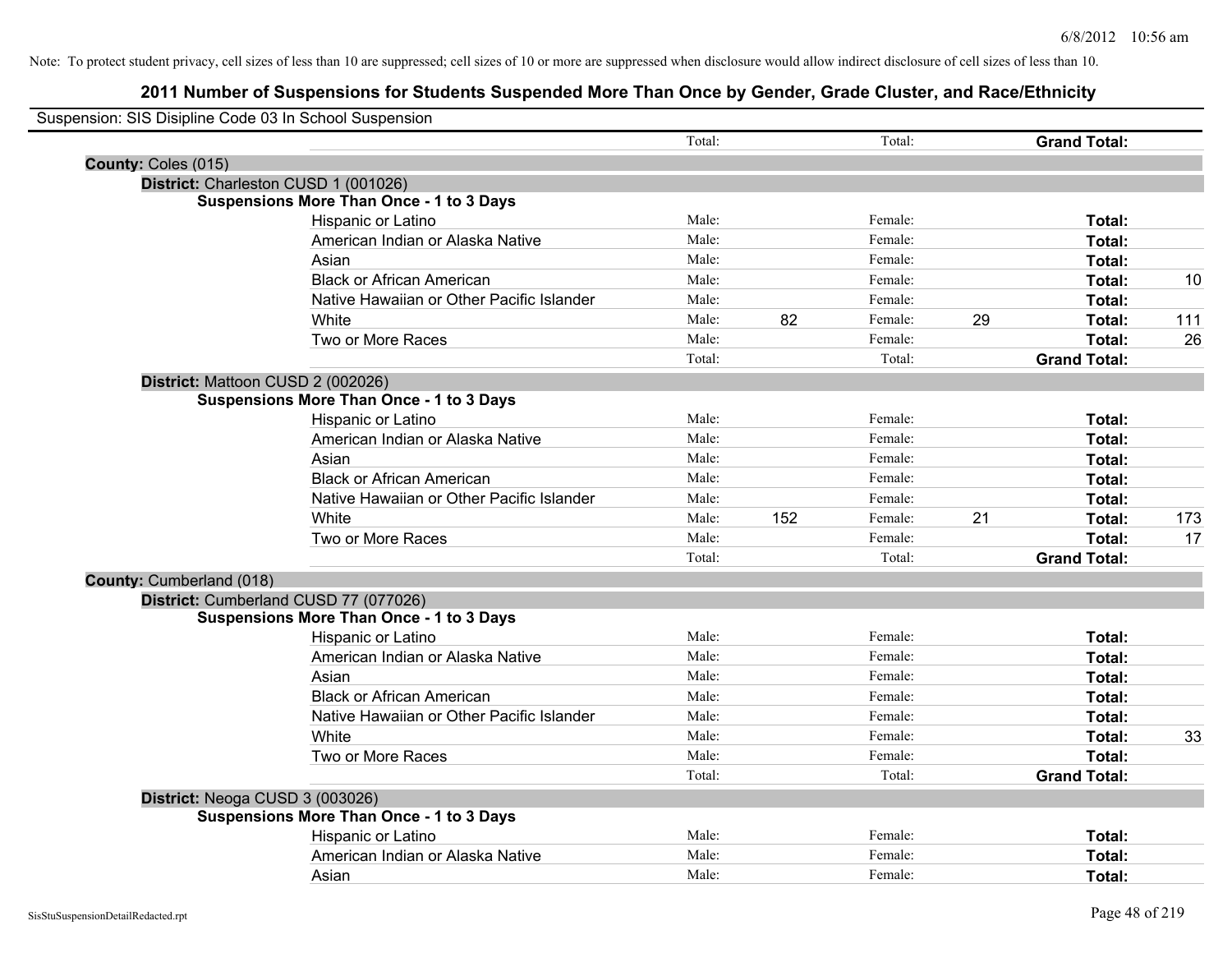## **2011 Number of Suspensions for Students Suspended More Than Once by Gender, Grade Cluster, and Race/Ethnicity**

| Suspension: SIS Disipline Code 03 In School Suspension |                                                 |        |               |                     |        |    |
|--------------------------------------------------------|-------------------------------------------------|--------|---------------|---------------------|--------|----|
|                                                        | <b>Black or African American</b>                | Male:  | Female:       |                     | Total: |    |
|                                                        | Native Hawaiian or Other Pacific Islander       | Male:  | Female:       |                     | Total: |    |
|                                                        | White                                           | Male:  | Female:       |                     | Total: | 15 |
|                                                        | Two or More Races                               | Male:  | Female:       |                     | Total: |    |
|                                                        |                                                 | Total: | Total:        | <b>Grand Total:</b> |        |    |
| <b>County: Douglas (021)</b>                           |                                                 |        |               |                     |        |    |
| District: Arcola CUSD 306 (306026)                     |                                                 |        |               |                     |        |    |
|                                                        | <b>Suspensions More Than Once - 1 to 3 Days</b> |        |               |                     |        |    |
|                                                        | Hispanic or Latino                              | Male:  | Female:       |                     | Total: |    |
|                                                        | American Indian or Alaska Native                | Male:  | Female:       |                     | Total: |    |
|                                                        | Asian                                           | Male:  | Female:       |                     | Total: |    |
|                                                        | <b>Black or African American</b>                | Male:  | Female:       |                     | Total: |    |
|                                                        | Native Hawaiian or Other Pacific Islander       | Male:  | Female:       |                     | Total: |    |
|                                                        | White                                           | Male:  | Female:       |                     | Total: | 16 |
|                                                        | Two or More Races                               | Male:  | Female:       |                     | Total: |    |
|                                                        |                                                 | Total: | Total:        | <b>Grand Total:</b> |        |    |
| District: Villa Grove CUSD 302 (302026)                |                                                 |        |               |                     |        |    |
|                                                        | <b>Suspensions More Than Once - 1 to 3 Days</b> |        |               |                     |        |    |
|                                                        | Hispanic or Latino                              | Male:  | Female:       |                     | Total: |    |
|                                                        | American Indian or Alaska Native                | Male:  | Female:       |                     | Total: |    |
|                                                        | Asian                                           | Male:  | Female:       |                     | Total: |    |
|                                                        | <b>Black or African American</b>                | Male:  | Female:       |                     | Total: |    |
|                                                        | Native Hawaiian or Other Pacific Islander       | Male:  | Female:       |                     | Total: |    |
|                                                        | White                                           | Male:  | 14<br>Female: | 13                  | Total: | 27 |
|                                                        | Two or More Races                               | Male:  | Female:       |                     | Total: |    |
|                                                        |                                                 | Total: | Total:        | <b>Grand Total:</b> |        |    |
| County: Edgar (023)                                    |                                                 |        |               |                     |        |    |
| District: Kansas CUSD 3 (003026)                       |                                                 |        |               |                     |        |    |
|                                                        | <b>Suspensions More Than Once - 1 to 3 Days</b> |        |               |                     |        |    |
|                                                        | Hispanic or Latino                              | Male:  | Female:       |                     | Total: |    |
|                                                        | American Indian or Alaska Native                | Male:  | Female:       |                     | Total: |    |
|                                                        | Asian                                           | Male:  | Female:       |                     | Total: |    |
|                                                        | <b>Black or African American</b>                | Male:  | Female:       |                     | Total: |    |
|                                                        | Native Hawaiian or Other Pacific Islander       | Male:  | Female:       |                     | Total: |    |
|                                                        | White                                           | Male:  | Female:       |                     | Total: |    |
|                                                        | Two or More Races                               | Male:  | Female:       |                     | Total: |    |
|                                                        |                                                 | Total: | Total:        | <b>Grand Total:</b> |        |    |

#### **District:** Paris CUSD 4 (004026)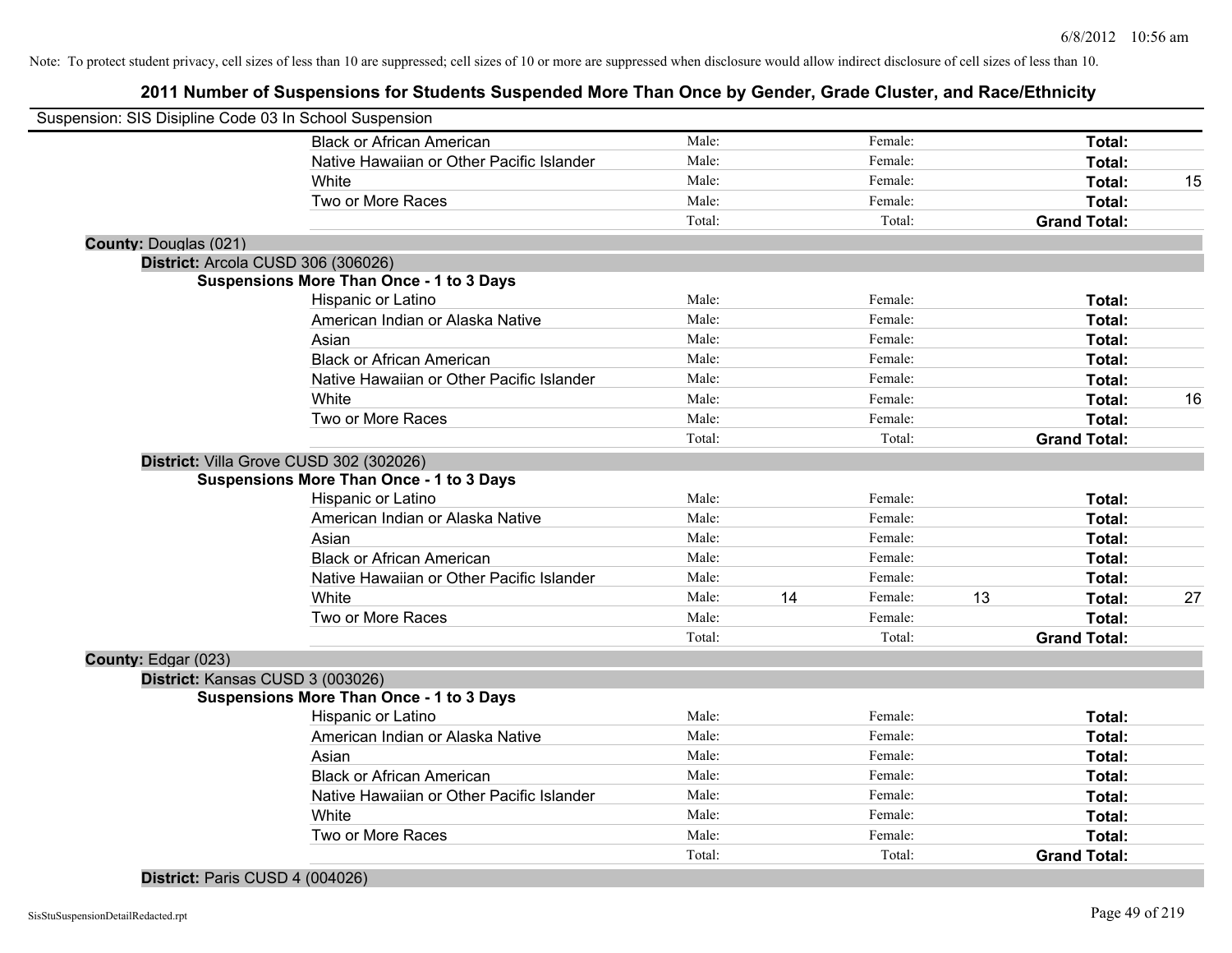| Suspension: SIS Disipline Code 03 In School Suspension |                                                    |        |     |         |    |                     |     |
|--------------------------------------------------------|----------------------------------------------------|--------|-----|---------|----|---------------------|-----|
|                                                        | <b>Suspensions More Than Once - 1 to 3 Days</b>    |        |     |         |    |                     |     |
|                                                        | Hispanic or Latino                                 | Male:  |     | Female: |    | Total:              |     |
|                                                        | American Indian or Alaska Native                   | Male:  |     | Female: |    | Total:              |     |
|                                                        | Asian                                              | Male:  |     | Female: |    | Total:              |     |
|                                                        | <b>Black or African American</b>                   | Male:  |     | Female: |    | Total:              |     |
|                                                        | Native Hawaiian or Other Pacific Islander          | Male:  |     | Female: |    | Total:              |     |
|                                                        | White                                              | Male:  |     | Female: |    | Total:              |     |
|                                                        | Two or More Races                                  | Male:  |     | Female: |    | Total:              |     |
|                                                        |                                                    | Total: |     | Total:  |    | <b>Grand Total:</b> |     |
| District: Paris-Union SD 95 (095025)                   |                                                    |        |     |         |    |                     |     |
|                                                        | <b>Suspensions More Than Once - 1 to 3 Days</b>    |        |     |         |    |                     |     |
|                                                        | Hispanic or Latino                                 | Male:  |     | Female: |    | Total:              |     |
|                                                        | American Indian or Alaska Native                   | Male:  |     | Female: |    | Total:              |     |
|                                                        | Asian                                              | Male:  |     | Female: |    | Total:              |     |
|                                                        | <b>Black or African American</b>                   | Male:  |     | Female: |    | Total:              |     |
|                                                        | Native Hawaiian or Other Pacific Islander          | Male:  |     | Female: |    | Total:              |     |
|                                                        | White                                              | Male:  | 159 | Female: | 34 | Total:              | 193 |
|                                                        | Two or More Races                                  | Male:  |     | Female: |    | Total:              |     |
|                                                        |                                                    | Total: |     | Total:  |    | <b>Grand Total:</b> | 204 |
|                                                        | <b>Suspensions More Than Once - 4 or More Days</b> |        |     |         |    |                     |     |
|                                                        | Hispanic or Latino                                 | Male:  |     | Female: |    | Total:              |     |
|                                                        | American Indian or Alaska Native                   | Male:  |     | Female: |    | Total:              |     |
|                                                        | Asian                                              | Male:  |     | Female: |    | Total:              |     |
|                                                        | <b>Black or African American</b>                   | Male:  |     | Female: |    | Total:              |     |
|                                                        | Native Hawaiian or Other Pacific Islander          | Male:  |     | Female: |    | Total:              |     |
|                                                        | White                                              | Male:  |     | Female: |    | Total:              |     |
|                                                        | Two or More Races                                  | Male:  |     | Female: |    | Total:              |     |
|                                                        |                                                    | Total: |     | Total:  |    | <b>Grand Total:</b> |     |
| County: Moultrie (070)                                 |                                                    |        |     |         |    |                     |     |
| District: Lovington CUSD 303 (303026)                  |                                                    |        |     |         |    |                     |     |
|                                                        | <b>Suspensions More Than Once - 1 to 3 Days</b>    |        |     |         |    |                     |     |
|                                                        | Hispanic or Latino                                 | Male:  |     | Female: |    | Total:              |     |
|                                                        | American Indian or Alaska Native                   | Male:  |     | Female: |    | Total:              |     |
|                                                        | Asian                                              | Male:  |     | Female: |    | Total:              |     |
|                                                        | <b>Black or African American</b>                   | Male:  |     | Female: |    | Total:              |     |
|                                                        | Native Hawaiian or Other Pacific Islander          | Male:  |     | Female: |    | Total:              |     |
|                                                        | White                                              | Male:  | 30  | Female: | 14 | Total:              | 44  |
|                                                        | Two or More Races                                  | Male:  |     | Female: |    | Total:              |     |
|                                                        |                                                    | Total: |     | Total:  |    | <b>Grand Total:</b> |     |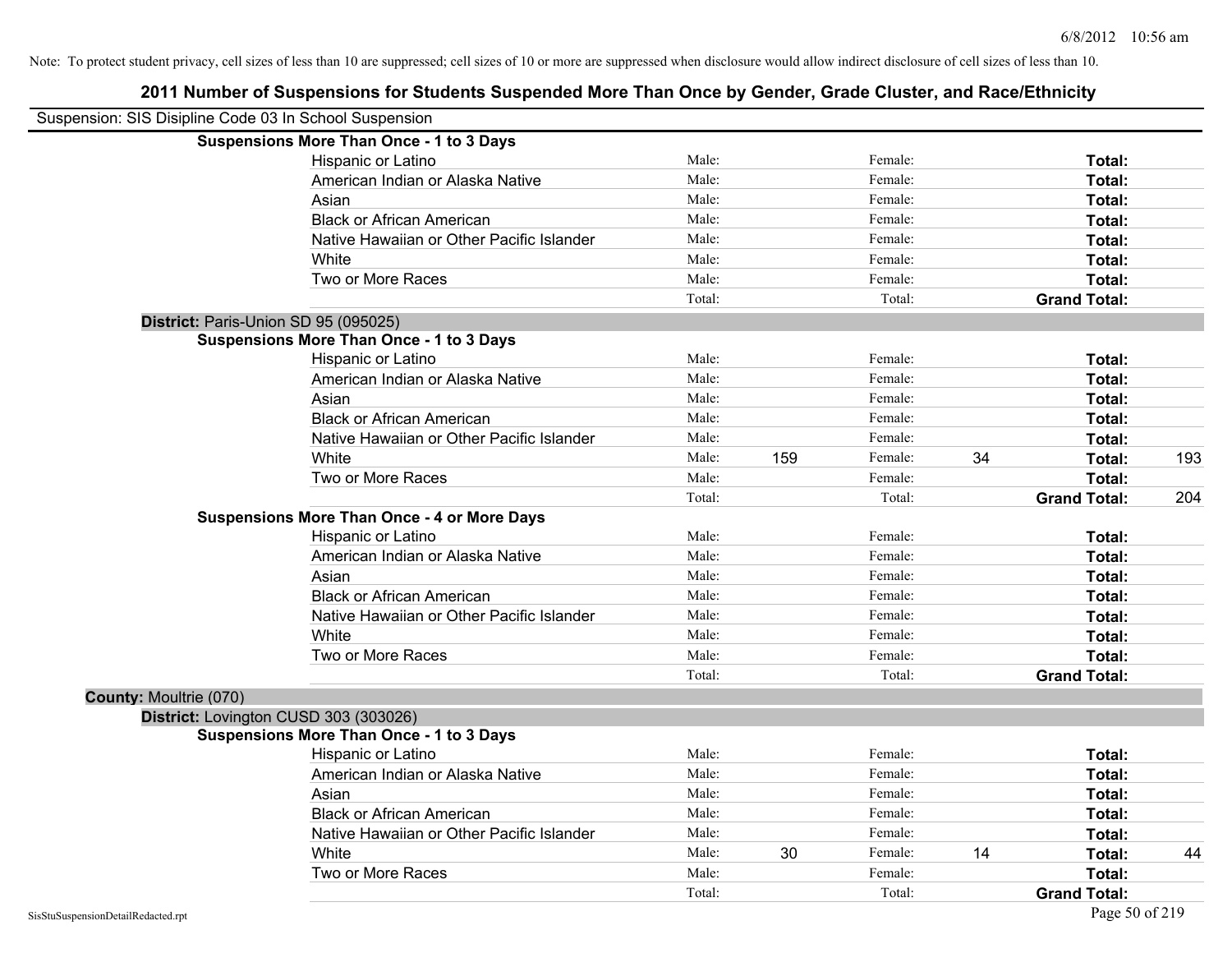| Suspension: SIS Disipline Code 03 In School Suspension |                                                    |        |    |         |    |                     |    |
|--------------------------------------------------------|----------------------------------------------------|--------|----|---------|----|---------------------|----|
|                                                        | <b>Suspensions More Than Once - 4 or More Days</b> |        |    |         |    |                     |    |
|                                                        | Hispanic or Latino                                 | Male:  |    | Female: |    | Total:              |    |
|                                                        | American Indian or Alaska Native                   | Male:  |    | Female: |    | Total:              |    |
|                                                        | Asian                                              | Male:  |    | Female: |    | Total:              |    |
|                                                        | <b>Black or African American</b>                   | Male:  |    | Female: |    | Total:              |    |
|                                                        | Native Hawaiian or Other Pacific Islander          | Male:  |    | Female: |    | Total:              |    |
|                                                        | White                                              | Male:  |    | Female: |    | Total:              |    |
|                                                        | Two or More Races                                  | Male:  |    | Female: |    | Total:              |    |
|                                                        |                                                    | Total: |    | Total:  |    | <b>Grand Total:</b> |    |
|                                                        | District: Okaw Valley CUSD 302 (302026)            |        |    |         |    |                     |    |
|                                                        | <b>Suspensions More Than Once - 1 to 3 Days</b>    |        |    |         |    |                     |    |
|                                                        | Hispanic or Latino                                 | Male:  |    | Female: |    | Total:              |    |
|                                                        | American Indian or Alaska Native                   | Male:  |    | Female: |    | Total:              |    |
|                                                        | Asian                                              | Male:  |    | Female: |    | Total:              |    |
|                                                        | <b>Black or African American</b>                   | Male:  |    | Female: |    | Total:              |    |
|                                                        | Native Hawaiian or Other Pacific Islander          | Male:  |    | Female: |    | Total:              |    |
|                                                        | White                                              | Male:  |    | Female: |    | Total:              | 14 |
|                                                        | Two or More Races                                  | Male:  |    | Female: |    | Total:              |    |
|                                                        |                                                    | Total: |    | Total:  |    | <b>Grand Total:</b> |    |
|                                                        | District: Sullivan CUSD 300 (300026)               |        |    |         |    |                     |    |
|                                                        | <b>Suspensions More Than Once - 1 to 3 Days</b>    |        |    |         |    |                     |    |
|                                                        | Hispanic or Latino                                 | Male:  |    | Female: |    | Total:              |    |
|                                                        | American Indian or Alaska Native                   | Male:  |    | Female: |    | Total:              |    |
|                                                        | Asian                                              | Male:  |    | Female: |    | Total:              |    |
|                                                        | <b>Black or African American</b>                   | Male:  |    | Female: |    | Total:              |    |
|                                                        | Native Hawaiian or Other Pacific Islander          | Male:  |    | Female: |    | Total:              |    |
|                                                        | White                                              | Male:  | 38 | Female: | 18 | Total:              | 56 |
|                                                        | Two or More Races                                  | Male:  |    | Female: |    | Total:              |    |
|                                                        |                                                    | Total: |    | Total:  |    | <b>Grand Total:</b> |    |
| County: Shelby (087)                                   |                                                    |        |    |         |    |                     |    |
|                                                        | <b>District:</b> Central A & M CUD 21 (021026)     |        |    |         |    |                     |    |
|                                                        | <b>Suspensions More Than Once - 1 to 3 Days</b>    |        |    |         |    |                     |    |
|                                                        | Hispanic or Latino                                 | Male:  |    | Female: |    | Total:              |    |
|                                                        | American Indian or Alaska Native                   | Male:  |    | Female: |    | Total:              |    |
|                                                        | Asian                                              | Male:  |    | Female: |    | Total:              |    |
|                                                        | <b>Black or African American</b>                   | Male:  |    | Female: |    | Total:              |    |
|                                                        | Native Hawaiian or Other Pacific Islander          | Male:  |    | Female: |    | <b>Total:</b>       |    |
|                                                        | White                                              | Male:  |    | Female: |    | Total:              | 61 |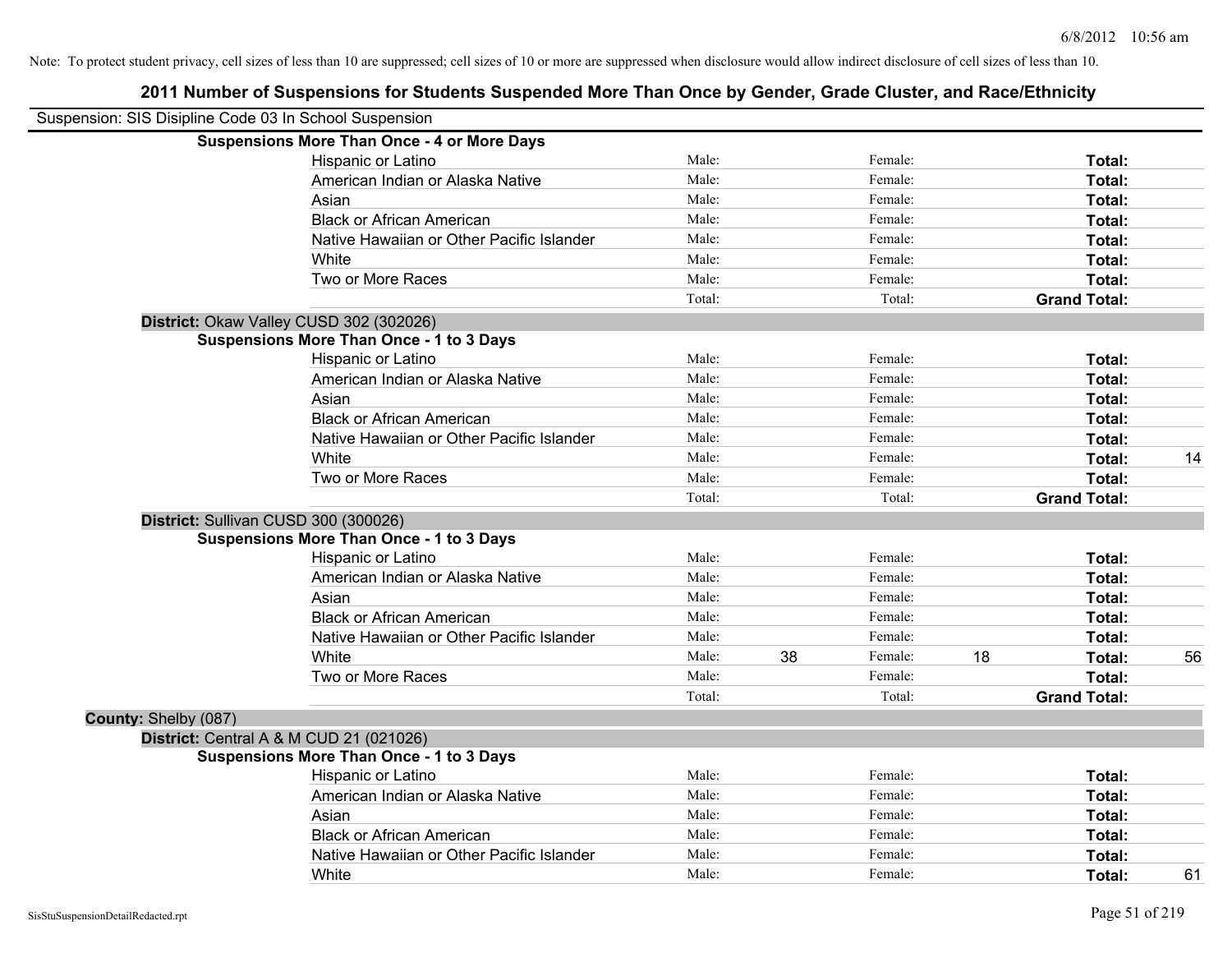| Suspension: SIS Disipline Code 03 In School Suspension |                                                    |        |         |                     |    |
|--------------------------------------------------------|----------------------------------------------------|--------|---------|---------------------|----|
|                                                        | Two or More Races                                  | Male:  | Female: | Total:              |    |
|                                                        |                                                    | Total: | Total:  | <b>Grand Total:</b> |    |
|                                                        | <b>Suspensions More Than Once - 4 or More Days</b> |        |         |                     |    |
|                                                        | Hispanic or Latino                                 | Male:  | Female: | Total:              |    |
|                                                        | American Indian or Alaska Native                   | Male:  | Female: | Total:              |    |
|                                                        | Asian                                              | Male:  | Female: | Total:              |    |
|                                                        | <b>Black or African American</b>                   | Male:  | Female: | Total:              |    |
|                                                        | Native Hawaiian or Other Pacific Islander          | Male:  | Female: | Total:              |    |
|                                                        | White                                              | Male:  | Female: | Total:              |    |
|                                                        | Two or More Races                                  | Male:  | Female: | Total:              |    |
|                                                        |                                                    | Total: | Total:  | <b>Grand Total:</b> |    |
|                                                        | District: Shelbyville CUSD 4 (004026)              |        |         |                     |    |
|                                                        | <b>Suspensions More Than Once - 1 to 3 Days</b>    |        |         |                     |    |
|                                                        | Hispanic or Latino                                 | Male:  | Female: | Total:              |    |
|                                                        | American Indian or Alaska Native                   | Male:  | Female: | Total:              |    |
|                                                        | Asian                                              | Male:  | Female: | Total:              |    |
|                                                        | <b>Black or African American</b>                   | Male:  | Female: | Total:              |    |
|                                                        | Native Hawaiian or Other Pacific Islander          | Male:  | Female: | Total:              |    |
|                                                        | White                                              | Male:  | Female: | Total:              | 12 |
|                                                        | Two or More Races                                  | Male:  | Female: | Total:              |    |
|                                                        |                                                    | Total: | Total:  | <b>Grand Total:</b> |    |
|                                                        | District: Stewardson-Strasburg CUD 5A (005A26)     |        |         |                     |    |
|                                                        | <b>Suspensions More Than Once - 1 to 3 Days</b>    |        |         |                     |    |
|                                                        | Hispanic or Latino                                 | Male:  | Female: | Total:              |    |
|                                                        | American Indian or Alaska Native                   | Male:  | Female: | Total:              |    |
|                                                        | Asian                                              | Male:  | Female: | Total:              |    |
|                                                        | <b>Black or African American</b>                   | Male:  | Female: | Total:              |    |
|                                                        | Native Hawaiian or Other Pacific Islander          | Male:  | Female: | Total:              |    |
|                                                        | White                                              | Male:  | Female: | Total:              |    |
|                                                        | Two or More Races                                  | Male:  | Female: | Total:              |    |
|                                                        |                                                    | Total: | Total:  | <b>Grand Total:</b> |    |
|                                                        | District: Windsor CUSD 1 (001026)                  |        |         |                     |    |
|                                                        | <b>Suspensions More Than Once - 1 to 3 Days</b>    |        |         |                     |    |
|                                                        | Hispanic or Latino                                 | Male:  | Female: | Total:              |    |
|                                                        | American Indian or Alaska Native                   | Male:  | Female: | Total:              |    |
|                                                        | Asian                                              | Male:  | Female: | Total:              |    |
|                                                        | <b>Black or African American</b>                   | Male:  | Female: | Total:              |    |
|                                                        | Native Hawaiian or Other Pacific Islander          | Male:  | Female: | Total:              |    |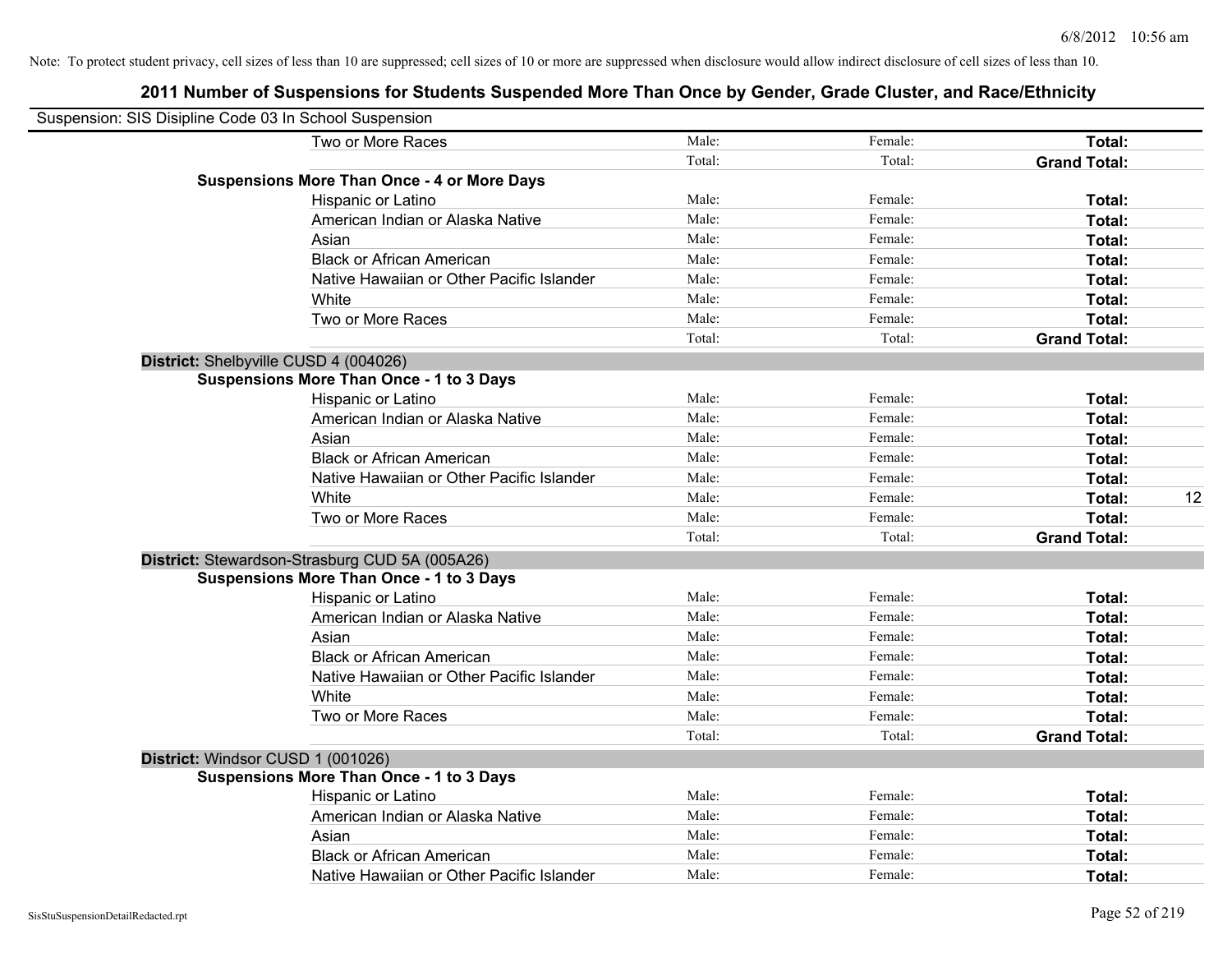| Male:<br>White<br>Female:<br>Total:<br>17<br>Two or More Races<br>Male:<br>Female:<br>Total:<br>Total:<br>Total:<br><b>Grand Total:</b><br>Region: Crawford-Lawrence Educ Serv Reg (15)<br>County: Cook (016)<br>District: City of Chicago SD 299 (299025)<br><b>Suspensions More Than Once - 1 to 3 Days</b><br>Male:<br>3,144<br>Female:<br>1,301<br>Hispanic or Latino<br>Total:<br>4,445<br>Male:<br>American Indian or Alaska Native<br>21<br>Female:<br>13<br>Total:<br>34<br>16<br>Male:<br>45<br>Female:<br>Asian<br>Total:<br>61<br><b>Black or African American</b><br>Male:<br>8,924<br>5,486<br>Female:<br>Total:<br>14,410<br>Male:<br>Female:<br>Native Hawaiian or Other Pacific Islander<br>Total:<br>White<br>Male:<br>365<br>Female:<br>94<br>Total:<br>Two or More Races<br>Male:<br>Female:<br>61<br>Total:<br>120<br>181<br>Total:<br>Total:<br><b>Grand Total:</b><br><b>Suspensions More Than Once - 4 or More Days</b><br>Male:<br>46<br>12<br>58<br>Hispanic or Latino<br>Female:<br>Total:<br>American Indian or Alaska Native<br>Male:<br>Female:<br>Total:<br>Male:<br>Female:<br>Asian<br>Total:<br>Male:<br>Female:<br><b>Black or African American</b><br>462<br>245<br>Total:<br>707<br>Male:<br>Female:<br>Native Hawaiian or Other Pacific Islander<br>Total:<br>Male:<br>White<br>Female:<br>Total:<br>Male:<br>Female:<br>Total:<br>Two or More Races<br>Total:<br>Total:<br><b>Grand Total:</b><br>Region: De Kalb ROE (16)<br>County: Dekalb (019)<br>District: DeKalb CUSD 428 (428026)<br><b>Suspensions More Than Once - 1 to 3 Days</b><br>Male:<br>191<br>92<br>Female:<br>283<br>Hispanic or Latino<br>Total:<br>Male:<br>American Indian or Alaska Native<br>Female:<br>Total:<br>Asian<br>Male:<br>Female:<br>Total:<br><b>Black or African American</b><br>Male:<br>Female:<br>120<br>250<br>130<br>Total:<br>Native Hawaiian or Other Pacific Islander<br>Male:<br>Female:<br>Total:<br>Male:<br>Female:<br>140<br>White<br>255<br>395<br>Total:<br>Male:<br>Two or More Races<br>31<br>Female:<br>10<br>Total:<br>41<br>Total:<br>Total:<br><b>Grand Total:</b> | Suspension: SIS Disipline Code 03 In School Suspension |  |  |  |  |
|------------------------------------------------------------------------------------------------------------------------------------------------------------------------------------------------------------------------------------------------------------------------------------------------------------------------------------------------------------------------------------------------------------------------------------------------------------------------------------------------------------------------------------------------------------------------------------------------------------------------------------------------------------------------------------------------------------------------------------------------------------------------------------------------------------------------------------------------------------------------------------------------------------------------------------------------------------------------------------------------------------------------------------------------------------------------------------------------------------------------------------------------------------------------------------------------------------------------------------------------------------------------------------------------------------------------------------------------------------------------------------------------------------------------------------------------------------------------------------------------------------------------------------------------------------------------------------------------------------------------------------------------------------------------------------------------------------------------------------------------------------------------------------------------------------------------------------------------------------------------------------------------------------------------------------------------------------------------------------------------------------------------------------------------------------------------------------------------------------------|--------------------------------------------------------|--|--|--|--|
| 459<br>14                                                                                                                                                                                                                                                                                                                                                                                                                                                                                                                                                                                                                                                                                                                                                                                                                                                                                                                                                                                                                                                                                                                                                                                                                                                                                                                                                                                                                                                                                                                                                                                                                                                                                                                                                                                                                                                                                                                                                                                                                                                                                                        |                                                        |  |  |  |  |
|                                                                                                                                                                                                                                                                                                                                                                                                                                                                                                                                                                                                                                                                                                                                                                                                                                                                                                                                                                                                                                                                                                                                                                                                                                                                                                                                                                                                                                                                                                                                                                                                                                                                                                                                                                                                                                                                                                                                                                                                                                                                                                                  |                                                        |  |  |  |  |
|                                                                                                                                                                                                                                                                                                                                                                                                                                                                                                                                                                                                                                                                                                                                                                                                                                                                                                                                                                                                                                                                                                                                                                                                                                                                                                                                                                                                                                                                                                                                                                                                                                                                                                                                                                                                                                                                                                                                                                                                                                                                                                                  |                                                        |  |  |  |  |
|                                                                                                                                                                                                                                                                                                                                                                                                                                                                                                                                                                                                                                                                                                                                                                                                                                                                                                                                                                                                                                                                                                                                                                                                                                                                                                                                                                                                                                                                                                                                                                                                                                                                                                                                                                                                                                                                                                                                                                                                                                                                                                                  |                                                        |  |  |  |  |
|                                                                                                                                                                                                                                                                                                                                                                                                                                                                                                                                                                                                                                                                                                                                                                                                                                                                                                                                                                                                                                                                                                                                                                                                                                                                                                                                                                                                                                                                                                                                                                                                                                                                                                                                                                                                                                                                                                                                                                                                                                                                                                                  |                                                        |  |  |  |  |
|                                                                                                                                                                                                                                                                                                                                                                                                                                                                                                                                                                                                                                                                                                                                                                                                                                                                                                                                                                                                                                                                                                                                                                                                                                                                                                                                                                                                                                                                                                                                                                                                                                                                                                                                                                                                                                                                                                                                                                                                                                                                                                                  |                                                        |  |  |  |  |
|                                                                                                                                                                                                                                                                                                                                                                                                                                                                                                                                                                                                                                                                                                                                                                                                                                                                                                                                                                                                                                                                                                                                                                                                                                                                                                                                                                                                                                                                                                                                                                                                                                                                                                                                                                                                                                                                                                                                                                                                                                                                                                                  |                                                        |  |  |  |  |
|                                                                                                                                                                                                                                                                                                                                                                                                                                                                                                                                                                                                                                                                                                                                                                                                                                                                                                                                                                                                                                                                                                                                                                                                                                                                                                                                                                                                                                                                                                                                                                                                                                                                                                                                                                                                                                                                                                                                                                                                                                                                                                                  |                                                        |  |  |  |  |
|                                                                                                                                                                                                                                                                                                                                                                                                                                                                                                                                                                                                                                                                                                                                                                                                                                                                                                                                                                                                                                                                                                                                                                                                                                                                                                                                                                                                                                                                                                                                                                                                                                                                                                                                                                                                                                                                                                                                                                                                                                                                                                                  |                                                        |  |  |  |  |
|                                                                                                                                                                                                                                                                                                                                                                                                                                                                                                                                                                                                                                                                                                                                                                                                                                                                                                                                                                                                                                                                                                                                                                                                                                                                                                                                                                                                                                                                                                                                                                                                                                                                                                                                                                                                                                                                                                                                                                                                                                                                                                                  |                                                        |  |  |  |  |
|                                                                                                                                                                                                                                                                                                                                                                                                                                                                                                                                                                                                                                                                                                                                                                                                                                                                                                                                                                                                                                                                                                                                                                                                                                                                                                                                                                                                                                                                                                                                                                                                                                                                                                                                                                                                                                                                                                                                                                                                                                                                                                                  |                                                        |  |  |  |  |
|                                                                                                                                                                                                                                                                                                                                                                                                                                                                                                                                                                                                                                                                                                                                                                                                                                                                                                                                                                                                                                                                                                                                                                                                                                                                                                                                                                                                                                                                                                                                                                                                                                                                                                                                                                                                                                                                                                                                                                                                                                                                                                                  |                                                        |  |  |  |  |
|                                                                                                                                                                                                                                                                                                                                                                                                                                                                                                                                                                                                                                                                                                                                                                                                                                                                                                                                                                                                                                                                                                                                                                                                                                                                                                                                                                                                                                                                                                                                                                                                                                                                                                                                                                                                                                                                                                                                                                                                                                                                                                                  |                                                        |  |  |  |  |
|                                                                                                                                                                                                                                                                                                                                                                                                                                                                                                                                                                                                                                                                                                                                                                                                                                                                                                                                                                                                                                                                                                                                                                                                                                                                                                                                                                                                                                                                                                                                                                                                                                                                                                                                                                                                                                                                                                                                                                                                                                                                                                                  |                                                        |  |  |  |  |
|                                                                                                                                                                                                                                                                                                                                                                                                                                                                                                                                                                                                                                                                                                                                                                                                                                                                                                                                                                                                                                                                                                                                                                                                                                                                                                                                                                                                                                                                                                                                                                                                                                                                                                                                                                                                                                                                                                                                                                                                                                                                                                                  |                                                        |  |  |  |  |
|                                                                                                                                                                                                                                                                                                                                                                                                                                                                                                                                                                                                                                                                                                                                                                                                                                                                                                                                                                                                                                                                                                                                                                                                                                                                                                                                                                                                                                                                                                                                                                                                                                                                                                                                                                                                                                                                                                                                                                                                                                                                                                                  |                                                        |  |  |  |  |
|                                                                                                                                                                                                                                                                                                                                                                                                                                                                                                                                                                                                                                                                                                                                                                                                                                                                                                                                                                                                                                                                                                                                                                                                                                                                                                                                                                                                                                                                                                                                                                                                                                                                                                                                                                                                                                                                                                                                                                                                                                                                                                                  |                                                        |  |  |  |  |
|                                                                                                                                                                                                                                                                                                                                                                                                                                                                                                                                                                                                                                                                                                                                                                                                                                                                                                                                                                                                                                                                                                                                                                                                                                                                                                                                                                                                                                                                                                                                                                                                                                                                                                                                                                                                                                                                                                                                                                                                                                                                                                                  |                                                        |  |  |  |  |
|                                                                                                                                                                                                                                                                                                                                                                                                                                                                                                                                                                                                                                                                                                                                                                                                                                                                                                                                                                                                                                                                                                                                                                                                                                                                                                                                                                                                                                                                                                                                                                                                                                                                                                                                                                                                                                                                                                                                                                                                                                                                                                                  |                                                        |  |  |  |  |
|                                                                                                                                                                                                                                                                                                                                                                                                                                                                                                                                                                                                                                                                                                                                                                                                                                                                                                                                                                                                                                                                                                                                                                                                                                                                                                                                                                                                                                                                                                                                                                                                                                                                                                                                                                                                                                                                                                                                                                                                                                                                                                                  |                                                        |  |  |  |  |
|                                                                                                                                                                                                                                                                                                                                                                                                                                                                                                                                                                                                                                                                                                                                                                                                                                                                                                                                                                                                                                                                                                                                                                                                                                                                                                                                                                                                                                                                                                                                                                                                                                                                                                                                                                                                                                                                                                                                                                                                                                                                                                                  |                                                        |  |  |  |  |
|                                                                                                                                                                                                                                                                                                                                                                                                                                                                                                                                                                                                                                                                                                                                                                                                                                                                                                                                                                                                                                                                                                                                                                                                                                                                                                                                                                                                                                                                                                                                                                                                                                                                                                                                                                                                                                                                                                                                                                                                                                                                                                                  |                                                        |  |  |  |  |
|                                                                                                                                                                                                                                                                                                                                                                                                                                                                                                                                                                                                                                                                                                                                                                                                                                                                                                                                                                                                                                                                                                                                                                                                                                                                                                                                                                                                                                                                                                                                                                                                                                                                                                                                                                                                                                                                                                                                                                                                                                                                                                                  |                                                        |  |  |  |  |
|                                                                                                                                                                                                                                                                                                                                                                                                                                                                                                                                                                                                                                                                                                                                                                                                                                                                                                                                                                                                                                                                                                                                                                                                                                                                                                                                                                                                                                                                                                                                                                                                                                                                                                                                                                                                                                                                                                                                                                                                                                                                                                                  |                                                        |  |  |  |  |
|                                                                                                                                                                                                                                                                                                                                                                                                                                                                                                                                                                                                                                                                                                                                                                                                                                                                                                                                                                                                                                                                                                                                                                                                                                                                                                                                                                                                                                                                                                                                                                                                                                                                                                                                                                                                                                                                                                                                                                                                                                                                                                                  |                                                        |  |  |  |  |
|                                                                                                                                                                                                                                                                                                                                                                                                                                                                                                                                                                                                                                                                                                                                                                                                                                                                                                                                                                                                                                                                                                                                                                                                                                                                                                                                                                                                                                                                                                                                                                                                                                                                                                                                                                                                                                                                                                                                                                                                                                                                                                                  |                                                        |  |  |  |  |
|                                                                                                                                                                                                                                                                                                                                                                                                                                                                                                                                                                                                                                                                                                                                                                                                                                                                                                                                                                                                                                                                                                                                                                                                                                                                                                                                                                                                                                                                                                                                                                                                                                                                                                                                                                                                                                                                                                                                                                                                                                                                                                                  |                                                        |  |  |  |  |
|                                                                                                                                                                                                                                                                                                                                                                                                                                                                                                                                                                                                                                                                                                                                                                                                                                                                                                                                                                                                                                                                                                                                                                                                                                                                                                                                                                                                                                                                                                                                                                                                                                                                                                                                                                                                                                                                                                                                                                                                                                                                                                                  |                                                        |  |  |  |  |
|                                                                                                                                                                                                                                                                                                                                                                                                                                                                                                                                                                                                                                                                                                                                                                                                                                                                                                                                                                                                                                                                                                                                                                                                                                                                                                                                                                                                                                                                                                                                                                                                                                                                                                                                                                                                                                                                                                                                                                                                                                                                                                                  |                                                        |  |  |  |  |
|                                                                                                                                                                                                                                                                                                                                                                                                                                                                                                                                                                                                                                                                                                                                                                                                                                                                                                                                                                                                                                                                                                                                                                                                                                                                                                                                                                                                                                                                                                                                                                                                                                                                                                                                                                                                                                                                                                                                                                                                                                                                                                                  |                                                        |  |  |  |  |
|                                                                                                                                                                                                                                                                                                                                                                                                                                                                                                                                                                                                                                                                                                                                                                                                                                                                                                                                                                                                                                                                                                                                                                                                                                                                                                                                                                                                                                                                                                                                                                                                                                                                                                                                                                                                                                                                                                                                                                                                                                                                                                                  |                                                        |  |  |  |  |
|                                                                                                                                                                                                                                                                                                                                                                                                                                                                                                                                                                                                                                                                                                                                                                                                                                                                                                                                                                                                                                                                                                                                                                                                                                                                                                                                                                                                                                                                                                                                                                                                                                                                                                                                                                                                                                                                                                                                                                                                                                                                                                                  |                                                        |  |  |  |  |
|                                                                                                                                                                                                                                                                                                                                                                                                                                                                                                                                                                                                                                                                                                                                                                                                                                                                                                                                                                                                                                                                                                                                                                                                                                                                                                                                                                                                                                                                                                                                                                                                                                                                                                                                                                                                                                                                                                                                                                                                                                                                                                                  |                                                        |  |  |  |  |
|                                                                                                                                                                                                                                                                                                                                                                                                                                                                                                                                                                                                                                                                                                                                                                                                                                                                                                                                                                                                                                                                                                                                                                                                                                                                                                                                                                                                                                                                                                                                                                                                                                                                                                                                                                                                                                                                                                                                                                                                                                                                                                                  |                                                        |  |  |  |  |
|                                                                                                                                                                                                                                                                                                                                                                                                                                                                                                                                                                                                                                                                                                                                                                                                                                                                                                                                                                                                                                                                                                                                                                                                                                                                                                                                                                                                                                                                                                                                                                                                                                                                                                                                                                                                                                                                                                                                                                                                                                                                                                                  |                                                        |  |  |  |  |
|                                                                                                                                                                                                                                                                                                                                                                                                                                                                                                                                                                                                                                                                                                                                                                                                                                                                                                                                                                                                                                                                                                                                                                                                                                                                                                                                                                                                                                                                                                                                                                                                                                                                                                                                                                                                                                                                                                                                                                                                                                                                                                                  |                                                        |  |  |  |  |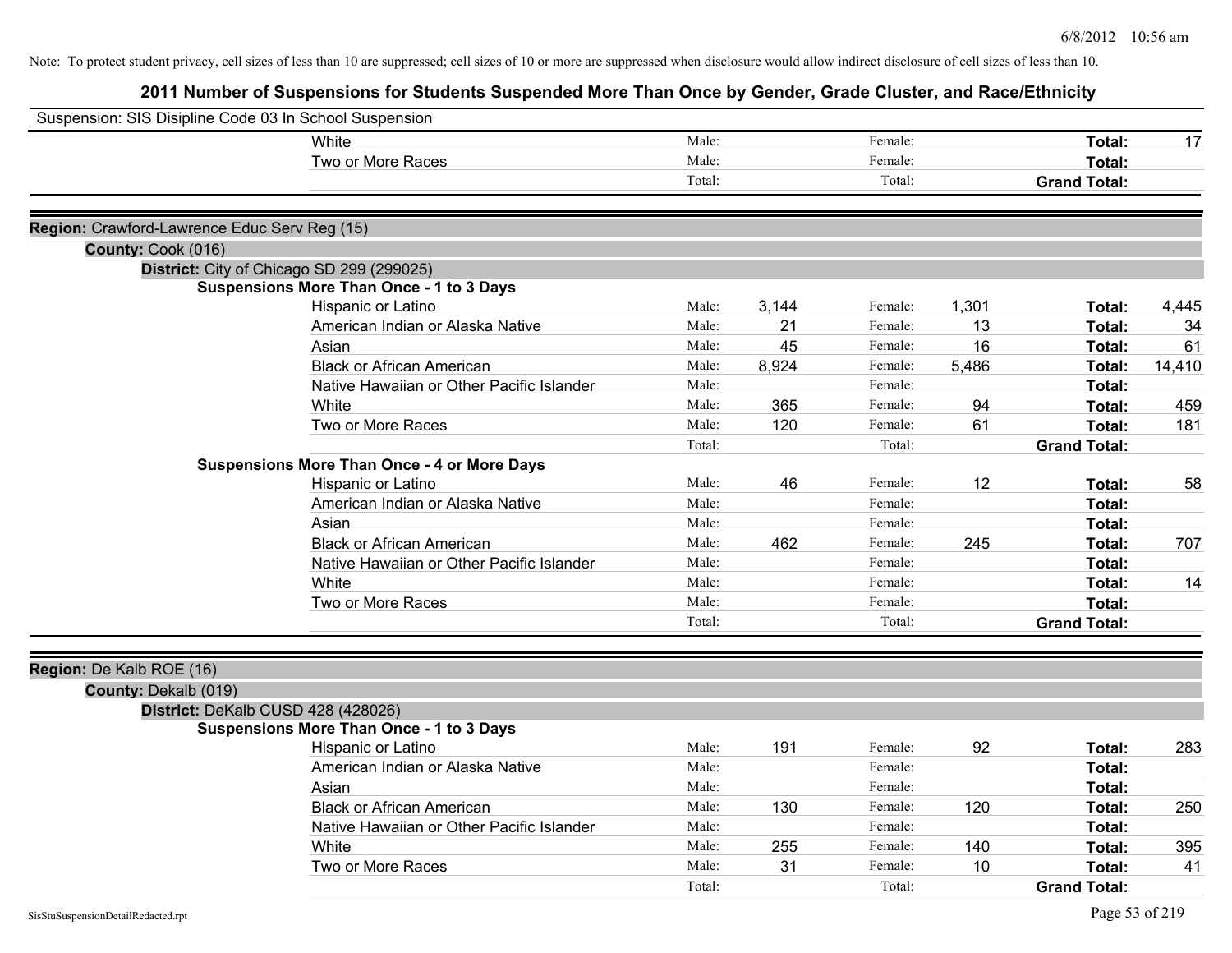| Suspension: SIS Disipline Code 03 In School Suspension |                                                    |        |         |                     |    |
|--------------------------------------------------------|----------------------------------------------------|--------|---------|---------------------|----|
|                                                        | <b>Suspensions More Than Once - 4 or More Days</b> |        |         |                     |    |
|                                                        | Hispanic or Latino                                 | Male:  | Female: | Total:              |    |
|                                                        | American Indian or Alaska Native                   | Male:  | Female: | Total:              |    |
|                                                        | Asian                                              | Male:  | Female: | Total:              |    |
|                                                        | <b>Black or African American</b>                   | Male:  | Female: | Total:              |    |
|                                                        | Native Hawaiian or Other Pacific Islander          | Male:  | Female: | Total:              |    |
|                                                        | White                                              | Male:  | Female: | Total:              |    |
|                                                        | Two or More Races                                  | Male:  | Female: | Total:              |    |
|                                                        |                                                    | Total: | Total:  | <b>Grand Total:</b> | 11 |
|                                                        | District: Genoa Kingston CUSD 424 (424026)         |        |         |                     |    |
|                                                        | <b>Suspensions More Than Once - 1 to 3 Days</b>    |        |         |                     |    |
|                                                        | Hispanic or Latino                                 | Male:  | Female: | Total:              |    |
|                                                        | American Indian or Alaska Native                   | Male:  | Female: | Total:              |    |
|                                                        | Asian                                              | Male:  | Female: | Total:              |    |
|                                                        | <b>Black or African American</b>                   | Male:  | Female: | Total:              |    |
|                                                        | Native Hawaiian or Other Pacific Islander          | Male:  | Female: | Total:              |    |
|                                                        | White                                              | Male:  | Female: | Total:              | 42 |
|                                                        | Two or More Races                                  | Male:  | Female: | <b>Total:</b>       |    |
|                                                        |                                                    | Total: | Total:  | <b>Grand Total:</b> |    |
|                                                        | District: Hiawatha CUSD 426 (426026)               |        |         |                     |    |
|                                                        | <b>Suspensions More Than Once - 1 to 3 Days</b>    |        |         |                     |    |
|                                                        | Hispanic or Latino                                 | Male:  | Female: | Total:              |    |
|                                                        | American Indian or Alaska Native                   | Male:  | Female: | Total:              |    |
|                                                        | Asian                                              | Male:  | Female: | Total:              |    |
|                                                        | <b>Black or African American</b>                   | Male:  | Female: | Total:              |    |
|                                                        | Native Hawaiian or Other Pacific Islander          | Male:  | Female: | Total:              |    |
|                                                        | White                                              | Male:  | Female: | Total:              | 22 |
|                                                        | Two or More Races                                  | Male:  | Female: | <b>Total:</b>       |    |
|                                                        |                                                    | Total: | Total:  | <b>Grand Total:</b> |    |
|                                                        | <b>Suspensions More Than Once - 4 or More Days</b> |        |         |                     |    |
|                                                        | Hispanic or Latino                                 | Male:  | Female: | Total:              |    |
|                                                        | American Indian or Alaska Native                   | Male:  | Female: | Total:              |    |
|                                                        | Asian                                              | Male:  | Female: | Total:              |    |
|                                                        | <b>Black or African American</b>                   | Male:  | Female: | Total:              |    |
|                                                        | Native Hawaiian or Other Pacific Islander          | Male:  | Female: | Total:              |    |
|                                                        | White                                              | Male:  | Female: | Total:              |    |
|                                                        | Two or More Races                                  | Male:  | Female: | <b>Total:</b>       |    |
|                                                        |                                                    | Total: | Total:  | <b>Grand Total:</b> |    |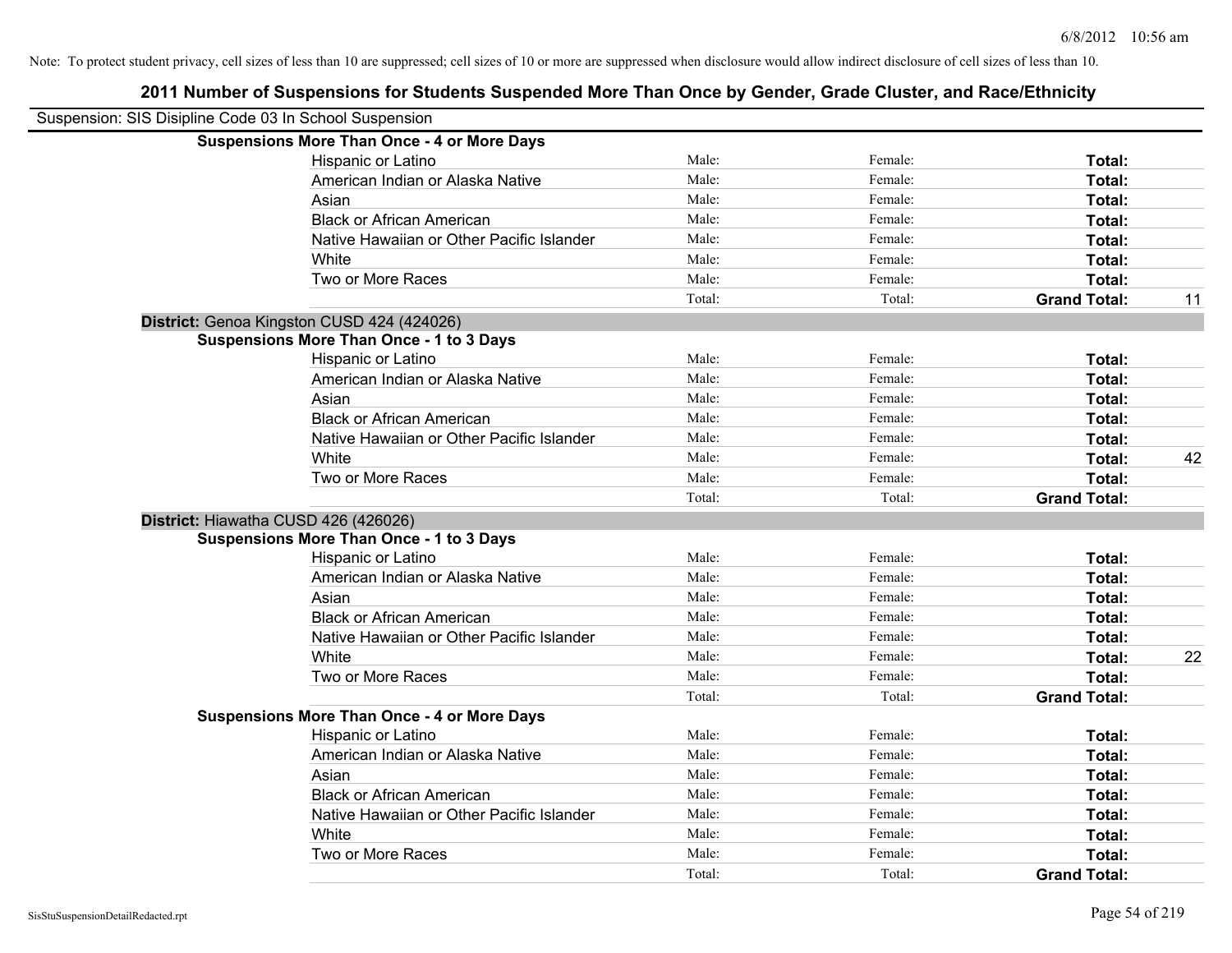| Suspension: SIS Disipline Code 03 In School Suspension |                                                 |        |    |         |    |                     |    |
|--------------------------------------------------------|-------------------------------------------------|--------|----|---------|----|---------------------|----|
|                                                        | District: Hinckley Big Rock CUSD 429 (429026)   |        |    |         |    |                     |    |
|                                                        | <b>Suspensions More Than Once - 1 to 3 Days</b> |        |    |         |    |                     |    |
|                                                        | Hispanic or Latino                              | Male:  |    | Female: |    | Total:              |    |
|                                                        | American Indian or Alaska Native                | Male:  |    | Female: |    | Total:              |    |
|                                                        | Asian                                           | Male:  |    | Female: |    | Total:              |    |
|                                                        | <b>Black or African American</b>                | Male:  |    | Female: |    | Total:              |    |
|                                                        | Native Hawaiian or Other Pacific Islander       | Male:  |    | Female: |    | Total:              |    |
|                                                        | White                                           | Male:  |    | Female: |    | Total:              | 16 |
|                                                        | Two or More Races                               | Male:  |    | Female: |    | Total:              |    |
|                                                        |                                                 | Total: |    | Total:  |    | <b>Grand Total:</b> |    |
|                                                        | District: Indian Creek CUSD 425 (425026)        |        |    |         |    |                     |    |
|                                                        | <b>Suspensions More Than Once - 1 to 3 Days</b> |        |    |         |    |                     |    |
|                                                        | Hispanic or Latino                              | Male:  |    | Female: |    | Total:              |    |
|                                                        | American Indian or Alaska Native                | Male:  |    | Female: |    | Total:              |    |
|                                                        | Asian                                           | Male:  |    | Female: |    | Total:              |    |
|                                                        | <b>Black or African American</b>                | Male:  |    | Female: |    | Total:              |    |
|                                                        | Native Hawaiian or Other Pacific Islander       | Male:  |    | Female: |    | Total:              |    |
|                                                        | White                                           | Male:  |    | Female: |    | Total:              | 30 |
|                                                        | Two or More Races                               | Male:  |    | Female: |    | Total:              |    |
|                                                        |                                                 | Total: |    | Total:  |    | <b>Grand Total:</b> |    |
|                                                        | District: Sandwich CUSD 430 (430026)            |        |    |         |    |                     |    |
|                                                        | <b>Suspensions More Than Once - 1 to 3 Days</b> |        |    |         |    |                     |    |
|                                                        | Hispanic or Latino                              | Male:  |    | Female: |    | Total:              |    |
|                                                        | American Indian or Alaska Native                | Male:  |    | Female: |    | Total:              |    |
|                                                        | Asian                                           | Male:  |    | Female: |    | Total:              |    |
|                                                        | <b>Black or African American</b>                | Male:  |    | Female: |    | Total:              |    |
|                                                        | Native Hawaiian or Other Pacific Islander       | Male:  |    | Female: |    | Total:              |    |
|                                                        | White                                           | Male:  |    | Female: |    | Total:              |    |
|                                                        | Two or More Races                               | Male:  |    | Female: |    | Total:              |    |
|                                                        |                                                 | Total: |    | Total:  |    | <b>Grand Total:</b> |    |
|                                                        | District: Sycamore CUSD 427 (427026)            |        |    |         |    |                     |    |
|                                                        | <b>Suspensions More Than Once - 1 to 3 Days</b> |        |    |         |    |                     |    |
|                                                        | Hispanic or Latino                              | Male:  |    | Female: |    | Total:              | 26 |
|                                                        | American Indian or Alaska Native                | Male:  |    | Female: |    | Total:              |    |
|                                                        | Asian                                           | Male:  |    | Female: |    | Total:              |    |
|                                                        | <b>Black or African American</b>                | Male:  |    | Female: |    | Total:              |    |
|                                                        | Native Hawaiian or Other Pacific Islander       | Male:  |    | Female: |    | Total:              |    |
|                                                        | White                                           | Male:  | 52 | Female: | 13 | Total:              | 65 |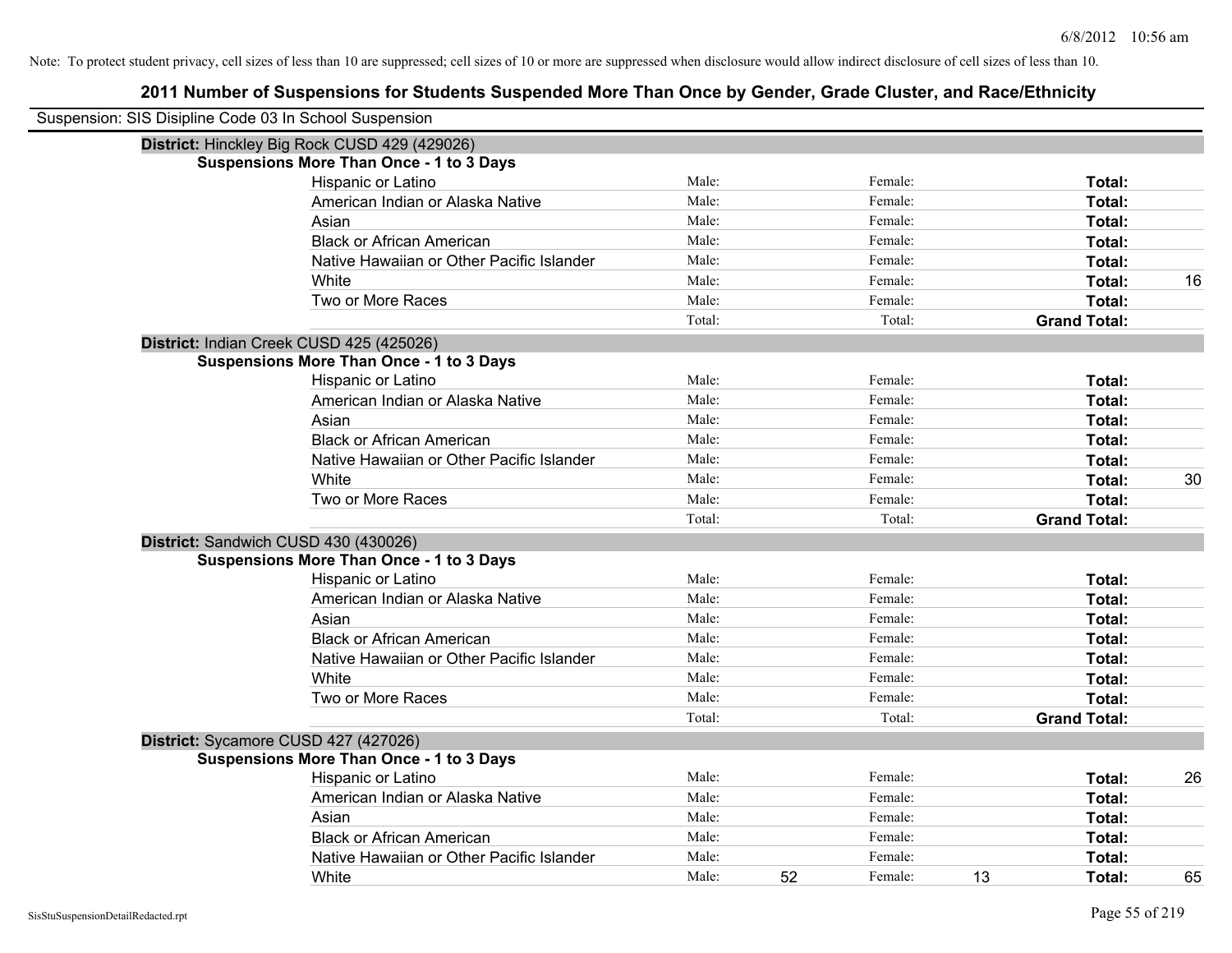|                      | Suspension: SIS Disipline Code 03 In School Suspension |        |    |         |    |                     |    |
|----------------------|--------------------------------------------------------|--------|----|---------|----|---------------------|----|
|                      | Two or More Races                                      | Male:  |    | Female: |    | Total:              |    |
|                      |                                                        | Total: |    | Total:  |    | <b>Grand Total:</b> |    |
|                      | <b>Suspensions More Than Once - 4 or More Days</b>     |        |    |         |    |                     |    |
|                      | Hispanic or Latino                                     | Male:  |    | Female: |    | Total:              |    |
|                      | American Indian or Alaska Native                       | Male:  |    | Female: |    | Total:              |    |
|                      | Asian                                                  | Male:  |    | Female: |    | Total:              |    |
|                      | <b>Black or African American</b>                       | Male:  |    | Female: |    | Total:              |    |
|                      | Native Hawaiian or Other Pacific Islander              | Male:  |    | Female: |    | Total:              |    |
|                      | White                                                  | Male:  |    | Female: |    | Total:              |    |
|                      | Two or More Races                                      | Male:  |    | Female: |    | Total:              |    |
|                      |                                                        | Total: |    | Total:  |    | <b>Grand Total:</b> |    |
|                      | County: Non-Public School (000)                        |        |    |         |    |                     |    |
|                      | District: Non-Public School (0000)                     |        |    |         |    |                     |    |
|                      | <b>Suspensions More Than Once - 1 to 3 Days</b>        |        |    |         |    |                     |    |
|                      | Hispanic or Latino                                     | Male:  |    | Female: |    | Total:              | 23 |
|                      | Hispanic or Latino                                     | Male:  |    | Female: |    | Total:              |    |
|                      | American Indian or Alaska Native                       | Male:  |    | Female: |    | Total:              |    |
|                      | American Indian or Alaska Native                       | Male:  |    | Female: |    | Total:              |    |
|                      | Asian                                                  | Male:  |    | Female: |    | Total:              |    |
|                      | Asian                                                  | Male:  |    | Female: |    | Total:              |    |
|                      | <b>Black or African American</b>                       | Male:  |    | Female: |    | Total:              |    |
|                      | <b>Black or African American</b>                       | Male:  |    | Female: |    | Total:              |    |
|                      | Native Hawaiian or Other Pacific Islander              | Male:  |    | Female: |    | Total:              |    |
|                      | Native Hawaiian or Other Pacific Islander              | Male:  |    | Female: |    | Total:              |    |
|                      | White                                                  | Male:  |    | Female: |    | Total:              |    |
|                      | White                                                  | Male:  | 25 | Female: | 20 | Total:              | 45 |
|                      | Two or More Races                                      | Male:  |    | Female: |    | Total:              |    |
|                      | Two or More Races                                      | Male:  |    | Female: |    | Total:              |    |
|                      |                                                        | Total: |    | Total:  |    | <b>Grand Total:</b> |    |
|                      |                                                        | Total: |    | Total:  |    | <b>Grand Total:</b> |    |
|                      |                                                        |        |    |         |    |                     |    |
|                      | Region: De Witt/Livingston/McLean ROE (17)             |        |    |         |    |                     |    |
| County: Dewitt (020) |                                                        |        |    |         |    |                     |    |
|                      | District: Blue Ridge CUSD 18 (018026)                  |        |    |         |    |                     |    |
|                      | <b>Suspensions More Than Once - 1 to 3 Days</b>        |        |    |         |    |                     |    |
|                      | Hispanic or Latino                                     | Male:  |    | Female: |    | Total:              |    |
|                      | American Indian or Alaska Native                       | Male:  |    | Female: |    | Total:              |    |
|                      | Asian                                                  | Male:  |    | Female: |    | Total:              |    |
|                      |                                                        |        |    |         |    |                     |    |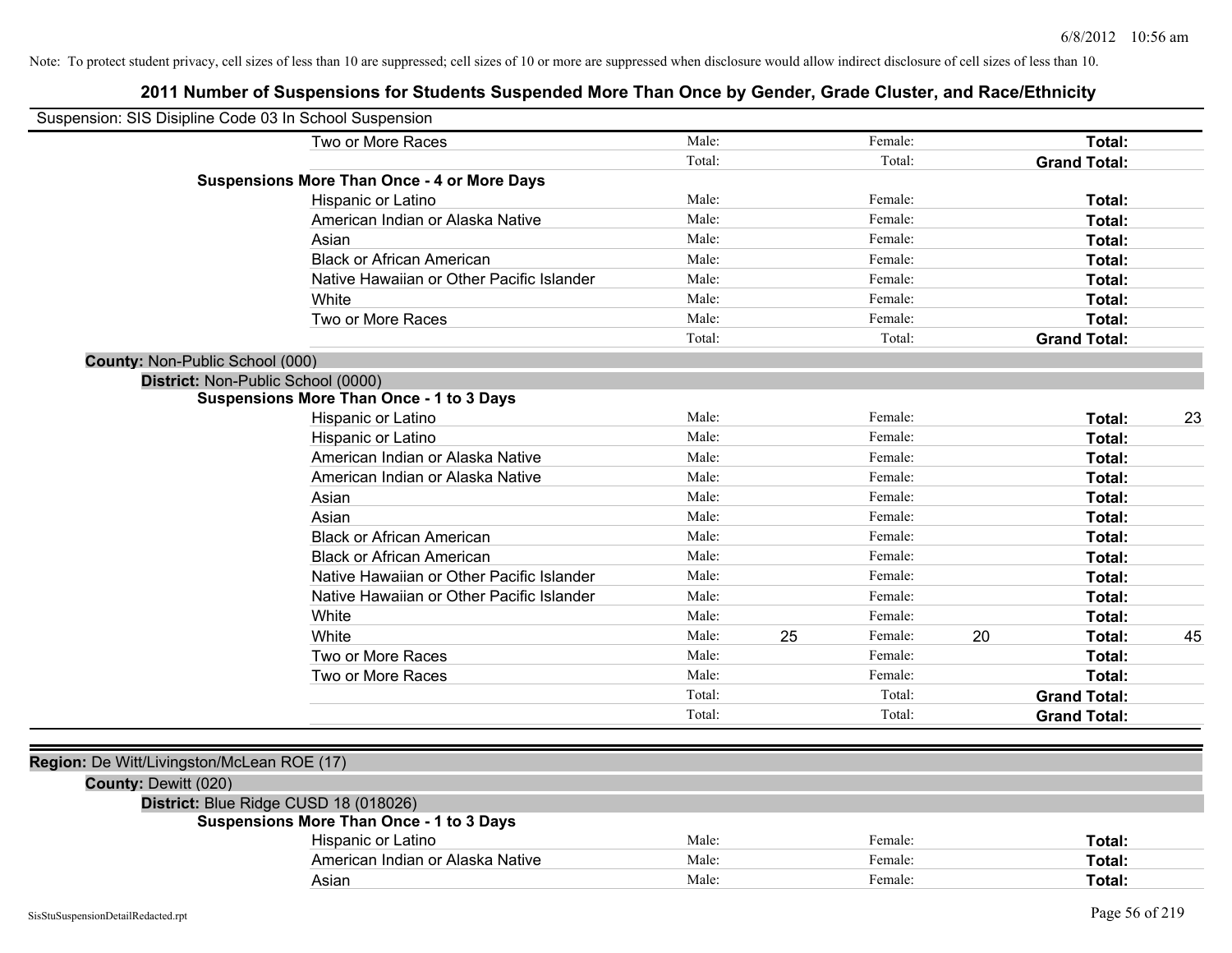## **2011 Number of Suspensions for Students Suspended More Than Once by Gender, Grade Cluster, and Race/Ethnicity**

| Suspension: SIS Disipline Code 03 In School Suspension |                                                 |        |     |         |    |                     |     |
|--------------------------------------------------------|-------------------------------------------------|--------|-----|---------|----|---------------------|-----|
|                                                        | <b>Black or African American</b>                | Male:  |     | Female: |    | Total:              |     |
|                                                        | Native Hawaiian or Other Pacific Islander       | Male:  |     | Female: |    | Total:              |     |
|                                                        | <b>White</b>                                    | Male:  |     | Female: |    | Total:              | 55  |
|                                                        | Two or More Races                               | Male:  |     | Female: |    | Total:              |     |
|                                                        |                                                 | Total: |     | Total:  |    | <b>Grand Total:</b> |     |
| District: Clinton CUSD 15 (015026)                     |                                                 |        |     |         |    |                     |     |
|                                                        | <b>Suspensions More Than Once - 1 to 3 Days</b> |        |     |         |    |                     |     |
|                                                        | Hispanic or Latino                              | Male:  |     | Female: |    | Total:              |     |
|                                                        | American Indian or Alaska Native                | Male:  |     | Female: |    | Total:              |     |
|                                                        | Asian                                           | Male:  |     | Female: |    | Total:              |     |
|                                                        | <b>Black or African American</b>                | Male:  |     | Female: |    | Total:              |     |
|                                                        | Native Hawaiian or Other Pacific Islander       | Male:  |     | Female: |    | Total:              |     |
|                                                        | White                                           | Male:  | 123 | Female: | 26 | Total:              | 149 |
|                                                        | Two or More Races                               | Male:  |     | Female: |    | <b>Total:</b>       |     |
|                                                        |                                                 | Total: |     | Total:  |    | <b>Grand Total:</b> |     |
| County: Livingston (053)                               |                                                 |        |     |         |    |                     |     |
| District: Cornell CCSD 426 (426004)                    |                                                 |        |     |         |    |                     |     |
|                                                        | <b>Suspensions More Than Once - 1 to 3 Days</b> |        |     |         |    |                     |     |
|                                                        | Hispanic or Latino                              | Male:  |     | Female: |    | Total:              |     |
|                                                        | American Indian or Alaska Native                | Male:  |     | Female: |    | Total:              |     |
|                                                        | Asian                                           | Male:  |     | Female: |    | Total:              |     |
|                                                        | <b>Black or African American</b>                | Male:  |     | Female: |    | Total:              |     |
|                                                        | Native Hawaiian or Other Pacific Islander       | Male:  |     | Female: |    | Total:              |     |
|                                                        | White                                           | Male:  |     | Female: |    | Total:              |     |
|                                                        | Two or More Races                               | Male:  |     | Female: |    | Total:              |     |
|                                                        |                                                 | Total: |     | Total:  |    | <b>Grand Total:</b> |     |
|                                                        | District: Dwight Common SD 232 (232002)         |        |     |         |    |                     |     |
|                                                        | <b>Suspensions More Than Once - 1 to 3 Days</b> |        |     |         |    |                     |     |
|                                                        | Hispanic or Latino                              | Male:  |     | Female: |    | Total:              |     |
|                                                        | American Indian or Alaska Native                | Male:  |     | Female: |    | Total:              |     |
|                                                        | Asian                                           | Male:  |     | Female: |    | Total:              |     |
|                                                        | <b>Black or African American</b>                | Male:  |     | Female: |    | Total:              |     |
|                                                        | Native Hawaiian or Other Pacific Islander       | Male:  |     | Female: |    | Total:              |     |
|                                                        | White                                           | Male:  |     | Female: |    | Total:              | 11  |
|                                                        | Two or More Races                               | Male:  |     | Female: |    | <b>Total:</b>       |     |
|                                                        |                                                 | Total: |     | Total:  |    | <b>Grand Total:</b> |     |
|                                                        | District: Dwight Twp HSD 230 (230017)           |        |     |         |    |                     |     |

**Suspensions More Than Once - 1 to 3 Days**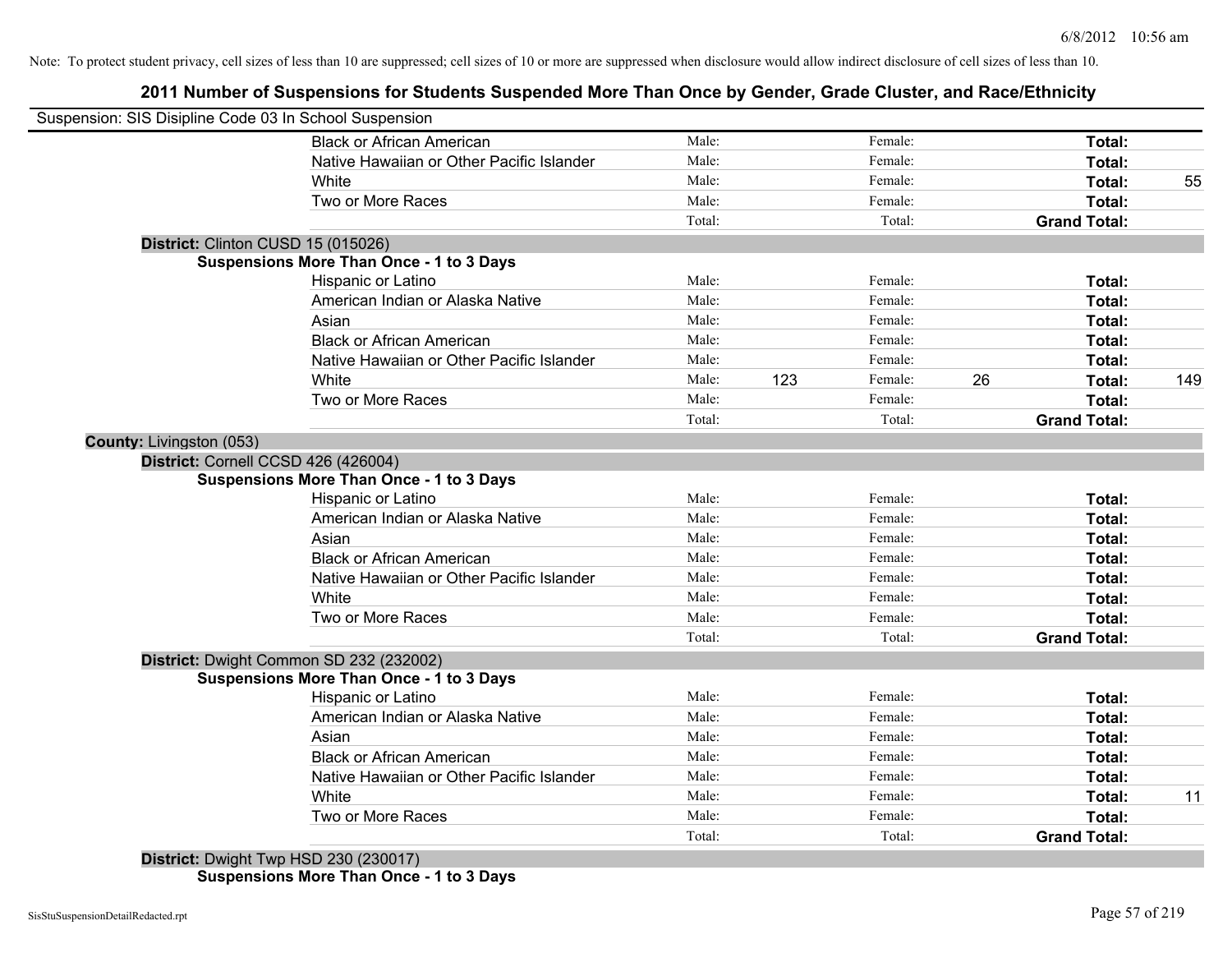| Suspension: SIS Disipline Code 03 In School Suspension |        |    |         |    |                     |     |
|--------------------------------------------------------|--------|----|---------|----|---------------------|-----|
| Hispanic or Latino                                     | Male:  |    | Female: |    | Total:              |     |
| American Indian or Alaska Native                       | Male:  |    | Female: |    | Total:              |     |
| Asian                                                  | Male:  |    | Female: |    | Total:              |     |
| <b>Black or African American</b>                       | Male:  |    | Female: |    | Total:              |     |
| Native Hawaiian or Other Pacific Islander              | Male:  |    | Female: |    | Total:              |     |
| White                                                  | Male:  | 54 | Female: | 31 | Total:              | 85  |
| Two or More Races                                      | Male:  | 17 | Female: | 10 | Total:              | 27  |
|                                                        | Total: |    | Total:  |    | <b>Grand Total:</b> | 130 |
| District: Flanagan-Cornell Dist 74 (074027)            |        |    |         |    |                     |     |
| <b>Suspensions More Than Once - 1 to 3 Days</b>        |        |    |         |    |                     |     |
| Hispanic or Latino                                     | Male:  |    | Female: |    | Total:              |     |
| American Indian or Alaska Native                       | Male:  |    | Female: |    | Total:              |     |
| Asian                                                  | Male:  |    | Female: |    | Total:              |     |
| <b>Black or African American</b>                       | Male:  |    | Female: |    | Total:              |     |
| Native Hawaiian or Other Pacific Islander              | Male:  |    | Female: |    | Total:              |     |
| White                                                  | Male:  |    | Female: |    | Total:              | 13  |
| Two or More Races                                      | Male:  |    | Female: |    | Total:              |     |
|                                                        | Total: |    | Total:  |    | <b>Grand Total:</b> |     |
| District: Odell CCSD 435 (435004)                      |        |    |         |    |                     |     |
| <b>Suspensions More Than Once - 1 to 3 Days</b>        |        |    |         |    |                     |     |
| Hispanic or Latino                                     | Male:  |    | Female: |    | Total:              |     |
| American Indian or Alaska Native                       | Male:  |    | Female: |    | Total:              |     |
| Asian                                                  | Male:  |    | Female: |    | Total:              |     |
| <b>Black or African American</b>                       | Male:  |    | Female: |    | Total:              |     |
| Native Hawaiian or Other Pacific Islander              | Male:  |    | Female: |    | Total:              |     |
| White                                                  | Male:  |    | Female: |    | Total:              |     |
| Two or More Races                                      | Male:  |    | Female: |    | Total:              |     |
|                                                        | Total: |    | Total:  |    | <b>Grand Total:</b> |     |
| District: Pontiac CCSD 429 (429004)                    |        |    |         |    |                     |     |
| <b>Suspensions More Than Once - 1 to 3 Days</b>        |        |    |         |    |                     |     |
| Hispanic or Latino                                     | Male:  |    | Female: |    | Total:              |     |
| American Indian or Alaska Native                       | Male:  |    | Female: |    | Total:              |     |
| Asian                                                  | Male:  |    | Female: |    | Total:              |     |
| <b>Black or African American</b>                       | Male:  |    | Female: |    | Total:              |     |
| Native Hawaiian or Other Pacific Islander              | Male:  |    | Female: |    | Total:              |     |
| White                                                  | Male:  |    | Female: |    | Total:              | 22  |
| Two or More Races                                      | Male:  |    | Female: |    | Total:              |     |
|                                                        | Total: |    | Total:  |    | <b>Grand Total:</b> |     |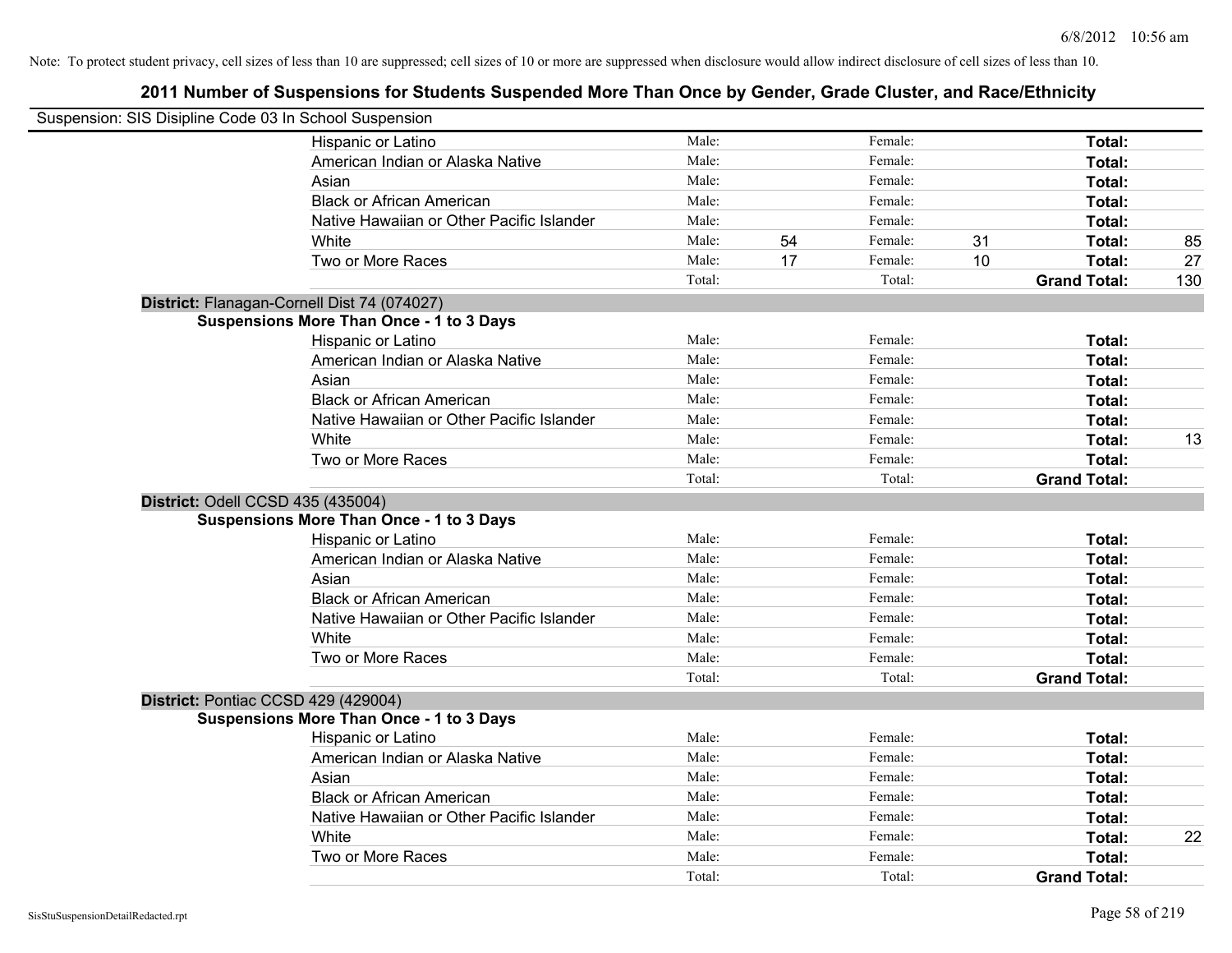| Suspension: SIS Disipline Code 03 In School Suspension |                                                    |        |     |         |     |                     |     |
|--------------------------------------------------------|----------------------------------------------------|--------|-----|---------|-----|---------------------|-----|
| County: Mclean (064)                                   |                                                    |        |     |         |     |                     |     |
| District: Bloomington SD 87 (087025)                   |                                                    |        |     |         |     |                     |     |
|                                                        | <b>Suspensions More Than Once - 1 to 3 Days</b>    |        |     |         |     |                     |     |
|                                                        | Hispanic or Latino                                 | Male:  | 41  | Female: | 53  | Total:              | 94  |
|                                                        | American Indian or Alaska Native                   | Male:  |     | Female: |     | Total:              | 15  |
|                                                        | Asian                                              | Male:  |     | Female: |     | Total:              |     |
|                                                        | <b>Black or African American</b>                   | Male:  | 261 | Female: | 220 | Total:              | 481 |
|                                                        | Native Hawaiian or Other Pacific Islander          | Male:  |     | Female: |     | Total:              |     |
|                                                        | White                                              | Male:  | 118 | Female: | 153 | Total:              | 271 |
|                                                        | Two or More Races                                  | Male:  | 50  | Female: | 37  | Total:              | 87  |
|                                                        |                                                    | Total: |     | Total:  |     | <b>Grand Total:</b> |     |
|                                                        | <b>Suspensions More Than Once - 4 or More Days</b> |        |     |         |     |                     |     |
|                                                        | Hispanic or Latino                                 | Male:  |     | Female: |     | Total:              |     |
|                                                        | American Indian or Alaska Native                   | Male:  |     | Female: |     | Total:              |     |
|                                                        | Asian                                              | Male:  |     | Female: |     | Total:              |     |
|                                                        | <b>Black or African American</b>                   | Male:  |     | Female: |     | Total:              |     |
|                                                        | Native Hawaiian or Other Pacific Islander          | Male:  |     | Female: |     | Total:              |     |
|                                                        | White                                              | Male:  |     | Female: |     | Total:              |     |
|                                                        | Two or More Races                                  | Male:  |     | Female: |     | Total:              |     |
|                                                        |                                                    | Total: |     | Total:  |     | <b>Grand Total:</b> |     |
| District: McLean County USD 5 (005026)                 |                                                    |        |     |         |     |                     |     |
|                                                        | <b>Suspensions More Than Once - 1 to 3 Days</b>    |        |     |         |     |                     |     |
|                                                        | Hispanic or Latino                                 | Male:  | 22  | Female: | 22  | Total:              | 44  |
|                                                        | American Indian or Alaska Native                   | Male:  |     | Female: |     | Total:              |     |
|                                                        | Asian                                              | Male:  |     | Female: |     | Total:              |     |
|                                                        | <b>Black or African American</b>                   | Male:  | 170 | Female: | 71  | Total:              | 241 |
|                                                        | Native Hawaiian or Other Pacific Islander          | Male:  |     | Female: |     | Total:              |     |
|                                                        | White                                              | Male:  | 273 | Female: | 49  | Total:              | 322 |
|                                                        | Two or More Races                                  | Male:  | 32  | Female: | 15  | Total:              | 47  |
|                                                        |                                                    | Total: |     | Total:  |     | <b>Grand Total:</b> |     |
|                                                        | <b>Suspensions More Than Once - 4 or More Days</b> |        |     |         |     |                     |     |
|                                                        | Hispanic or Latino                                 | Male:  |     | Female: |     | Total:              |     |
|                                                        | American Indian or Alaska Native                   | Male:  |     | Female: |     | Total:              |     |
|                                                        | Asian                                              | Male:  |     | Female: |     | Total:              |     |
|                                                        | <b>Black or African American</b>                   | Male:  |     | Female: |     | Total:              |     |
|                                                        | Native Hawaiian or Other Pacific Islander          | Male:  |     | Female: |     | Total:              |     |
|                                                        | White                                              | Male:  |     | Female: |     | Total:              |     |
|                                                        | Two or More Races                                  | Male:  |     | Female: |     | Total:              |     |
|                                                        |                                                    | Total: |     | Total:  |     | <b>Grand Total:</b> |     |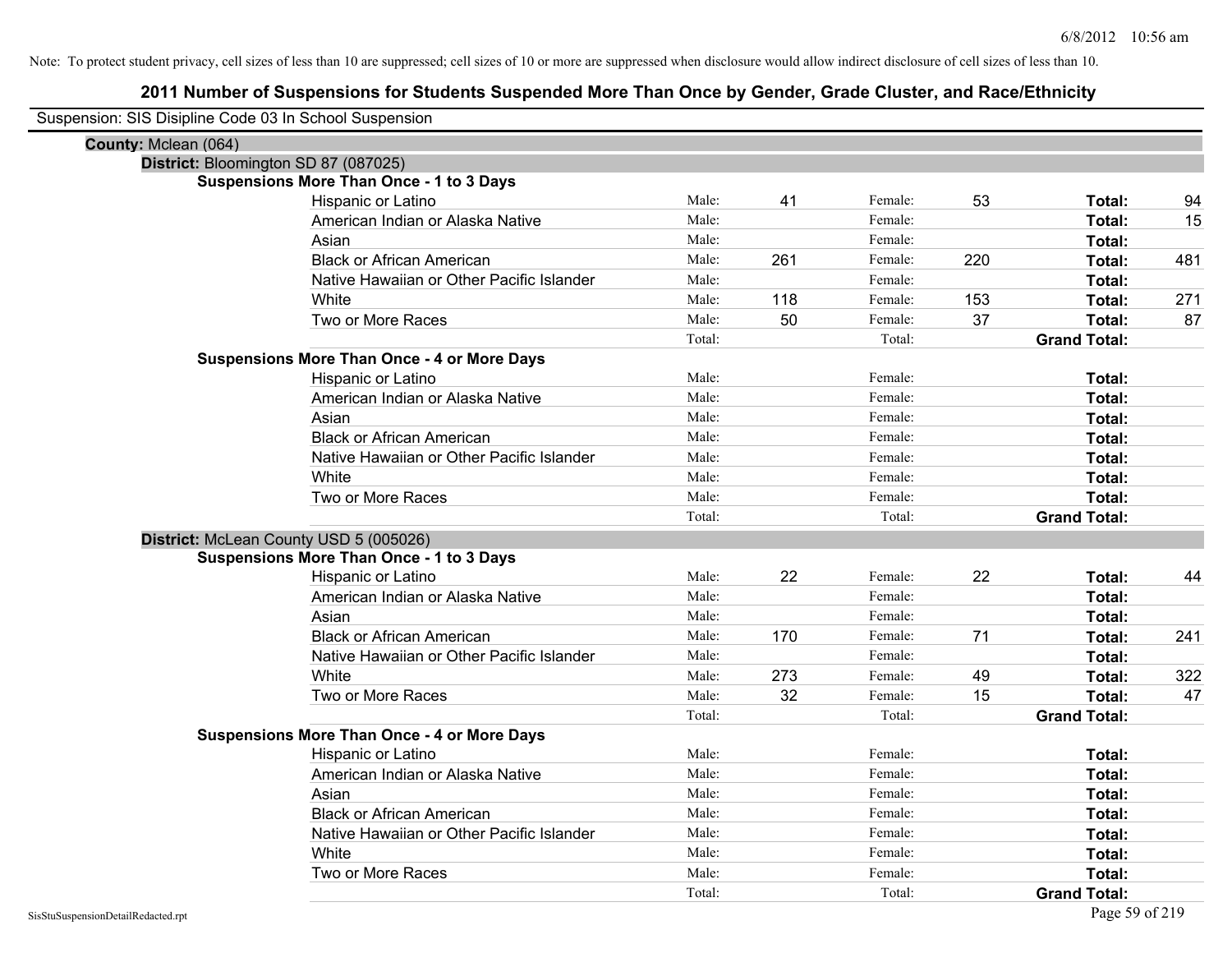| Suspension: SIS Disipline Code 03 In School Suspension |                                                  |        |         |                     |    |
|--------------------------------------------------------|--------------------------------------------------|--------|---------|---------------------|----|
|                                                        | District: Olympia CUSD 16 (016026)               |        |         |                     |    |
|                                                        | <b>Suspensions More Than Once - 1 to 3 Days</b>  |        |         |                     |    |
|                                                        | Hispanic or Latino                               | Male:  | Female: | Total:              |    |
|                                                        | American Indian or Alaska Native                 | Male:  | Female: | Total:              |    |
|                                                        | Asian                                            | Male:  | Female: | Total:              |    |
|                                                        | <b>Black or African American</b>                 | Male:  | Female: | Total:              |    |
|                                                        | Native Hawaiian or Other Pacific Islander        | Male:  | Female: | Total:              |    |
|                                                        | White                                            | Male:  | Female: | Total:              | 20 |
|                                                        | Two or More Races                                | Male:  | Female: | Total:              |    |
|                                                        |                                                  | Total: | Total:  | <b>Grand Total:</b> |    |
|                                                        | District: Ridgeview CUSD 19 (019026)             |        |         |                     |    |
|                                                        | <b>Suspensions More Than Once - 1 to 3 Days</b>  |        |         |                     |    |
|                                                        | Hispanic or Latino                               | Male:  | Female: | Total:              |    |
|                                                        | American Indian or Alaska Native                 | Male:  | Female: | <b>Total:</b>       |    |
|                                                        | Asian                                            | Male:  | Female: | Total:              |    |
|                                                        | <b>Black or African American</b>                 | Male:  | Female: | Total:              |    |
|                                                        | Native Hawaiian or Other Pacific Islander        | Male:  | Female: | Total:              |    |
|                                                        | White                                            | Male:  | Female: | Total:              |    |
|                                                        | Two or More Races                                | Male:  | Female: | Total:              |    |
|                                                        |                                                  | Total: | Total:  | <b>Grand Total:</b> | 13 |
|                                                        | District: Tri Valley CUSD 3 (003026)             |        |         |                     |    |
|                                                        | <b>Suspensions More Than Once - 1 to 3 Days</b>  |        |         |                     |    |
|                                                        | Hispanic or Latino                               | Male:  | Female: | Total:              |    |
|                                                        | American Indian or Alaska Native                 | Male:  | Female: | Total:              |    |
|                                                        | Asian                                            | Male:  | Female: | <b>Total:</b>       |    |
|                                                        | <b>Black or African American</b>                 | Male:  | Female: | Total:              |    |
|                                                        | Native Hawaiian or Other Pacific Islander        | Male:  | Female: | Total:              |    |
|                                                        | White                                            | Male:  | Female: | Total:              | 12 |
|                                                        | Two or More Races                                | Male:  | Female: | Total:              |    |
|                                                        |                                                  | Total: | Total:  | <b>Grand Total:</b> |    |
| County: Non-Public School (000)                        |                                                  |        |         |                     |    |
|                                                        | District: De Witt/Livingston/McLean ROE (000000) |        |         |                     |    |
|                                                        | <b>Suspensions More Than Once - 1 to 3 Days</b>  |        |         |                     |    |
|                                                        | Hispanic or Latino                               | Male:  | Female: | Total:              |    |
|                                                        | American Indian or Alaska Native                 | Male:  | Female: | Total:              |    |
|                                                        | Asian                                            | Male:  | Female: | Total:              |    |
|                                                        | <b>Black or African American</b>                 | Male:  | Female: | Total:              |    |
|                                                        | Native Hawaiian or Other Pacific Islander        | Male:  | Female: | Total:              |    |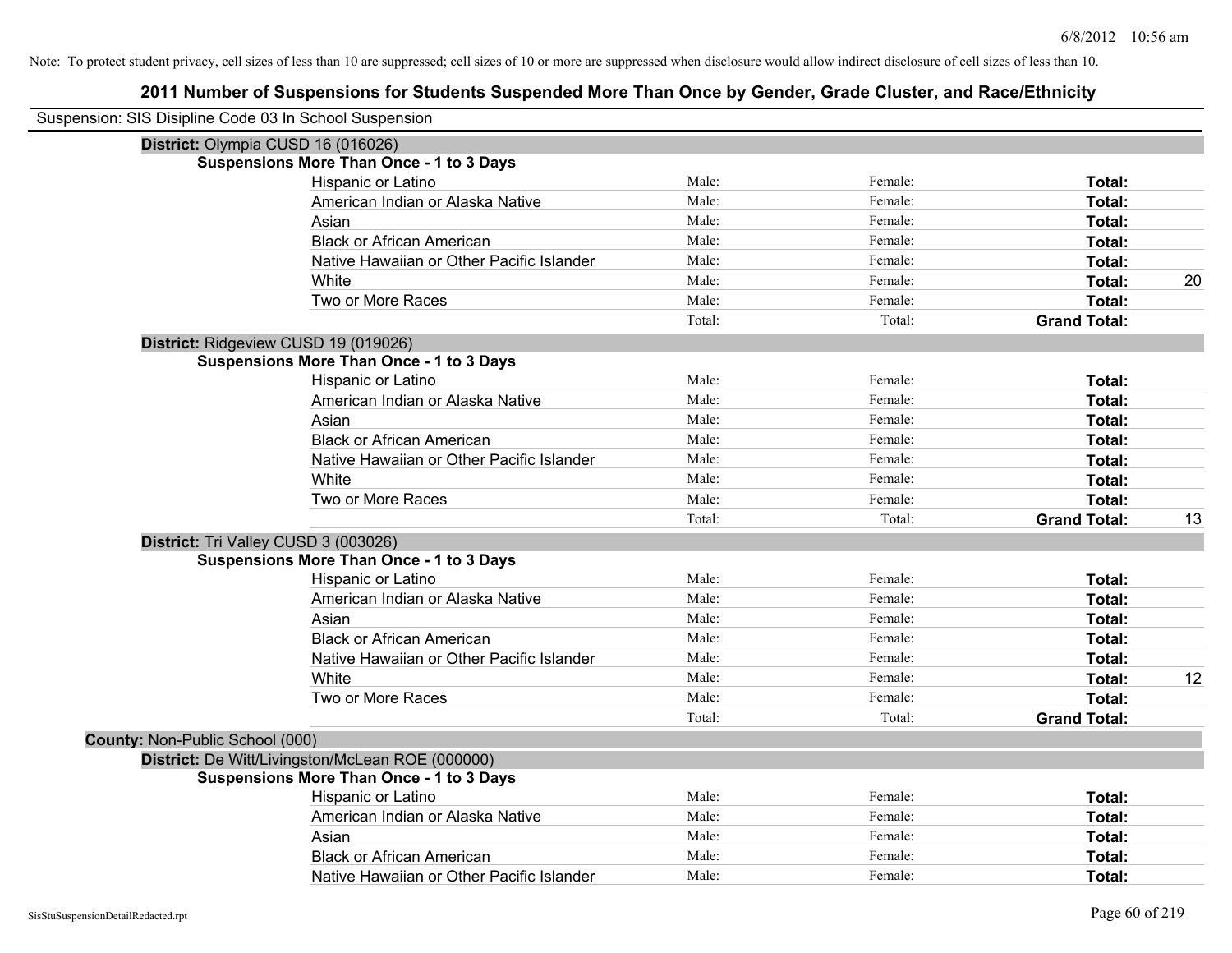## **2011 Number of Suspensions for Students Suspended More Than Once by Gender, Grade Cluster, and Race/Ethnicity**

| Suspension: SIS Disipline Code 03 In School Suspension  |                                                                                            |        |    |         |    |                     |    |
|---------------------------------------------------------|--------------------------------------------------------------------------------------------|--------|----|---------|----|---------------------|----|
|                                                         | White                                                                                      | Male:  |    | Female: |    | Total:              |    |
|                                                         | Two or More Races                                                                          | Male:  |    | Female: |    | <b>Total:</b>       |    |
|                                                         |                                                                                            | Total: |    | Total:  |    | <b>Grand Total:</b> |    |
| Region: DuPage ROE (19)                                 |                                                                                            |        |    |         |    |                     |    |
|                                                         |                                                                                            |        |    |         |    |                     |    |
| County: Dupage (022)<br>District: Addison SD 4 (004002) |                                                                                            |        |    |         |    |                     |    |
|                                                         | Suspensions More Than Once - 1 to 3 Days                                                   |        |    |         |    |                     |    |
|                                                         | Hispanic or Latino                                                                         | Male:  | 14 | Female: | 15 | Total:              | 29 |
|                                                         | American Indian or Alaska Native                                                           | Male:  |    | Female: |    | Total:              |    |
|                                                         | Asian                                                                                      | Male:  |    | Female: |    | Total:              |    |
|                                                         | <b>Black or African American</b>                                                           | Male:  |    | Female: |    | <b>Total:</b>       | 10 |
|                                                         | Native Hawaiian or Other Pacific Islander                                                  | Male:  |    | Female: |    | <b>Total:</b>       |    |
|                                                         | White                                                                                      | Male:  |    | Female: |    | <b>Total:</b>       | 18 |
|                                                         | Two or More Races                                                                          | Male:  |    | Female: |    | Total:              |    |
|                                                         |                                                                                            | Total: |    | Total:  |    | <b>Grand Total:</b> |    |
|                                                         | District: Adventist GlenOaks Hospital (024200)                                             |        |    |         |    |                     |    |
|                                                         | <b>Suspensions More Than Once - 1 to 3 Days</b>                                            |        |    |         |    |                     |    |
|                                                         | Hispanic or Latino                                                                         | Male:  |    | Female: |    | Total:              |    |
|                                                         | American Indian or Alaska Native                                                           | Male:  |    | Female: |    | Total:              |    |
|                                                         | Asian                                                                                      | Male:  |    | Female: |    | <b>Total:</b>       |    |
|                                                         | <b>Black or African American</b>                                                           | Male:  |    | Female: |    | Total:              |    |
|                                                         | Native Hawaiian or Other Pacific Islander                                                  | Male:  |    | Female: |    | Total:              |    |
|                                                         | White                                                                                      | Male:  |    | Female: |    | <b>Total:</b>       |    |
|                                                         | Two or More Races                                                                          | Male:  |    | Female: |    | Total:              |    |
|                                                         |                                                                                            | Total: |    | Total:  |    | <b>Grand Total:</b> |    |
|                                                         |                                                                                            |        |    |         |    |                     |    |
|                                                         | District: Adventist Healthcare (027500)<br><b>Suspensions More Than Once - 1 to 3 Days</b> |        |    |         |    |                     |    |
|                                                         | Hispanic or Latino                                                                         | Male:  |    | Female: |    | Total:              |    |
|                                                         | American Indian or Alaska Native                                                           | Male:  |    | Female: |    | Total:              |    |
|                                                         | Asian                                                                                      | Male:  |    | Female: |    | Total:              |    |
|                                                         | <b>Black or African American</b>                                                           | Male:  |    | Female: |    | <b>Total:</b>       |    |
|                                                         | Native Hawaiian or Other Pacific Islander                                                  | Male:  |    | Female: |    | Total:              |    |
|                                                         | White                                                                                      | Male:  |    | Female: |    | <b>Total:</b>       |    |
|                                                         | Two or More Races                                                                          | Male:  |    | Female: |    | Total:              |    |
|                                                         |                                                                                            | Total: |    | Total:  |    | <b>Grand Total:</b> |    |
|                                                         |                                                                                            |        |    |         |    |                     |    |
|                                                         | District: Benjamin SD 25 (025002)                                                          |        |    |         |    |                     |    |

**Suspensions More Than Once - 1 to 3 Days**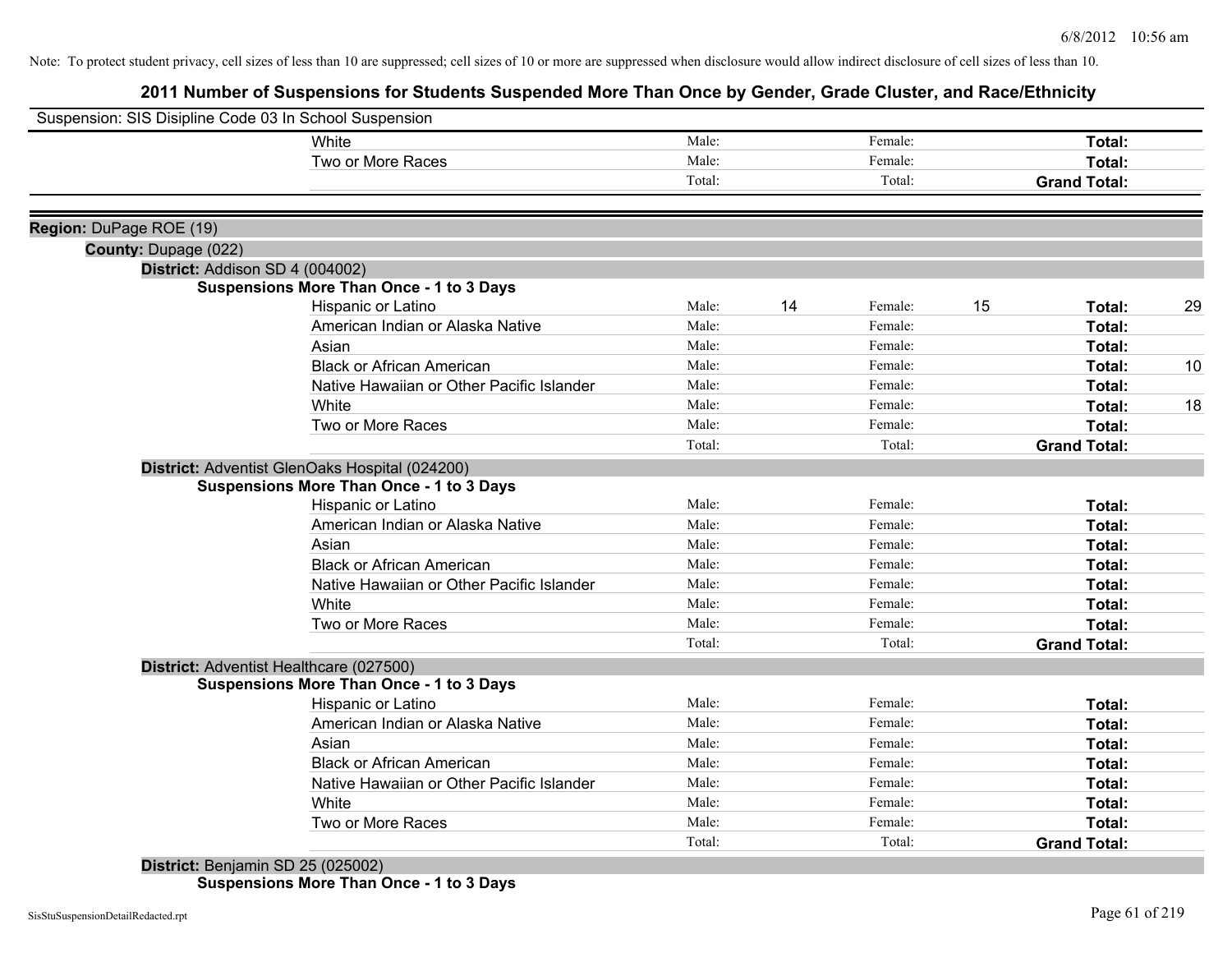| Suspension: SIS Disipline Code 03 In School Suspension |                                                    |        |    |         |    |                     |    |
|--------------------------------------------------------|----------------------------------------------------|--------|----|---------|----|---------------------|----|
|                                                        | Hispanic or Latino                                 | Male:  |    | Female: |    | Total:              |    |
|                                                        | American Indian or Alaska Native                   | Male:  |    | Female: |    | Total:              |    |
|                                                        | Asian                                              | Male:  |    | Female: |    | Total:              |    |
|                                                        | <b>Black or African American</b>                   | Male:  |    | Female: |    | Total:              |    |
|                                                        | Native Hawaiian or Other Pacific Islander          | Male:  |    | Female: |    | Total:              |    |
|                                                        | White                                              | Male:  |    | Female: |    | Total:              | 16 |
|                                                        | Two or More Races                                  | Male:  |    | Female: |    | Total:              |    |
|                                                        |                                                    | Total: |    | Total:  |    | <b>Grand Total:</b> |    |
| District: Bensenville SD 2 (002002)                    |                                                    |        |    |         |    |                     |    |
|                                                        | <b>Suspensions More Than Once - 1 to 3 Days</b>    |        |    |         |    |                     |    |
|                                                        | Hispanic or Latino                                 | Male:  | 49 | Female: | 10 | Total:              | 59 |
|                                                        | American Indian or Alaska Native                   | Male:  |    | Female: |    | Total:              |    |
|                                                        | Asian                                              | Male:  |    | Female: |    | Total:              |    |
|                                                        | <b>Black or African American</b>                   | Male:  |    | Female: |    | Total:              | 11 |
|                                                        | Native Hawaiian or Other Pacific Islander          | Male:  |    | Female: |    | Total:              |    |
|                                                        | White                                              | Male:  |    | Female: |    | Total:              |    |
|                                                        | Two or More Races                                  | Male:  |    | Female: |    | Total:              |    |
|                                                        |                                                    | Total: |    | Total:  |    | <b>Grand Total:</b> | 81 |
|                                                        | <b>Suspensions More Than Once - 4 or More Days</b> |        |    |         |    |                     |    |
|                                                        | Hispanic or Latino                                 | Male:  |    | Female: |    | Total:              |    |
|                                                        | American Indian or Alaska Native                   | Male:  |    | Female: |    | Total:              |    |
|                                                        | Asian                                              | Male:  |    | Female: |    | Total:              |    |
|                                                        | <b>Black or African American</b>                   | Male:  |    | Female: |    | Total:              |    |
|                                                        | Native Hawaiian or Other Pacific Islander          | Male:  |    | Female: |    | Total:              |    |
|                                                        | White                                              | Male:  |    | Female: |    | Total:              |    |
|                                                        | Two or More Races                                  | Male:  |    | Female: |    | Total:              |    |
|                                                        |                                                    | Total: |    | Total:  |    | <b>Grand Total:</b> |    |
| District: CCSD 180 (180004)                            |                                                    |        |    |         |    |                     |    |
|                                                        | <b>Suspensions More Than Once - 1 to 3 Days</b>    |        |    |         |    |                     |    |
|                                                        | Hispanic or Latino                                 | Male:  |    | Female: |    | Total:              |    |
|                                                        | American Indian or Alaska Native                   | Male:  |    | Female: |    | Total:              |    |
|                                                        | Asian                                              | Male:  |    | Female: |    | Total:              |    |
|                                                        | <b>Black or African American</b>                   | Male:  | 14 | Female: | 11 | Total:              | 25 |
|                                                        | Native Hawaiian or Other Pacific Islander          | Male:  |    | Female: |    | Total:              |    |
|                                                        | White                                              | Male:  |    | Female: |    | Total:              |    |
|                                                        | Two or More Races                                  | Male:  |    | Female: |    | Total:              |    |
|                                                        |                                                    | Total: |    | Total:  |    | <b>Grand Total:</b> |    |
|                                                        | <b>Suspensions More Than Once - 4 or More Days</b> |        |    |         |    |                     |    |
|                                                        | Hispanic or Latino                                 | Male:  |    | Female: |    | Total:              |    |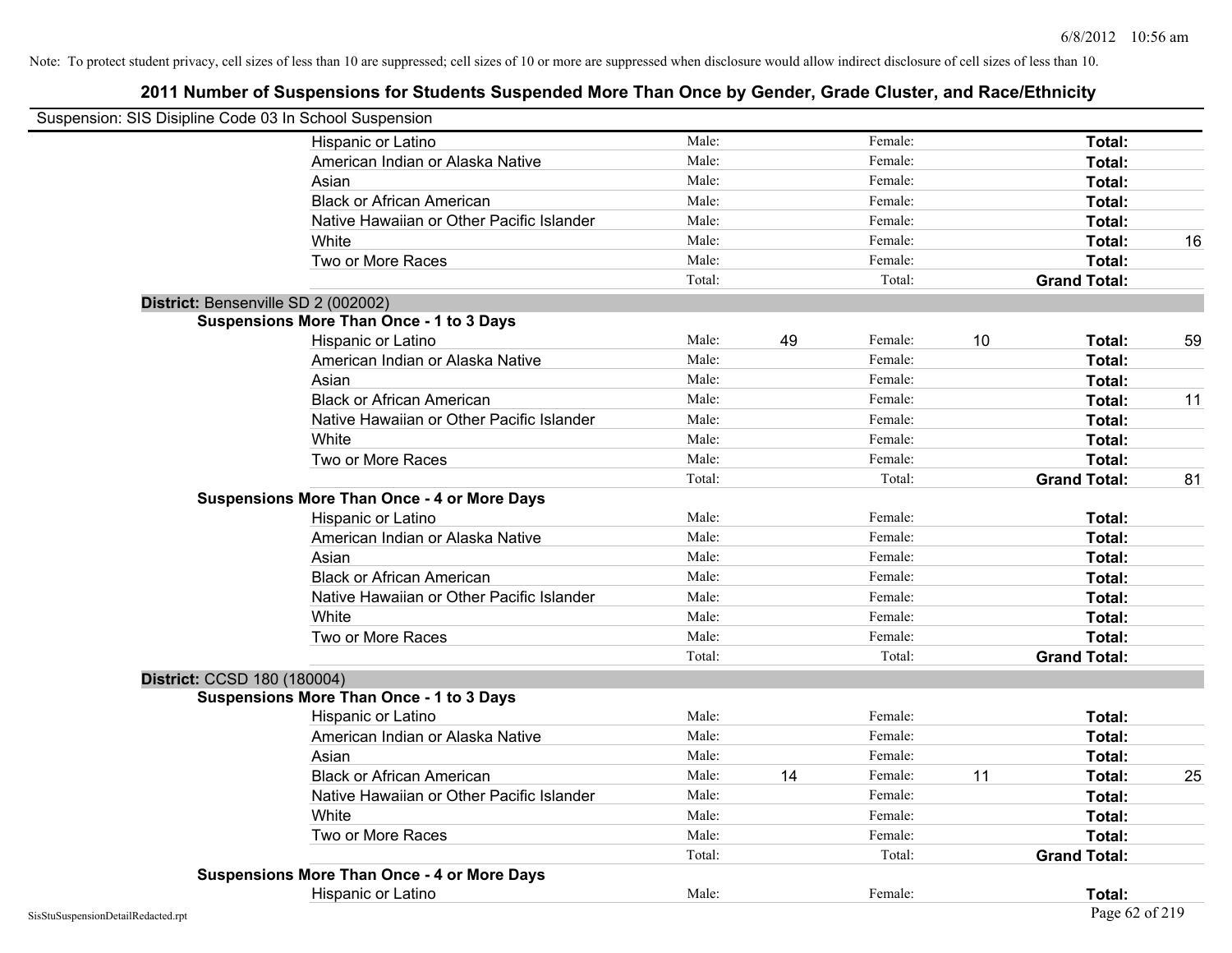## **2011 Number of Suspensions for Students Suspended More Than Once by Gender, Grade Cluster, and Race/Ethnicity**

| Suspension: SIS Disipline Code 03 In School Suspension |                                                    |        |         |                     |    |
|--------------------------------------------------------|----------------------------------------------------|--------|---------|---------------------|----|
|                                                        |                                                    |        |         |                     |    |
|                                                        | American Indian or Alaska Native                   | Male:  | Female: | Total:              |    |
|                                                        | Asian                                              | Male:  | Female: | Total:              |    |
|                                                        | <b>Black or African American</b>                   | Male:  | Female: | Total:              |    |
|                                                        | Native Hawaiian or Other Pacific Islander          | Male:  | Female: | Total:              |    |
|                                                        | White                                              | Male:  | Female: | Total:              |    |
|                                                        | Two or More Races                                  | Male:  | Female: | Total:              |    |
|                                                        |                                                    | Total: | Total:  | <b>Grand Total:</b> |    |
| District: CCSD 89 (089004)                             |                                                    |        |         |                     |    |
|                                                        | <b>Suspensions More Than Once - 1 to 3 Days</b>    |        |         |                     |    |
|                                                        | Hispanic or Latino                                 | Male:  | Female: | Total:              | 10 |
|                                                        | American Indian or Alaska Native                   | Male:  | Female: | Total:              |    |
|                                                        | Asian                                              | Male:  | Female: | Total:              |    |
|                                                        | <b>Black or African American</b>                   | Male:  | Female: | Total:              | 20 |
|                                                        | Native Hawaiian or Other Pacific Islander          | Male:  | Female: | Total:              |    |
|                                                        | White                                              | Male:  | Female: | Total:              | 23 |
|                                                        | Two or More Races                                  | Male:  | Female: | Total:              |    |
|                                                        |                                                    | Total: | Total:  | <b>Grand Total:</b> |    |
| District: CCSD 93 (093004)                             |                                                    |        |         |                     |    |
|                                                        | <b>Suspensions More Than Once - 1 to 3 Days</b>    |        |         |                     |    |
|                                                        | Hispanic or Latino                                 | Male:  | Female: | Total:              |    |
|                                                        | American Indian or Alaska Native                   | Male:  | Female: | Total:              |    |
|                                                        | Asian                                              | Male:  | Female: | Total:              |    |
|                                                        | <b>Black or African American</b>                   | Male:  | Female: | Total:              |    |
|                                                        | Native Hawaiian or Other Pacific Islander          | Male:  | Female: | Total:              |    |
|                                                        | White                                              | Male:  | Female: | Total:              |    |
|                                                        | Two or More Races                                  | Male:  | Female: | Total:              |    |
|                                                        |                                                    | Total: | Total:  | <b>Grand Total:</b> | 14 |
|                                                        | <b>Suspensions More Than Once - 4 or More Days</b> |        |         |                     |    |
|                                                        | Hispanic or Latino                                 | Male:  | Female: | Total:              |    |
|                                                        | American Indian or Alaska Native                   | Male:  | Female: | Total:              |    |
|                                                        | Asian                                              | Male:  | Female: | Total:              |    |
|                                                        | <b>Black or African American</b>                   | Male:  | Female: | Total:              |    |
|                                                        | Native Hawaiian or Other Pacific Islander          | Male:  | Female: | Total:              |    |
|                                                        | White                                              | Male:  | Female: | Total:              |    |
|                                                        |                                                    |        |         |                     |    |
|                                                        | Two or More Races                                  | Male:  | Female: | Total:              |    |

**District:** CHSD 99 (099016) **Suspensions More Than Once - 1 to 3 Days**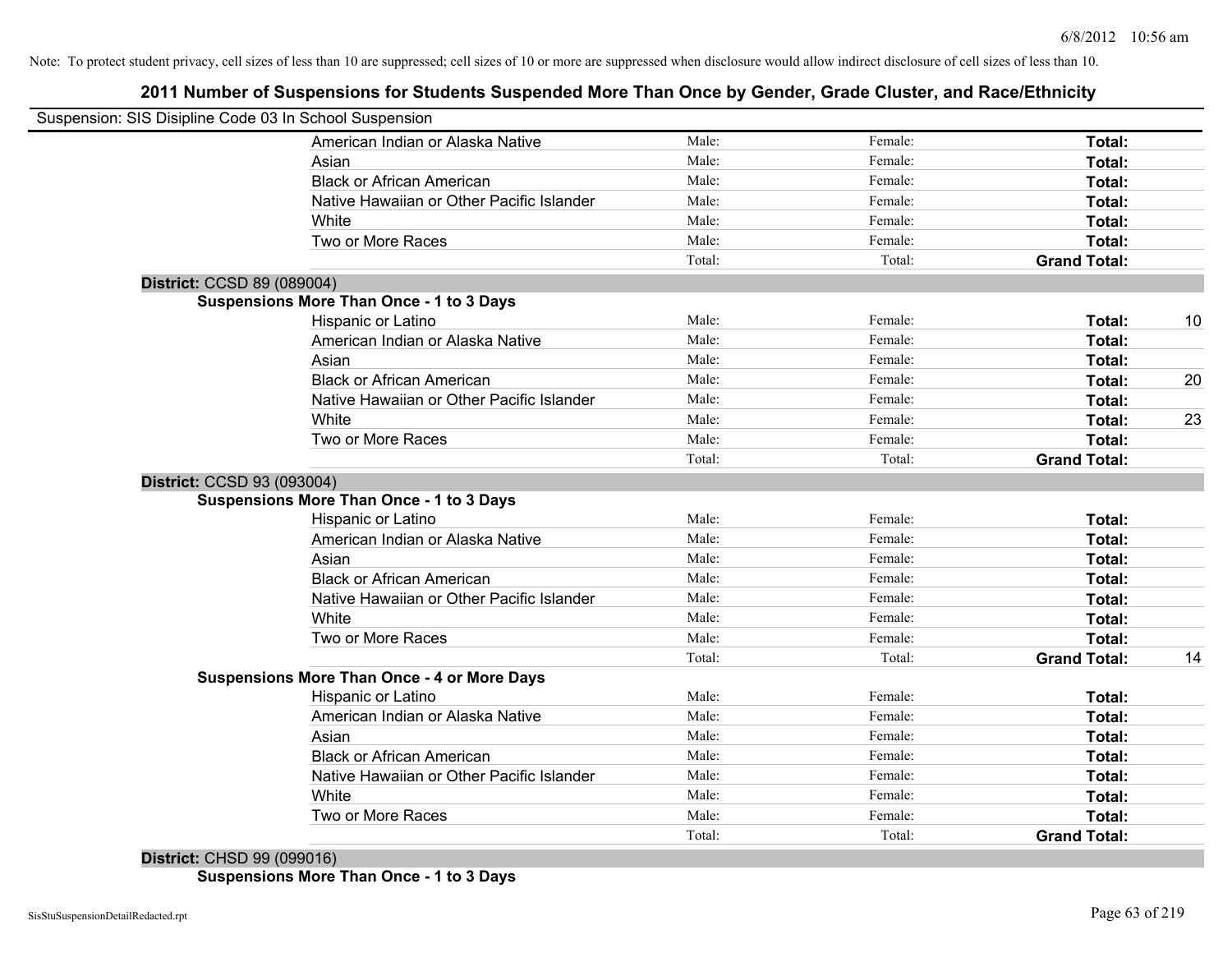## **2011 Number of Suspensions for Students Suspended More Than Once by Gender, Grade Cluster, and Race/Ethnicity**

| Suspension: SIS Disipline Code 03 In School Suspension |                                                    |                 |     |                    |    |                     |     |
|--------------------------------------------------------|----------------------------------------------------|-----------------|-----|--------------------|----|---------------------|-----|
|                                                        | Hispanic or Latino                                 | Male:           |     | Female:            |    | Total:              | 10  |
|                                                        | American Indian or Alaska Native                   | Male:           |     | Female:            |    | Total:              |     |
|                                                        | Asian                                              | Male:           |     | Female:            |    | Total:              |     |
|                                                        | <b>Black or African American</b>                   | Male:           |     | Female:            |    | Total:              |     |
|                                                        | Native Hawaiian or Other Pacific Islander          | Male:           |     | Female:            |    | Total:              |     |
|                                                        | White                                              | Male:           |     | Female:            |    | Total:              |     |
|                                                        | Two or More Races                                  | Male:           |     | Female:            |    | Total:              |     |
|                                                        |                                                    | Total:          |     | Total:             |    | <b>Grand Total:</b> | 26  |
|                                                        | District: Coop Assoc for Spec Educ (041061)        |                 |     |                    |    |                     |     |
|                                                        | <b>Suspensions More Than Once - 1 to 3 Days</b>    |                 |     |                    |    |                     |     |
|                                                        | Hispanic or Latino                                 | Male:           |     | Female:            |    | Total:              |     |
|                                                        | American Indian or Alaska Native                   | Male:           |     | Female:            |    | Total:              |     |
|                                                        | Asian                                              | Male:           |     | Female:            |    | Total:              |     |
|                                                        | <b>Black or African American</b>                   | Male:           |     | Female:            |    | Total:              |     |
|                                                        | Native Hawaiian or Other Pacific Islander          | Male:           |     | Female:            |    | Total:              |     |
|                                                        | White                                              | Male:           |     | Female:            |    | Total:              |     |
|                                                        | Two or More Races                                  | Male:           |     | Female:            |    | Total:              |     |
|                                                        |                                                    | Total:          |     | Total:             |    | <b>Grand Total:</b> |     |
| District: CUSD 200 (200026)                            |                                                    |                 |     |                    |    |                     |     |
|                                                        | <b>Suspensions More Than Once - 1 to 3 Days</b>    |                 |     |                    |    |                     |     |
|                                                        | Hispanic or Latino                                 | Male:           | 114 | Female:            | 11 | Total:              | 125 |
|                                                        | American Indian or Alaska Native                   | Male:           |     | Female:            |    | Total:              |     |
|                                                        | Asian                                              | Male:           |     | Female:            |    | Total:              |     |
|                                                        | <b>Black or African American</b>                   | Male:           | 77  | Female:            | 38 | Total:              | 115 |
|                                                        | Native Hawaiian or Other Pacific Islander          | Male:           |     | Female:            |    | Total:              |     |
|                                                        | White                                              | Male:           | 124 | Female:            | 31 | <b>Total:</b>       | 155 |
|                                                        | Two or More Races                                  | Male:           |     | Female:            |    | Total:              | 19  |
|                                                        |                                                    | Total:          |     | Total:             |    | <b>Grand Total:</b> |     |
|                                                        | <b>Suspensions More Than Once - 4 or More Days</b> |                 |     |                    |    |                     |     |
|                                                        | Hispanic or Latino                                 | Male:           |     | Female:            |    | Total:              |     |
|                                                        | American Indian or Alaska Native                   | Male:           |     | Female:            |    | Total:              |     |
|                                                        | Asian                                              | Male:           |     | Female:<br>Female: |    | Total:              |     |
|                                                        | <b>Black or African American</b>                   | Male:           |     |                    |    | Total:              |     |
|                                                        | Native Hawaiian or Other Pacific Islander          | Male:           |     | Female:            |    | Total:              |     |
|                                                        | White                                              | Male:           |     | Female:<br>Female: |    | Total:              |     |
|                                                        | Two or More Races                                  | Male:<br>Total: |     | Total:             |    | Total:              |     |
|                                                        |                                                    |                 |     |                    |    | <b>Grand Total:</b> |     |

#### **District:** CUSD 201 (201026)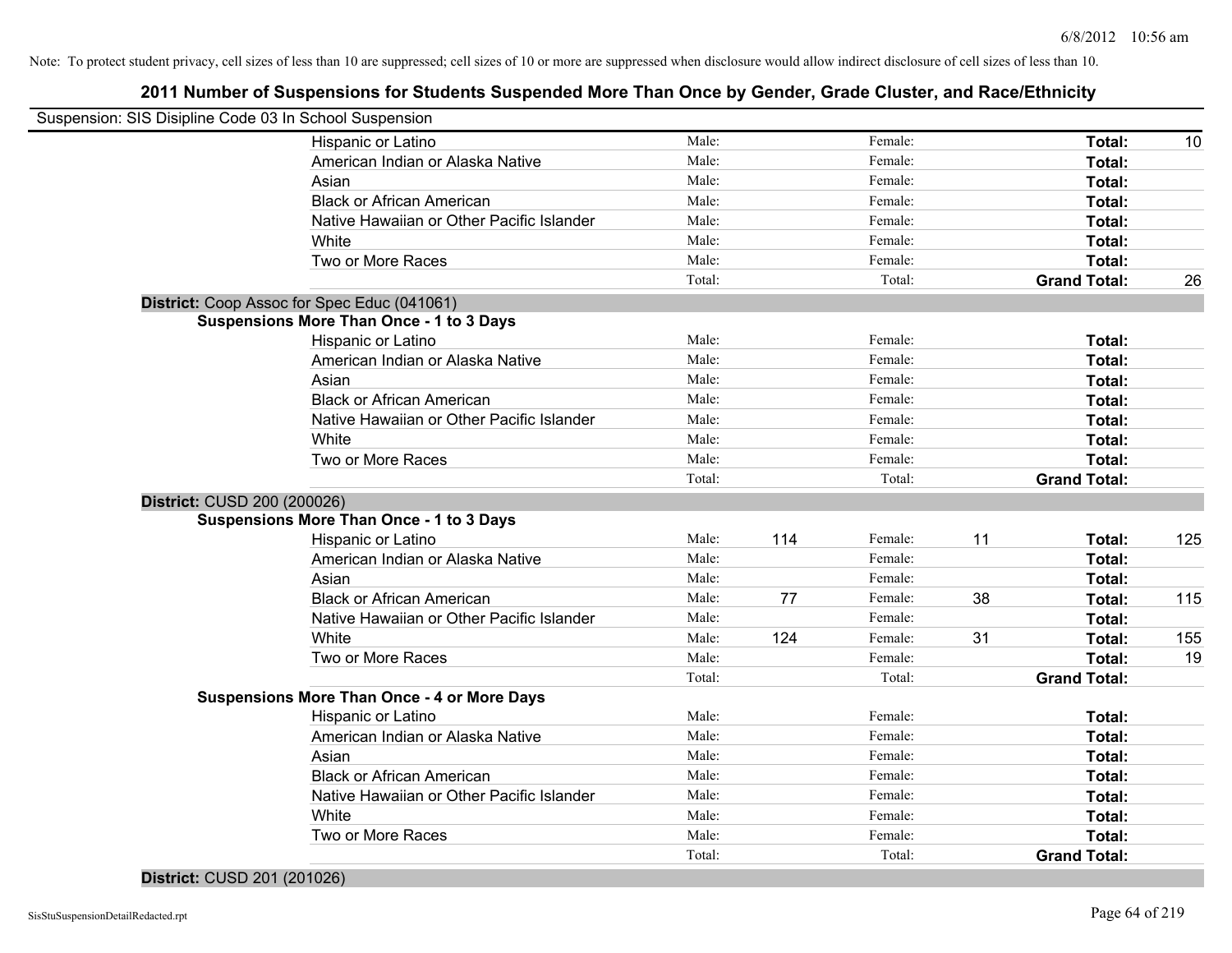| Suspension: SIS Disipline Code 03 In School Suspension |                                                    |        |     |         |     |                     |     |
|--------------------------------------------------------|----------------------------------------------------|--------|-----|---------|-----|---------------------|-----|
|                                                        | <b>Suspensions More Than Once - 1 to 3 Days</b>    |        |     |         |     |                     |     |
|                                                        | Hispanic or Latino                                 | Male:  |     | Female: |     | Total:              | 27  |
|                                                        | American Indian or Alaska Native                   | Male:  |     | Female: |     | Total:              |     |
| Asian                                                  |                                                    | Male:  |     | Female: |     | Total:              |     |
|                                                        | <b>Black or African American</b>                   | Male:  |     | Female: |     | Total:              |     |
|                                                        | Native Hawaiian or Other Pacific Islander          | Male:  |     | Female: |     | Total:              |     |
| White                                                  |                                                    | Male:  |     | Female: |     | Total:              | 63  |
|                                                        | Two or More Races                                  | Male:  |     | Female: |     | Total:              | 10  |
|                                                        |                                                    | Total: |     | Total:  |     | <b>Grand Total:</b> |     |
| District: Downers Grove GSD 58 (058002)                |                                                    |        |     |         |     |                     |     |
|                                                        | <b>Suspensions More Than Once - 1 to 3 Days</b>    |        |     |         |     |                     |     |
|                                                        | Hispanic or Latino                                 | Male:  |     | Female: |     | Total:              |     |
|                                                        | American Indian or Alaska Native                   | Male:  |     | Female: |     | Total:              |     |
| Asian                                                  |                                                    | Male:  |     | Female: |     | Total:              |     |
|                                                        | <b>Black or African American</b>                   | Male:  |     | Female: |     | Total:              |     |
|                                                        | Native Hawaiian or Other Pacific Islander          | Male:  |     | Female: |     | Total:              |     |
| White                                                  |                                                    | Male:  |     | Female: |     | Total:              | 11  |
|                                                        | Two or More Races                                  | Male:  |     | Female: |     | Total:              |     |
|                                                        |                                                    | Total: |     | Total:  |     | <b>Grand Total:</b> |     |
|                                                        | <b>Suspensions More Than Once - 4 or More Days</b> |        |     |         |     |                     |     |
|                                                        | Hispanic or Latino                                 | Male:  |     | Female: |     | Total:              |     |
|                                                        | American Indian or Alaska Native                   | Male:  |     | Female: |     | Total:              |     |
| Asian                                                  |                                                    | Male:  |     | Female: |     | Total:              |     |
|                                                        | <b>Black or African American</b>                   | Male:  |     | Female: |     | Total:              |     |
|                                                        | Native Hawaiian or Other Pacific Islander          | Male:  |     | Female: |     | Total:              |     |
| White                                                  |                                                    | Male:  |     | Female: |     | Total:              |     |
|                                                        | Two or More Races                                  | Male:  |     | Female: |     | Total:              |     |
|                                                        |                                                    | Total: |     | Total:  |     | <b>Grand Total:</b> |     |
| District: DuPage HSD 88 (088016)                       |                                                    |        |     |         |     |                     |     |
|                                                        | <b>Suspensions More Than Once - 1 to 3 Days</b>    |        |     |         |     |                     |     |
|                                                        | Hispanic or Latino                                 | Male:  | 509 | Female: | 310 | Total:              | 819 |
|                                                        | American Indian or Alaska Native                   | Male:  |     | Female: |     | Total:              | 17  |
| Asian                                                  |                                                    | Male:  |     | Female: |     | Total:              | 25  |
|                                                        | <b>Black or African American</b>                   | Male:  | 310 | Female: | 95  | Total:              | 405 |
|                                                        | Native Hawaiian or Other Pacific Islander          | Male:  |     | Female: |     | Total:              |     |
| White                                                  |                                                    | Male:  | 393 | Female: | 167 | Total:              | 560 |
|                                                        | Two or More Races                                  | Male:  |     | Female: |     | Total:              | 24  |
|                                                        |                                                    | Total: |     | Total:  |     | <b>Grand Total:</b> |     |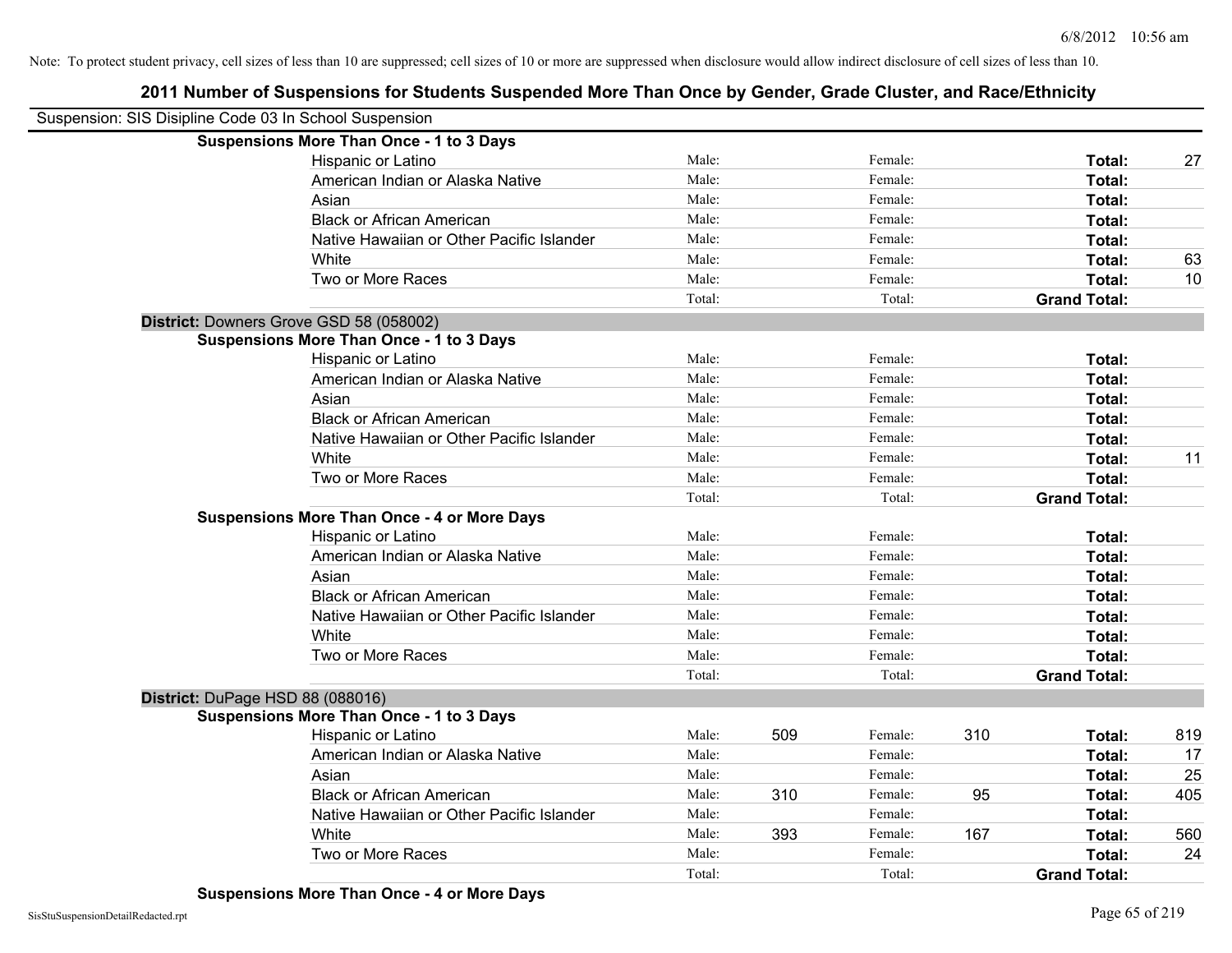| Suspension: SIS Disipline Code 03 In School Suspension |                                                 |        |     |         |    |                     |     |
|--------------------------------------------------------|-------------------------------------------------|--------|-----|---------|----|---------------------|-----|
|                                                        | Hispanic or Latino                              | Male:  |     | Female: |    | Total:              |     |
|                                                        | American Indian or Alaska Native                | Male:  |     | Female: |    | Total:              |     |
|                                                        | Asian                                           | Male:  |     | Female: |    | Total:              |     |
|                                                        | <b>Black or African American</b>                | Male:  |     | Female: |    | Total:              |     |
|                                                        | Native Hawaiian or Other Pacific Islander       | Male:  |     | Female: |    | Total:              |     |
|                                                        | White                                           | Male:  |     | Female: |    | Total:              |     |
|                                                        | Two or More Races                               | Male:  |     | Female: |    | Total:              |     |
|                                                        |                                                 | Total: |     | Total:  |    | <b>Grand Total:</b> |     |
| District: Elmhurst SD 205 (205026)                     |                                                 |        |     |         |    |                     |     |
|                                                        | <b>Suspensions More Than Once - 1 to 3 Days</b> |        |     |         |    |                     |     |
|                                                        | Hispanic or Latino                              | Male:  | 83  | Female: | 52 | Total:              | 135 |
|                                                        | American Indian or Alaska Native                | Male:  |     | Female: |    | Total:              |     |
|                                                        | Asian                                           | Male:  |     | Female: |    | Total:              |     |
|                                                        | <b>Black or African American</b>                | Male:  | 23  | Female: | 10 | Total:              | 33  |
|                                                        | Native Hawaiian or Other Pacific Islander       | Male:  |     | Female: |    | Total:              |     |
|                                                        | White                                           | Male:  | 173 | Female: | 73 | Total:              | 246 |
|                                                        | Two or More Races                               | Male:  |     | Female: |    | Total:              |     |
|                                                        |                                                 | Total: |     | Total:  |    | <b>Grand Total:</b> |     |
| District: Fenton CHSD 100 (100016)                     |                                                 |        |     |         |    |                     |     |
|                                                        | <b>Suspensions More Than Once - 1 to 3 Days</b> |        |     |         |    |                     |     |
|                                                        | Hispanic or Latino                              | Male:  | 78  | Female: | 26 | Total:              | 104 |
|                                                        | American Indian or Alaska Native                | Male:  |     | Female: |    | Total:              |     |
|                                                        | Asian                                           | Male:  |     | Female: |    | Total:              |     |
|                                                        | <b>Black or African American</b>                | Male:  |     | Female: |    | Total:              |     |
|                                                        | Native Hawaiian or Other Pacific Islander       | Male:  |     | Female: |    | Total:              |     |
|                                                        | White                                           | Male:  | 16  | Female: | 16 | Total:              | 32  |
|                                                        | Two or More Races                               | Male:  |     | Female: |    | Total:              | 11  |
|                                                        |                                                 | Total: |     | Total:  |    | <b>Grand Total:</b> |     |
| District: Glen Ellyn SD 41 (041002)                    |                                                 |        |     |         |    |                     |     |
|                                                        | <b>Suspensions More Than Once - 1 to 3 Days</b> |        |     |         |    |                     |     |
|                                                        | Hispanic or Latino                              | Male:  |     | Female: |    | Total:              |     |
|                                                        | American Indian or Alaska Native                | Male:  |     | Female: |    | Total:              |     |
|                                                        | Asian                                           | Male:  |     | Female: |    | Total:              |     |
|                                                        | <b>Black or African American</b>                | Male:  |     | Female: |    | Total:              |     |
|                                                        | Native Hawaiian or Other Pacific Islander       | Male:  |     | Female: |    | Total:              |     |
|                                                        | White                                           | Male:  |     | Female: |    | Total:              |     |
|                                                        | Two or More Races                               | Male:  |     | Female: |    | Total:              |     |
|                                                        |                                                 | Total: |     | Total:  |    | <b>Grand Total:</b> | 26  |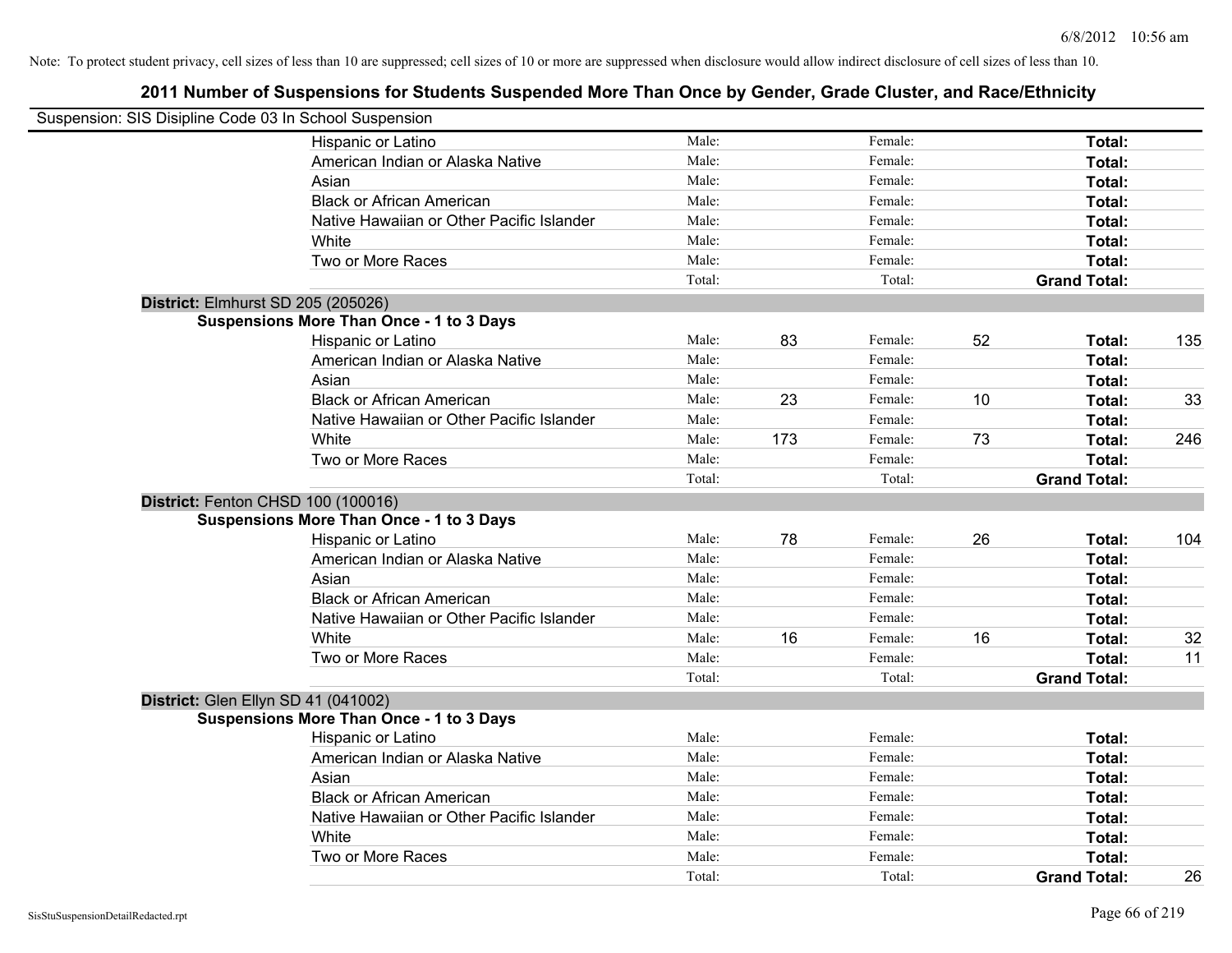| Suspension: SIS Disipline Code 03 In School Suspension |                                                    |        |     |         |     |                     |       |
|--------------------------------------------------------|----------------------------------------------------|--------|-----|---------|-----|---------------------|-------|
| District: Glenbard Twp HSD 87 (087017)                 |                                                    |        |     |         |     |                     |       |
|                                                        | <b>Suspensions More Than Once - 1 to 3 Days</b>    |        |     |         |     |                     |       |
|                                                        | Hispanic or Latino                                 | Male:  | 588 | Female: | 373 | Total:              | 961   |
|                                                        | American Indian or Alaska Native                   | Male:  |     | Female: |     | Total:              |       |
|                                                        | Asian                                              | Male:  | 96  | Female: | 35  | Total:              | 131   |
|                                                        | <b>Black or African American</b>                   | Male:  | 404 | Female: | 184 | Total:              | 588   |
|                                                        | Native Hawaiian or Other Pacific Islander          | Male:  |     | Female: |     | Total:              |       |
|                                                        | White                                              | Male:  | 787 | Female: | 279 | Total:              | 1,066 |
|                                                        | Two or More Races                                  | Male:  | 38  | Female: | 29  | Total:              | 67    |
|                                                        |                                                    | Total: |     | Total:  |     | <b>Grand Total:</b> |       |
|                                                        | <b>Suspensions More Than Once - 4 or More Days</b> |        |     |         |     |                     |       |
|                                                        | Hispanic or Latino                                 | Male:  |     | Female: |     | Total:              |       |
|                                                        | American Indian or Alaska Native                   | Male:  |     | Female: |     | Total:              |       |
|                                                        | Asian                                              | Male:  |     | Female: |     | Total:              |       |
|                                                        | <b>Black or African American</b>                   | Male:  |     | Female: |     | Total:              |       |
|                                                        | Native Hawaiian or Other Pacific Islander          | Male:  |     | Female: |     | Total:              |       |
|                                                        | White                                              | Male:  |     | Female: |     | Total:              |       |
|                                                        | Two or More Races                                  | Male:  |     | Female: |     | Total:              |       |
|                                                        |                                                    | Total: |     | Total:  |     | <b>Grand Total:</b> | 14    |
| District: Hinsdale CCSD 181 (181004)                   |                                                    |        |     |         |     |                     |       |
|                                                        | <b>Suspensions More Than Once - 1 to 3 Days</b>    |        |     |         |     |                     |       |
|                                                        | Hispanic or Latino                                 | Male:  |     | Female: |     | Total:              |       |
|                                                        | American Indian or Alaska Native                   | Male:  |     | Female: |     | Total:              |       |
|                                                        | Asian                                              | Male:  |     | Female: |     | Total:              |       |
|                                                        | <b>Black or African American</b>                   | Male:  |     | Female: |     | Total:              |       |
|                                                        | Native Hawaiian or Other Pacific Islander          | Male:  |     | Female: |     | Total:              |       |
|                                                        | White                                              | Male:  |     | Female: |     | Total:              |       |
|                                                        | Two or More Races                                  | Male:  |     | Female: |     | Total:              |       |
|                                                        |                                                    | Total: |     | Total:  |     | <b>Grand Total:</b> |       |
|                                                        | <b>Suspensions More Than Once - 4 or More Days</b> |        |     |         |     |                     |       |
|                                                        | Hispanic or Latino                                 | Male:  |     | Female: |     | Total:              |       |
|                                                        | American Indian or Alaska Native                   | Male:  |     | Female: |     | Total:              |       |
|                                                        | Asian                                              | Male:  |     | Female: |     | Total:              |       |
|                                                        | <b>Black or African American</b>                   | Male:  |     | Female: |     | Total:              |       |
|                                                        | Native Hawaiian or Other Pacific Islander          | Male:  |     | Female: |     | Total:              |       |
|                                                        | White                                              | Male:  |     | Female: |     | Total:              |       |
|                                                        | Two or More Races                                  | Male:  |     | Female: |     | <b>Total:</b>       |       |
|                                                        |                                                    | Total: |     | Total:  |     | <b>Grand Total:</b> |       |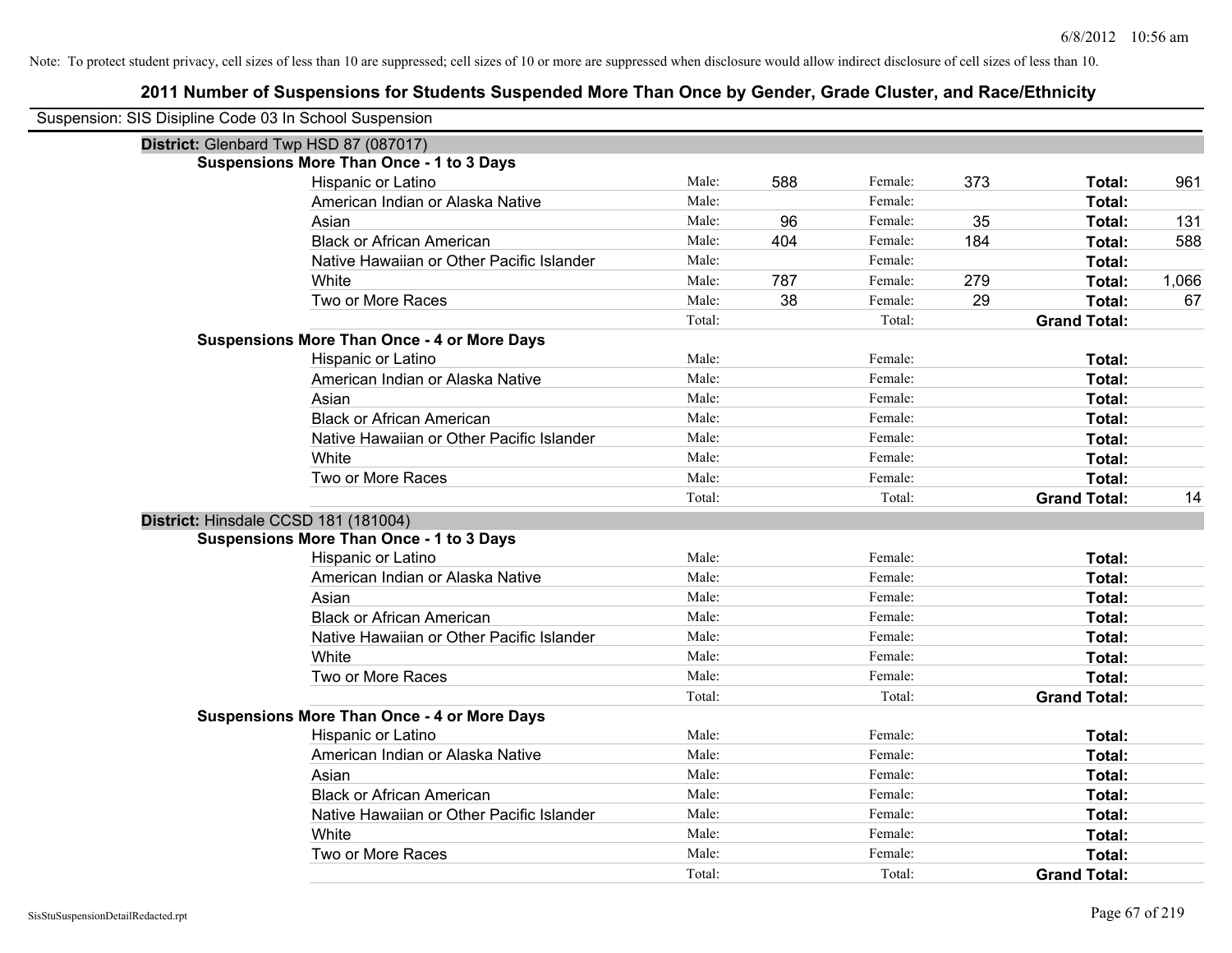| Suspension: SIS Disipline Code 03 In School Suspension |                                                 |        |     |         |     |                     |     |
|--------------------------------------------------------|-------------------------------------------------|--------|-----|---------|-----|---------------------|-----|
| District: Hinsdale Twp HSD 86 (086017)                 |                                                 |        |     |         |     |                     |     |
|                                                        | <b>Suspensions More Than Once - 1 to 3 Days</b> |        |     |         |     |                     |     |
|                                                        | Hispanic or Latino                              | Male:  | 81  | Female: | 17  | Total:              | 98  |
|                                                        | American Indian or Alaska Native                | Male:  |     | Female: |     | Total:              |     |
|                                                        | Asian                                           | Male:  |     | Female: |     | Total:              | 36  |
|                                                        | <b>Black or African American</b>                | Male:  | 186 | Female: | 116 | Total:              | 302 |
|                                                        | Native Hawaiian or Other Pacific Islander       | Male:  |     | Female: |     | Total:              |     |
|                                                        | White                                           | Male:  | 283 | Female: | 156 | Total:              | 439 |
|                                                        | Two or More Races                               | Male:  |     | Female: |     | Total:              | 32  |
|                                                        |                                                 | Total: |     | Total:  |     | <b>Grand Total:</b> |     |
| District: Indian Prairie CUSD 204 (204026)             |                                                 |        |     |         |     |                     |     |
|                                                        | <b>Suspensions More Than Once - 1 to 3 Days</b> |        |     |         |     |                     |     |
|                                                        | Hispanic or Latino                              | Male:  | 81  | Female: | 31  | Total:              | 112 |
|                                                        | American Indian or Alaska Native                | Male:  |     | Female: |     | Total:              |     |
|                                                        | Asian                                           | Male:  |     | Female: |     | Total:              | 22  |
|                                                        | <b>Black or African American</b>                | Male:  | 369 | Female: | 126 | Total:              | 495 |
|                                                        | Native Hawaiian or Other Pacific Islander       | Male:  |     | Female: |     | Total:              |     |
|                                                        | White                                           | Male:  | 261 | Female: | 28  | Total:              | 289 |
|                                                        | Two or More Races                               | Male:  |     | Female: |     | Total:              | 46  |
|                                                        |                                                 | Total: |     | Total:  |     | <b>Grand Total:</b> |     |
| District: Itasca SD 10 (010002)                        |                                                 |        |     |         |     |                     |     |
|                                                        | <b>Suspensions More Than Once - 1 to 3 Days</b> |        |     |         |     |                     |     |
|                                                        | Hispanic or Latino                              | Male:  |     | Female: |     | Total:              |     |
|                                                        | American Indian or Alaska Native                | Male:  |     | Female: |     | Total:              |     |
|                                                        | Asian                                           | Male:  |     | Female: |     | Total:              |     |
|                                                        | <b>Black or African American</b>                | Male:  |     | Female: |     | Total:              |     |
|                                                        | Native Hawaiian or Other Pacific Islander       | Male:  |     | Female: |     | Total:              |     |
|                                                        | White                                           | Male:  |     | Female: |     | Total:              |     |
|                                                        | Two or More Races                               | Male:  |     | Female: |     | Total:              |     |
|                                                        |                                                 | Total: |     | Total:  |     | <b>Grand Total:</b> |     |
| District: Keeneyville SD 20 (020002)                   |                                                 |        |     |         |     |                     |     |
|                                                        | <b>Suspensions More Than Once - 1 to 3 Days</b> |        |     |         |     |                     |     |
|                                                        | Hispanic or Latino                              | Male:  |     | Female: |     | Total:              | 17  |
|                                                        | American Indian or Alaska Native                | Male:  |     | Female: |     | Total:              |     |
|                                                        | Asian                                           | Male:  |     | Female: |     | Total:              |     |
|                                                        | <b>Black or African American</b>                | Male:  | 33  | Female: | 17  | Total:              | 50  |
|                                                        | Native Hawaiian or Other Pacific Islander       | Male:  |     | Female: |     | Total:              |     |
|                                                        | White                                           | Male:  |     | Female: |     | Total:              | 27  |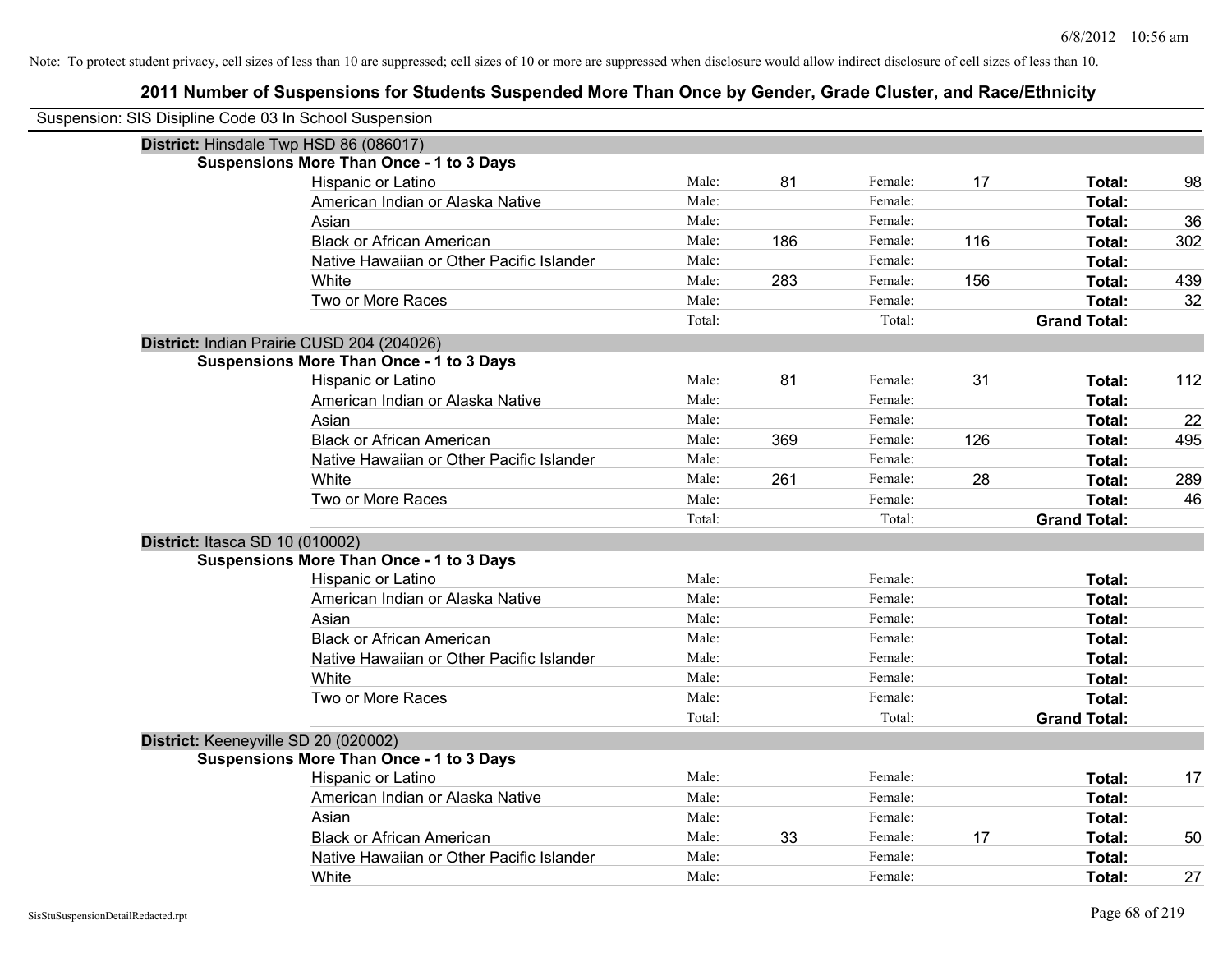| Suspension: SIS Disipline Code 03 In School Suspension |                                                 |        |    |         |    |                     |    |
|--------------------------------------------------------|-------------------------------------------------|--------|----|---------|----|---------------------|----|
|                                                        | Two or More Races                               | Male:  |    | Female: |    | Total:              |    |
|                                                        |                                                 | Total: |    | Total:  |    | <b>Grand Total:</b> |    |
|                                                        | District: Lisle CUSD 202 (202026)               |        |    |         |    |                     |    |
|                                                        | <b>Suspensions More Than Once - 1 to 3 Days</b> |        |    |         |    |                     |    |
|                                                        | Hispanic or Latino                              | Male:  |    | Female: |    | Total:              |    |
|                                                        | American Indian or Alaska Native                | Male:  |    | Female: |    | Total:              |    |
|                                                        | Asian                                           | Male:  |    | Female: |    | Total:              |    |
|                                                        | <b>Black or African American</b>                | Male:  |    | Female: |    | Total:              |    |
|                                                        | Native Hawaiian or Other Pacific Islander       | Male:  |    | Female: |    | Total:              |    |
|                                                        | White                                           | Male:  |    | Female: |    | Total:              |    |
|                                                        | Two or More Races                               | Male:  |    | Female: |    | Total:              |    |
|                                                        |                                                 | Total: |    | Total:  |    | <b>Grand Total:</b> | 14 |
|                                                        | District: Lombard SD 44 (044002)                |        |    |         |    |                     |    |
|                                                        | <b>Suspensions More Than Once - 1 to 3 Days</b> |        |    |         |    |                     |    |
|                                                        | Hispanic or Latino                              | Male:  |    | Female: |    | Total:              |    |
|                                                        | American Indian or Alaska Native                | Male:  |    | Female: |    | Total:              |    |
|                                                        | Asian                                           | Male:  |    | Female: |    | Total:              |    |
|                                                        | <b>Black or African American</b>                | Male:  |    | Female: |    | Total:              | 15 |
|                                                        | Native Hawaiian or Other Pacific Islander       | Male:  |    | Female: |    | Total:              |    |
|                                                        | White                                           | Male:  |    | Female: |    | Total:              |    |
|                                                        | Two or More Races                               | Male:  |    | Female: |    | Total:              |    |
|                                                        |                                                 | Total: | 23 | Total:  | 10 | <b>Grand Total:</b> | 33 |
|                                                        | District: Maercker SD 60 (060002)               |        |    |         |    |                     |    |
|                                                        | <b>Suspensions More Than Once - 1 to 3 Days</b> |        |    |         |    |                     |    |
|                                                        | Hispanic or Latino                              | Male:  |    | Female: |    | Total:              |    |
|                                                        | American Indian or Alaska Native                | Male:  |    | Female: |    | Total:              |    |
|                                                        | Asian                                           | Male:  |    | Female: |    | Total:              |    |
|                                                        | <b>Black or African American</b>                | Male:  |    | Female: |    | Total:              |    |
|                                                        | Native Hawaiian or Other Pacific Islander       | Male:  |    | Female: |    | Total:              |    |
|                                                        | White                                           | Male:  |    | Female: |    | Total:              |    |
|                                                        | Two or More Races                               | Male:  |    | Female: |    | Total:              |    |
|                                                        |                                                 | Total: |    | Total:  |    | <b>Grand Total:</b> | 10 |
|                                                        | District: Marquardt SD 15 (015002)              |        |    |         |    |                     |    |
|                                                        | <b>Suspensions More Than Once - 1 to 3 Days</b> |        |    |         |    |                     |    |
|                                                        | Hispanic or Latino                              | Male:  |    | Female: |    | Total:              | 45 |
|                                                        | American Indian or Alaska Native                | Male:  |    | Female: |    | Total:              |    |
|                                                        | Asian                                           | Male:  |    | Female: |    | Total:              |    |
|                                                        | <b>Black or African American</b>                | Male:  | 65 | Female: | 28 | Total:              | 93 |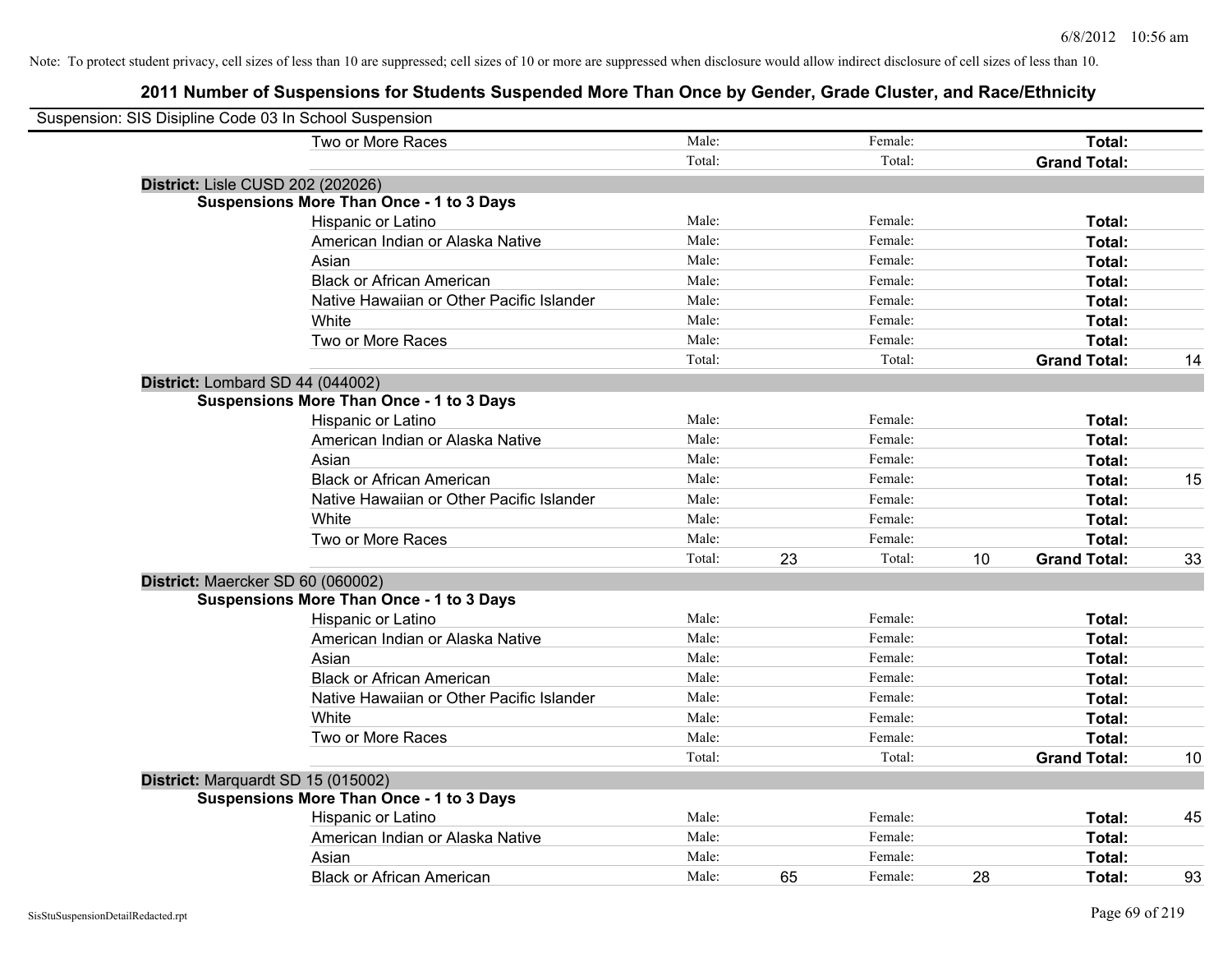| Suspension: SIS Disipline Code 03 In School Suspension |                                                 |        |         |                     |     |
|--------------------------------------------------------|-------------------------------------------------|--------|---------|---------------------|-----|
|                                                        | Native Hawaiian or Other Pacific Islander       | Male:  | Female: | Total:              |     |
|                                                        | White                                           | Male:  | Female: | Total:              | 10  |
|                                                        | Two or More Races                               | Male:  | Female: | Total:              |     |
|                                                        |                                                 | Total: | Total:  | <b>Grand Total:</b> | 163 |
| District: Medinah SD 11 (011002)                       |                                                 |        |         |                     |     |
|                                                        | <b>Suspensions More Than Once - 1 to 3 Days</b> |        |         |                     |     |
|                                                        | Hispanic or Latino                              | Male:  | Female: | Total:              |     |
|                                                        | American Indian or Alaska Native                | Male:  | Female: | Total:              |     |
|                                                        | Asian                                           | Male:  | Female: | Total:              |     |
|                                                        | <b>Black or African American</b>                | Male:  | Female: | Total:              |     |
|                                                        | Native Hawaiian or Other Pacific Islander       | Male:  | Female: | Total:              |     |
|                                                        | White                                           | Male:  | Female: | Total:              |     |
|                                                        | Two or More Races                               | Male:  | Female: | Total:              |     |
|                                                        |                                                 | Total: | Total:  | <b>Grand Total:</b> |     |
| District: Naperville CUSD 203 (203026)                 |                                                 |        |         |                     |     |
|                                                        | <b>Suspensions More Than Once - 1 to 3 Days</b> |        |         |                     |     |
|                                                        | Hispanic or Latino                              | Male:  | Female: | Total:              |     |
|                                                        | American Indian or Alaska Native                | Male:  | Female: | Total:              |     |
|                                                        | Asian                                           | Male:  | Female: | Total:              |     |
|                                                        | <b>Black or African American</b>                | Male:  | Female: | Total:              |     |
|                                                        | Native Hawaiian or Other Pacific Islander       | Male:  | Female: | Total:              |     |
|                                                        | White                                           | Male:  | Female: | Total:              |     |
|                                                        | Two or More Races                               | Male:  | Female: | Total:              |     |
|                                                        |                                                 | Total: | Total:  | <b>Grand Total:</b> |     |
| District: Non-Public School (5020)                     |                                                 |        |         |                     |     |
|                                                        | <b>Suspensions More Than Once - 1 to 3 Days</b> |        |         |                     |     |
|                                                        | Hispanic or Latino                              | Male:  | Female: | Total:              |     |
|                                                        | American Indian or Alaska Native                | Male:  | Female: | Total:              |     |
|                                                        | Asian                                           | Male:  | Female: | Total:              |     |
|                                                        | <b>Black or African American</b>                | Male:  | Female: | Total:              |     |
|                                                        | Native Hawaiian or Other Pacific Islander       | Male:  | Female: | Total:              |     |
|                                                        | White                                           | Male:  | Female: | Total:              |     |
|                                                        | Two or More Races                               | Male:  | Female: | Total:              |     |
|                                                        |                                                 | Total: | Total:  | <b>Grand Total:</b> |     |
| District: Queen Bee SD 16 (016002)                     |                                                 |        |         |                     |     |
|                                                        | <b>Suspensions More Than Once - 1 to 3 Days</b> |        |         |                     |     |
|                                                        | Hispanic or Latino                              | Male:  | Female: | Total:              | 23  |
|                                                        | American Indian or Alaska Native                | Male:  | Female: | Total:              |     |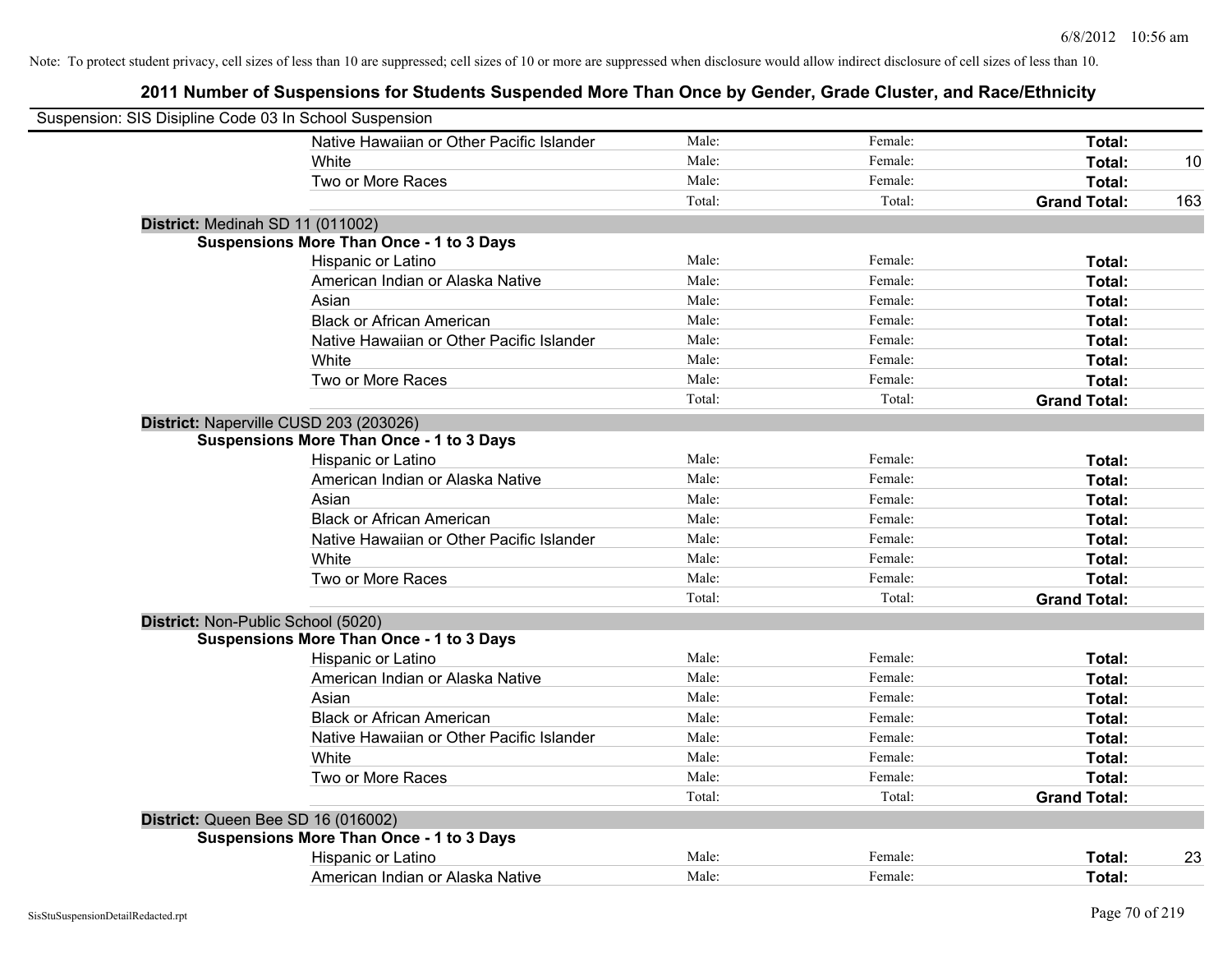| Suspension: SIS Disipline Code 03 In School Suspension |                                                    |        |         |                     |    |
|--------------------------------------------------------|----------------------------------------------------|--------|---------|---------------------|----|
|                                                        | Asian                                              | Male:  | Female: | Total:              |    |
|                                                        | <b>Black or African American</b>                   | Male:  | Female: | Total:              | 13 |
|                                                        | Native Hawaiian or Other Pacific Islander          | Male:  | Female: | Total:              |    |
|                                                        | White                                              | Male:  | Female: | Total:              |    |
|                                                        | Two or More Races                                  | Male:  | Female: | Total:              |    |
|                                                        |                                                    | Total: | Total:  | <b>Grand Total:</b> | 47 |
|                                                        | District: SD 45 DuPage County (045002)             |        |         |                     |    |
|                                                        | <b>Suspensions More Than Once - 1 to 3 Days</b>    |        |         |                     |    |
|                                                        | Hispanic or Latino                                 | Male:  | Female: | Total:              | 18 |
|                                                        | American Indian or Alaska Native                   | Male:  | Female: | Total:              |    |
|                                                        | Asian                                              | Male:  | Female: | Total:              |    |
|                                                        | <b>Black or African American</b>                   | Male:  | Female: | Total:              | 21 |
|                                                        | Native Hawaiian or Other Pacific Islander          | Male:  | Female: | Total:              |    |
|                                                        | White                                              | Male:  | Female: | Total:              |    |
|                                                        | Two or More Races                                  | Male:  | Female: | Total:              |    |
|                                                        |                                                    | Total: | Total:  | <b>Grand Total:</b> |    |
|                                                        | District: West Chicago ESD 33 (033002)             |        |         |                     |    |
|                                                        | <b>Suspensions More Than Once - 1 to 3 Days</b>    |        |         |                     |    |
|                                                        | Hispanic or Latino                                 | Male:  | Female: | Total:              | 25 |
|                                                        | American Indian or Alaska Native                   | Male:  | Female: | Total:              |    |
|                                                        | Asian                                              | Male:  | Female: | Total:              |    |
|                                                        | <b>Black or African American</b>                   | Male:  | Female: | Total:              |    |
|                                                        | Native Hawaiian or Other Pacific Islander          | Male:  | Female: | Total:              |    |
|                                                        | White                                              | Male:  | Female: | Total:              |    |
|                                                        | Two or More Races                                  | Male:  | Female: | Total:              |    |
|                                                        |                                                    | Total: | Total:  | <b>Grand Total:</b> |    |
|                                                        | <b>Suspensions More Than Once - 4 or More Days</b> |        |         |                     |    |
|                                                        | Hispanic or Latino                                 | Male:  | Female: | Total:              |    |
|                                                        | American Indian or Alaska Native                   | Male:  | Female: | Total:              |    |
|                                                        | Asian                                              | Male:  | Female: | Total:              |    |
|                                                        | <b>Black or African American</b>                   | Male:  | Female: | Total:              |    |
|                                                        | Native Hawaiian or Other Pacific Islander          | Male:  | Female: | Total:              |    |
|                                                        | White                                              | Male:  | Female: | Total:              |    |
|                                                        | Two or More Races                                  | Male:  | Female: | Total:              |    |
|                                                        |                                                    | Total: | Total:  | <b>Grand Total:</b> |    |
| District: Wood Dale SD 7 (007002)                      |                                                    |        |         |                     |    |
|                                                        | <b>Suspensions More Than Once - 1 to 3 Days</b>    |        |         |                     |    |
|                                                        | Hispanic or Latino                                 | Male:  | Female: | Total:              | 12 |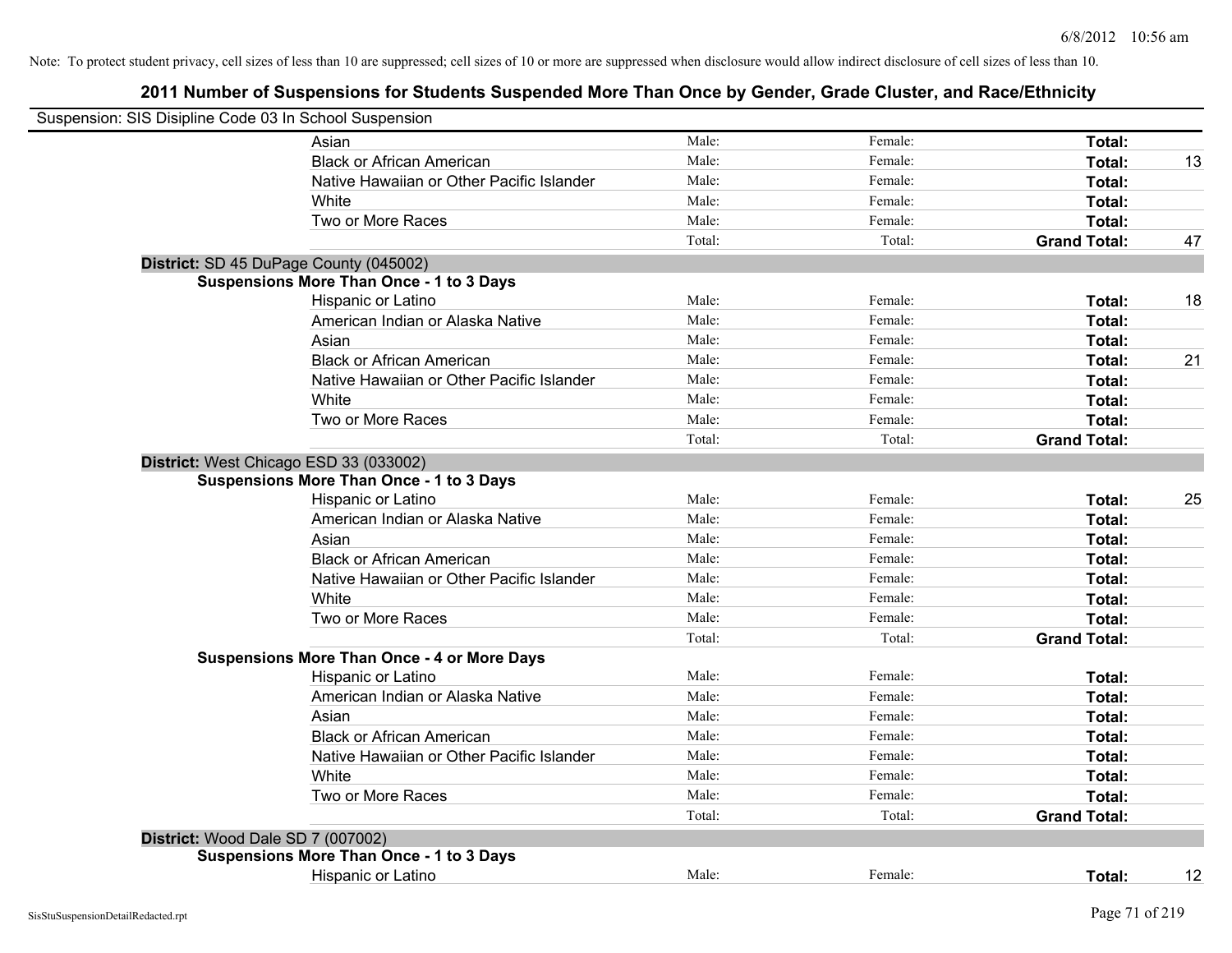#### **2011 Number of Suspensions for Students Suspended More Than Once by Gender, Grade Cluster, and Race/Ethnicity**

| Suspension: SIS Disipline Code 03 In School Suspension |                                                    |        |         |                     |    |
|--------------------------------------------------------|----------------------------------------------------|--------|---------|---------------------|----|
|                                                        | American Indian or Alaska Native                   | Male:  | Female: | <b>Total:</b>       |    |
|                                                        | Asian                                              | Male:  | Female: | Total:              |    |
|                                                        | <b>Black or African American</b>                   | Male:  | Female: | <b>Total:</b>       |    |
|                                                        | Native Hawaiian or Other Pacific Islander          | Male:  | Female: | Total:              |    |
|                                                        | White                                              | Male:  | Female: | <b>Total:</b>       | 17 |
|                                                        | Two or More Races                                  | Male:  | Female: | Total:              |    |
|                                                        |                                                    | Total: | Total:  | <b>Grand Total:</b> |    |
|                                                        | District: Woodridge SD 68 (068002)                 |        |         |                     |    |
|                                                        | <b>Suspensions More Than Once - 1 to 3 Days</b>    |        |         |                     |    |
|                                                        | Hispanic or Latino                                 | Male:  | Female: | Total:              | 10 |
|                                                        | American Indian or Alaska Native                   | Male:  | Female: | Total:              |    |
|                                                        | Asian                                              | Male:  | Female: | Total:              |    |
|                                                        | <b>Black or African American</b>                   | Male:  | Female: | <b>Total:</b>       |    |
|                                                        | Native Hawaiian or Other Pacific Islander          | Male:  | Female: | Total:              |    |
|                                                        | White                                              | Male:  | Female: | Total:              |    |
|                                                        | Two or More Races                                  | Male:  | Female: | <b>Total:</b>       |    |
|                                                        |                                                    | Total: | Total:  | <b>Grand Total:</b> |    |
|                                                        | <b>Suspensions More Than Once - 4 or More Days</b> |        |         |                     |    |
|                                                        | Hispanic or Latino                                 | Male:  | Female: | Total:              |    |
|                                                        | American Indian or Alaska Native                   | Male:  | Female: | <b>Total:</b>       |    |
|                                                        | Asian                                              | Male:  | Female: | <b>Total:</b>       |    |
|                                                        | <b>Black or African American</b>                   | Male:  | Female: | <b>Total:</b>       |    |
|                                                        | Native Hawaiian or Other Pacific Islander          | Male:  | Female: | Total:              |    |
|                                                        | White                                              | Male:  | Female: | <b>Total:</b>       |    |
|                                                        | Two or More Races                                  | Male:  | Female: | <b>Total:</b>       |    |
|                                                        |                                                    | Total: | Total:  | <b>Grand Total:</b> |    |
|                                                        |                                                    |        |         |                     |    |
| Region: Edwd/Gltn/Hdin/Pop/Slne/Wbh/Wn/Wh (20)         |                                                    |        |         |                     |    |
| County: Gallatin (030)                                 |                                                    |        |         |                     |    |
|                                                        | District: Gallatin CUSD 7 (007026)                 |        |         |                     |    |
|                                                        | <b>Suspensions More Than Once - 1 to 3 Days</b>    |        |         |                     |    |
|                                                        | Hispanic or Latino                                 | Male:  | Female: | Total:              |    |
|                                                        | American Indian or Alaska Native                   | Male:  | Female: | Total:              |    |
|                                                        | Asian                                              | Male:  | Female: | Total:              |    |

Black or African American **Figure 1** and Male: **Female:** Female: **Fotal: Total: Total: Figure 1** Native Hawaiian or Other Pacific Islander Male: Female: Female: **Fotal:** Total:

Two or More Races **Total:** Total: Male: Female: Female: **Total:** Total:

White **Male:** Male: **Total: 13** Male: **Total: 13**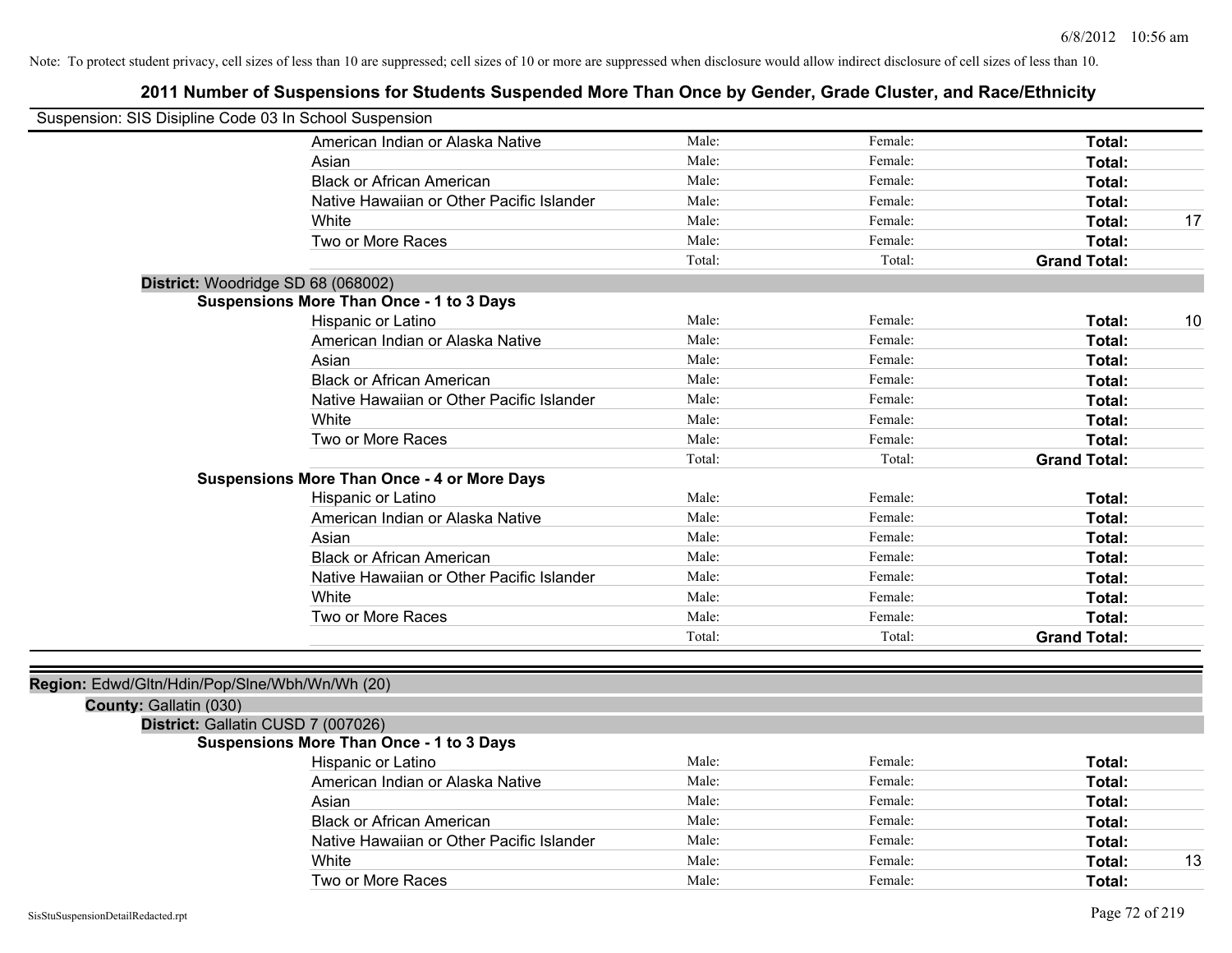| Suspension: SIS Disipline Code 03 In School Suspension |                                                    |        |     |         |    |                     |     |
|--------------------------------------------------------|----------------------------------------------------|--------|-----|---------|----|---------------------|-----|
|                                                        |                                                    | Total: |     | Total:  |    | <b>Grand Total:</b> |     |
| County: Hardin (035)                                   |                                                    |        |     |         |    |                     |     |
|                                                        | District: Hardin County CUSD 1 (001026)            |        |     |         |    |                     |     |
|                                                        | <b>Suspensions More Than Once - 1 to 3 Days</b>    |        |     |         |    |                     |     |
|                                                        | Hispanic or Latino                                 | Male:  |     | Female: |    | Total:              |     |
|                                                        | American Indian or Alaska Native                   | Male:  |     | Female: |    | Total:              |     |
|                                                        | Asian                                              | Male:  |     | Female: |    | Total:              |     |
|                                                        | <b>Black or African American</b>                   | Male:  |     | Female: |    | Total:              |     |
|                                                        | Native Hawaiian or Other Pacific Islander          | Male:  |     | Female: |    | Total:              |     |
|                                                        | White                                              | Male:  | 64  | Female: | 38 | Total:              | 102 |
|                                                        | Two or More Races                                  | Male:  |     | Female: |    | Total:              |     |
|                                                        |                                                    | Total: |     | Total:  |    | <b>Grand Total:</b> |     |
| County: Pope (076)                                     |                                                    |        |     |         |    |                     |     |
|                                                        | District: Pope Co CUD 1 (001026)                   |        |     |         |    |                     |     |
|                                                        | <b>Suspensions More Than Once - 1 to 3 Days</b>    |        |     |         |    |                     |     |
|                                                        | Hispanic or Latino                                 | Male:  |     | Female: |    | Total:              |     |
|                                                        | American Indian or Alaska Native                   | Male:  |     | Female: |    | Total:              |     |
|                                                        | Asian                                              | Male:  |     | Female: |    | Total:              |     |
|                                                        | <b>Black or African American</b>                   | Male:  |     | Female: |    | Total:              |     |
|                                                        | Native Hawaiian or Other Pacific Islander          | Male:  |     | Female: |    | Total:              |     |
|                                                        | White                                              | Male:  |     | Female: |    | Total:              | 56  |
|                                                        | Two or More Races                                  | Male:  |     | Female: |    | Total:              |     |
|                                                        |                                                    | Total: |     | Total:  |    | <b>Grand Total:</b> |     |
| County: Saline (083)                                   |                                                    |        |     |         |    |                     |     |
|                                                        | District: Eldorado CUSD 4 (004026)                 |        |     |         |    |                     |     |
|                                                        | <b>Suspensions More Than Once - 1 to 3 Days</b>    |        |     |         |    |                     |     |
|                                                        | Hispanic or Latino                                 | Male:  |     | Female: |    | Total:              |     |
|                                                        | American Indian or Alaska Native                   | Male:  |     | Female: |    | Total:              |     |
|                                                        | Asian                                              | Male:  |     | Female: |    | Total:              |     |
|                                                        | <b>Black or African American</b>                   | Male:  |     | Female: |    | Total:              |     |
|                                                        | Native Hawaiian or Other Pacific Islander          | Male:  |     | Female: |    | Total:              |     |
|                                                        | <b>White</b>                                       | Male:  | 122 | Female: | 23 | Total:              | 145 |
|                                                        | Two or More Races                                  | Male:  |     | Female: |    | Total:              |     |
|                                                        |                                                    | Total: |     | Total:  |    | <b>Grand Total:</b> |     |
|                                                        | <b>Suspensions More Than Once - 4 or More Days</b> |        |     |         |    |                     |     |
|                                                        | Hispanic or Latino                                 | Male:  |     | Female: |    | Total:              |     |
|                                                        | American Indian or Alaska Native                   | Male:  |     | Female: |    | Total:              |     |
|                                                        | Asian                                              | Male:  |     | Female: |    | Total:              |     |
|                                                        | <b>Black or African American</b>                   | Male:  |     | Female: |    | Total:              |     |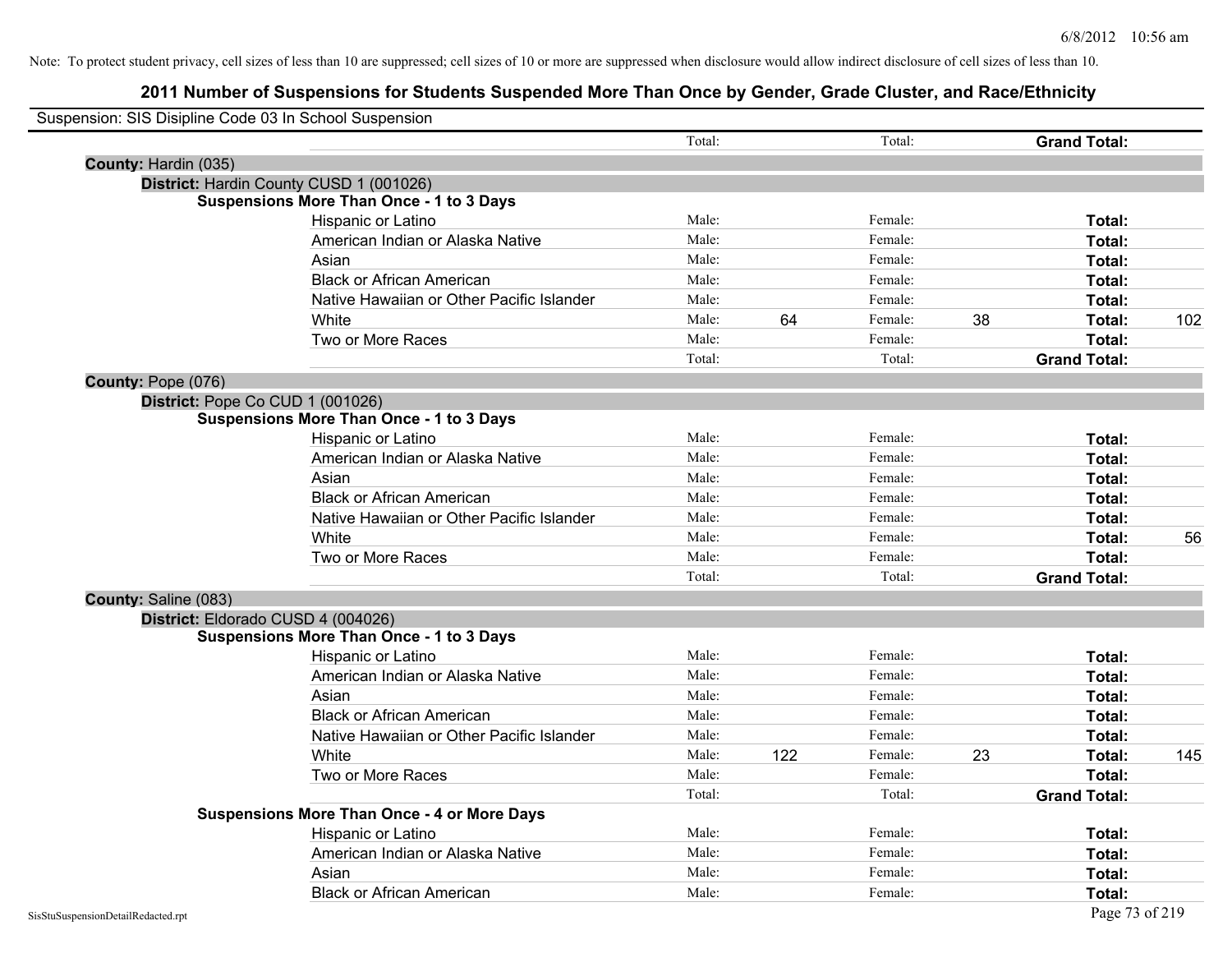| Suspension: SIS Disipline Code 03 In School Suspension |                                                    |        |              |    |                     |    |
|--------------------------------------------------------|----------------------------------------------------|--------|--------------|----|---------------------|----|
|                                                        | Native Hawaiian or Other Pacific Islander          | Male:  | Female:      |    | Total:              |    |
|                                                        | White                                              | Male:  | Female:      |    | Total:              |    |
|                                                        | Two or More Races                                  | Male:  | Female:      |    | Total:              |    |
|                                                        |                                                    | Total: | Total:       |    | <b>Grand Total:</b> |    |
| District: Galatia CUSD 1 (001026)                      |                                                    |        |              |    |                     |    |
|                                                        | Suspensions More Than Once - 1 to 3 Days           |        |              |    |                     |    |
|                                                        | Hispanic or Latino                                 | Male:  | Female:      |    | Total:              |    |
|                                                        | American Indian or Alaska Native                   | Male:  | Female:      |    | Total:              |    |
|                                                        | Asian                                              | Male:  | Female:      |    | Total:              |    |
|                                                        | <b>Black or African American</b>                   | Male:  | Female:      |    | Total:              |    |
|                                                        | Native Hawaiian or Other Pacific Islander          | Male:  | Female:      |    | Total:              |    |
|                                                        | White                                              | Male:  | Female:      |    | Total:              | 35 |
|                                                        | Two or More Races                                  | Male:  | Female:      |    | Total:              |    |
|                                                        |                                                    | Total: | Total:       |    | <b>Grand Total:</b> |    |
| District: Harrisburg CUSD 3 (003026)                   |                                                    |        |              |    |                     |    |
|                                                        | <b>Suspensions More Than Once - 1 to 3 Days</b>    |        |              |    |                     |    |
|                                                        | Hispanic or Latino                                 | Male:  | Female:      |    | Total:              |    |
|                                                        | American Indian or Alaska Native                   | Male:  | Female:      |    | Total:              |    |
|                                                        | Asian                                              | Male:  | Female:      |    | Total:              |    |
|                                                        | <b>Black or African American</b>                   | Male:  | Female:      |    | Total:              |    |
|                                                        | Native Hawaiian or Other Pacific Islander          | Male:  | Female:      |    | Total:              |    |
|                                                        | White                                              | Male:  | Female:      |    | Total:              | 50 |
|                                                        | Two or More Races                                  | Male:  | Female:      |    | Total:              |    |
|                                                        |                                                    | Total: | Total:<br>50 | 10 | <b>Grand Total:</b> | 60 |
|                                                        | <b>Suspensions More Than Once - 4 or More Days</b> |        |              |    |                     |    |
|                                                        | Hispanic or Latino                                 | Male:  | Female:      |    | Total:              |    |
|                                                        | American Indian or Alaska Native                   | Male:  | Female:      |    | Total:              |    |
|                                                        | Asian                                              | Male:  | Female:      |    | Total:              |    |
|                                                        | <b>Black or African American</b>                   | Male:  | Female:      |    | Total:              |    |
|                                                        | Native Hawaiian or Other Pacific Islander          | Male:  | Female:      |    | Total:              |    |
|                                                        | White                                              | Male:  | Female:      |    | Total:              |    |
|                                                        | Two or More Races                                  | Male:  | Female:      |    | Total:              |    |
|                                                        |                                                    | Total: | Total:       |    | <b>Grand Total:</b> |    |
| County: Wabash (093)                                   |                                                    |        |              |    |                     |    |
| District: Wabash CUSD 348 (348026)                     |                                                    |        |              |    |                     |    |
|                                                        | <b>Suspensions More Than Once - 1 to 3 Days</b>    |        |              |    |                     |    |
|                                                        | Hispanic or Latino                                 | Male:  | Female:      |    | Total:              |    |
|                                                        | American Indian or Alaska Native                   | Male:  | Female:      |    | Total:              |    |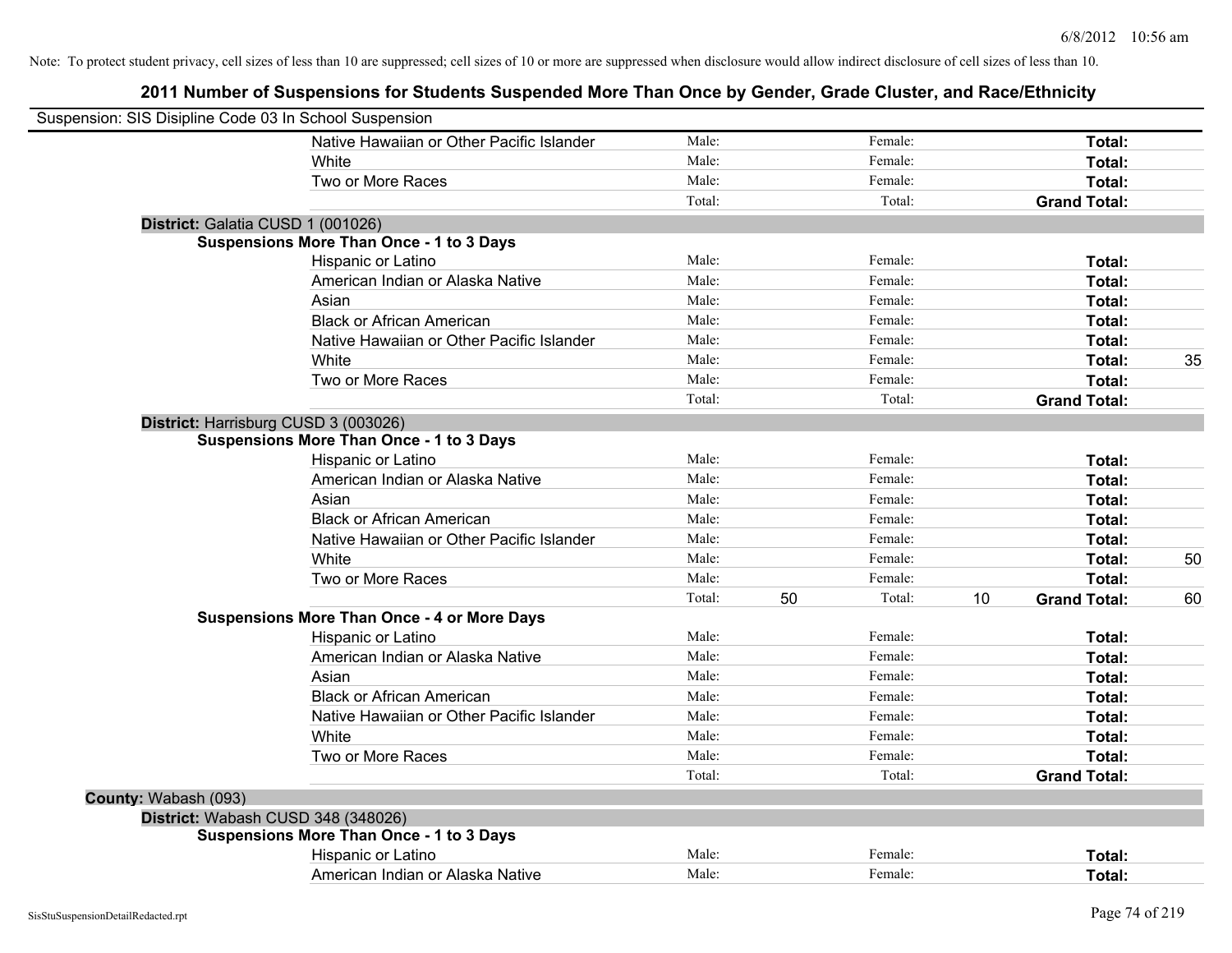| Suspension: SIS Disipline Code 03 In School Suspension |                                                    |        |     |         |     |                     |     |
|--------------------------------------------------------|----------------------------------------------------|--------|-----|---------|-----|---------------------|-----|
|                                                        | Asian                                              | Male:  |     | Female: |     | Total:              |     |
|                                                        | <b>Black or African American</b>                   | Male:  |     | Female: |     | Total:              |     |
|                                                        | Native Hawaiian or Other Pacific Islander          | Male:  |     | Female: |     | Total:              |     |
|                                                        | White                                              | Male:  | 682 | Female: | 201 | Total:              | 883 |
|                                                        | Two or More Races                                  | Male:  |     | Female: |     | Total:              | 29  |
|                                                        |                                                    | Total: | 713 | Total:  | 211 | <b>Grand Total:</b> | 924 |
|                                                        | <b>Suspensions More Than Once - 4 or More Days</b> |        |     |         |     |                     |     |
|                                                        | Hispanic or Latino                                 | Male:  |     | Female: |     | Total:              |     |
|                                                        | American Indian or Alaska Native                   | Male:  |     | Female: |     | Total:              |     |
|                                                        | Asian                                              | Male:  |     | Female: |     | Total:              |     |
|                                                        | <b>Black or African American</b>                   | Male:  |     | Female: |     | Total:              |     |
|                                                        | Native Hawaiian or Other Pacific Islander          | Male:  |     | Female: |     | Total:              |     |
|                                                        | White                                              | Male:  |     | Female: |     | Total:              |     |
|                                                        | Two or More Races                                  | Male:  |     | Female: |     | Total:              |     |
|                                                        |                                                    | Total: |     | Total:  |     | <b>Grand Total:</b> |     |
| County: Wayne (096)                                    |                                                    |        |     |         |     |                     |     |
|                                                        | District: Fairfield PSD 112 (112004)               |        |     |         |     |                     |     |
|                                                        | <b>Suspensions More Than Once - 1 to 3 Days</b>    |        |     |         |     |                     |     |
|                                                        | Hispanic or Latino                                 | Male:  |     | Female: |     | Total:              |     |
|                                                        | American Indian or Alaska Native                   | Male:  |     | Female: |     | Total:              |     |
|                                                        | Asian                                              | Male:  |     | Female: |     | Total:              |     |
|                                                        | <b>Black or African American</b>                   | Male:  |     | Female: |     | Total:              |     |
|                                                        | Native Hawaiian or Other Pacific Islander          | Male:  |     | Female: |     | Total:              |     |
|                                                        | White                                              | Male:  | 210 | Female: | 47  | Total:              | 257 |
|                                                        | Two or More Races                                  | Male:  |     | Female: |     | Total:              |     |
|                                                        |                                                    | Total: |     | Total:  |     | <b>Grand Total:</b> |     |
|                                                        | <b>Suspensions More Than Once - 4 or More Days</b> |        |     |         |     |                     |     |
|                                                        | Hispanic or Latino                                 | Male:  |     | Female: |     | Total:              |     |
|                                                        | American Indian or Alaska Native                   | Male:  |     | Female: |     | Total:              |     |
|                                                        | Asian                                              | Male:  |     | Female: |     | Total:              |     |
|                                                        | <b>Black or African American</b>                   | Male:  |     | Female: |     | Total:              |     |
|                                                        | Native Hawaiian or Other Pacific Islander          | Male:  |     | Female: |     | Total:              |     |
|                                                        | White                                              | Male:  |     | Female: |     | Total:              |     |
|                                                        | Two or More Races                                  | Male:  |     | Female: |     | Total:              |     |
|                                                        |                                                    | Total: |     | Total:  |     | <b>Grand Total:</b> |     |
|                                                        | District: New Hope CCSD 6 (006004)                 |        |     |         |     |                     |     |
|                                                        | <b>Suspensions More Than Once - 1 to 3 Days</b>    |        |     |         |     |                     |     |
|                                                        | Hispanic or Latino                                 | Male:  |     | Female: |     | Total:              |     |
|                                                        | American Indian or Alaska Native                   | Male:  |     | Female: |     | Total:              |     |
| SisStuSuspensionDetailRedacted.rpt                     |                                                    |        |     |         |     | Page 75 of 219      |     |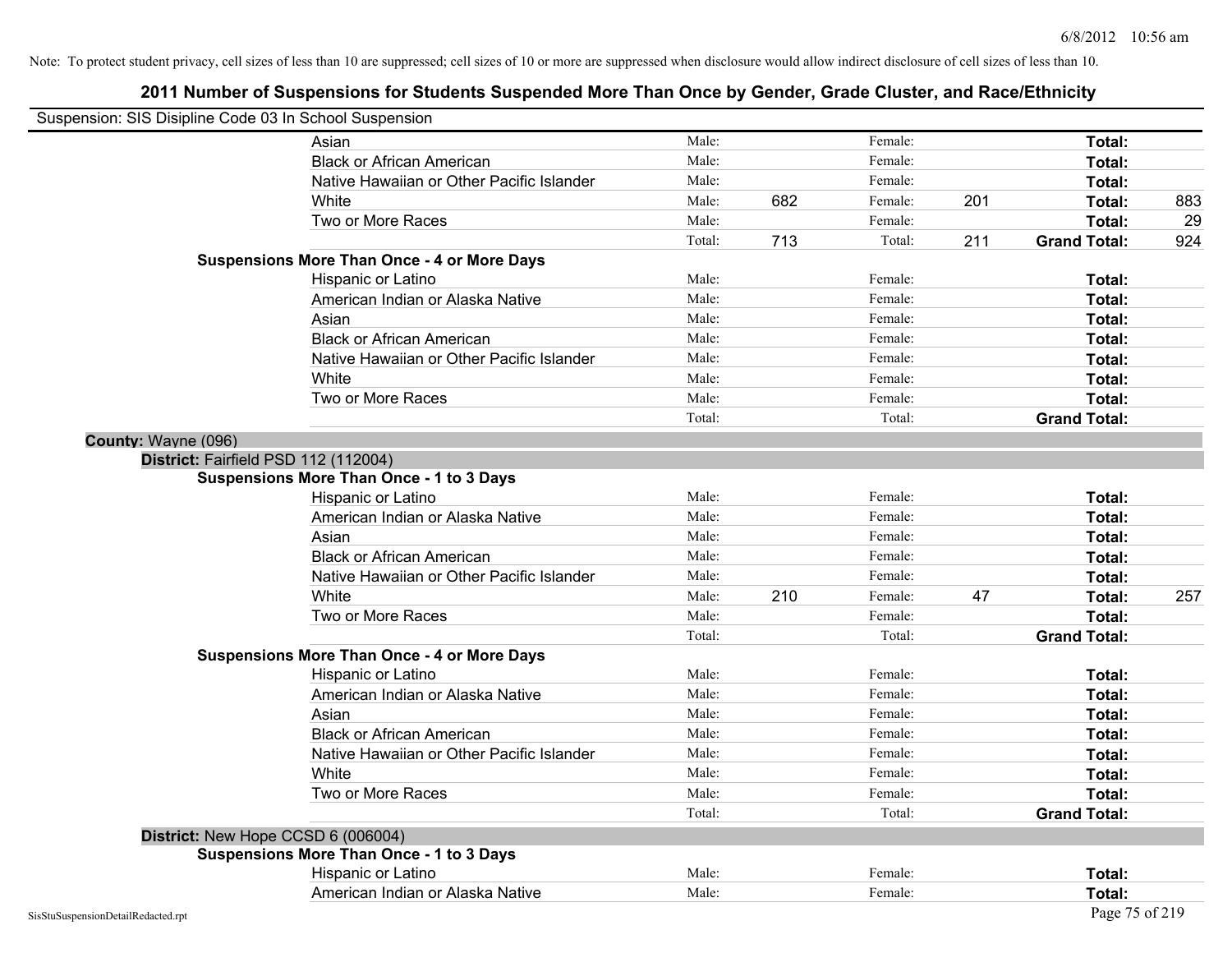## **2011 Number of Suspensions for Students Suspended More Than Once by Gender, Grade Cluster, and Race/Ethnicity**

|                     | Suspension: SIS Disipline Code 03 In School Suspension |        |         |                     |    |
|---------------------|--------------------------------------------------------|--------|---------|---------------------|----|
|                     | Asian                                                  | Male:  | Female: | Total:              |    |
|                     | <b>Black or African American</b>                       | Male:  | Female: | Total:              |    |
|                     | Native Hawaiian or Other Pacific Islander              | Male:  | Female: | Total:              |    |
|                     | White                                                  | Male:  | Female: | Total:              |    |
|                     | Two or More Races                                      | Male:  | Female: | Total:              |    |
|                     |                                                        | Total: | Total:  | <b>Grand Total:</b> |    |
|                     | District: North Wayne CUSD 200 (200026)                |        |         |                     |    |
|                     | <b>Suspensions More Than Once - 1 to 3 Days</b>        |        |         |                     |    |
|                     | Hispanic or Latino                                     | Male:  | Female: | Total:              |    |
|                     | American Indian or Alaska Native                       | Male:  | Female: | Total:              |    |
|                     | Asian                                                  | Male:  | Female: | Total:              |    |
|                     | <b>Black or African American</b>                       | Male:  | Female: | Total:              |    |
|                     | Native Hawaiian or Other Pacific Islander              | Male:  | Female: | Total:              |    |
|                     | White                                                  | Male:  | Female: | Total:              | 13 |
|                     | Two or More Races                                      | Male:  | Female: | Total:              |    |
|                     |                                                        | Total: | Total:  | <b>Grand Total:</b> |    |
|                     | District: Wayne City CUSD 100 (100026)                 |        |         |                     |    |
|                     | <b>Suspensions More Than Once - 1 to 3 Days</b>        |        |         |                     |    |
|                     | Hispanic or Latino                                     | Male:  | Female: | Total:              |    |
|                     | American Indian or Alaska Native                       | Male:  | Female: | Total:              |    |
|                     | Asian                                                  | Male:  | Female: | Total:              |    |
|                     | <b>Black or African American</b>                       | Male:  | Female: | Total:              |    |
|                     | Native Hawaiian or Other Pacific Islander              | Male:  | Female: | Total:              |    |
|                     | White                                                  | Male:  | Female: | Total:              |    |
|                     | Two or More Races                                      | Male:  | Female: | Total:              |    |
|                     |                                                        | Total: | Total:  | <b>Grand Total:</b> |    |
|                     | <b>Suspensions More Than Once - 4 or More Days</b>     |        |         |                     |    |
|                     | Hispanic or Latino                                     | Male:  | Female: | Total:              |    |
|                     | American Indian or Alaska Native                       | Male:  | Female: | Total:              |    |
|                     | Asian                                                  | Male:  | Female: | Total:              |    |
|                     | <b>Black or African American</b>                       | Male:  | Female: | Total:              |    |
|                     | Native Hawaiian or Other Pacific Islander              | Male:  | Female: | Total:              |    |
|                     | White                                                  | Male:  | Female: | Total:              |    |
|                     | Two or More Races                                      | Male:  | Female: | Total:              |    |
|                     |                                                        | Total: | Total:  | <b>Grand Total:</b> |    |
| County: White (097) |                                                        |        |         |                     |    |

**District:** Carmi-White County CUSD 5 (005026) **Suspensions More Than Once - 1 to 3 Days**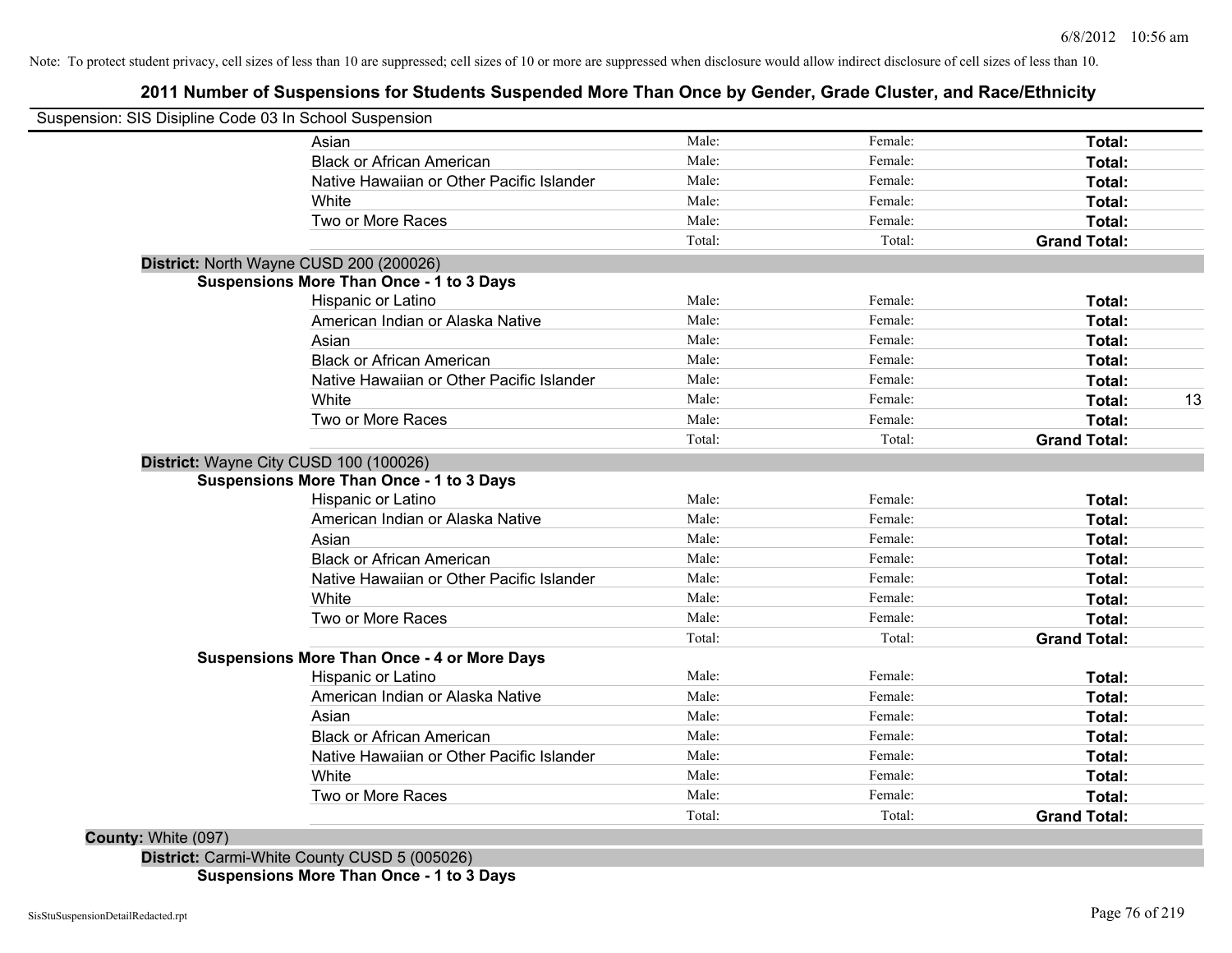| Suspension: SIS Disipline Code 03 In School Suspension |                                                     |        |    |         |    |                     |     |
|--------------------------------------------------------|-----------------------------------------------------|--------|----|---------|----|---------------------|-----|
|                                                        | Hispanic or Latino                                  | Male:  |    | Female: |    | Total:              |     |
|                                                        | American Indian or Alaska Native                    | Male:  |    | Female: |    | Total:              |     |
|                                                        | Asian                                               | Male:  |    | Female: |    | Total:              |     |
|                                                        | <b>Black or African American</b>                    | Male:  |    | Female: |    | Total:              |     |
|                                                        | Native Hawaiian or Other Pacific Islander           | Male:  |    | Female: |    | Total:              |     |
|                                                        | White                                               | Male:  | 70 | Female: | 42 | Total:              | 112 |
|                                                        | Two or More Races                                   | Male:  |    | Female: |    | Total:              |     |
|                                                        |                                                     | Total: |    | Total:  |    | <b>Grand Total:</b> |     |
| District: Grayville CUSD 1 (001026)                    |                                                     |        |    |         |    |                     |     |
|                                                        | <b>Suspensions More Than Once - 1 to 3 Days</b>     |        |    |         |    |                     |     |
|                                                        | Hispanic or Latino                                  | Male:  |    | Female: |    | Total:              |     |
|                                                        | American Indian or Alaska Native                    | Male:  |    | Female: |    | Total:              |     |
|                                                        | Asian                                               | Male:  |    | Female: |    | Total:              |     |
|                                                        | <b>Black or African American</b>                    | Male:  |    | Female: |    | Total:              |     |
|                                                        | Native Hawaiian or Other Pacific Islander           | Male:  |    | Female: |    | Total:              |     |
|                                                        | White                                               | Male:  |    | Female: |    | Total:              | 11  |
|                                                        | Two or More Races                                   | Male:  |    | Female: |    | Total:              |     |
|                                                        |                                                     | Total: |    | Total:  |    | <b>Grand Total:</b> |     |
|                                                        | District: Norris City-Omaha-Enfield CUSD 3 (003026) |        |    |         |    |                     |     |
|                                                        | <b>Suspensions More Than Once - 1 to 3 Days</b>     |        |    |         |    |                     |     |
|                                                        | Hispanic or Latino                                  | Male:  |    | Female: |    | Total:              |     |
|                                                        | American Indian or Alaska Native                    | Male:  |    | Female: |    | Total:              |     |
|                                                        | Asian                                               | Male:  |    | Female: |    | Total:              |     |
|                                                        | <b>Black or African American</b>                    | Male:  |    | Female: |    | Total:              |     |
|                                                        | Native Hawaiian or Other Pacific Islander           | Male:  |    | Female: |    | Total:              |     |
|                                                        | White                                               | Male:  |    | Female: |    | Total:              |     |
|                                                        | Two or More Races                                   | Male:  |    | Female: |    | Total:              |     |
|                                                        |                                                     | Total: |    | Total:  |    | <b>Grand Total:</b> |     |
|                                                        |                                                     |        |    |         |    |                     |     |
| Region: Franklin/Williamson ROE (21)                   |                                                     |        |    |         |    |                     |     |
| County: Franklin (028)                                 |                                                     |        |    |         |    |                     |     |
| District: Akin CCSD 91 (091004)                        |                                                     |        |    |         |    |                     |     |
|                                                        | <b>Suspensions More Than Once - 1 to 3 Days</b>     |        |    |         |    |                     |     |
|                                                        | Hispanic or Latino                                  | Male:  |    | Female: |    | Total:              |     |
|                                                        | American Indian or Alaska Native                    | Male:  |    | Female: |    | Total:              |     |
|                                                        | Asian                                               | Male:  |    | Female: |    | Total:              |     |
|                                                        | <b>Black or African American</b>                    | Male:  |    | Female: |    | Total:              |     |
|                                                        | Native Hawaiian or Other Pacific Islander           | Male:  |    | Female: |    | Total:              |     |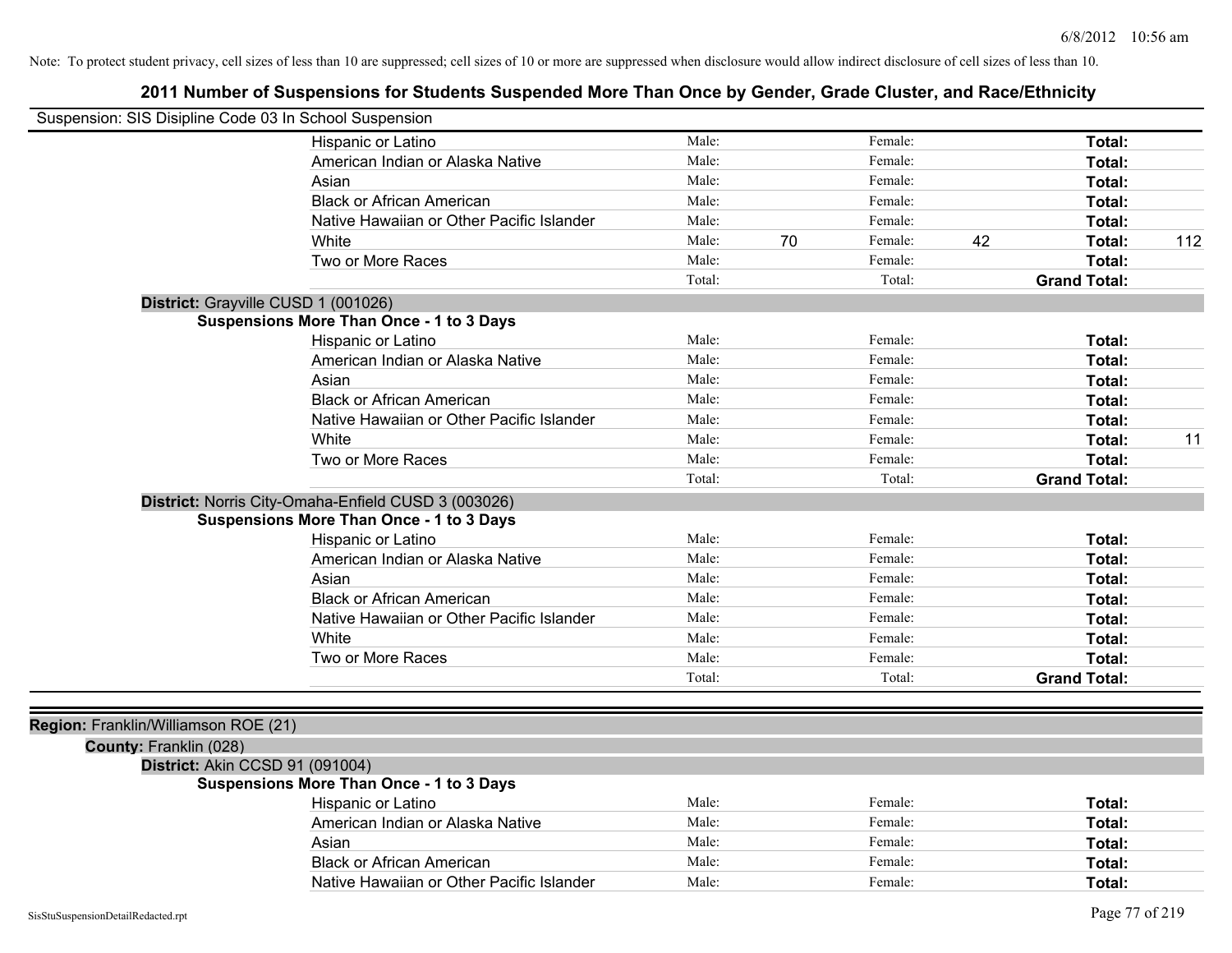| Suspension: SIS Disipline Code 03 In School Suspension |                                                    |        |    |         |    |                     |    |
|--------------------------------------------------------|----------------------------------------------------|--------|----|---------|----|---------------------|----|
|                                                        | White                                              | Male:  |    | Female: |    | Total:              |    |
|                                                        | Two or More Races                                  | Male:  |    | Female: |    | Total:              |    |
|                                                        |                                                    | Total: |    | Total:  |    | <b>Grand Total:</b> |    |
| District: Benton CCSD 47 (047004)                      |                                                    |        |    |         |    |                     |    |
|                                                        | <b>Suspensions More Than Once - 1 to 3 Days</b>    |        |    |         |    |                     |    |
|                                                        | Hispanic or Latino                                 | Male:  |    | Female: |    | Total:              |    |
|                                                        | American Indian or Alaska Native                   | Male:  |    | Female: |    | Total:              |    |
|                                                        | Asian                                              | Male:  |    | Female: |    | Total:              |    |
|                                                        | <b>Black or African American</b>                   | Male:  |    | Female: |    | Total:              |    |
|                                                        | Native Hawaiian or Other Pacific Islander          | Male:  |    | Female: |    | Total:              |    |
|                                                        | White                                              | Male:  |    | Female: |    | Total:              |    |
|                                                        | Two or More Races                                  | Male:  |    | Female: |    | Total:              |    |
|                                                        |                                                    | Total: |    | Total:  |    | <b>Grand Total:</b> |    |
|                                                        | District: Benton Cons HSD 103 (103013)             |        |    |         |    |                     |    |
|                                                        | <b>Suspensions More Than Once - 1 to 3 Days</b>    |        |    |         |    |                     |    |
|                                                        | Hispanic or Latino                                 | Male:  |    | Female: |    | Total:              |    |
|                                                        | American Indian or Alaska Native                   | Male:  |    | Female: |    | Total:              |    |
|                                                        | Asian                                              | Male:  |    | Female: |    | Total:              |    |
|                                                        | <b>Black or African American</b>                   | Male:  |    | Female: |    | Total:              |    |
|                                                        | Native Hawaiian or Other Pacific Islander          | Male:  |    | Female: |    | Total:              |    |
|                                                        | White                                              | Male:  | 63 | Female: | 32 | Total:              | 95 |
|                                                        | Two or More Races                                  | Male:  |    | Female: |    | Total:              |    |
|                                                        |                                                    | Total: |    | Total:  |    | <b>Grand Total:</b> |    |
|                                                        | <b>Suspensions More Than Once - 4 or More Days</b> |        |    |         |    |                     |    |
|                                                        | Hispanic or Latino                                 | Male:  |    | Female: |    | Total:              |    |
|                                                        | American Indian or Alaska Native                   | Male:  |    | Female: |    | Total:              |    |
|                                                        | Asian                                              | Male:  |    | Female: |    | Total:              |    |
|                                                        | <b>Black or African American</b>                   | Male:  |    | Female: |    | Total:              |    |
|                                                        | Native Hawaiian or Other Pacific Islander          | Male:  |    | Female: |    | Total:              |    |
|                                                        | White                                              | Male:  |    | Female: |    | Total:              |    |
|                                                        | Two or More Races                                  | Male:  |    | Female: |    | Total:              |    |
|                                                        |                                                    | Total: |    | Total:  |    | <b>Grand Total:</b> |    |
| District: Christopher USD 99 (099026)                  |                                                    |        |    |         |    |                     |    |
|                                                        | <b>Suspensions More Than Once - 1 to 3 Days</b>    |        |    |         |    |                     |    |
|                                                        | Hispanic or Latino                                 | Male:  |    | Female: |    | Total:              |    |
|                                                        | American Indian or Alaska Native                   | Male:  |    | Female: |    | Total:              |    |
|                                                        | Asian                                              | Male:  |    | Female: |    | Total:              |    |
|                                                        | <b>Black or African American</b>                   | Male:  |    | Female: |    | Total:              |    |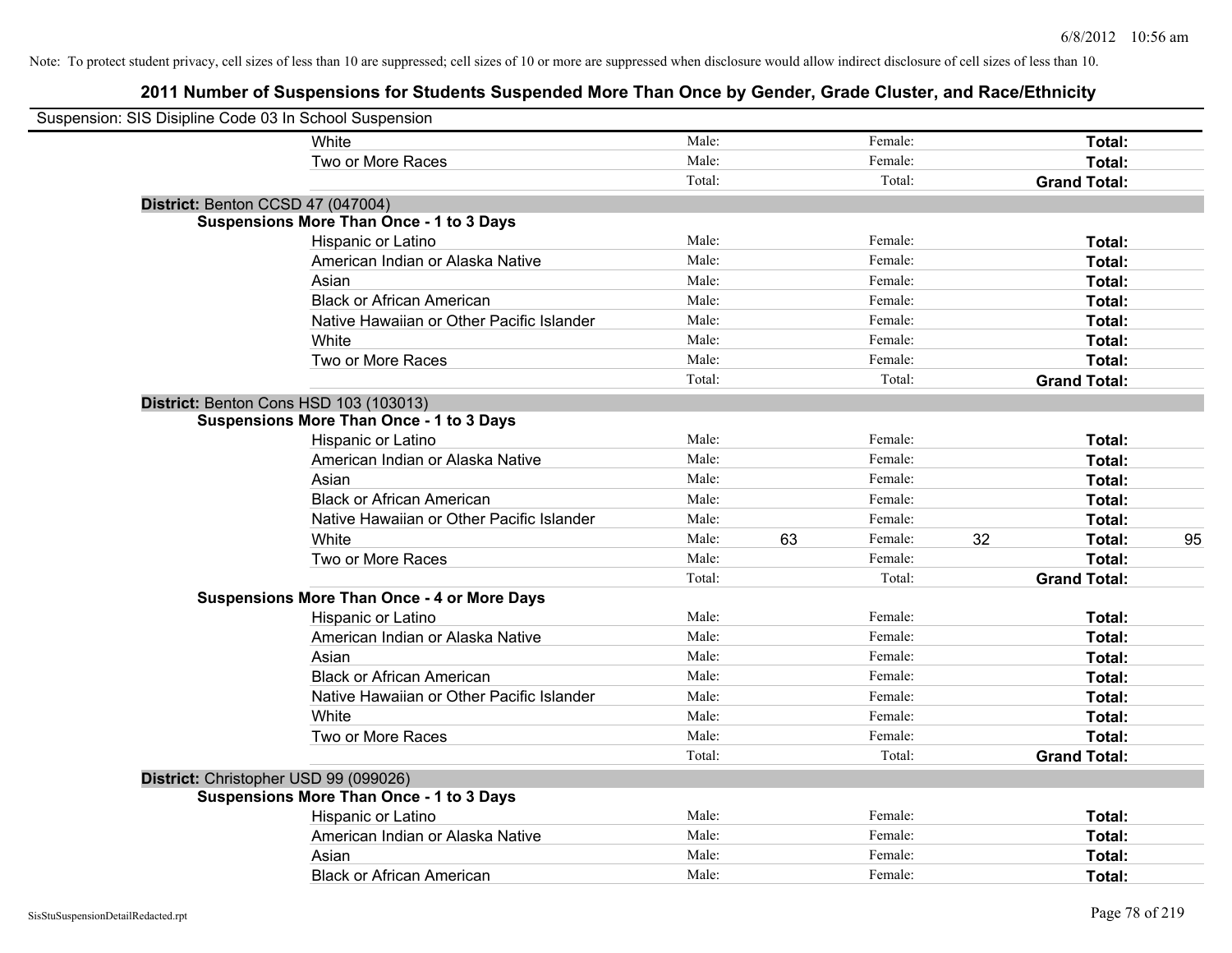| Suspension: SIS Disipline Code 03 In School Suspension |                                                    |        |     |         |    |                     |     |
|--------------------------------------------------------|----------------------------------------------------|--------|-----|---------|----|---------------------|-----|
|                                                        | Native Hawaiian or Other Pacific Islander          | Male:  |     | Female: |    | Total:              |     |
|                                                        | White                                              | Male:  |     | Female: |    | <b>Total:</b>       | 46  |
|                                                        | Two or More Races                                  | Male:  |     | Female: |    | Total:              |     |
|                                                        |                                                    | Total: |     | Total:  |    | <b>Grand Total:</b> |     |
|                                                        | District: Thompsonville CUSD 174 (174026)          |        |     |         |    |                     |     |
|                                                        | <b>Suspensions More Than Once - 1 to 3 Days</b>    |        |     |         |    |                     |     |
|                                                        | Hispanic or Latino                                 | Male:  |     | Female: |    | Total:              |     |
|                                                        | American Indian or Alaska Native                   | Male:  |     | Female: |    | Total:              |     |
|                                                        | Asian                                              | Male:  |     | Female: |    | Total:              |     |
|                                                        | <b>Black or African American</b>                   | Male:  |     | Female: |    | Total:              |     |
|                                                        | Native Hawaiian or Other Pacific Islander          | Male:  |     | Female: |    | Total:              |     |
|                                                        | White                                              | Male:  |     | Female: |    | Total:              |     |
|                                                        | Two or More Races                                  | Male:  |     | Female: |    | Total:              |     |
|                                                        |                                                    | Total: |     | Total:  |    | <b>Grand Total:</b> |     |
| County: Williamson (100)                               |                                                    |        |     |         |    |                     |     |
| District: Carterville CUSD 5 (005026)                  |                                                    |        |     |         |    |                     |     |
|                                                        | <b>Suspensions More Than Once - 1 to 3 Days</b>    |        |     |         |    |                     |     |
|                                                        | Hispanic or Latino                                 | Male:  |     | Female: |    | Total:              |     |
|                                                        | American Indian or Alaska Native                   | Male:  |     | Female: |    | Total:              |     |
|                                                        | Asian                                              | Male:  |     | Female: |    | Total:              |     |
|                                                        | <b>Black or African American</b>                   | Male:  |     | Female: |    | Total:              | 11  |
|                                                        | Native Hawaiian or Other Pacific Islander          | Male:  |     | Female: |    | Total:              |     |
|                                                        | White                                              | Male:  | 153 | Female: | 23 | Total:              | 176 |
|                                                        | Two or More Races                                  | Male:  |     | Female: |    | Total:              |     |
|                                                        |                                                    | Total: |     | Total:  |    | <b>Grand Total:</b> |     |
|                                                        | <b>Suspensions More Than Once - 4 or More Days</b> |        |     |         |    |                     |     |
|                                                        | Hispanic or Latino                                 | Male:  |     | Female: |    | Total:              |     |
|                                                        | American Indian or Alaska Native                   | Male:  |     | Female: |    | Total:              |     |
|                                                        | Asian                                              | Male:  |     | Female: |    | Total:              |     |
|                                                        | <b>Black or African American</b>                   | Male:  |     | Female: |    | Total:              |     |
|                                                        | Native Hawaiian or Other Pacific Islander          | Male:  |     | Female: |    | Total:              |     |
|                                                        | White                                              | Male:  |     | Female: |    | Total:              |     |
|                                                        | Two or More Races                                  | Male:  |     | Female: |    | Total:              |     |
|                                                        |                                                    | Total: |     | Total:  |    | <b>Grand Total:</b> |     |
| District: Crab Orchard CUSD 3 (003026)                 |                                                    |        |     |         |    |                     |     |
|                                                        | <b>Suspensions More Than Once - 1 to 3 Days</b>    |        |     |         |    |                     |     |
|                                                        | Hispanic or Latino                                 | Male:  |     | Female: |    | <b>Total:</b>       |     |
|                                                        | American Indian or Alaska Native                   | Male:  |     | Female: |    | Total:              |     |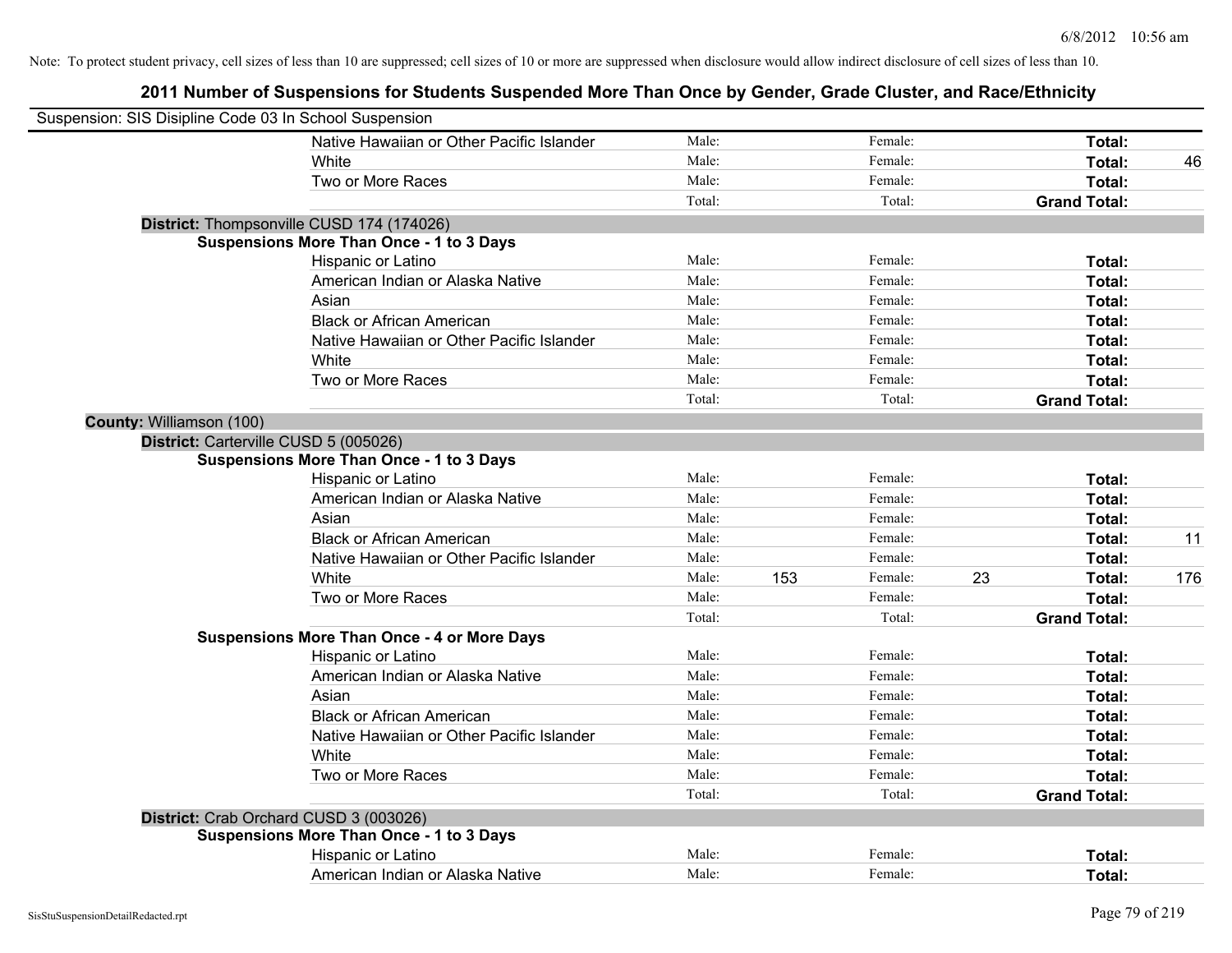| Suspension: SIS Disipline Code 03 In School Suspension |                                                 |        |    |         |    |                     |    |
|--------------------------------------------------------|-------------------------------------------------|--------|----|---------|----|---------------------|----|
|                                                        | Asian                                           | Male:  |    | Female: |    | Total:              |    |
|                                                        | <b>Black or African American</b>                | Male:  |    | Female: |    | Total:              |    |
|                                                        | Native Hawaiian or Other Pacific Islander       | Male:  |    | Female: |    | Total:              |    |
|                                                        | White                                           | Male:  |    | Female: |    | Total:              | 13 |
|                                                        | Two or More Races                               | Male:  |    | Female: |    | Total:              |    |
|                                                        |                                                 | Total: |    | Total:  |    | <b>Grand Total:</b> |    |
|                                                        | District: Johnston City CUSD 1 (001026)         |        |    |         |    |                     |    |
|                                                        | <b>Suspensions More Than Once - 1 to 3 Days</b> |        |    |         |    |                     |    |
|                                                        | Hispanic or Latino                              | Male:  |    | Female: |    | Total:              |    |
|                                                        | American Indian or Alaska Native                | Male:  |    | Female: |    | Total:              |    |
|                                                        | Asian                                           | Male:  |    | Female: |    | Total:              |    |
|                                                        | <b>Black or African American</b>                | Male:  |    | Female: |    | Total:              |    |
|                                                        | Native Hawaiian or Other Pacific Islander       | Male:  |    | Female: |    | Total:              |    |
|                                                        | White                                           | Male:  | 48 | Female: | 20 | Total:              | 68 |
|                                                        | Two or More Races                               | Male:  |    | Female: |    | Total:              |    |
|                                                        |                                                 | Total: |    | Total:  |    | <b>Grand Total:</b> |    |
| District: Marion CUSD 2 (002026)                       |                                                 |        |    |         |    |                     |    |
|                                                        | <b>Suspensions More Than Once - 1 to 3 Days</b> |        |    |         |    |                     |    |
|                                                        | Hispanic or Latino                              | Male:  |    | Female: |    | Total:              |    |
|                                                        | American Indian or Alaska Native                | Male:  |    | Female: |    | Total:              |    |
|                                                        | Asian                                           | Male:  |    | Female: |    | Total:              |    |
|                                                        | <b>Black or African American</b>                | Male:  |    | Female: |    | Total:              |    |
|                                                        | Native Hawaiian or Other Pacific Islander       | Male:  |    | Female: |    | Total:              |    |
|                                                        | White                                           | Male:  |    | Female: |    | Total:              |    |
|                                                        | Two or More Races                               | Male:  |    | Female: |    | Total:              |    |
|                                                        |                                                 | Total: |    | Total:  |    | <b>Grand Total:</b> |    |
|                                                        |                                                 |        |    |         |    |                     |    |
| Region: Fulton/Schuyler ROE (22)                       |                                                 |        |    |         |    |                     |    |
| County: Fulton (029)                                   |                                                 |        |    |         |    |                     |    |
| District: Astoria CUSD 1 (001026)                      |                                                 |        |    |         |    |                     |    |
|                                                        | Suspensions More Than Once - 1 to 3 Days        |        |    |         |    |                     |    |
|                                                        | Hispanic or Latino                              | Male:  |    | Female: |    | Total:              |    |
|                                                        | American Indian or Alaska Native                | Male:  |    | Female: |    | Total:              |    |
|                                                        | Asian                                           | Male:  |    | Female: |    | <b>Total:</b>       |    |
|                                                        | <b>Black or African American</b>                | Male:  |    | Female: |    | Total:              |    |
|                                                        | Native Hawaiian or Other Pacific Islander       | Male:  |    | Female: |    | Total:              |    |
|                                                        | White                                           | Male:  |    | Female: |    | Total:              |    |
|                                                        | Two or More Races                               | Male:  |    | Female: |    | Total:              |    |
| SisStuSuspensionDetailRedacted.rpt                     |                                                 |        |    |         |    | Page 80 of 219      |    |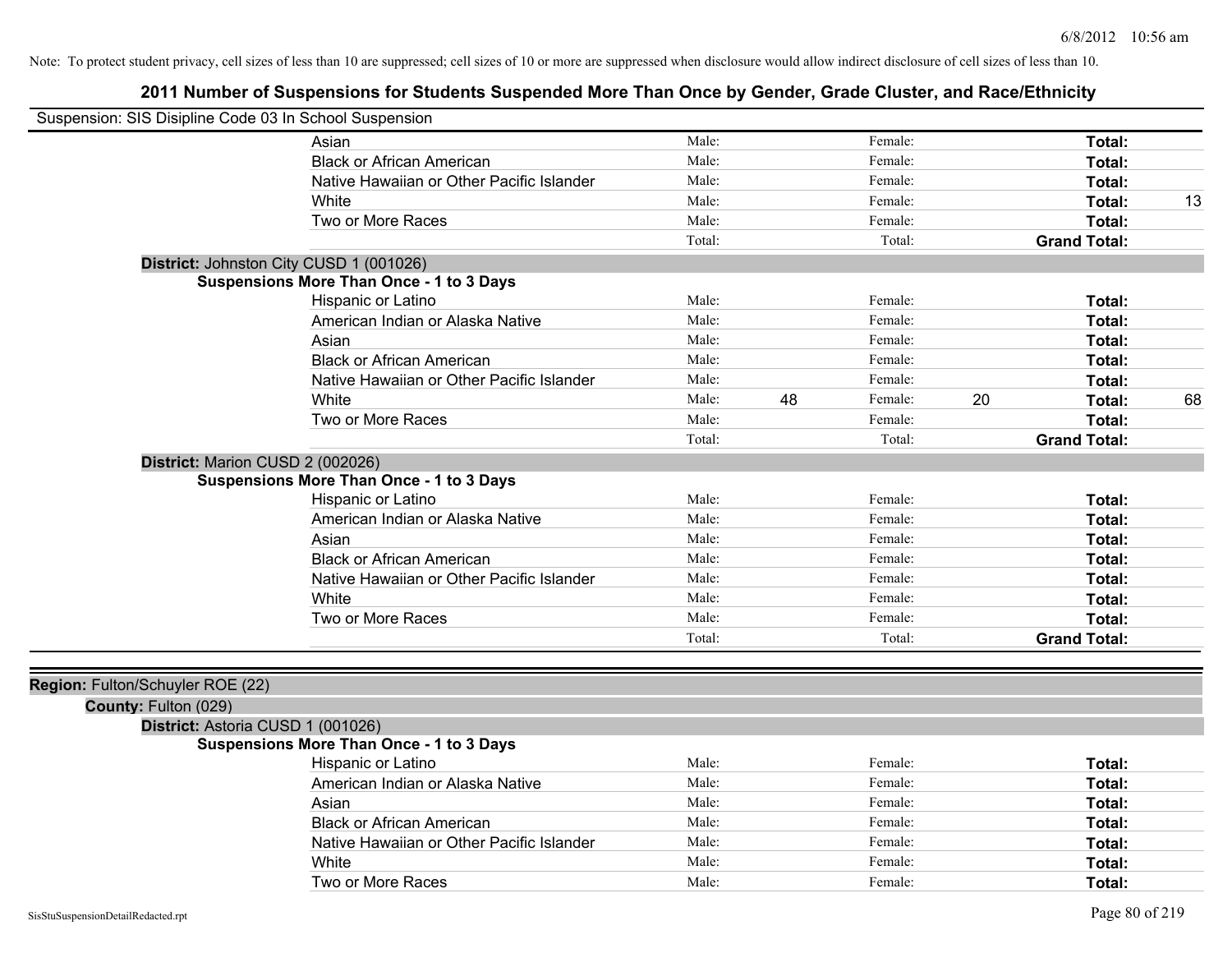| Suspension: SIS Disipline Code 03 In School Suspension |                                                 |        |     |         |    |                     |     |
|--------------------------------------------------------|-------------------------------------------------|--------|-----|---------|----|---------------------|-----|
|                                                        |                                                 | Total: |     | Total:  |    | <b>Grand Total:</b> |     |
|                                                        | District: Avon CUSD 176 (176026)                |        |     |         |    |                     |     |
|                                                        | <b>Suspensions More Than Once - 1 to 3 Days</b> |        |     |         |    |                     |     |
|                                                        | Hispanic or Latino                              | Male:  |     | Female: |    | Total:              |     |
|                                                        | American Indian or Alaska Native                | Male:  |     | Female: |    | Total:              |     |
|                                                        | Asian                                           | Male:  |     | Female: |    | Total:              |     |
|                                                        | <b>Black or African American</b>                | Male:  |     | Female: |    | Total:              |     |
|                                                        | Native Hawaiian or Other Pacific Islander       | Male:  |     | Female: |    | Total:              |     |
|                                                        | White                                           | Male:  |     | Female: |    | Total:              | 52  |
|                                                        | Two or More Races                               | Male:  |     | Female: |    | Total:              |     |
|                                                        |                                                 | Total: |     | Total:  |    | <b>Grand Total:</b> |     |
|                                                        | District: Canton Union SD 66 (066025)           |        |     |         |    |                     |     |
|                                                        | <b>Suspensions More Than Once - 1 to 3 Days</b> |        |     |         |    |                     |     |
|                                                        | Hispanic or Latino                              | Male:  |     | Female: |    | Total:              |     |
|                                                        | American Indian or Alaska Native                | Male:  |     | Female: |    | Total:              |     |
|                                                        | Asian                                           | Male:  |     | Female: |    | Total:              |     |
|                                                        | <b>Black or African American</b>                | Male:  |     | Female: |    | Total:              |     |
|                                                        | Native Hawaiian or Other Pacific Islander       | Male:  |     | Female: |    | Total:              |     |
|                                                        | White                                           | Male:  | 146 | Female: | 74 | Total:              | 220 |
|                                                        | Two or More Races                               | Male:  |     | Female: |    | Total:              |     |
|                                                        |                                                 | Total: |     | Total:  |    | <b>Grand Total:</b> |     |
|                                                        | District: CUSD 3 Fulton County (003026)         |        |     |         |    |                     |     |
|                                                        | <b>Suspensions More Than Once - 1 to 3 Days</b> |        |     |         |    |                     |     |
|                                                        | Hispanic or Latino                              | Male:  |     | Female: |    | Total:              |     |
|                                                        | American Indian or Alaska Native                | Male:  |     | Female: |    | Total:              |     |
|                                                        | Asian                                           | Male:  |     | Female: |    | Total:              |     |
|                                                        | <b>Black or African American</b>                | Male:  |     | Female: |    | Total:              |     |
|                                                        | Native Hawaiian or Other Pacific Islander       | Male:  |     | Female: |    | Total:              |     |
|                                                        | White                                           | Male:  |     | Female: |    | Total:              | 36  |
|                                                        | Two or More Races                               | Male:  |     | Female: |    | Total:              |     |
|                                                        |                                                 | Total: |     | Total:  |    | <b>Grand Total:</b> |     |
|                                                        | District: Spoon River Valley CUSD 4 (004026)    |        |     |         |    |                     |     |
|                                                        | <b>Suspensions More Than Once - 1 to 3 Days</b> |        |     |         |    |                     |     |
|                                                        | Hispanic or Latino                              | Male:  |     | Female: |    | Total:              |     |
|                                                        | American Indian or Alaska Native                | Male:  |     | Female: |    | Total:              |     |
|                                                        | Asian                                           | Male:  |     | Female: |    | Total:              |     |
|                                                        | <b>Black or African American</b>                | Male:  |     | Female: |    | Total:              |     |
|                                                        | Native Hawaiian or Other Pacific Islander       | Male:  |     | Female: |    | Total:              |     |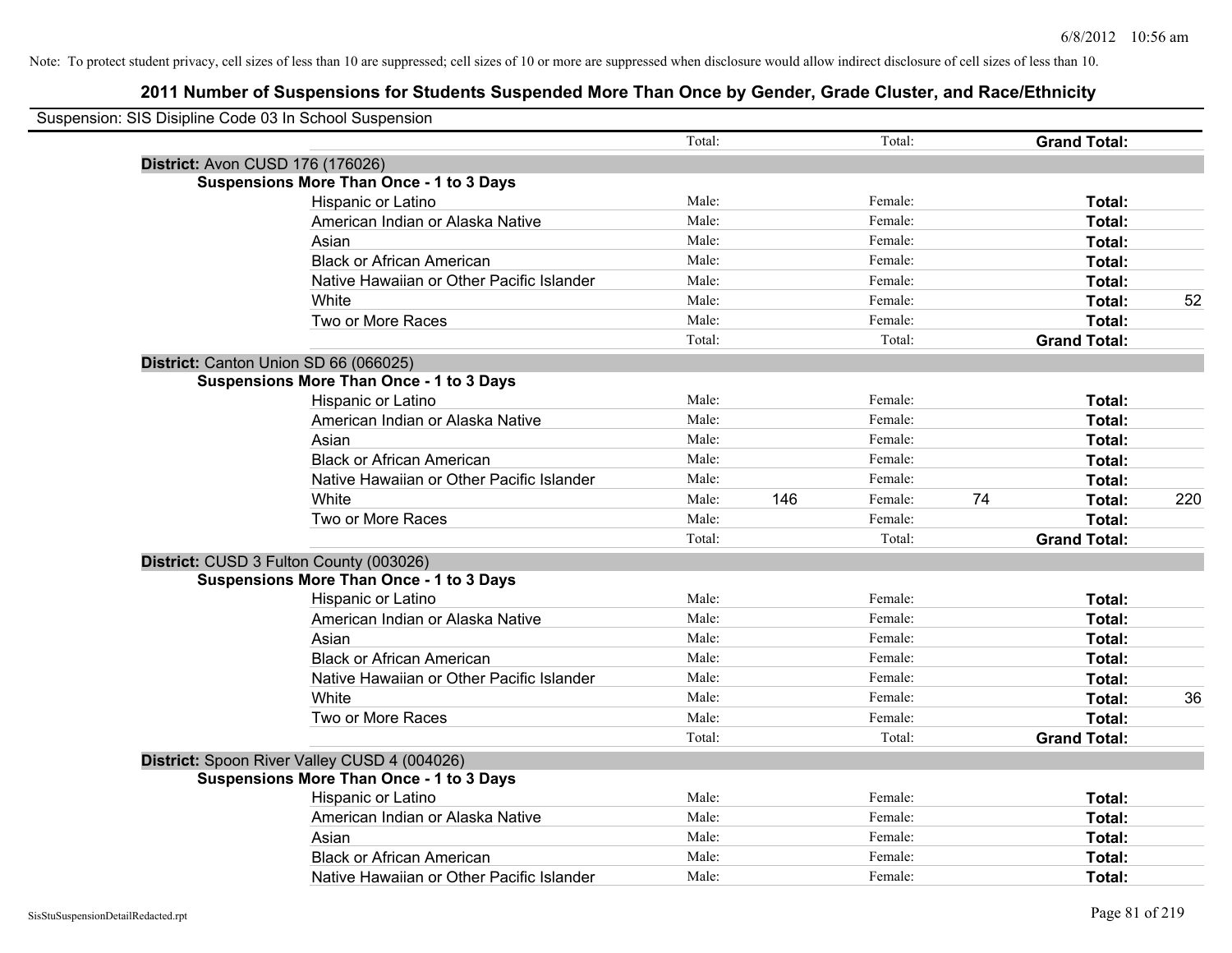| Suspension: SIS Disipline Code 03 In School Suspension |                                                    |        |    |         |                 |                     |    |
|--------------------------------------------------------|----------------------------------------------------|--------|----|---------|-----------------|---------------------|----|
|                                                        | <b>White</b>                                       | Male:  | 28 | Female: | 10 <sup>°</sup> | Total:              | 38 |
|                                                        | Two or More Races                                  | Male:  |    | Female: |                 | Total:              |    |
|                                                        |                                                    | Total: |    | Total:  |                 | <b>Grand Total:</b> |    |
| District: V I T CUSD 2 (002026)                        |                                                    |        |    |         |                 |                     |    |
|                                                        | <b>Suspensions More Than Once - 1 to 3 Days</b>    |        |    |         |                 |                     |    |
|                                                        | Hispanic or Latino                                 | Male:  |    | Female: |                 | Total:              |    |
|                                                        | American Indian or Alaska Native                   | Male:  |    | Female: |                 | Total:              |    |
|                                                        | Asian                                              | Male:  |    | Female: |                 | Total:              |    |
|                                                        | <b>Black or African American</b>                   | Male:  |    | Female: |                 | Total:              |    |
|                                                        | Native Hawaiian or Other Pacific Islander          | Male:  |    | Female: |                 | Total:              |    |
|                                                        | White                                              | Male:  |    | Female: |                 | Total:              |    |
|                                                        | Two or More Races                                  | Male:  |    | Female: |                 | Total:              |    |
|                                                        |                                                    | Total: |    | Total:  |                 | <b>Grand Total:</b> |    |
|                                                        |                                                    |        |    |         |                 |                     |    |
| Region: Grundy/Kendall ROE (24)                        |                                                    |        |    |         |                 |                     |    |
| County: Grundy (032)                                   |                                                    |        |    |         |                 |                     |    |
|                                                        | District: Coal City CUSD 1 (001026)                |        |    |         |                 |                     |    |
|                                                        | <b>Suspensions More Than Once - 1 to 3 Days</b>    |        |    |         |                 |                     |    |
|                                                        | Hispanic or Latino                                 | Male:  |    | Female: |                 | Total:              |    |
|                                                        | American Indian or Alaska Native                   | Male:  |    | Female: |                 | Total:              |    |
|                                                        | Asian                                              | Male:  |    | Female: |                 | Total:              |    |
|                                                        | <b>Black or African American</b>                   | Male:  |    | Female: |                 | Total:              |    |
|                                                        | Native Hawaiian or Other Pacific Islander          | Male:  |    | Female: |                 | Total:              |    |
|                                                        | White                                              | Male:  |    | Female: |                 | Total:              |    |
|                                                        | Two or More Races                                  | Male:  |    | Female: |                 | Total:              |    |
|                                                        |                                                    | Total: |    | Total:  |                 | <b>Grand Total:</b> |    |
|                                                        | District: Gardner CCSD 72C (072C04)                |        |    |         |                 |                     |    |
|                                                        | <b>Suspensions More Than Once - 1 to 3 Days</b>    |        |    |         |                 |                     |    |
|                                                        | Hispanic or Latino                                 | Male:  |    | Female: |                 | Total:              |    |
|                                                        | American Indian or Alaska Native                   | Male:  |    | Female: |                 | Total:              |    |
|                                                        | Asian                                              | Male:  |    | Female: |                 | Total:              |    |
|                                                        | <b>Black or African American</b>                   | Male:  |    | Female: |                 | Total:              |    |
|                                                        | Native Hawaiian or Other Pacific Islander          | Male:  |    | Female: |                 | Total:              |    |
|                                                        | White                                              | Male:  |    | Female: |                 | Total:              | 11 |
|                                                        | Two or More Races                                  | Male:  |    | Female: |                 | Total:              |    |
|                                                        |                                                    | Total: |    | Total:  |                 | <b>Grand Total:</b> |    |
|                                                        | District: Gardner S Wilmington Twp HSD 73 (073017) |        |    |         |                 |                     |    |
|                                                        | <b>Suspensions More Than Once - 1 to 3 Days</b>    |        |    |         |                 |                     |    |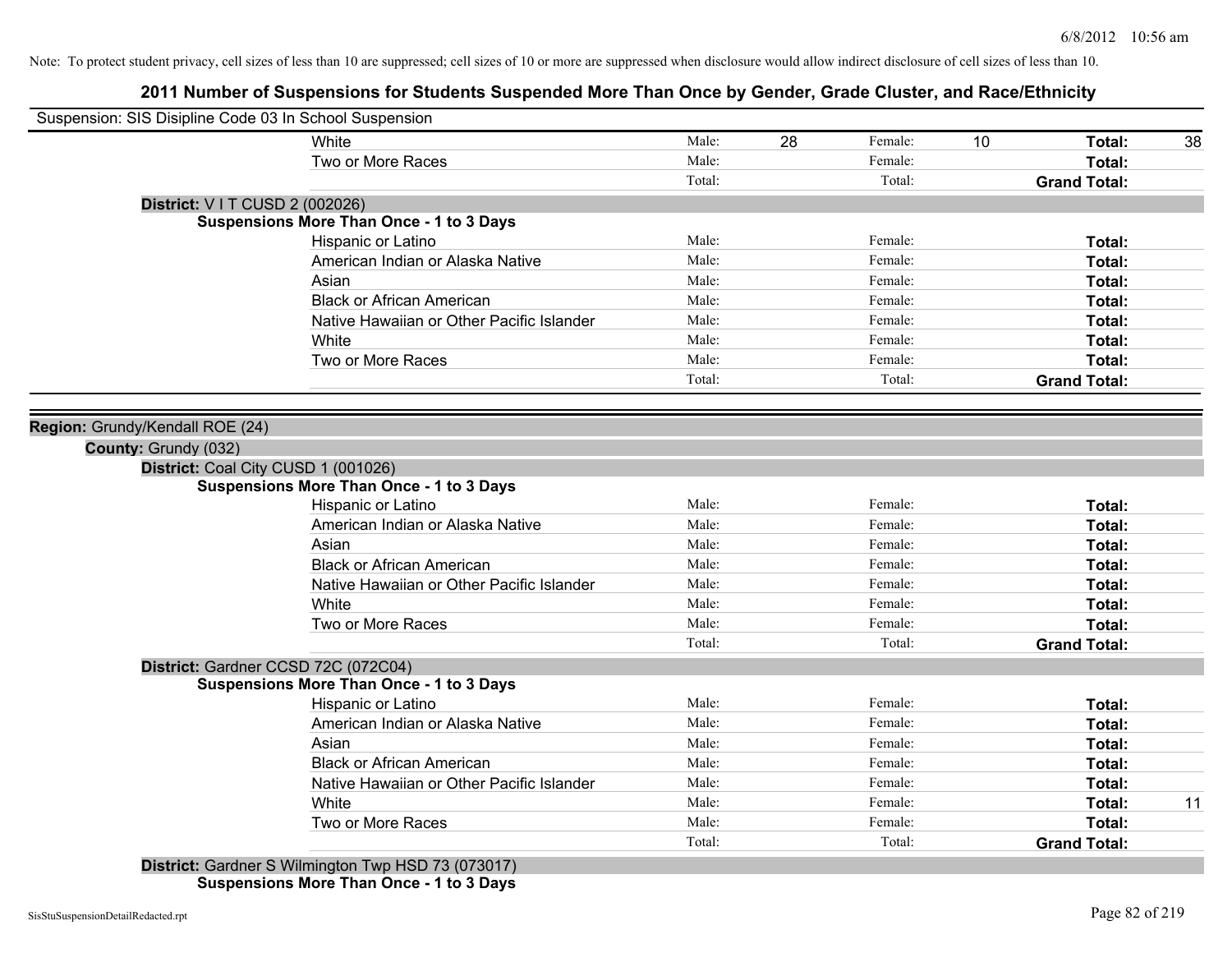| Suspension: SIS Disipline Code 03 In School Suspension |        |       |         |     |                     |       |
|--------------------------------------------------------|--------|-------|---------|-----|---------------------|-------|
| Hispanic or Latino                                     | Male:  |       | Female: |     | Total:              |       |
| American Indian or Alaska Native                       | Male:  |       | Female: |     | Total:              |       |
| Asian                                                  | Male:  |       | Female: |     | Total:              |       |
| <b>Black or African American</b>                       | Male:  |       | Female: |     | Total:              |       |
| Native Hawaiian or Other Pacific Islander              | Male:  |       | Female: |     | Total:              |       |
| White                                                  | Male:  | 34    | Female: | 14  | Total:              | 48    |
| Two or More Races                                      | Male:  |       | Female: |     | Total:              |       |
|                                                        | Total: |       | Total:  |     | <b>Grand Total:</b> |       |
| <b>Suspensions More Than Once - 4 or More Days</b>     |        |       |         |     |                     |       |
| Hispanic or Latino                                     | Male:  |       | Female: |     | Total:              |       |
| American Indian or Alaska Native                       | Male:  |       | Female: |     | Total:              |       |
| Asian                                                  | Male:  |       | Female: |     | Total:              |       |
| <b>Black or African American</b>                       | Male:  |       | Female: |     | Total:              |       |
| Native Hawaiian or Other Pacific Islander              | Male:  |       | Female: |     | Total:              |       |
| White                                                  | Male:  |       | Female: |     | Total:              |       |
| Two or More Races                                      | Male:  |       | Female: |     | Total:              |       |
|                                                        | Total: |       | Total:  |     | <b>Grand Total:</b> |       |
| District: Minooka CCSD 201 (201004)                    |        |       |         |     |                     |       |
| <b>Suspensions More Than Once - 1 to 3 Days</b>        |        |       |         |     |                     |       |
| Hispanic or Latino                                     | Male:  |       | Female: |     | Total:              | 13    |
| American Indian or Alaska Native                       | Male:  |       | Female: |     | Total:              |       |
| Asian                                                  | Male:  |       | Female: |     | Total:              |       |
| <b>Black or African American</b>                       | Male:  |       | Female: |     | Total:              | 26    |
| Native Hawaiian or Other Pacific Islander              | Male:  |       | Female: |     | Total:              |       |
| White                                                  | Male:  |       | Female: |     | Total:              | 25    |
| Two or More Races                                      | Male:  |       | Female: |     | <b>Total:</b>       |       |
|                                                        | Total: |       | Total:  |     | <b>Grand Total:</b> |       |
| District: Minooka CHSD 111 (111016)                    |        |       |         |     |                     |       |
| <b>Suspensions More Than Once - 1 to 3 Days</b>        |        |       |         |     |                     |       |
| Hispanic or Latino                                     | Male:  | 237   | Female: | 174 | Total:              | 411   |
| American Indian or Alaska Native                       | Male:  |       | Female: |     | Total:              |       |
| Asian                                                  | Male:  |       | Female: |     | Total:              |       |
| <b>Black or African American</b>                       | Male:  | 139   | Female: | 39  | Total:              | 178   |
| Native Hawaiian or Other Pacific Islander              | Male:  |       | Female: |     | Total:              | 25    |
| White                                                  | Male:  | 1,071 | Female: | 376 | Total:              | 1,447 |
| Two or More Races                                      | Male:  |       | Female: |     | Total:              |       |
|                                                        | Total: |       | Total:  |     | <b>Grand Total:</b> |       |
|                                                        |        |       |         |     |                     |       |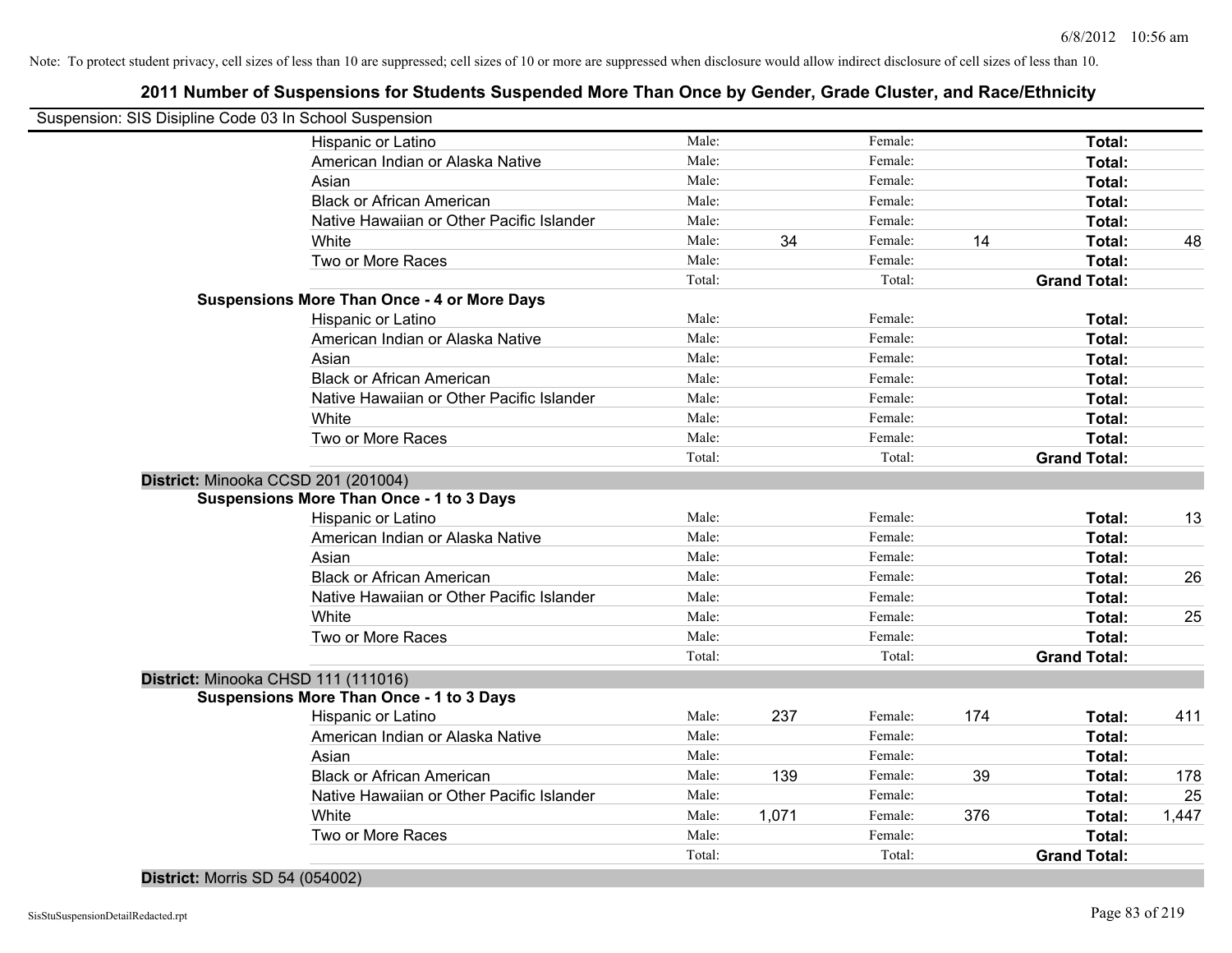| Suspension: SIS Disipline Code 03 In School Suspension |        |    |         |    |                     |    |
|--------------------------------------------------------|--------|----|---------|----|---------------------|----|
| <b>Suspensions More Than Once - 1 to 3 Days</b>        |        |    |         |    |                     |    |
| Hispanic or Latino                                     | Male:  |    | Female: |    | Total:              |    |
| American Indian or Alaska Native                       | Male:  |    | Female: |    | Total:              |    |
| Asian                                                  | Male:  |    | Female: |    | Total:              |    |
| <b>Black or African American</b>                       | Male:  |    | Female: |    | Total:              |    |
| Native Hawaiian or Other Pacific Islander              | Male:  |    | Female: |    | Total:              |    |
| White                                                  | Male:  | 38 | Female: | 12 | Total:              | 50 |
| Two or More Races                                      | Male:  |    | Female: |    | Total:              | 13 |
|                                                        | Total: |    | Total:  |    | <b>Grand Total:</b> |    |
| <b>Suspensions More Than Once - 4 or More Days</b>     |        |    |         |    |                     |    |
| Hispanic or Latino                                     | Male:  |    | Female: |    | Total:              |    |
| American Indian or Alaska Native                       | Male:  |    | Female: |    | Total:              |    |
| Asian                                                  | Male:  |    | Female: |    | Total:              |    |
| <b>Black or African American</b>                       | Male:  |    | Female: |    | Total:              |    |
| Native Hawaiian or Other Pacific Islander              | Male:  |    | Female: |    | Total:              |    |
| White                                                  | Male:  |    | Female: |    | Total:              | 10 |
| Two or More Races                                      | Male:  |    | Female: |    | Total:              |    |
|                                                        | Total: |    | Total:  |    | <b>Grand Total:</b> |    |
| District: Saratoga CCSD 60C (060C04)                   |        |    |         |    |                     |    |
| <b>Suspensions More Than Once - 1 to 3 Days</b>        |        |    |         |    |                     |    |
| Hispanic or Latino                                     | Male:  |    | Female: |    | Total:              |    |
| American Indian or Alaska Native                       | Male:  |    | Female: |    | Total:              |    |
| Asian                                                  | Male:  |    | Female: |    | Total:              |    |
| <b>Black or African American</b>                       | Male:  |    | Female: |    | Total:              |    |
| Native Hawaiian or Other Pacific Islander              | Male:  |    | Female: |    | Total:              |    |
| White                                                  | Male:  |    | Female: |    | Total:              | 14 |
| Two or More Races                                      | Male:  |    | Female: |    | Total:              |    |
|                                                        | Total: |    | Total:  |    | <b>Grand Total:</b> | 24 |
| District: South Wilmington CCSD 74 (074003)            |        |    |         |    |                     |    |
| <b>Suspensions More Than Once - 1 to 3 Days</b>        |        |    |         |    |                     |    |
| Hispanic or Latino                                     | Male:  |    | Female: |    | Total:              |    |
| American Indian or Alaska Native                       | Male:  |    | Female: |    | Total:              |    |
| Asian                                                  | Male:  |    | Female: |    | Total:              |    |
| <b>Black or African American</b>                       | Male:  |    | Female: |    | Total:              |    |
| Native Hawaiian or Other Pacific Islander              | Male:  |    | Female: |    | Total:              |    |
| White                                                  | Male:  |    | Female: |    | Total:              |    |
| Two or More Races                                      | Male:  |    | Female: |    | Total:              |    |
|                                                        | Total: |    | Total:  |    | <b>Grand Total:</b> |    |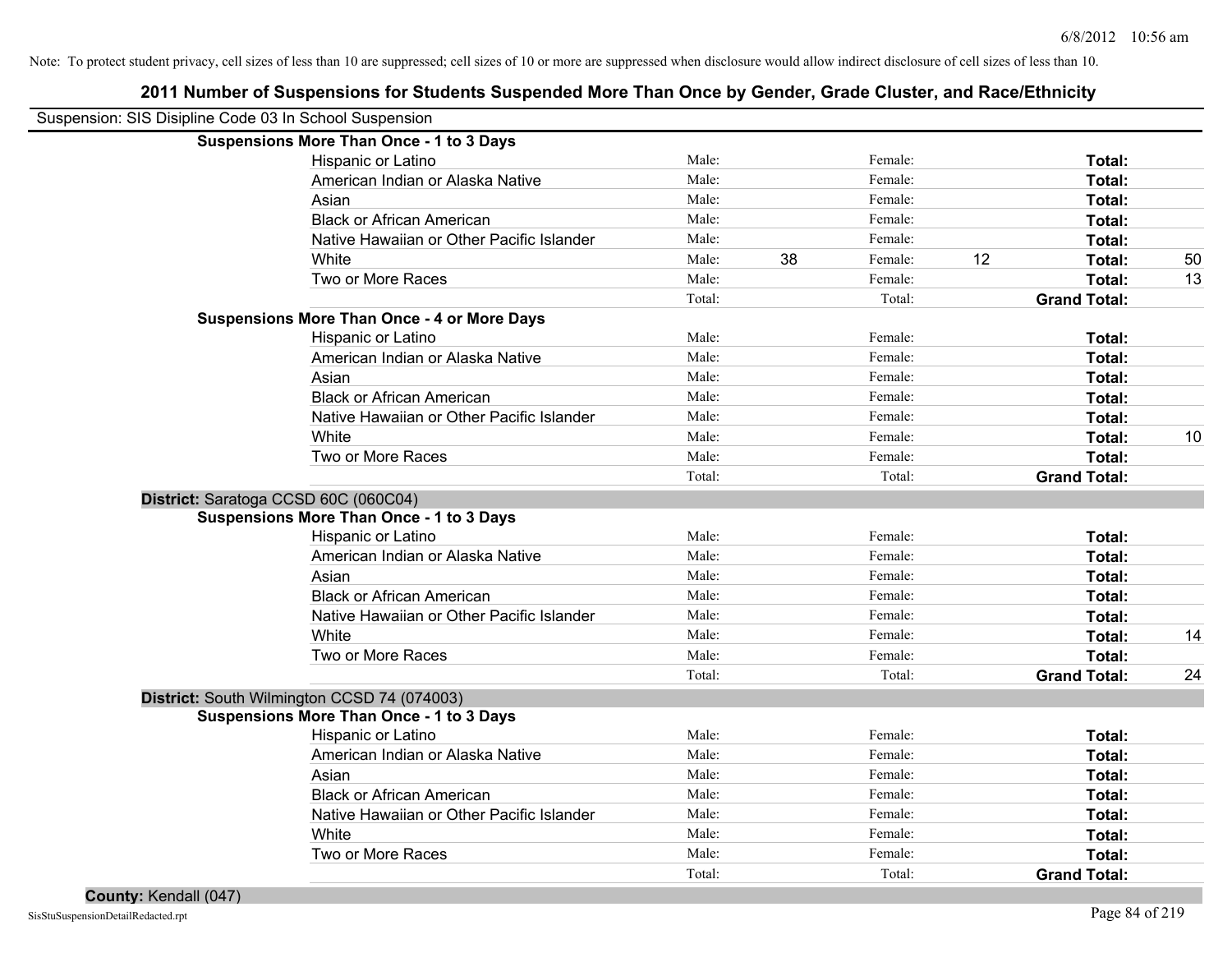| Suspension: SIS Disipline Code 03 In School Suspension |                                                    |        |     |         |     |                     |     |
|--------------------------------------------------------|----------------------------------------------------|--------|-----|---------|-----|---------------------|-----|
|                                                        | District: Kendall Co Spec Educ Coop (000061)       |        |     |         |     |                     |     |
|                                                        | <b>Suspensions More Than Once - 1 to 3 Days</b>    |        |     |         |     |                     |     |
|                                                        | Hispanic or Latino                                 | Male:  |     | Female: |     | Total:              |     |
|                                                        | American Indian or Alaska Native                   | Male:  |     | Female: |     | Total:              |     |
|                                                        | Asian                                              | Male:  |     | Female: |     | Total:              |     |
|                                                        | <b>Black or African American</b>                   | Male:  |     | Female: |     | Total:              |     |
|                                                        | Native Hawaiian or Other Pacific Islander          | Male:  |     | Female: |     | Total:              |     |
|                                                        | White                                              | Male:  |     | Female: |     | Total:              |     |
|                                                        | Two or More Races                                  | Male:  |     | Female: |     | Total:              |     |
|                                                        |                                                    | Total: |     | Total:  |     | <b>Grand Total:</b> |     |
|                                                        | District: Oswego CUSD 308 (308026)                 |        |     |         |     |                     |     |
|                                                        | <b>Suspensions More Than Once - 1 to 3 Days</b>    |        |     |         |     |                     |     |
|                                                        | Hispanic or Latino                                 | Male:  | 211 | Female: | 103 | Total:              | 314 |
|                                                        | American Indian or Alaska Native                   | Male:  |     | Female: |     | Total:              |     |
|                                                        | Asian                                              | Male:  |     | Female: |     | Total:              | 11  |
|                                                        | <b>Black or African American</b>                   | Male:  | 118 | Female: | 49  | Total:              | 167 |
|                                                        | Native Hawaiian or Other Pacific Islander          | Male:  |     | Female: |     | Total:              |     |
|                                                        | White                                              | Male:  | 328 | Female: | 105 | Total:              | 433 |
|                                                        | Two or More Races                                  | Male:  | 27  | Female: | 17  | Total:              | 44  |
|                                                        |                                                    | Total: |     | Total:  |     | <b>Grand Total:</b> |     |
|                                                        | <b>Suspensions More Than Once - 4 or More Days</b> |        |     |         |     |                     |     |
|                                                        | Hispanic or Latino                                 | Male:  |     | Female: |     | Total:              |     |
|                                                        | American Indian or Alaska Native                   | Male:  |     | Female: |     | Total:              |     |
|                                                        | Asian                                              | Male:  |     | Female: |     | Total:              |     |
|                                                        | <b>Black or African American</b>                   | Male:  |     | Female: |     | Total:              |     |
|                                                        | Native Hawaiian or Other Pacific Islander          | Male:  |     | Female: |     | Total:              |     |
|                                                        | White                                              | Male:  |     | Female: |     | Total:              | 11  |
|                                                        | Two or More Races                                  | Male:  |     | Female: |     | Total:              |     |
|                                                        |                                                    | Total: |     | Total:  |     | <b>Grand Total:</b> |     |
|                                                        | District: Plano CUSD 88 (088026)                   |        |     |         |     |                     |     |
|                                                        | <b>Suspensions More Than Once - 1 to 3 Days</b>    |        |     |         |     |                     |     |
|                                                        | Hispanic or Latino                                 | Male:  | 47  | Female: | 32  | Total:              | 79  |
|                                                        | American Indian or Alaska Native                   | Male:  |     | Female: |     | Total:              |     |
|                                                        | Asian                                              | Male:  |     | Female: |     | Total:              |     |
|                                                        | <b>Black or African American</b>                   | Male:  |     | Female: |     | Total:              | 45  |
|                                                        | Native Hawaiian or Other Pacific Islander          | Male:  |     | Female: |     | Total:              |     |
|                                                        | White                                              | Male:  | 58  | Female: | 12  | Total:              | 70  |
|                                                        | Two or More Races                                  | Male:  |     | Female: |     | Total:              |     |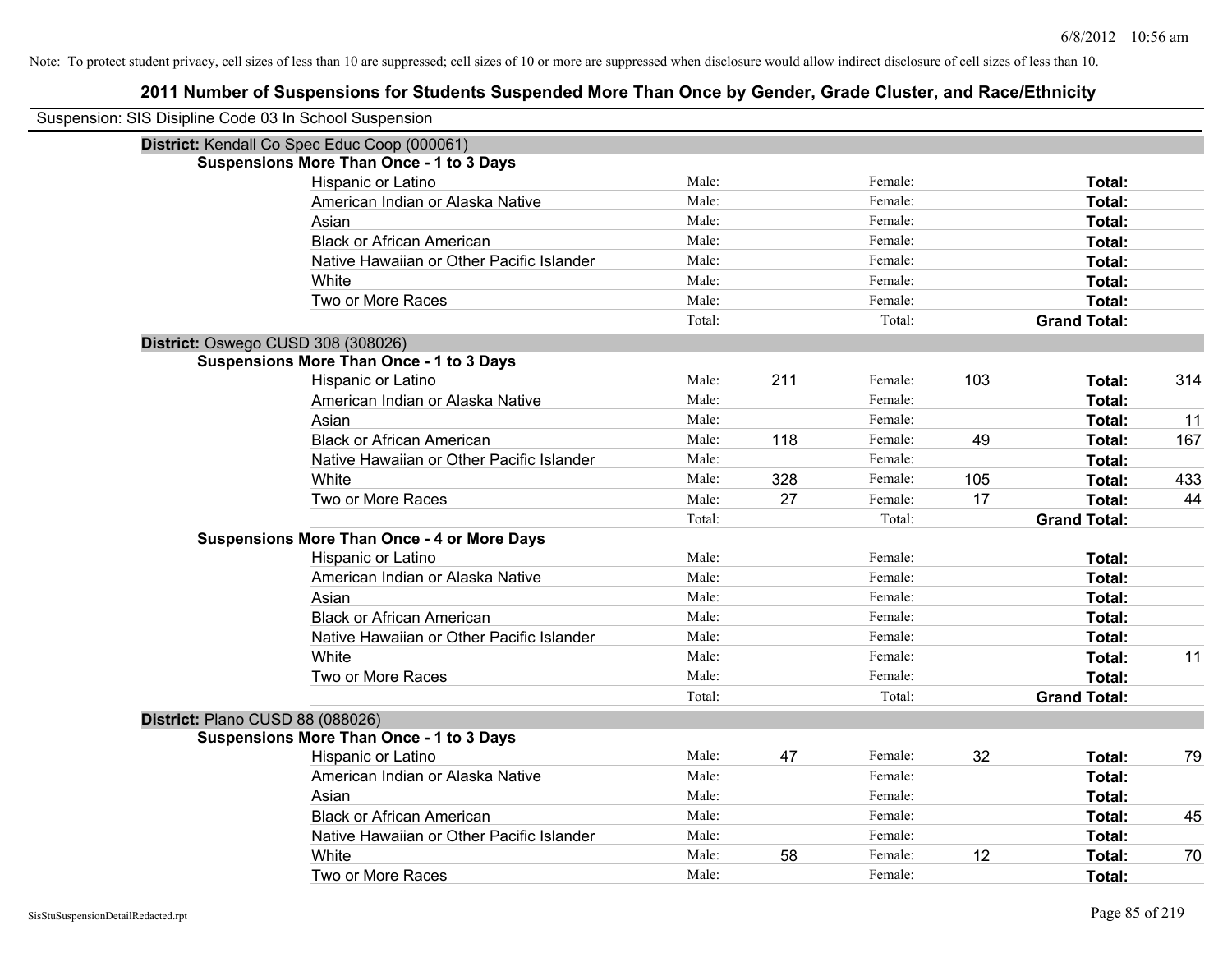| Suspension: SIS Disipline Code 03 In School Suspension |                                                    |        |         |                     |     |
|--------------------------------------------------------|----------------------------------------------------|--------|---------|---------------------|-----|
|                                                        |                                                    | Total: | Total:  | <b>Grand Total:</b> |     |
|                                                        | District: Yorkville CUSD 115 (115026)              |        |         |                     |     |
|                                                        | <b>Suspensions More Than Once - 1 to 3 Days</b>    |        |         |                     |     |
|                                                        | Hispanic or Latino                                 | Male:  | Female: | Total:              | 12  |
|                                                        | American Indian or Alaska Native                   | Male:  | Female: | Total:              |     |
|                                                        | Asian                                              | Male:  | Female: | Total:              |     |
|                                                        | <b>Black or African American</b>                   | Male:  | Female: | Total:              |     |
|                                                        | Native Hawaiian or Other Pacific Islander          | Male:  | Female: | Total:              |     |
|                                                        | White                                              | Male:  | Female: | Total:              | 19  |
|                                                        | Two or More Races                                  | Male:  | Female: | Total:              |     |
|                                                        |                                                    | Total: | Total:  | <b>Grand Total:</b> | 43  |
| Region: Hamilton/Jefferson ROE (25)                    |                                                    |        |         |                     |     |
| County: Hamilton (033)                                 |                                                    |        |         |                     |     |
|                                                        | District: Hamilton Co CUSD 10 (010026)             |        |         |                     |     |
|                                                        | <b>Suspensions More Than Once - 1 to 3 Days</b>    |        |         |                     |     |
|                                                        | Hispanic or Latino                                 | Male:  | Female: | Total:              |     |
|                                                        | American Indian or Alaska Native                   | Male:  | Female: | Total:              |     |
|                                                        | Asian                                              | Male:  | Female: | Total:              |     |
|                                                        | <b>Black or African American</b>                   | Male:  | Female: | Total:              |     |
|                                                        | Native Hawaiian or Other Pacific Islander          | Male:  | Female: | Total:              |     |
|                                                        | White                                              | Male:  | Female: | Total:              | 104 |
|                                                        | Two or More Races                                  | Male:  | Female: | Total:              |     |
|                                                        |                                                    | Total: | Total:  | <b>Grand Total:</b> |     |
|                                                        | <b>Suspensions More Than Once - 4 or More Days</b> |        |         |                     |     |
|                                                        | Hispanic or Latino                                 | Male:  | Female: | Total:              |     |
|                                                        | American Indian or Alaska Native                   | Male:  | Female: | Total:              |     |
|                                                        | Asian                                              | Male:  | Female: | Total:              |     |
|                                                        | <b>Black or African American</b>                   | Male:  | Female: | Total:              |     |
|                                                        | Native Hawaiian or Other Pacific Islander          | Male:  | Female: | Total:              |     |
|                                                        | White                                              | Male:  | Female: | Total:              |     |
|                                                        | Two or More Races                                  | Male:  | Female: | Total:              |     |
|                                                        |                                                    | Total: | Total:  | <b>Grand Total:</b> |     |
| County: Jefferson (041)                                |                                                    |        |         |                     |     |
| District: Bethel SD 82 (082002)                        |                                                    |        |         |                     |     |
|                                                        | <b>Suspensions More Than Once - 1 to 3 Days</b>    |        |         |                     |     |
|                                                        | Hispanic or Latino                                 | Male:  | Female: | Total:              |     |
|                                                        | American Indian or Alaska Native                   | Male:  | Female: | Total:              |     |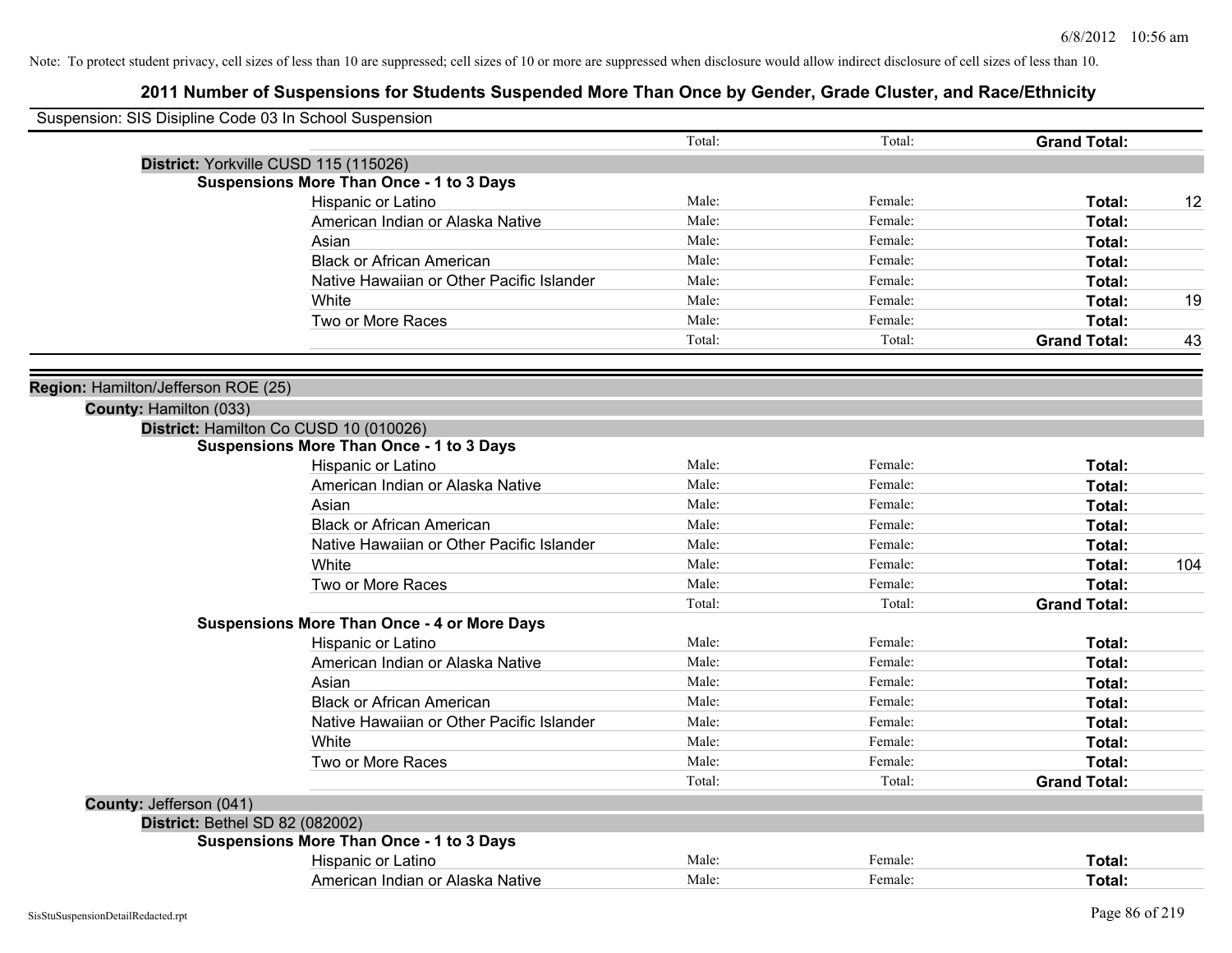| Suspension: SIS Disipline Code 03 In School Suspension |                                                     |        |    |         |    |                     |     |
|--------------------------------------------------------|-----------------------------------------------------|--------|----|---------|----|---------------------|-----|
|                                                        | Asian                                               | Male:  |    | Female: |    | Total:              |     |
|                                                        | <b>Black or African American</b>                    | Male:  |    | Female: |    | Total:              |     |
|                                                        | Native Hawaiian or Other Pacific Islander           | Male:  |    | Female: |    | Total:              |     |
|                                                        | White                                               | Male:  |    | Female: |    | Total:              |     |
|                                                        | Two or More Races                                   | Male:  |    | Female: |    | Total:              |     |
|                                                        |                                                     | Total: |    | Total:  |    | <b>Grand Total:</b> |     |
| District: Bluford CCSD 114 (114004)                    |                                                     |        |    |         |    |                     |     |
|                                                        | <b>Suspensions More Than Once - 1 to 3 Days</b>     |        |    |         |    |                     |     |
|                                                        | Hispanic or Latino                                  | Male:  |    | Female: |    | Total:              |     |
|                                                        | American Indian or Alaska Native                    | Male:  |    | Female: |    | Total:              |     |
|                                                        | Asian                                               | Male:  |    | Female: |    | Total:              |     |
|                                                        | <b>Black or African American</b>                    | Male:  |    | Female: |    | Total:              |     |
|                                                        | Native Hawaiian or Other Pacific Islander           | Male:  |    | Female: |    | Total:              |     |
|                                                        | White                                               | Male:  |    | Female: |    | Total:              | 17  |
|                                                        | Two or More Races                                   | Male:  |    | Female: |    | Total:              |     |
|                                                        |                                                     | Total: |    | Total:  |    | <b>Grand Total:</b> |     |
|                                                        | District: Franklin-Jefferson Co Sp Ed Dist (801060) |        |    |         |    |                     |     |
|                                                        | <b>Suspensions More Than Once - 1 to 3 Days</b>     |        |    |         |    |                     |     |
|                                                        | Hispanic or Latino                                  | Male:  |    | Female: |    | Total:              |     |
|                                                        | American Indian or Alaska Native                    | Male:  |    | Female: |    | Total:              |     |
|                                                        | Asian                                               | Male:  |    | Female: |    | Total:              |     |
|                                                        | <b>Black or African American</b>                    | Male:  |    | Female: |    | Total:              |     |
|                                                        | Native Hawaiian or Other Pacific Islander           | Male:  |    | Female: |    | Total:              |     |
|                                                        | White                                               | Male:  |    | Female: |    | Total:              |     |
|                                                        | Two or More Races                                   | Male:  |    | Female: |    | Total:              |     |
|                                                        |                                                     | Total: |    | Total:  |    | <b>Grand Total:</b> |     |
|                                                        | District: Mount Vernon SD 80 (080002)               |        |    |         |    |                     |     |
|                                                        | <b>Suspensions More Than Once - 1 to 3 Days</b>     |        |    |         |    |                     |     |
|                                                        | Hispanic or Latino                                  | Male:  |    | Female: |    | Total:              |     |
|                                                        | American Indian or Alaska Native                    | Male:  |    | Female: |    | Total:              |     |
|                                                        | Asian                                               | Male:  |    | Female: |    | Total:              |     |
|                                                        | <b>Black or African American</b>                    | Male:  | 92 | Female: | 32 | Total:              | 124 |
|                                                        | Native Hawaiian or Other Pacific Islander           | Male:  |    | Female: |    | Total:              |     |
|                                                        | White                                               | Male:  | 91 | Female: | 27 | Total:              | 118 |
|                                                        | Two or More Races                                   | Male:  |    | Female: |    | Total:              | 24  |
|                                                        |                                                     | Total: |    | Total:  |    | <b>Grand Total:</b> |     |
|                                                        | <b>Suspensions More Than Once - 4 or More Days</b>  |        |    |         |    |                     |     |
|                                                        | Hispanic or Latino                                  | Male:  |    | Female: |    | Total:              |     |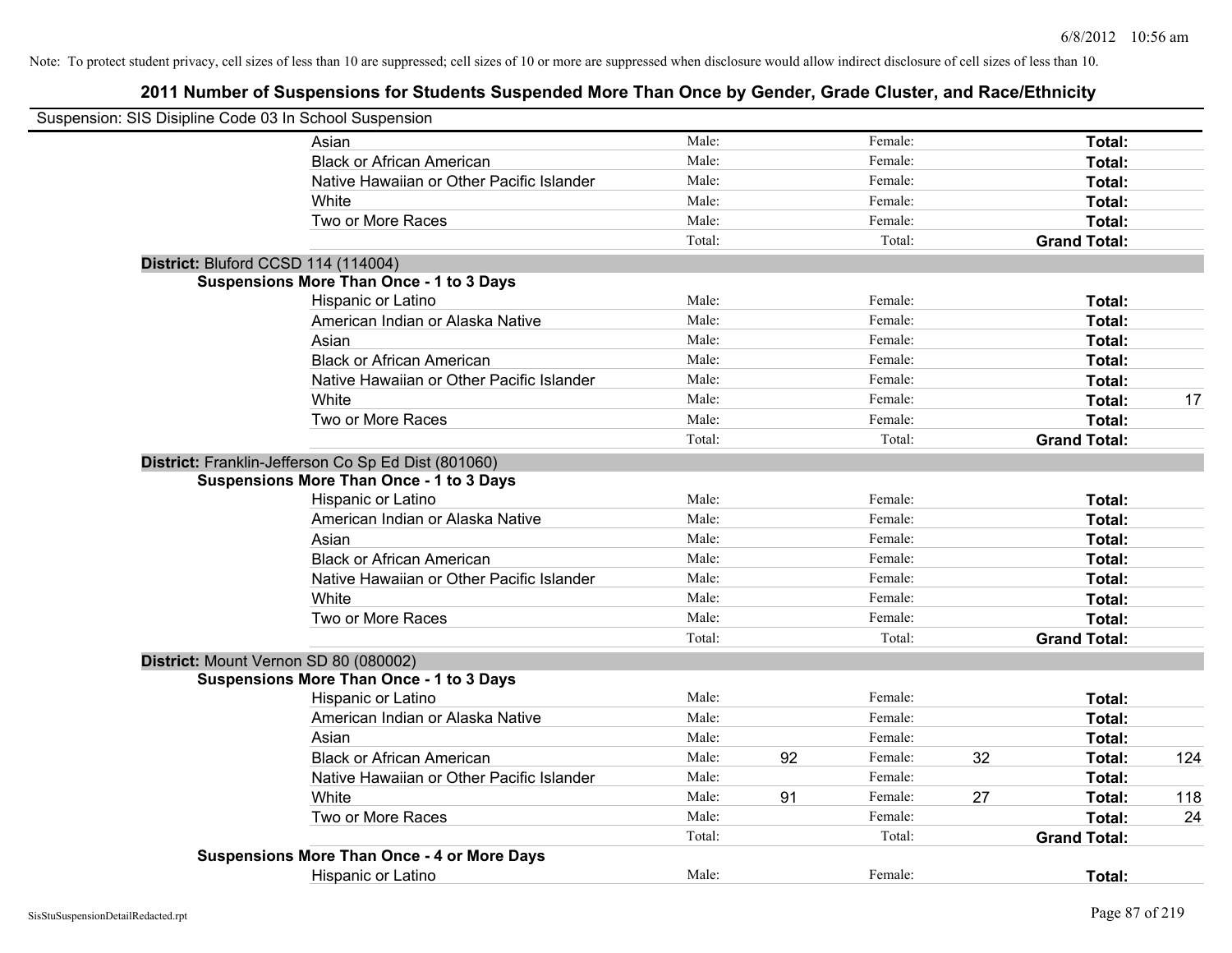## **2011 Number of Suspensions for Students Suspended More Than Once by Gender, Grade Cluster, and Race/Ethnicity**

| Suspension: SIS Disipline Code 03 In School Suspension |        |     |         |     |                     |     |
|--------------------------------------------------------|--------|-----|---------|-----|---------------------|-----|
| American Indian or Alaska Native                       | Male:  |     | Female: |     | Total:              |     |
| Asian                                                  | Male:  |     | Female: |     | Total:              |     |
| <b>Black or African American</b>                       | Male:  |     | Female: |     | Total:              |     |
| Native Hawaiian or Other Pacific Islander              | Male:  |     | Female: |     | Total:              |     |
| White                                                  | Male:  |     | Female: |     | Total:              |     |
| Two or More Races                                      | Male:  |     | Female: |     | Total:              |     |
|                                                        | Total: |     | Total:  |     | <b>Grand Total:</b> |     |
| District: Mt Vernon Twp HSD 201 (201017)               |        |     |         |     |                     |     |
| <b>Suspensions More Than Once - 1 to 3 Days</b>        |        |     |         |     |                     |     |
| Hispanic or Latino                                     | Male:  | 14  | Female: | 21  | Total:              | 35  |
| American Indian or Alaska Native                       | Male:  |     | Female: |     | Total:              |     |
| Asian                                                  | Male:  |     | Female: |     | Total:              |     |
| <b>Black or African American</b>                       | Male:  | 79  | Female: | 99  | Total:              | 178 |
| Native Hawaiian or Other Pacific Islander              | Male:  |     | Female: |     | Total:              |     |
| White                                                  | Male:  | 254 | Female: | 158 | Total:              | 412 |
| Two or More Races                                      | Male:  | 11  | Female: | 12  | Total:              | 23  |
|                                                        | Total: |     | Total:  |     | <b>Grand Total:</b> |     |
| <b>Suspensions More Than Once - 4 or More Days</b>     |        |     |         |     |                     |     |
| Hispanic or Latino                                     | Male:  |     | Female: |     | Total:              |     |
| American Indian or Alaska Native                       | Male:  |     | Female: |     | Total:              |     |
| Asian                                                  | Male:  |     | Female: |     | Total:              |     |
| <b>Black or African American</b>                       | Male:  |     | Female: |     | Total:              |     |
| Native Hawaiian or Other Pacific Islander              | Male:  |     | Female: |     | Total:              |     |
| White                                                  | Male:  |     | Female: |     | Total:              |     |
| Two or More Races                                      | Male:  |     | Female: |     | Total:              |     |
|                                                        | Total: |     | Total:  |     | <b>Grand Total:</b> |     |
| District: Summersville SD 79 (079002)                  |        |     |         |     |                     |     |
| <b>Suspensions More Than Once - 1 to 3 Days</b>        |        |     |         |     |                     |     |
| Hispanic or Latino                                     | Male:  |     | Female: |     | Total:              |     |
| American Indian or Alaska Native                       | Male:  |     | Female: |     | Total:              |     |
| Asian                                                  | Male:  |     | Female: |     | Total:              |     |
| <b>Black or African American</b>                       | Male:  |     | Female: |     | Total:              |     |
| Native Hawaiian or Other Pacific Islander              | Male:  |     | Female: |     | Total:              |     |
| White                                                  | Male:  |     | Female: |     | Total:              | 29  |
| Two or More Races                                      | Male:  |     | Female: |     | <b>Total:</b>       |     |
|                                                        | Total: |     | Total:  |     | <b>Grand Total:</b> |     |
| District: Waltonville CUSD 1 (001026)                  |        |     |         |     |                     |     |

**Suspensions More Than Once - 1 to 3 Days**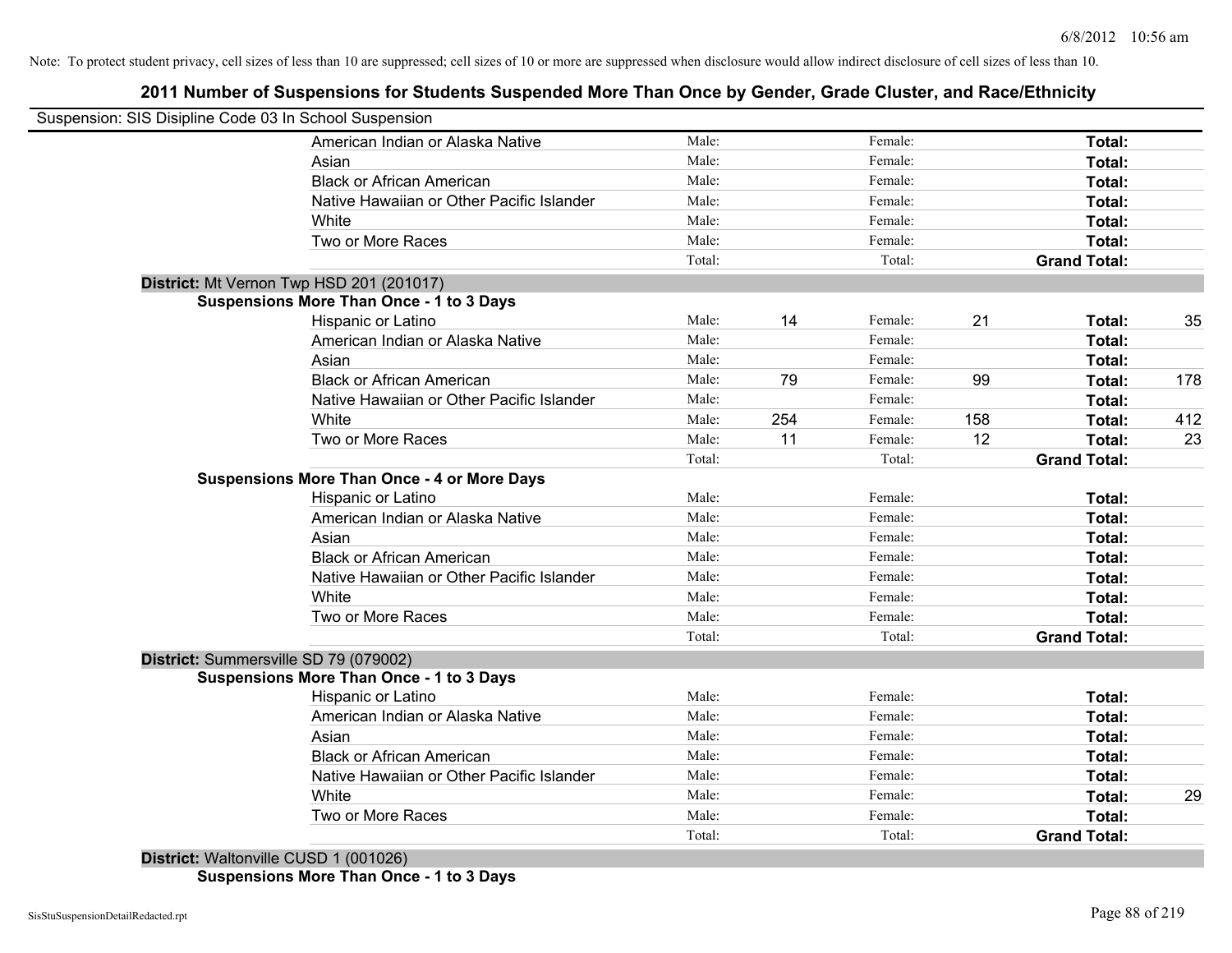| Suspension: SIS Disipline Code 03 In School Suspension |                                                    |        |         |                     |
|--------------------------------------------------------|----------------------------------------------------|--------|---------|---------------------|
|                                                        | Hispanic or Latino                                 | Male:  | Female: | Total:              |
|                                                        | American Indian or Alaska Native                   | Male:  | Female: | Total:              |
|                                                        | Asian                                              | Male:  | Female: | Total:              |
|                                                        | <b>Black or African American</b>                   | Male:  | Female: | Total:              |
|                                                        | Native Hawaiian or Other Pacific Islander          | Male:  | Female: | Total:              |
|                                                        | White                                              | Male:  | Female: | Total:              |
|                                                        | Two or More Races                                  | Male:  | Female: | Total:              |
|                                                        |                                                    | Total: | Total:  | <b>Grand Total:</b> |
| Region: Hancock/McDonough ROE (26)                     |                                                    |        |         |                     |
| County: Hancock (034)                                  |                                                    |        |         |                     |
|                                                        | District: Carthage ESD 317 (317004)                |        |         |                     |
|                                                        | <b>Suspensions More Than Once - 1 to 3 Days</b>    |        |         |                     |
|                                                        | Hispanic or Latino                                 | Male:  | Female: | Total:              |
|                                                        | American Indian or Alaska Native                   | Male:  | Female: | Total:              |
|                                                        | Asian                                              | Male:  | Female: | Total:              |
|                                                        | <b>Black or African American</b>                   | Male:  | Female: | Total:              |
|                                                        | Native Hawaiian or Other Pacific Islander          | Male:  | Female: | Total:              |
|                                                        | White                                              | Male:  | Female: | Total:              |
|                                                        | Two or More Races                                  | Male:  | Female: | Total:              |
|                                                        |                                                    | Total: | Total:  | <b>Grand Total:</b> |
|                                                        | <b>Suspensions More Than Once - 4 or More Days</b> |        |         |                     |
|                                                        | Hispanic or Latino                                 | Male:  | Female: | Total:              |
|                                                        | American Indian or Alaska Native                   | Male:  | Female: | Total:              |
|                                                        | Asian                                              | Male:  | Female: | Total:              |
|                                                        | <b>Black or African American</b>                   | Male:  | Female: | Total:              |
|                                                        | Native Hawaiian or Other Pacific Islander          | Male:  | Female: | Total:              |
|                                                        | White                                              | Male:  | Female: | Total:              |
|                                                        | Two or More Races                                  | Male:  | Female: | Total:              |
|                                                        |                                                    | Total: | Total:  | <b>Grand Total:</b> |
| District: Dallas ESD 327 (327004)                      |                                                    |        |         |                     |
|                                                        | <b>Suspensions More Than Once - 1 to 3 Days</b>    |        |         |                     |
|                                                        | Hispanic or Latino                                 | Male:  | Female: | Total:              |
|                                                        | American Indian or Alaska Native                   | Male:  | Female: | Total:              |
|                                                        | Asian                                              | Male:  | Female: | Total:              |
|                                                        | <b>Black or African American</b>                   | Male:  | Female: | Total:              |
|                                                        | Native Hawaiian or Other Pacific Islander          | Male:  | Female: | Total:              |
|                                                        | White                                              | Male:  | Female: | 21<br>Total:        |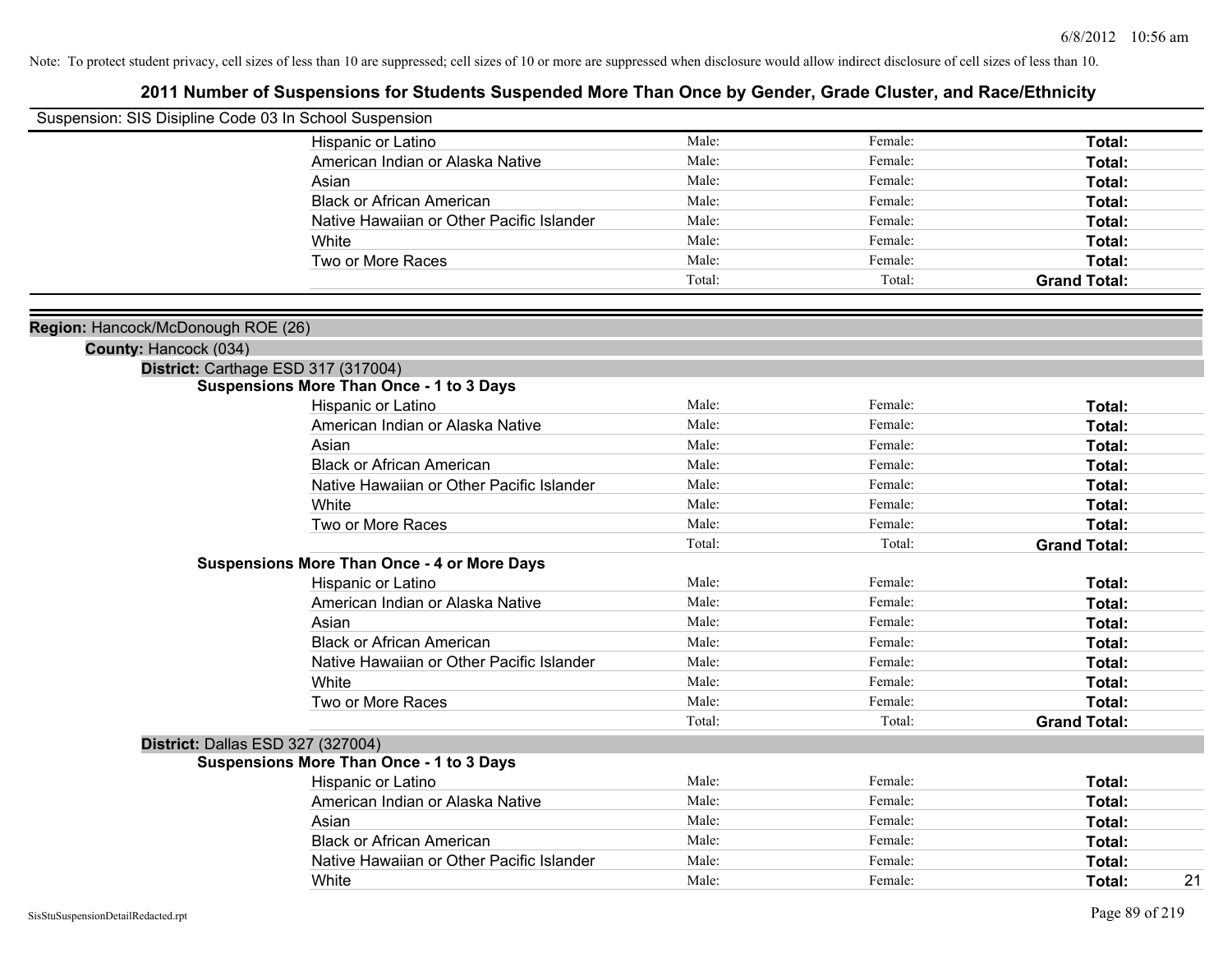| Suspension: SIS Disipline Code 03 In School Suspension |                                                    |        |         |                     |
|--------------------------------------------------------|----------------------------------------------------|--------|---------|---------------------|
|                                                        | Two or More Races                                  | Male:  | Female: | Total:              |
|                                                        |                                                    | Total: | Total:  | <b>Grand Total:</b> |
|                                                        | District: Hamilton CCSD 328 (328024)               |        |         |                     |
|                                                        | <b>Suspensions More Than Once - 1 to 3 Days</b>    |        |         |                     |
|                                                        | Hispanic or Latino                                 | Male:  | Female: | Total:              |
|                                                        | American Indian or Alaska Native                   | Male:  | Female: | Total:              |
|                                                        | Asian                                              | Male:  | Female: | Total:              |
|                                                        | <b>Black or African American</b>                   | Male:  | Female: | Total:              |
|                                                        | Native Hawaiian or Other Pacific Islander          | Male:  | Female: | Total:              |
|                                                        | White                                              | Male:  | Female: | 43<br>Total:        |
|                                                        | Two or More Races                                  | Male:  | Female: | Total:              |
|                                                        |                                                    | Total: | Total:  | <b>Grand Total:</b> |
|                                                        | <b>Suspensions More Than Once - 4 or More Days</b> |        |         |                     |
|                                                        | Hispanic or Latino                                 | Male:  | Female: | Total:              |
|                                                        | American Indian or Alaska Native                   | Male:  | Female: | Total:              |
|                                                        | Asian                                              | Male:  | Female: | Total:              |
|                                                        | <b>Black or African American</b>                   | Male:  | Female: | Total:              |
|                                                        | Native Hawaiian or Other Pacific Islander          | Male:  | Female: | Total:              |
|                                                        | White                                              | Male:  | Female: | Total:              |
|                                                        | Two or More Races                                  | Male:  | Female: | Total:              |
|                                                        |                                                    | Total: | Total:  | <b>Grand Total:</b> |
|                                                        | District: Illini West H S Dist 307 (307016)        |        |         |                     |
|                                                        | <b>Suspensions More Than Once - 1 to 3 Days</b>    |        |         |                     |
|                                                        | Hispanic or Latino                                 | Male:  | Female: | Total:              |
|                                                        | American Indian or Alaska Native                   | Male:  | Female: | Total:              |
|                                                        | Asian                                              | Male:  | Female: | Total:              |
|                                                        | <b>Black or African American</b>                   | Male:  | Female: | Total:              |
|                                                        | Native Hawaiian or Other Pacific Islander          | Male:  | Female: | Total:              |
|                                                        | White                                              | Male:  | Female: | Total:              |
|                                                        | Two or More Races                                  | Male:  | Female: | Total:              |
|                                                        |                                                    | Total: | Total:  | <b>Grand Total:</b> |
|                                                        | District: La Harpe CSD 347 (347004)                |        |         |                     |
|                                                        | <b>Suspensions More Than Once - 1 to 3 Days</b>    |        |         |                     |
|                                                        | Hispanic or Latino                                 | Male:  | Female: | Total:              |
|                                                        | American Indian or Alaska Native                   | Male:  | Female: | Total:              |
|                                                        | Asian                                              | Male:  | Female: | Total:              |
|                                                        | <b>Black or African American</b>                   | Male:  | Female: | Total:              |
|                                                        | Native Hawaiian or Other Pacific Islander          | Male:  | Female: | Total:              |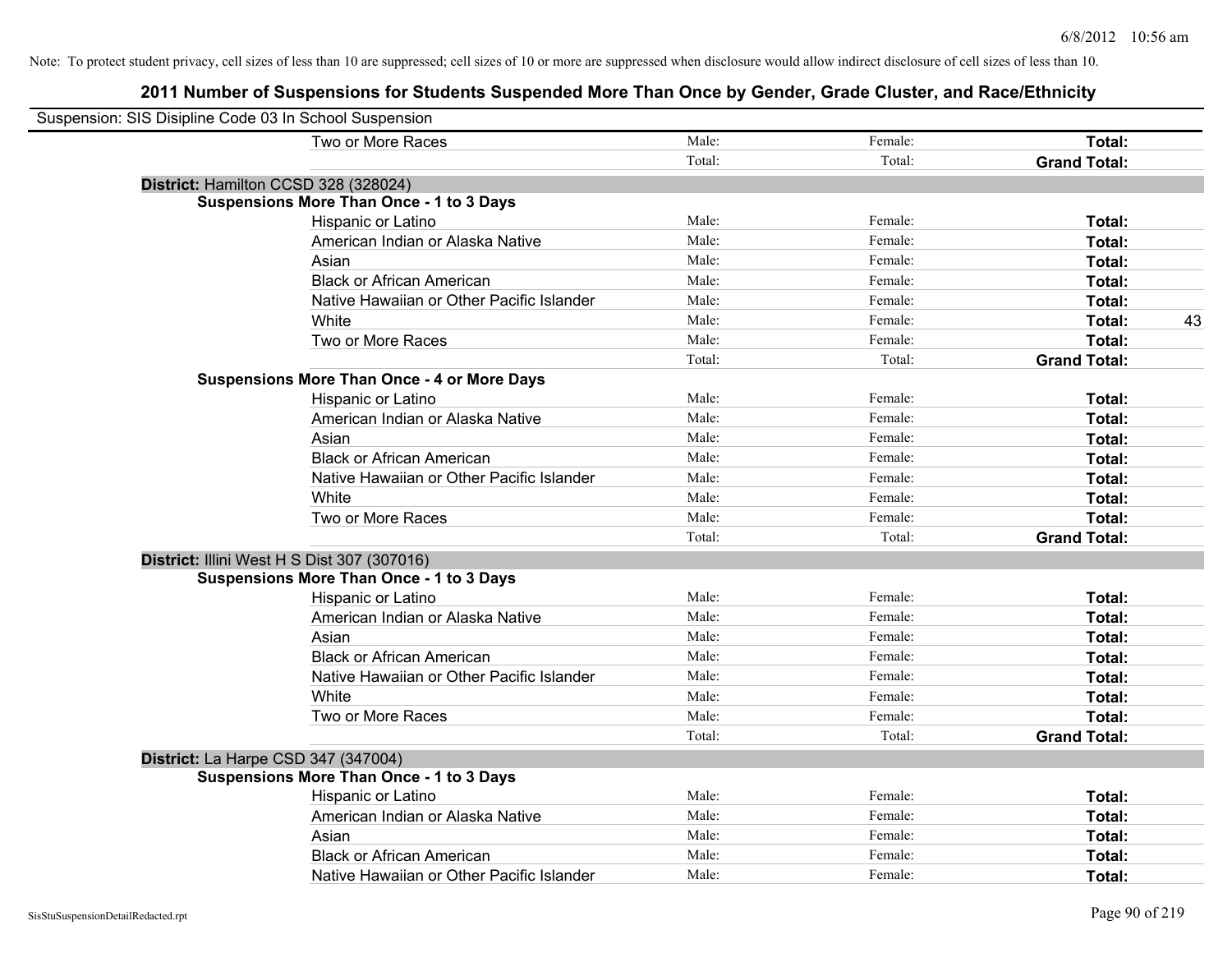| Suspension: SIS Disipline Code 03 In School Suspension |                                                    |        |         |                     |
|--------------------------------------------------------|----------------------------------------------------|--------|---------|---------------------|
|                                                        | White                                              | Male:  | Female: | Total:              |
|                                                        | Two or More Races                                  | Male:  | Female: | Total:              |
|                                                        |                                                    | Total: | Total:  | <b>Grand Total:</b> |
|                                                        | District: Nauvoo-Colusa CUSD 325 (325026)          |        |         |                     |
|                                                        | <b>Suspensions More Than Once - 1 to 3 Days</b>    |        |         |                     |
|                                                        | Hispanic or Latino                                 | Male:  | Female: | Total:              |
|                                                        | American Indian or Alaska Native                   | Male:  | Female: | Total:              |
|                                                        | Asian                                              | Male:  | Female: | Total:              |
|                                                        | <b>Black or African American</b>                   | Male:  | Female: | Total:              |
|                                                        | Native Hawaiian or Other Pacific Islander          | Male:  | Female: | Total:              |
|                                                        | White                                              | Male:  | Female: | Total:              |
|                                                        | Two or More Races                                  | Male:  | Female: | Total:              |
|                                                        |                                                    | Total: | Total:  | <b>Grand Total:</b> |
|                                                        | District: Southeastern CUSD 337 (337026)           |        |         |                     |
|                                                        | <b>Suspensions More Than Once - 1 to 3 Days</b>    |        |         |                     |
|                                                        | Hispanic or Latino                                 | Male:  | Female: | Total:              |
|                                                        | American Indian or Alaska Native                   | Male:  | Female: | Total:              |
|                                                        | Asian                                              | Male:  | Female: | Total:              |
|                                                        | <b>Black or African American</b>                   | Male:  | Female: | Total:              |
|                                                        | Native Hawaiian or Other Pacific Islander          | Male:  | Female: | Total:              |
|                                                        | White                                              | Male:  | Female: | Total:<br>34        |
|                                                        | Two or More Races                                  | Male:  | Female: | Total:              |
|                                                        |                                                    | Total: | Total:  | <b>Grand Total:</b> |
|                                                        | <b>Suspensions More Than Once - 4 or More Days</b> |        |         |                     |
|                                                        | Hispanic or Latino                                 | Male:  | Female: | Total:              |
|                                                        | American Indian or Alaska Native                   | Male:  | Female: | Total:              |
|                                                        | Asian                                              | Male:  | Female: | Total:              |
|                                                        | <b>Black or African American</b>                   | Male:  | Female: | Total:              |
|                                                        | Native Hawaiian or Other Pacific Islander          | Male:  | Female: | Total:              |
|                                                        | White                                              | Male:  | Female: | Total:              |
|                                                        | Two or More Races                                  | Male:  | Female: | Total:              |
|                                                        |                                                    | Total: | Total:  | <b>Grand Total:</b> |
| District: Warsaw CUSD 316 (316026)                     |                                                    |        |         |                     |
|                                                        | <b>Suspensions More Than Once - 1 to 3 Days</b>    |        |         |                     |
|                                                        | Hispanic or Latino                                 | Male:  | Female: | Total:              |
|                                                        | American Indian or Alaska Native                   | Male:  | Female: | Total:              |
|                                                        | Asian                                              | Male:  | Female: | Total:              |
|                                                        | <b>Black or African American</b>                   | Male:  | Female: | Total:              |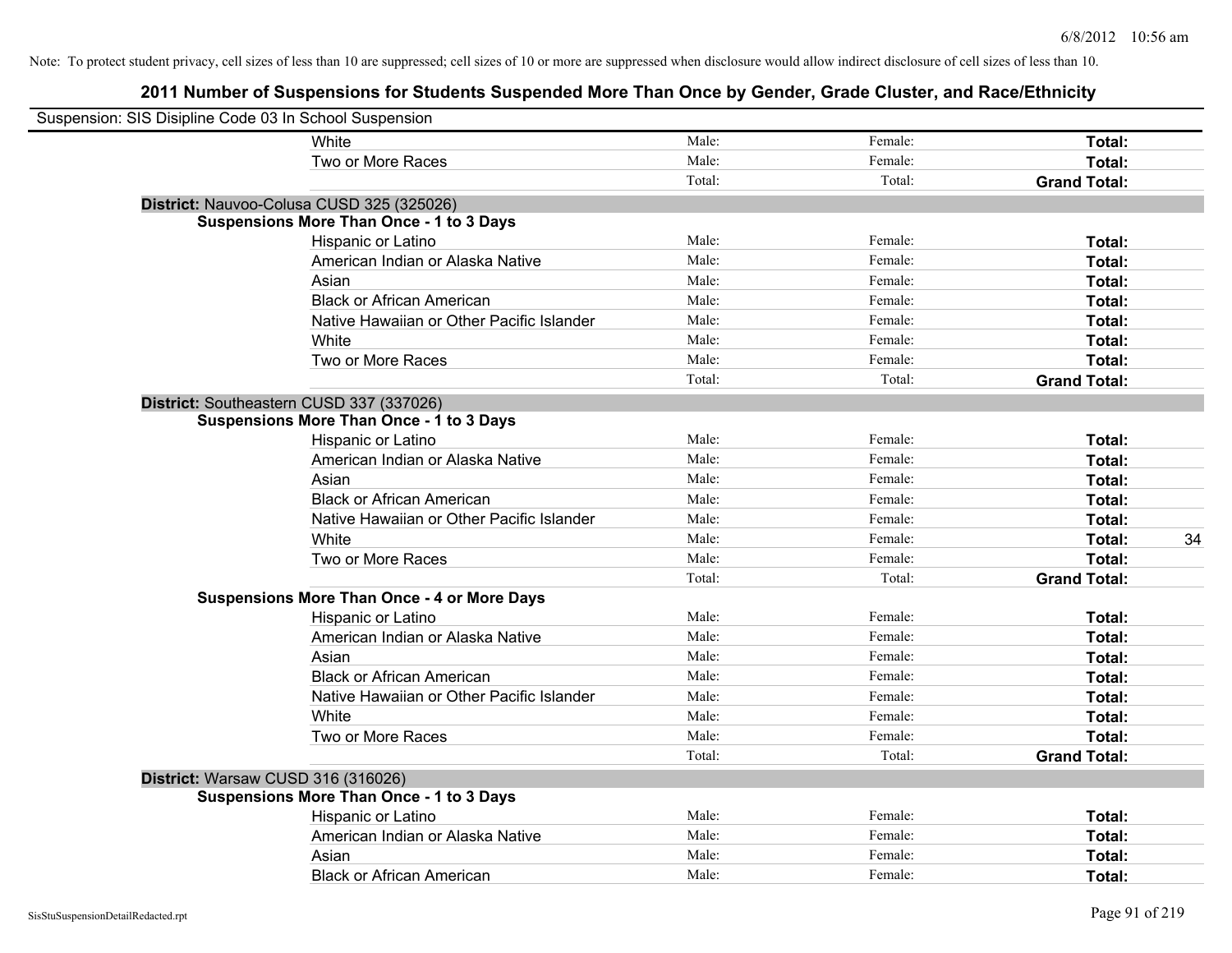| Suspension: SIS Disipline Code 03 In School Suspension |                                                   |        |         |                     |    |
|--------------------------------------------------------|---------------------------------------------------|--------|---------|---------------------|----|
|                                                        | Native Hawaiian or Other Pacific Islander         | Male:  | Female: | Total:              |    |
|                                                        | White                                             | Male:  | Female: | Total:              | 41 |
|                                                        | Two or More Races                                 | Male:  | Female: | Total:              |    |
|                                                        |                                                   | Total: | Total:  | <b>Grand Total:</b> |    |
| County: Mcdonough (062)                                |                                                   |        |         |                     |    |
|                                                        | District: Bushnell Prairie City CUSD 170 (170026) |        |         |                     |    |
|                                                        | <b>Suspensions More Than Once - 1 to 3 Days</b>   |        |         |                     |    |
|                                                        | Hispanic or Latino                                | Male:  | Female: | Total:              |    |
|                                                        | American Indian or Alaska Native                  | Male:  | Female: | Total:              |    |
|                                                        | Asian                                             | Male:  | Female: | Total:              |    |
|                                                        | <b>Black or African American</b>                  | Male:  | Female: | Total:              |    |
|                                                        | Native Hawaiian or Other Pacific Islander         | Male:  | Female: | Total:              |    |
|                                                        | White                                             | Male:  | Female: | Total:              |    |
|                                                        | Two or More Races                                 | Male:  | Female: | Total:              |    |
|                                                        |                                                   | Total: | Total:  | <b>Grand Total:</b> |    |
|                                                        | District: Macomb CUSD 185 (185026)                |        |         |                     |    |
|                                                        | <b>Suspensions More Than Once - 1 to 3 Days</b>   |        |         |                     |    |
|                                                        | Hispanic or Latino                                | Male:  | Female: | Total:              |    |
|                                                        | American Indian or Alaska Native                  | Male:  | Female: | Total:              |    |
|                                                        | Asian                                             | Male:  | Female: | Total:              |    |
|                                                        | <b>Black or African American</b>                  | Male:  | Female: | Total:              | 15 |
|                                                        | Native Hawaiian or Other Pacific Islander         | Male:  | Female: | Total:              |    |
|                                                        | White                                             | Male:  | Female: | Total:              | 55 |
|                                                        | Two or More Races                                 | Male:  | Female: | Total:              | 13 |
|                                                        |                                                   | Total: | Total:  | <b>Grand Total:</b> |    |
|                                                        | District: West Central IL Spec Educ Coop (000061) |        |         |                     |    |
|                                                        | <b>Suspensions More Than Once - 1 to 3 Days</b>   |        |         |                     |    |
|                                                        | Hispanic or Latino                                | Male:  | Female: | Total:              |    |
|                                                        | American Indian or Alaska Native                  | Male:  | Female: | Total:              |    |
|                                                        | Asian                                             | Male:  | Female: | Total:              |    |
|                                                        | <b>Black or African American</b>                  | Male:  | Female: | Total:              |    |
|                                                        | Native Hawaiian or Other Pacific Islander         | Male:  | Female: | Total:              |    |
|                                                        | White                                             | Male:  | Female: | Total:              |    |
|                                                        | Two or More Races                                 | Male:  | Female: | Total:              |    |
|                                                        |                                                   | Total: | Total:  | <b>Grand Total:</b> |    |
|                                                        | District: West Prairie CUSD 103 (103026)          |        |         |                     |    |
|                                                        | <b>Suspensions More Than Once - 1 to 3 Days</b>   |        |         |                     |    |
|                                                        | <b>Hispanic or Latino</b>                         | Male:  | Female: | Total:              |    |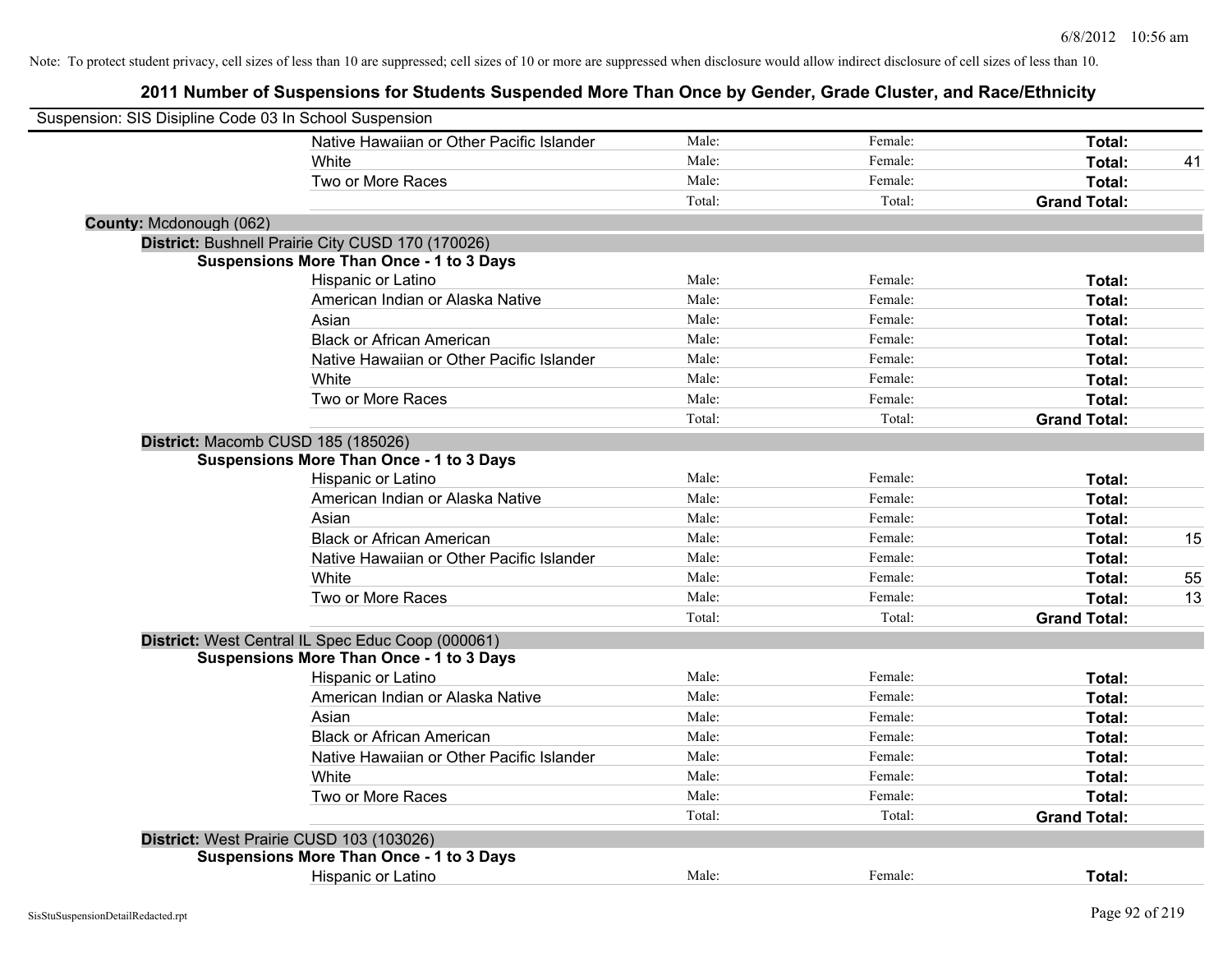| Suspension: SIS Disipline Code 03 In School Suspension |                                                      |                |     |                    |    |                     |     |
|--------------------------------------------------------|------------------------------------------------------|----------------|-----|--------------------|----|---------------------|-----|
|                                                        | American Indian or Alaska Native                     | Male:          |     | Female:            |    | Total:              |     |
|                                                        | Asian                                                | Male:          |     | Female:            |    | Total:              |     |
|                                                        | <b>Black or African American</b>                     | Male:          |     | Female:            |    | Total:              |     |
|                                                        | Native Hawaiian or Other Pacific Islander            | Male:          |     | Female:            |    | Total:              |     |
|                                                        | White                                                | Male:          | 61  | Female:            | 26 | Total:              | 87  |
|                                                        | Two or More Races                                    | Male:          |     | Female:            |    | Total:              |     |
|                                                        |                                                      | Total:         |     | Total:             |    | <b>Grand Total:</b> |     |
|                                                        |                                                      |                |     |                    |    |                     |     |
| Region: Henderson/Mercer/Warren ROE (27)               |                                                      |                |     |                    |    |                     |     |
| County: Henderson (036)                                | District: West Central CUSD 235 (235026)             |                |     |                    |    |                     |     |
|                                                        | <b>Suspensions More Than Once - 1 to 3 Days</b>      |                |     |                    |    |                     |     |
|                                                        | Hispanic or Latino                                   | Male:          |     | Female:            |    | Total:              |     |
|                                                        | American Indian or Alaska Native                     | Male:          |     | Female:            |    | Total:              |     |
|                                                        | Asian                                                | Male:          |     | Female:            |    | Total:              |     |
|                                                        | <b>Black or African American</b>                     | Male:          |     | Female:            |    | Total:              |     |
|                                                        | Native Hawaiian or Other Pacific Islander            | Male:          |     | Female:            |    | Total:              |     |
|                                                        | White                                                | Male:          | 119 | Female:            | 32 | Total:              | 151 |
|                                                        | Two or More Races                                    | Male:          |     | Female:            |    | Total:              |     |
|                                                        |                                                      | Total:         |     | Total:             |    | <b>Grand Total:</b> |     |
| County: Mercer (066)                                   |                                                      |                |     |                    |    |                     |     |
|                                                        | District: Mercer County School District 404 (404026) |                |     |                    |    |                     |     |
|                                                        | <b>Suspensions More Than Once - 1 to 3 Days</b>      |                |     |                    |    |                     |     |
|                                                        | Hispanic or Latino                                   | Male:          |     | Female:            |    | Total:              |     |
|                                                        | American Indian or Alaska Native                     | Male:          |     | Female:            |    | Total:              |     |
|                                                        | Asian                                                | Male:          |     | Female:            |    | Total:              |     |
|                                                        | <b>Black or African American</b>                     | Male:          |     | Female:            |    | Total:              |     |
|                                                        | Native Hawaiian or Other Pacific Islander            | Male:<br>Male: |     | Female:<br>Female: |    | Total:              |     |
|                                                        | White                                                | Male:          |     | Female:            |    | Total:              | 39  |
|                                                        | Two or More Races                                    | Total:         |     | Total:             |    | Total:              |     |
|                                                        |                                                      |                |     |                    |    | <b>Grand Total:</b> |     |
| County: Warren (094)                                   | District: Monmouth-Roseville CUSD 238 (238026)       |                |     |                    |    |                     |     |
|                                                        | <b>Suspensions More Than Once - 1 to 3 Days</b>      |                |     |                    |    |                     |     |
|                                                        | Hispanic or Latino                                   | Male:          |     | Female:            |    | Total:              |     |
|                                                        | American Indian or Alaska Native                     | Male:          |     | Female:            |    | Total:              |     |
|                                                        | Asian                                                | Male:          |     | Female:            |    | Total:              |     |
|                                                        | <b>Black or African American</b>                     | Male:          |     | Female:            |    | Total:              |     |
|                                                        |                                                      |                |     |                    |    |                     |     |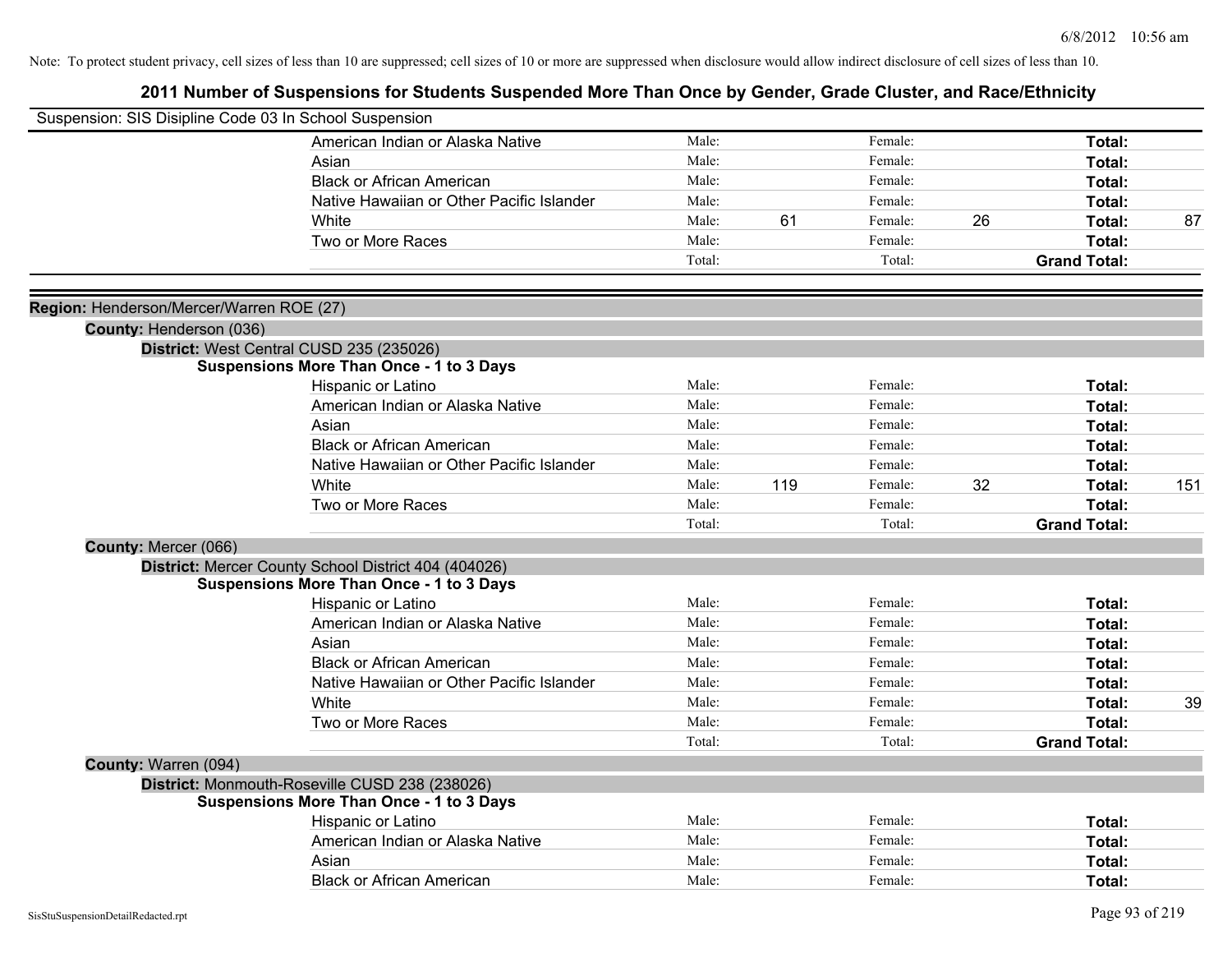| Suspension: SIS Disipline Code 03 In School Suspension |                                                 |        |    |         |    |                     |    |
|--------------------------------------------------------|-------------------------------------------------|--------|----|---------|----|---------------------|----|
|                                                        | Native Hawaiian or Other Pacific Islander       | Male:  |    | Female: |    | Total:              |    |
|                                                        | White                                           | Male:  |    | Female: |    | Total:              | 36 |
|                                                        | Two or More Races                               | Male:  |    | Female: |    | Total:              | 25 |
|                                                        |                                                 | Total: |    | Total:  |    | <b>Grand Total:</b> |    |
| District: United CUSD 304 (304026)                     |                                                 |        |    |         |    |                     |    |
|                                                        | <b>Suspensions More Than Once - 1 to 3 Days</b> |        |    |         |    |                     |    |
|                                                        | Hispanic or Latino                              | Male:  |    | Female: |    | Total:              |    |
|                                                        | American Indian or Alaska Native                | Male:  |    | Female: |    | Total:              |    |
|                                                        | Asian                                           | Male:  |    | Female: |    | Total:              |    |
|                                                        | <b>Black or African American</b>                | Male:  |    | Female: |    | Total:              |    |
|                                                        | Native Hawaiian or Other Pacific Islander       | Male:  |    | Female: |    | Total:              |    |
|                                                        | White                                           | Male:  |    | Female: |    | Total:              | 16 |
|                                                        | Two or More Races                               | Male:  |    | Female: |    | Total:              |    |
|                                                        |                                                 | Total: |    | Total:  |    | <b>Grand Total:</b> |    |
|                                                        |                                                 |        |    |         |    |                     |    |
| Region: Iroquois/Kankakee ROE (32)                     |                                                 |        |    |         |    |                     |    |
| County: Iroquois (038)                                 |                                                 |        |    |         |    |                     |    |
| District: Central CUSD 4 (004026)                      |                                                 |        |    |         |    |                     |    |
|                                                        | <b>Suspensions More Than Once - 1 to 3 Days</b> |        |    |         |    |                     |    |
|                                                        | Hispanic or Latino                              | Male:  |    | Female: |    | Total:              |    |
|                                                        | American Indian or Alaska Native                | Male:  |    | Female: |    | Total:              |    |
|                                                        | Asian                                           | Male:  |    | Female: |    | Total:              |    |
|                                                        | <b>Black or African American</b>                | Male:  |    | Female: |    | Total:              |    |
|                                                        | Native Hawaiian or Other Pacific Islander       | Male:  |    | Female: |    | Total:              |    |
|                                                        | White                                           | Male:  | 52 | Female: | 21 | Total:              | 73 |
|                                                        | Two or More Races                               | Male:  |    | Female: |    | Total:              |    |
|                                                        |                                                 | Total: |    | Total:  |    | <b>Grand Total:</b> | 91 |
| District: Donovan CUSD 3 (003026)                      |                                                 |        |    |         |    |                     |    |
|                                                        | <b>Suspensions More Than Once - 1 to 3 Days</b> |        |    |         |    |                     |    |
|                                                        | Hispanic or Latino                              | Male:  |    | Female: |    | Total:              |    |
|                                                        | American Indian or Alaska Native                | Male:  |    | Female: |    | Total:              |    |
|                                                        | Asian                                           | Male:  |    | Female: |    | Total:              |    |
|                                                        | <b>Black or African American</b>                | Male:  |    | Female: |    | Total:              |    |
|                                                        | Native Hawaiian or Other Pacific Islander       | Male:  |    | Female: |    | Total:              |    |
|                                                        | White                                           | Male:  |    | Female: |    | Total:              |    |
|                                                        | Two or More Races                               | Male:  |    | Female: |    | Total:              |    |
|                                                        |                                                 | Total: |    | Total:  |    | <b>Grand Total:</b> |    |
|                                                        |                                                 |        |    |         |    |                     |    |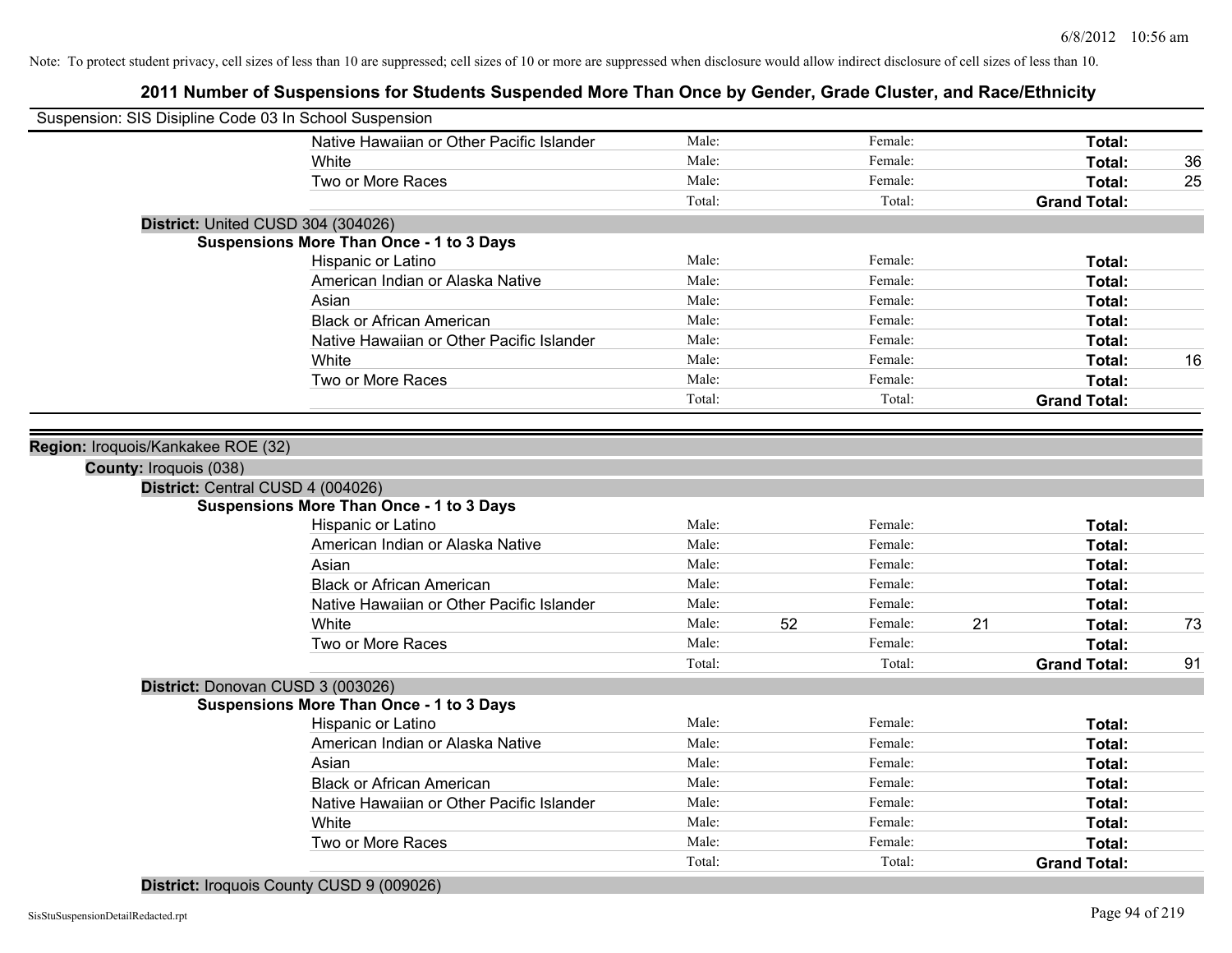| Suspension: SIS Disipline Code 03 In School Suspension |                                                    |        |    |         |    |                     |    |
|--------------------------------------------------------|----------------------------------------------------|--------|----|---------|----|---------------------|----|
|                                                        | <b>Suspensions More Than Once - 1 to 3 Days</b>    |        |    |         |    |                     |    |
|                                                        | Hispanic or Latino                                 | Male:  |    | Female: |    | Total:              |    |
|                                                        | American Indian or Alaska Native                   | Male:  |    | Female: |    | Total:              |    |
|                                                        | Asian                                              | Male:  |    | Female: |    | Total:              |    |
|                                                        | <b>Black or African American</b>                   | Male:  |    | Female: |    | Total:              |    |
|                                                        | Native Hawaiian or Other Pacific Islander          | Male:  |    | Female: |    | Total:              |    |
|                                                        | White                                              | Male:  |    | Female: |    | Total:              |    |
|                                                        | Two or More Races                                  | Male:  |    | Female: |    | Total:              |    |
|                                                        |                                                    | Total: |    | Total:  |    | <b>Grand Total:</b> |    |
|                                                        | District: Iroquois West CUSD 10 (010026)           |        |    |         |    |                     |    |
|                                                        | <b>Suspensions More Than Once - 1 to 3 Days</b>    |        |    |         |    |                     |    |
|                                                        | Hispanic or Latino                                 | Male:  |    | Female: |    | Total:              |    |
|                                                        | American Indian or Alaska Native                   | Male:  |    | Female: |    | Total:              |    |
|                                                        | Asian                                              | Male:  |    | Female: |    | Total:              |    |
|                                                        | <b>Black or African American</b>                   | Male:  |    | Female: |    | Total:              |    |
|                                                        | Native Hawaiian or Other Pacific Islander          | Male:  |    | Female: |    | Total:              |    |
|                                                        | White                                              | Male:  | 32 | Female: | 12 | Total:              | 44 |
|                                                        | Two or More Races                                  | Male:  |    | Female: |    | Total:              |    |
|                                                        |                                                    | Total: |    | Total:  |    | <b>Grand Total:</b> |    |
|                                                        | <b>Suspensions More Than Once - 4 or More Days</b> |        |    |         |    |                     |    |
|                                                        | Hispanic or Latino                                 | Male:  |    | Female: |    | Total:              |    |
|                                                        | American Indian or Alaska Native                   | Male:  |    | Female: |    | Total:              |    |
|                                                        | Asian                                              | Male:  |    | Female: |    | Total:              |    |
|                                                        | <b>Black or African American</b>                   | Male:  |    | Female: |    | Total:              |    |
|                                                        | Native Hawaiian or Other Pacific Islander          | Male:  |    | Female: |    | Total:              |    |
|                                                        | White                                              | Male:  |    | Female: |    | Total:              |    |
|                                                        | Two or More Races                                  | Male:  |    | Female: |    | Total:              |    |
|                                                        |                                                    | Total: |    | Total:  |    | <b>Grand Total:</b> |    |
| District: Milford CCSD 280 (280004)                    |                                                    |        |    |         |    |                     |    |
|                                                        | <b>Suspensions More Than Once - 1 to 3 Days</b>    |        |    |         |    |                     |    |
|                                                        | Hispanic or Latino                                 | Male:  |    | Female: |    | Total:              |    |
|                                                        | American Indian or Alaska Native                   | Male:  |    | Female: |    | Total:              |    |
|                                                        | Asian                                              | Male:  |    | Female: |    | Total:              |    |
|                                                        | <b>Black or African American</b>                   | Male:  |    | Female: |    | Total:              |    |
|                                                        | Native Hawaiian or Other Pacific Islander          | Male:  |    | Female: |    | Total:              |    |
|                                                        | White                                              | Male:  |    | Female: |    | Total:              | 20 |
|                                                        | Two or More Races                                  | Male:  |    | Female: |    | <b>Total:</b>       |    |
|                                                        |                                                    | Total: |    | Total:  |    | <b>Grand Total:</b> |    |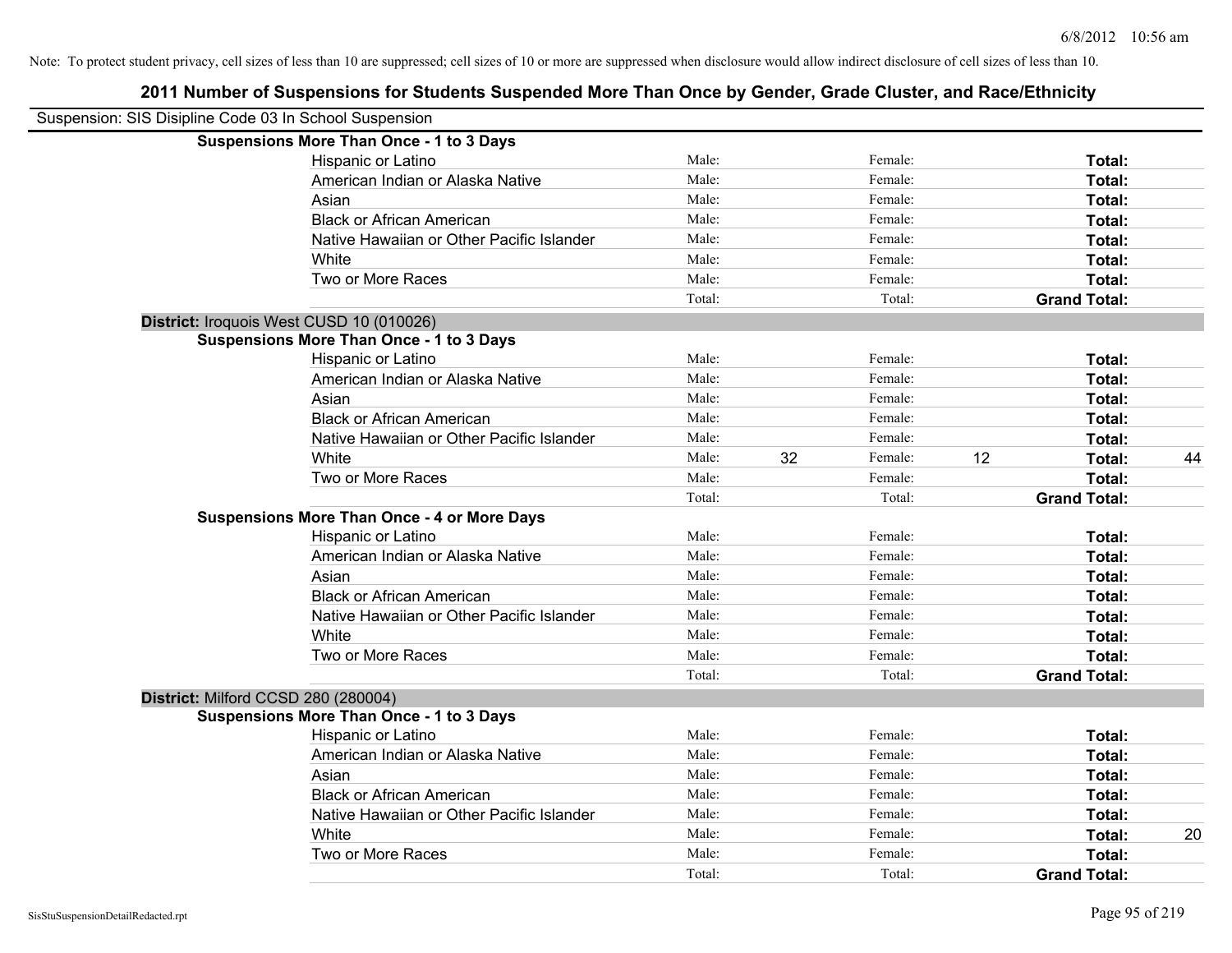| Suspension: SIS Disipline Code 03 In School Suspension |                                                    |        |    |         |    |                     |    |
|--------------------------------------------------------|----------------------------------------------------|--------|----|---------|----|---------------------|----|
|                                                        | District: Milford Twp HSD 233 (233017)             |        |    |         |    |                     |    |
|                                                        | <b>Suspensions More Than Once - 1 to 3 Days</b>    |        |    |         |    |                     |    |
|                                                        | Hispanic or Latino                                 | Male:  |    | Female: |    | Total:              |    |
|                                                        | American Indian or Alaska Native                   | Male:  |    | Female: |    | Total:              |    |
|                                                        | Asian                                              | Male:  |    | Female: |    | Total:              |    |
|                                                        | <b>Black or African American</b>                   | Male:  |    | Female: |    | Total:              |    |
|                                                        | Native Hawaiian or Other Pacific Islander          | Male:  |    | Female: |    | Total:              |    |
|                                                        | White                                              | Male:  | 50 | Female: | 12 | Total:              | 62 |
|                                                        | Two or More Races                                  | Male:  |    | Female: |    | Total:              |    |
|                                                        |                                                    | Total: |    | Total:  |    | <b>Grand Total:</b> |    |
|                                                        | <b>Suspensions More Than Once - 4 or More Days</b> |        |    |         |    |                     |    |
|                                                        | Hispanic or Latino                                 | Male:  |    | Female: |    | Total:              |    |
|                                                        | American Indian or Alaska Native                   | Male:  |    | Female: |    | Total:              |    |
|                                                        | Asian                                              | Male:  |    | Female: |    | Total:              |    |
|                                                        | <b>Black or African American</b>                   | Male:  |    | Female: |    | Total:              |    |
|                                                        | Native Hawaiian or Other Pacific Islander          | Male:  |    | Female: |    | Total:              |    |
|                                                        | White                                              | Male:  |    | Female: |    | Total:              |    |
|                                                        | Two or More Races                                  | Male:  |    | Female: |    | Total:              |    |
|                                                        |                                                    | Total: |    | Total:  |    | <b>Grand Total:</b> |    |
| County: Kankakee (046)                                 |                                                    |        |    |         |    |                     |    |
| District: Bourbonnais SD 53 (053002)                   |                                                    |        |    |         |    |                     |    |
|                                                        | <b>Suspensions More Than Once - 1 to 3 Days</b>    |        |    |         |    |                     |    |
|                                                        | Hispanic or Latino                                 | Male:  |    | Female: |    | Total:              |    |
|                                                        | American Indian or Alaska Native                   | Male:  |    | Female: |    | Total:              |    |
|                                                        | Asian                                              | Male:  |    | Female: |    | Total:              |    |
|                                                        | <b>Black or African American</b>                   | Male:  |    | Female: |    | Total:              | 22 |
|                                                        | Native Hawaiian or Other Pacific Islander          | Male:  |    | Female: |    | Total:              |    |
|                                                        | White                                              | Male:  |    | Female: |    | Total:              | 48 |
|                                                        | Two or More Races                                  | Male:  |    | Female: |    | Total:              |    |
|                                                        |                                                    | Total: |    | Total:  |    | <b>Grand Total:</b> | 86 |
|                                                        | <b>Suspensions More Than Once - 4 or More Days</b> |        |    |         |    |                     |    |
|                                                        | Hispanic or Latino                                 | Male:  |    | Female: |    | Total:              |    |
|                                                        | American Indian or Alaska Native                   | Male:  |    | Female: |    | Total:              |    |
|                                                        | Asian                                              | Male:  |    | Female: |    | Total:              |    |
|                                                        | <b>Black or African American</b>                   | Male:  |    | Female: |    | Total:              |    |
|                                                        | Native Hawaiian or Other Pacific Islander          | Male:  |    | Female: |    | Total:              |    |
|                                                        | White                                              | Male:  |    | Female: |    | Total:              |    |
|                                                        | Two or More Races                                  | Male:  |    | Female: |    | Total:              |    |
|                                                        |                                                    | Total: |    | Total:  |    | <b>Grand Total:</b> |    |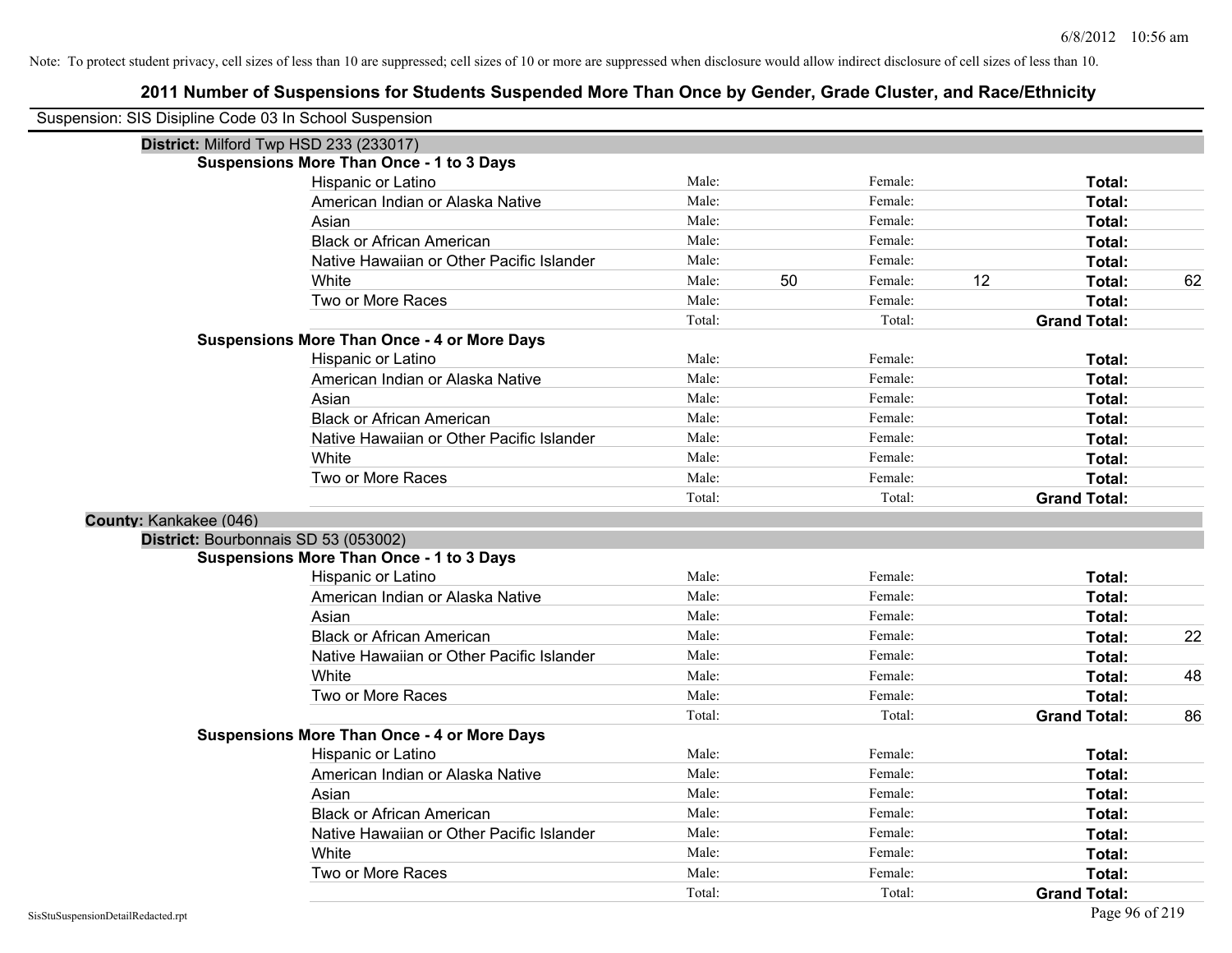| Suspension: SIS Disipline Code 03 In School Suspension |                                                    |        |     |         |     |                     |     |
|--------------------------------------------------------|----------------------------------------------------|--------|-----|---------|-----|---------------------|-----|
|                                                        | District: Bradley Bourbonnais CHSD 307 (307016)    |        |     |         |     |                     |     |
|                                                        | <b>Suspensions More Than Once - 1 to 3 Days</b>    |        |     |         |     |                     |     |
|                                                        | Hispanic or Latino                                 | Male:  | 24  | Female: | 10  | Total:              | 34  |
|                                                        | American Indian or Alaska Native                   | Male:  |     | Female: |     | Total:              |     |
|                                                        | Asian                                              | Male:  |     | Female: |     | Total:              |     |
|                                                        | <b>Black or African American</b>                   | Male:  | 72  | Female: | 50  | Total:              | 122 |
|                                                        | Native Hawaiian or Other Pacific Islander          | Male:  |     | Female: |     | Total:              |     |
|                                                        | White                                              | Male:  | 232 | Female: | 136 | Total:              | 368 |
|                                                        | Two or More Races                                  | Male:  |     | Female: |     | Total:              | 14  |
|                                                        |                                                    | Total: |     | Total:  |     | <b>Grand Total:</b> |     |
|                                                        | <b>Suspensions More Than Once - 4 or More Days</b> |        |     |         |     |                     |     |
|                                                        | Hispanic or Latino                                 | Male:  |     | Female: |     | Total:              |     |
|                                                        | American Indian or Alaska Native                   | Male:  |     | Female: |     | Total:              |     |
|                                                        | Asian                                              | Male:  |     | Female: |     | Total:              |     |
|                                                        | <b>Black or African American</b>                   | Male:  |     | Female: |     | Total:              |     |
|                                                        | Native Hawaiian or Other Pacific Islander          | Male:  |     | Female: |     | Total:              |     |
|                                                        | White                                              | Male:  |     | Female: |     | Total:              | 13  |
|                                                        | Two or More Races                                  | Male:  |     | Female: |     | Total:              |     |
|                                                        |                                                    | Total: |     | Total:  |     | <b>Grand Total:</b> |     |
| District: Bradley SD 61 (061002)                       |                                                    |        |     |         |     |                     |     |
|                                                        | <b>Suspensions More Than Once - 1 to 3 Days</b>    |        |     |         |     |                     |     |
|                                                        | Hispanic or Latino                                 | Male:  |     | Female: |     | Total:              |     |
|                                                        | American Indian or Alaska Native                   | Male:  |     | Female: |     | Total:              |     |
|                                                        | Asian                                              | Male:  |     | Female: |     | Total:              |     |
|                                                        | <b>Black or African American</b>                   | Male:  | 34  | Female: | 20  | Total:              | 54  |
|                                                        | Native Hawaiian or Other Pacific Islander          | Male:  |     | Female: |     | Total:              |     |
|                                                        | White                                              | Male:  | 51  | Female: | 32  | Total:              | 83  |
|                                                        | Two or More Races                                  | Male:  |     | Female: |     | Total:              |     |
|                                                        |                                                    | Total: |     | Total:  |     | <b>Grand Total:</b> | 152 |
|                                                        | <b>Suspensions More Than Once - 4 or More Days</b> |        |     |         |     |                     |     |
|                                                        | Hispanic or Latino                                 | Male:  |     | Female: |     | Total:              |     |
|                                                        | American Indian or Alaska Native                   | Male:  |     | Female: |     | Total:              |     |
|                                                        | Asian                                              | Male:  |     | Female: |     | Total:              |     |
|                                                        | <b>Black or African American</b>                   | Male:  |     | Female: |     | Total:              |     |
|                                                        | Native Hawaiian or Other Pacific Islander          | Male:  |     | Female: |     | Total:              |     |
|                                                        | White                                              | Male:  |     | Female: |     | Total:              |     |
|                                                        | Two or More Races                                  | Male:  |     | Female: |     | <b>Total:</b>       |     |
|                                                        |                                                    | Total: |     | Total:  |     | <b>Grand Total:</b> |     |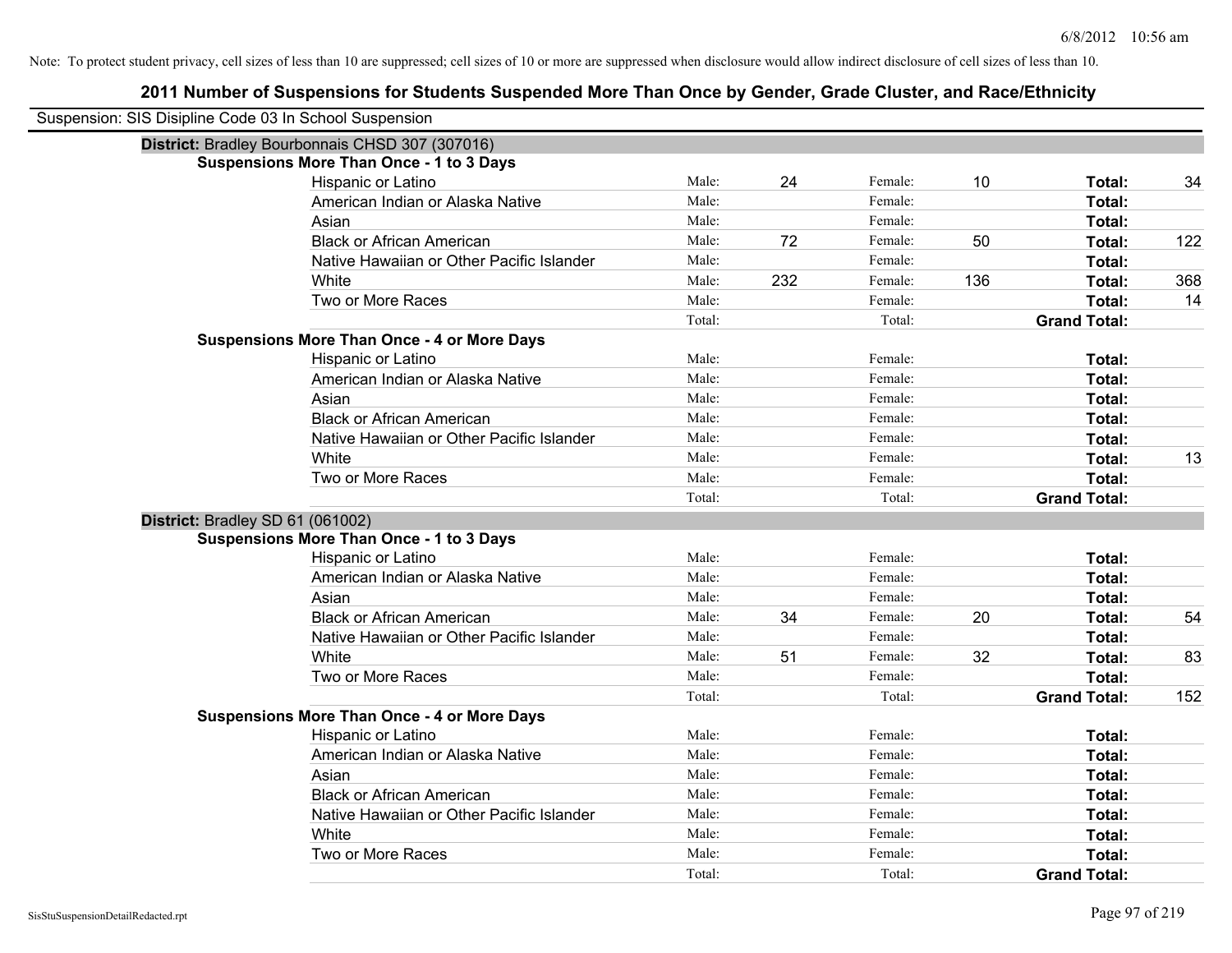| Suspension: SIS Disipline Code 03 In School Suspension |        |       |         |     |                     |       |
|--------------------------------------------------------|--------|-------|---------|-----|---------------------|-------|
| District: Grant Park CUSD 6 (006026)                   |        |       |         |     |                     |       |
| <b>Suspensions More Than Once - 1 to 3 Days</b>        |        |       |         |     |                     |       |
| Hispanic or Latino                                     | Male:  |       | Female: |     | Total:              |       |
| American Indian or Alaska Native                       | Male:  |       | Female: |     | Total:              |       |
| Asian                                                  | Male:  |       | Female: |     | Total:              |       |
| <b>Black or African American</b>                       | Male:  |       | Female: |     | Total:              |       |
| Native Hawaiian or Other Pacific Islander              | Male:  |       | Female: |     | Total:              |       |
| White                                                  | Male:  |       | Female: |     | Total:              |       |
| Two or More Races                                      | Male:  |       | Female: |     | Total:              |       |
|                                                        | Total: |       | Total:  |     | <b>Grand Total:</b> |       |
| District: Herscher CUSD 2 (002026)                     |        |       |         |     |                     |       |
| <b>Suspensions More Than Once - 1 to 3 Days</b>        |        |       |         |     |                     |       |
| Hispanic or Latino                                     | Male:  |       | Female: |     | Total:              |       |
| American Indian or Alaska Native                       | Male:  |       | Female: |     | Total:              |       |
| Asian                                                  | Male:  |       | Female: |     | Total:              |       |
| <b>Black or African American</b>                       | Male:  |       | Female: |     | Total:              |       |
| Native Hawaiian or Other Pacific Islander              | Male:  |       | Female: |     | Total:              |       |
| White                                                  | Male:  |       | Female: |     | Total:              | 27    |
| Two or More Races                                      | Male:  |       | Female: |     | Total:              |       |
|                                                        | Total: |       | Total:  |     | <b>Grand Total:</b> |       |
| District: Kankakee SD 111 (111025)                     |        |       |         |     |                     |       |
| <b>Suspensions More Than Once - 1 to 3 Days</b>        |        |       |         |     |                     |       |
| Hispanic or Latino                                     | Male:  | 176   | Female: | 84  | Total:              | 260   |
| American Indian or Alaska Native                       | Male:  |       | Female: |     | Total:              | 12    |
| Asian                                                  | Male:  |       | Female: |     | Total:              |       |
| <b>Black or African American</b>                       | Male:  | 1,299 | Female: | 682 | Total:              | 1,981 |
| Native Hawaiian or Other Pacific Islander              | Male:  |       | Female: |     | Total:              |       |
| White                                                  | Male:  | 139   | Female: | 62  | Total:              | 201   |
| Two or More Races                                      | Male:  | 41    | Female: | 15  | Total:              | 56    |
|                                                        | Total: |       | Total:  |     | <b>Grand Total:</b> |       |
| District: Manteno CUSD 5 (005026)                      |        |       |         |     |                     |       |
| <b>Suspensions More Than Once - 1 to 3 Days</b>        |        |       |         |     |                     |       |
| <b>Hispanic or Latino</b>                              | Male:  |       | Female: |     | Total:              | 25    |
| American Indian or Alaska Native                       | Male:  |       | Female: |     | Total:              |       |
| Asian                                                  | Male:  |       | Female: |     | Total:              |       |
| <b>Black or African American</b>                       | Male:  |       | Female: |     | Total:              | 15    |
| Native Hawaiian or Other Pacific Islander              | Male:  |       | Female: |     | Total:              |       |
| White                                                  | Male:  | 132   | Female: | 30  | Total:              | 162   |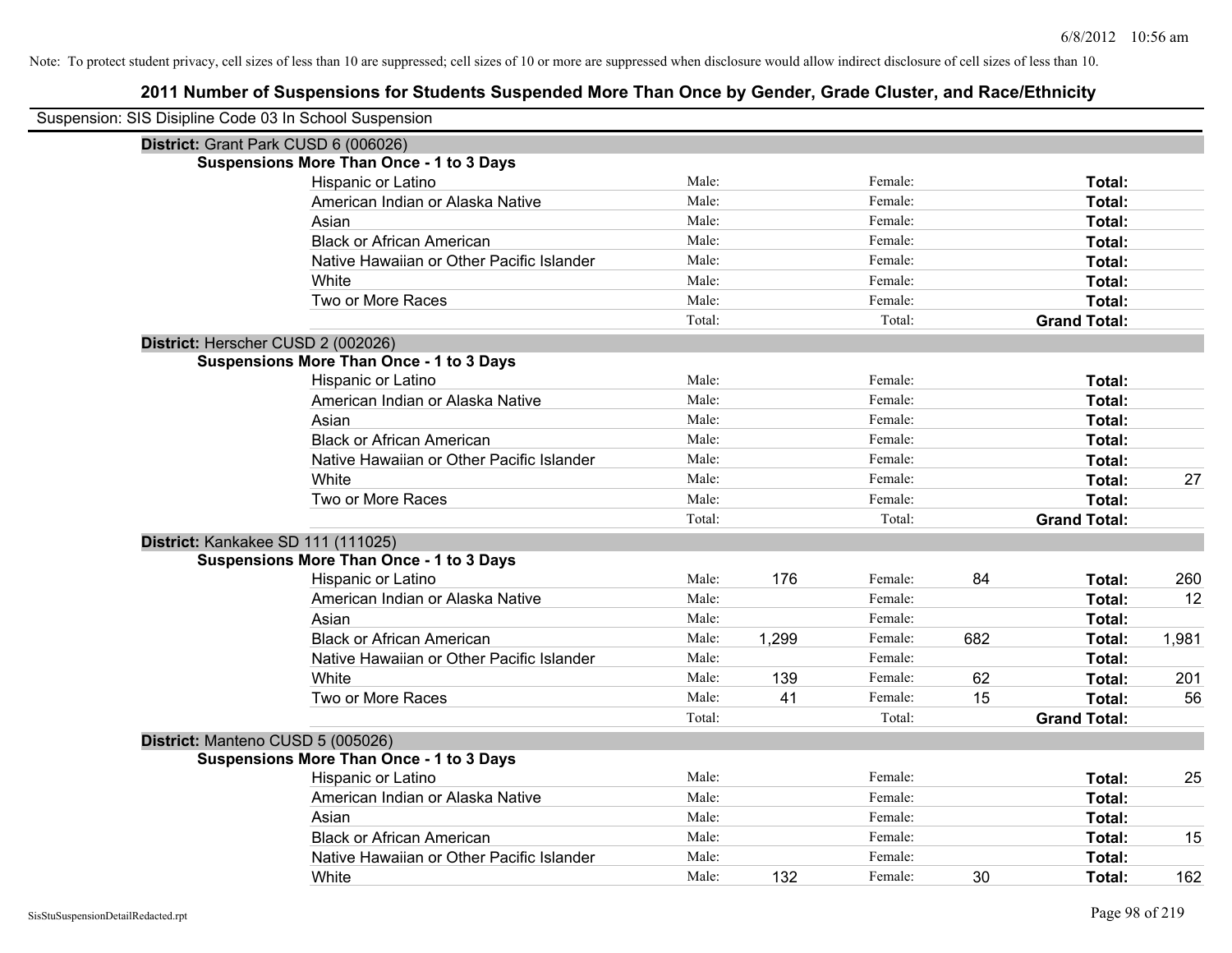| Suspension: SIS Disipline Code 03 In School Suspension |                                                    |        |    |         |    |                     |    |
|--------------------------------------------------------|----------------------------------------------------|--------|----|---------|----|---------------------|----|
|                                                        | Two or More Races                                  | Male:  |    | Female: |    | Total:              | 12 |
|                                                        |                                                    | Total: |    | Total:  |    | <b>Grand Total:</b> |    |
|                                                        | District: Momence CUSD 1 (001026)                  |        |    |         |    |                     |    |
|                                                        | <b>Suspensions More Than Once - 1 to 3 Days</b>    |        |    |         |    |                     |    |
|                                                        | Hispanic or Latino                                 | Male:  |    | Female: |    | Total:              | 18 |
|                                                        | American Indian or Alaska Native                   | Male:  |    | Female: |    | <b>Total:</b>       |    |
|                                                        | Asian                                              | Male:  |    | Female: |    | Total:              |    |
|                                                        | <b>Black or African American</b>                   | Male:  | 55 | Female: | 28 | Total:              | 83 |
|                                                        | Native Hawaiian or Other Pacific Islander          | Male:  |    | Female: |    | Total:              |    |
|                                                        | White                                              | Male:  | 48 | Female: | 13 | Total:              | 61 |
|                                                        | Two or More Races                                  | Male:  |    | Female: |    | Total:              | 18 |
|                                                        |                                                    | Total: |    | Total:  |    | <b>Grand Total:</b> |    |
|                                                        | <b>Suspensions More Than Once - 4 or More Days</b> |        |    |         |    |                     |    |
|                                                        | Hispanic or Latino                                 | Male:  |    | Female: |    | Total:              |    |
|                                                        | American Indian or Alaska Native                   | Male:  |    | Female: |    | Total:              |    |
|                                                        | Asian                                              | Male:  |    | Female: |    | Total:              |    |
|                                                        | <b>Black or African American</b>                   | Male:  |    | Female: |    | Total:              |    |
|                                                        | Native Hawaiian or Other Pacific Islander          | Male:  |    | Female: |    | Total:              |    |
|                                                        | White                                              | Male:  |    | Female: |    | Total:              |    |
|                                                        | Two or More Races                                  | Male:  |    | Female: |    | Total:              |    |
|                                                        |                                                    | Total: |    | Total:  |    | <b>Grand Total:</b> |    |
|                                                        | District: Pembroke CCSD 259 (259004)               |        |    |         |    |                     |    |
|                                                        | <b>Suspensions More Than Once - 1 to 3 Days</b>    |        |    |         |    |                     |    |
|                                                        | Hispanic or Latino                                 | Male:  |    | Female: |    | Total:              |    |
|                                                        | American Indian or Alaska Native                   | Male:  |    | Female: |    | Total:              |    |
|                                                        | Asian                                              | Male:  |    | Female: |    | Total:              |    |
|                                                        | <b>Black or African American</b>                   | Male:  |    | Female: |    | Total:              | 44 |
|                                                        | Native Hawaiian or Other Pacific Islander          | Male:  |    | Female: |    | Total:              |    |
|                                                        | White                                              | Male:  |    | Female: |    | Total:              |    |
|                                                        | Two or More Races                                  | Male:  |    | Female: |    | Total:              |    |
|                                                        |                                                    | Total: |    | Total:  |    | <b>Grand Total:</b> |    |
|                                                        | <b>District: St Anne CHSD 302 (302016)</b>         |        |    |         |    |                     |    |
|                                                        | <b>Suspensions More Than Once - 1 to 3 Days</b>    |        |    |         |    |                     |    |
|                                                        | Hispanic or Latino                                 | Male:  |    | Female: |    | Total:              |    |
|                                                        | American Indian or Alaska Native                   | Male:  |    | Female: |    | Total:              |    |
|                                                        | Asian                                              | Male:  |    | Female: |    | Total:              |    |
|                                                        | <b>Black or African American</b>                   | Male:  |    | Female: |    | <b>Total:</b>       | 12 |
|                                                        | Native Hawaiian or Other Pacific Islander          | Male:  |    | Female: |    | Total:              |    |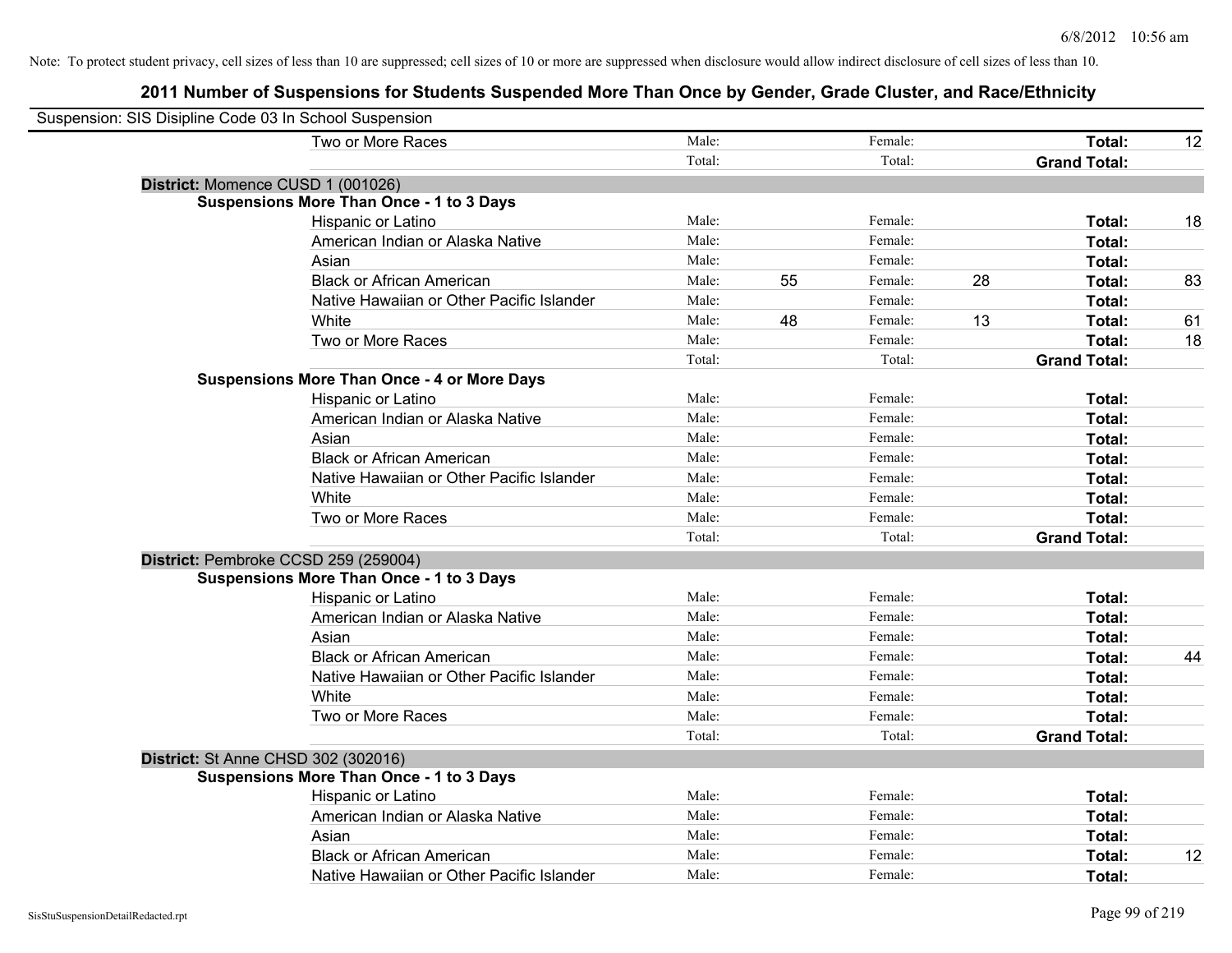## **2011 Number of Suspensions for Students Suspended More Than Once by Gender, Grade Cluster, and Race/Ethnicity**

| Suspension: SIS Disipline Code 03 In School Suspension |                                                 |        |     |         |     |                     |     |
|--------------------------------------------------------|-------------------------------------------------|--------|-----|---------|-----|---------------------|-----|
|                                                        | White                                           | Male:  |     | Female: |     | Total:              |     |
|                                                        | Two or More Races                               | Male:  |     | Female: |     | Total:              |     |
|                                                        |                                                 | Total: |     | Total:  |     | <b>Grand Total:</b> |     |
| District: St George CCSD 258 (258004)                  |                                                 |        |     |         |     |                     |     |
|                                                        | <b>Suspensions More Than Once - 1 to 3 Days</b> |        |     |         |     |                     |     |
|                                                        | Hispanic or Latino                              | Male:  |     | Female: |     | Total:              |     |
|                                                        | American Indian or Alaska Native                | Male:  |     | Female: |     | Total:              |     |
|                                                        | Asian                                           | Male:  |     | Female: |     | Total:              |     |
|                                                        | <b>Black or African American</b>                | Male:  |     | Female: |     | Total:              |     |
|                                                        | Native Hawaiian or Other Pacific Islander       | Male:  |     | Female: |     | Total:              |     |
|                                                        | White                                           | Male:  |     | Female: |     | Total:              |     |
|                                                        | Two or More Races                               | Male:  |     | Female: |     | Total:              |     |
|                                                        |                                                 | Total: |     | Total:  |     | <b>Grand Total:</b> |     |
| County: Non-Public School (000)                        |                                                 |        |     |         |     |                     |     |
|                                                        | District: Iroquois/Kankakee ROE (000000)        |        |     |         |     |                     |     |
|                                                        | <b>Suspensions More Than Once - 1 to 3 Days</b> |        |     |         |     |                     |     |
|                                                        | Hispanic or Latino                              | Male:  |     | Female: |     | Total:              |     |
|                                                        | American Indian or Alaska Native                | Male:  |     | Female: |     | Total:              |     |
|                                                        | Asian                                           | Male:  |     | Female: |     | Total:              |     |
|                                                        | <b>Black or African American</b>                | Male:  |     | Female: |     | Total:              |     |
|                                                        | Native Hawaiian or Other Pacific Islander       | Male:  |     | Female: |     | Total:              |     |
|                                                        | White                                           | Male:  |     | Female: |     | Total:              |     |
|                                                        | Two or More Races                               | Male:  |     | Female: |     | Total:              |     |
|                                                        |                                                 | Total: |     | Total:  |     | <b>Grand Total:</b> |     |
|                                                        |                                                 |        |     |         |     |                     |     |
| Region: Jackson/Perry ROE (30)                         |                                                 |        |     |         |     |                     |     |
| County: Jackson (039)                                  |                                                 |        |     |         |     |                     |     |
|                                                        | District: Carbondale CHSD 165 (165016)          |        |     |         |     |                     |     |
|                                                        | <b>Suspensions More Than Once - 1 to 3 Days</b> |        |     |         |     |                     |     |
|                                                        | Hispanic or Latino                              | Male:  |     | Female: |     | Total:              | 17  |
|                                                        | American Indian or Alaska Native                | Male:  |     | Female: |     | Total:              |     |
|                                                        | Asian                                           | Male:  |     | Female: |     | Total:              |     |
|                                                        | <b>Black or African American</b>                | Male:  | 313 | Female: | 124 | Total:              | 437 |
|                                                        | Native Hawaiian or Other Pacific Islander       | Male:  |     | Female: |     | Total:              |     |
|                                                        | White                                           | Male:  | 41  | Female: | 21  | Total:              | 62  |
|                                                        | Two or More Races                               | Male:  |     | Female: |     | <b>Total:</b>       | 35  |
|                                                        |                                                 | Total: |     | Total:  |     | <b>Grand Total:</b> |     |

### **Suspensions More Than Once - 4 or More Days**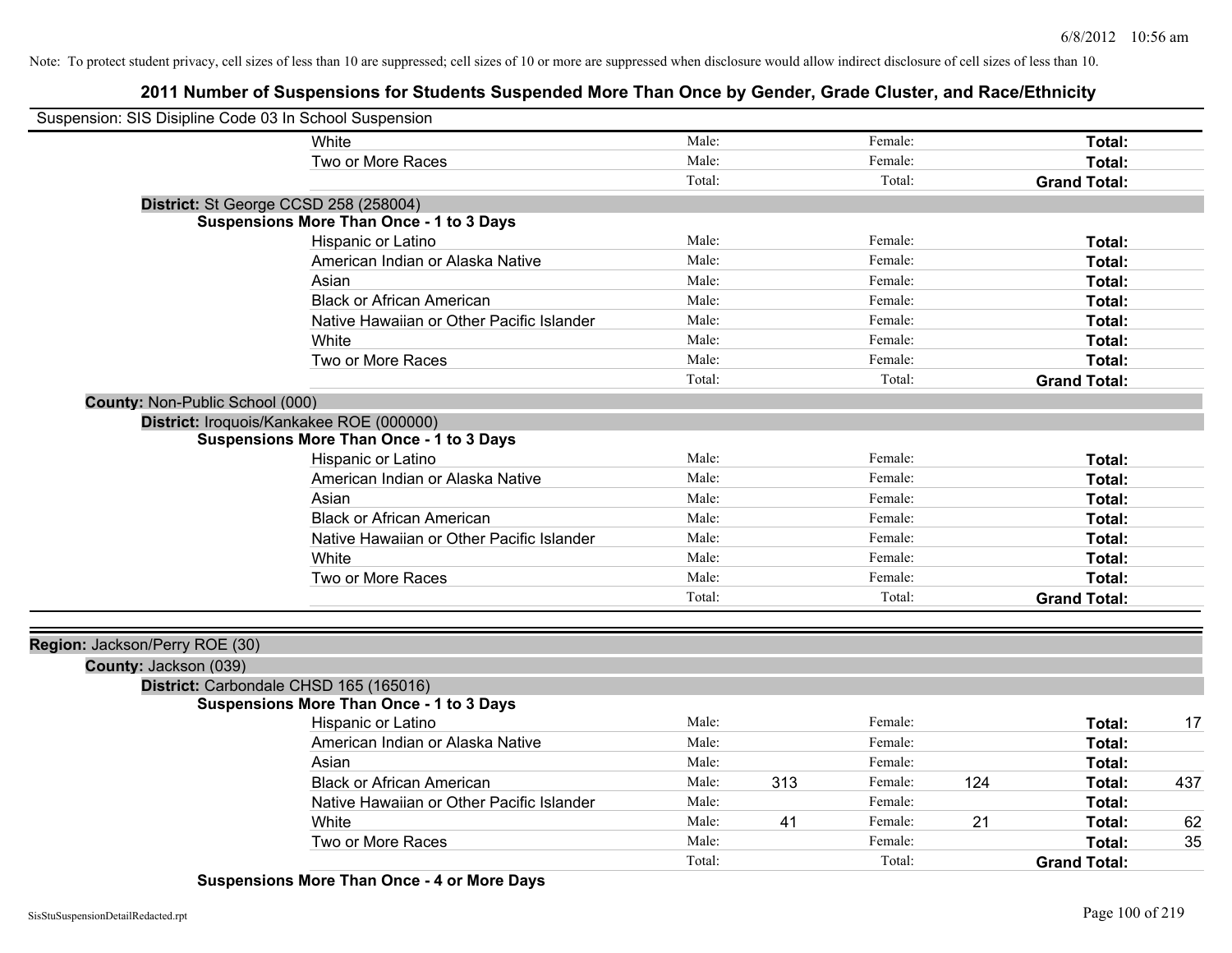| Suspension: SIS Disipline Code 03 In School Suspension |        |     |         |    |                     |     |
|--------------------------------------------------------|--------|-----|---------|----|---------------------|-----|
| Hispanic or Latino                                     | Male:  |     | Female: |    | Total:              |     |
| American Indian or Alaska Native                       | Male:  |     | Female: |    | Total:              |     |
| Asian                                                  | Male:  |     | Female: |    | Total:              |     |
| <b>Black or African American</b>                       | Male:  |     | Female: |    | Total:              |     |
| Native Hawaiian or Other Pacific Islander              | Male:  |     | Female: |    | Total:              |     |
| White                                                  | Male:  |     | Female: |    | Total:              |     |
| Two or More Races                                      | Male:  |     | Female: |    | Total:              |     |
|                                                        | Total: |     | Total:  |    | <b>Grand Total:</b> |     |
| District: Carbondale ESD 95 (095002)                   |        |     |         |    |                     |     |
| <b>Suspensions More Than Once - 1 to 3 Days</b>        |        |     |         |    |                     |     |
| Hispanic or Latino                                     | Male:  |     | Female: |    | Total:              |     |
| American Indian or Alaska Native                       | Male:  |     | Female: |    | Total:              |     |
| Asian                                                  | Male:  |     | Female: |    | Total:              |     |
| <b>Black or African American</b>                       | Male:  | 169 | Female: | 67 | Total:              | 236 |
| Native Hawaiian or Other Pacific Islander              | Male:  |     | Female: |    | Total:              |     |
| White                                                  | Male:  | 31  | Female: | 11 | Total:              | 42  |
| Two or More Races                                      | Male:  |     | Female: |    | Total:              | 41  |
|                                                        | Total: |     | Total:  |    | <b>Grand Total:</b> |     |
| District: Elverado CUSD 196 (196026)                   |        |     |         |    |                     |     |
| <b>Suspensions More Than Once - 1 to 3 Days</b>        |        |     |         |    |                     |     |
| Hispanic or Latino                                     | Male:  |     | Female: |    | Total:              |     |
| American Indian or Alaska Native                       | Male:  |     | Female: |    | Total:              |     |
| Asian                                                  | Male:  |     | Female: |    | Total:              |     |
| <b>Black or African American</b>                       | Male:  |     | Female: |    | Total:              |     |
| Native Hawaiian or Other Pacific Islander              | Male:  |     | Female: |    | Total:              |     |
| White                                                  | Male:  |     | Female: |    | Total:              | 37  |
| Two or More Races                                      | Male:  |     | Female: |    | Total:              |     |
|                                                        | Total: |     | Total:  |    | <b>Grand Total:</b> |     |
| District: Giant City CCSD 130 (130004)                 |        |     |         |    |                     |     |
| <b>Suspensions More Than Once - 1 to 3 Days</b>        |        |     |         |    |                     |     |
| Hispanic or Latino                                     | Male:  |     | Female: |    | Total:              |     |
| American Indian or Alaska Native                       | Male:  |     | Female: |    | Total:              |     |
| Asian                                                  | Male:  |     | Female: |    | Total:              |     |
| <b>Black or African American</b>                       | Male:  |     | Female: |    | Total:              |     |
| Native Hawaiian or Other Pacific Islander              | Male:  |     | Female: |    | Total:              |     |
| White                                                  | Male:  |     | Female: |    | Total:              | 10  |
| Two or More Races                                      | Male:  |     | Female: |    | Total:              |     |
|                                                        | Total: |     | Total:  |    | <b>Grand Total:</b> |     |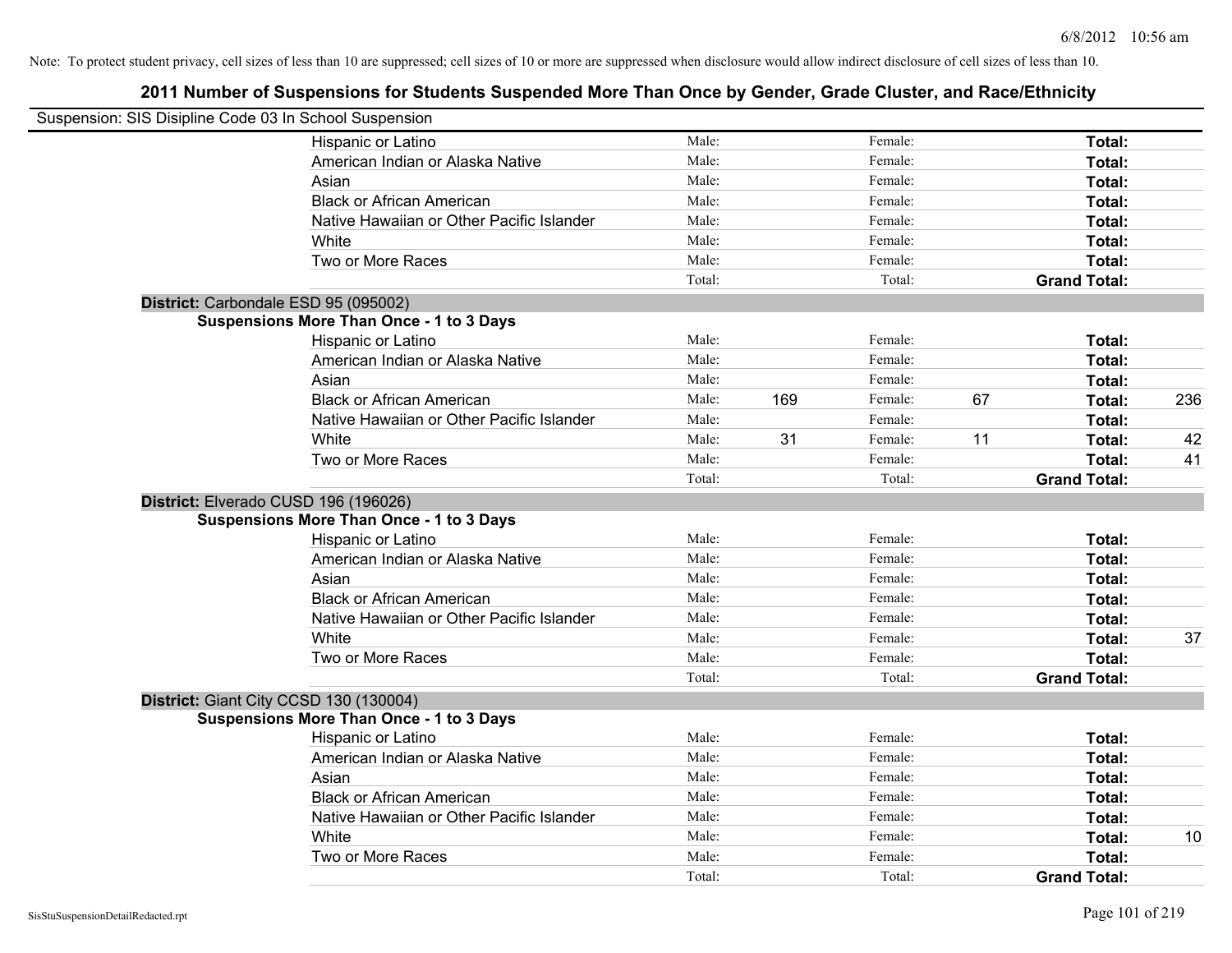| Suspension: SIS Disipline Code 03 In School Suspension |                                                    |        |     |         |     |                     |     |
|--------------------------------------------------------|----------------------------------------------------|--------|-----|---------|-----|---------------------|-----|
|                                                        | District: Murphysboro CUSD 186 (186026)            |        |     |         |     |                     |     |
|                                                        | <b>Suspensions More Than Once - 1 to 3 Days</b>    |        |     |         |     |                     |     |
|                                                        | Hispanic or Latino                                 | Male:  |     | Female: |     | Total:              | 33  |
|                                                        | American Indian or Alaska Native                   | Male:  |     | Female: |     | Total:              |     |
|                                                        | Asian                                              | Male:  |     | Female: |     | Total:              |     |
|                                                        | <b>Black or African American</b>                   | Male:  | 232 | Female: | 93  | Total:              | 325 |
|                                                        | Native Hawaiian or Other Pacific Islander          | Male:  |     | Female: |     | Total:              |     |
|                                                        | White                                              | Male:  | 214 | Female: | 148 | Total:              | 362 |
|                                                        | Two or More Races                                  | Male:  |     | Female: |     | Total:              | 17  |
|                                                        |                                                    | Total: |     | Total:  |     | <b>Grand Total:</b> |     |
|                                                        | District: Trico CUSD 176 (176026)                  |        |     |         |     |                     |     |
|                                                        | <b>Suspensions More Than Once - 1 to 3 Days</b>    |        |     |         |     |                     |     |
|                                                        | Hispanic or Latino                                 | Male:  |     | Female: |     | Total:              |     |
|                                                        | American Indian or Alaska Native                   | Male:  |     | Female: |     | Total:              |     |
|                                                        | Asian                                              | Male:  |     | Female: |     | Total:              |     |
|                                                        | <b>Black or African American</b>                   | Male:  |     | Female: |     | Total:              |     |
|                                                        | Native Hawaiian or Other Pacific Islander          | Male:  |     | Female: |     | Total:              |     |
|                                                        | White                                              | Male:  | 28  | Female: | 11  | Total:              | 39  |
|                                                        | Two or More Races                                  | Male:  |     | Female: |     | Total:              |     |
|                                                        |                                                    | Total: |     | Total:  |     | <b>Grand Total:</b> |     |
|                                                        | <b>Suspensions More Than Once - 4 or More Days</b> |        |     |         |     |                     |     |
|                                                        | Hispanic or Latino                                 | Male:  |     | Female: |     | Total:              |     |
|                                                        | American Indian or Alaska Native                   | Male:  |     | Female: |     | Total:              |     |
|                                                        | Asian                                              | Male:  |     | Female: |     | Total:              |     |
|                                                        | <b>Black or African American</b>                   | Male:  |     | Female: |     | Total:              |     |
|                                                        | Native Hawaiian or Other Pacific Islander          | Male:  |     | Female: |     | Total:              |     |
|                                                        | White                                              | Male:  |     | Female: |     | Total:              |     |
|                                                        | Two or More Races                                  | Male:  |     | Female: |     | Total:              |     |
|                                                        |                                                    | Total: |     | Total:  |     | <b>Grand Total:</b> |     |
| County: Perry (073)                                    |                                                    |        |     |         |     |                     |     |
|                                                        | District: Duquoin CUSD 300 (300026)                |        |     |         |     |                     |     |
|                                                        | <b>Suspensions More Than Once - 1 to 3 Days</b>    |        |     |         |     |                     |     |
|                                                        | Hispanic or Latino                                 | Male:  |     | Female: |     | Total:              |     |
|                                                        | American Indian or Alaska Native                   | Male:  |     | Female: |     | Total:              |     |
|                                                        | Asian                                              | Male:  |     | Female: |     | Total:              |     |
|                                                        | <b>Black or African American</b>                   | Male:  |     | Female: |     | Total:              | 41  |
|                                                        | Native Hawaiian or Other Pacific Islander          | Male:  |     | Female: |     | Total:              |     |
|                                                        | White                                              | Male:  | 165 | Female: | 38  | Total:              | 203 |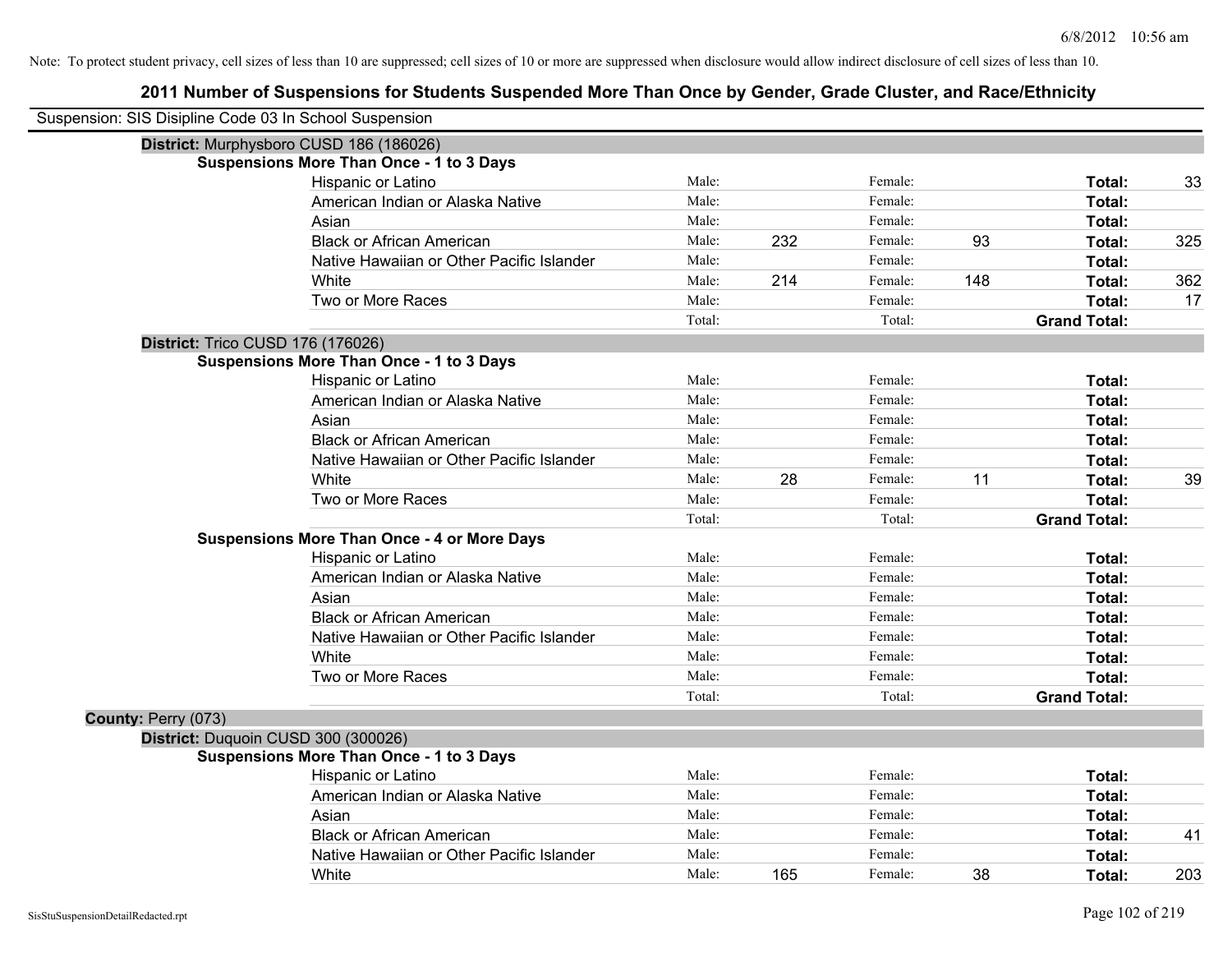| Suspension: SIS Disipline Code 03 In School Suspension |                                                    |        |       |         |       |                     |       |
|--------------------------------------------------------|----------------------------------------------------|--------|-------|---------|-------|---------------------|-------|
|                                                        | Two or More Races                                  | Male:  |       | Female: |       | Total:              | 31    |
|                                                        |                                                    | Total: |       | Total:  |       | <b>Grand Total:</b> |       |
|                                                        | <b>Suspensions More Than Once - 4 or More Days</b> |        |       |         |       |                     |       |
|                                                        | Hispanic or Latino                                 | Male:  |       | Female: |       | Total:              |       |
|                                                        | American Indian or Alaska Native                   | Male:  |       | Female: |       | Total:              |       |
|                                                        | Asian                                              | Male:  |       | Female: |       | Total:              |       |
|                                                        | <b>Black or African American</b>                   | Male:  |       | Female: |       | Total:              |       |
|                                                        | Native Hawaiian or Other Pacific Islander          | Male:  |       | Female: |       | Total:              |       |
|                                                        | White                                              | Male:  |       | Female: |       | Total:              |       |
|                                                        | Two or More Races                                  | Male:  |       | Female: |       | Total:              |       |
|                                                        |                                                    | Total: |       | Total:  |       | <b>Grand Total:</b> |       |
|                                                        | District: Pinckneyville CHSD 101 (101016)          |        |       |         |       |                     |       |
|                                                        | <b>Suspensions More Than Once - 1 to 3 Days</b>    |        |       |         |       |                     |       |
|                                                        | Hispanic or Latino                                 | Male:  |       | Female: |       | Total:              |       |
|                                                        | American Indian or Alaska Native                   | Male:  |       | Female: |       | Total:              |       |
|                                                        | Asian                                              | Male:  |       | Female: |       | Total:              |       |
|                                                        | <b>Black or African American</b>                   | Male:  |       | Female: |       | Total:              |       |
|                                                        | Native Hawaiian or Other Pacific Islander          | Male:  |       | Female: |       | Total:              |       |
|                                                        | White                                              | Male:  | 40    | Female: | 41    | Total:              | 81    |
|                                                        | Two or More Races                                  | Male:  |       | Female: |       | Total:              |       |
|                                                        |                                                    | Total: |       | Total:  |       | <b>Grand Total:</b> | 94    |
| Region: Kane ROE (31)                                  |                                                    |        |       |         |       |                     |       |
| County: Kane (045)                                     |                                                    |        |       |         |       |                     |       |
|                                                        | District: Aurora East USD 131 (131022)             |        |       |         |       |                     |       |
|                                                        | <b>Suspensions More Than Once - 1 to 3 Days</b>    |        |       |         |       |                     |       |
|                                                        | Hispanic or Latino                                 | Male:  | 4,323 | Female: | 3,960 | Total:              | 8,283 |
|                                                        | American Indian or Alaska Native                   | Male:  |       | Female: |       | Total:              |       |
|                                                        | Asian                                              | Male:  |       | Female: |       | Total:              | 22    |
|                                                        | <b>Black or African American</b>                   | Male:  | 1,160 | Female: | 682   | Total:              | 1,842 |
|                                                        | Native Hawaiian or Other Pacific Islander          | Male:  |       | Female: |       | Total:              |       |
|                                                        | White                                              | Male:  | 315   | Female: | 122   | Total:              | 437   |
|                                                        | Two or More Races                                  | Male:  | 72    | Female: | 33    | Total:              | 105   |
|                                                        |                                                    | Total: |       | Total:  |       | <b>Grand Total:</b> |       |
| District: Batavia USD 101 (101022)                     |                                                    |        |       |         |       |                     |       |
|                                                        | <b>Suspensions More Than Once - 1 to 3 Days</b>    |        |       |         |       |                     |       |
|                                                        | Hispanic or Latino                                 | Male:  | 172   | Female: | 92    | Total:              | 264   |
|                                                        | American Indian or Alaska Native                   | Male:  |       | Female: |       | Total:              |       |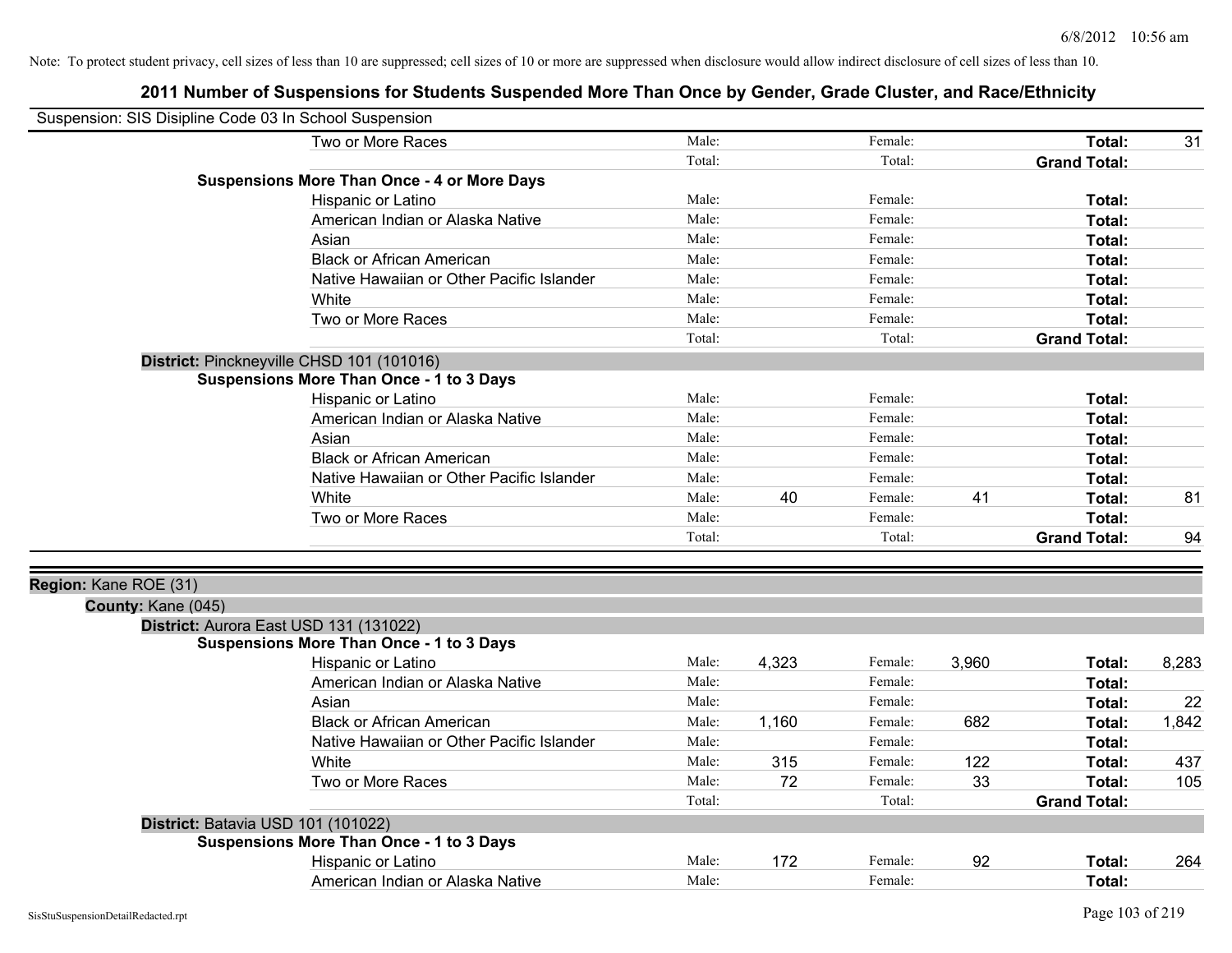| Suspension: SIS Disipline Code 03 In School Suspension |                                                    |        |     |         |     |                     |     |
|--------------------------------------------------------|----------------------------------------------------|--------|-----|---------|-----|---------------------|-----|
|                                                        | Asian                                              | Male:  |     | Female: |     | Total:              | 18  |
|                                                        | <b>Black or African American</b>                   | Male:  |     | Female: |     | Total:              | 61  |
|                                                        | Native Hawaiian or Other Pacific Islander          | Male:  |     | Female: |     | Total:              |     |
|                                                        | White                                              | Male:  | 409 | Female: | 232 | Total:              | 641 |
|                                                        | Two or More Races                                  | Male:  |     | Female: |     | Total:              |     |
|                                                        |                                                    | Total: |     | Total:  |     | <b>Grand Total:</b> |     |
|                                                        | <b>Suspensions More Than Once - 4 or More Days</b> |        |     |         |     |                     |     |
|                                                        | Hispanic or Latino                                 | Male:  |     | Female: |     | Total:              |     |
|                                                        | American Indian or Alaska Native                   | Male:  |     | Female: |     | Total:              |     |
|                                                        | Asian                                              | Male:  |     | Female: |     | Total:              |     |
|                                                        | <b>Black or African American</b>                   | Male:  |     | Female: |     | Total:              |     |
|                                                        | Native Hawaiian or Other Pacific Islander          | Male:  |     | Female: |     | Total:              |     |
|                                                        | White                                              | Male:  |     | Female: |     | Total:              |     |
|                                                        | Two or More Races                                  | Male:  |     | Female: |     | Total:              |     |
|                                                        |                                                    | Total: |     | Total:  |     | <b>Grand Total:</b> |     |
| District: CUSD 300 (300026)                            |                                                    |        |     |         |     |                     |     |
|                                                        | Suspensions More Than Once - 1 to 3 Days           |        |     |         |     |                     |     |
|                                                        | Hispanic or Latino                                 | Male:  | 473 | Female: | 297 | Total:              | 770 |
|                                                        | American Indian or Alaska Native                   | Male:  |     | Female: |     | Total:              |     |
|                                                        | Asian                                              | Male:  |     | Female: |     | Total:              | 10  |
|                                                        | <b>Black or African American</b>                   | Male:  | 177 | Female: | 77  | Total:              | 254 |
|                                                        | Native Hawaiian or Other Pacific Islander          | Male:  |     | Female: |     | Total:              |     |
|                                                        | White                                              | Male:  | 643 | Female: | 215 | Total:              | 858 |
|                                                        | Two or More Races                                  | Male:  | 23  | Female: | 18  | Total:              | 41  |
|                                                        |                                                    | Total: |     | Total:  |     | <b>Grand Total:</b> |     |
|                                                        | <b>Suspensions More Than Once - 4 or More Days</b> |        |     |         |     |                     |     |
|                                                        | Hispanic or Latino                                 | Male:  |     | Female: |     | Total:              |     |
|                                                        | American Indian or Alaska Native                   | Male:  |     | Female: |     | Total:              |     |
|                                                        | Asian                                              | Male:  |     | Female: |     | Total:              |     |
|                                                        | <b>Black or African American</b>                   | Male:  |     | Female: |     | Total:              |     |
|                                                        | Native Hawaiian or Other Pacific Islander          | Male:  |     | Female: |     | Total:              |     |
|                                                        | White                                              | Male:  |     | Female: |     | Total:              |     |
|                                                        | Two or More Races                                  | Male:  |     | Female: |     | Total:              |     |
|                                                        |                                                    | Total: |     | Total:  |     | <b>Grand Total:</b> |     |
|                                                        | District: Geneva CUSD 304 (304026)                 |        |     |         |     |                     |     |
|                                                        | <b>Suspensions More Than Once - 1 to 3 Days</b>    |        |     |         |     |                     |     |
|                                                        | Hispanic or Latino                                 | Male:  |     | Female: |     | Total:              | 18  |
|                                                        | American Indian or Alaska Native                   | Male:  |     | Female: |     | Total:              |     |
|                                                        | Asian                                              | Male:  |     | Female: |     | Total:              |     |
| SisStuSuspensionDetailRedacted.rpt                     |                                                    |        |     |         |     | Page 104 of 219     |     |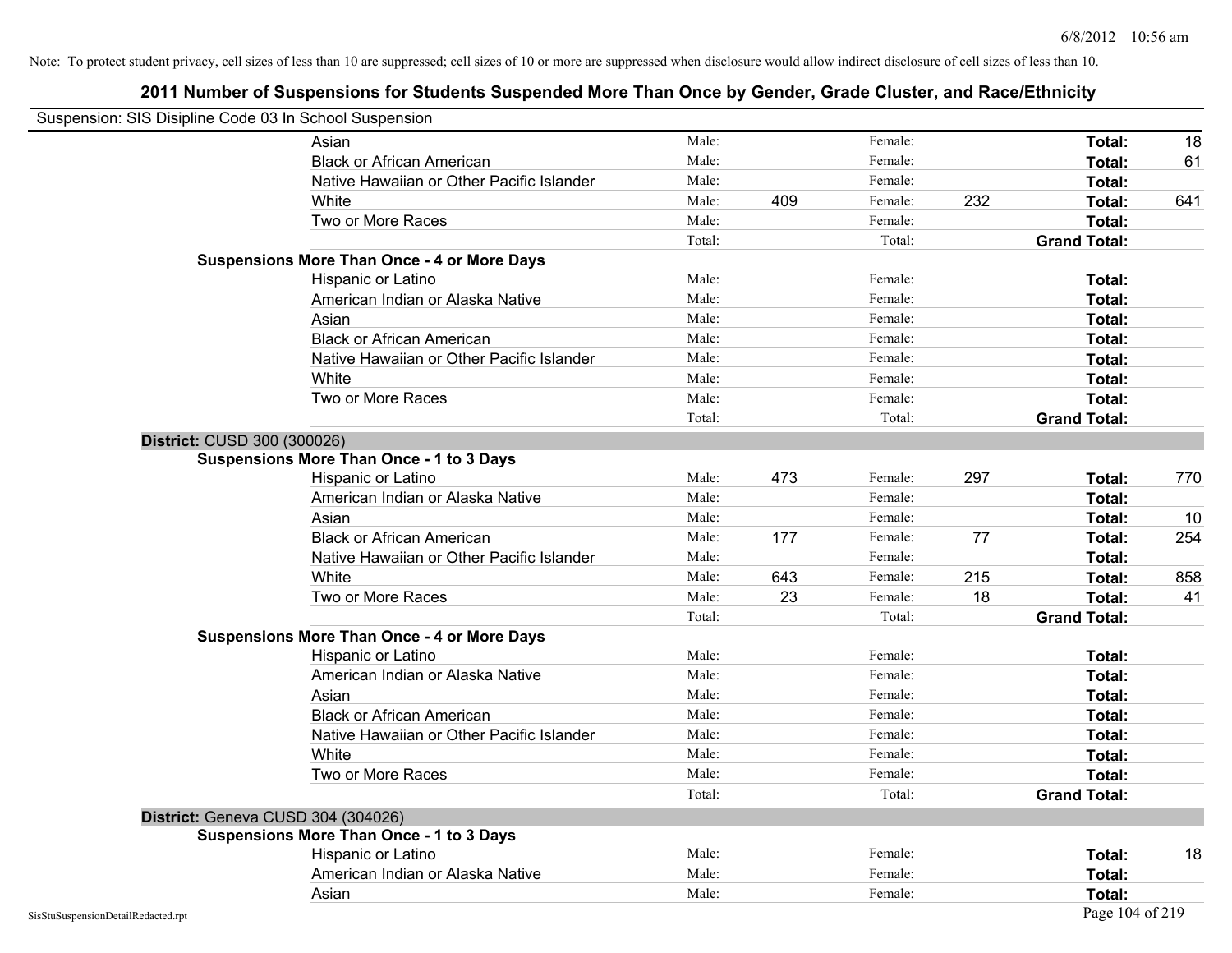| Suspension: SIS Disipline Code 03 In School Suspension |                                                    |        |       |         |       |                     |       |
|--------------------------------------------------------|----------------------------------------------------|--------|-------|---------|-------|---------------------|-------|
|                                                        | <b>Black or African American</b>                   | Male:  |       | Female: |       | Total:              |       |
|                                                        | Native Hawaiian or Other Pacific Islander          | Male:  |       | Female: |       | Total:              |       |
|                                                        | White                                              | Male:  | 162   | Female: | 116   | Total:              | 278   |
|                                                        | Two or More Races                                  | Male:  |       | Female: |       | <b>Total:</b>       | 16    |
|                                                        |                                                    | Total: |       | Total:  |       | <b>Grand Total:</b> |       |
|                                                        | <b>Suspensions More Than Once - 4 or More Days</b> |        |       |         |       |                     |       |
|                                                        | Hispanic or Latino                                 | Male:  |       | Female: |       | Total:              |       |
|                                                        | American Indian or Alaska Native                   | Male:  |       | Female: |       | Total:              |       |
|                                                        | Asian                                              | Male:  |       | Female: |       | Total:              |       |
|                                                        | <b>Black or African American</b>                   | Male:  |       | Female: |       | Total:              |       |
|                                                        | Native Hawaiian or Other Pacific Islander          | Male:  |       | Female: |       | Total:              |       |
|                                                        | White                                              | Male:  |       | Female: |       | Total:              |       |
|                                                        | Two or More Races                                  | Male:  |       | Female: |       | Total:              |       |
|                                                        |                                                    | Total: |       | Total:  |       | <b>Grand Total:</b> |       |
|                                                        | District: Kaneland CUSD 302 (302026)               |        |       |         |       |                     |       |
|                                                        | Suspensions More Than Once - 1 to 3 Days           |        |       |         |       |                     |       |
|                                                        | Hispanic or Latino                                 | Male:  |       | Female: |       | Total:              |       |
|                                                        | American Indian or Alaska Native                   | Male:  |       | Female: |       | Total:              |       |
|                                                        | Asian                                              | Male:  |       | Female: |       | Total:              |       |
|                                                        | <b>Black or African American</b>                   | Male:  |       | Female: |       | Total:              |       |
|                                                        | Native Hawaiian or Other Pacific Islander          | Male:  |       | Female: |       | Total:              |       |
|                                                        | White                                              | Male:  |       | Female: |       | Total:              |       |
|                                                        | Two or More Races                                  | Male:  |       | Female: |       | Total:              |       |
|                                                        |                                                    | Total: |       | Total:  |       | <b>Grand Total:</b> |       |
| District: SD U-46 (046022)                             |                                                    |        |       |         |       |                     |       |
|                                                        | <b>Suspensions More Than Once - 1 to 3 Days</b>    |        |       |         |       |                     |       |
|                                                        | Hispanic or Latino                                 | Male:  | 3,503 | Female: | 1,617 | Total:              | 5,120 |
|                                                        | American Indian or Alaska Native                   | Male:  | 16    | Female: | 15    | Total:              | 31    |
|                                                        | Asian                                              | Male:  | 91    | Female: | 18    | Total:              | 109   |
|                                                        | <b>Black or African American</b>                   | Male:  | 1,146 | Female: | 462   | Total:              | 1,608 |
|                                                        | Native Hawaiian or Other Pacific Islander          | Male:  |       | Female: |       | Total:              |       |
|                                                        | White                                              | Male:  | 1,270 | Female: | 381   | Total:              | 1,651 |
|                                                        | Two or More Races                                  | Male:  | 150   | Female: | 73    | Total:              | 223   |
|                                                        |                                                    | Total: |       | Total:  |       | <b>Grand Total:</b> |       |
|                                                        | <b>Suspensions More Than Once - 4 or More Days</b> |        |       |         |       |                     |       |
|                                                        | Hispanic or Latino                                 | Male:  | 61    | Female: | 20    | Total:              | 81    |
|                                                        | American Indian or Alaska Native                   | Male:  |       | Female: |       | Total:              |       |
|                                                        | Asian                                              | Male:  |       | Female: |       | Total:              |       |
|                                                        | <b>Black or African American</b>                   | Male:  |       | Female: |       | Total:              | 18    |
| SisStuSuspensionDetailRedacted.rpt                     |                                                    |        |       |         |       | Page 105 of 219     |       |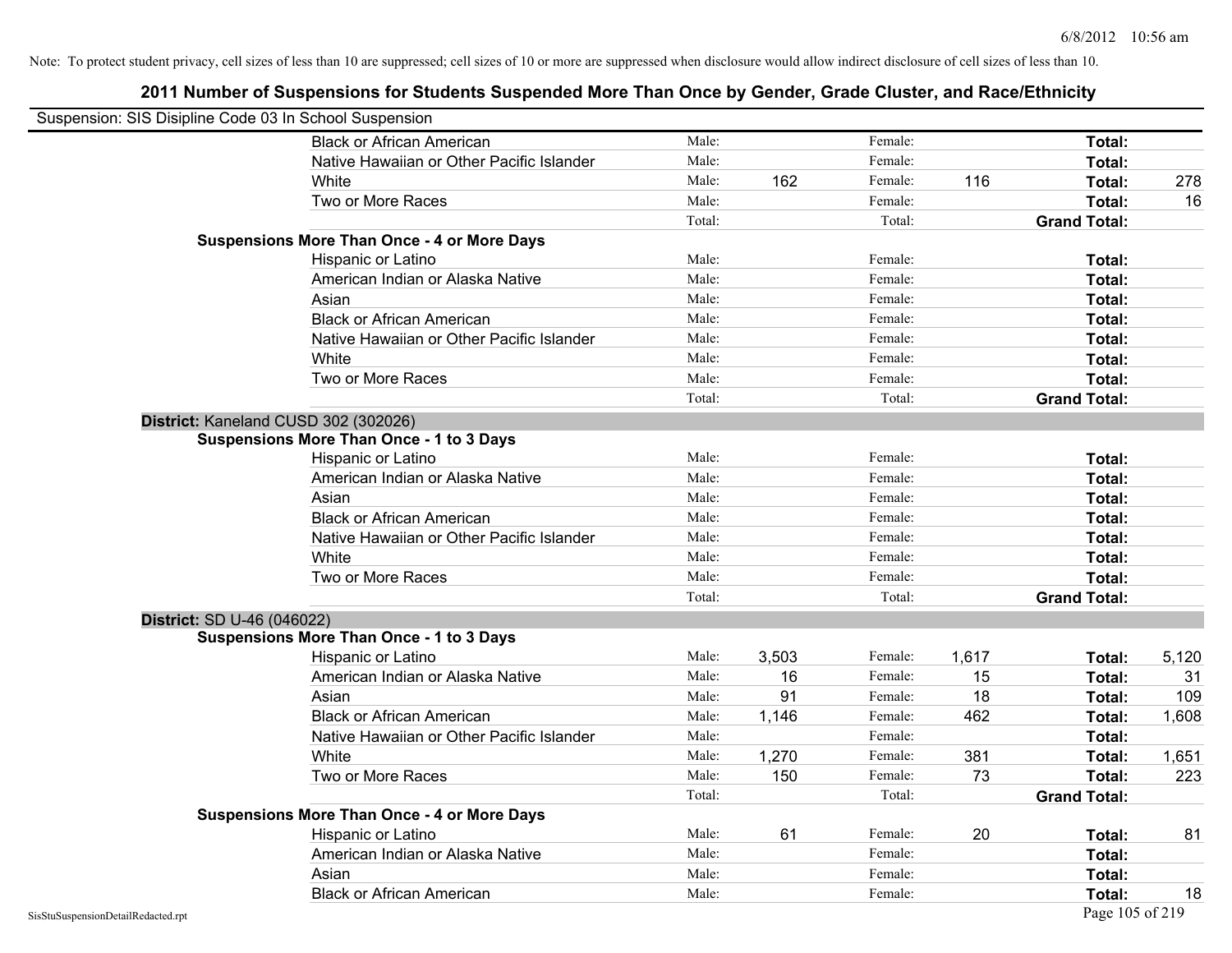## **2011 Number of Suspensions for Students Suspended More Than Once by Gender, Grade Cluster, and Race/Ethnicity**

| Suspension: SIS Disipline Code 03 In School Suspension |                                                    |        |         |                     |    |
|--------------------------------------------------------|----------------------------------------------------|--------|---------|---------------------|----|
|                                                        | Native Hawaiian or Other Pacific Islander          | Male:  | Female: | Total:              |    |
|                                                        | White                                              | Male:  | Female: | Total:              | 17 |
|                                                        | Two or More Races                                  | Male:  | Female: | Total:              |    |
|                                                        |                                                    | Total: | Total:  | <b>Grand Total:</b> |    |
|                                                        | District: Special Education Services (020200)      |        |         |                     |    |
|                                                        | <b>Suspensions More Than Once - 1 to 3 Days</b>    |        |         |                     |    |
|                                                        | Hispanic or Latino                                 | Male:  | Female: | Total:              |    |
|                                                        | American Indian or Alaska Native                   | Male:  | Female: | Total:              |    |
|                                                        | Asian                                              | Male:  | Female: | Total:              |    |
|                                                        | <b>Black or African American</b>                   | Male:  | Female: | Total:              |    |
|                                                        | Native Hawaiian or Other Pacific Islander          | Male:  | Female: | Total:              |    |
|                                                        | White                                              | Male:  | Female: | Total:              |    |
|                                                        | Two or More Races                                  | Male:  | Female: | Total:              |    |
|                                                        |                                                    | Total: | Total:  | <b>Grand Total:</b> |    |
| District: St Charles CUSD 303 (303026)                 |                                                    |        |         |                     |    |
|                                                        | <b>Suspensions More Than Once - 1 to 3 Days</b>    |        |         |                     |    |
|                                                        | Hispanic or Latino                                 | Male:  | Female: | Total:              |    |
|                                                        | American Indian or Alaska Native                   | Male:  | Female: | Total:              |    |
|                                                        | Asian                                              | Male:  | Female: | Total:              |    |
|                                                        | <b>Black or African American</b>                   | Male:  | Female: | Total:              |    |
|                                                        | Native Hawaiian or Other Pacific Islander          | Male:  | Female: | Total:              |    |
|                                                        | White                                              | Male:  | Female: | Total:              | 15 |
|                                                        | Two or More Races                                  | Male:  | Female: | Total:              |    |
|                                                        |                                                    | Total: | Total:  | <b>Grand Total:</b> |    |
|                                                        | <b>Suspensions More Than Once - 4 or More Days</b> |        |         |                     |    |
|                                                        | Hispanic or Latino                                 | Male:  | Female: | Total:              |    |
|                                                        | American Indian or Alaska Native                   | Male:  | Female: | Total:              |    |
|                                                        | Asian                                              | Male:  | Female: | Total:              |    |
|                                                        | <b>Black or African American</b>                   | Male:  | Female: | Total:              |    |
|                                                        | Native Hawaiian or Other Pacific Islander          | Male:  | Female: | Total:              |    |
|                                                        | White                                              | Male:  | Female: | Total:              |    |
|                                                        | Two or More Races                                  | Male:  | Female: | Total:              |    |
|                                                        |                                                    | Total: | Total:  | <b>Grand Total:</b> |    |

**Region:** Knox ROE (33)

**County:** Knox (048)

**District:** Abingdon CUSD 217 (217026) **Suspensions More Than Once - 1 to 3 Days**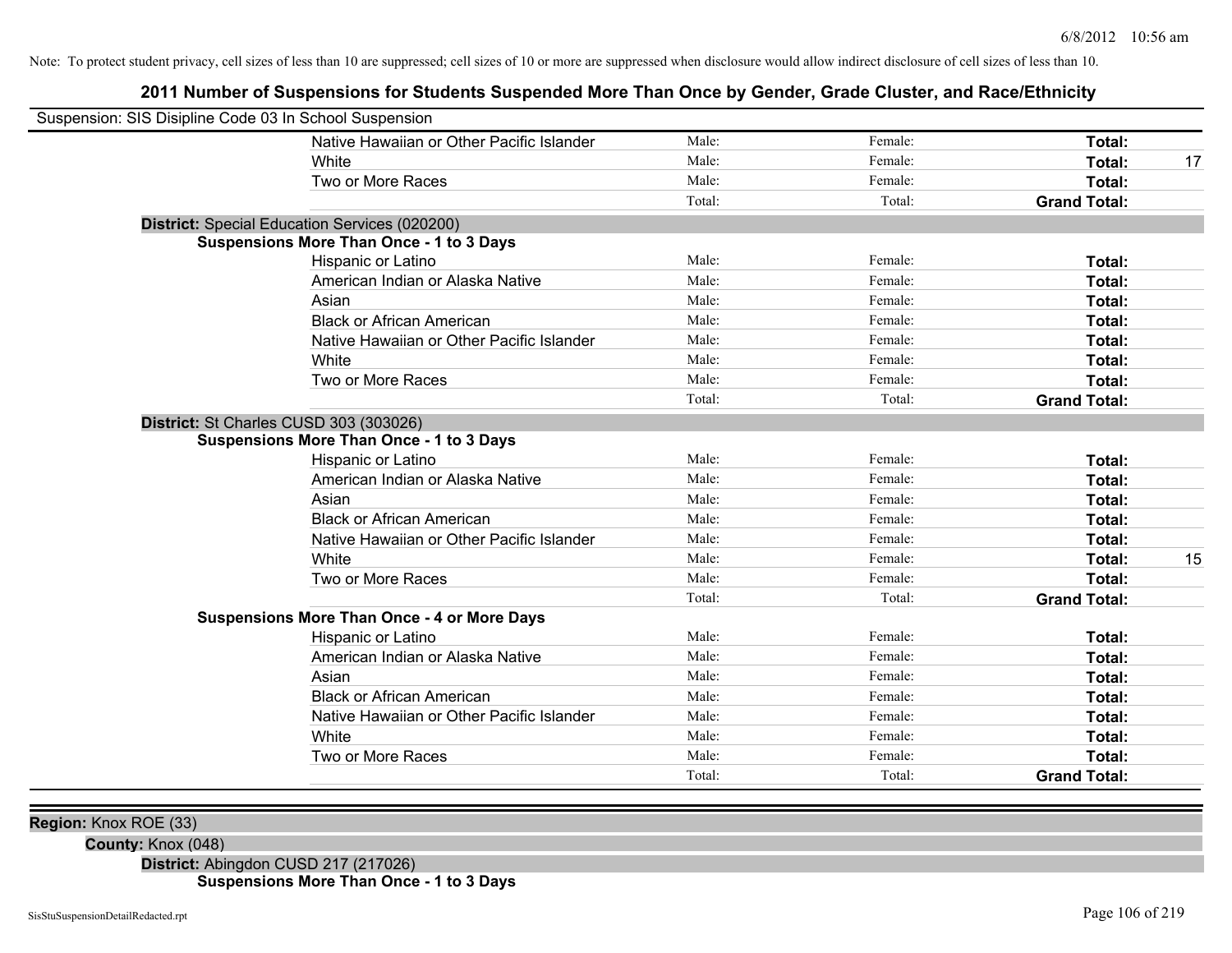| Suspension: SIS Disipline Code 03 In School Suspension |                                                    |        |     |         |     |                     |     |
|--------------------------------------------------------|----------------------------------------------------|--------|-----|---------|-----|---------------------|-----|
|                                                        | Hispanic or Latino                                 | Male:  |     | Female: |     | Total:              |     |
|                                                        | American Indian or Alaska Native                   | Male:  |     | Female: |     | Total:              |     |
|                                                        | Asian                                              | Male:  |     | Female: |     | <b>Total:</b>       |     |
|                                                        | <b>Black or African American</b>                   | Male:  |     | Female: |     | Total:              |     |
|                                                        | Native Hawaiian or Other Pacific Islander          | Male:  |     | Female: |     | Total:              |     |
|                                                        | White                                              | Male:  |     | Female: |     | Total:              | 30  |
|                                                        | Two or More Races                                  | Male:  |     | Female: |     | Total:              |     |
|                                                        |                                                    | Total: |     | Total:  |     | <b>Grand Total:</b> |     |
| District: Galesburg CUSD 205 (205026)                  |                                                    |        |     |         |     |                     |     |
|                                                        | <b>Suspensions More Than Once - 1 to 3 Days</b>    |        |     |         |     |                     |     |
|                                                        | Hispanic or Latino                                 | Male:  | 90  | Female: | 39  | Total:              | 129 |
|                                                        | American Indian or Alaska Native                   | Male:  |     | Female: |     | Total:              |     |
|                                                        | Asian                                              | Male:  |     | Female: |     | Total:              |     |
|                                                        | <b>Black or African American</b>                   | Male:  | 148 | Female: | 111 | Total:              | 259 |
|                                                        | Native Hawaiian or Other Pacific Islander          | Male:  |     | Female: |     | Total:              |     |
|                                                        | White                                              | Male:  | 435 | Female: | 125 | Total:              | 560 |
|                                                        | Two or More Races                                  | Male:  | 89  | Female: | 51  | Total:              | 140 |
|                                                        |                                                    | Total: |     | Total:  |     | <b>Grand Total:</b> |     |
|                                                        | <b>Suspensions More Than Once - 4 or More Days</b> |        |     |         |     |                     |     |
|                                                        | Hispanic or Latino                                 | Male:  |     | Female: |     | Total:              |     |
|                                                        | American Indian or Alaska Native                   | Male:  |     | Female: |     | Total:              |     |
|                                                        | Asian                                              | Male:  |     | Female: |     | Total:              |     |
|                                                        | <b>Black or African American</b>                   | Male:  |     | Female: |     | Total:              |     |
|                                                        | Native Hawaiian or Other Pacific Islander          | Male:  |     | Female: |     | Total:              |     |
|                                                        | White                                              | Male:  |     | Female: |     | Total:              |     |
|                                                        | Two or More Races                                  | Male:  |     | Female: |     | Total:              |     |
|                                                        |                                                    | Total: |     | Total:  |     | <b>Grand Total:</b> |     |
| District: Knoxville CUSD 202 (202026)                  |                                                    |        |     |         |     |                     |     |
|                                                        | <b>Suspensions More Than Once - 1 to 3 Days</b>    |        |     |         |     |                     |     |
|                                                        | Hispanic or Latino                                 | Male:  |     | Female: |     | Total:              |     |
|                                                        | American Indian or Alaska Native                   | Male:  |     | Female: |     | Total:              |     |
|                                                        | Asian                                              | Male:  |     | Female: |     | Total:              |     |
|                                                        | <b>Black or African American</b>                   | Male:  |     | Female: |     | Total:              |     |
|                                                        | Native Hawaiian or Other Pacific Islander          | Male:  |     | Female: |     | Total:              |     |
|                                                        | White                                              | Male:  |     | Female: |     | Total:              | 13  |
|                                                        | Two or More Races                                  | Male:  |     | Female: |     | Total:              |     |
|                                                        |                                                    | Total: |     | Total:  |     | <b>Grand Total:</b> |     |
|                                                        | <b>Suspensions More Than Once - 4 or More Days</b> |        |     |         |     |                     |     |
|                                                        | Hispanic or Latino                                 | Male:  |     | Female: |     | Total:              |     |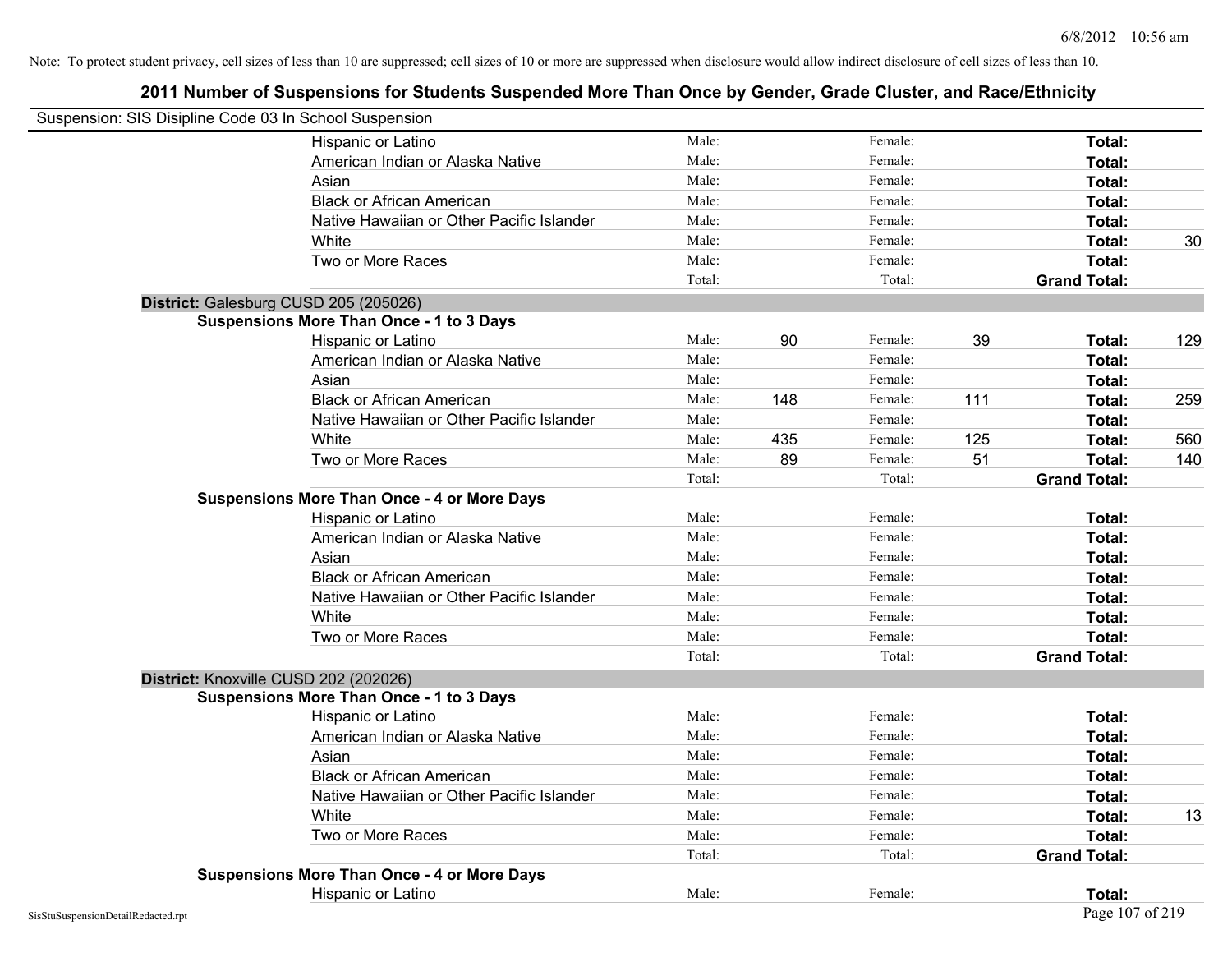| Suspension: SIS Disipline Code 03 In School Suspension |                                                    |        |         |                     |
|--------------------------------------------------------|----------------------------------------------------|--------|---------|---------------------|
|                                                        | American Indian or Alaska Native                   | Male:  | Female: | Total:              |
|                                                        | Asian                                              | Male:  | Female: | Total:              |
|                                                        | <b>Black or African American</b>                   | Male:  | Female: | Total:              |
|                                                        | Native Hawaiian or Other Pacific Islander          | Male:  | Female: | Total:              |
|                                                        | White                                              | Male:  | Female: | Total:              |
|                                                        | Two or More Races                                  | Male:  | Female: | Total:              |
|                                                        |                                                    | Total: | Total:  | <b>Grand Total:</b> |
| <b>District:</b> R O W V A CUSD 208 (208026)           |                                                    |        |         |                     |
|                                                        | <b>Suspensions More Than Once - 1 to 3 Days</b>    |        |         |                     |
|                                                        | Hispanic or Latino                                 | Male:  | Female: | Total:              |
|                                                        | American Indian or Alaska Native                   | Male:  | Female: | Total:              |
|                                                        | Asian                                              | Male:  | Female: | Total:              |
|                                                        | <b>Black or African American</b>                   | Male:  | Female: | Total:              |
|                                                        | Native Hawaiian or Other Pacific Islander          | Male:  | Female: | Total:              |
|                                                        | White                                              | Male:  | Female: | Total:              |
|                                                        | Two or More Races                                  | Male:  | Female: | Total:              |
|                                                        |                                                    | Total: | Total:  | <b>Grand Total:</b> |
|                                                        | <b>Suspensions More Than Once - 4 or More Days</b> |        |         |                     |
|                                                        | Hispanic or Latino                                 | Male:  | Female: | Total:              |
|                                                        | American Indian or Alaska Native                   | Male:  | Female: | Total:              |
|                                                        | Asian                                              | Male:  | Female: | Total:              |
|                                                        | <b>Black or African American</b>                   | Male:  | Female: | Total:              |
|                                                        | Native Hawaiian or Other Pacific Islander          | Male:  | Female: | Total:              |
|                                                        | White                                              | Male:  | Female: | Total:              |
|                                                        | Two or More Races                                  | Male:  | Female: | Total:              |
|                                                        |                                                    | Total: | Total:  | <b>Grand Total:</b> |
|                                                        |                                                    |        |         |                     |
| Region: La Salle ROE (35)                              |                                                    |        |         |                     |
| County: Lasalle (050)                                  |                                                    |        |         |                     |
| District: Earlville CUSD 9 (009026)                    |                                                    |        |         |                     |
|                                                        | <b>Suspensions More Than Once - 1 to 3 Days</b>    |        |         |                     |

| Hispanic or Latino                        | Male: | Female: | Total: |
|-------------------------------------------|-------|---------|--------|
| American Indian or Alaska Native          | Male: | Female: | Total: |
| Asian                                     | Male: | Female: | Total: |
| <b>Black or African American</b>          | Male: | Female: | Total: |
| Native Hawaiian or Other Pacific Islander | Male: | Female: | Total: |
| White                                     | Male: | Female: | Total: |
| Two or More Races                         | Male: | Female: | Total: |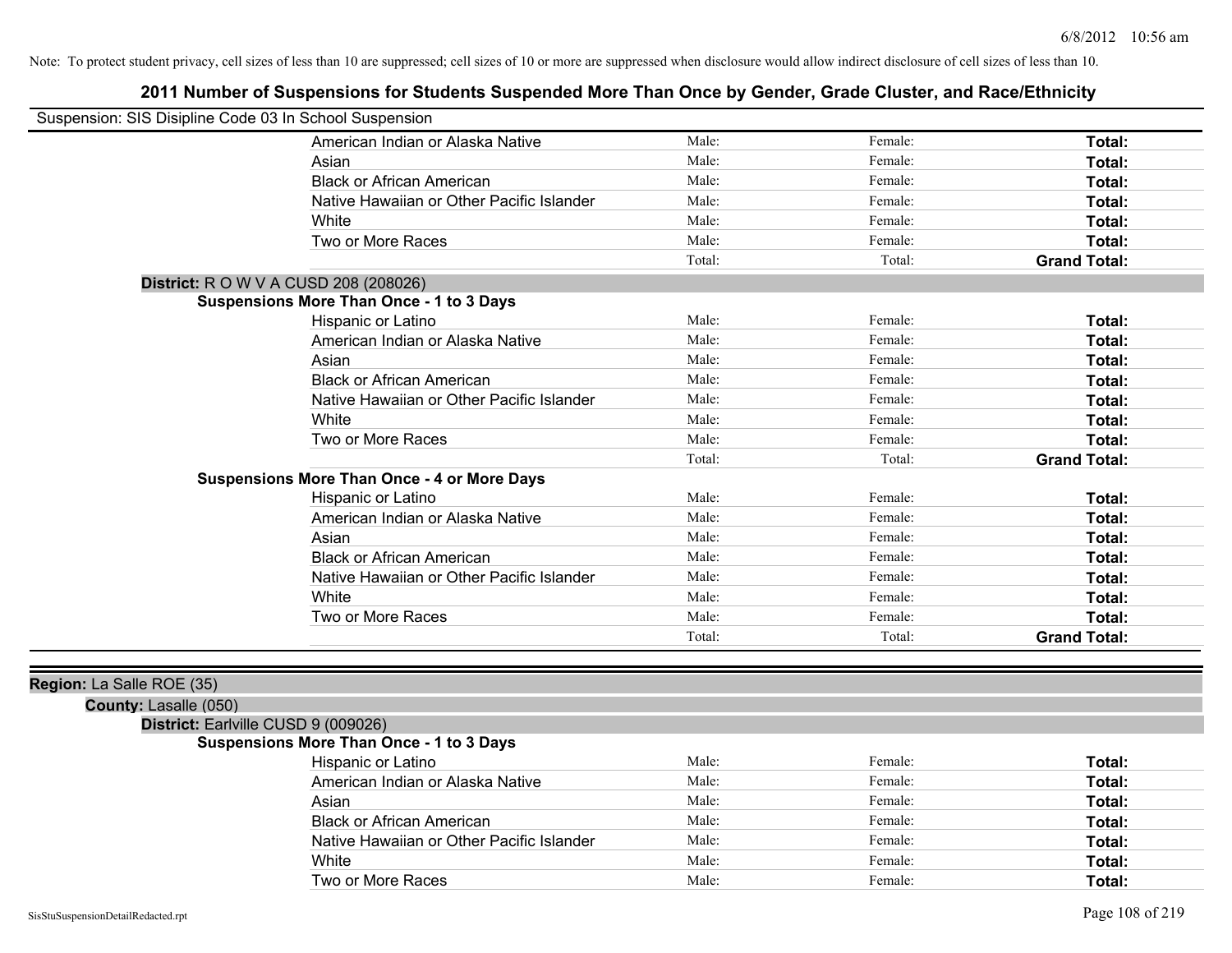| Suspension: SIS Disipline Code 03 In School Suspension |                                                    |        |     |         |     |                     |     |
|--------------------------------------------------------|----------------------------------------------------|--------|-----|---------|-----|---------------------|-----|
|                                                        |                                                    | Total: |     | Total:  |     | <b>Grand Total:</b> | 19  |
| District: La Salle ESD 122 (122002)                    |                                                    |        |     |         |     |                     |     |
|                                                        | <b>Suspensions More Than Once - 1 to 3 Days</b>    |        |     |         |     |                     |     |
|                                                        | Hispanic or Latino                                 | Male:  |     | Female: |     | Total:              |     |
|                                                        | American Indian or Alaska Native                   | Male:  |     | Female: |     | Total:              |     |
|                                                        | Asian                                              | Male:  |     | Female: |     | Total:              |     |
|                                                        | <b>Black or African American</b>                   | Male:  |     | Female: |     | Total:              |     |
|                                                        | Native Hawaiian or Other Pacific Islander          | Male:  |     | Female: |     | Total:              |     |
|                                                        | White                                              | Male:  |     | Female: |     | Total:              | 14  |
|                                                        | Two or More Races                                  | Male:  |     | Female: |     | Total:              |     |
|                                                        |                                                    | Total: |     | Total:  |     | <b>Grand Total:</b> |     |
|                                                        | <b>Suspensions More Than Once - 4 or More Days</b> |        |     |         |     |                     |     |
|                                                        | Hispanic or Latino                                 | Male:  |     | Female: |     | Total:              |     |
|                                                        | American Indian or Alaska Native                   | Male:  |     | Female: |     | Total:              |     |
|                                                        | Asian                                              | Male:  |     | Female: |     | Total:              |     |
|                                                        | <b>Black or African American</b>                   | Male:  |     | Female: |     | Total:              |     |
|                                                        | Native Hawaiian or Other Pacific Islander          | Male:  |     | Female: |     | Total:              |     |
|                                                        | White                                              | Male:  |     | Female: |     | Total:              |     |
|                                                        | Two or More Races                                  | Male:  |     | Female: |     | Total:              |     |
|                                                        |                                                    | Total: |     | Total:  |     | <b>Grand Total:</b> |     |
|                                                        | District: La Salle-Peru Twp HSD 120 (120017)       |        |     |         |     |                     |     |
|                                                        | <b>Suspensions More Than Once - 1 to 3 Days</b>    |        |     |         |     |                     |     |
|                                                        | Hispanic or Latino                                 | Male:  | 37  | Female: | 76  | Total:              | 113 |
|                                                        | American Indian or Alaska Native                   | Male:  |     | Female: |     | Total:              |     |
|                                                        | Asian                                              | Male:  |     | Female: |     | Total:              |     |
|                                                        | <b>Black or African American</b>                   | Male:  |     | Female: |     | Total:              | 25  |
|                                                        | Native Hawaiian or Other Pacific Islander          | Male:  |     | Female: |     | Total:              |     |
|                                                        | White                                              | Male:  | 281 | Female: | 136 | Total:              | 417 |
|                                                        | Two or More Races                                  | Male:  |     | Female: |     | Total:              |     |
|                                                        |                                                    | Total: |     | Total:  |     | <b>Grand Total:</b> |     |
| District: Marseilles ESD 150 (150002)                  |                                                    |        |     |         |     |                     |     |
|                                                        | <b>Suspensions More Than Once - 1 to 3 Days</b>    |        |     |         |     |                     |     |
|                                                        | Hispanic or Latino                                 | Male:  |     | Female: |     | Total:              |     |
|                                                        | American Indian or Alaska Native                   | Male:  |     | Female: |     | Total:              |     |
|                                                        | Asian                                              | Male:  |     | Female: |     | Total:              |     |
|                                                        | <b>Black or African American</b>                   | Male:  |     | Female: |     | Total:              |     |
|                                                        | Native Hawaiian or Other Pacific Islander          | Male:  |     | Female: |     | Total:              |     |
|                                                        | White                                              | Male:  | 48  | Female: | 10  | Total:              | 58  |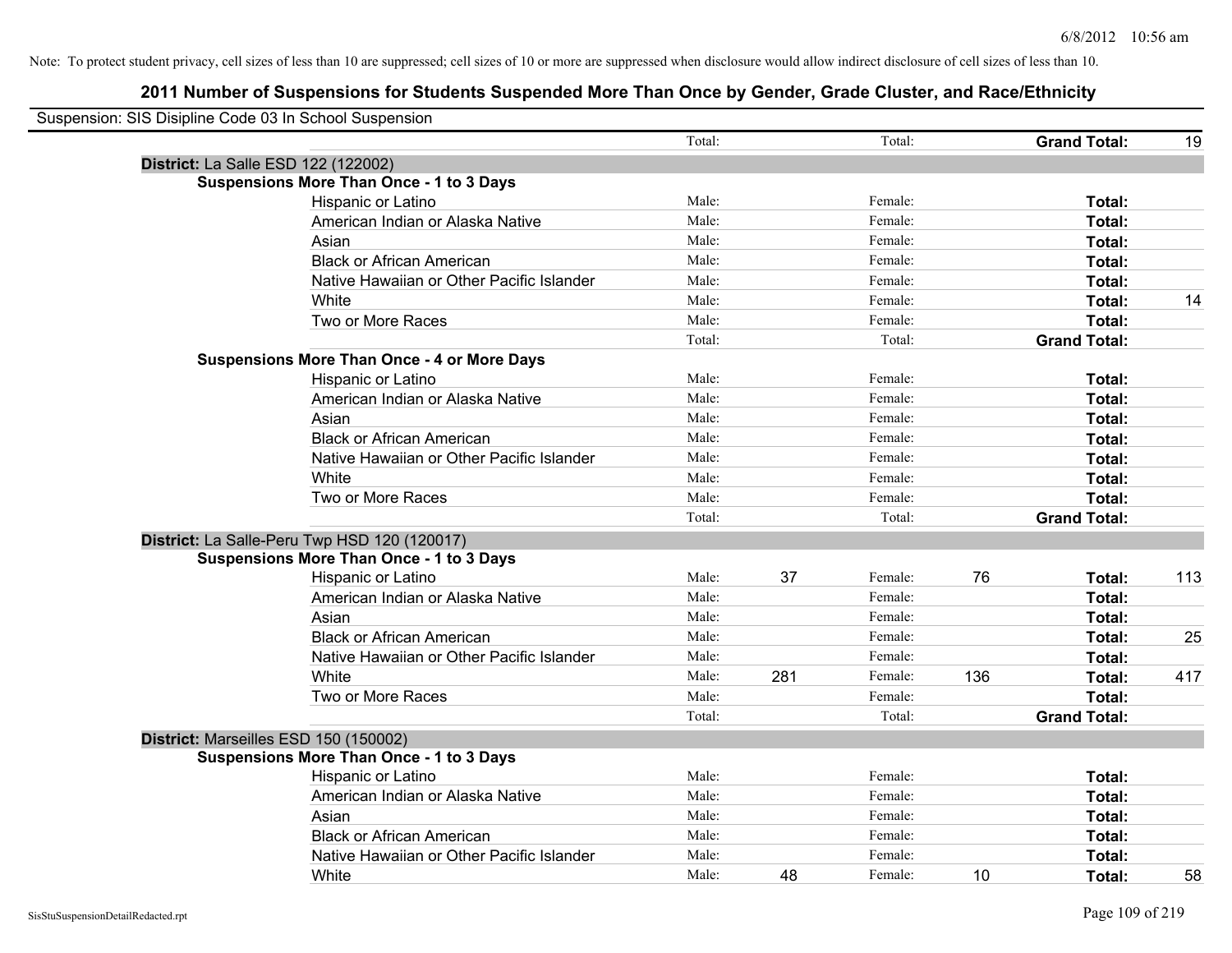| Suspension: SIS Disipline Code 03 In School Suspension |                                                 |        |    |               |                     |     |
|--------------------------------------------------------|-------------------------------------------------|--------|----|---------------|---------------------|-----|
|                                                        | Two or More Races                               | Male:  |    | Female:       | Total:              |     |
|                                                        |                                                 | Total: |    | Total:        | <b>Grand Total:</b> |     |
| District: Ottawa ESD 141 (141002)                      |                                                 |        |    |               |                     |     |
|                                                        | <b>Suspensions More Than Once - 1 to 3 Days</b> |        |    |               |                     |     |
|                                                        | Hispanic or Latino                              | Male:  |    | Female:       | Total:              | 29  |
|                                                        | American Indian or Alaska Native                | Male:  |    | Female:       | Total:              |     |
|                                                        | Asian                                           | Male:  |    | Female:       | Total:              |     |
|                                                        | <b>Black or African American</b>                | Male:  |    | Female:       | Total:              |     |
|                                                        | Native Hawaiian or Other Pacific Islander       | Male:  |    | Female:       | Total:              |     |
|                                                        | White                                           | Male:  | 73 | 28<br>Female: | Total:              | 101 |
|                                                        | Two or More Races                               | Male:  |    | Female:       | Total:              |     |
|                                                        |                                                 | Total: |    | Total:        | <b>Grand Total:</b> |     |
| District: Peru ESD 124 (124002)                        |                                                 |        |    |               |                     |     |
|                                                        | <b>Suspensions More Than Once - 1 to 3 Days</b> |        |    |               |                     |     |
|                                                        | Hispanic or Latino                              | Male:  |    | Female:       | Total:              |     |
|                                                        | American Indian or Alaska Native                | Male:  |    | Female:       | Total:              |     |
|                                                        | Asian                                           | Male:  |    | Female:       | Total:              |     |
|                                                        | <b>Black or African American</b>                | Male:  |    | Female:       | Total:              |     |
|                                                        | Native Hawaiian or Other Pacific Islander       | Male:  |    | Female:       | Total:              |     |
|                                                        | White                                           | Male:  |    | Female:       | Total:              | 29  |
|                                                        | Two or More Races                               | Male:  |    | Female:       | Total:              |     |
|                                                        |                                                 | Total: |    | Total:        | <b>Grand Total:</b> |     |
| District: Seneca CCSD 170 (170004)                     |                                                 |        |    |               |                     |     |
|                                                        | <b>Suspensions More Than Once - 1 to 3 Days</b> |        |    |               |                     |     |
|                                                        | Hispanic or Latino                              | Male:  |    | Female:       | Total:              |     |
|                                                        | American Indian or Alaska Native                | Male:  |    | Female:       | Total:              |     |
|                                                        | Asian                                           | Male:  |    | Female:       | Total:              |     |
|                                                        | <b>Black or African American</b>                | Male:  |    | Female:       | Total:              |     |
|                                                        | Native Hawaiian or Other Pacific Islander       | Male:  |    | Female:       | Total:              |     |
|                                                        | White                                           | Male:  |    | Female:       | Total:              |     |
|                                                        | Two or More Races                               | Male:  |    | Female:       | Total:              |     |
|                                                        |                                                 | Total: |    | Total:        | <b>Grand Total:</b> |     |
| District: Seneca Twp HSD 160 (160017)                  |                                                 |        |    |               |                     |     |
|                                                        | <b>Suspensions More Than Once - 1 to 3 Days</b> |        |    |               |                     |     |
|                                                        | Hispanic or Latino                              | Male:  |    | Female:       | Total:              |     |
|                                                        | American Indian or Alaska Native                | Male:  |    | Female:       | Total:              |     |
|                                                        | Asian                                           | Male:  |    | Female:       | Total:              |     |
|                                                        | <b>Black or African American</b>                | Male:  |    | Female:       | Total:              |     |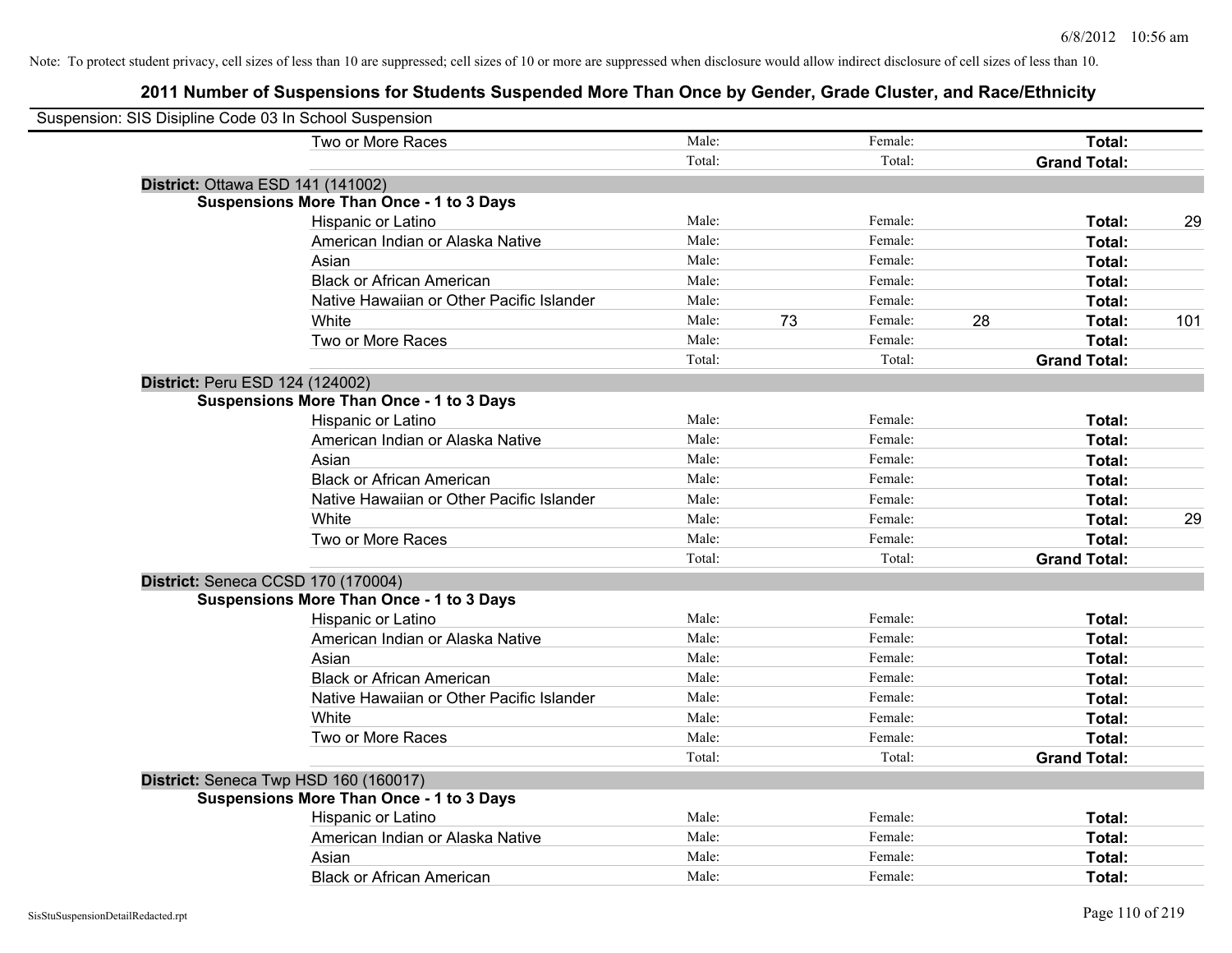| Suspension: SIS Disipline Code 03 In School Suspension |                                                    |        |     |         |    |                     |     |
|--------------------------------------------------------|----------------------------------------------------|--------|-----|---------|----|---------------------|-----|
|                                                        | Native Hawaiian or Other Pacific Islander          | Male:  |     | Female: |    | Total:              |     |
|                                                        | White                                              | Male:  |     | Female: |    | Total:              |     |
|                                                        | Two or More Races                                  | Male:  |     | Female: |    | Total:              |     |
|                                                        |                                                    | Total: |     | Total:  |    | <b>Grand Total:</b> |     |
| District: Serena CUSD 2 (002026)                       |                                                    |        |     |         |    |                     |     |
|                                                        | <b>Suspensions More Than Once - 1 to 3 Days</b>    |        |     |         |    |                     |     |
|                                                        | Hispanic or Latino                                 | Male:  |     | Female: |    | Total:              |     |
|                                                        | American Indian or Alaska Native                   | Male:  |     | Female: |    | Total:              |     |
|                                                        | Asian                                              | Male:  |     | Female: |    | Total:              |     |
|                                                        | <b>Black or African American</b>                   | Male:  |     | Female: |    | Total:              |     |
|                                                        | Native Hawaiian or Other Pacific Islander          | Male:  |     | Female: |    | Total:              |     |
|                                                        | White                                              | Male:  |     | Female: |    | Total:              | 19  |
|                                                        | Two or More Races                                  | Male:  |     | Female: |    | Total:              |     |
|                                                        |                                                    | Total: |     | Total:  |    | <b>Grand Total:</b> |     |
| District: Streator ESD 44 (044002)                     |                                                    |        |     |         |    |                     |     |
|                                                        | <b>Suspensions More Than Once - 1 to 3 Days</b>    |        |     |         |    |                     |     |
|                                                        | Hispanic or Latino                                 | Male:  | 57  | Female: | 17 | Total:              | 74  |
|                                                        | American Indian or Alaska Native                   | Male:  |     | Female: |    | Total:              |     |
|                                                        | Asian                                              | Male:  |     | Female: |    | Total:              |     |
|                                                        | <b>Black or African American</b>                   | Male:  |     | Female: |    | Total:              | 28  |
|                                                        | Native Hawaiian or Other Pacific Islander          | Male:  |     | Female: |    | Total:              |     |
|                                                        | White                                              | Male:  | 136 | Female: | 88 | Total:              | 224 |
|                                                        | Two or More Races                                  | Male:  |     | Female: |    | Total:              | 33  |
|                                                        |                                                    | Total: |     | Total:  |    | <b>Grand Total:</b> |     |
|                                                        | <b>Suspensions More Than Once - 4 or More Days</b> |        |     |         |    |                     |     |
|                                                        | Hispanic or Latino                                 | Male:  |     | Female: |    | Total:              |     |
|                                                        | American Indian or Alaska Native                   | Male:  |     | Female: |    | Total:              |     |
|                                                        | Asian                                              | Male:  |     | Female: |    | Total:              |     |
|                                                        | <b>Black or African American</b>                   | Male:  |     | Female: |    | Total:              |     |
|                                                        | Native Hawaiian or Other Pacific Islander          | Male:  |     | Female: |    | Total:              |     |
|                                                        | White                                              | Male:  |     | Female: |    | Total:              | 11  |
|                                                        | Two or More Races                                  | Male:  |     | Female: |    | Total:              |     |
|                                                        |                                                    | Total: |     | Total:  |    | <b>Grand Total:</b> |     |
| District: Streator Twp HSD 40 (040017)                 |                                                    |        |     |         |    |                     |     |
|                                                        | <b>Suspensions More Than Once - 1 to 3 Days</b>    |        |     |         |    |                     |     |
|                                                        | Hispanic or Latino                                 | Male:  | 79  | Female: | 58 | Total:              | 137 |
|                                                        | American Indian or Alaska Native                   | Male:  |     | Female: |    | Total:              | 17  |
|                                                        | Asian                                              | Male:  |     | Female: |    | Total:              |     |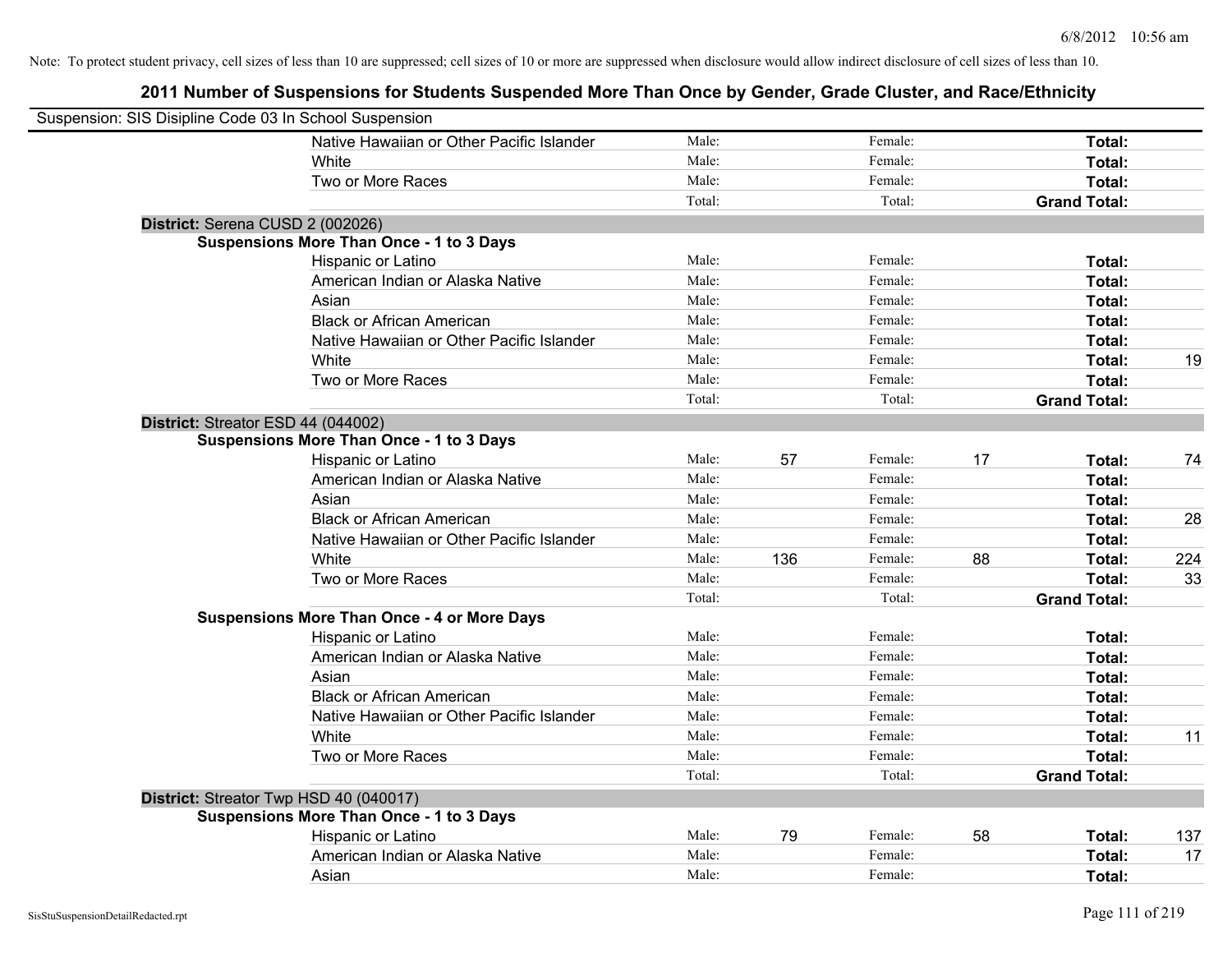| Suspension: SIS Disipline Code 03 In School Suspension |                                                 |        |     |         |     |                     |     |
|--------------------------------------------------------|-------------------------------------------------|--------|-----|---------|-----|---------------------|-----|
|                                                        | <b>Black or African American</b>                | Male:  | 82  | Female: | 61  | Total:              | 143 |
|                                                        | Native Hawaiian or Other Pacific Islander       | Male:  |     | Female: |     | Total:              |     |
|                                                        | White                                           | Male:  | 376 | Female: | 344 | Total:              | 720 |
|                                                        | Two or More Races                               | Male:  | 28  | Female: | 40  | Total:              | 68  |
|                                                        |                                                 | Total: |     | Total:  |     | <b>Grand Total:</b> |     |
|                                                        | District: Tonica CCSD 79 (079004)               |        |     |         |     |                     |     |
|                                                        | <b>Suspensions More Than Once - 1 to 3 Days</b> |        |     |         |     |                     |     |
|                                                        | Hispanic or Latino                              | Male:  |     | Female: |     | Total:              |     |
|                                                        | American Indian or Alaska Native                | Male:  |     | Female: |     | Total:              |     |
|                                                        | Asian                                           | Male:  |     | Female: |     | Total:              |     |
|                                                        | <b>Black or African American</b>                | Male:  |     | Female: |     | Total:              |     |
|                                                        | Native Hawaiian or Other Pacific Islander       | Male:  |     | Female: |     | Total:              |     |
|                                                        | White                                           | Male:  |     | Female: |     | Total:              |     |
|                                                        | Two or More Races                               | Male:  |     | Female: |     | Total:              |     |
|                                                        |                                                 | Total: |     | Total:  |     | <b>Grand Total:</b> |     |
|                                                        | District: Waltham CCSD 185 (185004)             |        |     |         |     |                     |     |
|                                                        | <b>Suspensions More Than Once - 1 to 3 Days</b> |        |     |         |     |                     |     |
|                                                        | Hispanic or Latino                              | Male:  |     | Female: |     | Total:              |     |
|                                                        | American Indian or Alaska Native                | Male:  |     | Female: |     | Total:              |     |
|                                                        | Asian                                           | Male:  |     | Female: |     | Total:              |     |
|                                                        | <b>Black or African American</b>                | Male:  |     | Female: |     | Total:              |     |
|                                                        | Native Hawaiian or Other Pacific Islander       | Male:  |     | Female: |     | Total:              |     |
|                                                        | White                                           | Male:  |     | Female: |     | Total:              |     |
|                                                        | Two or More Races                               | Male:  |     | Female: |     | Total:              |     |
|                                                        |                                                 | Total: |     | Total:  |     | <b>Grand Total:</b> |     |
|                                                        |                                                 |        |     |         |     |                     |     |
| Region: Lake ROE (34)                                  |                                                 |        |     |         |     |                     |     |
| County: Lake (049)                                     |                                                 |        |     |         |     |                     |     |
|                                                        | District: Adlai E Stevenson HSD 125 (125013)    |        |     |         |     |                     |     |
|                                                        | Suspensions More Than Once - 1 to 3 Days        | Male:  | 38  | Female: | 29  |                     |     |
|                                                        | Hispanic or Latino                              |        |     |         |     | Total:              | 67  |
|                                                        | American Indian or Alaska Native                | Male:  |     | Female: |     | Total:              |     |
|                                                        | Asian                                           | Male:  |     | Female: |     | Total:              | 16  |
|                                                        | <b>Black or African American</b>                | Male:  |     | Female: |     | Total:              | 35  |
|                                                        | Native Hawaiian or Other Pacific Islander       | Male:  |     | Female: |     | Total:              | 10  |
|                                                        | White                                           | Male:  | 223 | Female: | 68  | Total:              | 291 |
|                                                        | Two or More Races                               | Male:  |     | Female: |     | Total:              |     |
|                                                        |                                                 | Total: |     | Total:  |     | <b>Grand Total:</b> |     |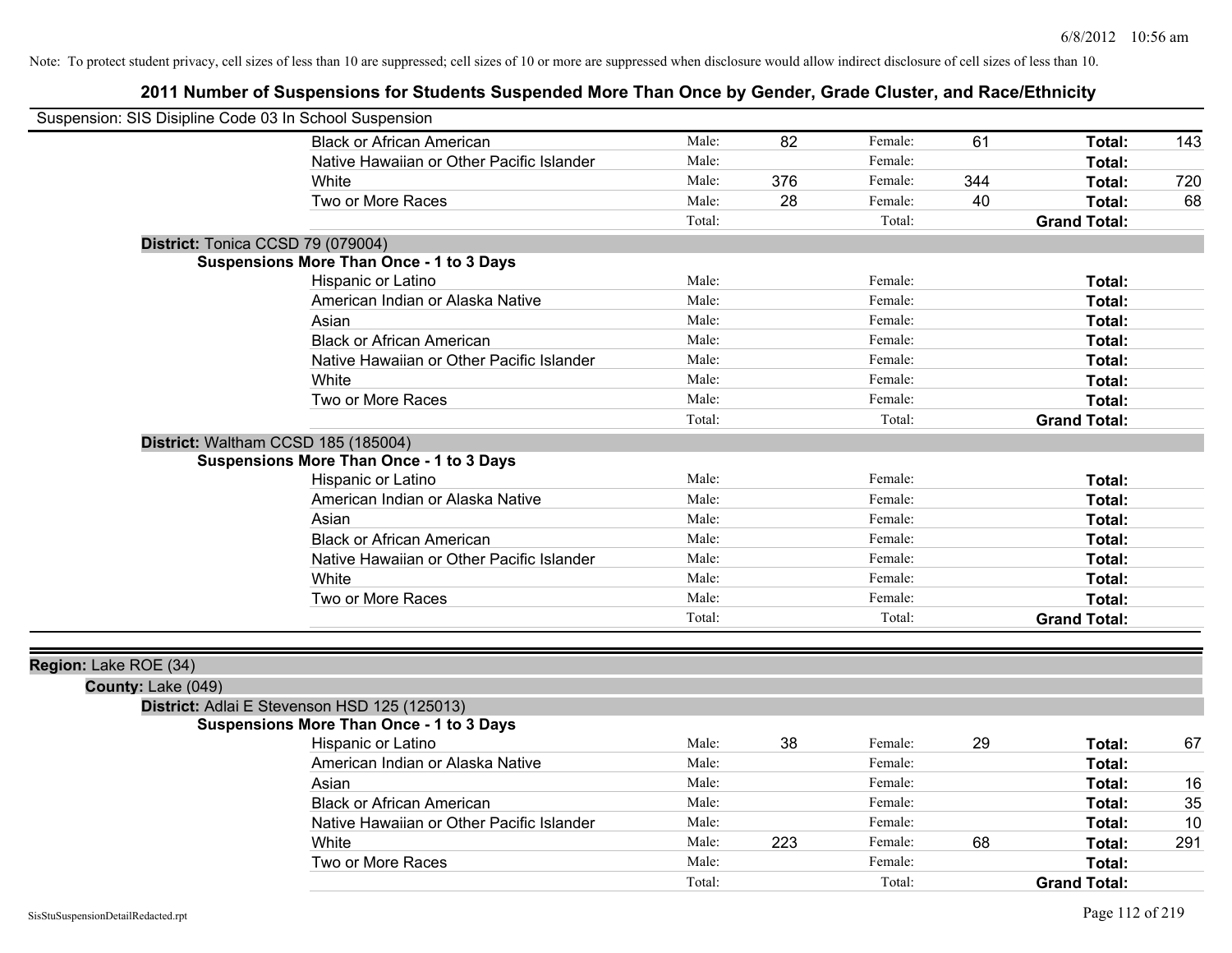| Suspension: SIS Disipline Code 03 In School Suspension |                                                    |        |     |         |    |                     |     |
|--------------------------------------------------------|----------------------------------------------------|--------|-----|---------|----|---------------------|-----|
|                                                        | <b>Suspensions More Than Once - 4 or More Days</b> |        |     |         |    |                     |     |
|                                                        | Hispanic or Latino                                 | Male:  |     | Female: |    | Total:              |     |
|                                                        | American Indian or Alaska Native                   | Male:  |     | Female: |    | Total:              |     |
|                                                        | Asian                                              | Male:  |     | Female: |    | Total:              |     |
|                                                        | <b>Black or African American</b>                   | Male:  |     | Female: |    | Total:              |     |
|                                                        | Native Hawaiian or Other Pacific Islander          | Male:  |     | Female: |    | Total:              |     |
|                                                        | White                                              | Male:  |     | Female: |    | Total:              |     |
|                                                        | Two or More Races                                  | Male:  |     | Female: |    | Total:              |     |
|                                                        |                                                    | Total: |     | Total:  |    | <b>Grand Total:</b> |     |
| District: Antioch CCSD 34 (034004)                     |                                                    |        |     |         |    |                     |     |
|                                                        | <b>Suspensions More Than Once - 1 to 3 Days</b>    |        |     |         |    |                     |     |
|                                                        | Hispanic or Latino                                 | Male:  |     | Female: |    | Total:              | 23  |
|                                                        | American Indian or Alaska Native                   | Male:  |     | Female: |    | Total:              |     |
|                                                        | Asian                                              | Male:  |     | Female: |    | Total:              |     |
|                                                        | <b>Black or African American</b>                   | Male:  |     | Female: |    | Total:              | 22  |
|                                                        | Native Hawaiian or Other Pacific Islander          | Male:  |     | Female: |    | Total:              |     |
|                                                        | White                                              | Male:  | 273 | Female: | 17 | Total:              | 290 |
|                                                        | Two or More Races                                  | Male:  |     | Female: |    | Total:              | 13  |
|                                                        |                                                    | Total: |     | Total:  |    | <b>Grand Total:</b> |     |
|                                                        | <b>Suspensions More Than Once - 4 or More Days</b> |        |     |         |    |                     |     |
|                                                        | Hispanic or Latino                                 | Male:  |     | Female: |    | Total:              |     |
|                                                        | American Indian or Alaska Native                   | Male:  |     | Female: |    | Total:              |     |
|                                                        | Asian                                              | Male:  |     | Female: |    | Total:              |     |
|                                                        | <b>Black or African American</b>                   | Male:  |     | Female: |    | Total:              |     |
|                                                        | Native Hawaiian or Other Pacific Islander          | Male:  |     | Female: |    | Total:              |     |
|                                                        | White                                              | Male:  |     | Female: |    | Total:              |     |
|                                                        | Two or More Races                                  | Male:  |     | Female: |    | Total:              |     |
|                                                        |                                                    | Total: |     | Total:  |    | <b>Grand Total:</b> | 10  |
|                                                        | District: Aptakisic-Tripp CCSD 102 (102004)        |        |     |         |    |                     |     |
|                                                        | <b>Suspensions More Than Once - 1 to 3 Days</b>    |        |     |         |    |                     |     |
|                                                        | Hispanic or Latino                                 | Male:  |     | Female: |    | Total:              |     |
|                                                        | American Indian or Alaska Native                   | Male:  |     | Female: |    | Total:              |     |
|                                                        | Asian                                              | Male:  |     | Female: |    | Total:              |     |
|                                                        | <b>Black or African American</b>                   | Male:  |     | Female: |    | Total:              |     |
|                                                        | Native Hawaiian or Other Pacific Islander          | Male:  |     | Female: |    | Total:              |     |
|                                                        | White                                              | Male:  |     | Female: |    | Total:              |     |
|                                                        | Two or More Races                                  | Male:  |     | Female: |    | Total:              |     |
|                                                        |                                                    | Total: |     | Total:  |    | <b>Grand Total:</b> |     |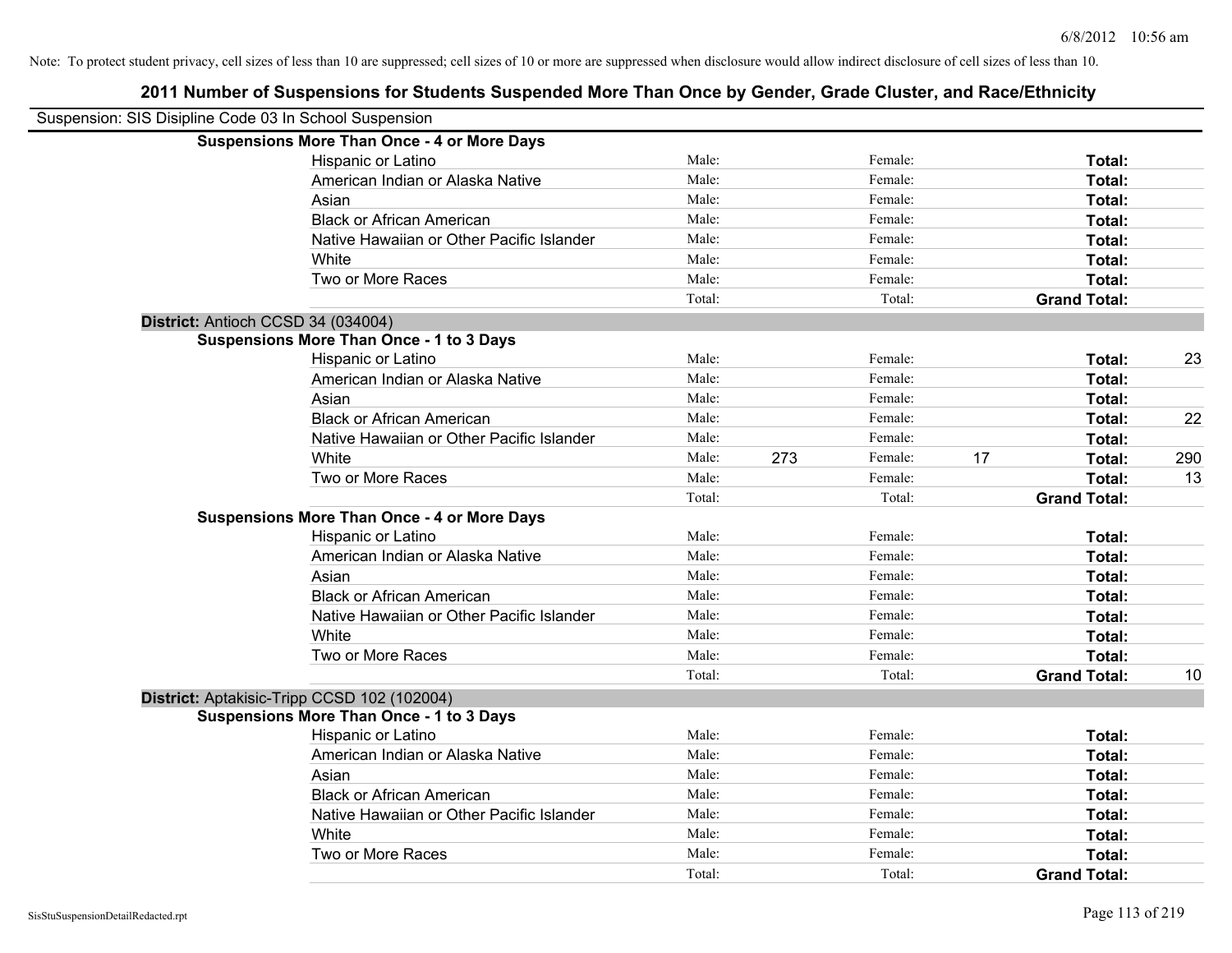| Suspension: SIS Disipline Code 03 In School Suspension |                                                    |        |    |         |    |                     |    |
|--------------------------------------------------------|----------------------------------------------------|--------|----|---------|----|---------------------|----|
| District: Barrington CUSD 220 (220026)                 |                                                    |        |    |         |    |                     |    |
|                                                        | <b>Suspensions More Than Once - 1 to 3 Days</b>    |        |    |         |    |                     |    |
|                                                        | Hispanic or Latino                                 | Male:  | 23 | Female: | 15 | Total:              | 38 |
|                                                        | American Indian or Alaska Native                   | Male:  |    | Female: |    | <b>Total:</b>       |    |
|                                                        | Asian                                              | Male:  |    | Female: |    | Total:              |    |
|                                                        | <b>Black or African American</b>                   | Male:  | 10 | Female: | 10 | Total:              | 20 |
|                                                        | Native Hawaiian or Other Pacific Islander          | Male:  |    | Female: |    | Total:              |    |
|                                                        | White                                              | Male:  | 12 | Female: | 11 | Total:              | 23 |
|                                                        | Two or More Races                                  | Male:  |    | Female: |    | Total:              |    |
|                                                        |                                                    | Total: |    | Total:  |    | <b>Grand Total:</b> |    |
|                                                        | <b>Suspensions More Than Once - 4 or More Days</b> |        |    |         |    |                     |    |
|                                                        | Hispanic or Latino                                 | Male:  |    | Female: |    | Total:              |    |
|                                                        | American Indian or Alaska Native                   | Male:  |    | Female: |    | Total:              |    |
|                                                        | Asian                                              | Male:  |    | Female: |    | Total:              |    |
|                                                        | <b>Black or African American</b>                   | Male:  |    | Female: |    | Total:              |    |
|                                                        | Native Hawaiian or Other Pacific Islander          | Male:  |    | Female: |    | Total:              |    |
|                                                        | White                                              | Male:  |    | Female: |    | Total:              |    |
|                                                        | Two or More Races                                  | Male:  |    | Female: |    | Total:              |    |
|                                                        |                                                    | Total: |    | Total:  |    | <b>Grand Total:</b> |    |
| District: Beach Park CCSD 3 (003004)                   |                                                    |        |    |         |    |                     |    |
|                                                        | <b>Suspensions More Than Once - 1 to 3 Days</b>    |        |    |         |    |                     |    |
|                                                        | Hispanic or Latino                                 | Male:  |    | Female: |    | Total:              | 17 |
|                                                        | American Indian or Alaska Native                   | Male:  |    | Female: |    | <b>Total:</b>       |    |
|                                                        | Asian                                              | Male:  |    | Female: |    | Total:              |    |
|                                                        | <b>Black or African American</b>                   | Male:  |    | Female: |    | Total:              | 17 |
|                                                        | Native Hawaiian or Other Pacific Islander          | Male:  |    | Female: |    | Total:              |    |
|                                                        | White                                              | Male:  |    | Female: |    | Total:              | 10 |
|                                                        | Two or More Races                                  | Male:  |    | Female: |    | <b>Total:</b>       |    |
|                                                        |                                                    | Total: |    | Total:  |    | <b>Grand Total:</b> |    |
| District: Big Hollow SD 38 (038002)                    |                                                    |        |    |         |    |                     |    |
|                                                        | <b>Suspensions More Than Once - 1 to 3 Days</b>    |        |    |         |    |                     |    |
|                                                        | Hispanic or Latino                                 | Male:  |    | Female: |    | Total:              |    |
|                                                        | American Indian or Alaska Native                   | Male:  |    | Female: |    | Total:              |    |
|                                                        | Asian                                              | Male:  |    | Female: |    | Total:              |    |
|                                                        | <b>Black or African American</b>                   | Male:  |    | Female: |    | Total:              |    |
|                                                        | Native Hawaiian or Other Pacific Islander          | Male:  |    | Female: |    | Total:              |    |
|                                                        | White                                              | Male:  |    | Female: |    | Total:              | 32 |
|                                                        | Two or More Races                                  | Male:  |    | Female: |    | Total:              |    |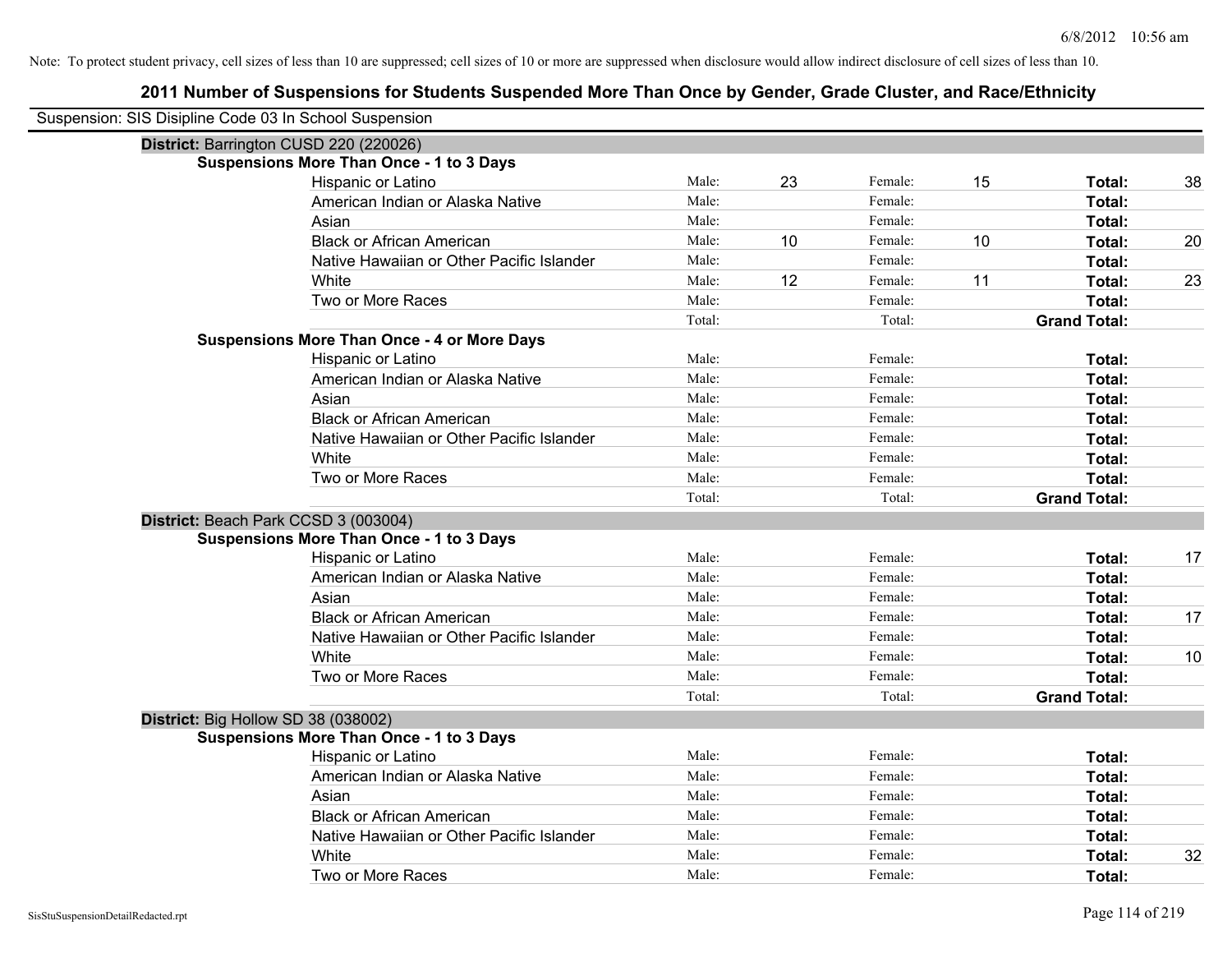| Suspension: SIS Disipline Code 03 In School Suspension |        |    |         |    |                     |     |
|--------------------------------------------------------|--------|----|---------|----|---------------------|-----|
|                                                        | Total: |    | Total:  |    | <b>Grand Total:</b> | 45  |
| District: CHSD 117 (117016)                            |        |    |         |    |                     |     |
| <b>Suspensions More Than Once - 1 to 3 Days</b>        |        |    |         |    |                     |     |
| Hispanic or Latino                                     | Male:  |    | Female: |    | Total:              | 14  |
| American Indian or Alaska Native                       | Male:  |    | Female: |    | Total:              |     |
| Asian                                                  | Male:  |    | Female: |    | Total:              |     |
| <b>Black or African American</b>                       | Male:  |    | Female: |    | Total:              |     |
| Native Hawaiian or Other Pacific Islander              | Male:  |    | Female: |    | Total:              |     |
| White                                                  | Male:  | 78 | Female: | 38 | Total:              | 116 |
| Two or More Races                                      | Male:  |    | Female: |    | Total:              |     |
|                                                        | Total: |    | Total:  |    | <b>Grand Total:</b> | 144 |
| District: Deerfield SD 109 (109002)                    |        |    |         |    |                     |     |
| <b>Suspensions More Than Once - 1 to 3 Days</b>        |        |    |         |    |                     |     |
| Hispanic or Latino                                     | Male:  |    | Female: |    | Total:              |     |
| American Indian or Alaska Native                       | Male:  |    | Female: |    | Total:              |     |
| Asian                                                  | Male:  |    | Female: |    | Total:              |     |
| <b>Black or African American</b>                       | Male:  |    | Female: |    | Total:              |     |
| Native Hawaiian or Other Pacific Islander              | Male:  |    | Female: |    | Total:              |     |
| White                                                  | Male:  |    | Female: |    | Total:              |     |
| Two or More Races                                      | Male:  |    | Female: |    | Total:              |     |
|                                                        | Total: |    | Total:  |    | <b>Grand Total:</b> |     |
| District: Diamond Lake SD 76 (076002)                  |        |    |         |    |                     |     |
| <b>Suspensions More Than Once - 1 to 3 Days</b>        |        |    |         |    |                     |     |
| Hispanic or Latino                                     | Male:  |    | Female: |    | Total:              |     |
| American Indian or Alaska Native                       | Male:  |    | Female: |    | Total:              |     |
| Asian                                                  | Male:  |    | Female: |    | Total:              |     |
| <b>Black or African American</b>                       | Male:  |    | Female: |    | Total:              |     |
| Native Hawaiian or Other Pacific Islander              | Male:  |    | Female: |    | Total:              |     |
| <b>White</b>                                           | Male:  |    | Female: |    | Total:              | 13  |
| Two or More Races                                      | Male:  |    | Female: |    | Total:              |     |
|                                                        | Total: |    | Total:  |    | <b>Grand Total:</b> |     |
| <b>District:</b> Fox Lake GSD 114 (114002)             |        |    |         |    |                     |     |
| <b>Suspensions More Than Once - 1 to 3 Days</b>        |        |    |         |    |                     |     |
| Hispanic or Latino                                     | Male:  |    | Female: |    | Total:              |     |
| American Indian or Alaska Native                       | Male:  |    | Female: |    | Total:              |     |
| Asian                                                  | Male:  |    | Female: |    | Total:              |     |
| <b>Black or African American</b>                       | Male:  |    | Female: |    | Total:              |     |
| Native Hawaiian or Other Pacific Islander              | Male:  |    | Female: |    | Total:              |     |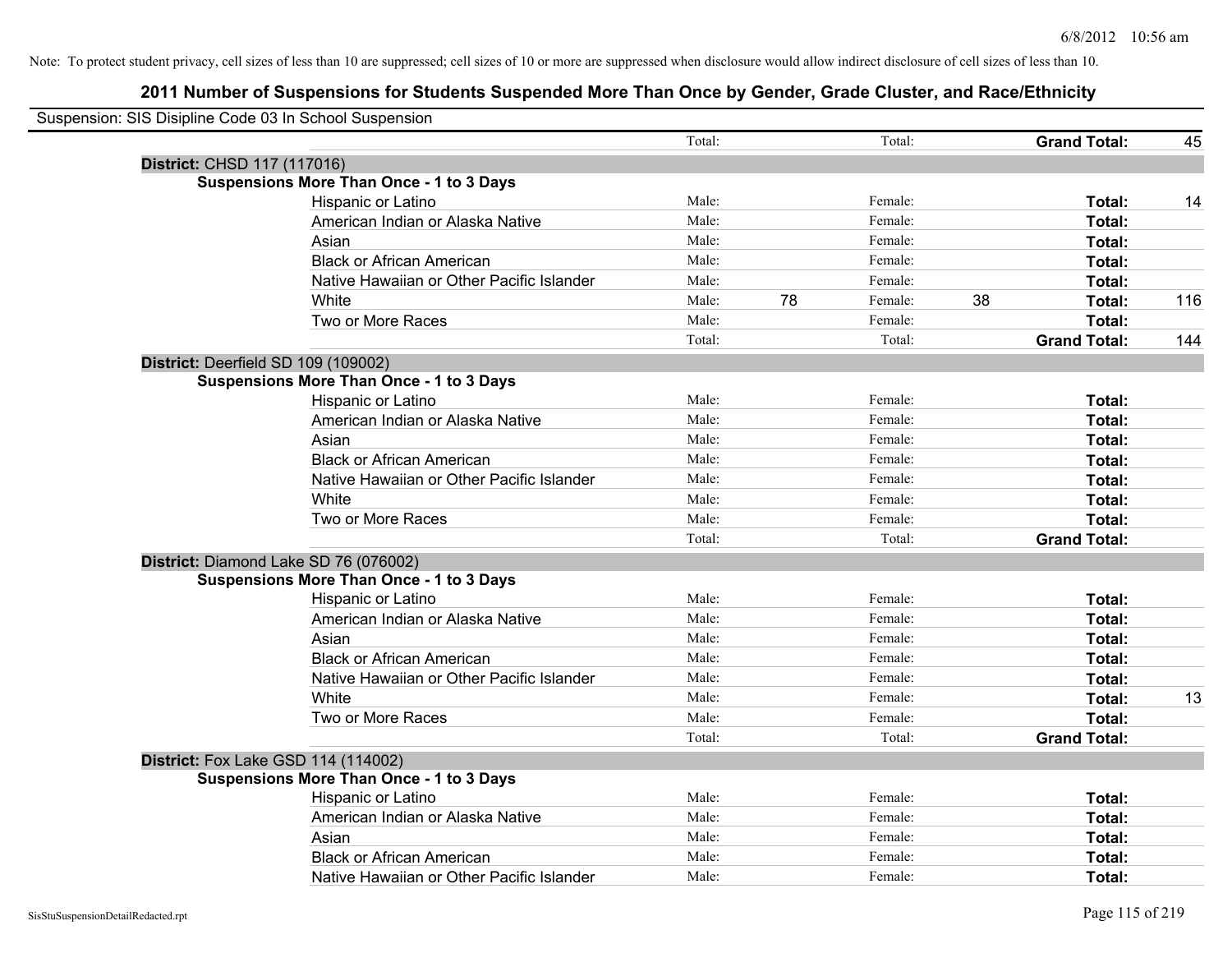| Suspension: SIS Disipline Code 03 In School Suspension |                                                 |        |     |         |    |                     |     |
|--------------------------------------------------------|-------------------------------------------------|--------|-----|---------|----|---------------------|-----|
|                                                        | White                                           | Male:  |     | Female: |    | Total:              | 24  |
|                                                        | Two or More Races                               | Male:  |     | Female: |    | Total:              |     |
|                                                        |                                                 | Total: |     | Total:  |    | <b>Grand Total:</b> |     |
| District: Fremont SD 79 (079002)                       |                                                 |        |     |         |    |                     |     |
|                                                        | <b>Suspensions More Than Once - 1 to 3 Days</b> |        |     |         |    |                     |     |
|                                                        | Hispanic or Latino                              | Male:  |     | Female: |    | Total:              |     |
|                                                        | American Indian or Alaska Native                | Male:  |     | Female: |    | Total:              |     |
|                                                        | Asian                                           | Male:  |     | Female: |    | Total:              |     |
|                                                        | <b>Black or African American</b>                | Male:  |     | Female: |    | Total:              |     |
|                                                        | Native Hawaiian or Other Pacific Islander       | Male:  |     | Female: |    | Total:              |     |
|                                                        | White                                           | Male:  |     | Female: |    | Total:              |     |
|                                                        | Two or More Races                               | Male:  |     | Female: |    | Total:              |     |
|                                                        |                                                 | Total: |     | Total:  |    | <b>Grand Total:</b> |     |
| District: Gavin SD 37 (037002)                         |                                                 |        |     |         |    |                     |     |
|                                                        | <b>Suspensions More Than Once - 1 to 3 Days</b> |        |     |         |    |                     |     |
|                                                        | Hispanic or Latino                              | Male:  |     | Female: |    | Total:              |     |
|                                                        | American Indian or Alaska Native                | Male:  |     | Female: |    | Total:              |     |
|                                                        | Asian                                           | Male:  |     | Female: |    | Total:              |     |
|                                                        | <b>Black or African American</b>                | Male:  |     | Female: |    | Total:              |     |
|                                                        | Native Hawaiian or Other Pacific Islander       | Male:  |     | Female: |    | Total:              |     |
|                                                        | White                                           | Male:  |     | Female: |    | Total:              | 18  |
|                                                        | Two or More Races                               | Male:  |     | Female: |    | Total:              |     |
|                                                        |                                                 | Total: |     | Total:  |    | <b>Grand Total:</b> |     |
| District: Grant CHSD 124 (124016)                      |                                                 |        |     |         |    |                     |     |
|                                                        | <b>Suspensions More Than Once - 1 to 3 Days</b> |        |     |         |    |                     |     |
|                                                        | Hispanic or Latino                              | Male:  | 67  | Female: | 40 | Total:              | 107 |
|                                                        | American Indian or Alaska Native                | Male:  |     | Female: |    | Total:              |     |
|                                                        | Asian                                           | Male:  |     | Female: |    | Total:              |     |
|                                                        | <b>Black or African American</b>                | Male:  | 35  | Female: | 21 | Total:              | 56  |
|                                                        | Native Hawaiian or Other Pacific Islander       | Male:  |     | Female: |    | Total:              |     |
|                                                        | White                                           | Male:  | 293 | Female: | 48 | Total:              | 341 |
|                                                        | Two or More Races                               | Male:  |     | Female: |    | Total:              | 59  |
|                                                        |                                                 | Total: |     | Total:  |    | <b>Grand Total:</b> |     |
| District: Grayslake CCSD 46 (046004)                   |                                                 |        |     |         |    |                     |     |
|                                                        | <b>Suspensions More Than Once - 1 to 3 Days</b> |        |     |         |    |                     |     |
|                                                        | Hispanic or Latino                              | Male:  |     | Female: |    | Total:              | 50  |
|                                                        | American Indian or Alaska Native                | Male:  |     | Female: |    | Total:              |     |
|                                                        | Asian                                           | Male:  |     | Female: |    | Total:              |     |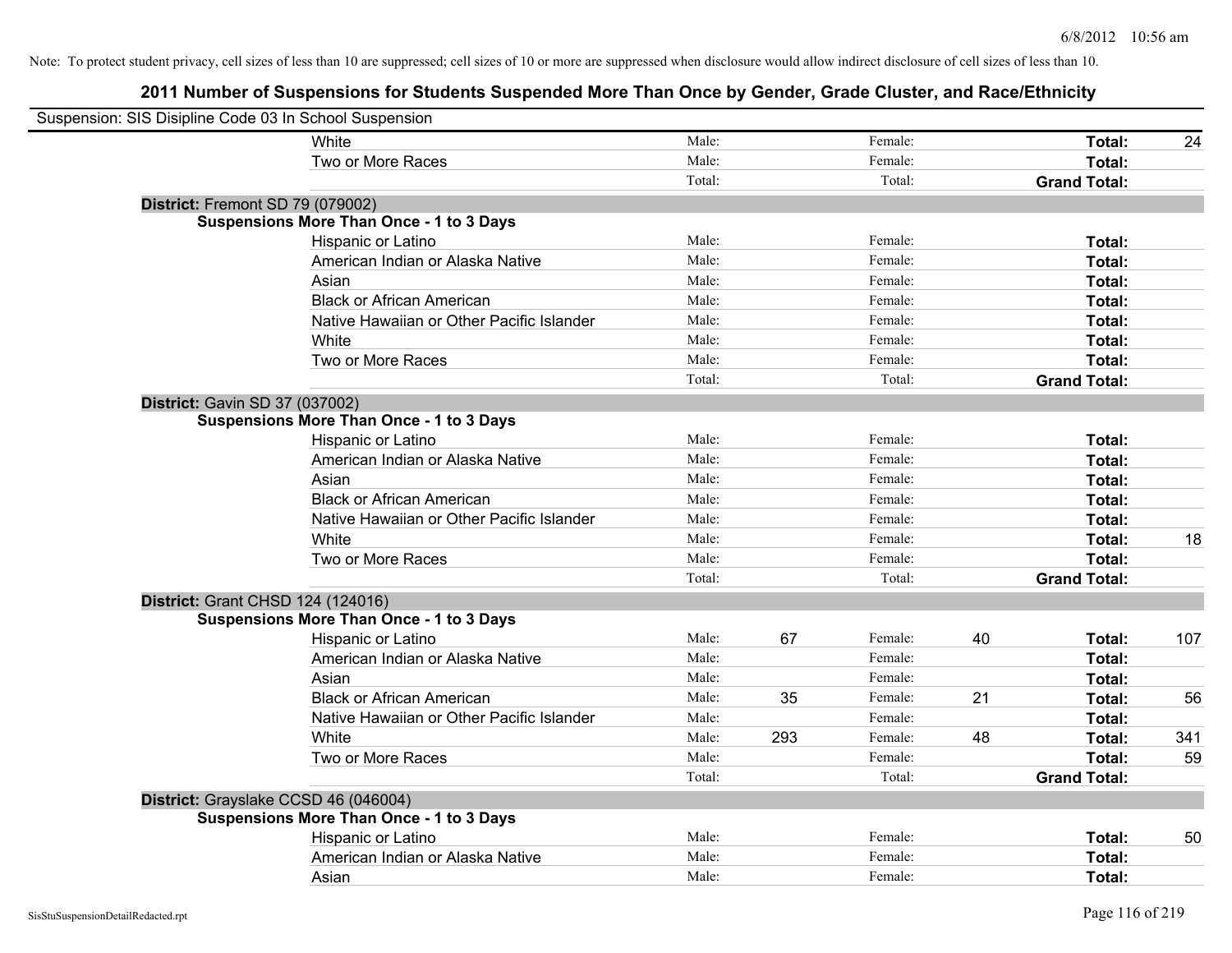| Suspension: SIS Disipline Code 03 In School Suspension |                                                    |        |     |         |     |                     |     |
|--------------------------------------------------------|----------------------------------------------------|--------|-----|---------|-----|---------------------|-----|
|                                                        | <b>Black or African American</b>                   | Male:  |     | Female: |     | Total:              | 39  |
|                                                        | Native Hawaiian or Other Pacific Islander          | Male:  |     | Female: |     | Total:              |     |
|                                                        | White                                              | Male:  |     | Female: |     | Total:              | 51  |
|                                                        | Two or More Races                                  | Male:  |     | Female: |     | Total:              |     |
|                                                        |                                                    | Total: |     | Total:  |     | <b>Grand Total:</b> | 150 |
|                                                        | <b>Suspensions More Than Once - 4 or More Days</b> |        |     |         |     |                     |     |
|                                                        | Hispanic or Latino                                 | Male:  |     | Female: |     | Total:              |     |
|                                                        | American Indian or Alaska Native                   | Male:  |     | Female: |     | Total:              |     |
|                                                        | Asian                                              | Male:  |     | Female: |     | Total:              |     |
|                                                        | <b>Black or African American</b>                   | Male:  |     | Female: |     | Total:              |     |
|                                                        | Native Hawaiian or Other Pacific Islander          | Male:  |     | Female: |     | Total:              |     |
|                                                        | White                                              | Male:  |     | Female: |     | Total:              |     |
|                                                        | Two or More Races                                  | Male:  |     | Female: |     | Total:              |     |
|                                                        |                                                    | Total: |     | Total:  |     | <b>Grand Total:</b> |     |
|                                                        | District: Grayslake CHSD 127 (127016)              |        |     |         |     |                     |     |
|                                                        | <b>Suspensions More Than Once - 1 to 3 Days</b>    |        |     |         |     |                     |     |
|                                                        | Hispanic or Latino                                 | Male:  | 166 | Female: | 74  | Total:              | 240 |
|                                                        | American Indian or Alaska Native                   | Male:  |     | Female: |     | Total:              | 11  |
|                                                        | Asian                                              | Male:  |     | Female: |     | Total:              |     |
|                                                        | <b>Black or African American</b>                   | Male:  | 34  | Female: | 13  | Total:              | 47  |
|                                                        | Native Hawaiian or Other Pacific Islander          | Male:  |     | Female: |     | Total:              |     |
|                                                        | White                                              | Male:  | 305 | Female: | 167 | Total:              | 472 |
|                                                        | Two or More Races                                  | Male:  | 11  | Female: | 26  | Total:              | 37  |
|                                                        |                                                    | Total: |     | Total:  |     | <b>Grand Total:</b> |     |
|                                                        | <b>Suspensions More Than Once - 4 or More Days</b> |        |     |         |     |                     |     |
|                                                        | Hispanic or Latino                                 | Male:  |     | Female: |     | Total:              |     |
|                                                        | American Indian or Alaska Native                   | Male:  |     | Female: |     | Total:              |     |
|                                                        | Asian                                              | Male:  |     | Female: |     | Total:              |     |
|                                                        | <b>Black or African American</b>                   | Male:  |     | Female: |     | Total:              |     |
|                                                        | Native Hawaiian or Other Pacific Islander          | Male:  |     | Female: |     | Total:              |     |
|                                                        | White                                              | Male:  |     | Female: |     | Total:              |     |
|                                                        | Two or More Races                                  | Male:  |     | Female: |     | Total:              |     |
|                                                        |                                                    | Total: |     | Total:  |     | <b>Grand Total:</b> |     |
| <b>District: Gurnee SD 56 (056002)</b>                 |                                                    |        |     |         |     |                     |     |
|                                                        | <b>Suspensions More Than Once - 1 to 3 Days</b>    |        |     |         |     |                     |     |
|                                                        | Hispanic or Latino                                 | Male:  |     | Female: |     | Total:              | 18  |
|                                                        | American Indian or Alaska Native                   | Male:  |     | Female: |     | Total:              |     |
|                                                        | Asian                                              | Male:  |     | Female: |     | Total:              |     |
|                                                        | <b>Black or African American</b>                   | Male:  |     | Female: |     | Total:              | 31  |
| SisStuSuspensionDetailRedacted.rpt                     |                                                    |        |     |         |     | Page 117 of 219     |     |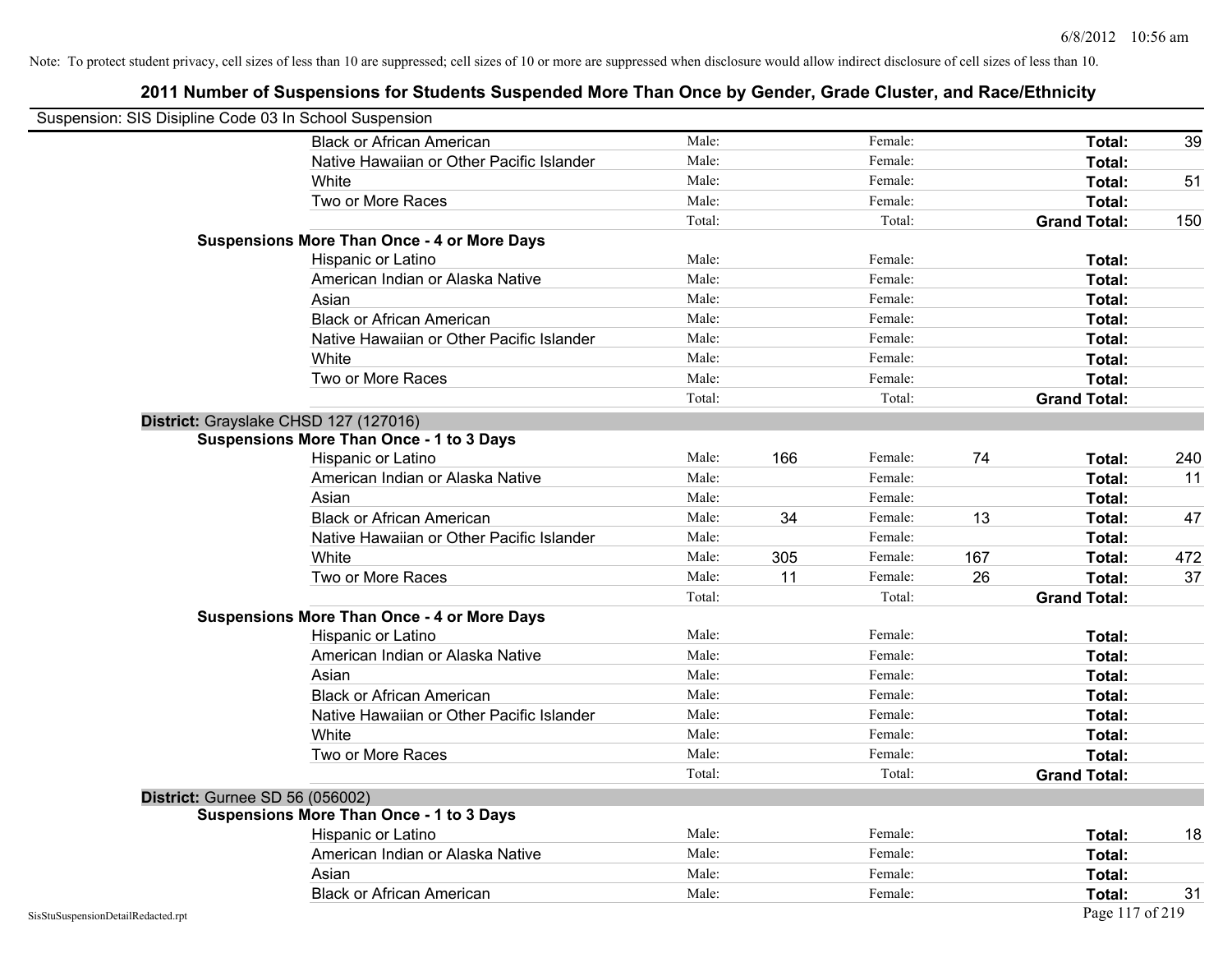| Suspension: SIS Disipline Code 03 In School Suspension |                                                    |        |         |                     |    |
|--------------------------------------------------------|----------------------------------------------------|--------|---------|---------------------|----|
|                                                        | Native Hawaiian or Other Pacific Islander          | Male:  | Female: | Total:              |    |
|                                                        | White                                              | Male:  | Female: | Total:              |    |
|                                                        | Two or More Races                                  | Male:  | Female: | Total:              |    |
|                                                        |                                                    | Total: | Total:  | <b>Grand Total:</b> |    |
| District: Hawthorn CCSD 73 (073004)                    |                                                    |        |         |                     |    |
|                                                        | <b>Suspensions More Than Once - 1 to 3 Days</b>    |        |         |                     |    |
|                                                        | Hispanic or Latino                                 | Male:  | Female: | Total:              | 11 |
|                                                        | American Indian or Alaska Native                   | Male:  | Female: | Total:              |    |
|                                                        | Asian                                              | Male:  | Female: | Total:              |    |
|                                                        | <b>Black or African American</b>                   | Male:  | Female: | Total:              |    |
|                                                        | Native Hawaiian or Other Pacific Islander          | Male:  | Female: | Total:              |    |
|                                                        | White                                              | Male:  | Female: | Total:              | 16 |
|                                                        | Two or More Races                                  | Male:  | Female: | Total:              |    |
|                                                        |                                                    | Total: | Total:  | <b>Grand Total:</b> |    |
|                                                        | <b>Suspensions More Than Once - 4 or More Days</b> |        |         |                     |    |
|                                                        | Hispanic or Latino                                 | Male:  | Female: | Total:              |    |
|                                                        | American Indian or Alaska Native                   | Male:  | Female: | Total:              |    |
|                                                        | Asian                                              | Male:  | Female: | Total:              |    |
|                                                        | <b>Black or African American</b>                   | Male:  | Female: | Total:              |    |
|                                                        | Native Hawaiian or Other Pacific Islander          | Male:  | Female: | Total:              |    |
|                                                        | White                                              | Male:  | Female: | Total:              |    |
|                                                        | Two or More Races                                  | Male:  | Female: | Total:              |    |
|                                                        |                                                    | Total: | Total:  | <b>Grand Total:</b> |    |
|                                                        | District: Kildeer Countryside CCSD 96 (096004)     |        |         |                     |    |
|                                                        | <b>Suspensions More Than Once - 1 to 3 Days</b>    |        |         |                     |    |
|                                                        | Hispanic or Latino                                 | Male:  | Female: | Total:              |    |
|                                                        | American Indian or Alaska Native                   | Male:  | Female: | Total:              |    |
|                                                        | Asian                                              | Male:  | Female: | Total:              |    |
|                                                        | <b>Black or African American</b>                   | Male:  | Female: | Total:              |    |
|                                                        | Native Hawaiian or Other Pacific Islander          | Male:  | Female: | Total:              |    |
|                                                        | White                                              | Male:  | Female: | Total:              |    |
|                                                        | Two or More Races                                  | Male:  | Female: | Total:              |    |
|                                                        |                                                    | Total: | Total:  | <b>Grand Total:</b> | 21 |
| District: Lake Forest CHSD 115 (115016)                |                                                    |        |         |                     |    |
|                                                        | <b>Suspensions More Than Once - 1 to 3 Days</b>    |        |         |                     |    |
|                                                        | Hispanic or Latino                                 | Male:  | Female: | Total:              |    |
|                                                        | American Indian or Alaska Native                   | Male:  | Female: | Total:              |    |
|                                                        | Asian                                              | Male:  | Female: | Total:              |    |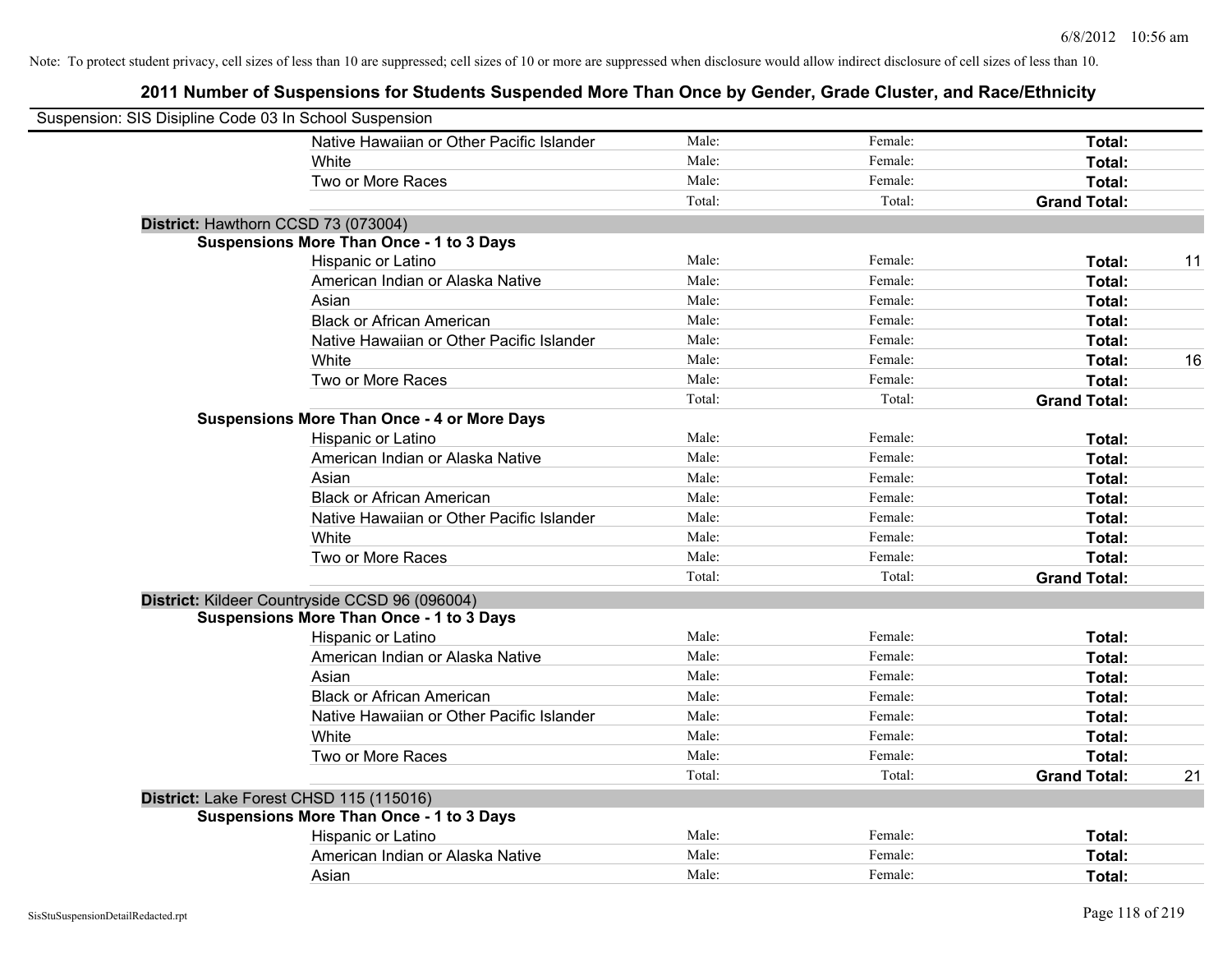| Suspension: SIS Disipline Code 03 In School Suspension |                                                 |        |    |         |    |                     |    |
|--------------------------------------------------------|-------------------------------------------------|--------|----|---------|----|---------------------|----|
|                                                        | <b>Black or African American</b>                | Male:  |    | Female: |    | Total:              |    |
|                                                        | Native Hawaiian or Other Pacific Islander       | Male:  |    | Female: |    | Total:              |    |
|                                                        | White                                           | Male:  | 44 | Female: | 14 | Total:              | 58 |
|                                                        | Two or More Races                               | Male:  |    | Female: |    | Total:              |    |
|                                                        |                                                 | Total: |    | Total:  |    | <b>Grand Total:</b> | 77 |
| District: Lake Forest SD 67 (067005)                   |                                                 |        |    |         |    |                     |    |
|                                                        | <b>Suspensions More Than Once - 1 to 3 Days</b> |        |    |         |    |                     |    |
|                                                        | Hispanic or Latino                              | Male:  |    | Female: |    | Total:              |    |
|                                                        | American Indian or Alaska Native                | Male:  |    | Female: |    | Total:              |    |
|                                                        | Asian                                           | Male:  |    | Female: |    | Total:              |    |
|                                                        | <b>Black or African American</b>                | Male:  |    | Female: |    | Total:              |    |
|                                                        | Native Hawaiian or Other Pacific Islander       | Male:  |    | Female: |    | Total:              |    |
|                                                        | White                                           | Male:  |    | Female: |    | Total:              | 26 |
|                                                        | Two or More Races                               | Male:  |    | Female: |    | Total:              |    |
|                                                        |                                                 | Total: |    | Total:  |    | <b>Grand Total:</b> |    |
| District: Lake Villa CCSD 41 (041004)                  |                                                 |        |    |         |    |                     |    |
|                                                        | <b>Suspensions More Than Once - 1 to 3 Days</b> |        |    |         |    |                     |    |
|                                                        | Hispanic or Latino                              | Male:  |    | Female: |    | Total:              |    |
|                                                        | American Indian or Alaska Native                | Male:  |    | Female: |    | Total:              |    |
|                                                        | Asian                                           | Male:  |    | Female: |    | Total:              |    |
|                                                        | <b>Black or African American</b>                | Male:  |    | Female: |    | Total:              |    |
|                                                        | Native Hawaiian or Other Pacific Islander       | Male:  |    | Female: |    | Total:              |    |
|                                                        | White                                           | Male:  |    | Female: |    | Total:              |    |
|                                                        | Two or More Races                               | Male:  |    | Female: |    | Total:              |    |
|                                                        |                                                 | Total: |    | Total:  |    | <b>Grand Total:</b> | 12 |
|                                                        | District: Lake Zurich CUSD 95 (095026)          |        |    |         |    |                     |    |
|                                                        | <b>Suspensions More Than Once - 1 to 3 Days</b> |        |    |         |    |                     |    |
|                                                        | Hispanic or Latino                              | Male:  |    | Female: |    | Total:              |    |
|                                                        | American Indian or Alaska Native                | Male:  |    | Female: |    | Total:              |    |
|                                                        | Asian                                           | Male:  |    | Female: |    | Total:              |    |
|                                                        | <b>Black or African American</b>                | Male:  |    | Female: |    | Total:              |    |
|                                                        | Native Hawaiian or Other Pacific Islander       | Male:  |    | Female: |    | Total:              |    |
|                                                        | White                                           | Male:  |    | Female: |    | Total:              |    |
|                                                        | Two or More Races                               | Male:  |    | Female: |    | Total:              |    |
|                                                        |                                                 | Total: |    | Total:  |    | <b>Grand Total:</b> |    |
| District: Libertyville SD 70 (070002)                  |                                                 |        |    |         |    |                     |    |
|                                                        | <b>Suspensions More Than Once - 1 to 3 Days</b> |        |    |         |    |                     |    |
|                                                        | Hispanic or Latino                              | Male:  |    | Female: |    | Total:              |    |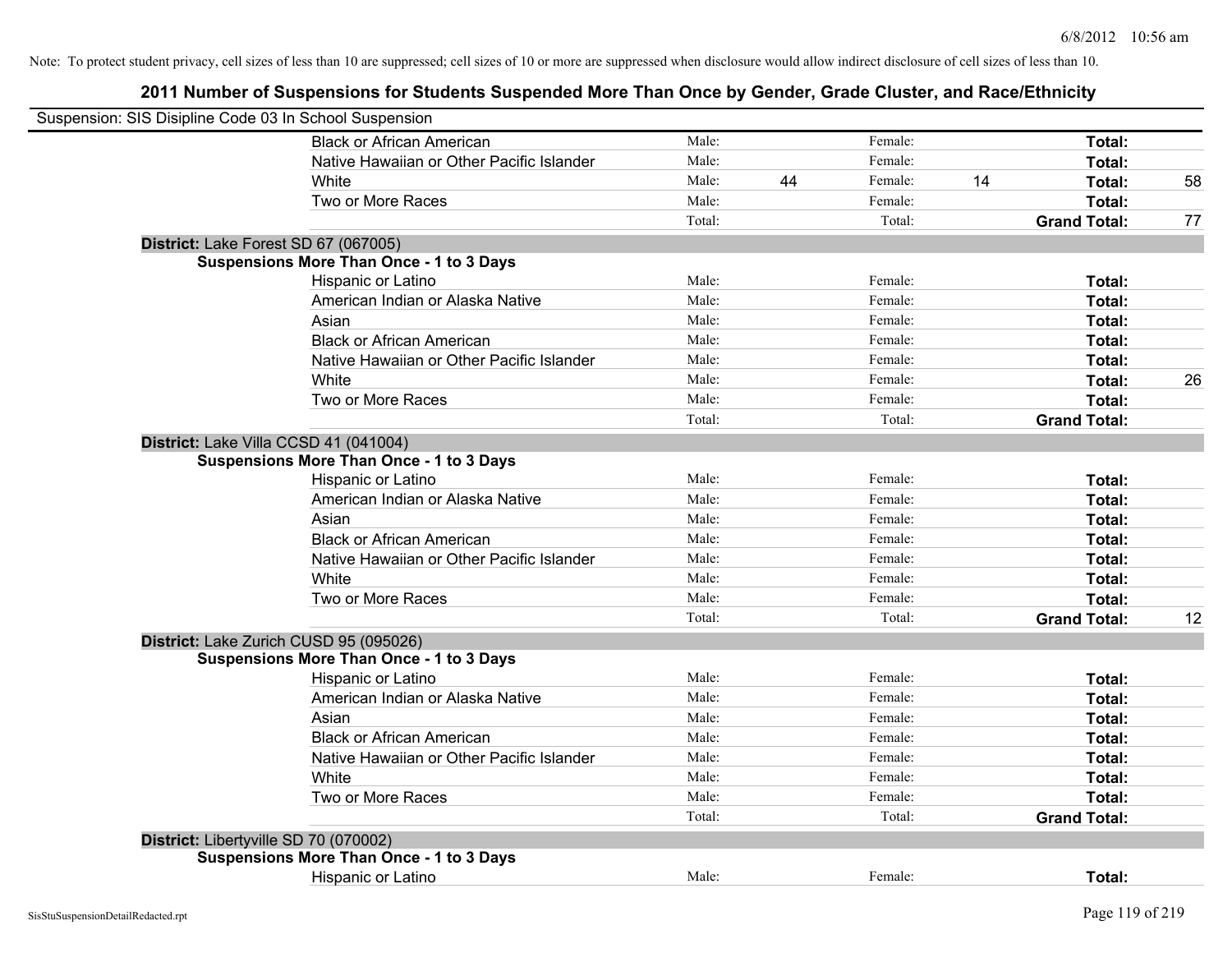# **2011 Number of Suspensions for Students Suspended More Than Once by Gender, Grade Cluster, and Race/Ethnicity**

| Suspension: SIS Disipline Code 03 In School Suspension |                                                    |        |     |         |    |                     |     |
|--------------------------------------------------------|----------------------------------------------------|--------|-----|---------|----|---------------------|-----|
|                                                        | American Indian or Alaska Native                   | Male:  |     | Female: |    | Total:              |     |
|                                                        | Asian                                              | Male:  |     | Female: |    | Total:              |     |
|                                                        | <b>Black or African American</b>                   | Male:  |     | Female: |    | Total:              |     |
|                                                        | Native Hawaiian or Other Pacific Islander          | Male:  |     | Female: |    | Total:              |     |
|                                                        | White                                              | Male:  |     | Female: |    | Total:              |     |
|                                                        | Two or More Races                                  | Male:  |     | Female: |    | Total:              |     |
|                                                        |                                                    | Total: |     | Total:  |    | <b>Grand Total:</b> |     |
|                                                        | District: Millburn CCSD 24 (024004)                |        |     |         |    |                     |     |
|                                                        | <b>Suspensions More Than Once - 1 to 3 Days</b>    |        |     |         |    |                     |     |
|                                                        | Hispanic or Latino                                 | Male:  |     | Female: |    | Total:              |     |
|                                                        | American Indian or Alaska Native                   | Male:  |     | Female: |    | Total:              |     |
|                                                        | Asian                                              | Male:  |     | Female: |    | Total:              |     |
|                                                        | <b>Black or African American</b>                   | Male:  |     | Female: |    | Total:              |     |
|                                                        | Native Hawaiian or Other Pacific Islander          | Male:  |     | Female: |    | Total:              |     |
|                                                        | White                                              | Male:  |     | Female: |    | Total:              | 15  |
|                                                        | Two or More Races                                  | Male:  |     | Female: |    | <b>Total:</b>       |     |
|                                                        |                                                    | Total: |     | Total:  |    | <b>Grand Total:</b> |     |
|                                                        | District: Mundelein Cons HSD 120 (120013)          |        |     |         |    |                     |     |
|                                                        | <b>Suspensions More Than Once - 1 to 3 Days</b>    |        |     |         |    |                     |     |
|                                                        | Hispanic or Latino                                 | Male:  | 91  | Female: | 41 | Total:              | 132 |
|                                                        | American Indian or Alaska Native                   | Male:  |     | Female: |    | Total:              |     |
|                                                        | Asian                                              | Male:  |     | Female: |    | Total:              |     |
|                                                        | <b>Black or African American</b>                   | Male:  |     | Female: |    | Total:              |     |
|                                                        | Native Hawaiian or Other Pacific Islander          | Male:  |     | Female: |    | Total:              |     |
|                                                        | White                                              | Male:  |     | Female: |    | Total:              | 54  |
|                                                        | Two or More Races                                  | Male:  |     | Female: |    | Total:              |     |
|                                                        |                                                    | Total: | 154 | Total:  | 55 | <b>Grand Total:</b> | 209 |
|                                                        | <b>Suspensions More Than Once - 4 or More Days</b> |        |     |         |    |                     |     |
|                                                        | Hispanic or Latino                                 | Male:  |     | Female: |    | Total:              |     |
|                                                        | American Indian or Alaska Native                   | Male:  |     | Female: |    | Total:              |     |
|                                                        | Asian                                              | Male:  |     | Female: |    | Total:              |     |
|                                                        | <b>Black or African American</b>                   | Male:  |     | Female: |    | Total:              |     |
|                                                        | Native Hawaiian or Other Pacific Islander          | Male:  |     | Female: |    | Total:              |     |
|                                                        | White                                              | Male:  |     | Female: |    | Total:              |     |
|                                                        | Two or More Races                                  | Male:  |     | Female: |    | Total:              |     |
|                                                        | $D_{i}$ , this t. Musslein $FOP$ 75 (075000)       | Total: |     | Total:  |    | <b>Grand Total:</b> |     |
|                                                        |                                                    |        |     |         |    |                     |     |

**District:** Mundelein ESD 75 (075002) **Suspensions More Than Once - 1 to 3 Days**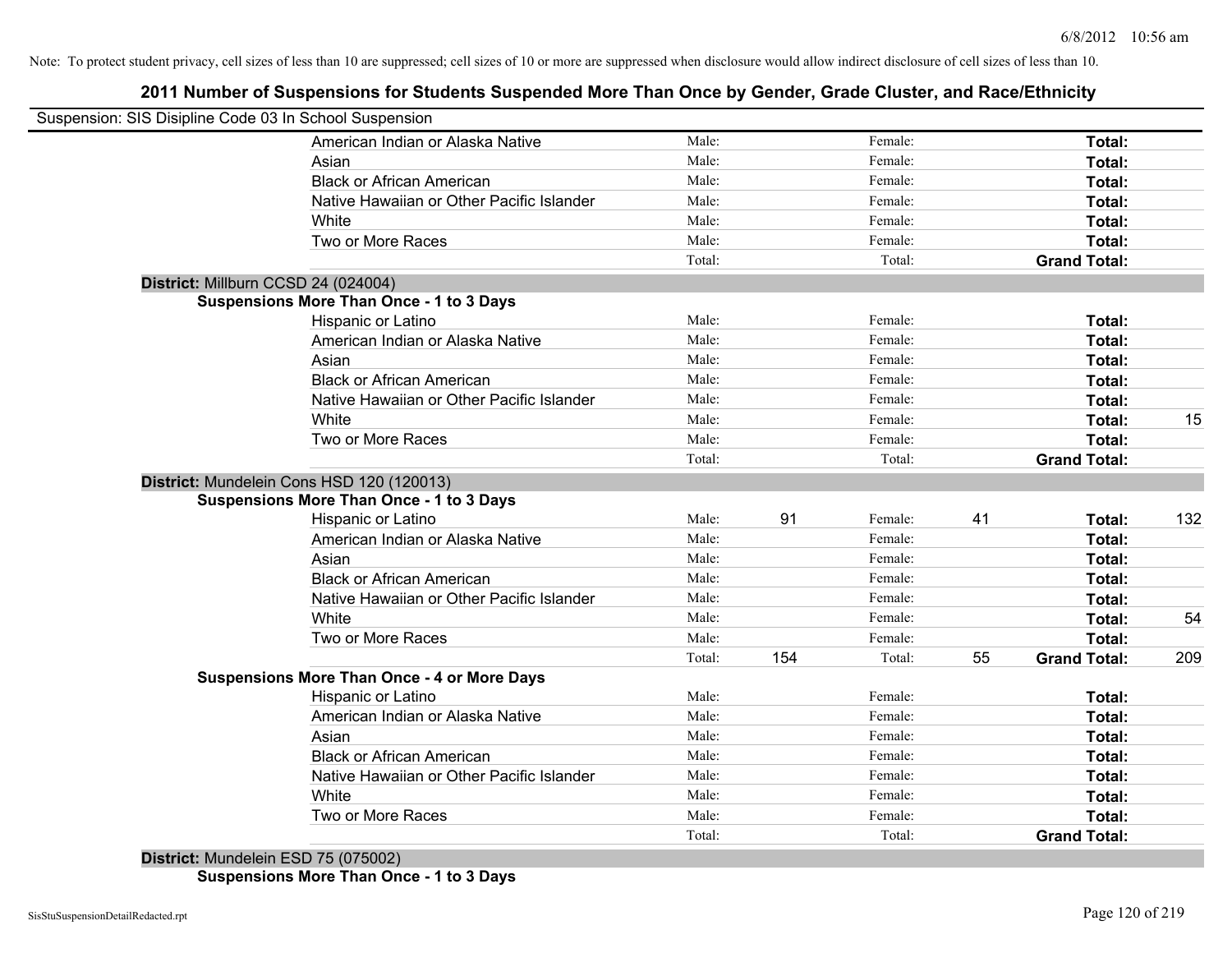| Suspension: SIS Disipline Code 03 In School Suspension |                                                 |        |         |                     |    |
|--------------------------------------------------------|-------------------------------------------------|--------|---------|---------------------|----|
|                                                        | Hispanic or Latino                              | Male:  | Female: | Total:              | 55 |
|                                                        | American Indian or Alaska Native                | Male:  | Female: | Total:              |    |
|                                                        | Asian                                           | Male:  | Female: | Total:              |    |
|                                                        | <b>Black or African American</b>                | Male:  | Female: | Total:              |    |
|                                                        | Native Hawaiian or Other Pacific Islander       | Male:  | Female: | Total:              |    |
|                                                        | White                                           | Male:  | Female: | Total:              | 77 |
|                                                        | Two or More Races                               | Male:  | Female: | Total:              |    |
|                                                        |                                                 | Total: | Total:  | <b>Grand Total:</b> |    |
| District: Non-Public School (044Z)                     |                                                 |        |         |                     |    |
|                                                        | <b>Suspensions More Than Once - 1 to 3 Days</b> |        |         |                     |    |
|                                                        | Hispanic or Latino                              | Male:  | Female: | Total:              |    |
|                                                        | American Indian or Alaska Native                | Male:  | Female: | Total:              |    |
|                                                        | Asian                                           | Male:  | Female: | Total:              |    |
|                                                        | <b>Black or African American</b>                | Male:  | Female: | Total:              |    |
|                                                        | Native Hawaiian or Other Pacific Islander       | Male:  | Female: | Total:              |    |
|                                                        | White                                           | Male:  | Female: | Total:              |    |
|                                                        | Two or More Races                               | Male:  | Female: | Total:              |    |
|                                                        |                                                 | Total: | Total:  | <b>Grand Total:</b> |    |
|                                                        | District: North Chicago SD 187 (187026)         |        |         |                     |    |
|                                                        | <b>Suspensions More Than Once - 1 to 3 Days</b> |        |         |                     |    |
|                                                        | Hispanic or Latino                              | Male:  | Female: | Total:              | 13 |
|                                                        | American Indian or Alaska Native                | Male:  | Female: | Total:              |    |
|                                                        | Asian                                           | Male:  | Female: | Total:              |    |
|                                                        | <b>Black or African American</b>                | Male:  | Female: | Total:              | 99 |
|                                                        | Native Hawaiian or Other Pacific Islander       | Male:  | Female: | Total:              |    |
|                                                        | White                                           | Male:  | Female: | Total:              | 17 |
|                                                        | Two or More Races                               | Male:  | Female: | Total:              |    |
|                                                        |                                                 | Total: | Total:  | <b>Grand Total:</b> |    |
|                                                        | District: North Shore SD 112 (112002)           |        |         |                     |    |
|                                                        | <b>Suspensions More Than Once - 1 to 3 Days</b> |        |         |                     |    |
|                                                        | Hispanic or Latino                              | Male:  | Female: | Total:              |    |
|                                                        | American Indian or Alaska Native                | Male:  | Female: | Total:              |    |
|                                                        | Asian                                           | Male:  | Female: | Total:              |    |
|                                                        | <b>Black or African American</b>                | Male:  | Female: | Total:              |    |
|                                                        | Native Hawaiian or Other Pacific Islander       | Male:  | Female: | Total:              |    |
|                                                        | White                                           | Male:  | Female: | Total:              |    |
|                                                        | Two or More Races                               | Male:  | Female: | Total:              |    |
|                                                        |                                                 | Total: | Total:  | <b>Grand Total:</b> |    |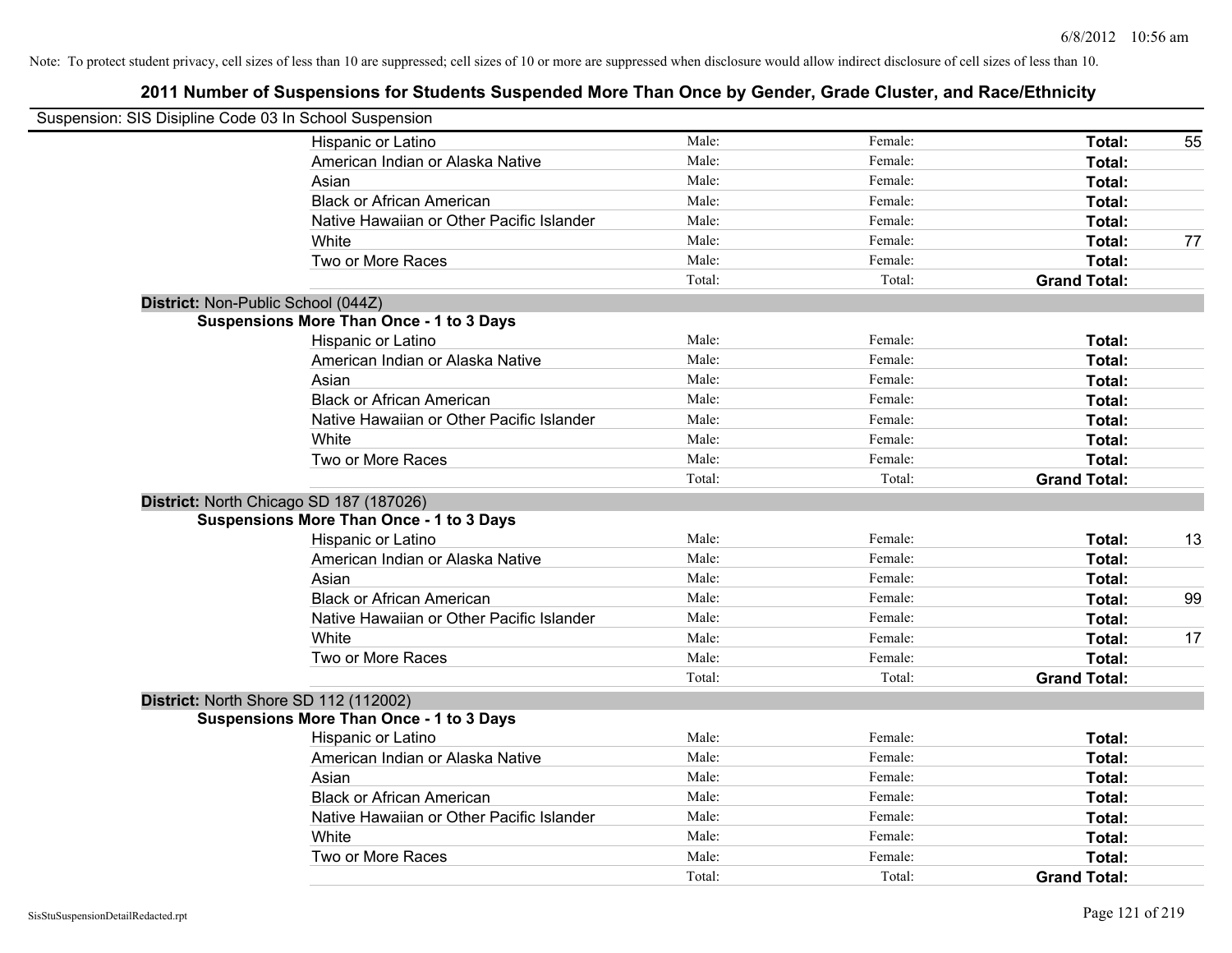| Suspension: SIS Disipline Code 03 In School Suspension |                                                     |        |     |         |    |                     |     |
|--------------------------------------------------------|-----------------------------------------------------|--------|-----|---------|----|---------------------|-----|
|                                                        | District: Northern Suburban Spec Ed Dist (804060)   |        |     |         |    |                     |     |
|                                                        | <b>Suspensions More Than Once - 1 to 3 Days</b>     |        |     |         |    |                     |     |
|                                                        | Hispanic or Latino                                  | Male:  |     | Female: |    | Total:              |     |
|                                                        | American Indian or Alaska Native                    | Male:  |     | Female: |    | Total:              |     |
|                                                        | Asian                                               | Male:  |     | Female: |    | Total:              |     |
|                                                        | <b>Black or African American</b>                    | Male:  |     | Female: |    | Total:              |     |
|                                                        | Native Hawaiian or Other Pacific Islander           | Male:  |     | Female: |    | Total:              |     |
|                                                        | White                                               | Male:  |     | Female: |    | Total:              |     |
|                                                        | Two or More Races                                   | Male:  |     | Female: |    | Total:              |     |
|                                                        |                                                     | Total: |     | Total:  |    | <b>Grand Total:</b> |     |
|                                                        | District: Round Lake CUSD 116 (116026)              |        |     |         |    |                     |     |
|                                                        | <b>Suspensions More Than Once - 1 to 3 Days</b>     |        |     |         |    |                     |     |
|                                                        | Hispanic or Latino                                  | Male:  | 198 | Female: | 84 | Total:              | 282 |
|                                                        | American Indian or Alaska Native                    | Male:  |     | Female: |    | Total:              |     |
|                                                        | Asian                                               | Male:  |     | Female: |    | Total:              |     |
|                                                        | <b>Black or African American</b>                    | Male:  | 89  | Female: | 69 | Total:              | 158 |
|                                                        | Native Hawaiian or Other Pacific Islander           | Male:  |     | Female: |    | Total:              |     |
|                                                        | White                                               | Male:  | 58  | Female: | 19 | Total:              | 77  |
|                                                        | Two or More Races                                   | Male:  |     | Female: |    | Total:              |     |
|                                                        |                                                     | Total: |     | Total:  |    | <b>Grand Total:</b> |     |
|                                                        | <b>Suspensions More Than Once - 4 or More Days</b>  |        |     |         |    |                     |     |
|                                                        | Hispanic or Latino                                  | Male:  |     | Female: |    | Total:              |     |
|                                                        | American Indian or Alaska Native                    | Male:  |     | Female: |    | Total:              |     |
|                                                        | Asian                                               | Male:  |     | Female: |    | Total:              |     |
|                                                        | <b>Black or African American</b>                    | Male:  |     | Female: |    | Total:              |     |
|                                                        | Native Hawaiian or Other Pacific Islander           | Male:  |     | Female: |    | Total:              |     |
|                                                        | White                                               | Male:  |     | Female: |    | Total:              |     |
|                                                        | Two or More Races                                   | Male:  |     | Female: |    | Total:              |     |
|                                                        |                                                     | Total: |     | Total:  |    | <b>Grand Total:</b> |     |
|                                                        | District: Spec Educ Dist Lake County/Sedol (825060) |        |     |         |    |                     |     |
|                                                        | <b>Suspensions More Than Once - 1 to 3 Days</b>     |        |     |         |    |                     |     |
|                                                        | Hispanic or Latino                                  | Male:  |     | Female: |    | Total:              |     |
|                                                        | American Indian or Alaska Native                    | Male:  |     | Female: |    | Total:              |     |
|                                                        | Asian                                               | Male:  |     | Female: |    | Total:              |     |
|                                                        | <b>Black or African American</b>                    | Male:  |     | Female: |    | Total:              |     |
|                                                        | Native Hawaiian or Other Pacific Islander           | Male:  |     | Female: |    | Total:              |     |
|                                                        | White                                               | Male:  |     | Female: |    | Total:              |     |
|                                                        | Two or More Races                                   | Male:  |     | Female: |    | Total:              |     |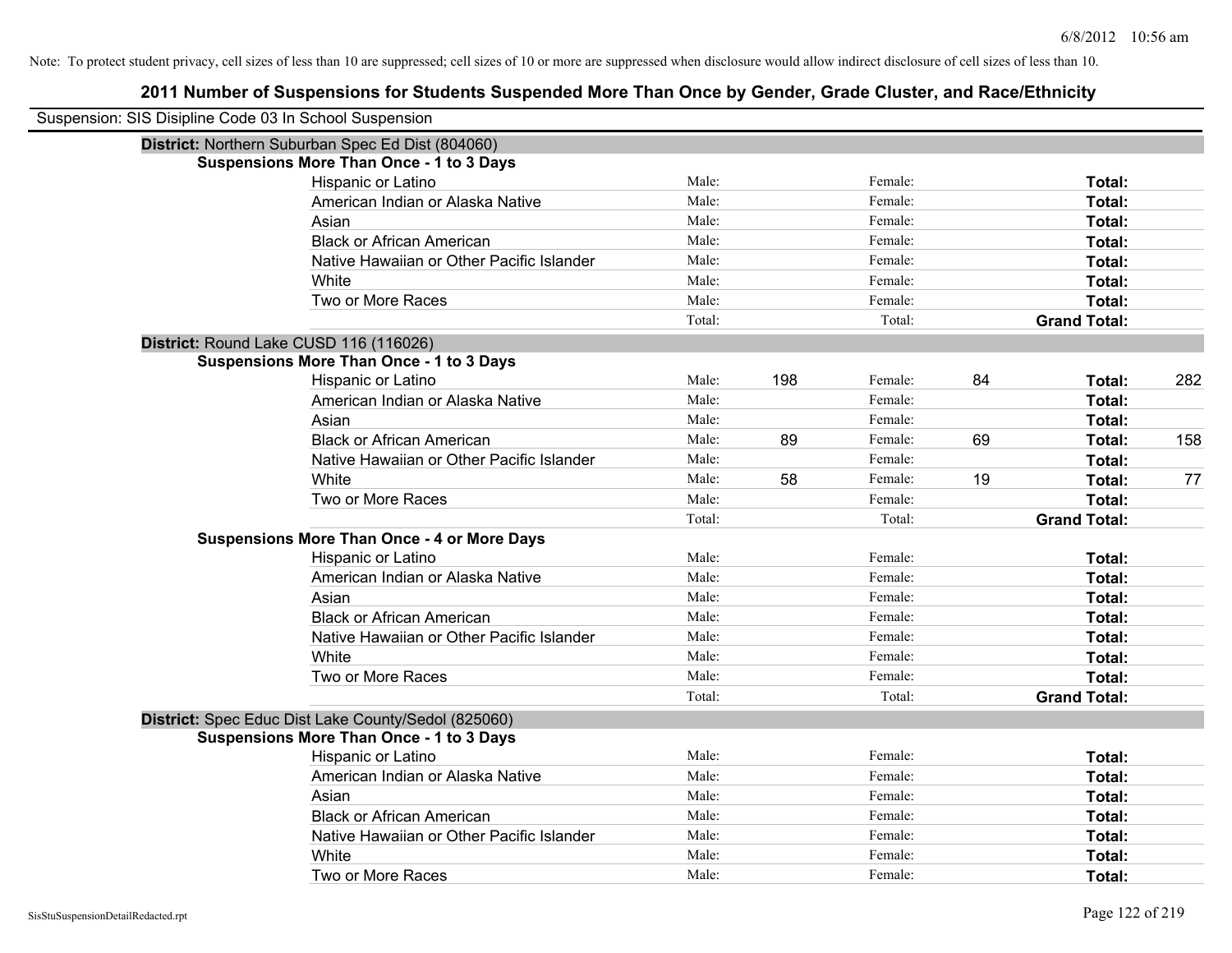| Suspension: SIS Disipline Code 03 In School Suspension |                                                    |        |     |         |     |                     |     |
|--------------------------------------------------------|----------------------------------------------------|--------|-----|---------|-----|---------------------|-----|
|                                                        |                                                    | Total: |     | Total:  |     | <b>Grand Total:</b> |     |
|                                                        | District: Wauconda CUSD 118 (118026)               |        |     |         |     |                     |     |
|                                                        | <b>Suspensions More Than Once - 1 to 3 Days</b>    |        |     |         |     |                     |     |
|                                                        | Hispanic or Latino                                 | Male:  | 87  | Female: | 28  | Total:              | 115 |
|                                                        | American Indian or Alaska Native                   | Male:  |     | Female: |     | <b>Total:</b>       |     |
|                                                        | Asian                                              | Male:  |     | Female: |     | <b>Total:</b>       |     |
|                                                        | <b>Black or African American</b>                   | Male:  |     | Female: |     | Total:              |     |
|                                                        | Native Hawaiian or Other Pacific Islander          | Male:  |     | Female: |     | Total:              |     |
|                                                        | White                                              | Male:  | 174 | Female: | 49  | Total:              | 223 |
|                                                        | Two or More Races                                  | Male:  |     | Female: |     | Total:              |     |
|                                                        |                                                    | Total: |     | Total:  |     | <b>Grand Total:</b> |     |
|                                                        | District: Waukegan CUSD 60 (060026)                |        |     |         |     |                     |     |
|                                                        | <b>Suspensions More Than Once - 1 to 3 Days</b>    |        |     |         |     |                     |     |
|                                                        | Hispanic or Latino                                 | Male:  | 244 | Female: | 102 | Total:              | 346 |
|                                                        | American Indian or Alaska Native                   | Male:  |     | Female: |     | Total:              |     |
|                                                        | Asian                                              | Male:  |     | Female: |     | Total:              |     |
|                                                        | <b>Black or African American</b>                   | Male:  | 162 | Female: | 52  | Total:              | 214 |
|                                                        | Native Hawaiian or Other Pacific Islander          | Male:  |     | Female: |     | Total:              |     |
|                                                        | White                                              | Male:  |     | Female: |     | Total:              |     |
|                                                        | Two or More Races                                  | Male:  |     | Female: |     | Total:              | 21  |
|                                                        |                                                    | Total: |     | Total:  |     | <b>Grand Total:</b> |     |
|                                                        | <b>Suspensions More Than Once - 4 or More Days</b> |        |     |         |     |                     |     |
|                                                        | Hispanic or Latino                                 | Male:  |     | Female: |     | Total:              |     |
|                                                        | American Indian or Alaska Native                   | Male:  |     | Female: |     | <b>Total:</b>       |     |
|                                                        | Asian                                              | Male:  |     | Female: |     | Total:              |     |
|                                                        | <b>Black or African American</b>                   | Male:  |     | Female: |     | Total:              |     |
|                                                        | Native Hawaiian or Other Pacific Islander          | Male:  |     | Female: |     | Total:              |     |
|                                                        | White                                              | Male:  |     | Female: |     | Total:              |     |
|                                                        | Two or More Races                                  | Male:  |     | Female: |     | Total:              |     |
|                                                        |                                                    | Total: |     | Total:  |     | <b>Grand Total:</b> |     |
|                                                        | District: Winthrop Harbor SD 1 (001002)            |        |     |         |     |                     |     |
|                                                        | <b>Suspensions More Than Once - 1 to 3 Days</b>    |        |     |         |     |                     |     |
|                                                        | Hispanic or Latino                                 | Male:  |     | Female: |     | Total:              |     |
|                                                        | American Indian or Alaska Native                   | Male:  |     | Female: |     | Total:              |     |
|                                                        | Asian                                              | Male:  |     | Female: |     | Total:              |     |
|                                                        | <b>Black or African American</b>                   | Male:  |     | Female: |     | Total:              |     |
|                                                        | Native Hawaiian or Other Pacific Islander          | Male:  |     | Female: |     | Total:              |     |
|                                                        | White                                              | Male:  |     | Female: |     | Total:              |     |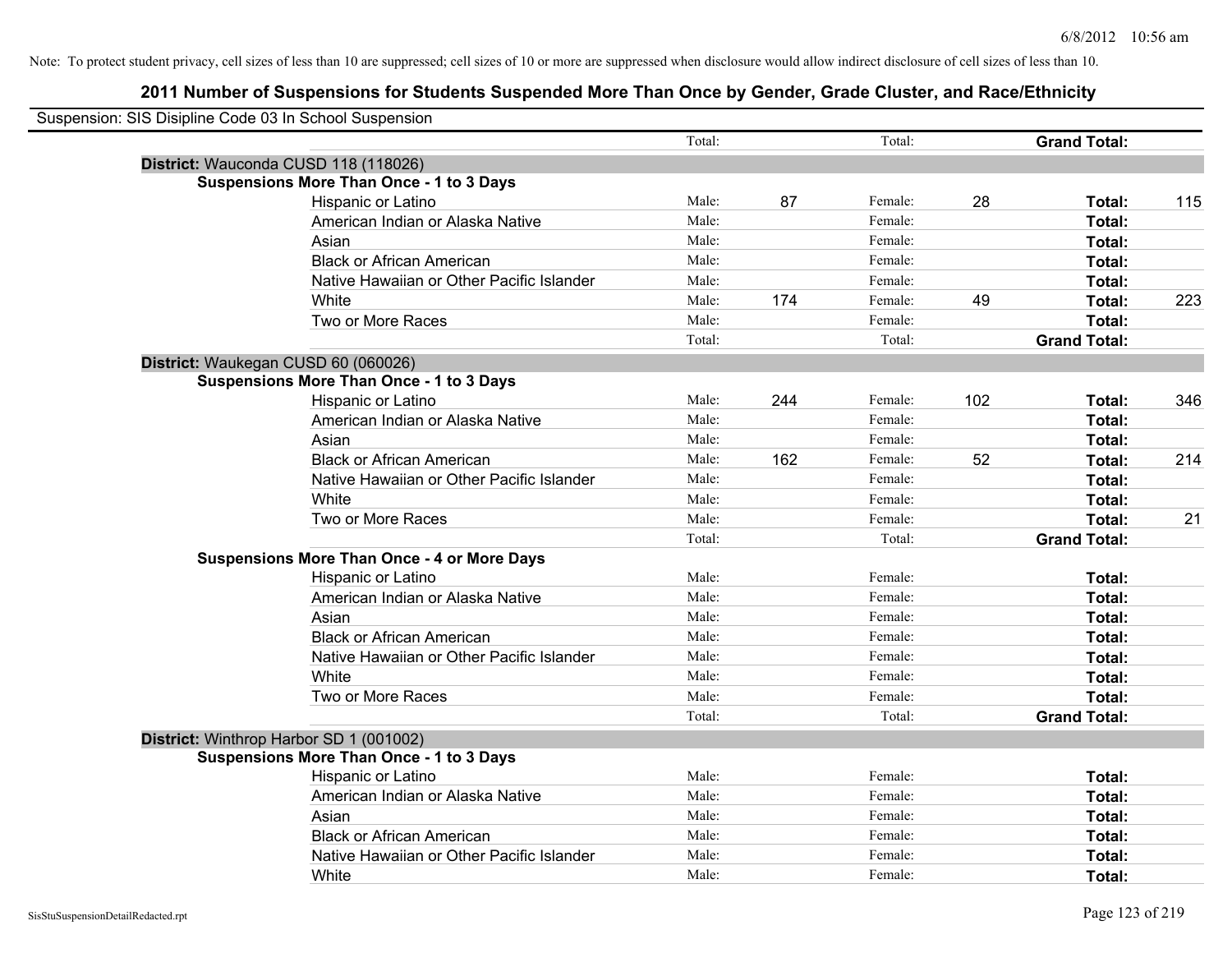| Suspension: SIS Disipline Code 03 In School Suspension |                                                    |        |     |         |    |                     |     |
|--------------------------------------------------------|----------------------------------------------------|--------|-----|---------|----|---------------------|-----|
|                                                        | Two or More Races                                  | Male:  |     | Female: |    | Total:              |     |
|                                                        |                                                    | Total: |     | Total:  |    | <b>Grand Total:</b> |     |
| District: Woodland CCSD 50 (050004)                    |                                                    |        |     |         |    |                     |     |
|                                                        | <b>Suspensions More Than Once - 1 to 3 Days</b>    |        |     |         |    |                     |     |
|                                                        | Hispanic or Latino                                 | Male:  |     | Female: |    | Total:              | 45  |
|                                                        | American Indian or Alaska Native                   | Male:  |     | Female: |    | Total:              |     |
|                                                        | Asian                                              | Male:  |     | Female: |    | Total:              |     |
|                                                        | <b>Black or African American</b>                   | Male:  |     | Female: |    | Total:              | 28  |
|                                                        | Native Hawaiian or Other Pacific Islander          | Male:  |     | Female: |    | Total:              |     |
|                                                        | White                                              | Male:  |     | Female: |    | Total:              | 32  |
|                                                        | Two or More Races                                  | Male:  |     | Female: |    | Total:              |     |
|                                                        |                                                    | Total: | 104 | Total:  | 11 | <b>Grand Total:</b> | 115 |
| <b>District: Zion ESD 6 (006002)</b>                   |                                                    |        |     |         |    |                     |     |
|                                                        | <b>Suspensions More Than Once - 1 to 3 Days</b>    |        |     |         |    |                     |     |
|                                                        | Hispanic or Latino                                 | Male:  |     | Female: |    | Total:              | 68  |
|                                                        | American Indian or Alaska Native                   | Male:  |     | Female: |    | Total:              |     |
|                                                        | Asian                                              | Male:  |     | Female: |    | Total:              |     |
|                                                        | <b>Black or African American</b>                   | Male:  | 148 | Female: | 62 | Total:              | 210 |
|                                                        | Native Hawaiian or Other Pacific Islander          | Male:  |     | Female: |    | Total:              |     |
|                                                        | White                                              | Male:  |     | Female: |    | Total:              | 19  |
|                                                        | Two or More Races                                  | Male:  |     | Female: |    | Total:              |     |
|                                                        |                                                    | Total: |     | Total:  |    | <b>Grand Total:</b> | 308 |
|                                                        | <b>Suspensions More Than Once - 4 or More Days</b> |        |     |         |    |                     |     |
|                                                        | Hispanic or Latino                                 | Male:  |     | Female: |    | Total:              |     |
|                                                        | American Indian or Alaska Native                   | Male:  |     | Female: |    | Total:              |     |
|                                                        | Asian                                              | Male:  |     | Female: |    | Total:              |     |
|                                                        | <b>Black or African American</b>                   | Male:  |     | Female: |    | Total:              |     |
|                                                        | Native Hawaiian or Other Pacific Islander          | Male:  |     | Female: |    | Total:              |     |
|                                                        | White                                              | Male:  |     | Female: |    | Total:              |     |
|                                                        | Two or More Races                                  | Male:  |     | Female: |    | Total:              |     |
|                                                        |                                                    | Total: |     | Total:  |    | <b>Grand Total:</b> |     |
|                                                        | District: Zion-Benton Twp HSD 126 (126017)         |        |     |         |    |                     |     |
|                                                        | <b>Suspensions More Than Once - 1 to 3 Days</b>    |        |     |         |    |                     |     |
|                                                        | Hispanic or Latino                                 | Male:  |     | Female: |    | Total:              |     |
|                                                        | American Indian or Alaska Native                   | Male:  |     | Female: |    | Total:              |     |
|                                                        | Asian                                              | Male:  |     | Female: |    | Total:              |     |
|                                                        | <b>Black or African American</b>                   | Male:  |     | Female: |    | Total:              | 37  |
|                                                        | Native Hawaiian or Other Pacific Islander          | Male:  |     | Female: |    | Total:              |     |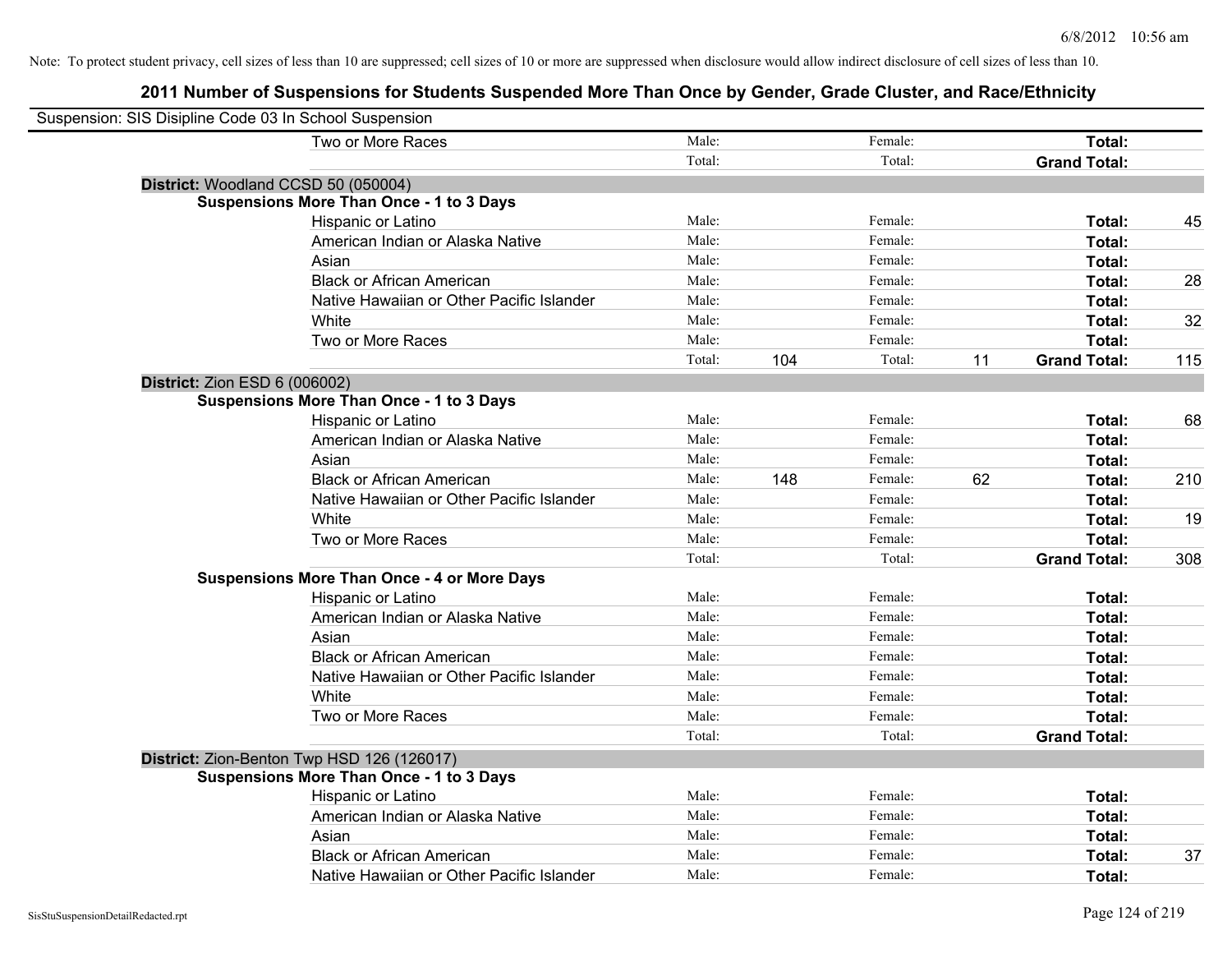| Suspension: SIS Disipline Code 03 In School Suspension |                                                    |        |     |         |     |                     |     |
|--------------------------------------------------------|----------------------------------------------------|--------|-----|---------|-----|---------------------|-----|
|                                                        | White                                              | Male:  |     | Female: |     | Total:              |     |
|                                                        | Two or More Races                                  | Male:  |     | Female: |     | Total:              |     |
|                                                        |                                                    | Total: |     | Total:  |     | <b>Grand Total:</b> |     |
| Region: Lee/Ogle ROE (47)                              |                                                    |        |     |         |     |                     |     |
| <b>County: Lee (052)</b>                               |                                                    |        |     |         |     |                     |     |
|                                                        | District: Amboy CUSD 272 (272026)                  |        |     |         |     |                     |     |
|                                                        | <b>Suspensions More Than Once - 1 to 3 Days</b>    |        |     |         |     |                     |     |
|                                                        | Hispanic or Latino                                 | Male:  |     | Female: |     | Total:              |     |
|                                                        | American Indian or Alaska Native                   | Male:  |     | Female: |     | Total:              |     |
|                                                        | Asian                                              | Male:  |     | Female: |     | Total:              |     |
|                                                        | <b>Black or African American</b>                   | Male:  |     | Female: |     | Total:              |     |
|                                                        | Native Hawaiian or Other Pacific Islander          | Male:  |     | Female: |     | Total:              |     |
|                                                        | White                                              | Male:  | 65  | Female: | 19  | Total:              | 84  |
|                                                        | Two or More Races                                  | Male:  |     | Female: |     | Total:              |     |
|                                                        |                                                    | Total: |     | Total:  |     | <b>Grand Total:</b> |     |
|                                                        | District: Ashton-Franklin Center CUSD 275 (275026) |        |     |         |     |                     |     |
|                                                        | <b>Suspensions More Than Once - 1 to 3 Days</b>    |        |     |         |     |                     |     |
|                                                        | Hispanic or Latino                                 | Male:  |     | Female: |     | <b>Total:</b>       |     |
|                                                        | American Indian or Alaska Native                   | Male:  |     | Female: |     | <b>Total:</b>       |     |
|                                                        | Asian                                              | Male:  |     | Female: |     | Total:              |     |
|                                                        | <b>Black or African American</b>                   | Male:  |     | Female: |     | Total:              |     |
|                                                        | Native Hawaiian or Other Pacific Islander          | Male:  |     | Female: |     | Total:              |     |
|                                                        | White                                              | Male:  |     | Female: |     | Total:              |     |
|                                                        | Two or More Races                                  | Male:  |     | Female: |     | Total:              |     |
|                                                        |                                                    | Total: |     | Total:  |     | <b>Grand Total:</b> |     |
|                                                        | District: Dixon USD 170 (170022)                   |        |     |         |     |                     |     |
|                                                        | <b>Suspensions More Than Once - 1 to 3 Days</b>    |        |     |         |     |                     |     |
|                                                        | Hispanic or Latino                                 | Male:  | 37  | Female: | 12  | Total:              | 49  |
|                                                        | American Indian or Alaska Native                   | Male:  |     | Female: |     | Total:              |     |
|                                                        | Asian                                              | Male:  |     | Female: |     | <b>Total:</b>       |     |
|                                                        | <b>Black or African American</b>                   | Male:  |     | Female: |     | Total:              | 55  |
|                                                        | Native Hawaiian or Other Pacific Islander          | Male:  |     | Female: |     | Total:              |     |
|                                                        | White                                              | Male:  | 484 | Female: | 246 | Total:              | 730 |
|                                                        | Two or More Races                                  | Male:  | 43  | Female: | 37  | <b>Total:</b>       | 80  |
|                                                        |                                                    | Total: |     | Total:  |     | <b>Grand Total:</b> |     |
|                                                        | <b>Suspensions More Than Once - 4 or More Days</b> |        |     |         |     |                     |     |
|                                                        | Hispanic or Latino                                 | Male:  |     | Female: |     | Total:              |     |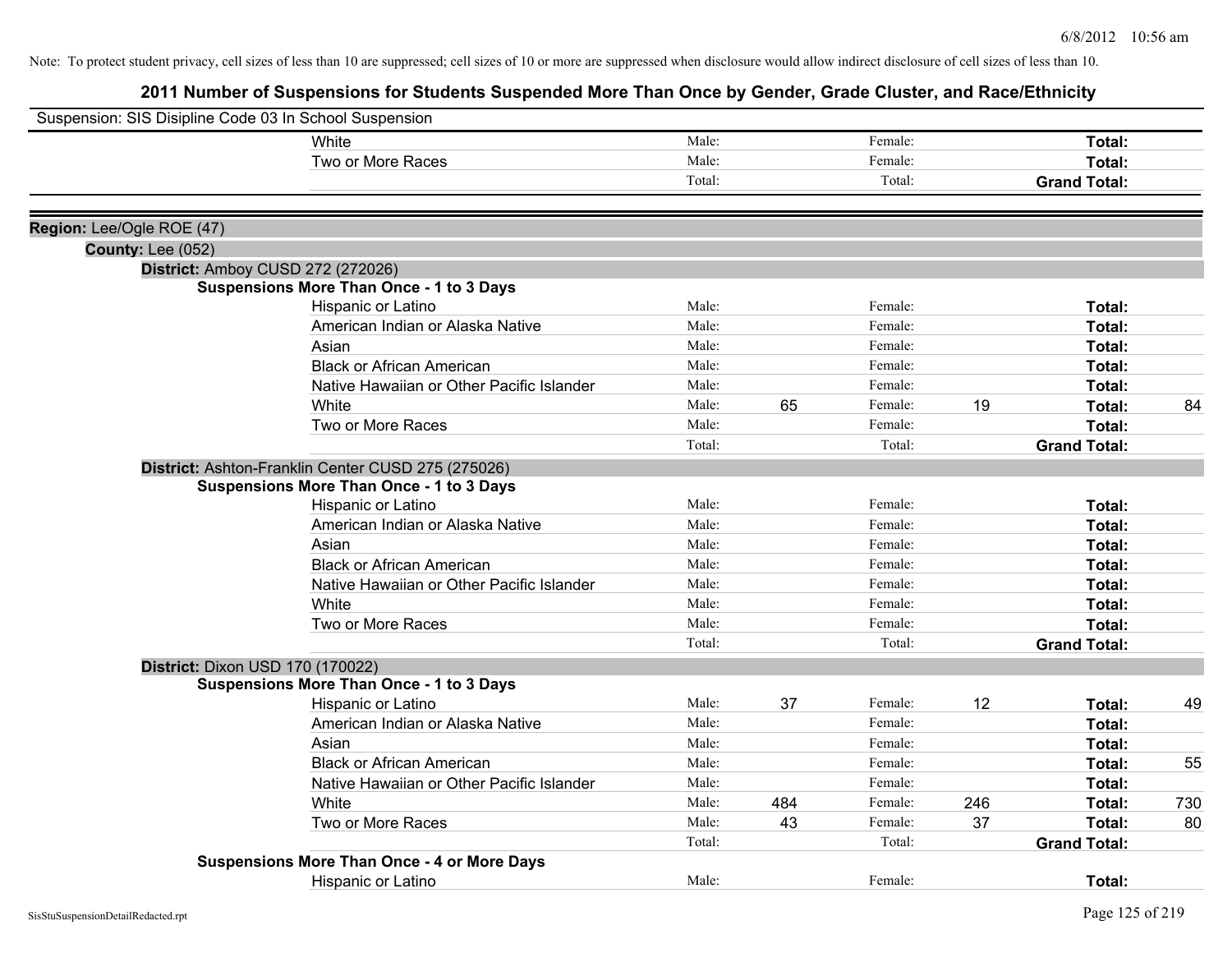|                                        | Suspension: SIS Disipline Code 03 In School Suspension |        |    |         |    |                     |    |
|----------------------------------------|--------------------------------------------------------|--------|----|---------|----|---------------------|----|
|                                        | American Indian or Alaska Native                       | Male:  |    | Female: |    | Total:              |    |
|                                        | Asian                                                  | Male:  |    | Female: |    | Total:              |    |
|                                        | <b>Black or African American</b>                       | Male:  |    | Female: |    | Total:              |    |
|                                        | Native Hawaiian or Other Pacific Islander              | Male:  |    | Female: |    | Total:              |    |
|                                        | White                                                  | Male:  |    | Female: |    | Total:              |    |
|                                        | Two or More Races                                      | Male:  |    | Female: |    | Total:              |    |
|                                        |                                                        | Total: |    | Total:  |    | <b>Grand Total:</b> |    |
| <b>County: Non-Public School (000)</b> |                                                        |        |    |         |    |                     |    |
|                                        | District: Lee/Ogle ROE (000000)                        |        |    |         |    |                     |    |
|                                        | <b>Suspensions More Than Once - 1 to 3 Days</b>        |        |    |         |    |                     |    |
|                                        | Hispanic or Latino                                     | Male:  |    | Female: |    | Total:              |    |
|                                        | American Indian or Alaska Native                       | Male:  |    | Female: |    | Total:              |    |
|                                        | Asian                                                  | Male:  |    | Female: |    | Total:              |    |
|                                        | <b>Black or African American</b>                       | Male:  |    | Female: |    | Total:              |    |
|                                        | Native Hawaiian or Other Pacific Islander              | Male:  |    | Female: |    | Total:              |    |
|                                        | White                                                  | Male:  |    | Female: |    | Total:              |    |
|                                        | Two or More Races                                      | Male:  |    | Female: |    | Total:              |    |
|                                        |                                                        | Total: |    | Total:  |    | <b>Grand Total:</b> |    |
| County: Ogle (071)                     |                                                        |        |    |         |    |                     |    |
|                                        | District: Byron CUSD 226 (226026)                      |        |    |         |    |                     |    |
|                                        | <b>Suspensions More Than Once - 1 to 3 Days</b>        |        |    |         |    |                     |    |
|                                        | Hispanic or Latino                                     | Male:  |    | Female: |    | Total:              | 18 |
|                                        | American Indian or Alaska Native                       | Male:  |    | Female: |    | Total:              |    |
|                                        | Asian                                                  | Male:  |    | Female: |    | Total:              |    |
|                                        | <b>Black or African American</b>                       | Male:  |    | Female: |    | Total:              |    |
|                                        | Native Hawaiian or Other Pacific Islander              | Male:  |    | Female: |    | Total:              |    |
|                                        | White                                                  | Male:  | 60 | Female: | 29 | Total:              | 89 |
|                                        | Two or More Races                                      | Male:  |    | Female: |    | Total:              |    |
|                                        |                                                        | Total: |    | Total:  |    | <b>Grand Total:</b> |    |
|                                        | District: Forrestville Valley CUSD 221 (221026)        |        |    |         |    |                     |    |
|                                        | <b>Suspensions More Than Once - 1 to 3 Days</b>        |        |    |         |    |                     |    |
|                                        | Hispanic or Latino                                     | Male:  |    | Female: |    | Total:              |    |
|                                        | American Indian or Alaska Native                       | Male:  |    | Female: |    | Total:              |    |
|                                        | Asian                                                  | Male:  |    | Female: |    | Total:              |    |
|                                        | <b>Black or African American</b>                       | Male:  |    | Female: |    | Total:              |    |
|                                        | Native Hawaiian or Other Pacific Islander              | Male:  |    | Female: |    | Total:              |    |
|                                        | White                                                  | Male:  | 85 | Female: | 13 | Total:              | 98 |
|                                        | Two or More Races                                      | Male:  |    | Female: |    | Total:              |    |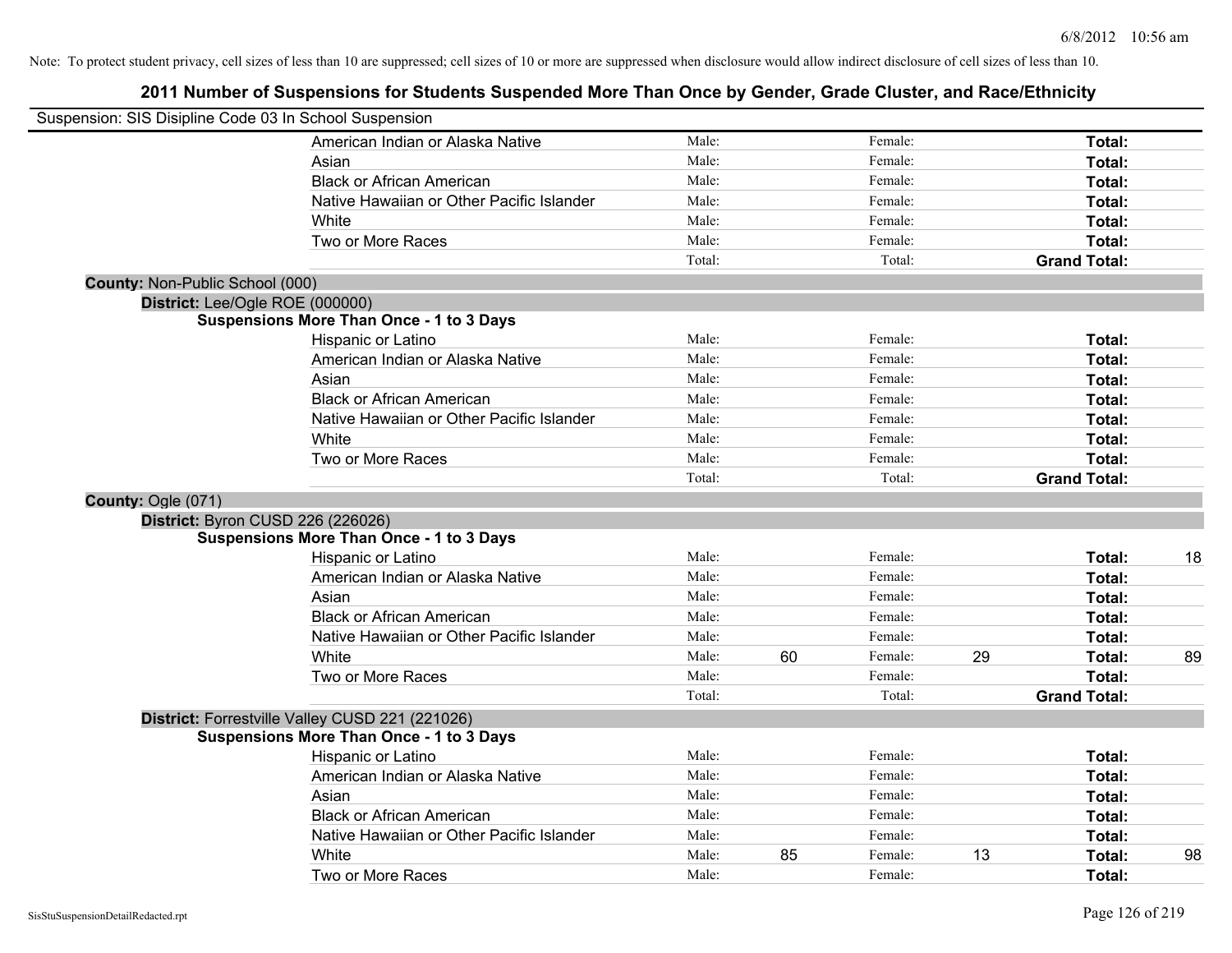| Suspension: SIS Disipline Code 03 In School Suspension |                                                    |        |     |         |    |                     |     |
|--------------------------------------------------------|----------------------------------------------------|--------|-----|---------|----|---------------------|-----|
|                                                        |                                                    | Total: |     | Total:  |    | <b>Grand Total:</b> |     |
|                                                        | District: Kings Cons SD 144 (144003)               |        |     |         |    |                     |     |
|                                                        | <b>Suspensions More Than Once - 1 to 3 Days</b>    |        |     |         |    |                     |     |
|                                                        | Hispanic or Latino                                 | Male:  |     | Female: |    | Total:              |     |
|                                                        | American Indian or Alaska Native                   | Male:  |     | Female: |    | Total:              |     |
|                                                        | Asian                                              | Male:  |     | Female: |    | Total:              |     |
|                                                        | <b>Black or African American</b>                   | Male:  |     | Female: |    | Total:              |     |
|                                                        | Native Hawaiian or Other Pacific Islander          | Male:  |     | Female: |    | Total:              |     |
|                                                        | White                                              | Male:  |     | Female: |    | Total:              |     |
|                                                        | Two or More Races                                  | Male:  |     | Female: |    | Total:              |     |
|                                                        |                                                    | Total: |     | Total:  |    | <b>Grand Total:</b> |     |
|                                                        | District: Meridian CUSD 223 (223026)               |        |     |         |    |                     |     |
|                                                        | <b>Suspensions More Than Once - 1 to 3 Days</b>    |        |     |         |    |                     |     |
|                                                        | Hispanic or Latino                                 | Male:  |     | Female: |    | Total:              | 20  |
|                                                        | American Indian or Alaska Native                   | Male:  |     | Female: |    | Total:              |     |
|                                                        | Asian                                              | Male:  |     | Female: |    | Total:              |     |
|                                                        | <b>Black or African American</b>                   | Male:  |     | Female: |    | Total:              |     |
|                                                        | Native Hawaiian or Other Pacific Islander          | Male:  |     | Female: |    | Total:              |     |
|                                                        | White                                              | Male:  | 85  | Female: | 68 | Total:              | 153 |
|                                                        | Two or More Races                                  | Male:  |     | Female: |    | Total:              |     |
|                                                        |                                                    | Total: |     | Total:  |    | <b>Grand Total:</b> |     |
|                                                        | <b>Suspensions More Than Once - 4 or More Days</b> |        |     |         |    |                     |     |
|                                                        | Hispanic or Latino                                 | Male:  |     | Female: |    | Total:              |     |
|                                                        | American Indian or Alaska Native                   | Male:  |     | Female: |    | Total:              |     |
|                                                        | Asian                                              | Male:  |     | Female: |    | Total:              |     |
|                                                        | <b>Black or African American</b>                   | Male:  |     | Female: |    | Total:              |     |
|                                                        | Native Hawaiian or Other Pacific Islander          | Male:  |     | Female: |    | Total:              |     |
|                                                        | <b>White</b>                                       | Male:  |     | Female: |    | Total:              |     |
|                                                        | Two or More Races                                  | Male:  |     | Female: |    | Total:              |     |
|                                                        |                                                    | Total: |     | Total:  |    | <b>Grand Total:</b> |     |
|                                                        | District: Oregon CUSD 220 (220026)                 |        |     |         |    |                     |     |
|                                                        | <b>Suspensions More Than Once - 1 to 3 Days</b>    |        |     |         |    |                     |     |
|                                                        | Hispanic or Latino                                 | Male:  | 26  | Female: | 18 | Total:              | 44  |
|                                                        | American Indian or Alaska Native                   | Male:  |     | Female: |    | Total:              |     |
|                                                        | Asian                                              | Male:  |     | Female: |    | Total:              |     |
|                                                        | <b>Black or African American</b>                   | Male:  |     | Female: |    | Total:              |     |
|                                                        | Native Hawaiian or Other Pacific Islander          | Male:  |     | Female: |    | Total:              |     |
|                                                        | White                                              | Male:  | 370 | Female: | 95 | Total:              | 465 |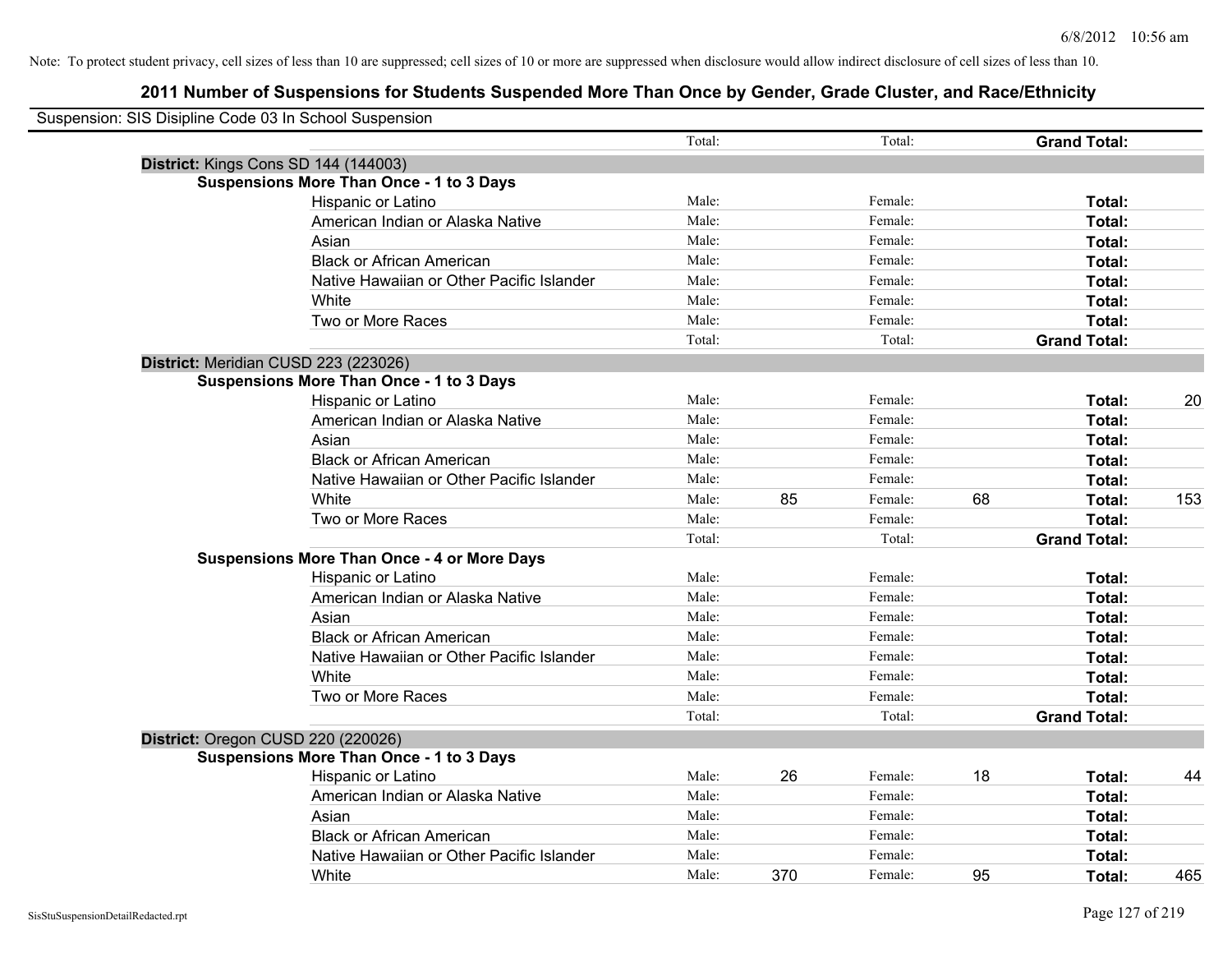| Suspension: SIS Disipline Code 03 In School Suspension |                                                 |        |         |                     |    |
|--------------------------------------------------------|-------------------------------------------------|--------|---------|---------------------|----|
|                                                        | Two or More Races                               | Male:  | Female: | Total:              | 10 |
|                                                        |                                                 | Total: | Total:  | <b>Grand Total:</b> |    |
|                                                        | District: Polo CUSD 222 (222026)                |        |         |                     |    |
|                                                        | <b>Suspensions More Than Once - 1 to 3 Days</b> |        |         |                     |    |
|                                                        | Hispanic or Latino                              | Male:  | Female: | Total:              |    |
|                                                        | American Indian or Alaska Native                | Male:  | Female: | Total:              |    |
|                                                        | Asian                                           | Male:  | Female: | Total:              |    |
|                                                        | <b>Black or African American</b>                | Male:  | Female: | Total:              |    |
|                                                        | Native Hawaiian or Other Pacific Islander       | Male:  | Female: | Total:              |    |
|                                                        | White                                           | Male:  | Female: | Total:              | 25 |
|                                                        | Two or More Races                               | Male:  | Female: | Total:              |    |
|                                                        |                                                 | Total: | Total:  | <b>Grand Total:</b> |    |
|                                                        | District: Rochelle CCSD 231 (231004)            |        |         |                     |    |
|                                                        | <b>Suspensions More Than Once - 1 to 3 Days</b> |        |         |                     |    |
|                                                        | Hispanic or Latino                              | Male:  | Female: | Total:              |    |
|                                                        | American Indian or Alaska Native                | Male:  | Female: | Total:              |    |
|                                                        | Asian                                           | Male:  | Female: | Total:              |    |
|                                                        | <b>Black or African American</b>                | Male:  | Female: | Total:              |    |
|                                                        | Native Hawaiian or Other Pacific Islander       | Male:  | Female: | Total:              |    |
|                                                        | White                                           | Male:  | Female: | Total:              |    |
|                                                        | Two or More Races                               | Male:  | Female: | Total:              |    |
|                                                        |                                                 | Total: | Total:  | <b>Grand Total:</b> |    |
|                                                        | District: Rochelle Twp HSD 212 (212017)         |        |         |                     |    |
|                                                        | <b>Suspensions More Than Once - 1 to 3 Days</b> |        |         |                     |    |
|                                                        | Hispanic or Latino                              | Male:  | Female: | Total:              |    |
|                                                        | American Indian or Alaska Native                | Male:  | Female: | Total:              |    |
|                                                        | Asian                                           | Male:  | Female: | Total:              |    |
|                                                        | <b>Black or African American</b>                | Male:  | Female: | Total:              |    |
|                                                        | Native Hawaiian or Other Pacific Islander       | Male:  | Female: | Total:              |    |
|                                                        | White                                           | Male:  | Female: | Total:              |    |
|                                                        | Two or More Races                               | Male:  | Female: | Total:              |    |
|                                                        |                                                 | Total: | Total:  | <b>Grand Total:</b> |    |
|                                                        |                                                 |        |         |                     |    |
| Region: Logan/Mason/Menard ROE (38)                    |                                                 |        |         |                     |    |
| County: Logan (054)                                    |                                                 |        |         |                     |    |
|                                                        | District: Lincoln ESD 27 (027002)               |        |         |                     |    |
|                                                        | <b>Suspensions More Than Once - 1 to 3 Days</b> |        |         |                     |    |
|                                                        | Hispanic or Latino                              | Male:  | Female: | Total:              |    |
| SisStuSuspensionDetailRedacted.rpt                     |                                                 |        |         | Page 128 of 219     |    |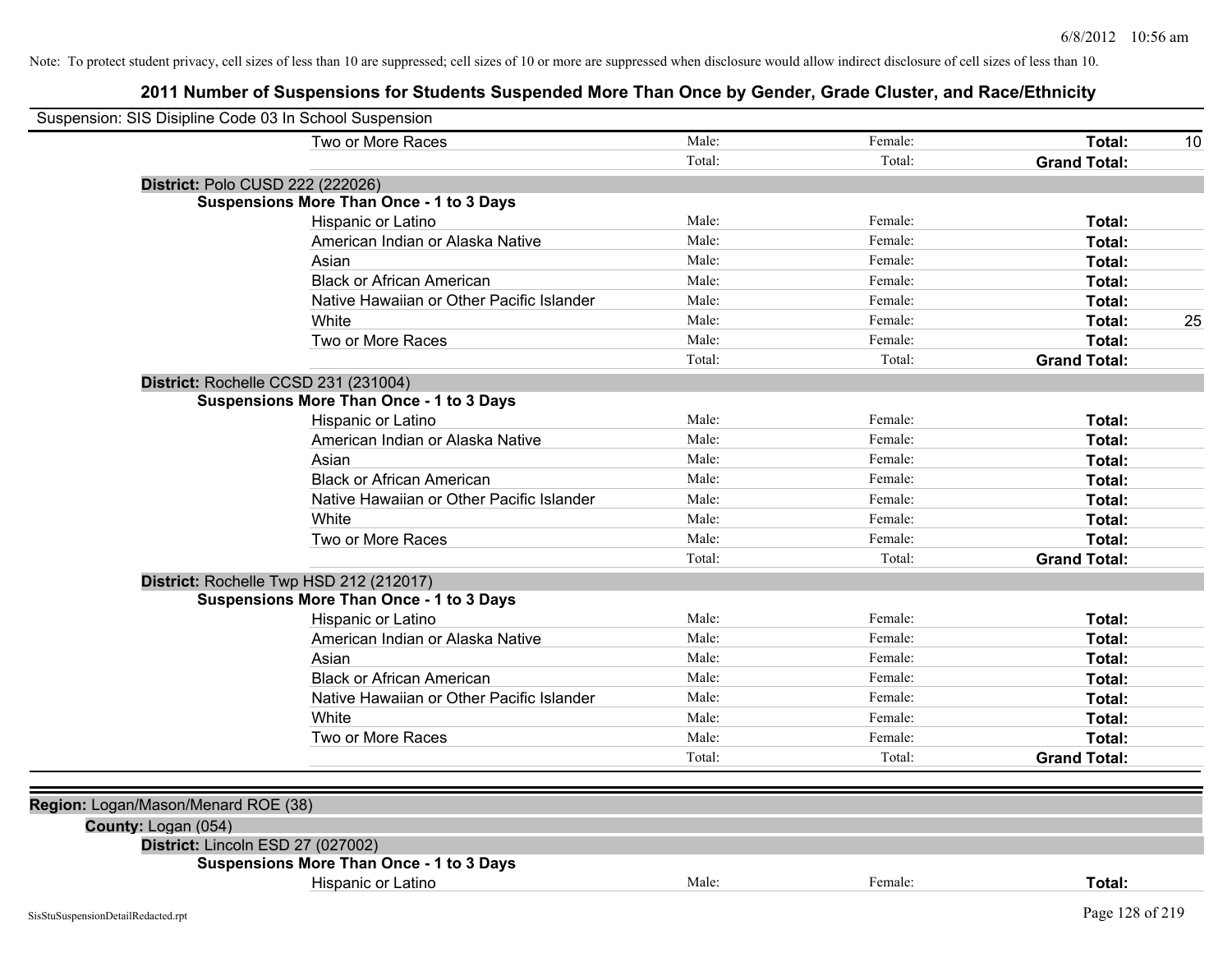| Suspension: SIS Disipline Code 03 In School Suspension |                                                 |        |     |         |    |                     |     |
|--------------------------------------------------------|-------------------------------------------------|--------|-----|---------|----|---------------------|-----|
|                                                        | American Indian or Alaska Native                | Male:  |     | Female: |    | Total:              |     |
|                                                        | Asian                                           | Male:  |     | Female: |    | Total:              |     |
|                                                        | <b>Black or African American</b>                | Male:  |     | Female: |    | Total:              |     |
|                                                        | Native Hawaiian or Other Pacific Islander       | Male:  |     | Female: |    | Total:              |     |
|                                                        | White                                           | Male:  | 92  | Female: | 48 | Total:              | 140 |
|                                                        | Two or More Races                               | Male:  |     | Female: |    | Total:              |     |
|                                                        |                                                 | Total: |     | Total:  |    | <b>Grand Total:</b> |     |
| District: Mt Pulaski CUSD 23 (023026)                  |                                                 |        |     |         |    |                     |     |
|                                                        | <b>Suspensions More Than Once - 1 to 3 Days</b> |        |     |         |    |                     |     |
|                                                        | Hispanic or Latino                              | Male:  |     | Female: |    | Total:              |     |
|                                                        | American Indian or Alaska Native                | Male:  |     | Female: |    | Total:              |     |
|                                                        | Asian                                           | Male:  |     | Female: |    | Total:              |     |
|                                                        | <b>Black or African American</b>                | Male:  |     | Female: |    | Total:              |     |
|                                                        | Native Hawaiian or Other Pacific Islander       | Male:  |     | Female: |    | Total:              |     |
|                                                        | White                                           | Male:  |     | Female: |    | Total:              |     |
|                                                        | Two or More Races                               | Male:  |     | Female: |    | Total:              |     |
|                                                        |                                                 | Total: |     | Total:  |    | <b>Grand Total:</b> |     |
| County: Mason (060)                                    |                                                 |        |     |         |    |                     |     |
| District: Havana CUSD 126 (126026)                     |                                                 |        |     |         |    |                     |     |
|                                                        | <b>Suspensions More Than Once - 1 to 3 Days</b> |        |     |         |    |                     |     |
|                                                        | Hispanic or Latino                              | Male:  |     | Female: |    | Total:              |     |
|                                                        | American Indian or Alaska Native                | Male:  |     | Female: |    | Total:              |     |
|                                                        | Asian                                           | Male:  |     | Female: |    | Total:              |     |
|                                                        | <b>Black or African American</b>                | Male:  |     | Female: |    | Total:              |     |
|                                                        | Native Hawaiian or Other Pacific Islander       | Male:  |     | Female: |    | Total:              |     |
|                                                        | White                                           | Male:  |     | Female: |    | Total:              | 10  |
|                                                        | Two or More Races                               | Male:  |     | Female: |    | Total:              |     |
|                                                        |                                                 | Total: |     | Total:  |    | <b>Grand Total:</b> |     |
|                                                        | District: Illini Central CUSD 189 (189026)      |        |     |         |    |                     |     |
|                                                        | <b>Suspensions More Than Once - 1 to 3 Days</b> |        |     |         |    |                     |     |
|                                                        | Hispanic or Latino                              | Male:  |     | Female: |    | Total:              |     |
|                                                        | American Indian or Alaska Native                | Male:  |     | Female: |    | Total:              |     |
|                                                        | Asian                                           | Male:  |     | Female: |    | Total:              |     |
|                                                        | <b>Black or African American</b>                | Male:  |     | Female: |    | Total:              |     |
|                                                        | Native Hawaiian or Other Pacific Islander       | Male:  |     | Female: |    | Total:              |     |
|                                                        | White                                           | Male:  | 103 | Female: | 17 | Total:              | 120 |
|                                                        | Two or More Races                               | Male:  |     | Female: |    | Total:              |     |
|                                                        |                                                 | Total: |     | Total:  |    | <b>Grand Total:</b> |     |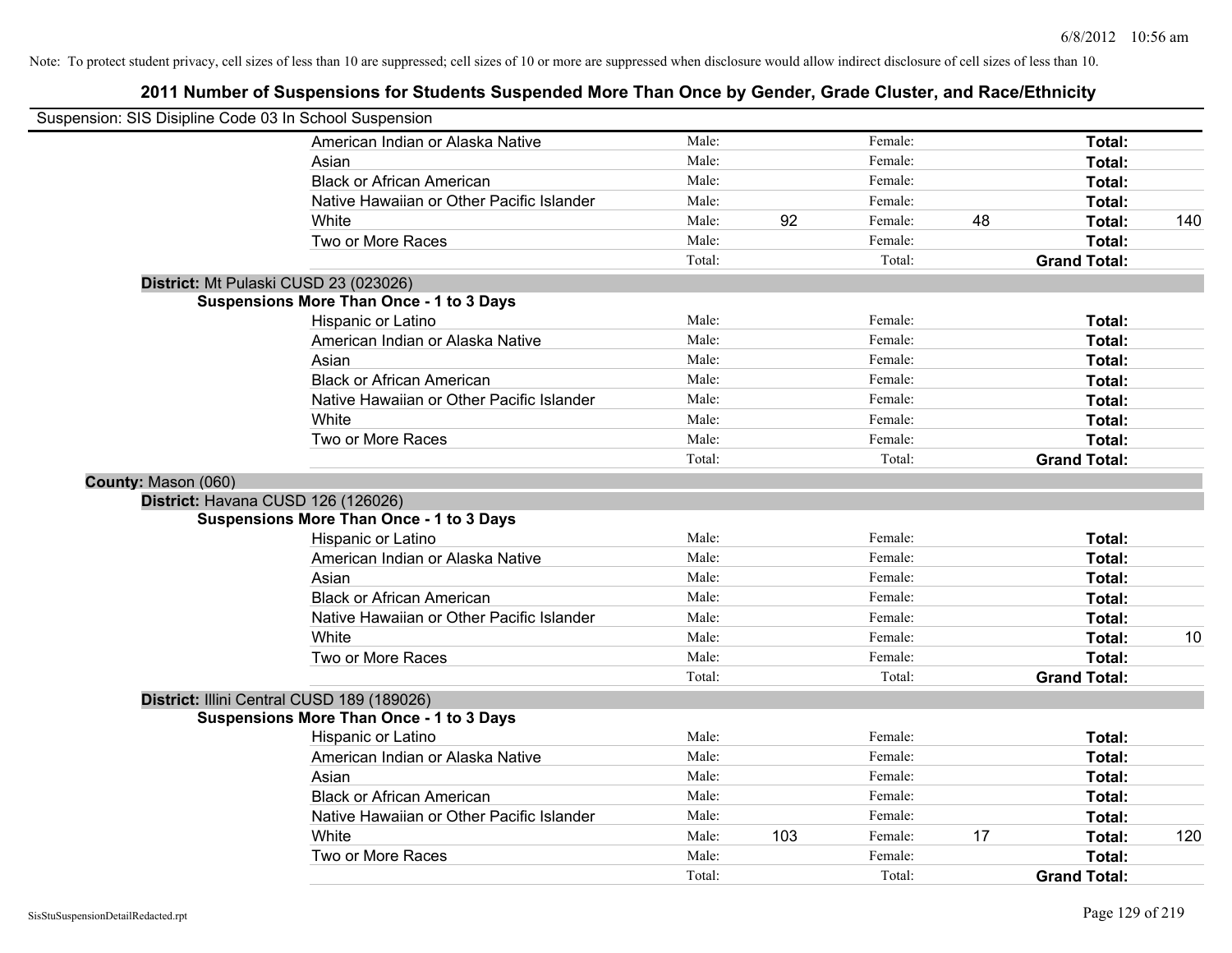| Suspension: SIS Disipline Code 03 In School Suspension |                                                    |                |    |         |    |                     |     |
|--------------------------------------------------------|----------------------------------------------------|----------------|----|---------|----|---------------------|-----|
|                                                        | District: Midwest Central CUSD 191 (191026)        |                |    |         |    |                     |     |
|                                                        | <b>Suspensions More Than Once - 1 to 3 Days</b>    |                |    |         |    |                     |     |
|                                                        | Hispanic or Latino                                 | Male:          |    | Female: |    | Total:              |     |
|                                                        | American Indian or Alaska Native                   | Male:          |    | Female: |    | Total:              |     |
|                                                        | Asian                                              | Male:          |    | Female: |    | <b>Total:</b>       |     |
|                                                        | <b>Black or African American</b>                   | Male:          |    | Female: |    | Total:              |     |
|                                                        | Native Hawaiian or Other Pacific Islander          | Male:          |    | Female: |    | Total:              |     |
|                                                        | White                                              | Male:          | 82 | Female: | 15 | Total:              | 97  |
|                                                        | Two or More Races                                  | Male:          |    | Female: |    | Total:              |     |
|                                                        |                                                    | Total:         |    | Total:  |    | <b>Grand Total:</b> |     |
| Region: Macon/Piatt ROE (39)                           |                                                    |                |    |         |    |                     |     |
| County: Macon (055)                                    |                                                    |                |    |         |    |                     |     |
|                                                        | District: Argenta-Oreana CUSD 1 (001026)           |                |    |         |    |                     |     |
|                                                        | <b>Suspensions More Than Once - 1 to 3 Days</b>    |                |    |         |    |                     |     |
|                                                        | Hispanic or Latino                                 | Male:          |    | Female: |    | Total:              |     |
|                                                        | American Indian or Alaska Native                   | Male:          |    | Female: |    | Total:              |     |
|                                                        | Asian                                              | Male:          |    | Female: |    | Total:              |     |
|                                                        | <b>Black or African American</b>                   | Male:          |    | Female: |    | Total:              | 16  |
|                                                        | Native Hawaiian or Other Pacific Islander          | Male:          |    | Female: |    | Total:              |     |
|                                                        | White                                              | Male:          | 60 | Female: | 88 | Total:              | 148 |
|                                                        | Two or More Races                                  | Male:          |    | Female: |    | Total:              |     |
|                                                        |                                                    | Total:         |    | Total:  |    | <b>Grand Total:</b> |     |
|                                                        | <b>Suspensions More Than Once - 4 or More Days</b> |                |    |         |    |                     |     |
|                                                        | Hispanic or Latino                                 | Male:          |    | Female: |    | Total:              |     |
|                                                        | American Indian or Alaska Native                   | Male:          |    | Female: |    | Total:              |     |
|                                                        | Asian                                              | Male:          |    | Female: |    | Total:              |     |
|                                                        | <b>Black or African American</b>                   | Male:          |    | Female: |    | <b>Total:</b>       |     |
|                                                        | Native Hawaiian or Other Pacific Islander          | Male:          |    | Female: |    | Total:              |     |
|                                                        | White                                              | Male:          | 14 | Female: | 11 | Total:              | 25  |
|                                                        | Two or More Races                                  | Male:          |    | Female: |    | Total:              |     |
|                                                        |                                                    | Total:         |    | Total:  |    | <b>Grand Total:</b> |     |
| District: Decatur SD 61 (061025)                       |                                                    |                |    |         |    |                     |     |
|                                                        | <b>Suspensions More Than Once - 1 to 3 Days</b>    |                |    |         |    |                     |     |
|                                                        | Hispanic or Latino                                 | Male:<br>Male: |    | Female: |    | Total:              |     |
|                                                        | American Indian or Alaska Native                   |                |    | Female: |    | Total:              |     |
|                                                        | Asian                                              | Male:          |    | Female: |    | Total:              |     |
|                                                        | <b>Black or African American</b>                   | Male:          | 78 | Female: | 17 | Total:              | 95  |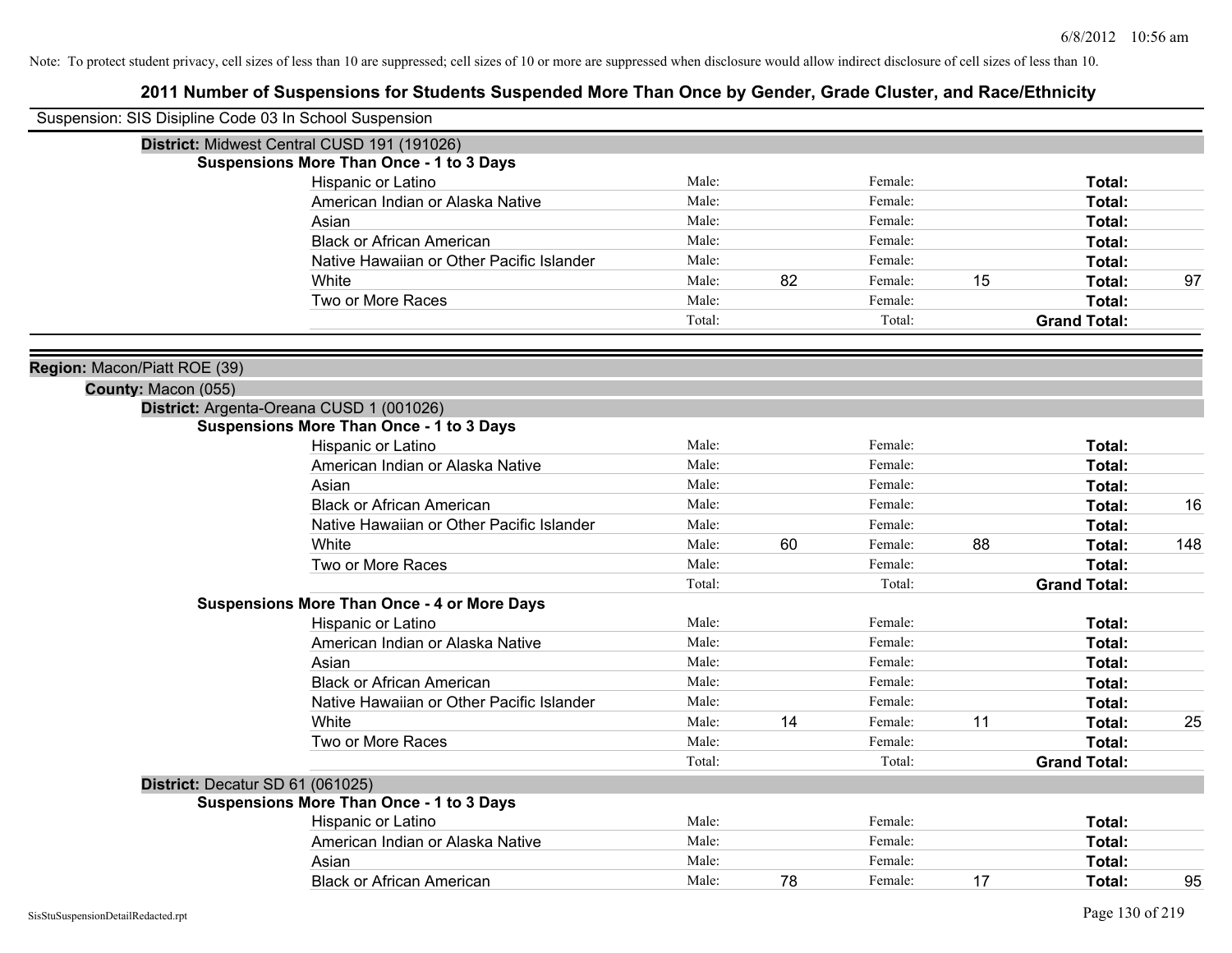| Suspension: SIS Disipline Code 03 In School Suspension |                                                    |        |     |         |    |                     |     |
|--------------------------------------------------------|----------------------------------------------------|--------|-----|---------|----|---------------------|-----|
|                                                        | Native Hawaiian or Other Pacific Islander          | Male:  |     | Female: |    | Total:              |     |
|                                                        | White                                              | Male:  |     | Female: |    | Total:              |     |
|                                                        | Two or More Races                                  | Male:  |     | Female: |    | Total:              | 12  |
|                                                        |                                                    | Total: |     | Total:  |    | <b>Grand Total:</b> |     |
| District: Maroa Forsyth CUSD 2 (002026)                |                                                    |        |     |         |    |                     |     |
|                                                        | <b>Suspensions More Than Once - 1 to 3 Days</b>    |        |     |         |    |                     |     |
|                                                        | Hispanic or Latino                                 | Male:  |     | Female: |    | Total:              |     |
|                                                        | American Indian or Alaska Native                   | Male:  |     | Female: |    | Total:              |     |
|                                                        | Asian                                              | Male:  |     | Female: |    | Total:              |     |
|                                                        | <b>Black or African American</b>                   | Male:  |     | Female: |    | Total:              |     |
|                                                        | Native Hawaiian or Other Pacific Islander          | Male:  |     | Female: |    | Total:              |     |
|                                                        | White                                              | Male:  |     | Female: |    | Total:              | 36  |
|                                                        | Two or More Races                                  | Male:  |     | Female: |    | Total:              |     |
|                                                        |                                                    | Total: |     | Total:  |    | <b>Grand Total:</b> |     |
| District: Meridian CUSD 15 (015026)                    |                                                    |        |     |         |    |                     |     |
|                                                        | <b>Suspensions More Than Once - 1 to 3 Days</b>    |        |     |         |    |                     |     |
|                                                        | Hispanic or Latino                                 | Male:  |     | Female: |    | Total:              |     |
|                                                        | American Indian or Alaska Native                   | Male:  |     | Female: |    | Total:              |     |
|                                                        | Asian                                              | Male:  |     | Female: |    | Total:              |     |
|                                                        | <b>Black or African American</b>                   | Male:  |     | Female: |    | Total:              |     |
|                                                        | Native Hawaiian or Other Pacific Islander          | Male:  |     | Female: |    | Total:              |     |
|                                                        | White                                              | Male:  | 20  | Female: | 13 | Total:              | 33  |
|                                                        | Two or More Races                                  | Male:  |     | Female: |    | Total:              |     |
|                                                        |                                                    | Total: |     | Total:  |    | <b>Grand Total:</b> |     |
| District: Mt Zion CUSD 3 (003026)                      |                                                    |        |     |         |    |                     |     |
|                                                        | <b>Suspensions More Than Once - 1 to 3 Days</b>    |        |     |         |    |                     |     |
|                                                        | Hispanic or Latino                                 | Male:  |     | Female: |    | Total:              |     |
|                                                        | American Indian or Alaska Native                   | Male:  |     | Female: |    | Total:              |     |
|                                                        | Asian                                              | Male:  |     | Female: |    | Total:              |     |
|                                                        | <b>Black or African American</b>                   | Male:  |     | Female: |    | Total:              |     |
|                                                        | Native Hawaiian or Other Pacific Islander          | Male:  |     | Female: |    | Total:              |     |
|                                                        | White                                              | Male:  | 114 | Female: | 27 | Total:              | 141 |
|                                                        | Two or More Races                                  | Male:  |     | Female: |    | Total:              | 15  |
|                                                        |                                                    | Total: | 132 | Total:  | 37 | <b>Grand Total:</b> | 169 |
|                                                        | <b>Suspensions More Than Once - 4 or More Days</b> |        |     |         |    |                     |     |
|                                                        | Hispanic or Latino                                 | Male:  |     | Female: |    | Total:              |     |
|                                                        | American Indian or Alaska Native                   | Male:  |     | Female: |    | <b>Total:</b>       |     |
|                                                        | Asian                                              | Male:  |     | Female: |    | Total:              |     |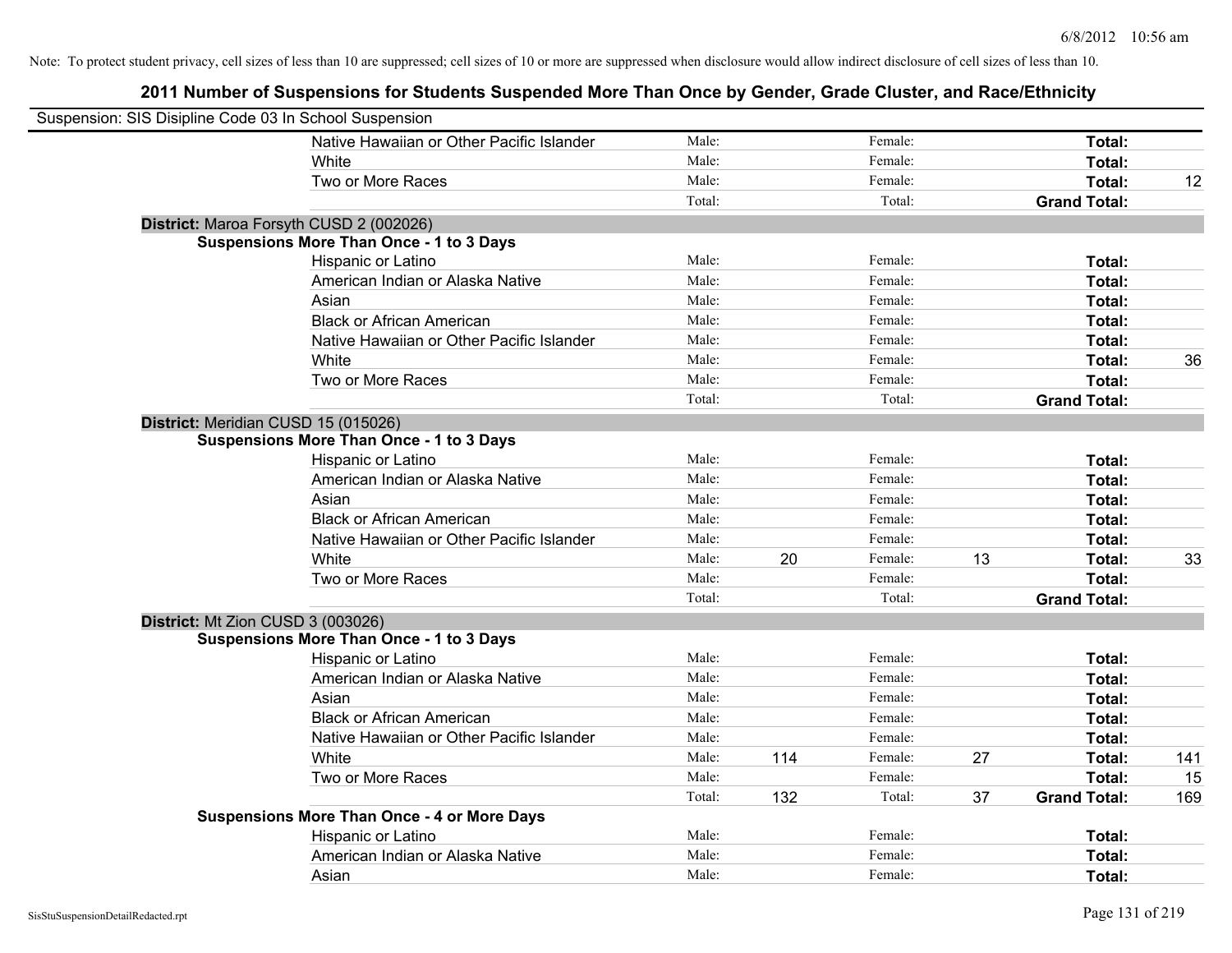# **2011 Number of Suspensions for Students Suspended More Than Once by Gender, Grade Cluster, and Race/Ethnicity**

| Suspension: SIS Disipline Code 03 In School Suspension |                                                 |        |    |         |    |                     |     |
|--------------------------------------------------------|-------------------------------------------------|--------|----|---------|----|---------------------|-----|
|                                                        | <b>Black or African American</b>                | Male:  |    | Female: |    | Total:              |     |
|                                                        | Native Hawaiian or Other Pacific Islander       | Male:  |    | Female: |    | Total:              |     |
|                                                        | White                                           | Male:  |    | Female: |    | Total:              | 25  |
|                                                        | Two or More Races                               | Male:  |    | Female: |    | Total:              |     |
|                                                        |                                                 | Total: |    | Total:  |    | <b>Grand Total:</b> |     |
|                                                        | District: Sangamon Valley CUSD 9 (009026)       |        |    |         |    |                     |     |
|                                                        | <b>Suspensions More Than Once - 1 to 3 Days</b> |        |    |         |    |                     |     |
|                                                        | Hispanic or Latino                              | Male:  |    | Female: |    | Total:              |     |
|                                                        | American Indian or Alaska Native                | Male:  |    | Female: |    | Total:              |     |
|                                                        | Asian                                           | Male:  |    | Female: |    | Total:              |     |
|                                                        | <b>Black or African American</b>                | Male:  |    | Female: |    | Total:              |     |
|                                                        | Native Hawaiian or Other Pacific Islander       | Male:  |    | Female: |    | Total:              |     |
|                                                        | White                                           | Male:  | 90 | Female: | 28 | Total:              | 118 |
|                                                        | Two or More Races                               | Male:  |    | Female: |    | Total:              |     |
|                                                        |                                                 | Total: |    | Total:  |    | <b>Grand Total:</b> |     |
|                                                        | District: Warrensburg-Latham CUSD 11 (011026)   |        |    |         |    |                     |     |
|                                                        | Suspensions More Than Once - 1 to 3 Days        |        |    |         |    |                     |     |
|                                                        | Hispanic or Latino                              | Male:  |    | Female: |    | Total:              |     |
|                                                        | American Indian or Alaska Native                | Male:  |    | Female: |    | Total:              |     |
|                                                        | Asian                                           | Male:  |    | Female: |    | Total:              |     |
|                                                        | <b>Black or African American</b>                | Male:  |    | Female: |    | Total:              |     |
|                                                        | Native Hawaiian or Other Pacific Islander       | Male:  |    | Female: |    | Total:              |     |
|                                                        | White                                           | Male:  |    | Female: |    | Total:              |     |
|                                                        | Two or More Races                               | Male:  |    | Female: |    | Total:              |     |
|                                                        |                                                 | Total: |    | Total:  |    | <b>Grand Total:</b> |     |
| County: Piatt (074)                                    |                                                 |        |    |         |    |                     |     |
|                                                        | District: Atwood Hammond CUSD 39 (039026)       |        |    |         |    |                     |     |
|                                                        | <b>Suspensions More Than Once - 1 to 3 Days</b> |        |    |         |    |                     |     |
|                                                        | Hispanic or Latino                              | Male:  |    | Female: |    | Total:              |     |
|                                                        | American Indian or Alaska Native                | Male:  |    | Female: |    | Total:              |     |
|                                                        | Asian                                           | Male:  |    | Female: |    | Total:              |     |
|                                                        | <b>Black or African American</b>                | Male:  |    | Female: |    | Total:              |     |
|                                                        | Native Hawaiian or Other Pacific Islander       | Male:  |    | Female: |    | Total:              |     |
|                                                        | White                                           | Male:  |    | Female: |    | Total:              |     |
|                                                        | Two or More Races                               | Male:  |    | Female: |    | Total:              |     |
|                                                        |                                                 | Total: |    | Total:  |    | <b>Grand Total:</b> |     |
|                                                        | District: Cerro Gordo CUSD 100 (100026)         |        |    |         |    |                     |     |

**Suspensions More Than Once - 1 to 3 Days**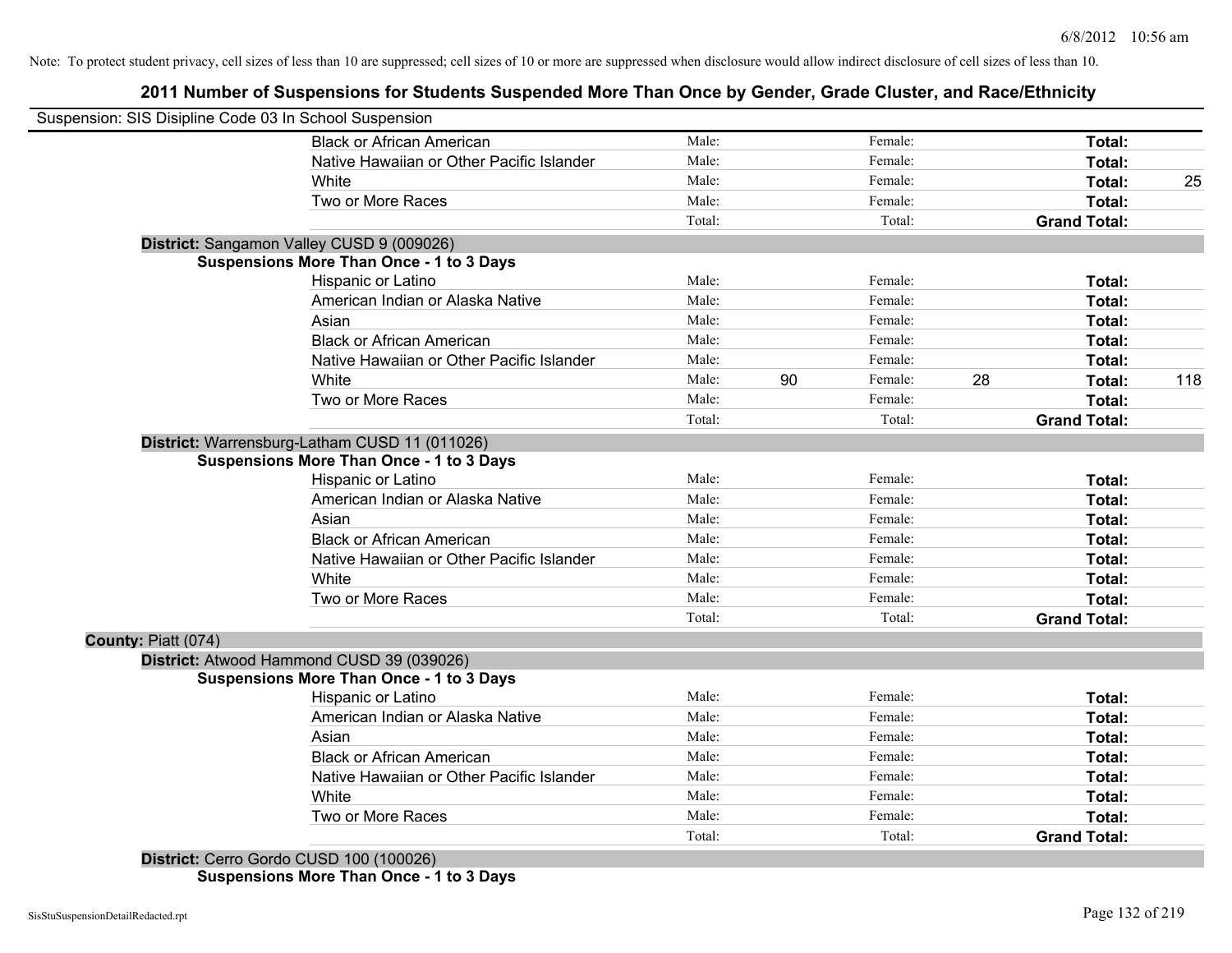|                                                   | Suspension: SIS Disipline Code 03 In School Suspension                                |                 |     |                   |                                     |     |
|---------------------------------------------------|---------------------------------------------------------------------------------------|-----------------|-----|-------------------|-------------------------------------|-----|
|                                                   | Hispanic or Latino                                                                    | Male:           |     | Female:           | Total:                              |     |
|                                                   | American Indian or Alaska Native                                                      | Male:           |     | Female:           | Total:                              |     |
|                                                   | Asian                                                                                 | Male:           |     | Female:           | Total:                              |     |
|                                                   | <b>Black or African American</b>                                                      | Male:           |     | Female:           | Total:                              |     |
|                                                   | Native Hawaiian or Other Pacific Islander                                             | Male:           |     | Female:           | Total:                              |     |
|                                                   | White                                                                                 | Male:           |     | Female:           | Total:                              |     |
|                                                   | Two or More Races                                                                     | Male:           |     | Female:           | Total:                              |     |
|                                                   |                                                                                       | Total:          |     | Total:            | <b>Grand Total:</b>                 |     |
|                                                   | District: Monticello CUSD 25 (025026)                                                 |                 |     |                   |                                     |     |
|                                                   | <b>Suspensions More Than Once - 1 to 3 Days</b>                                       |                 |     |                   |                                     |     |
|                                                   | Hispanic or Latino                                                                    | Male:           |     | Female:           | Total:                              |     |
|                                                   | American Indian or Alaska Native                                                      | Male:           |     | Female:           | Total:                              |     |
|                                                   | Asian                                                                                 | Male:           |     | Female:           | Total:                              |     |
|                                                   | <b>Black or African American</b>                                                      | Male:           |     | Female:           | Total:                              |     |
|                                                   | Native Hawaiian or Other Pacific Islander                                             | Male:           |     | Female:           | Total:                              |     |
|                                                   | White                                                                                 | Male:           |     | Female:           | Total:                              | 17  |
|                                                   | Two or More Races                                                                     | Male:           |     | Female:           | Total:                              |     |
|                                                   |                                                                                       | Total:          |     | Total:            | <b>Grand Total:</b>                 |     |
| Region: Madison ROE (41)<br>County: Madison (057) |                                                                                       |                 |     |                   |                                     |     |
|                                                   |                                                                                       |                 |     |                   |                                     |     |
|                                                   | District: Alton CUSD 11 (011026)                                                      |                 |     |                   |                                     |     |
|                                                   | <b>Suspensions More Than Once - 1 to 3 Days</b>                                       |                 |     |                   |                                     |     |
|                                                   | Hispanic or Latino                                                                    | Male:           |     | Female:           | Total:                              |     |
|                                                   | American Indian or Alaska Native                                                      | Male:           |     | Female:           | Total:                              |     |
|                                                   | Asian                                                                                 | Male:           |     | Female:           | Total:                              |     |
|                                                   | <b>Black or African American</b>                                                      | Male:           | 111 | Female:           | 77<br>Total:                        | 188 |
|                                                   | Native Hawaiian or Other Pacific Islander                                             | Male:           |     | Female:           | Total:                              |     |
|                                                   | White                                                                                 | Male:           | 84  | Female:           | 23<br>Total:                        | 107 |
|                                                   | Two or More Races                                                                     | Male:<br>Total: | 37  | Female:<br>Total: | 31<br>Total:<br><b>Grand Total:</b> | 68  |
|                                                   |                                                                                       |                 |     |                   |                                     |     |
|                                                   | District: Bethalto CUSD 8 (008026)<br><b>Suspensions More Than Once - 1 to 3 Days</b> |                 |     |                   |                                     |     |
|                                                   | Hispanic or Latino                                                                    | Male:           |     | Female:           | Total:                              | 14  |
|                                                   | American Indian or Alaska Native                                                      | Male:           |     | Female:           | Total:                              |     |
|                                                   | Asian                                                                                 | Male:           |     | Female:           | Total:                              |     |
|                                                   | <b>Black or African American</b>                                                      | Male:           |     | Female:           | Total:                              | 39  |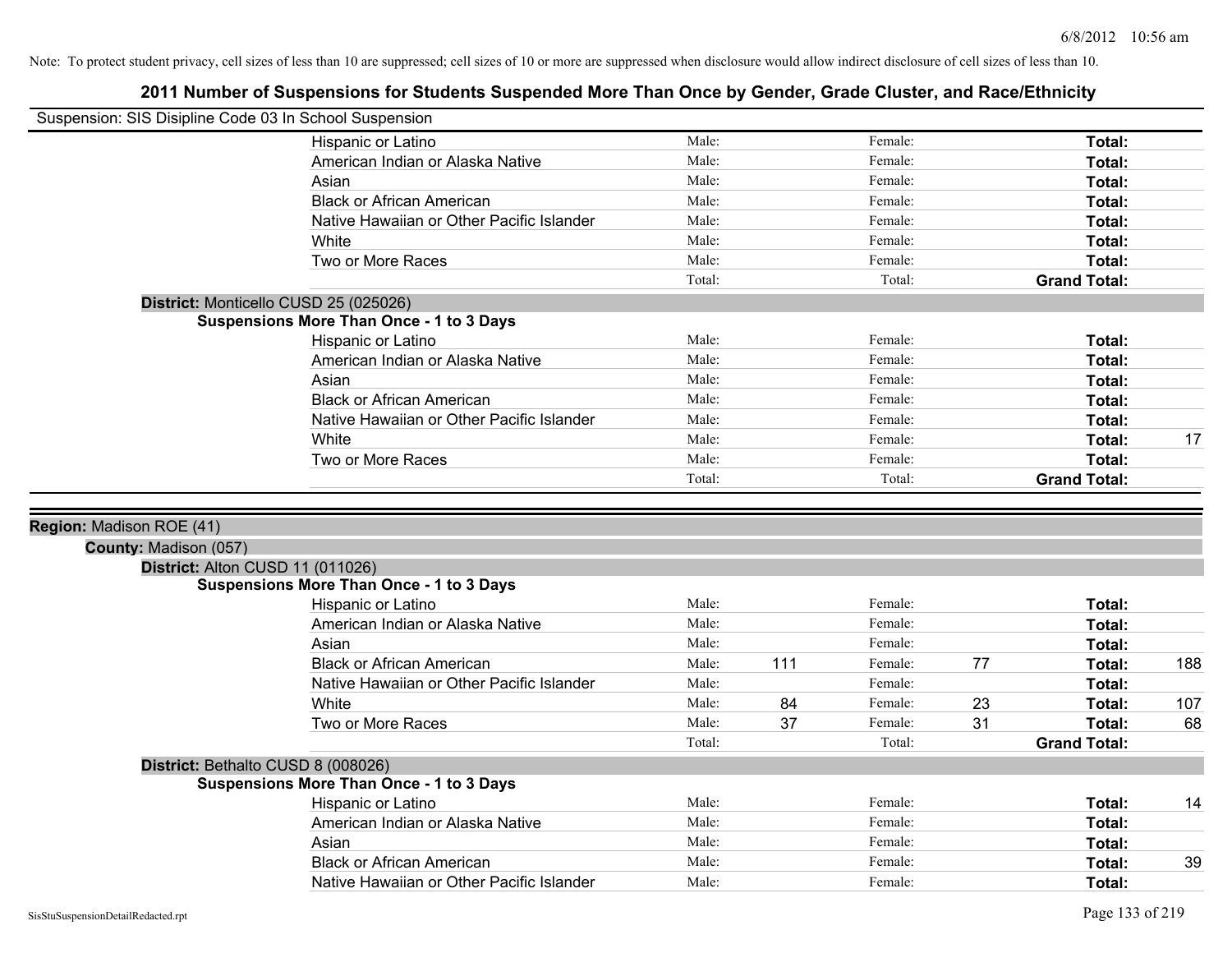| Suspension: SIS Disipline Code 03 In School Suspension |                                                    |        |       |         |     |                     |       |
|--------------------------------------------------------|----------------------------------------------------|--------|-------|---------|-----|---------------------|-------|
|                                                        | White                                              | Male:  | 462   | Female: | 171 | Total:              | 633   |
|                                                        | Two or More Races                                  | Male:  |       | Female: |     | Total:              | 31    |
|                                                        |                                                    | Total: | 540   | Total:  | 192 | <b>Grand Total:</b> | 732   |
|                                                        | <b>Suspensions More Than Once - 4 or More Days</b> |        |       |         |     |                     |       |
|                                                        | Hispanic or Latino                                 | Male:  |       | Female: |     | Total:              |       |
|                                                        | American Indian or Alaska Native                   | Male:  |       | Female: |     | Total:              |       |
|                                                        | Asian                                              | Male:  |       | Female: |     | Total:              |       |
|                                                        | <b>Black or African American</b>                   | Male:  |       | Female: |     | Total:              |       |
|                                                        | Native Hawaiian or Other Pacific Islander          | Male:  |       | Female: |     | Total:              |       |
|                                                        | White                                              | Male:  |       | Female: |     | Total:              |       |
|                                                        | Two or More Races                                  | Male:  |       | Female: |     | Total:              |       |
|                                                        |                                                    | Total: |       | Total:  |     | <b>Grand Total:</b> |       |
|                                                        | District: Collinsville CUSD 10 (010026)            |        |       |         |     |                     |       |
|                                                        | <b>Suspensions More Than Once - 1 to 3 Days</b>    |        |       |         |     |                     |       |
|                                                        | Hispanic or Latino                                 | Male:  | 293   | Female: | 221 | Total:              | 514   |
|                                                        | American Indian or Alaska Native                   | Male:  |       | Female: |     | Total:              | 16    |
|                                                        | Asian                                              | Male:  |       | Female: |     | Total:              | 18    |
|                                                        | <b>Black or African American</b>                   | Male:  | 449   | Female: | 237 | Total:              | 686   |
|                                                        | Native Hawaiian or Other Pacific Islander          | Male:  |       | Female: |     | Total:              |       |
|                                                        | White                                              | Male:  | 1,350 | Female: | 605 | Total:              | 1,955 |
|                                                        | Two or More Races                                  | Male:  | 89    | Female: | 78  | Total:              | 167   |
|                                                        |                                                    | Total: |       | Total:  |     | <b>Grand Total:</b> |       |
|                                                        | <b>Suspensions More Than Once - 4 or More Days</b> |        |       |         |     |                     |       |
|                                                        | Hispanic or Latino                                 | Male:  |       | Female: |     | Total:              | 11    |
|                                                        | American Indian or Alaska Native                   | Male:  |       | Female: |     | Total:              |       |
|                                                        | Asian                                              | Male:  |       | Female: |     | Total:              |       |
|                                                        | <b>Black or African American</b>                   | Male:  |       | Female: |     | Total:              | 10    |
|                                                        | Native Hawaiian or Other Pacific Islander          | Male:  |       | Female: |     | Total:              |       |
|                                                        | White                                              | Male:  | 34    | Female: | 11  | Total:              | 45    |
|                                                        | Two or More Races                                  | Male:  |       | Female: |     | Total:              |       |
|                                                        |                                                    | Total: |       | Total:  |     | <b>Grand Total:</b> |       |
|                                                        | District: East Alton SD 13 (013002)                |        |       |         |     |                     |       |
|                                                        | <b>Suspensions More Than Once - 1 to 3 Days</b>    |        |       |         |     |                     |       |
|                                                        | Hispanic or Latino                                 | Male:  |       | Female: |     | Total:              |       |
|                                                        | American Indian or Alaska Native                   | Male:  |       | Female: |     | Total:              |       |
|                                                        | Asian                                              | Male:  |       | Female: |     | Total:              |       |
|                                                        | <b>Black or African American</b>                   | Male:  |       | Female: |     | Total:              |       |
|                                                        | Native Hawaiian or Other Pacific Islander          | Male:  |       | Female: |     | Total:              |       |
|                                                        | White                                              | Male:  | 134   | Female: | 27  | Total:              | 161   |
| SisStuSuspensionDetailRedacted.rpt                     |                                                    |        |       |         |     | Page 134 of 219     |       |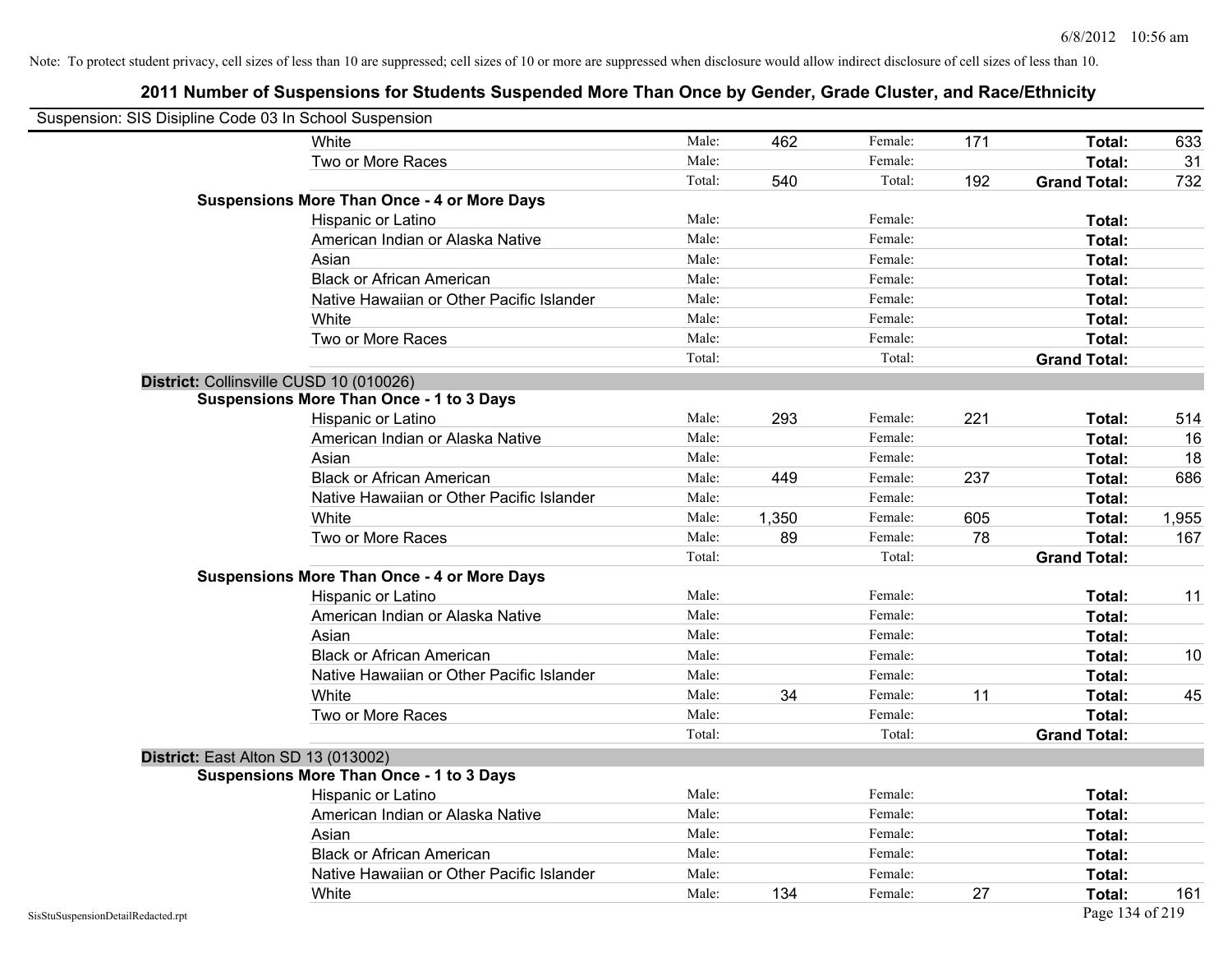| Suspension: SIS Disipline Code 03 In School Suspension |                                                    |        |     |         |     |                     |     |
|--------------------------------------------------------|----------------------------------------------------|--------|-----|---------|-----|---------------------|-----|
|                                                        | Two or More Races                                  | Male:  |     | Female: |     | Total:              | 16  |
|                                                        |                                                    | Total: |     | Total:  |     | <b>Grand Total:</b> |     |
|                                                        | <b>Suspensions More Than Once - 4 or More Days</b> |        |     |         |     |                     |     |
|                                                        | Hispanic or Latino                                 | Male:  |     | Female: |     | Total:              |     |
|                                                        | American Indian or Alaska Native                   | Male:  |     | Female: |     | <b>Total:</b>       |     |
|                                                        | Asian                                              | Male:  |     | Female: |     | <b>Total:</b>       |     |
|                                                        | <b>Black or African American</b>                   | Male:  |     | Female: |     | Total:              |     |
|                                                        | Native Hawaiian or Other Pacific Islander          | Male:  |     | Female: |     | Total:              |     |
|                                                        | White                                              | Male:  |     | Female: |     | Total:              |     |
|                                                        | Two or More Races                                  | Male:  |     | Female: |     | Total:              |     |
|                                                        |                                                    | Total: |     | Total:  |     | <b>Grand Total:</b> |     |
|                                                        | District: East Alton-Wood River CHSD 14 (014016)   |        |     |         |     |                     |     |
|                                                        | <b>Suspensions More Than Once - 1 to 3 Days</b>    |        |     |         |     |                     |     |
|                                                        | Hispanic or Latino                                 | Male:  |     | Female: |     | <b>Total:</b>       |     |
|                                                        | American Indian or Alaska Native                   | Male:  |     | Female: |     | Total:              | 13  |
|                                                        | Asian                                              | Male:  |     | Female: |     | Total:              |     |
|                                                        | <b>Black or African American</b>                   | Male:  | 44  | Female: | 22  | Total:              | 66  |
|                                                        | Native Hawaiian or Other Pacific Islander          | Male:  |     | Female: |     | <b>Total:</b>       |     |
|                                                        | White                                              | Male:  | 452 | Female: | 209 | Total:              | 661 |
|                                                        | Two or More Races                                  | Male:  |     | Female: |     | Total:              |     |
|                                                        |                                                    | Total: |     | Total:  |     | <b>Grand Total:</b> |     |
|                                                        | District: Edwardsville CUSD 7 (007026)             |        |     |         |     |                     |     |
|                                                        | <b>Suspensions More Than Once - 1 to 3 Days</b>    |        |     |         |     |                     |     |
|                                                        | Hispanic or Latino                                 | Male:  |     | Female: |     | Total:              | 11  |
|                                                        | American Indian or Alaska Native                   | Male:  |     | Female: |     | <b>Total:</b>       |     |
|                                                        | Asian                                              | Male:  |     | Female: |     | <b>Total:</b>       |     |
|                                                        | <b>Black or African American</b>                   | Male:  | 101 | Female: | 23  | Total:              | 124 |
|                                                        | Native Hawaiian or Other Pacific Islander          | Male:  |     | Female: |     | Total:              |     |
|                                                        | White                                              | Male:  | 466 | Female: | 156 | Total:              | 622 |
|                                                        | Two or More Races                                  | Male:  |     | Female: |     | Total:              | 62  |
|                                                        |                                                    | Total: |     | Total:  |     | <b>Grand Total:</b> |     |
|                                                        | <b>Suspensions More Than Once - 4 or More Days</b> |        |     |         |     |                     |     |
|                                                        | Hispanic or Latino                                 | Male:  |     | Female: |     | Total:              |     |
|                                                        | American Indian or Alaska Native                   | Male:  |     | Female: |     | <b>Total:</b>       |     |
|                                                        | Asian                                              | Male:  |     | Female: |     | Total:              |     |
|                                                        | <b>Black or African American</b>                   | Male:  |     | Female: |     | Total:              |     |
|                                                        | Native Hawaiian or Other Pacific Islander          | Male:  |     | Female: |     | Total:              |     |
|                                                        | White                                              | Male:  |     | Female: |     | <b>Total:</b>       |     |
|                                                        | Two or More Races                                  | Male:  |     | Female: |     | <b>Total:</b>       |     |
| SisStuSuspensionDetailRedacted.rpt                     |                                                    |        |     |         |     | Page 135 of 219     |     |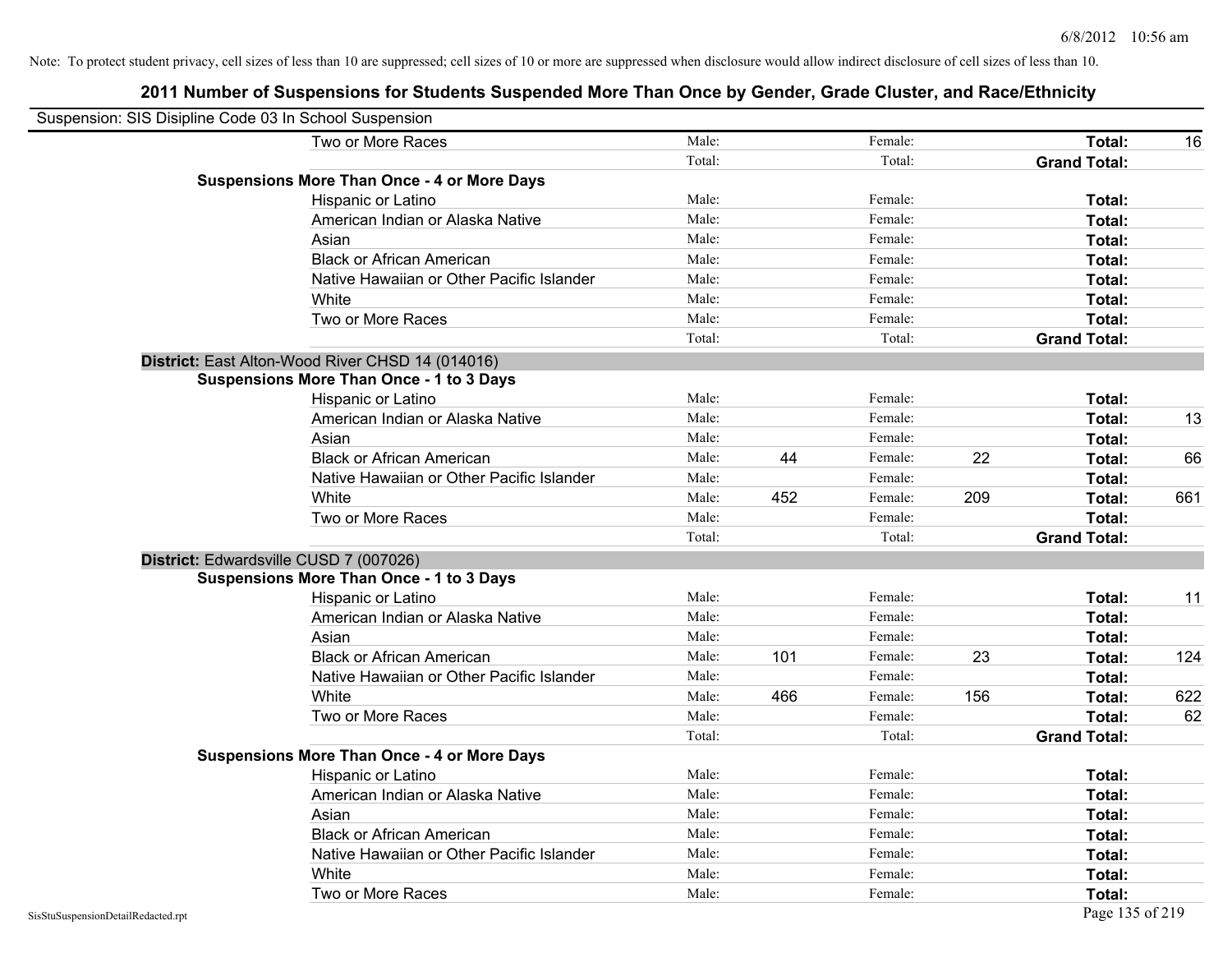| Suspension: SIS Disipline Code 03 In School Suspension |                                                    |        |     |         |     |                     |     |
|--------------------------------------------------------|----------------------------------------------------|--------|-----|---------|-----|---------------------|-----|
|                                                        |                                                    | Total: |     | Total:  |     | <b>Grand Total:</b> |     |
|                                                        | District: Granite City CUSD 9 (009026)             |        |     |         |     |                     |     |
|                                                        | <b>Suspensions More Than Once - 1 to 3 Days</b>    |        |     |         |     |                     |     |
|                                                        | Hispanic or Latino                                 | Male:  | 24  | Female: | 14  | Total:              | 38  |
|                                                        | American Indian or Alaska Native                   | Male:  |     | Female: |     | Total:              |     |
|                                                        | Asian                                              | Male:  |     | Female: |     | Total:              |     |
|                                                        | <b>Black or African American</b>                   | Male:  | 128 | Female: | 106 | Total:              | 234 |
|                                                        | Native Hawaiian or Other Pacific Islander          | Male:  |     | Female: |     | Total:              |     |
|                                                        | White                                              | Male:  | 342 | Female: | 135 | Total:              | 477 |
|                                                        | Two or More Races                                  | Male:  | 31  | Female: | 20  | Total:              | 51  |
|                                                        |                                                    | Total: |     | Total:  |     | <b>Grand Total:</b> | 812 |
|                                                        | <b>Suspensions More Than Once - 4 or More Days</b> |        |     |         |     |                     |     |
|                                                        | Hispanic or Latino                                 | Male:  |     | Female: |     | Total:              |     |
|                                                        | American Indian or Alaska Native                   | Male:  |     | Female: |     | Total:              |     |
|                                                        | Asian                                              | Male:  |     | Female: |     | Total:              |     |
|                                                        | <b>Black or African American</b>                   | Male:  |     | Female: |     | Total:              | 17  |
|                                                        | Native Hawaiian or Other Pacific Islander          | Male:  |     | Female: |     | Total:              |     |
|                                                        | White                                              | Male:  | 22  | Female: | 10  | Total:              | 32  |
|                                                        | Two or More Races                                  | Male:  |     | Female: |     | Total:              |     |
|                                                        |                                                    | Total: |     | Total:  |     | <b>Grand Total:</b> |     |
|                                                        | District: Highland CUSD 5 (005026)                 |        |     |         |     |                     |     |
|                                                        | <b>Suspensions More Than Once - 1 to 3 Days</b>    |        |     |         |     |                     |     |
|                                                        | Hispanic or Latino                                 | Male:  |     | Female: |     | Total:              |     |
|                                                        | American Indian or Alaska Native                   | Male:  |     | Female: |     | Total:              |     |
|                                                        | Asian                                              | Male:  |     | Female: |     | Total:              |     |
|                                                        | <b>Black or African American</b>                   | Male:  |     | Female: |     | Total:              |     |
|                                                        | Native Hawaiian or Other Pacific Islander          | Male:  |     | Female: |     | Total:              |     |
|                                                        | White                                              | Male:  | 145 | Female: | 53  | Total:              | 198 |
|                                                        | Two or More Races                                  | Male:  |     | Female: |     | Total:              | 17  |
|                                                        |                                                    | Total: |     | Total:  |     | <b>Grand Total:</b> |     |
|                                                        | <b>Suspensions More Than Once - 4 or More Days</b> |        |     |         |     |                     |     |
|                                                        | Hispanic or Latino                                 | Male:  |     | Female: |     | Total:              |     |
|                                                        | American Indian or Alaska Native                   | Male:  |     | Female: |     | Total:              |     |
|                                                        | Asian                                              | Male:  |     | Female: |     | Total:              |     |
|                                                        | <b>Black or African American</b>                   | Male:  |     | Female: |     | Total:              |     |
|                                                        | Native Hawaiian or Other Pacific Islander          | Male:  |     | Female: |     | Total:              |     |
|                                                        | White                                              | Male:  |     | Female: |     | Total:              |     |
|                                                        | Two or More Races                                  | Male:  |     | Female: |     | Total:              |     |
|                                                        |                                                    | Total: |     | Total:  |     | <b>Grand Total:</b> |     |
| SisStuSuspensionDetailRedacted.rpt                     |                                                    |        |     |         |     | Page 136 of 219     |     |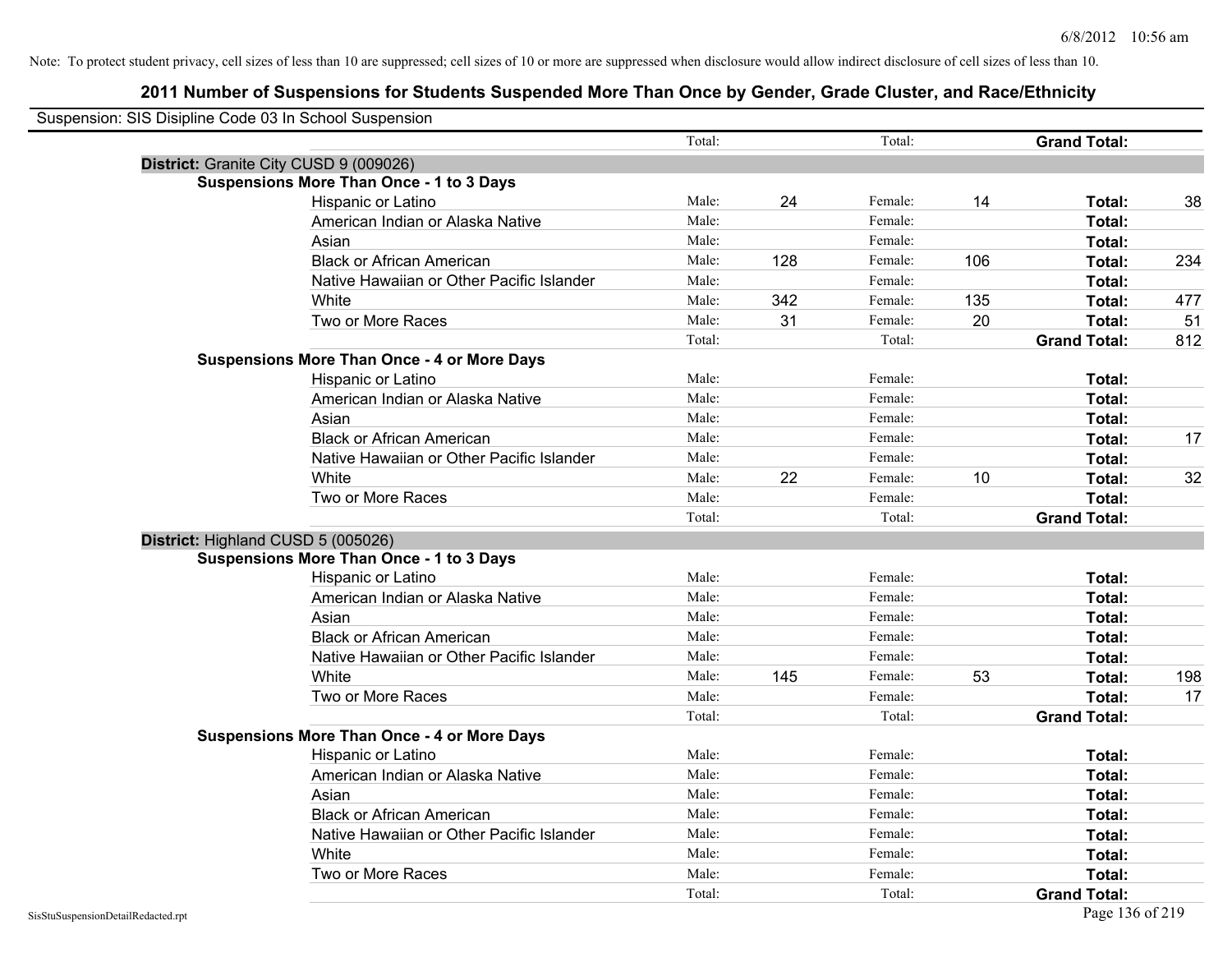| Suspension: SIS Disipline Code 03 In School Suspension |                                                    |        |     |         |     |                     |     |
|--------------------------------------------------------|----------------------------------------------------|--------|-----|---------|-----|---------------------|-----|
| District: Roxana CUSD 1 (001026)                       |                                                    |        |     |         |     |                     |     |
|                                                        | <b>Suspensions More Than Once - 1 to 3 Days</b>    |        |     |         |     |                     |     |
|                                                        | Hispanic or Latino                                 | Male:  |     | Female: |     | Total:              | 46  |
|                                                        | American Indian or Alaska Native                   | Male:  |     | Female: |     | Total:              |     |
|                                                        | Asian                                              | Male:  |     | Female: |     | Total:              |     |
|                                                        | <b>Black or African American</b>                   | Male:  |     | Female: |     | Total:              | 17  |
|                                                        | Native Hawaiian or Other Pacific Islander          | Male:  |     | Female: |     | Total:              |     |
|                                                        | White                                              | Male:  | 395 | Female: | 164 | Total:              | 559 |
|                                                        | Two or More Races                                  | Male:  | 31  | Female: | 14  | Total:              | 45  |
|                                                        |                                                    | Total: |     | Total:  |     | <b>Grand Total:</b> |     |
|                                                        | <b>Suspensions More Than Once - 4 or More Days</b> |        |     |         |     |                     |     |
|                                                        | Hispanic or Latino                                 | Male:  |     | Female: |     | Total:              |     |
|                                                        | American Indian or Alaska Native                   | Male:  |     | Female: |     | Total:              |     |
|                                                        | Asian                                              | Male:  |     | Female: |     | Total:              |     |
|                                                        | <b>Black or African American</b>                   | Male:  |     | Female: |     | Total:              |     |
|                                                        | Native Hawaiian or Other Pacific Islander          | Male:  |     | Female: |     | Total:              |     |
|                                                        | White                                              | Male:  |     | Female: |     | Total:              |     |
|                                                        | Two or More Races                                  | Male:  |     | Female: |     | Total:              |     |
|                                                        |                                                    | Total: |     | Total:  |     | <b>Grand Total:</b> |     |
| District: Triad CUSD 2 (002026)                        |                                                    |        |     |         |     |                     |     |
|                                                        | <b>Suspensions More Than Once - 1 to 3 Days</b>    |        |     |         |     |                     |     |
|                                                        | Hispanic or Latino                                 | Male:  |     | Female: |     | Total:              |     |
|                                                        | American Indian or Alaska Native                   | Male:  |     | Female: |     | Total:              |     |
|                                                        |                                                    |        |     |         |     |                     |     |
|                                                        | Asian                                              | Male:  |     | Female: |     | Total:              |     |
|                                                        | <b>Black or African American</b>                   | Male:  |     | Female: |     | Total:              | 11  |
|                                                        | Native Hawaiian or Other Pacific Islander          | Male:  |     | Female: |     | Total:              |     |
|                                                        | White                                              | Male:  | 164 | Female: | 106 | Total:              | 270 |
|                                                        | Two or More Races                                  | Male:  |     | Female: |     | Total:              |     |
|                                                        |                                                    | Total: |     | Total:  |     | <b>Grand Total:</b> | 291 |
|                                                        | <b>Suspensions More Than Once - 4 or More Days</b> |        |     |         |     |                     |     |
|                                                        | Hispanic or Latino                                 | Male:  |     | Female: |     | Total:              |     |
|                                                        | American Indian or Alaska Native                   | Male:  |     | Female: |     | Total:              |     |
|                                                        | Asian                                              | Male:  |     | Female: |     | Total:              |     |
|                                                        | <b>Black or African American</b>                   | Male:  |     | Female: |     | Total:              |     |
|                                                        | Native Hawaiian or Other Pacific Islander          | Male:  |     | Female: |     | Total:              |     |
|                                                        | White                                              | Male:  |     | Female: |     | Total:              |     |
|                                                        | Two or More Races                                  | Male:  |     | Female: |     | Total:              |     |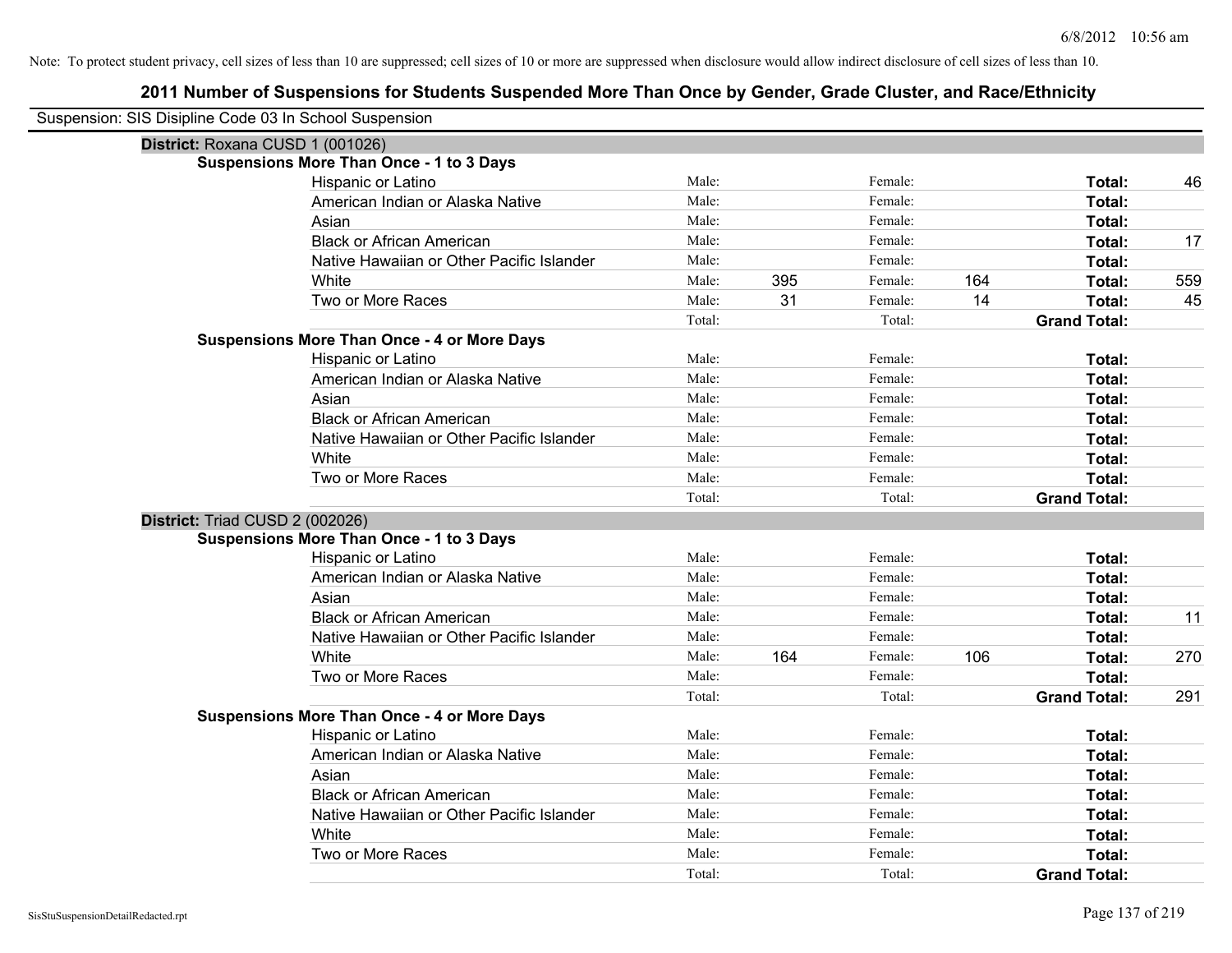| Suspension: SIS Disipline Code 03 In School Suspension |                                                    |        |     |         |    |                     |     |
|--------------------------------------------------------|----------------------------------------------------|--------|-----|---------|----|---------------------|-----|
| District: Venice CUSD 3 (003026)                       |                                                    |        |     |         |    |                     |     |
|                                                        | <b>Suspensions More Than Once - 1 to 3 Days</b>    |        |     |         |    |                     |     |
|                                                        | Hispanic or Latino                                 | Male:  |     | Female: |    | Total:              |     |
|                                                        | American Indian or Alaska Native                   | Male:  |     | Female: |    | Total:              |     |
|                                                        | Asian                                              | Male:  |     | Female: |    | Total:              |     |
|                                                        | <b>Black or African American</b>                   | Male:  | 82  | Female: | 11 | Total:              | 93  |
|                                                        | Native Hawaiian or Other Pacific Islander          | Male:  |     | Female: |    | Total:              |     |
|                                                        | White                                              | Male:  |     | Female: |    | Total:              |     |
|                                                        | Two or More Races                                  | Male:  |     | Female: |    | Total:              |     |
|                                                        |                                                    | Total: |     | Total:  |    | <b>Grand Total:</b> | 103 |
|                                                        | District: Wood River-Hartford ESD 15 (015003)      |        |     |         |    |                     |     |
|                                                        | <b>Suspensions More Than Once - 1 to 3 Days</b>    |        |     |         |    |                     |     |
|                                                        | Hispanic or Latino                                 | Male:  |     | Female: |    | Total:              |     |
|                                                        | American Indian or Alaska Native                   | Male:  |     | Female: |    | Total:              |     |
|                                                        | Asian                                              | Male:  |     | Female: |    | Total:              |     |
|                                                        | <b>Black or African American</b>                   | Male:  |     | Female: |    | Total:              |     |
|                                                        | Native Hawaiian or Other Pacific Islander          | Male:  |     | Female: |    | Total:              |     |
|                                                        | White                                              | Male:  | 162 | Female: | 66 | Total:              | 228 |
|                                                        | Two or More Races                                  | Male:  |     | Female: |    | Total:              |     |
|                                                        |                                                    | Total: |     | Total:  |    | <b>Grand Total:</b> |     |
|                                                        | <b>Suspensions More Than Once - 4 or More Days</b> |        |     |         |    |                     |     |
|                                                        | Hispanic or Latino                                 | Male:  |     | Female: |    | Total:              |     |
|                                                        | American Indian or Alaska Native                   | Male:  |     | Female: |    | Total:              |     |
|                                                        | Asian                                              | Male:  |     | Female: |    | Total:              |     |
|                                                        | <b>Black or African American</b>                   | Male:  |     | Female: |    | Total:              |     |
|                                                        | Native Hawaiian or Other Pacific Islander          | Male:  |     | Female: |    | Total:              |     |
|                                                        | White                                              | Male:  |     | Female: |    | Total:              |     |
|                                                        | Two or More Races                                  | Male:  |     | Female: |    | Total:              |     |
|                                                        |                                                    | Total: |     | Total:  |    | <b>Grand Total:</b> |     |
|                                                        |                                                    |        |     |         |    |                     |     |
| Region: Marshall/Putnam/Woodford ROE (43)              |                                                    |        |     |         |    |                     |     |
| County: Marshall (059)                                 |                                                    |        |     |         |    |                     |     |
|                                                        | District: Henry-Senachwine CUSD 5 (005026)         |        |     |         |    |                     |     |
|                                                        | <b>Suspensions More Than Once - 1 to 3 Days</b>    |        |     |         |    |                     |     |
|                                                        | Hispanic or Latino                                 | Male:  |     | Female: |    | Total:              |     |
|                                                        | American Indian or Alaska Native                   | Male:  |     | Female: |    | Total:              |     |
|                                                        | Asian                                              | Male:  |     | Female: |    | Total:              |     |
|                                                        | <b>Black or African American</b>                   | Male:  |     | Female: |    | Total:              |     |
|                                                        |                                                    |        |     |         |    |                     |     |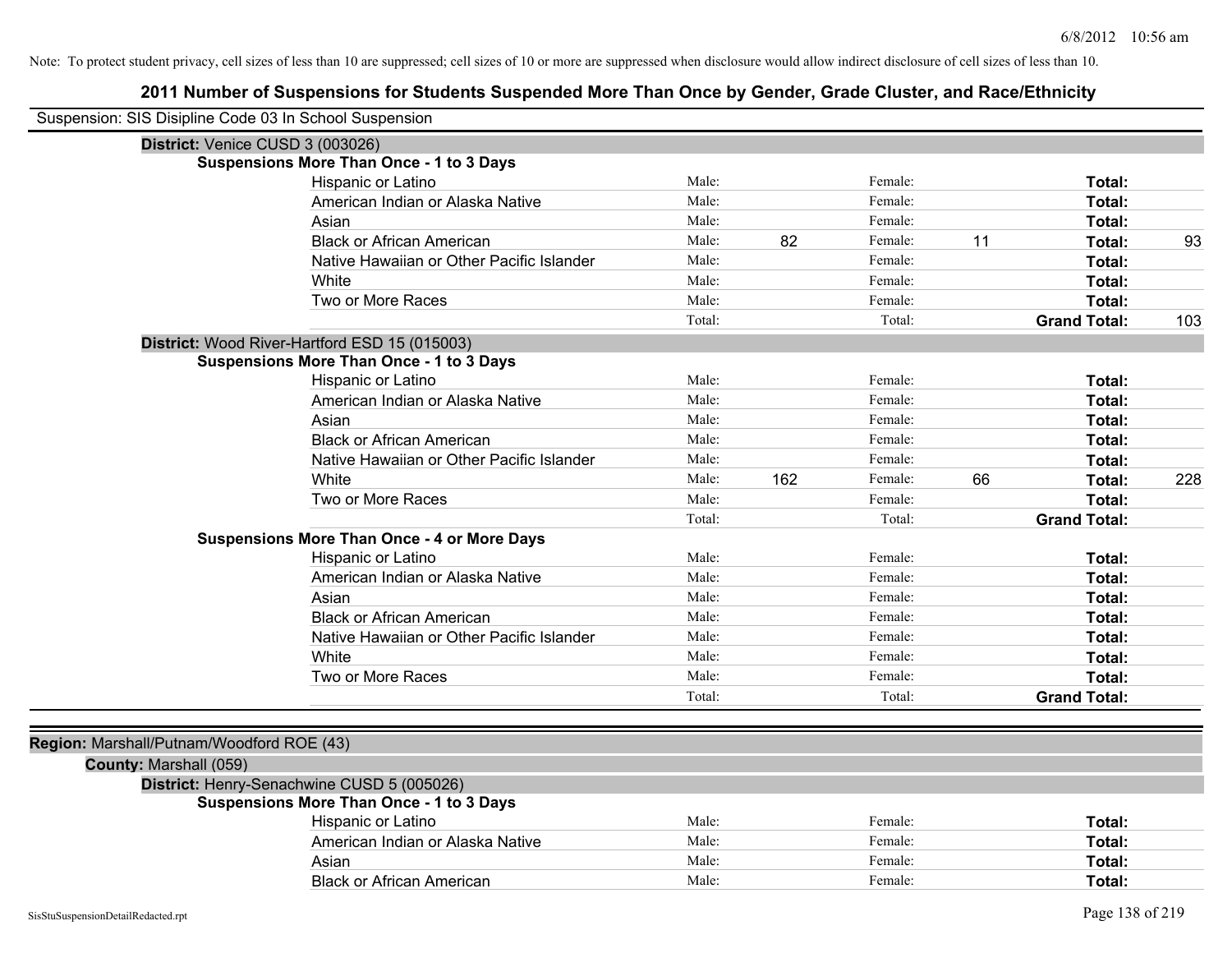| Suspension: SIS Disipline Code 03 In School Suspension |                                                    |        |    |         |    |                     |    |
|--------------------------------------------------------|----------------------------------------------------|--------|----|---------|----|---------------------|----|
|                                                        | Native Hawaiian or Other Pacific Islander          | Male:  |    | Female: |    | Total:              |    |
|                                                        | White                                              | Male:  | 25 | Female: | 22 | Total:              | 47 |
|                                                        | Two or More Races                                  | Male:  |    | Female: |    | Total:              |    |
|                                                        |                                                    | Total: |    | Total:  |    | <b>Grand Total:</b> |    |
| District: Midland CUSD 7 (007026)                      |                                                    |        |    |         |    |                     |    |
|                                                        | Suspensions More Than Once - 1 to 3 Days           |        |    |         |    |                     |    |
|                                                        | Hispanic or Latino                                 | Male:  |    | Female: |    | Total:              |    |
|                                                        | American Indian or Alaska Native                   | Male:  |    | Female: |    | Total:              |    |
|                                                        | Asian                                              | Male:  |    | Female: |    | Total:              |    |
|                                                        | <b>Black or African American</b>                   | Male:  |    | Female: |    | Total:              |    |
|                                                        | Native Hawaiian or Other Pacific Islander          | Male:  |    | Female: |    | Total:              |    |
|                                                        | White                                              | Male:  |    | Female: |    | Total:              |    |
|                                                        | Two or More Races                                  | Male:  |    | Female: |    | Total:              |    |
|                                                        |                                                    | Total: |    | Total:  |    | <b>Grand Total:</b> |    |
| County: Non-Public School (000)                        |                                                    |        |    |         |    |                     |    |
|                                                        | District: Marshall/Putnam/Woodford ROE (000000)    |        |    |         |    |                     |    |
|                                                        | Suspensions More Than Once - 1 to 3 Days           |        |    |         |    |                     |    |
|                                                        | Hispanic or Latino                                 | Male:  |    | Female: |    | Total:              |    |
|                                                        | American Indian or Alaska Native                   | Male:  |    | Female: |    | Total:              |    |
|                                                        | Asian                                              | Male:  |    | Female: |    | Total:              |    |
|                                                        | <b>Black or African American</b>                   | Male:  |    | Female: |    | Total:              |    |
|                                                        | Native Hawaiian or Other Pacific Islander          | Male:  |    | Female: |    | Total:              |    |
|                                                        | White                                              | Male:  |    | Female: |    | Total:              |    |
|                                                        | Two or More Races                                  | Male:  |    | Female: |    | Total:              |    |
|                                                        |                                                    | Total: |    | Total:  |    | <b>Grand Total:</b> |    |
|                                                        | <b>Suspensions More Than Once - 4 or More Days</b> |        |    |         |    |                     |    |
|                                                        | Hispanic or Latino                                 | Male:  |    | Female: |    | Total:              |    |
|                                                        | American Indian or Alaska Native                   | Male:  |    | Female: |    | Total:              |    |
|                                                        | Asian                                              | Male:  |    | Female: |    | Total:              |    |
|                                                        | <b>Black or African American</b>                   | Male:  |    | Female: |    | Total:              |    |
|                                                        | Native Hawaiian or Other Pacific Islander          | Male:  |    | Female: |    | Total:              |    |
|                                                        | White                                              | Male:  |    | Female: |    | Total:              |    |
|                                                        | Two or More Races                                  | Male:  |    | Female: |    | Total:              |    |
|                                                        |                                                    | Total: |    | Total:  |    | <b>Grand Total:</b> |    |
| County: Putnam (078)                                   |                                                    |        |    |         |    |                     |    |
|                                                        | District: Putnam County CUSD 535 (535026)          |        |    |         |    |                     |    |
|                                                        | <b>Suspensions More Than Once - 1 to 3 Days</b>    |        |    |         |    |                     |    |
|                                                        | Hispanic or Latino                                 | Male:  |    | Female: |    | Total:              |    |
|                                                        | American Indian or Alaska Native                   | Male:  |    | Female: |    | Total:              |    |
| SisStuSuspensionDetailRedacted.rpt                     |                                                    |        |    |         |    | Page 139 of 219     |    |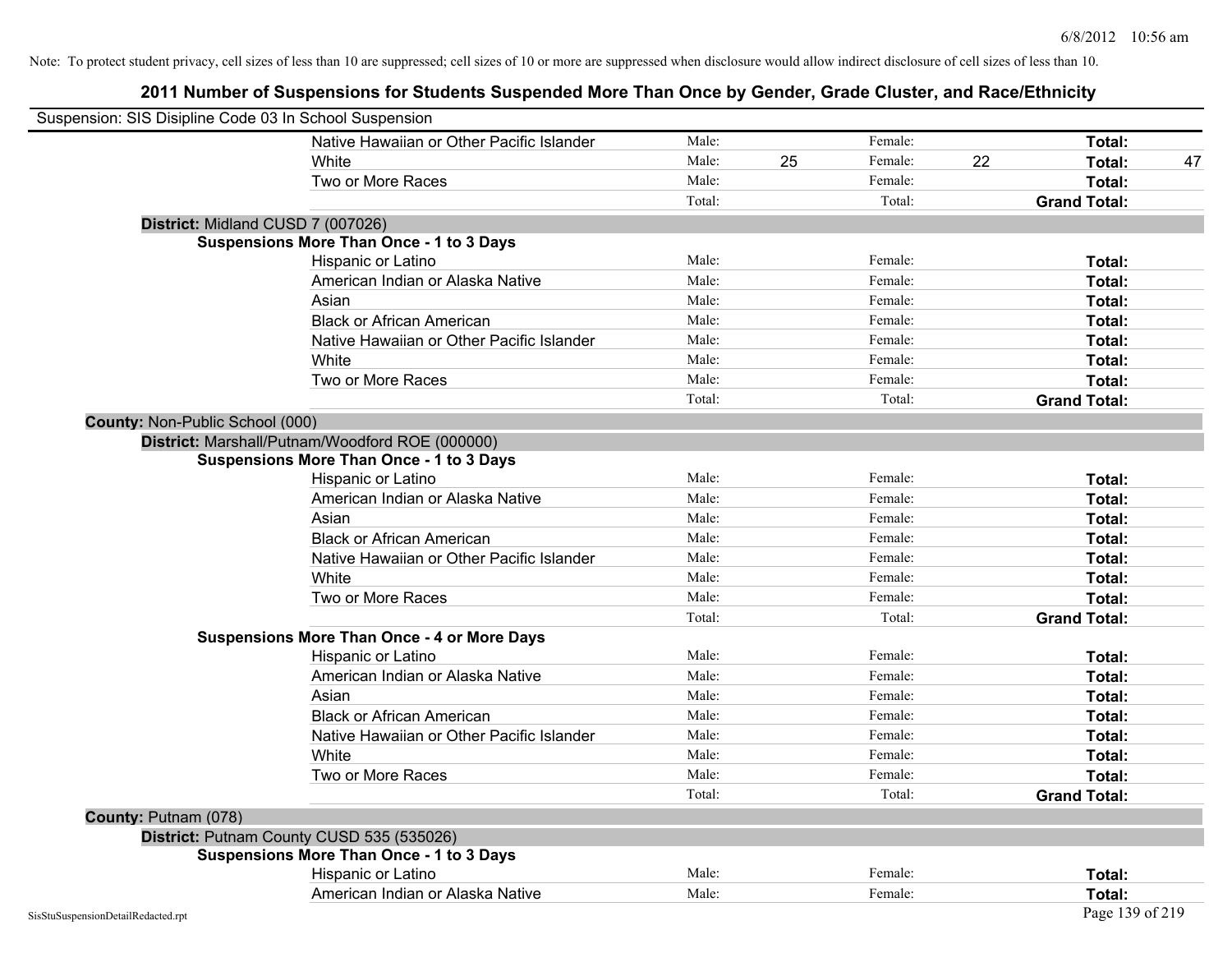# **2011 Number of Suspensions for Students Suspended More Than Once by Gender, Grade Cluster, and Race/Ethnicity**

| Suspension: SIS Disipline Code 03 In School Suspension |                                                    |        |     |         |    |                     |     |
|--------------------------------------------------------|----------------------------------------------------|--------|-----|---------|----|---------------------|-----|
|                                                        | Asian                                              | Male:  |     | Female: |    | Total:              |     |
|                                                        | <b>Black or African American</b>                   | Male:  |     | Female: |    | Total:              |     |
|                                                        | Native Hawaiian or Other Pacific Islander          | Male:  |     | Female: |    | Total:              |     |
|                                                        | White                                              | Male:  |     | Female: |    | Total:              |     |
|                                                        | Two or More Races                                  | Male:  |     | Female: |    | Total:              |     |
|                                                        |                                                    | Total: |     | Total:  |    | <b>Grand Total:</b> |     |
| County: Woodford (102)                                 |                                                    |        |     |         |    |                     |     |
|                                                        | District: County of Woodford School (122017)       |        |     |         |    |                     |     |
|                                                        | <b>Suspensions More Than Once - 1 to 3 Days</b>    |        |     |         |    |                     |     |
|                                                        | Hispanic or Latino                                 | Male:  |     | Female: |    | Total:              |     |
|                                                        | American Indian or Alaska Native                   | Male:  |     | Female: |    | Total:              |     |
|                                                        | Asian                                              | Male:  |     | Female: |    | Total:              |     |
|                                                        | <b>Black or African American</b>                   | Male:  |     | Female: |    | Total:              |     |
|                                                        | Native Hawaiian or Other Pacific Islander          | Male:  |     | Female: |    | Total:              |     |
|                                                        | White                                              | Male:  |     | Female: |    | Total:              |     |
|                                                        | Two or More Races                                  | Male:  |     | Female: |    | Total:              |     |
|                                                        |                                                    | Total: |     | Total:  |    | <b>Grand Total:</b> |     |
|                                                        | District: El Paso-Gridley CUSD 11 (011026)         |        |     |         |    |                     |     |
|                                                        | <b>Suspensions More Than Once - 1 to 3 Days</b>    |        |     |         |    |                     |     |
|                                                        | Hispanic or Latino                                 | Male:  |     | Female: |    | Total:              |     |
|                                                        | American Indian or Alaska Native                   | Male:  |     | Female: |    | Total:              |     |
|                                                        | Asian                                              | Male:  |     | Female: |    | Total:              |     |
|                                                        | <b>Black or African American</b>                   | Male:  |     | Female: |    | Total:              |     |
|                                                        | Native Hawaiian or Other Pacific Islander          | Male:  |     | Female: |    | Total:              |     |
|                                                        | White                                              | Male:  | 101 | Female: | 14 | Total:              | 115 |
|                                                        | Two or More Races                                  | Male:  |     | Female: |    | Total:              |     |
|                                                        |                                                    | Total: |     | Total:  |    | <b>Grand Total:</b> |     |
|                                                        | <b>Suspensions More Than Once - 4 or More Days</b> |        |     |         |    |                     |     |
|                                                        | Hispanic or Latino                                 | Male:  |     | Female: |    | Total:              |     |
|                                                        | American Indian or Alaska Native                   | Male:  |     | Female: |    | Total:              |     |
|                                                        | Asian                                              | Male:  |     | Female: |    | Total:              |     |
|                                                        | <b>Black or African American</b>                   | Male:  |     | Female: |    | Total:              |     |
|                                                        | Native Hawaiian or Other Pacific Islander          | Male:  |     | Female: |    | Total:              |     |
|                                                        | White                                              | Male:  |     | Female: |    | Total:              |     |
|                                                        | Two or More Races                                  | Male:  |     | Female: |    | Total:              |     |
|                                                        |                                                    | Total: |     | Total:  |    | <b>Grand Total:</b> |     |

**District:** Eureka CUD 140 (140026) **Suspensions More Than Once - 1 to 3 Days**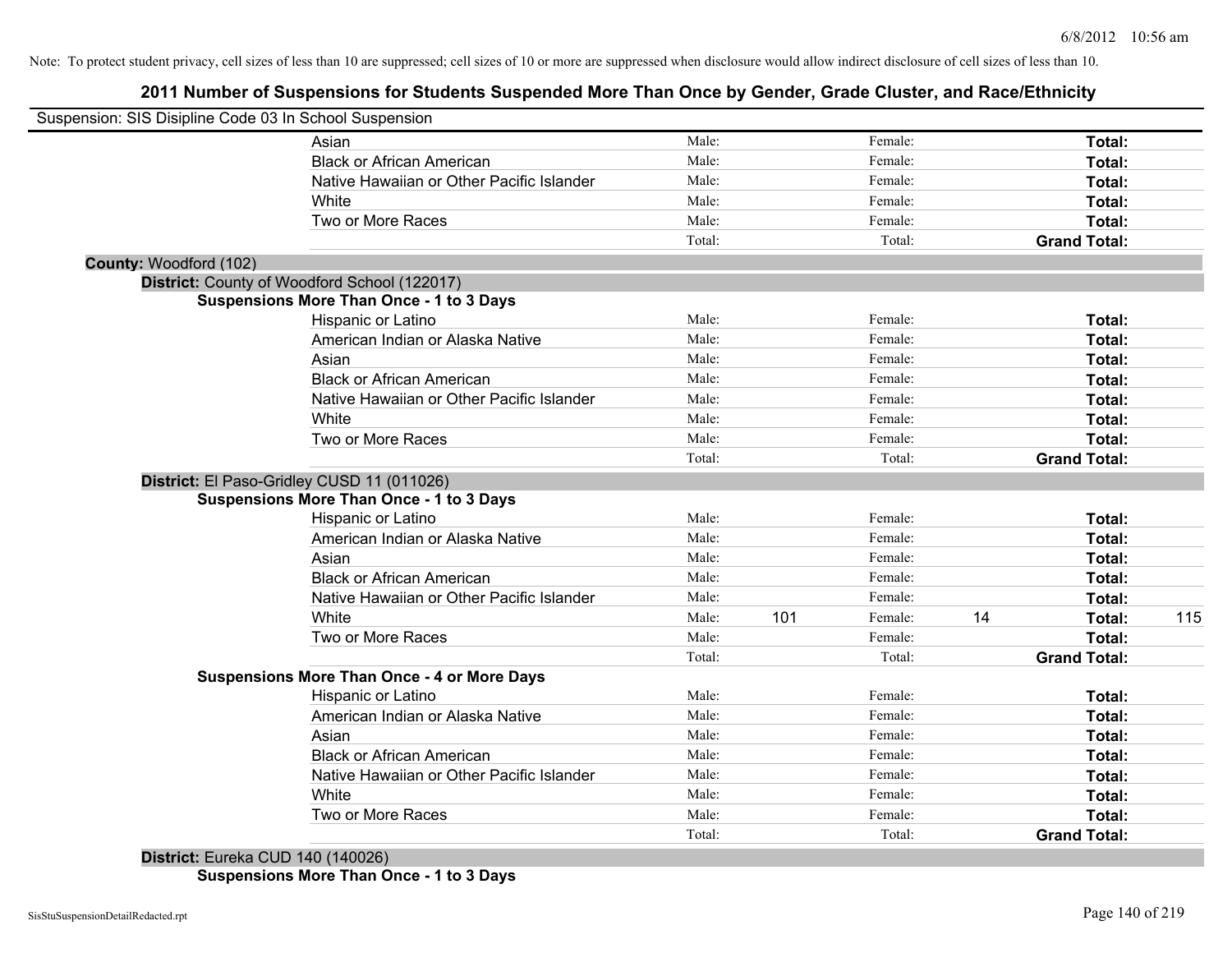# **2011 Number of Suspensions for Students Suspended More Than Once by Gender, Grade Cluster, and Race/Ethnicity**

| Suspension: SIS Disipline Code 03 In School Suspension |        |     |         |    |                     |     |
|--------------------------------------------------------|--------|-----|---------|----|---------------------|-----|
| Hispanic or Latino                                     | Male:  |     | Female: |    | Total:              |     |
| American Indian or Alaska Native                       | Male:  |     | Female: |    | Total:              |     |
| Asian                                                  | Male:  |     | Female: |    | Total:              |     |
| <b>Black or African American</b>                       | Male:  |     | Female: |    | Total:              |     |
| Native Hawaiian or Other Pacific Islander              | Male:  |     | Female: |    | Total:              |     |
| White                                                  | Male:  |     | Female: |    | Total:              | 38  |
| Two or More Races                                      | Male:  |     | Female: |    | Total:              |     |
|                                                        | Total: |     | Total:  |    | <b>Grand Total:</b> | 49  |
| District: Fieldcrest CUSD 6 (006026)                   |        |     |         |    |                     |     |
| <b>Suspensions More Than Once - 1 to 3 Days</b>        |        |     |         |    |                     |     |
| Hispanic or Latino                                     | Male:  |     | Female: |    | Total:              | 63  |
| American Indian or Alaska Native                       | Male:  |     | Female: |    | Total:              |     |
| Asian                                                  | Male:  |     | Female: |    | Total:              |     |
| <b>Black or African American</b>                       | Male:  |     | Female: |    | Total:              |     |
| Native Hawaiian or Other Pacific Islander              | Male:  |     | Female: |    | Total:              |     |
| White                                                  | Male:  | 150 | Female: | 90 | Total:              | 240 |
| Two or More Races                                      | Male:  |     | Female: |    | Total:              | 22  |
|                                                        | Total: |     | Total:  |    | <b>Grand Total:</b> |     |
| <b>Suspensions More Than Once - 4 or More Days</b>     |        |     |         |    |                     |     |
| Hispanic or Latino                                     | Male:  |     | Female: |    | Total:              |     |
| American Indian or Alaska Native                       | Male:  |     | Female: |    | Total:              |     |
| Asian                                                  | Male:  |     | Female: |    | Total:              |     |
| <b>Black or African American</b>                       | Male:  |     | Female: |    | Total:              |     |
| Native Hawaiian or Other Pacific Islander              | Male:  |     | Female: |    | Total:              |     |
| White                                                  | Male:  |     | Female: |    | Total:              |     |
| Two or More Races                                      | Male:  |     | Female: |    | Total:              |     |
|                                                        | Total: |     | Total:  |    | <b>Grand Total:</b> |     |
| District: Lowpoint-Washburn CUSD 21 (021026)           |        |     |         |    |                     |     |
| <b>Suspensions More Than Once - 1 to 3 Days</b>        |        |     |         |    |                     |     |
| Hispanic or Latino                                     | Male:  |     | Female: |    | Total:              |     |
| American Indian or Alaska Native                       | Male:  |     | Female: |    | Total:              |     |
| Asian                                                  | Male:  |     | Female: |    | Total:              |     |
| <b>Black or African American</b>                       | Male:  |     | Female: |    | Total:              |     |
| Native Hawaiian or Other Pacific Islander              | Male:  |     | Female: |    | Total:              |     |
| White                                                  | Male:  |     | Female: |    | Total:              | 25  |
| Two or More Races                                      | Male:  |     | Female: |    | Total:              |     |
|                                                        | Total: |     | Total:  |    | <b>Grand Total:</b> |     |
|                                                        |        |     |         |    |                     |     |

**District:** Metamora CCSD 1 (001004)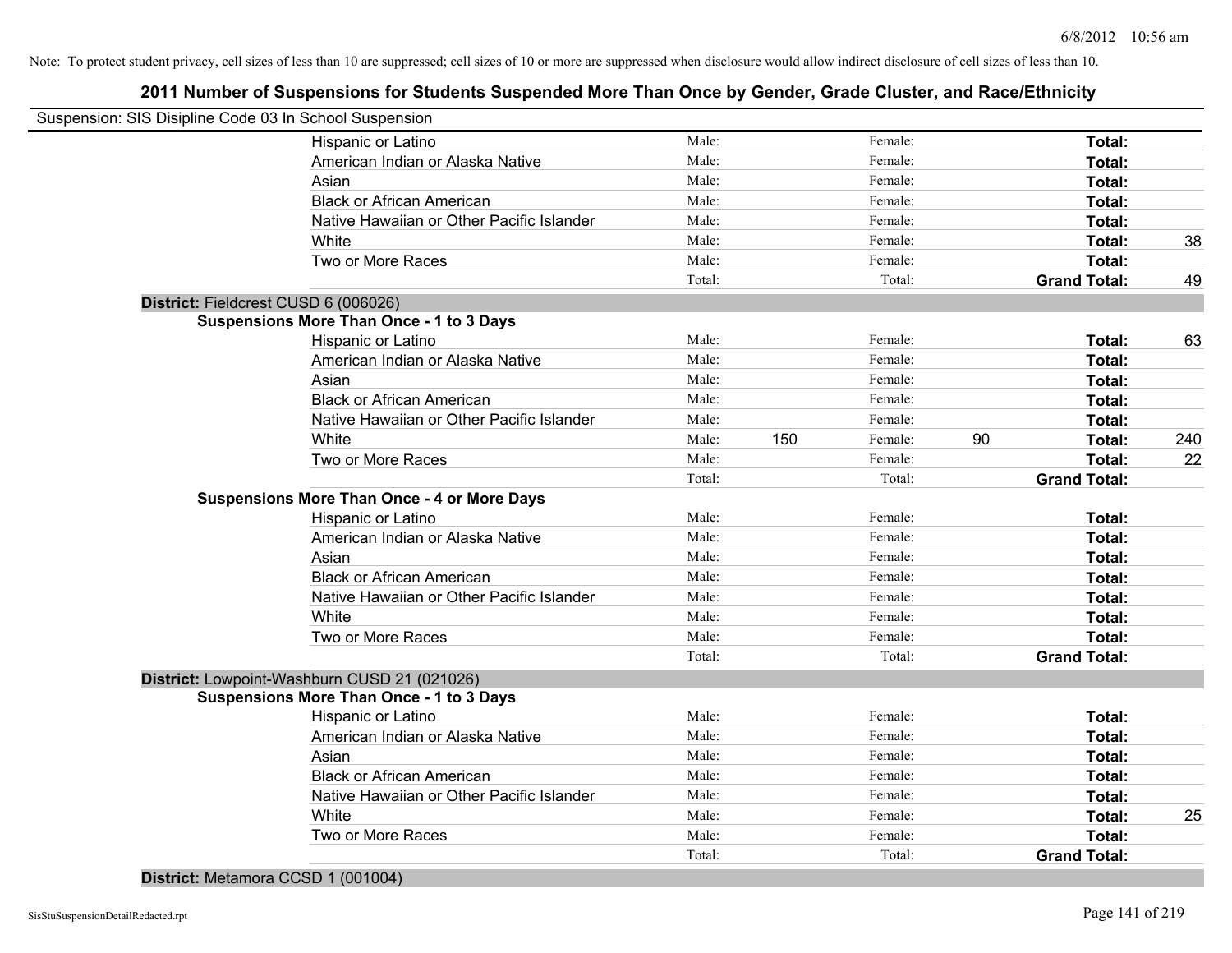| Suspension: SIS Disipline Code 03 In School Suspension |                                                 |        |         |                     |    |
|--------------------------------------------------------|-------------------------------------------------|--------|---------|---------------------|----|
|                                                        | <b>Suspensions More Than Once - 1 to 3 Days</b> |        |         |                     |    |
|                                                        | Hispanic or Latino                              | Male:  | Female: | Total:              |    |
|                                                        | American Indian or Alaska Native                | Male:  | Female: | Total:              |    |
|                                                        | Asian                                           | Male:  | Female: | Total:              |    |
|                                                        | <b>Black or African American</b>                | Male:  | Female: | Total:              |    |
|                                                        | Native Hawaiian or Other Pacific Islander       | Male:  | Female: | Total:              |    |
|                                                        | White                                           | Male:  | Female: | Total:              | 18 |
|                                                        | Two or More Races                               | Male:  | Female: | Total:              |    |
|                                                        |                                                 | Total: | Total:  | <b>Grand Total:</b> |    |
|                                                        | District: Riverview CCSD 2 (002004)             |        |         |                     |    |
|                                                        | <b>Suspensions More Than Once - 1 to 3 Days</b> |        |         |                     |    |
|                                                        | Hispanic or Latino                              | Male:  | Female: | Total:              |    |
|                                                        | American Indian or Alaska Native                | Male:  | Female: | Total:              |    |
|                                                        | Asian                                           | Male:  | Female: | Total:              |    |
|                                                        | <b>Black or African American</b>                | Male:  | Female: | Total:              |    |
|                                                        | Native Hawaiian or Other Pacific Islander       | Male:  | Female: | Total:              |    |
|                                                        | White                                           | Male:  | Female: | Total:              | 36 |
|                                                        | Two or More Races                               | Male:  | Female: | Total:              |    |
|                                                        |                                                 | Total: | Total:  | <b>Grand Total:</b> |    |
|                                                        | District: Roanoke Benson CUSD 60 (060026)       |        |         |                     |    |
|                                                        | <b>Suspensions More Than Once - 1 to 3 Days</b> |        |         |                     |    |
|                                                        | Hispanic or Latino                              | Male:  | Female: | Total:              |    |
|                                                        | American Indian or Alaska Native                | Male:  | Female: | Total:              |    |
|                                                        | Asian                                           | Male:  | Female: | Total:              |    |
|                                                        | <b>Black or African American</b>                | Male:  | Female: | Total:              |    |
|                                                        | Native Hawaiian or Other Pacific Islander       | Male:  | Female: | Total:              |    |
|                                                        | White                                           | Male:  | Female: | Total:              |    |
|                                                        | Two or More Races                               | Male:  | Female: | Total:              |    |
|                                                        |                                                 | Total: | Total:  | <b>Grand Total:</b> |    |
|                                                        |                                                 |        |         |                     |    |
| Region: McHenry ROE (44)                               |                                                 |        |         |                     |    |
| County: Mchenry (063)                                  |                                                 |        |         |                     |    |
|                                                        | District: Cary CCSD 26 (026004)                 |        |         |                     |    |
|                                                        | <b>Suspensions More Than Once - 1 to 3 Days</b> |        |         |                     |    |
|                                                        | Hispanic or Latino                              | Male:  | Female: | Total:              |    |
|                                                        | American Indian or Alaska Native                | Male:  | Female: | Total:              |    |
|                                                        | Asian                                           | Male:  | Female: | Total:              |    |
|                                                        | <b>Black or African American</b>                | Male:  | Female: | Total:              |    |
|                                                        |                                                 |        |         |                     |    |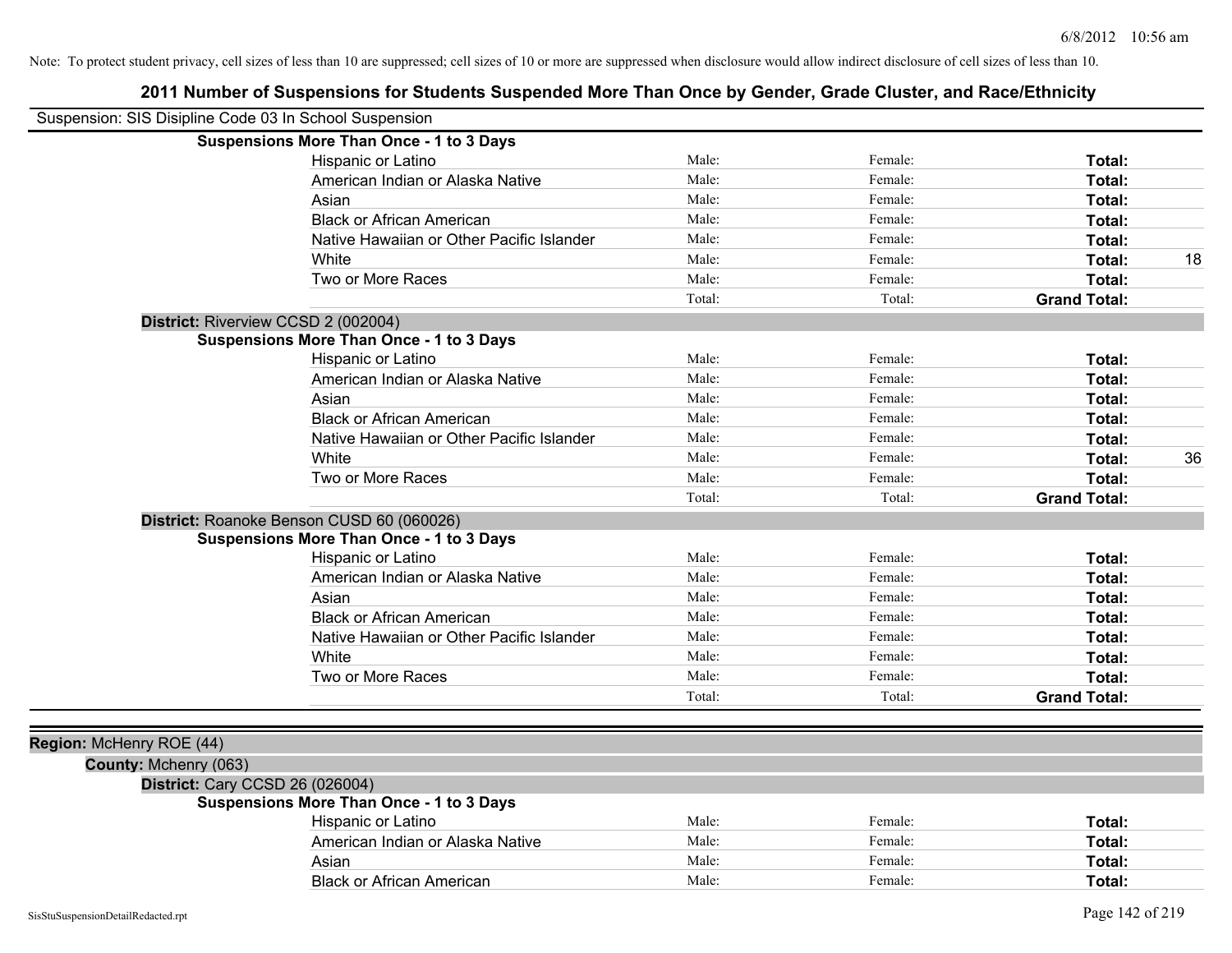| Suspension: SIS Disipline Code 03 In School Suspension |                                                    |        |     |         |    |                     |     |
|--------------------------------------------------------|----------------------------------------------------|--------|-----|---------|----|---------------------|-----|
|                                                        | Native Hawaiian or Other Pacific Islander          | Male:  |     | Female: |    | Total:              |     |
|                                                        | White                                              | Male:  |     | Female: |    | <b>Total:</b>       | 18  |
|                                                        | Two or More Races                                  | Male:  |     | Female: |    | Total:              |     |
|                                                        |                                                    | Total: |     | Total:  |    | <b>Grand Total:</b> | 29  |
| District: CHSD 155 (155016)                            |                                                    |        |     |         |    |                     |     |
|                                                        | <b>Suspensions More Than Once - 1 to 3 Days</b>    |        |     |         |    |                     |     |
|                                                        | Hispanic or Latino                                 | Male:  | 99  | Female: | 74 | Total:              | 173 |
|                                                        | American Indian or Alaska Native                   | Male:  |     | Female: |    | Total:              |     |
|                                                        | Asian                                              | Male:  |     | Female: |    | Total:              | 11  |
|                                                        | <b>Black or African American</b>                   | Male:  |     | Female: |    | Total:              |     |
|                                                        | Native Hawaiian or Other Pacific Islander          | Male:  |     | Female: |    | Total:              |     |
|                                                        | White                                              | Male:  | 277 | Female: | 90 | Total:              | 367 |
|                                                        | Two or More Races                                  | Male:  |     | Female: |    | Total:              | 19  |
|                                                        |                                                    | Total: |     | Total:  |    | <b>Grand Total:</b> |     |
| <b>District: Cons SD 158 (158022)</b>                  |                                                    |        |     |         |    |                     |     |
|                                                        | <b>Suspensions More Than Once - 1 to 3 Days</b>    |        |     |         |    |                     |     |
|                                                        | Hispanic or Latino                                 | Male:  |     | Female: |    | Total:              |     |
|                                                        | American Indian or Alaska Native                   | Male:  |     | Female: |    | Total:              |     |
|                                                        | Asian                                              | Male:  |     | Female: |    | Total:              |     |
|                                                        | <b>Black or African American</b>                   | Male:  |     | Female: |    | Total:              |     |
|                                                        | Native Hawaiian or Other Pacific Islander          | Male:  |     | Female: |    | Total:              |     |
|                                                        | White                                              | Male:  |     | Female: |    | Total:              | 20  |
|                                                        | Two or More Races                                  | Male:  |     | Female: |    | Total:              |     |
|                                                        |                                                    | Total: |     | Total:  |    | <b>Grand Total:</b> | 38  |
|                                                        | <b>Suspensions More Than Once - 4 or More Days</b> |        |     |         |    |                     |     |
|                                                        | Hispanic or Latino                                 | Male:  |     | Female: |    | Total:              |     |
|                                                        | American Indian or Alaska Native                   | Male:  |     | Female: |    | Total:              |     |
|                                                        | Asian                                              | Male:  |     | Female: |    | Total:              |     |
|                                                        | <b>Black or African American</b>                   | Male:  |     | Female: |    | Total:              |     |
|                                                        | Native Hawaiian or Other Pacific Islander          | Male:  |     | Female: |    | Total:              |     |
|                                                        | White                                              | Male:  |     | Female: |    | Total:              |     |
|                                                        | Two or More Races                                  | Male:  |     | Female: |    | Total:              |     |
|                                                        |                                                    | Total: |     | Total:  |    | <b>Grand Total:</b> |     |
| District: Crystal Lake CCSD 47 (047004)                |                                                    |        |     |         |    |                     |     |
|                                                        | <b>Suspensions More Than Once - 1 to 3 Days</b>    |        |     |         |    |                     |     |
|                                                        | Hispanic or Latino                                 | Male:  |     | Female: |    | Total:              |     |
|                                                        | American Indian or Alaska Native                   | Male:  |     | Female: |    | Total:              |     |
|                                                        | Asian                                              | Male:  |     | Female: |    | Total:              |     |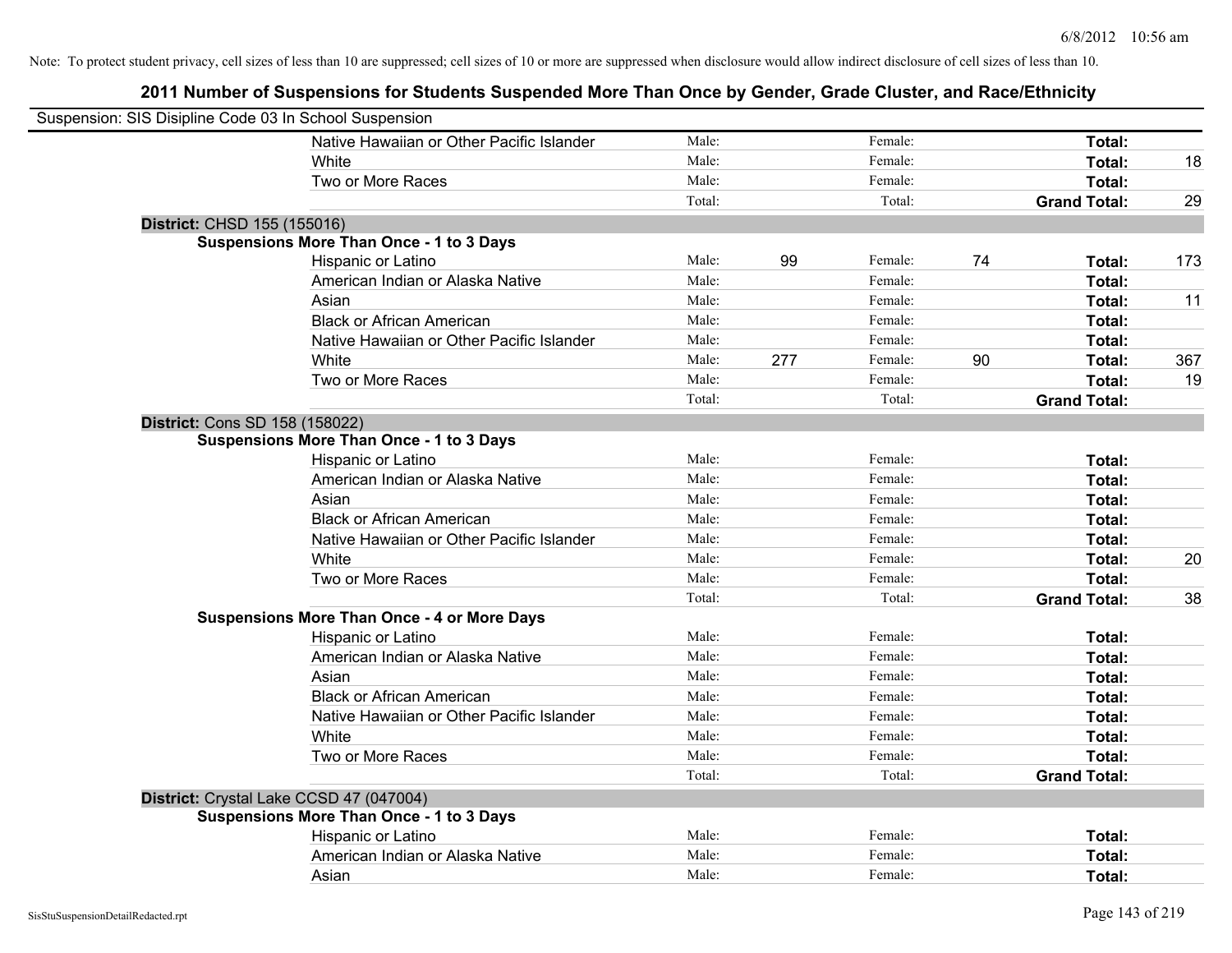| Suspension: SIS Disipline Code 03 In School Suspension |                                                    |        |         |                     |    |
|--------------------------------------------------------|----------------------------------------------------|--------|---------|---------------------|----|
|                                                        | <b>Black or African American</b>                   | Male:  | Female: | Total:              |    |
|                                                        | Native Hawaiian or Other Pacific Islander          | Male:  | Female: | Total:              |    |
|                                                        | White                                              | Male:  | Female: | Total:              | 33 |
|                                                        | Two or More Races                                  | Male:  | Female: | Total:              |    |
|                                                        |                                                    | Total: | Total:  | <b>Grand Total:</b> | 45 |
|                                                        | District: Fox River Grove Cons SD 3 (003003)       |        |         |                     |    |
|                                                        | <b>Suspensions More Than Once - 1 to 3 Days</b>    |        |         |                     |    |
|                                                        | Hispanic or Latino                                 | Male:  | Female: | Total:              |    |
|                                                        | American Indian or Alaska Native                   | Male:  | Female: | Total:              |    |
|                                                        | Asian                                              | Male:  | Female: | Total:              |    |
|                                                        | <b>Black or African American</b>                   | Male:  | Female: | Total:              |    |
|                                                        | Native Hawaiian or Other Pacific Islander          | Male:  | Female: | Total:              |    |
|                                                        | White                                              | Male:  | Female: | Total:              | 10 |
|                                                        | Two or More Races                                  | Male:  | Female: | Total:              |    |
|                                                        |                                                    | Total: | Total:  | <b>Grand Total:</b> |    |
| District: Harrison SD 36 (036002)                      |                                                    |        |         |                     |    |
|                                                        | <b>Suspensions More Than Once - 1 to 3 Days</b>    |        |         |                     |    |
|                                                        | Hispanic or Latino                                 | Male:  | Female: | Total:              |    |
|                                                        | American Indian or Alaska Native                   | Male:  | Female: | Total:              |    |
|                                                        | Asian                                              | Male:  | Female: | Total:              |    |
|                                                        | <b>Black or African American</b>                   | Male:  | Female: | Total:              |    |
|                                                        | Native Hawaiian or Other Pacific Islander          | Male:  | Female: | Total:              |    |
|                                                        | White                                              | Male:  | Female: | Total:              | 33 |
|                                                        | Two or More Races                                  | Male:  | Female: | Total:              |    |
|                                                        |                                                    | Total: | Total:  | <b>Grand Total:</b> | 47 |
|                                                        | <b>Suspensions More Than Once - 4 or More Days</b> |        |         |                     |    |
|                                                        | Hispanic or Latino                                 | Male:  | Female: | Total:              |    |
|                                                        | American Indian or Alaska Native                   | Male:  | Female: | Total:              |    |
|                                                        | Asian                                              | Male:  | Female: | Total:              |    |
|                                                        | <b>Black or African American</b>                   | Male:  | Female: | Total:              |    |
|                                                        | Native Hawaiian or Other Pacific Islander          | Male:  | Female: | Total:              |    |
|                                                        | White                                              | Male:  | Female: | Total:              |    |
|                                                        | Two or More Races                                  | Male:  | Female: | Total:              |    |
|                                                        |                                                    | Total: | Total:  | <b>Grand Total:</b> |    |
|                                                        | District: Harvard CUSD 50 (050026)                 |        |         |                     |    |
|                                                        | <b>Suspensions More Than Once - 1 to 3 Days</b>    |        |         |                     |    |
|                                                        | Hispanic or Latino                                 | Male:  | Female: | Total:              | 29 |
|                                                        | American Indian or Alaska Native                   | Male:  | Female: | Total:              |    |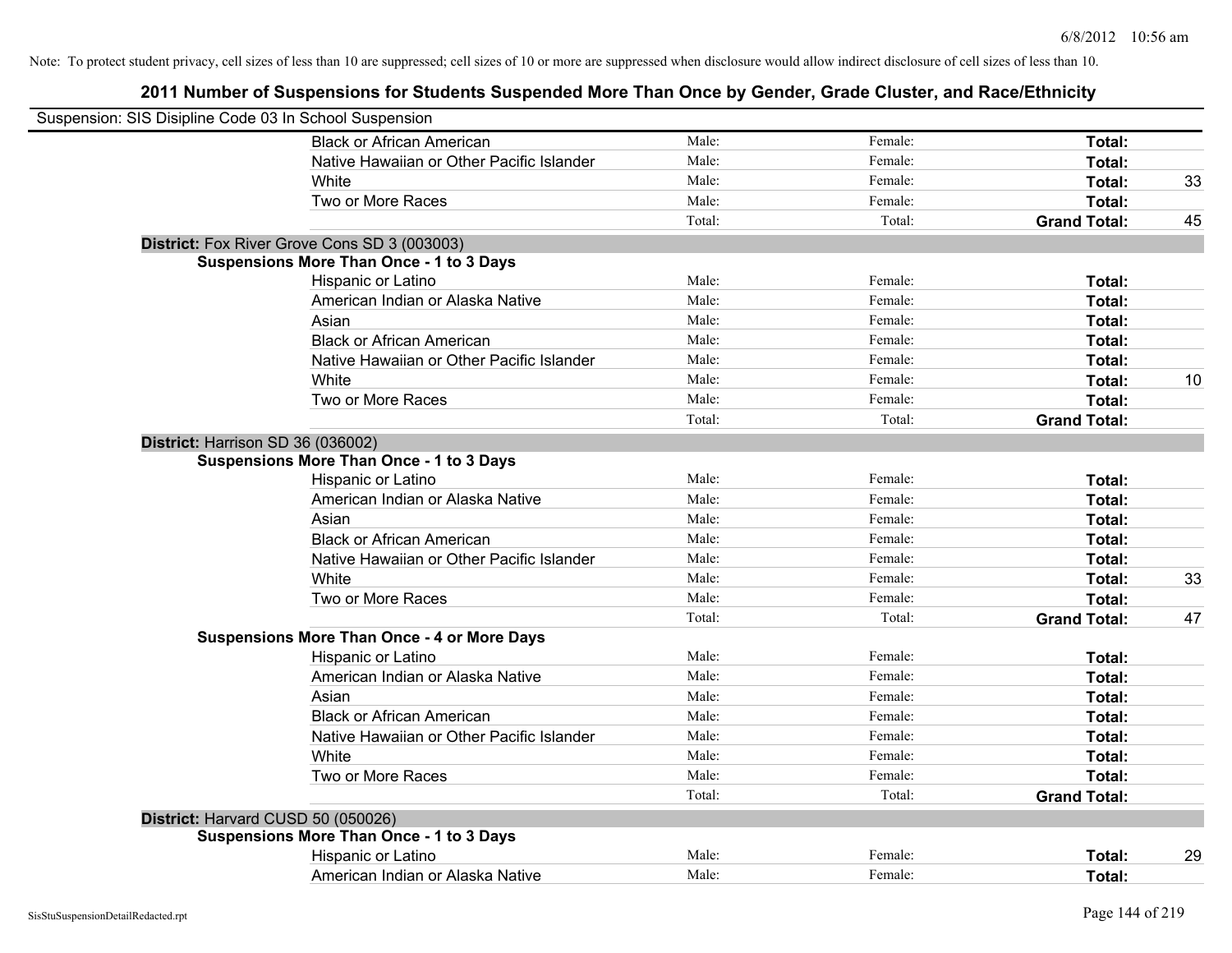|                                    | Suspension: SIS Disipline Code 03 In School Suspension                                           |        |     |         |    |                     |     |
|------------------------------------|--------------------------------------------------------------------------------------------------|--------|-----|---------|----|---------------------|-----|
|                                    | Asian                                                                                            | Male:  |     | Female: |    | <b>Total:</b>       |     |
|                                    | <b>Black or African American</b>                                                                 | Male:  |     | Female: |    | Total:              |     |
|                                    | Native Hawaiian or Other Pacific Islander                                                        | Male:  |     | Female: |    | Total:              |     |
|                                    | White                                                                                            | Male:  |     | Female: |    | Total:              |     |
|                                    | Two or More Races                                                                                | Male:  |     | Female: |    | Total:              |     |
|                                    |                                                                                                  | Total: |     | Total:  |    | <b>Grand Total:</b> |     |
|                                    | District: Johnsburg CUSD 12 (012026)                                                             |        |     |         |    |                     |     |
|                                    | <b>Suspensions More Than Once - 1 to 3 Days</b>                                                  |        |     |         |    |                     |     |
|                                    | Hispanic or Latino                                                                               | Male:  | 13  | Female: | 12 | Total:              | 25  |
|                                    | American Indian or Alaska Native                                                                 | Male:  |     | Female: |    | Total:              |     |
|                                    | Asian                                                                                            | Male:  |     | Female: |    | Total:              |     |
|                                    | <b>Black or African American</b>                                                                 | Male:  |     | Female: |    | Total:              |     |
|                                    | Native Hawaiian or Other Pacific Islander                                                        | Male:  |     | Female: |    | Total:              |     |
|                                    | White                                                                                            | Male:  | 184 | Female: | 56 | Total:              | 240 |
|                                    | Two or More Races                                                                                | Male:  |     | Female: |    | Total:              |     |
|                                    |                                                                                                  | Total: |     | Total:  |    | <b>Grand Total:</b> |     |
|                                    | <b>Suspensions More Than Once - 4 or More Days</b>                                               |        |     |         |    |                     |     |
|                                    | Hispanic or Latino                                                                               | Male:  |     | Female: |    | Total:              |     |
|                                    | American Indian or Alaska Native                                                                 | Male:  |     | Female: |    | Total:              |     |
|                                    | Asian                                                                                            | Male:  |     | Female: |    | Total:              |     |
|                                    | <b>Black or African American</b>                                                                 | Male:  |     | Female: |    | Total:              |     |
|                                    | Native Hawaiian or Other Pacific Islander                                                        | Male:  |     | Female: |    | Total:              |     |
|                                    | White                                                                                            | Male:  |     | Female: |    | Total:              |     |
|                                    | Two or More Races                                                                                | Male:  |     | Female: |    | Total:              |     |
|                                    |                                                                                                  | Total: |     | Total:  |    | <b>Grand Total:</b> |     |
|                                    | District: Marengo-Union E Cons D 165 (165003)<br><b>Suspensions More Than Once - 1 to 3 Days</b> |        |     |         |    |                     |     |
|                                    | Hispanic or Latino                                                                               | Male:  |     | Female: |    | Total:              |     |
|                                    | American Indian or Alaska Native                                                                 | Male:  |     | Female: |    | Total:              |     |
|                                    | Asian                                                                                            | Male:  |     | Female: |    | Total:              |     |
|                                    | <b>Black or African American</b>                                                                 | Male:  |     | Female: |    | Total:              |     |
|                                    | Native Hawaiian or Other Pacific Islander                                                        | Male:  |     | Female: |    | Total:              |     |
|                                    | White                                                                                            | Male:  |     | Female: |    | Total:              | 16  |
|                                    | Two or More Races                                                                                | Male:  |     | Female: |    | Total:              |     |
|                                    |                                                                                                  | Total: |     | Total:  |    | <b>Grand Total:</b> |     |
|                                    | <b>Suspensions More Than Once - 4 or More Days</b>                                               |        |     |         |    |                     |     |
|                                    | Hispanic or Latino                                                                               | Male:  |     | Female: |    | Total:              |     |
|                                    | American Indian or Alaska Native                                                                 | Male:  |     | Female: |    | Total:              |     |
|                                    | Asian                                                                                            | Male:  |     | Female: |    | Total:              |     |
| SisStuSuspensionDetailRedacted.rpt |                                                                                                  |        |     |         |    | Page 145 of 219     |     |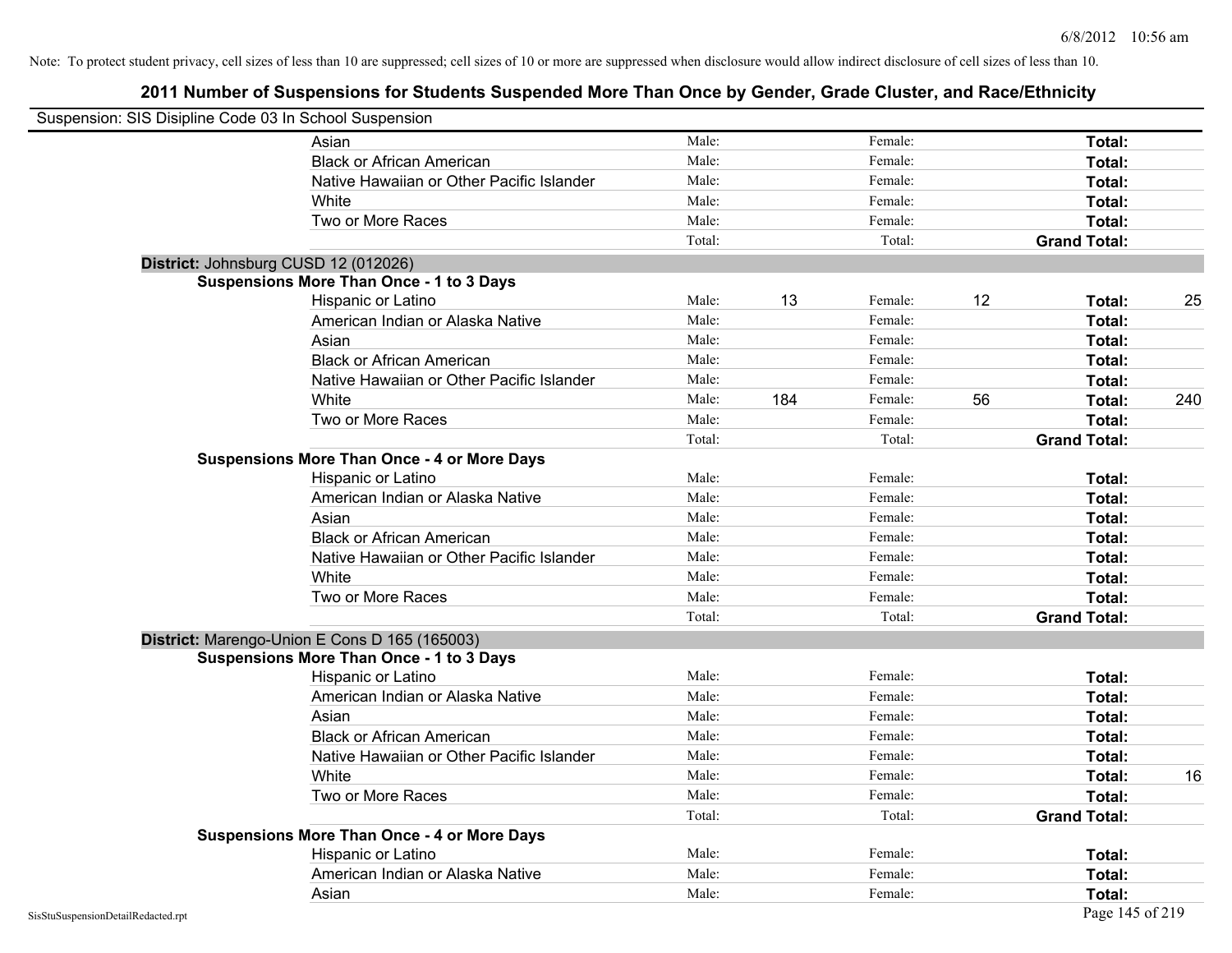| Suspension: SIS Disipline Code 03 In School Suspension |                                                    |        |         |                     |    |
|--------------------------------------------------------|----------------------------------------------------|--------|---------|---------------------|----|
|                                                        | <b>Black or African American</b>                   | Male:  | Female: | Total:              |    |
|                                                        | Native Hawaiian or Other Pacific Islander          | Male:  | Female: | Total:              |    |
|                                                        | White                                              | Male:  | Female: | Total:              |    |
|                                                        | Two or More Races                                  | Male:  | Female: | Total:              |    |
|                                                        |                                                    | Total: | Total:  | <b>Grand Total:</b> |    |
|                                                        | District: McHenry CCSD 15 (015004)                 |        |         |                     |    |
|                                                        | <b>Suspensions More Than Once - 1 to 3 Days</b>    |        |         |                     |    |
|                                                        | Hispanic or Latino                                 | Male:  | Female: | Total:              | 16 |
|                                                        | American Indian or Alaska Native                   | Male:  | Female: | Total:              |    |
|                                                        | Asian                                              | Male:  | Female: | Total:              |    |
|                                                        | <b>Black or African American</b>                   | Male:  | Female: | Total:              |    |
|                                                        | Native Hawaiian or Other Pacific Islander          | Male:  | Female: | Total:              |    |
|                                                        | White                                              | Male:  | Female: | Total:              | 62 |
|                                                        | Two or More Races                                  | Male:  | Female: | Total:              |    |
|                                                        |                                                    | Total: | Total:  | <b>Grand Total:</b> |    |
|                                                        | <b>Suspensions More Than Once - 4 or More Days</b> |        |         |                     |    |
|                                                        | Hispanic or Latino                                 | Male:  | Female: | Total:              |    |
|                                                        | American Indian or Alaska Native                   | Male:  | Female: | Total:              |    |
|                                                        | Asian                                              | Male:  | Female: | Total:              |    |
|                                                        | <b>Black or African American</b>                   | Male:  | Female: | Total:              |    |
|                                                        | Native Hawaiian or Other Pacific Islander          | Male:  | Female: | Total:              |    |
|                                                        | White                                              | Male:  | Female: | Total:              |    |
|                                                        | Two or More Races                                  | Male:  | Female: | Total:              |    |
|                                                        |                                                    | Total: | Total:  | <b>Grand Total:</b> |    |
|                                                        | District: McHenry CHSD 156 (156016)                |        |         |                     |    |
|                                                        | <b>Suspensions More Than Once - 1 to 3 Days</b>    |        |         |                     |    |
|                                                        | Hispanic or Latino                                 | Male:  | Female: | Total:              |    |
|                                                        | American Indian or Alaska Native                   | Male:  | Female: | Total:              |    |
|                                                        | Asian                                              | Male:  | Female: | Total:              |    |
|                                                        | <b>Black or African American</b>                   | Male:  | Female: | Total:              |    |
|                                                        | Native Hawaiian or Other Pacific Islander          | Male:  | Female: | Total:              |    |
|                                                        | White                                              | Male:  | Female: | Total:              | 31 |
|                                                        | Two or More Races                                  | Male:  | Female: | Total:              |    |
|                                                        |                                                    | Total: | Total:  | <b>Grand Total:</b> |    |
|                                                        | District: Richmond-Burton CHSD 157 (157016)        |        |         |                     |    |
|                                                        | <b>Suspensions More Than Once - 1 to 3 Days</b>    |        |         |                     |    |
|                                                        | Hispanic or Latino                                 | Male:  | Female: | Total:              |    |
|                                                        | American Indian or Alaska Native                   | Male:  | Female: | Total:              |    |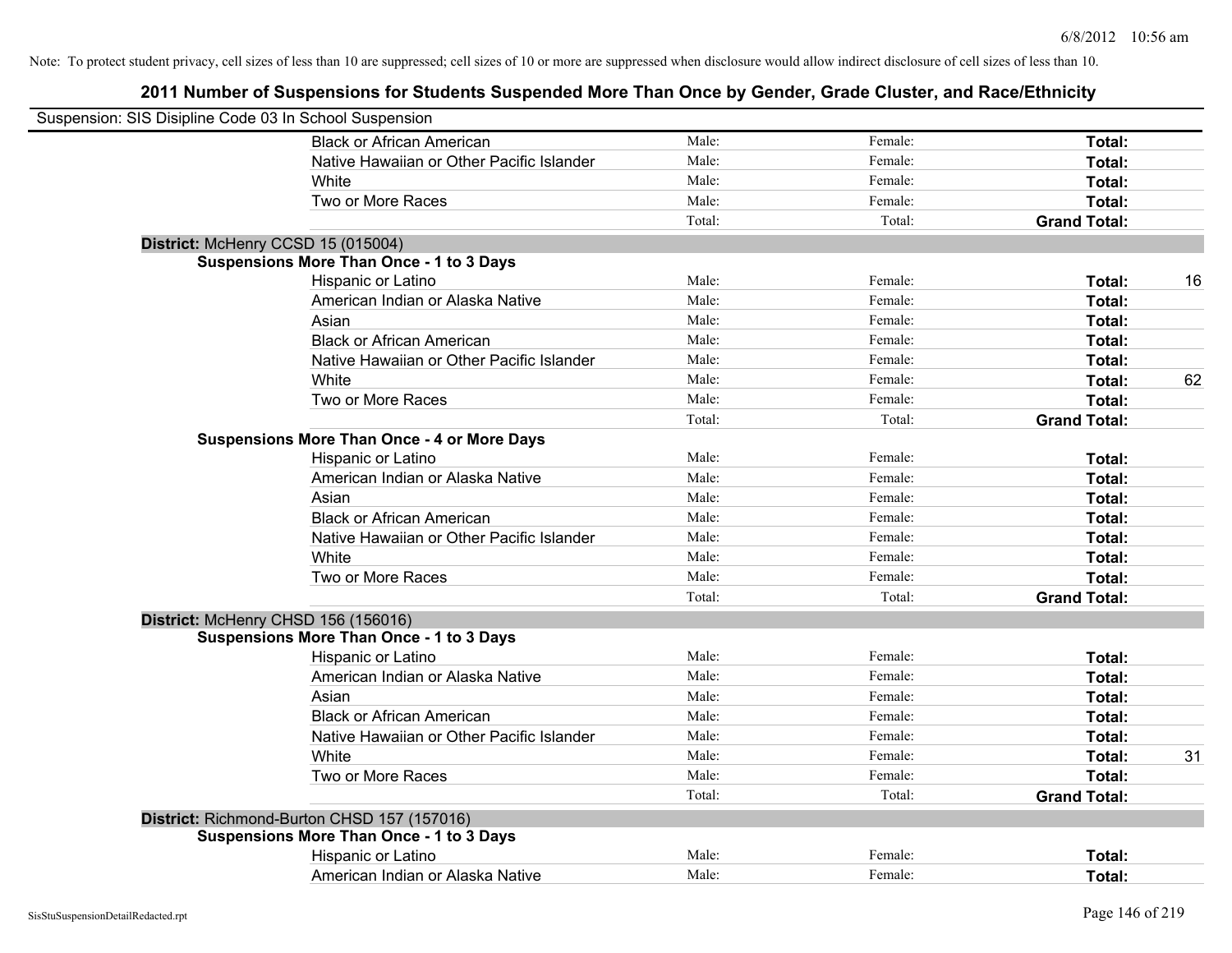| Suspension: SIS Disipline Code 03 In School Suspension |                                                                                          |        |     |         |     |                     |     |
|--------------------------------------------------------|------------------------------------------------------------------------------------------|--------|-----|---------|-----|---------------------|-----|
|                                                        | Asian                                                                                    | Male:  |     | Female: |     | Total:              |     |
|                                                        | <b>Black or African American</b>                                                         | Male:  |     | Female: |     | Total:              |     |
|                                                        | Native Hawaiian or Other Pacific Islander                                                | Male:  |     | Female: |     | Total:              |     |
|                                                        | White                                                                                    | Male:  | 106 | Female: | 26  | Total:              | 132 |
|                                                        | Two or More Races                                                                        | Male:  |     | Female: |     | Total:              |     |
|                                                        |                                                                                          | Total: |     | Total:  |     | <b>Grand Total:</b> |     |
|                                                        | <b>Suspensions More Than Once - 4 or More Days</b>                                       |        |     |         |     |                     |     |
|                                                        | Hispanic or Latino                                                                       | Male:  |     | Female: |     | Total:              |     |
|                                                        | American Indian or Alaska Native                                                         | Male:  |     | Female: |     | Total:              |     |
|                                                        | Asian                                                                                    | Male:  |     | Female: |     | Total:              |     |
|                                                        | <b>Black or African American</b>                                                         | Male:  |     | Female: |     | Total:              |     |
|                                                        | Native Hawaiian or Other Pacific Islander                                                | Male:  |     | Female: |     | Total:              |     |
|                                                        | White                                                                                    | Male:  |     | Female: |     | Total:              |     |
|                                                        | Two or More Races                                                                        | Male:  |     | Female: |     | Total:              |     |
|                                                        |                                                                                          | Total: |     | Total:  |     | <b>Grand Total:</b> |     |
|                                                        | District: Riley CCSD 18 (018004)                                                         |        |     |         |     |                     |     |
|                                                        | <b>Suspensions More Than Once - 1 to 3 Days</b>                                          |        |     |         |     |                     |     |
|                                                        | Hispanic or Latino                                                                       | Male:  |     | Female: |     | Total:              |     |
|                                                        | American Indian or Alaska Native                                                         | Male:  |     | Female: |     | Total:              |     |
|                                                        | Asian                                                                                    | Male:  |     | Female: |     | Total:              |     |
|                                                        | <b>Black or African American</b>                                                         | Male:  |     | Female: |     | Total:              |     |
|                                                        | Native Hawaiian or Other Pacific Islander                                                | Male:  |     | Female: |     | Total:              |     |
|                                                        | White                                                                                    | Male:  |     | Female: |     | Total:              |     |
|                                                        | Two or More Races                                                                        | Male:  |     | Female: |     | Total:              |     |
|                                                        |                                                                                          | Total: |     | Total:  |     | <b>Grand Total:</b> |     |
|                                                        | District: Woodstock CUSD 200 (200026)<br><b>Suspensions More Than Once - 1 to 3 Days</b> |        |     |         |     |                     |     |
|                                                        | Hispanic or Latino                                                                       | Male:  | 201 | Female: | 200 | Total:              | 401 |
|                                                        | American Indian or Alaska Native                                                         | Male:  |     | Female: |     | Total:              |     |
|                                                        | Asian                                                                                    | Male:  |     | Female: |     | Total:              |     |
|                                                        | <b>Black or African American</b>                                                         | Male:  |     | Female: |     | Total:              | 22  |
|                                                        | Native Hawaiian or Other Pacific Islander                                                | Male:  |     | Female: |     | Total:              |     |
|                                                        | White                                                                                    | Male:  | 230 | Female: | 94  | Total:              | 324 |
|                                                        | Two or More Races                                                                        | Male:  |     | Female: |     | Total:              | 20  |
|                                                        |                                                                                          | Total: |     | Total:  |     | <b>Grand Total:</b> |     |
|                                                        | <b>Suspensions More Than Once - 4 or More Days</b>                                       |        |     |         |     |                     |     |
|                                                        | Hispanic or Latino                                                                       | Male:  |     | Female: |     | Total:              |     |
|                                                        | American Indian or Alaska Native                                                         | Male:  |     | Female: |     | Total:              |     |
|                                                        | Asian                                                                                    | Male:  |     | Female: |     | Total:              |     |
| SisStuSuspensionDetailRedacted.rpt                     |                                                                                          |        |     |         |     | Page 147 of 219     |     |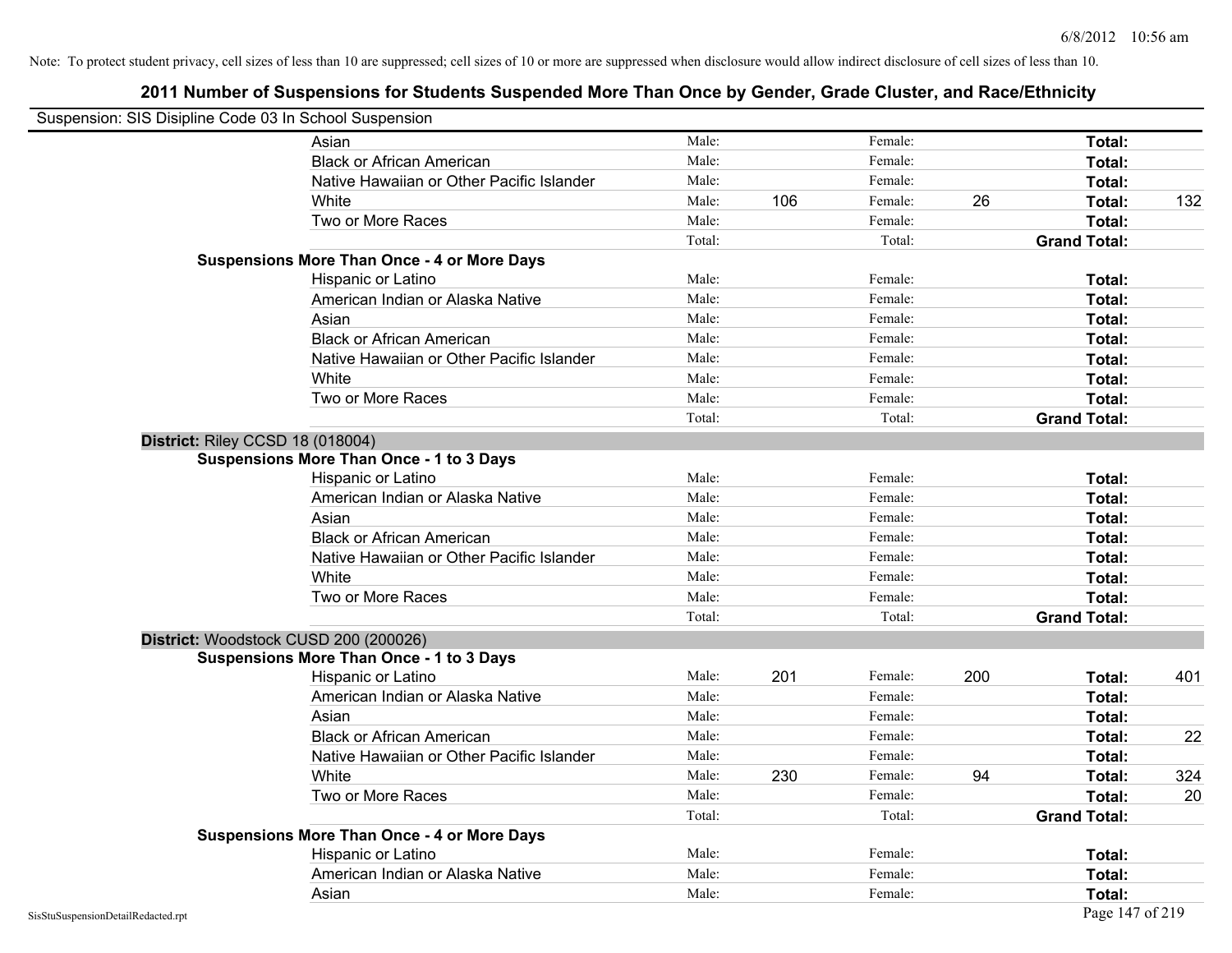| Suspension: SIS Disipline Code 03 In School Suspension   |                                                 |        |         |                     |
|----------------------------------------------------------|-------------------------------------------------|--------|---------|---------------------|
|                                                          | <b>Black or African American</b>                | Male:  | Female: | Total:              |
|                                                          | Native Hawaiian or Other Pacific Islander       | Male:  | Female: | Total:              |
|                                                          | White                                           | Male:  | Female: | Total:              |
|                                                          | Two or More Races                               | Male:  | Female: | Total:              |
|                                                          |                                                 | Total: | Total:  | <b>Grand Total:</b> |
| <b>County: Non-Public School (000)</b>                   |                                                 |        |         |                     |
| District: McHenry ROE (000000)                           |                                                 |        |         |                     |
|                                                          | <b>Suspensions More Than Once - 1 to 3 Days</b> |        |         |                     |
|                                                          | Hispanic or Latino                              | Male:  | Female: | Total:              |
|                                                          | American Indian or Alaska Native                | Male:  | Female: | Total:              |
|                                                          | Asian                                           | Male:  | Female: | Total:              |
|                                                          | <b>Black or African American</b>                | Male:  | Female: | Total:              |
|                                                          | Native Hawaiian or Other Pacific Islander       | Male:  | Female: | Total:              |
|                                                          | White                                           | Male:  | Female: | Total:              |
|                                                          | Two or More Races                               | Male:  | Female: | <b>Total:</b>       |
|                                                          |                                                 | Total: | Total:  | <b>Grand Total:</b> |
| Region: Monroe/Randolph ROE (45)<br>County: Monroe (067) |                                                 |        |         |                     |
|                                                          | District: Columbia CUSD 4 (004026)              |        |         |                     |
|                                                          | <b>Suspensions More Than Once - 1 to 3 Days</b> |        |         |                     |
|                                                          | Hispanic or Latino                              | Male:  | Female: | Total:              |
|                                                          | American Indian or Alaska Native                | Male:  | Female: | Total:              |
|                                                          | Asian                                           | Male:  | Female: | Total:              |
|                                                          | <b>Black or African American</b>                | Male:  | Female: | Total:              |
|                                                          | Native Hawaiian or Other Pacific Islander       | Male:  | Female: | Total:              |
|                                                          | White                                           | Male:  | Female: | 30<br>Total:        |
|                                                          | Two or More Races                               | Male:  | Female: | Total:              |
|                                                          |                                                 | Total: | Total:  | <b>Grand Total:</b> |
|                                                          | District: Valmeyer CUSD 3 (003026)              |        |         |                     |
|                                                          | <b>Suspensions More Than Once - 1 to 3 Days</b> |        |         |                     |
|                                                          | Hispanic or Latino                              | Male:  | Female: | Total:              |
|                                                          | American Indian or Alaska Native                | Male:  | Female: | Total:              |
|                                                          | Asian                                           | Male:  | Female: | Total:              |
|                                                          | <b>Black or African American</b>                | Male:  | Female: | Total:              |
|                                                          | Native Hawaiian or Other Pacific Islander       | Male:  | Female: | Total:              |
|                                                          | White                                           | Male:  | Female: | <b>Total:</b>       |
|                                                          | Two or More Races                               | Male:  | Female: | Total:              |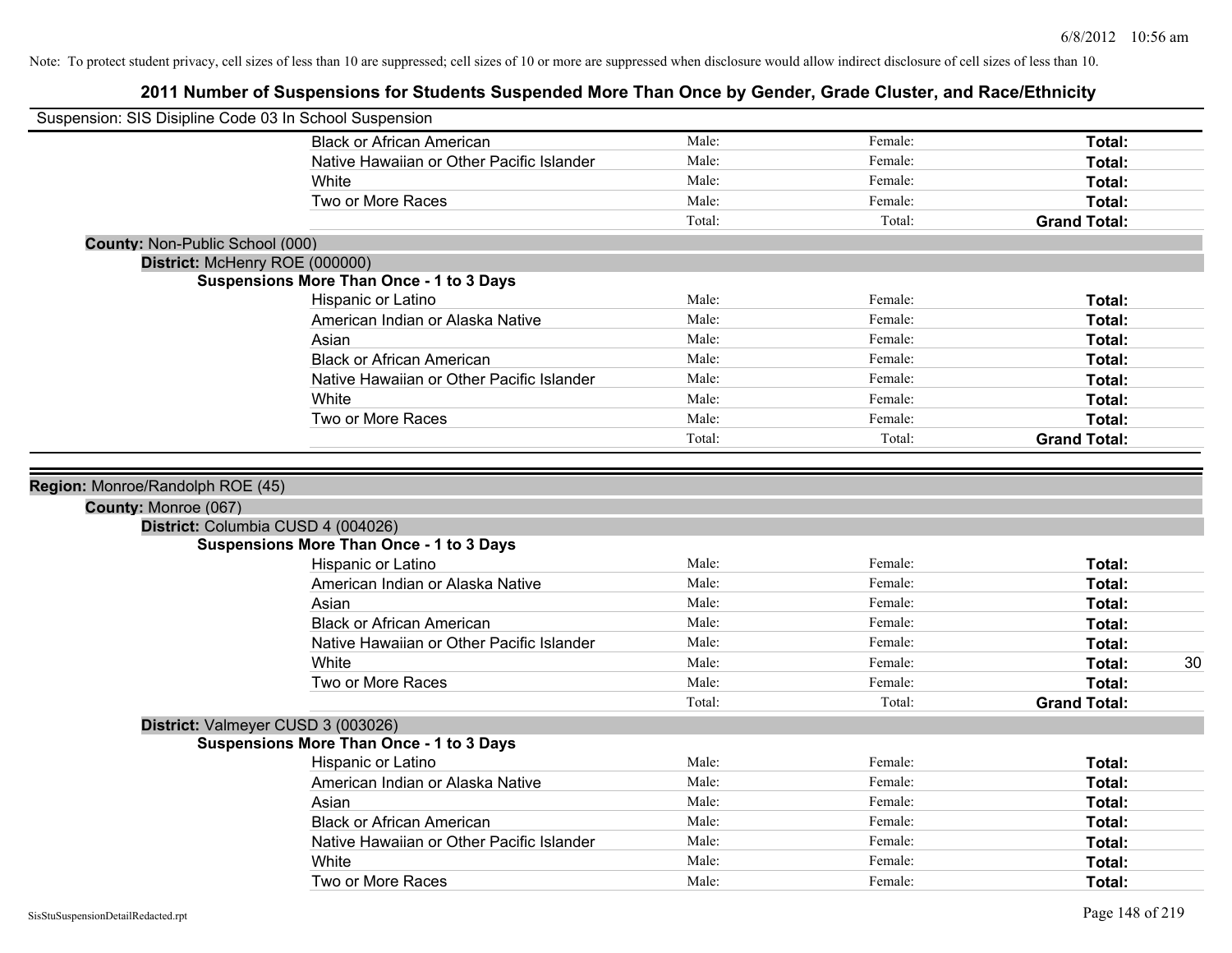| Suspension: SIS Disipline Code 03 In School Suspension |                                                    |        |     |         |    |                     |     |
|--------------------------------------------------------|----------------------------------------------------|--------|-----|---------|----|---------------------|-----|
|                                                        |                                                    | Total: |     | Total:  |    | <b>Grand Total:</b> |     |
|                                                        | District: Waterloo CUSD 5 (005026)                 |        |     |         |    |                     |     |
|                                                        | <b>Suspensions More Than Once - 1 to 3 Days</b>    |        |     |         |    |                     |     |
|                                                        | Hispanic or Latino                                 | Male:  |     | Female: |    | Total:              |     |
|                                                        | American Indian or Alaska Native                   | Male:  |     | Female: |    | Total:              |     |
|                                                        | Asian                                              | Male:  |     | Female: |    | Total:              | 13  |
|                                                        | <b>Black or African American</b>                   | Male:  |     | Female: |    | Total:              |     |
|                                                        | Native Hawaiian or Other Pacific Islander          | Male:  |     | Female: |    | Total:              |     |
|                                                        | White                                              | Male:  | 273 | Female: | 67 | Total:              | 340 |
|                                                        | Two or More Races                                  | Male:  |     | Female: |    | Total:              |     |
|                                                        |                                                    | Total: |     | Total:  |    | <b>Grand Total:</b> | 365 |
|                                                        | <b>Suspensions More Than Once - 4 or More Days</b> |        |     |         |    |                     |     |
|                                                        | Hispanic or Latino                                 | Male:  |     | Female: |    | Total:              |     |
|                                                        | American Indian or Alaska Native                   | Male:  |     | Female: |    | Total:              |     |
|                                                        | Asian                                              | Male:  |     | Female: |    | Total:              |     |
|                                                        | <b>Black or African American</b>                   | Male:  |     | Female: |    | Total:              |     |
|                                                        | Native Hawaiian or Other Pacific Islander          | Male:  |     | Female: |    | Total:              |     |
|                                                        | White                                              | Male:  |     | Female: |    | Total:              |     |
|                                                        | Two or More Races                                  | Male:  |     | Female: |    | Total:              |     |
|                                                        |                                                    | Total: |     | Total:  |    | <b>Grand Total:</b> |     |
| County: Non-Public School (000)                        |                                                    |        |     |         |    |                     |     |
|                                                        | District: Monroe/Randolph ROE (000000)             |        |     |         |    |                     |     |
|                                                        | <b>Suspensions More Than Once - 1 to 3 Days</b>    |        |     |         |    |                     |     |
|                                                        | Hispanic or Latino                                 | Male:  |     | Female: |    | Total:              |     |
|                                                        | American Indian or Alaska Native                   | Male:  |     | Female: |    | Total:              |     |
|                                                        | Asian                                              | Male:  |     | Female: |    | Total:              |     |
|                                                        | <b>Black or African American</b>                   | Male:  |     | Female: |    | Total:              |     |
|                                                        | Native Hawaiian or Other Pacific Islander          | Male:  |     | Female: |    | Total:              |     |
|                                                        | White                                              | Male:  |     | Female: |    | Total:              |     |
|                                                        | Two or More Races                                  | Male:  |     | Female: |    | Total:              |     |
|                                                        |                                                    | Total: |     | Total:  |    | <b>Grand Total:</b> |     |
| County: Randolph (079)                                 |                                                    |        |     |         |    |                     |     |
|                                                        | District: Chester CUSD 139 (139026)                |        |     |         |    |                     |     |
|                                                        | <b>Suspensions More Than Once - 1 to 3 Days</b>    |        |     |         |    |                     |     |
|                                                        | Hispanic or Latino                                 | Male:  |     | Female: |    | Total:              |     |
|                                                        | American Indian or Alaska Native                   | Male:  |     | Female: |    | Total:              |     |
|                                                        | Asian                                              | Male:  |     | Female: |    | Total:              |     |
|                                                        | <b>Black or African American</b>                   | Male:  |     | Female: |    | Total:              | 24  |
|                                                        | Native Hawaiian or Other Pacific Islander          | Male:  |     | Female: |    | Total:              |     |
| SisStuSuspensionDetailRedacted.rpt                     |                                                    |        |     |         |    | Page 149 of 219     |     |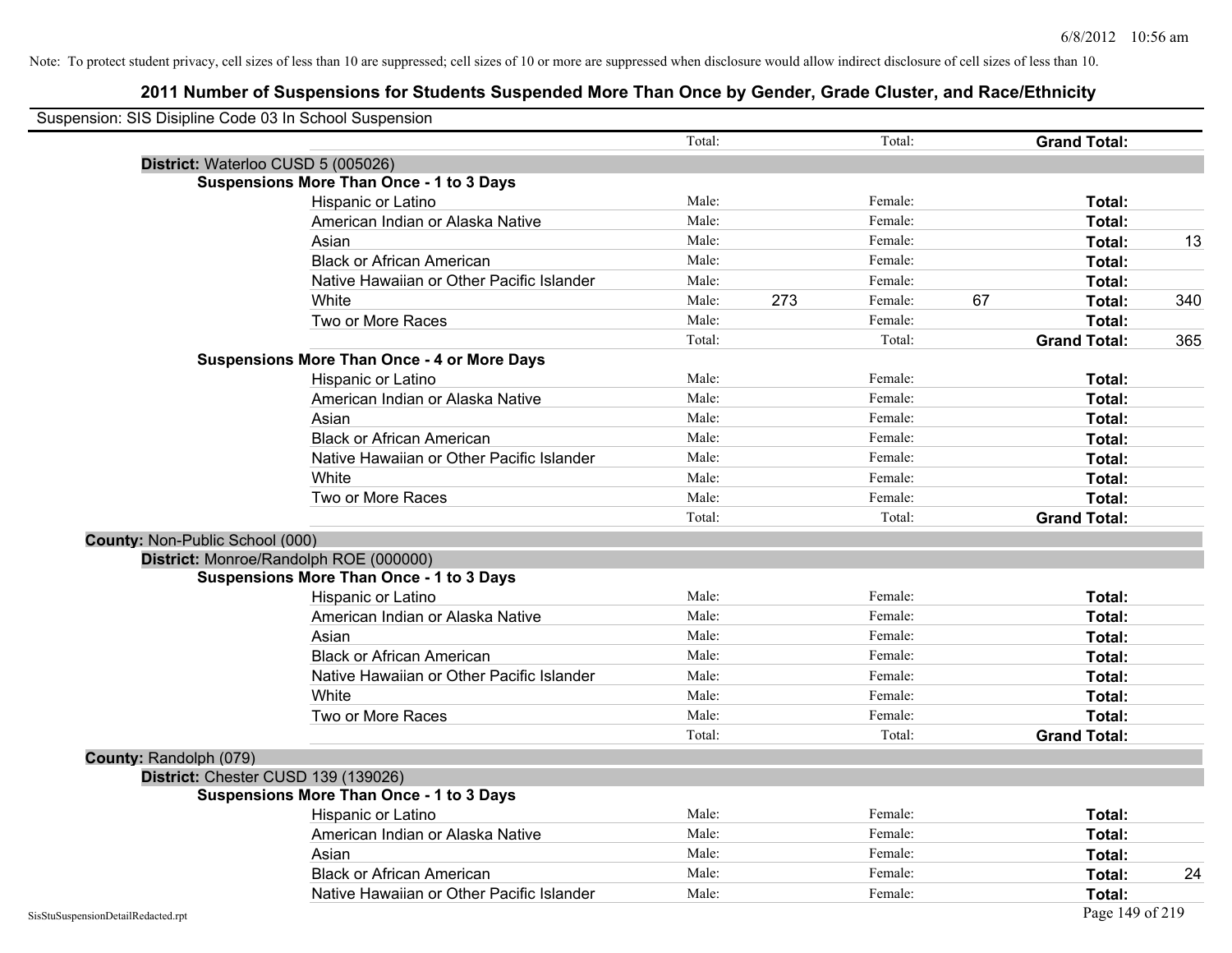| Suspension: SIS Disipline Code 03 In School Suspension |                                                    |        |     |         |    |                     |     |
|--------------------------------------------------------|----------------------------------------------------|--------|-----|---------|----|---------------------|-----|
|                                                        | White                                              | Male:  | 62  | Female: | 21 | Total:              | 83  |
|                                                        | Two or More Races                                  | Male:  |     | Female: |    | <b>Total:</b>       |     |
|                                                        |                                                    | Total: |     | Total:  |    | <b>Grand Total:</b> |     |
| District: Red Bud CUSD 132 (132026)                    |                                                    |        |     |         |    |                     |     |
|                                                        | <b>Suspensions More Than Once - 1 to 3 Days</b>    |        |     |         |    |                     |     |
|                                                        | Hispanic or Latino                                 | Male:  |     | Female: |    | Total:              |     |
|                                                        | American Indian or Alaska Native                   | Male:  |     | Female: |    | Total:              |     |
|                                                        | Asian                                              | Male:  |     | Female: |    | Total:              |     |
|                                                        | <b>Black or African American</b>                   | Male:  |     | Female: |    | Total:              |     |
|                                                        | Native Hawaiian or Other Pacific Islander          | Male:  |     | Female: |    | Total:              |     |
|                                                        | White                                              | Male:  |     | Female: |    | Total:              | 15  |
|                                                        | Two or More Races                                  | Male:  |     | Female: |    | Total:              |     |
|                                                        |                                                    | Total: |     | Total:  |    | <b>Grand Total:</b> |     |
| District: Sparta CUSD 140 (140026)                     |                                                    |        |     |         |    |                     |     |
|                                                        | <b>Suspensions More Than Once - 1 to 3 Days</b>    |        |     |         |    |                     |     |
|                                                        | Hispanic or Latino                                 | Male:  |     | Female: |    | Total:              |     |
|                                                        | American Indian or Alaska Native                   | Male:  |     | Female: |    | Total:              |     |
|                                                        | Asian                                              | Male:  |     | Female: |    | Total:              |     |
|                                                        | <b>Black or African American</b>                   | Male:  | 86  | Female: | 56 | Total:              | 142 |
|                                                        | Native Hawaiian or Other Pacific Islander          | Male:  |     | Female: |    | Total:              |     |
|                                                        | White                                              | Male:  | 132 | Female: | 66 | Total:              | 198 |
|                                                        | Two or More Races                                  | Male:  |     | Female: |    | Total:              | 50  |
|                                                        |                                                    | Total: |     | Total:  |    | <b>Grand Total:</b> |     |
|                                                        | <b>Suspensions More Than Once - 4 or More Days</b> |        |     |         |    |                     |     |
|                                                        | Hispanic or Latino                                 | Male:  |     | Female: |    | Total:              |     |
|                                                        | American Indian or Alaska Native                   | Male:  |     | Female: |    | Total:              |     |
|                                                        | Asian                                              | Male:  |     | Female: |    | Total:              |     |
|                                                        | <b>Black or African American</b>                   | Male:  |     | Female: |    | Total:              |     |
|                                                        | Native Hawaiian or Other Pacific Islander          | Male:  |     | Female: |    | Total:              |     |
|                                                        | White                                              | Male:  |     | Female: |    | Total:              | 12  |
|                                                        | Two or More Races                                  | Male:  |     | Female: |    | Total:              |     |
|                                                        |                                                    | Total: |     | Total:  |    | <b>Grand Total:</b> |     |
| District: Steeleville CUSD 138 (138026)                |                                                    |        |     |         |    |                     |     |
|                                                        | <b>Suspensions More Than Once - 1 to 3 Days</b>    |        |     |         |    |                     |     |
|                                                        | Hispanic or Latino                                 | Male:  |     | Female: |    | Total:              |     |
|                                                        | American Indian or Alaska Native                   | Male:  |     | Female: |    | Total:              |     |
|                                                        | Asian                                              | Male:  |     | Female: |    | Total:              |     |
|                                                        | <b>Black or African American</b>                   | Male:  |     | Female: |    | Total:              |     |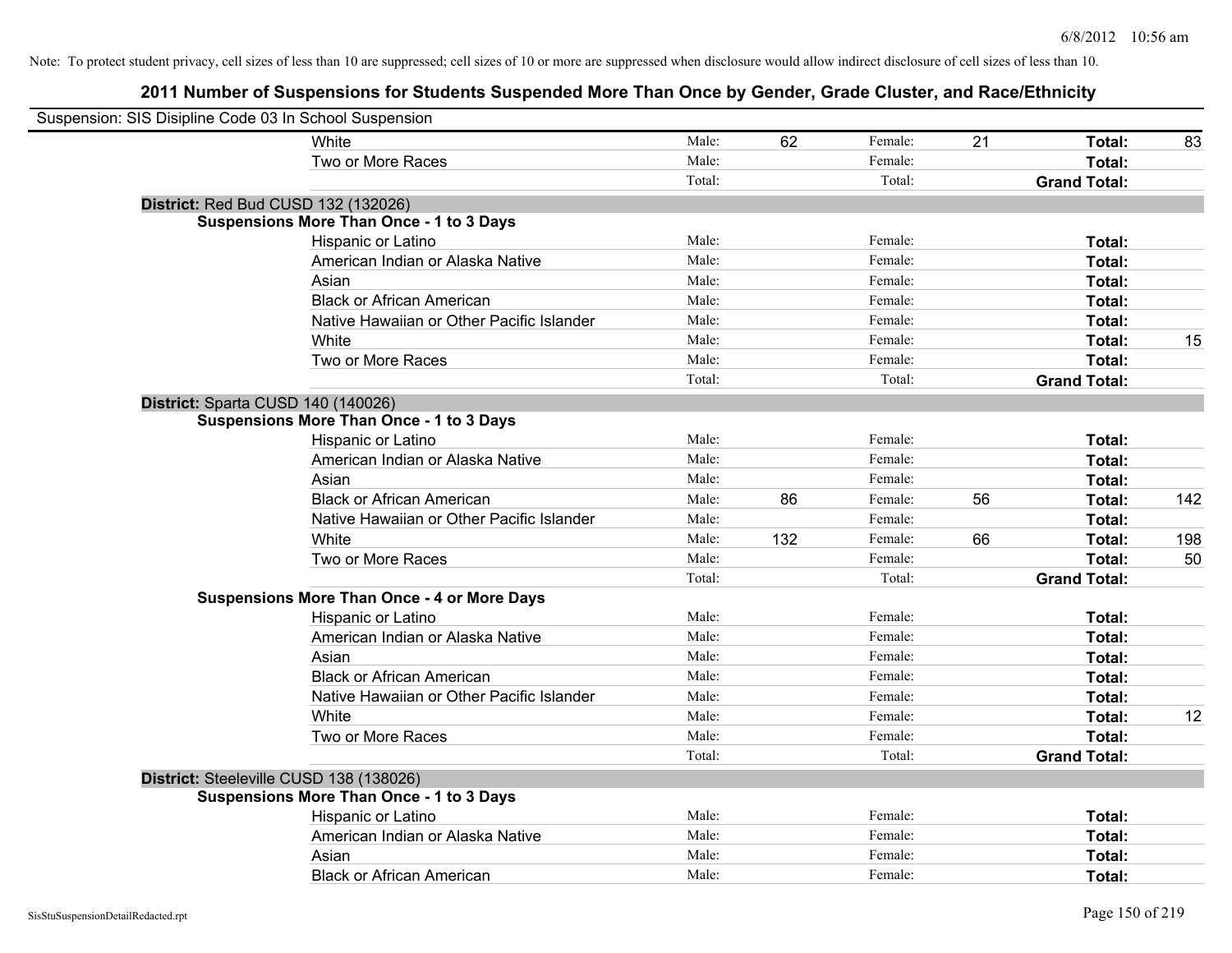## **2011 Number of Suspensions for Students Suspended More Than Once by Gender, Grade Cluster, and Race/Ethnicity**

| Suspension: SIS Disipline Code 03 In School Suspension |                                                    |        |         |                     |
|--------------------------------------------------------|----------------------------------------------------|--------|---------|---------------------|
|                                                        | Native Hawaiian or Other Pacific Islander          | Male:  | Female: | Total:              |
|                                                        | White                                              | Male:  | Female: | Total:              |
|                                                        | Two or More Races                                  | Male:  | Female: | Total:              |
|                                                        |                                                    | Total: | Total:  | <b>Grand Total:</b> |
|                                                        |                                                    |        |         |                     |
| Region: Peoria ROE (48)                                |                                                    |        |         |                     |
| <b>County: Non-Public School (000)</b>                 |                                                    |        |         |                     |
| District: Peoria ROE (000000)                          |                                                    |        |         |                     |
|                                                        | <b>Suspensions More Than Once - 1 to 3 Days</b>    |        |         |                     |
|                                                        | Hispanic or Latino                                 | Male:  | Female: | Total:              |
|                                                        | American Indian or Alaska Native                   | Male:  | Female: | Total:              |
|                                                        | Asian                                              | Male:  | Female: | Total:              |
|                                                        | <b>Black or African American</b>                   | Male:  | Female: | Total:              |
|                                                        | Native Hawaiian or Other Pacific Islander          | Male:  | Female: | Total:              |
|                                                        | White                                              | Male:  | Female: | Total:              |
|                                                        | Two or More Races                                  | Male:  | Female: | Total:              |
|                                                        |                                                    | Total: | Total:  | <b>Grand Total:</b> |
| County: Peoria (072)                                   |                                                    |        |         |                     |
| District: Bartonville SD 66 (066002)                   |                                                    |        |         |                     |
|                                                        | <b>Suspensions More Than Once - 1 to 3 Days</b>    |        |         |                     |
|                                                        | Hispanic or Latino                                 | Male:  | Female: | Total:              |
|                                                        | American Indian or Alaska Native                   | Male:  | Female: | Total:              |
|                                                        | Asian                                              | Male:  | Female: | Total:              |
|                                                        | <b>Black or African American</b>                   | Male:  | Female: | Total:              |
|                                                        | Native Hawaiian or Other Pacific Islander          | Male:  | Female: | Total:              |
|                                                        | White                                              | Male:  | Female: | Total:              |
|                                                        | Two or More Races                                  | Male:  | Female: | Total:              |
|                                                        |                                                    | Total: | Total:  | <b>Grand Total:</b> |
|                                                        | <b>Suspensions More Than Once - 4 or More Days</b> |        |         |                     |
|                                                        | Hispanic or Latino                                 | Male:  | Female: | Total:              |
|                                                        | American Indian or Alaska Native                   | Male:  | Female: | Total:              |
|                                                        | Asian                                              | Male:  | Female: | Total:              |
|                                                        | <b>Black or African American</b>                   | Male:  | Female: | <b>Total:</b>       |
|                                                        | Native Hawaiian or Other Pacific Islander          | Male:  | Female: | Total:              |
|                                                        | White                                              | Male:  | Female: | Total:              |
|                                                        | Two or More Races                                  | Male:  | Female: | Total:              |
|                                                        |                                                    | Total: | Total:  | <b>Grand Total:</b> |

# **District:** Dunlap CUSD 323 (323026)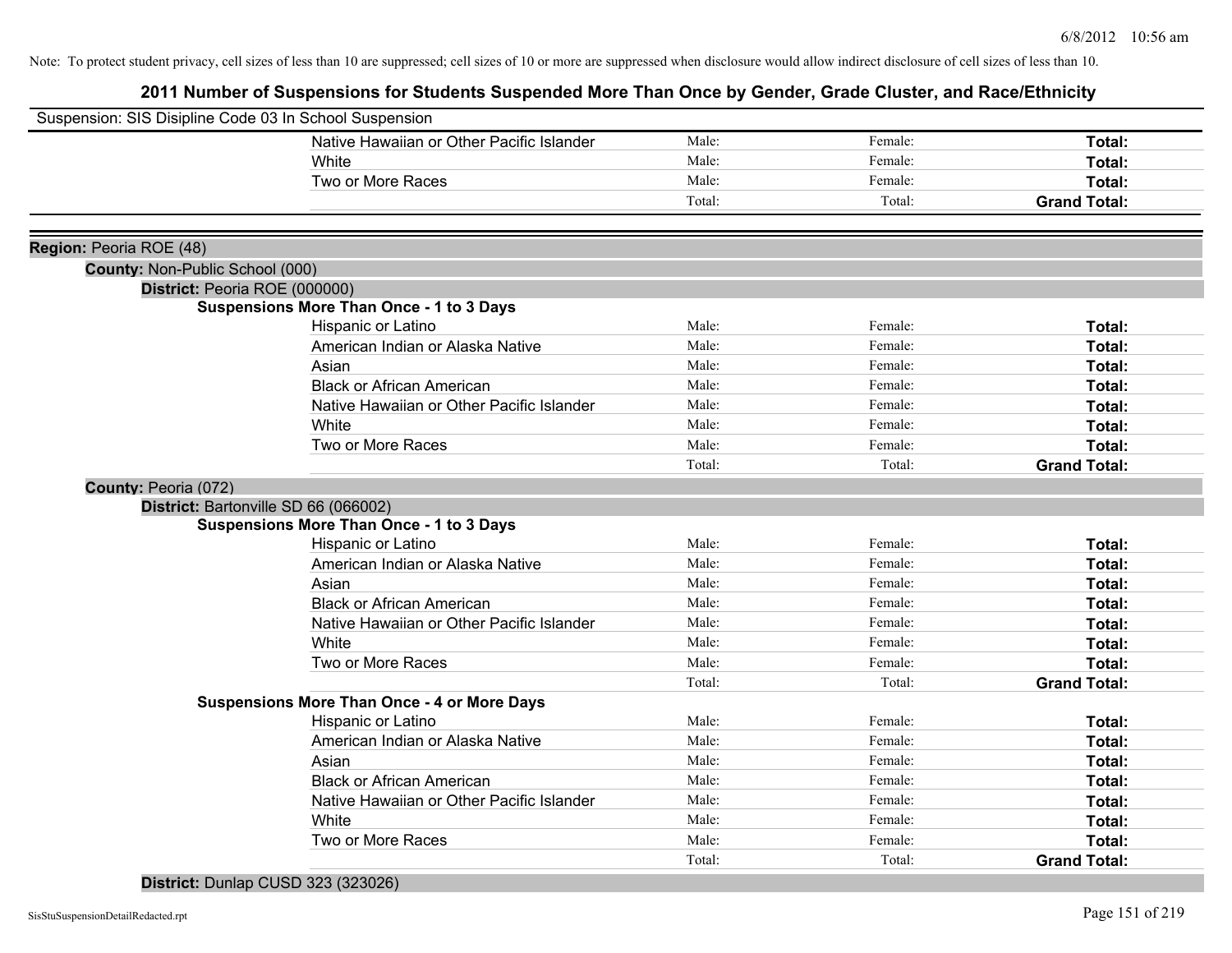| Suspension: SIS Disipline Code 03 In School Suspension |                                                 |        |    |         |    |                     |    |
|--------------------------------------------------------|-------------------------------------------------|--------|----|---------|----|---------------------|----|
|                                                        | <b>Suspensions More Than Once - 1 to 3 Days</b> |        |    |         |    |                     |    |
|                                                        | Hispanic or Latino                              | Male:  |    | Female: |    | Total:              |    |
|                                                        | American Indian or Alaska Native                | Male:  |    | Female: |    | Total:              |    |
|                                                        | Asian                                           | Male:  |    | Female: |    | Total:              |    |
|                                                        | <b>Black or African American</b>                | Male:  |    | Female: |    | Total:              |    |
|                                                        | Native Hawaiian or Other Pacific Islander       | Male:  |    | Female: |    | Total:              |    |
|                                                        | White                                           | Male:  |    | Female: |    | Total:              | 17 |
|                                                        | Two or More Races                               | Male:  |    | Female: |    | Total:              |    |
|                                                        |                                                 | Total: |    | Total:  |    | <b>Grand Total:</b> |    |
|                                                        | District: Elmwood CUSD 322 (322026)             |        |    |         |    |                     |    |
|                                                        | <b>Suspensions More Than Once - 1 to 3 Days</b> |        |    |         |    |                     |    |
|                                                        | Hispanic or Latino                              | Male:  |    | Female: |    | Total:              |    |
|                                                        | American Indian or Alaska Native                | Male:  |    | Female: |    | Total:              |    |
|                                                        | Asian                                           | Male:  |    | Female: |    | Total:              |    |
|                                                        | <b>Black or African American</b>                | Male:  |    | Female: |    | Total:              |    |
|                                                        | Native Hawaiian or Other Pacific Islander       | Male:  |    | Female: |    | Total:              |    |
|                                                        | White                                           | Male:  |    | Female: |    | Total:              |    |
|                                                        | Two or More Races                               | Male:  |    | Female: |    | Total:              |    |
|                                                        |                                                 | Total: |    | Total:  |    | <b>Grand Total:</b> |    |
|                                                        | District: Farmington Central CUSD 265 (265026)  |        |    |         |    |                     |    |
|                                                        | <b>Suspensions More Than Once - 1 to 3 Days</b> |        |    |         |    |                     |    |
|                                                        | Hispanic or Latino                              | Male:  |    | Female: |    | Total:              |    |
|                                                        | American Indian or Alaska Native                | Male:  |    | Female: |    | Total:              |    |
|                                                        | Asian                                           | Male:  |    | Female: |    | Total:              |    |
|                                                        | <b>Black or African American</b>                | Male:  |    | Female: |    | Total:              |    |
|                                                        | Native Hawaiian or Other Pacific Islander       | Male:  |    | Female: |    | Total:              |    |
|                                                        | White                                           | Male:  | 37 | Female: | 13 | Total:              | 50 |
|                                                        | Two or More Races                               | Male:  |    | Female: |    | Total:              |    |
|                                                        |                                                 | Total: |    | Total:  |    | <b>Grand Total:</b> |    |
|                                                        | District: Hollis Cons SD 328 (328003)           |        |    |         |    |                     |    |
|                                                        | <b>Suspensions More Than Once - 1 to 3 Days</b> |        |    |         |    |                     |    |
|                                                        | Hispanic or Latino                              | Male:  |    | Female: |    | Total:              |    |
|                                                        | American Indian or Alaska Native                | Male:  |    | Female: |    | Total:              |    |
|                                                        | Asian                                           | Male:  |    | Female: |    | Total:              |    |
|                                                        | <b>Black or African American</b>                | Male:  |    | Female: |    | Total:              |    |
|                                                        | Native Hawaiian or Other Pacific Islander       | Male:  |    | Female: |    | Total:              |    |
|                                                        | White                                           | Male:  |    | Female: |    | Total:              |    |
|                                                        | Two or More Races                               | Male:  |    | Female: |    | Total:              |    |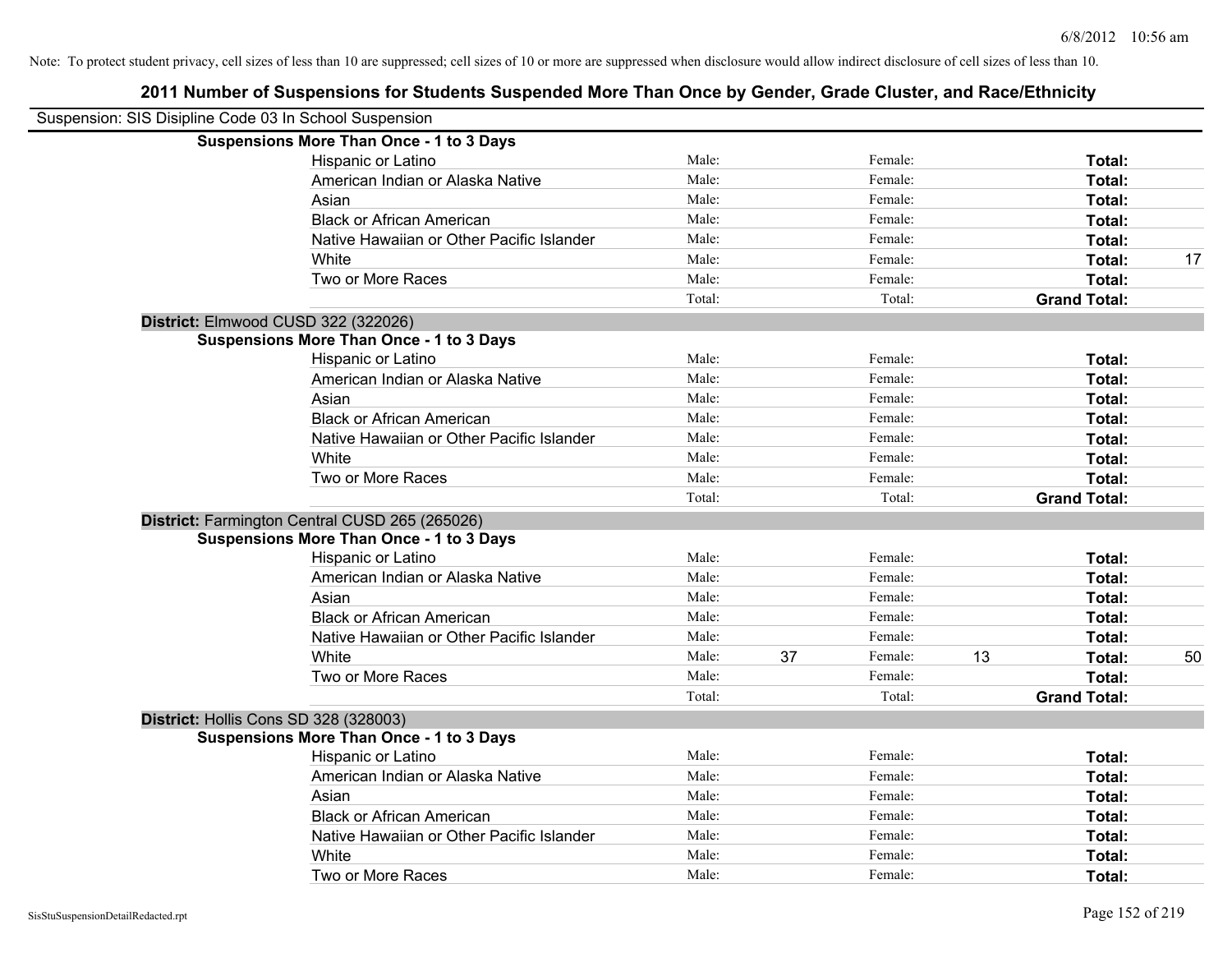| Suspension: SIS Disipline Code 03 In School Suspension |                                                    |        |     |         |     |                     |     |
|--------------------------------------------------------|----------------------------------------------------|--------|-----|---------|-----|---------------------|-----|
|                                                        |                                                    | Total: |     | Total:  |     | <b>Grand Total:</b> |     |
|                                                        | District: Illini Bluffs CUSD 327 (327026)          |        |     |         |     |                     |     |
|                                                        | <b>Suspensions More Than Once - 1 to 3 Days</b>    |        |     |         |     |                     |     |
|                                                        | Hispanic or Latino                                 | Male:  |     | Female: |     | Total:              |     |
|                                                        | American Indian or Alaska Native                   | Male:  |     | Female: |     | Total:              |     |
|                                                        | Asian                                              | Male:  |     | Female: |     | Total:              |     |
|                                                        | <b>Black or African American</b>                   | Male:  |     | Female: |     | Total:              |     |
|                                                        | Native Hawaiian or Other Pacific Islander          | Male:  |     | Female: |     | Total:              |     |
|                                                        | White                                              | Male:  | 52  | Female: | 14  | Total:              | 66  |
|                                                        | Two or More Races                                  | Male:  |     | Female: |     | Total:              |     |
|                                                        |                                                    | Total: |     | Total:  |     | <b>Grand Total:</b> |     |
| District: Norwood ESD 63 (063002)                      |                                                    |        |     |         |     |                     |     |
|                                                        | <b>Suspensions More Than Once - 1 to 3 Days</b>    |        |     |         |     |                     |     |
|                                                        | Hispanic or Latino                                 | Male:  |     | Female: |     | Total:              |     |
|                                                        | American Indian or Alaska Native                   | Male:  |     | Female: |     | Total:              |     |
|                                                        | Asian                                              | Male:  |     | Female: |     | Total:              |     |
|                                                        | <b>Black or African American</b>                   | Male:  |     | Female: |     | Total:              |     |
|                                                        | Native Hawaiian or Other Pacific Islander          | Male:  |     | Female: |     | Total:              |     |
|                                                        | White                                              | Male:  |     | Female: |     | Total:              |     |
|                                                        | Two or More Races                                  | Male:  |     | Female: |     | <b>Total:</b>       |     |
|                                                        |                                                    | Total: |     | Total:  |     | <b>Grand Total:</b> |     |
| District: Peoria SD 150 (150025)                       |                                                    |        |     |         |     |                     |     |
|                                                        | <b>Suspensions More Than Once - 1 to 3 Days</b>    |        |     |         |     |                     |     |
|                                                        | Hispanic or Latino                                 | Male:  |     | Female: |     | Total:              | 22  |
|                                                        | American Indian or Alaska Native                   | Male:  |     | Female: |     | Total:              |     |
|                                                        | Asian                                              | Male:  |     | Female: |     | Total:              |     |
|                                                        | <b>Black or African American</b>                   | Male:  | 320 | Female: | 243 | Total:              | 563 |
|                                                        | Native Hawaiian or Other Pacific Islander          | Male:  |     | Female: |     | Total:              |     |
|                                                        | White                                              | Male:  | 49  | Female: | 25  | Total:              | 74  |
|                                                        | Two or More Races                                  | Male:  |     | Female: |     | Total:              | 29  |
|                                                        |                                                    | Total: |     | Total:  |     | <b>Grand Total:</b> |     |
|                                                        | <b>Suspensions More Than Once - 4 or More Days</b> |        |     |         |     |                     |     |
|                                                        | Hispanic or Latino                                 | Male:  |     | Female: |     | Total:              |     |
|                                                        | American Indian or Alaska Native                   | Male:  |     | Female: |     | Total:              |     |
|                                                        | Asian                                              | Male:  |     | Female: |     | Total:              |     |
|                                                        | <b>Black or African American</b>                   | Male:  |     | Female: |     | Total:              |     |
|                                                        | Native Hawaiian or Other Pacific Islander          | Male:  |     | Female: |     | <b>Total:</b>       |     |
|                                                        | White                                              | Male:  |     | Female: |     | Total:              |     |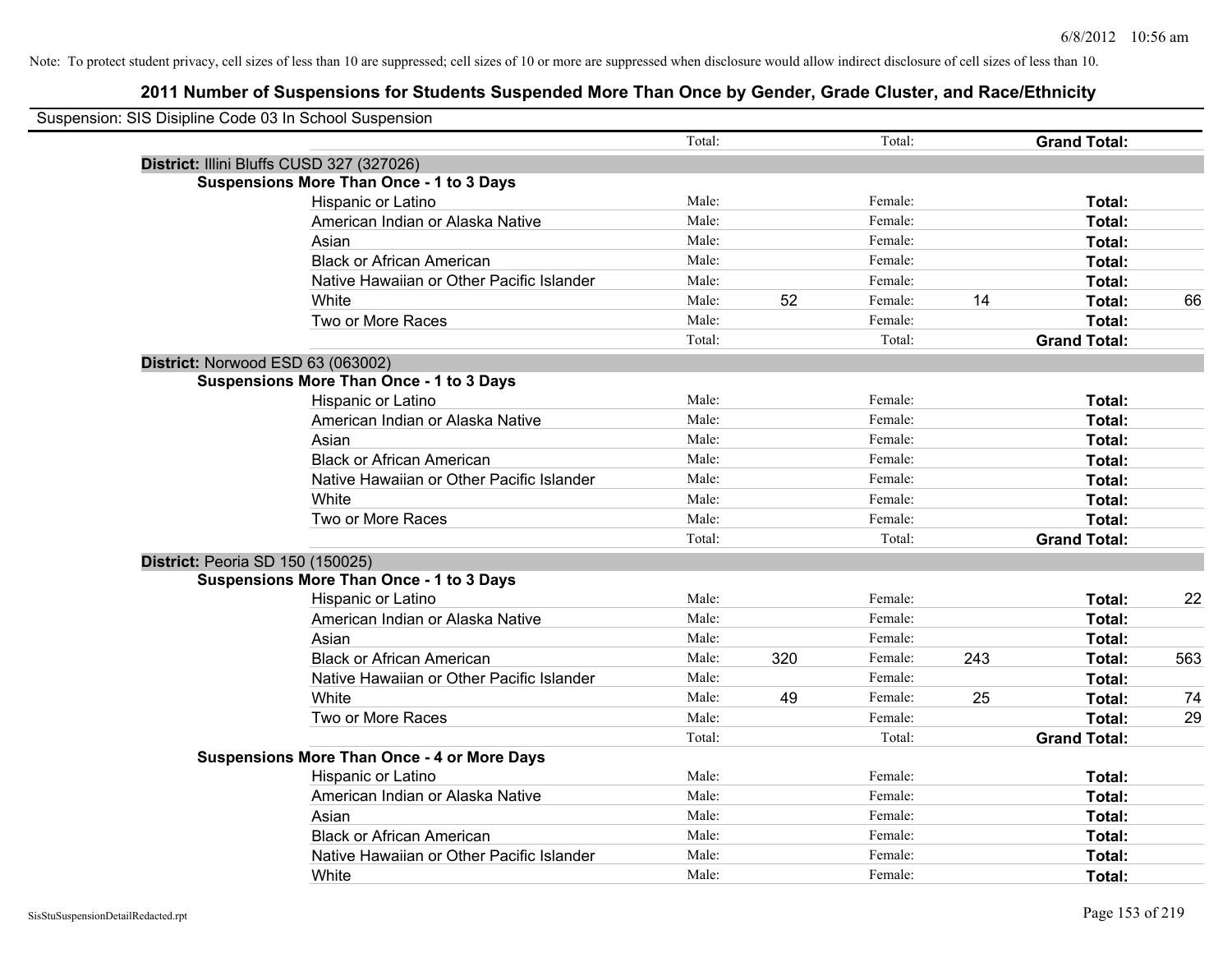| Suspension: SIS Disipline Code 03 In School Suspension |                                                 |        |    |         |    |                     |    |
|--------------------------------------------------------|-------------------------------------------------|--------|----|---------|----|---------------------|----|
|                                                        | Two or More Races                               | Male:  |    | Female: |    | Total:              |    |
|                                                        |                                                 | Total: |    | Total:  |    | <b>Grand Total:</b> |    |
|                                                        | District: Pleasant Hill SD 69 (069002)          |        |    |         |    |                     |    |
|                                                        | <b>Suspensions More Than Once - 1 to 3 Days</b> |        |    |         |    |                     |    |
|                                                        | Hispanic or Latino                              | Male:  |    | Female: |    | Total:              |    |
|                                                        | American Indian or Alaska Native                | Male:  |    | Female: |    | Total:              |    |
|                                                        | Asian                                           | Male:  |    | Female: |    | Total:              |    |
|                                                        | <b>Black or African American</b>                | Male:  |    | Female: |    | Total:              |    |
|                                                        | Native Hawaiian or Other Pacific Islander       | Male:  |    | Female: |    | Total:              |    |
|                                                        | White                                           | Male:  |    | Female: |    | Total:              | 12 |
|                                                        | Two or More Races                               | Male:  |    | Female: |    | Total:              |    |
|                                                        |                                                 | Total: | 13 | Total:  | 13 | <b>Grand Total:</b> | 26 |
|                                                        | District: Pleasant Valley SD 62 (062002)        |        |    |         |    |                     |    |
|                                                        | <b>Suspensions More Than Once - 1 to 3 Days</b> |        |    |         |    |                     |    |
|                                                        | Hispanic or Latino                              | Male:  |    | Female: |    | Total:              |    |
|                                                        | American Indian or Alaska Native                | Male:  |    | Female: |    | Total:              |    |
|                                                        | Asian                                           | Male:  |    | Female: |    | Total:              |    |
|                                                        | <b>Black or African American</b>                | Male:  | 12 | Female: | 10 | Total:              | 22 |
|                                                        | Native Hawaiian or Other Pacific Islander       | Male:  |    | Female: |    | Total:              |    |
|                                                        | White                                           | Male:  |    | Female: |    | Total:              |    |
|                                                        | Two or More Races                               | Male:  |    | Female: |    | Total:              |    |
|                                                        |                                                 | Total: |    | Total:  |    | <b>Grand Total:</b> | 37 |
|                                                        | District: Princeville CUSD 326 (326026)         |        |    |         |    |                     |    |
|                                                        | <b>Suspensions More Than Once - 1 to 3 Days</b> |        |    |         |    |                     |    |
|                                                        | Hispanic or Latino                              | Male:  |    | Female: |    | Total:              |    |
|                                                        | American Indian or Alaska Native                | Male:  |    | Female: |    | Total:              |    |
|                                                        | Asian                                           | Male:  |    | Female: |    | Total:              |    |
|                                                        | <b>Black or African American</b>                | Male:  |    | Female: |    | Total:              |    |
|                                                        | Native Hawaiian or Other Pacific Islander       | Male:  |    | Female: |    | Total:              |    |
|                                                        | White                                           | Male:  |    | Female: |    | Total:              |    |
|                                                        | Two or More Races                               | Male:  |    | Female: |    | Total:              |    |
|                                                        |                                                 | Total: |    | Total:  |    | <b>Grand Total:</b> |    |
|                                                        |                                                 |        |    |         |    |                     |    |
| Region: Region 05 North Cook ISC 1 (05)                |                                                 |        |    |         |    |                     |    |
| County: Cook (016)                                     |                                                 |        |    |         |    |                     |    |
|                                                        | District: Arlington Heights SD 25 (025002)      |        |    |         |    |                     |    |
|                                                        | <b>Suspensions More Than Once - 1 to 3 Days</b> |        |    |         |    |                     |    |
|                                                        | Hispanic or Latino                              | Male:  |    | Female: |    | Total:              |    |
| SisStuSuspensionDetailRedacted.rpt                     |                                                 |        |    |         |    | Page 154 of 219     |    |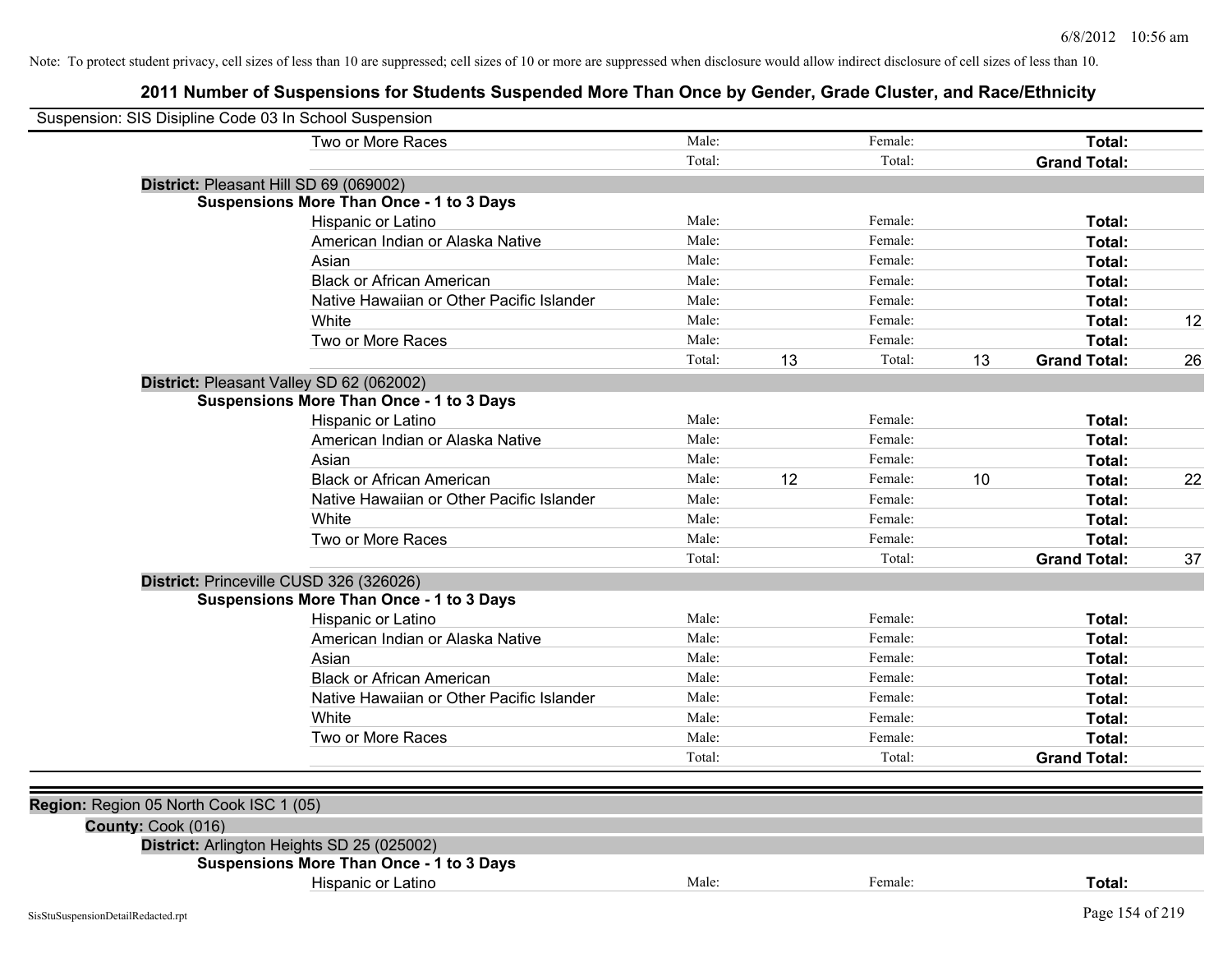## **2011 Number of Suspensions for Students Suspended More Than Once by Gender, Grade Cluster, and Race/Ethnicity**

| Suspension: SIS Disipline Code 03 In School Suspension |                                                    |        |         |                     |    |
|--------------------------------------------------------|----------------------------------------------------|--------|---------|---------------------|----|
|                                                        | American Indian or Alaska Native                   | Male:  | Female: | Total:              |    |
|                                                        | Asian                                              | Male:  | Female: | Total:              |    |
|                                                        | <b>Black or African American</b>                   | Male:  | Female: | Total:              |    |
|                                                        | Native Hawaiian or Other Pacific Islander          | Male:  | Female: | Total:              |    |
|                                                        | White                                              | Male:  | Female: | Total:              |    |
|                                                        | Two or More Races                                  | Male:  | Female: | Total:              |    |
|                                                        |                                                    | Total: | Total:  | <b>Grand Total:</b> | 11 |
| District: Avoca SD 37 (037002)                         |                                                    |        |         |                     |    |
|                                                        | <b>Suspensions More Than Once - 1 to 3 Days</b>    |        |         |                     |    |
|                                                        | Hispanic or Latino                                 | Male:  | Female: | Total:              |    |
|                                                        | American Indian or Alaska Native                   | Male:  | Female: | Total:              |    |
|                                                        | Asian                                              | Male:  | Female: | Total:              |    |
|                                                        | <b>Black or African American</b>                   | Male:  | Female: | Total:              |    |
|                                                        | Native Hawaiian or Other Pacific Islander          | Male:  | Female: | Total:              |    |
|                                                        | White                                              | Male:  | Female: | Total:              |    |
|                                                        | Two or More Races                                  | Male:  | Female: | Total:              |    |
|                                                        |                                                    | Total: | Total:  | <b>Grand Total:</b> |    |
| District: CCSD 62 (062004)                             |                                                    |        |         |                     |    |
|                                                        | <b>Suspensions More Than Once - 1 to 3 Days</b>    |        |         |                     |    |
|                                                        | Hispanic or Latino                                 | Male:  | Female: | Total:              | 39 |
|                                                        | American Indian or Alaska Native                   | Male:  | Female: | Total:              |    |
|                                                        | Asian                                              | Male:  | Female: | Total:              |    |
|                                                        | <b>Black or African American</b>                   | Male:  | Female: | Total:              | 13 |
|                                                        | Native Hawaiian or Other Pacific Islander          | Male:  | Female: | Total:              |    |
|                                                        | White                                              | Male:  | Female: | <b>Total:</b>       | 13 |
|                                                        | Two or More Races                                  | Male:  | Female: | Total:              |    |
|                                                        |                                                    | Total: | Total:  | <b>Grand Total:</b> |    |
|                                                        | <b>Suspensions More Than Once - 4 or More Days</b> |        |         |                     |    |
|                                                        | <b>Hispanic or Latino</b>                          | Male:  | Female: | Total:              |    |
|                                                        | American Indian or Alaska Native                   | Male:  | Female: | Total:              |    |
|                                                        | Asian                                              | Male:  | Female: | Total:              |    |
|                                                        | <b>Black or African American</b>                   | Male:  | Female: | Total:              |    |
|                                                        | Native Hawaiian or Other Pacific Islander          | Male:  | Female: | Total:              |    |
|                                                        | White                                              | Male:  | Female: | Total:              |    |
|                                                        | Two or More Races                                  | Male:  | Female: | Total:              |    |
|                                                        |                                                    | Total: | Total:  | <b>Grand Total:</b> |    |

**District:** Cove School (006300) **Suspensions More Than Once - 1 to 3 Days**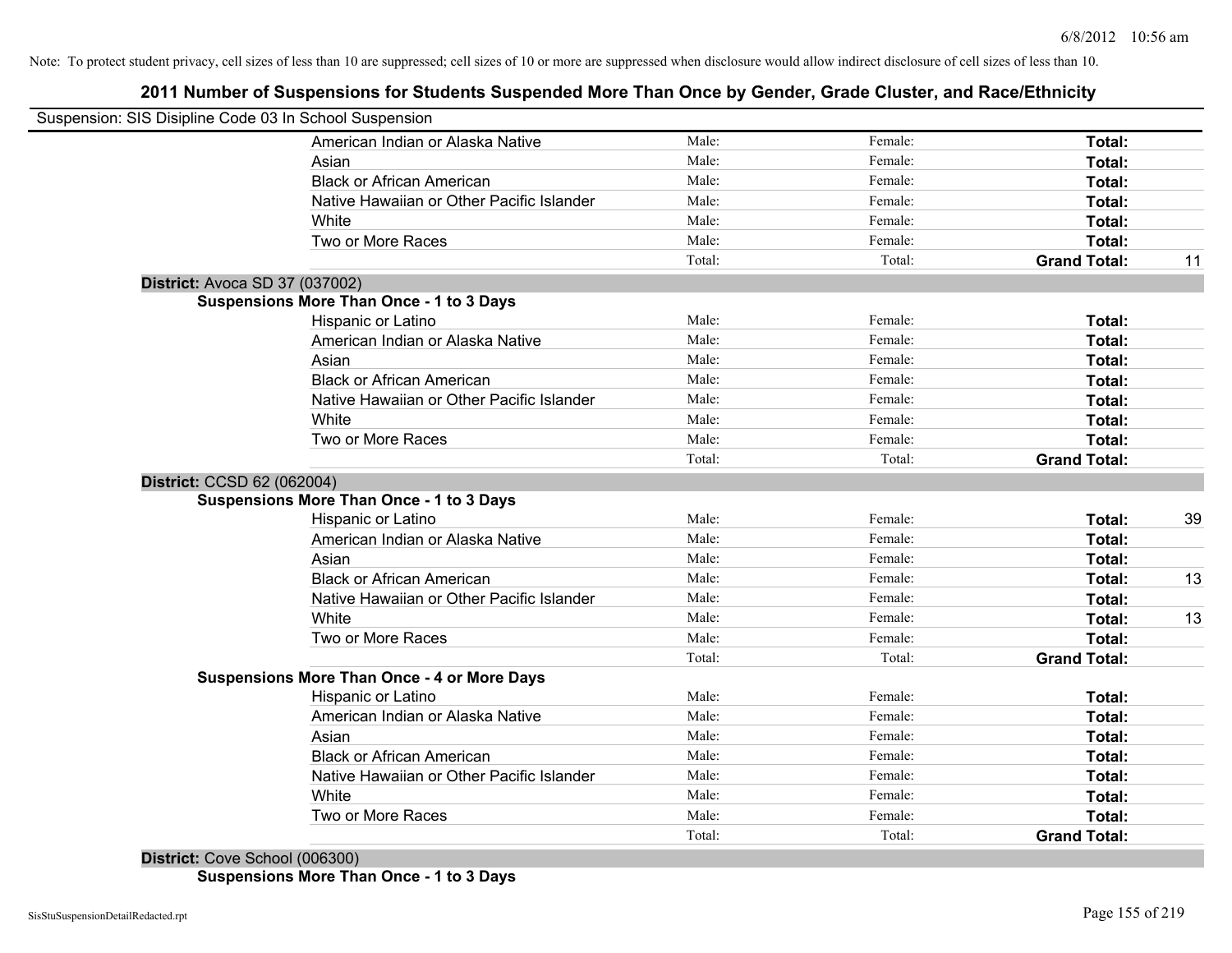| Suspension: SIS Disipline Code 03 In School Suspension |        |     |         |    |                     |     |
|--------------------------------------------------------|--------|-----|---------|----|---------------------|-----|
| <b>Hispanic or Latino</b>                              | Male:  |     | Female: |    | Total:              |     |
| American Indian or Alaska Native                       | Male:  |     | Female: |    | Total:              |     |
| Asian                                                  | Male:  |     | Female: |    | Total:              |     |
| <b>Black or African American</b>                       | Male:  |     | Female: |    | Total:              |     |
| Native Hawaiian or Other Pacific Islander              | Male:  |     | Female: |    | Total:              |     |
| White                                                  | Male:  |     | Female: |    | Total:              |     |
| Two or More Races                                      | Male:  |     | Female: |    | Total:              |     |
|                                                        | Total: |     | Total:  |    | <b>Grand Total:</b> |     |
| District: East Maine SD 63 (063002)                    |        |     |         |    |                     |     |
| <b>Suspensions More Than Once - 1 to 3 Days</b>        |        |     |         |    |                     |     |
| Hispanic or Latino                                     | Male:  |     | Female: |    | Total:              |     |
| American Indian or Alaska Native                       | Male:  |     | Female: |    | Total:              |     |
| Asian                                                  | Male:  |     | Female: |    | Total:              |     |
| <b>Black or African American</b>                       | Male:  |     | Female: |    | Total:              |     |
| Native Hawaiian or Other Pacific Islander              | Male:  |     | Female: |    | Total:              |     |
| White                                                  | Male:  |     | Female: |    | Total:              |     |
| Two or More Races                                      | Male:  |     | Female: |    | Total:              |     |
|                                                        | Total: |     | Total:  |    | <b>Grand Total:</b> | 14  |
| District: Evanston CCSD 65 (065004)                    |        |     |         |    |                     |     |
| <b>Suspensions More Than Once - 1 to 3 Days</b>        |        |     |         |    |                     |     |
| Hispanic or Latino                                     | Male:  |     | Female: |    | Total:              |     |
| American Indian or Alaska Native                       | Male:  |     | Female: |    | Total:              |     |
| Asian                                                  | Male:  |     | Female: |    | Total:              |     |
| <b>Black or African American</b>                       | Male:  |     | Female: |    | Total:              |     |
| Native Hawaiian or Other Pacific Islander              | Male:  |     | Female: |    | Total:              |     |
| White                                                  | Male:  |     | Female: |    | Total:              |     |
| Two or More Races                                      | Male:  |     | Female: |    | Total:              |     |
|                                                        | Total: |     | Total:  |    | <b>Grand Total:</b> |     |
| District: Evanston Twp HSD 202 (202017)                |        |     |         |    |                     |     |
| <b>Suspensions More Than Once - 1 to 3 Days</b>        |        |     |         |    |                     |     |
| Hispanic or Latino                                     | Male:  | 48  | Female: | 18 | Total:              | 66  |
| American Indian or Alaska Native                       | Male:  |     | Female: |    | Total:              |     |
| Asian                                                  | Male:  |     | Female: |    | Total:              |     |
| <b>Black or African American</b>                       | Male:  | 295 | Female: | 77 | Total:              | 372 |
| Native Hawaiian or Other Pacific Islander              | Male:  |     | Female: |    | Total:              |     |
| White                                                  | Male:  |     | Female: |    | Total:              | 27  |
| Two or More Races                                      | Male:  | 12  | Female: | 23 | Total:              | 35  |
|                                                        | Total: |     | Total:  |    | <b>Grand Total:</b> | 511 |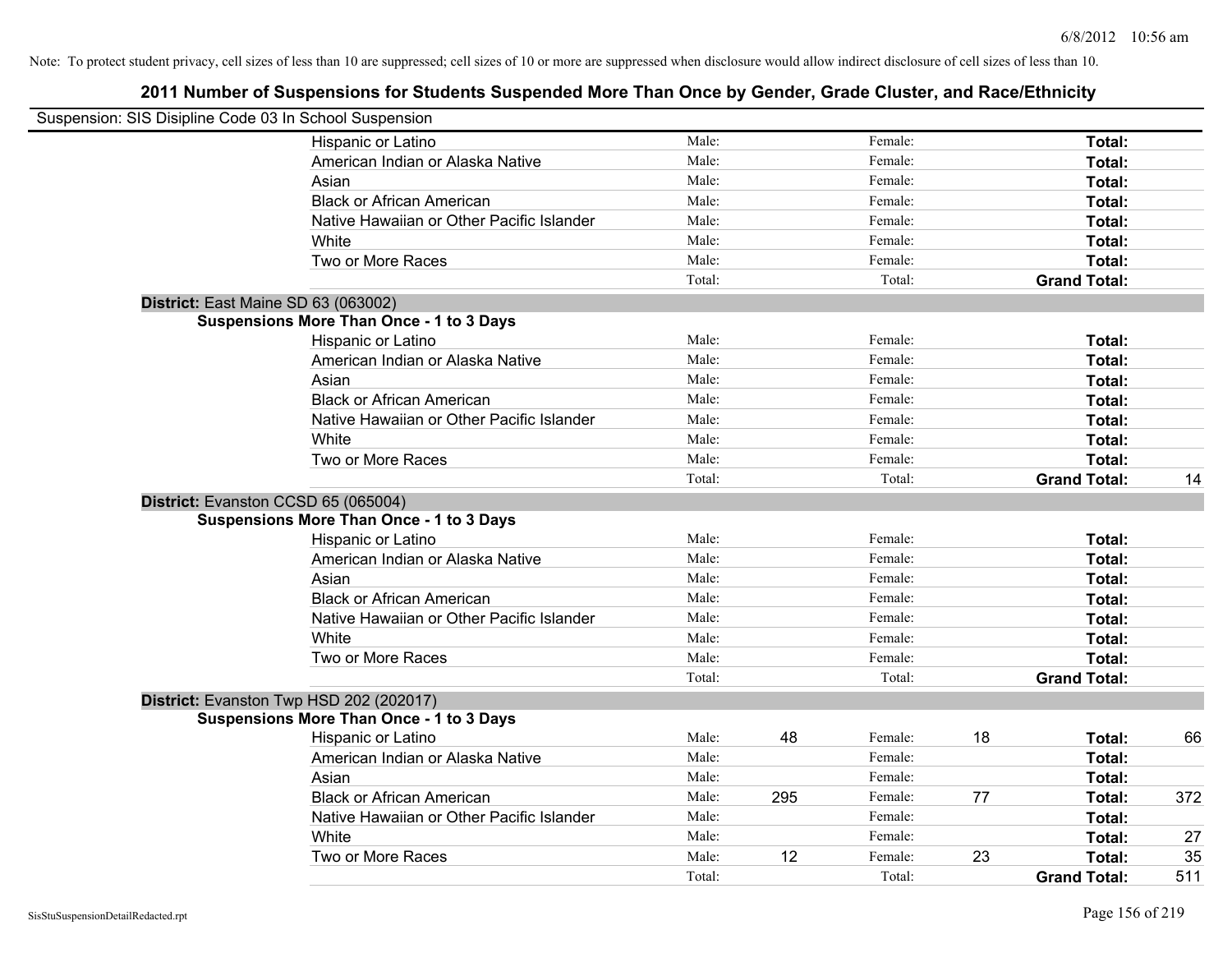| Suspension: SIS Disipline Code 03 In School Suspension |                                                    |        |         |                     |    |
|--------------------------------------------------------|----------------------------------------------------|--------|---------|---------------------|----|
|                                                        | <b>Suspensions More Than Once - 4 or More Days</b> |        |         |                     |    |
|                                                        | Hispanic or Latino                                 | Male:  | Female: | Total:              |    |
|                                                        | American Indian or Alaska Native                   | Male:  | Female: | <b>Total:</b>       |    |
|                                                        | Asian                                              | Male:  | Female: | Total:              |    |
|                                                        | <b>Black or African American</b>                   | Male:  | Female: | Total:              | 27 |
|                                                        | Native Hawaiian or Other Pacific Islander          | Male:  | Female: | Total:              |    |
|                                                        | White                                              | Male:  | Female: | Total:              |    |
|                                                        | Two or More Races                                  | Male:  | Female: | Total:              |    |
|                                                        |                                                    | Total: | Total:  | <b>Grand Total:</b> | 39 |
| District: Fairview SD 72 (072002)                      |                                                    |        |         |                     |    |
|                                                        | <b>Suspensions More Than Once - 1 to 3 Days</b>    |        |         |                     |    |
|                                                        | Hispanic or Latino                                 | Male:  | Female: | Total:              |    |
|                                                        | American Indian or Alaska Native                   | Male:  | Female: | Total:              |    |
|                                                        | Asian                                              | Male:  | Female: | Total:              |    |
|                                                        | <b>Black or African American</b>                   | Male:  | Female: | Total:              |    |
|                                                        | Native Hawaiian or Other Pacific Islander          | Male:  | Female: | Total:              |    |
|                                                        | White                                              | Male:  | Female: | Total:              |    |
|                                                        | Two or More Races                                  | Male:  | Female: | Total:              |    |
|                                                        |                                                    | Total: | Total:  | <b>Grand Total:</b> |    |
|                                                        | <b>Suspensions More Than Once - 4 or More Days</b> |        |         |                     |    |
|                                                        | Hispanic or Latino                                 | Male:  | Female: | Total:              |    |
|                                                        | American Indian or Alaska Native                   | Male:  | Female: | Total:              |    |
|                                                        | Asian                                              | Male:  | Female: | Total:              |    |
|                                                        | <b>Black or African American</b>                   | Male:  | Female: | Total:              |    |
|                                                        | Native Hawaiian or Other Pacific Islander          | Male:  | Female: | Total:              |    |
|                                                        | White                                              | Male:  | Female: | Total:              |    |
|                                                        | Two or More Races                                  | Male:  | Female: | Total:              |    |
|                                                        |                                                    | Total: | Total:  | <b>Grand Total:</b> |    |
| District: Lincolnwood SD 74 (074002)                   |                                                    |        |         |                     |    |
|                                                        | <b>Suspensions More Than Once - 1 to 3 Days</b>    |        |         |                     |    |
|                                                        | Hispanic or Latino                                 | Male:  | Female: | Total:              |    |
|                                                        | American Indian or Alaska Native                   | Male:  | Female: | Total:              |    |
|                                                        | Asian                                              | Male:  | Female: | Total:              |    |
|                                                        | <b>Black or African American</b>                   | Male:  | Female: | Total:              |    |
|                                                        | Native Hawaiian or Other Pacific Islander          | Male:  | Female: | Total:              |    |
|                                                        | White                                              | Male:  | Female: | Total:              | 15 |
|                                                        | Two or More Races                                  | Male:  | Female: | Total:              |    |
|                                                        |                                                    | Total: | Total:  | <b>Grand Total:</b> |    |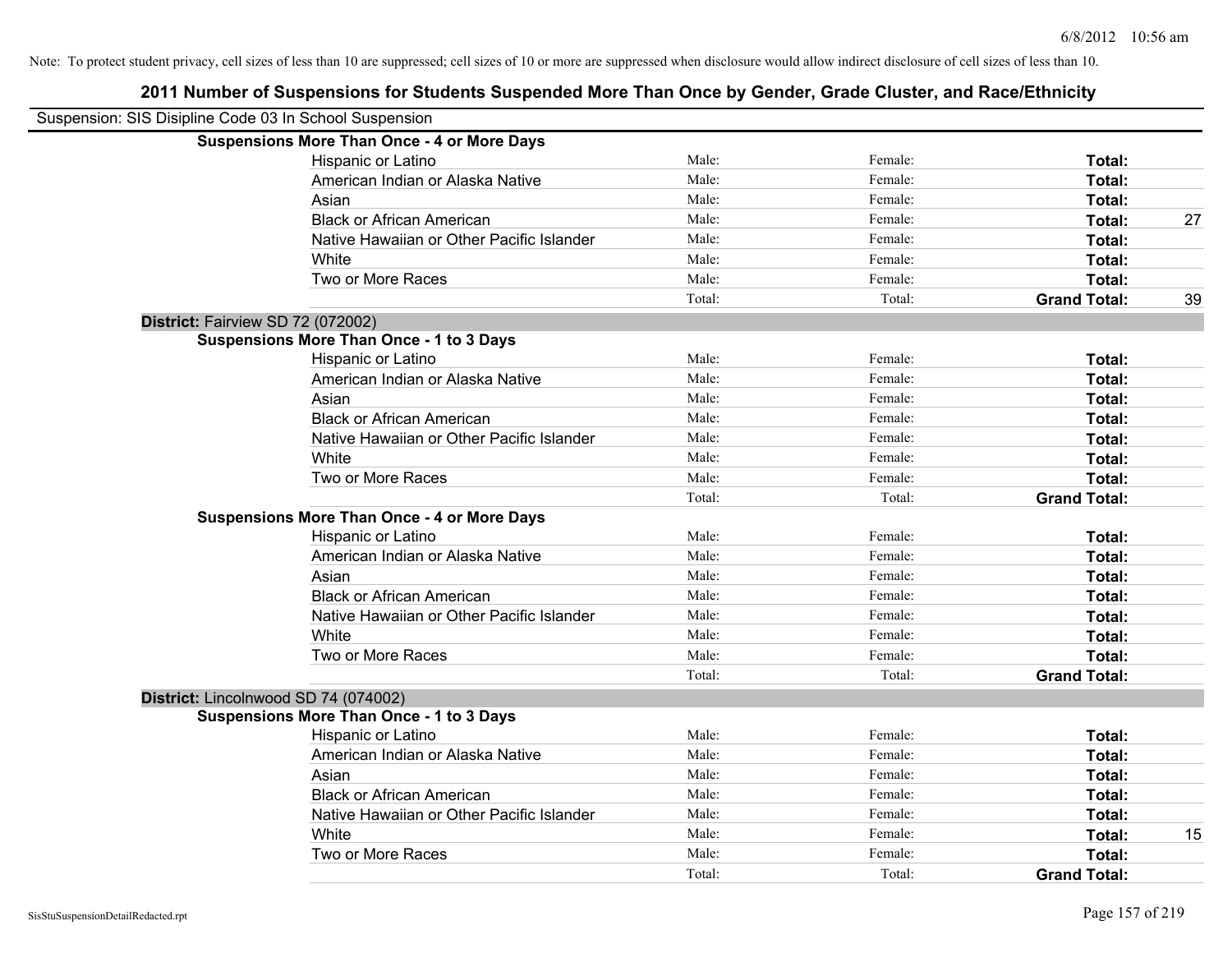| Suspension: SIS Disipline Code 03 In School Suspension |                                                    |        |       |         |       |                     |        |
|--------------------------------------------------------|----------------------------------------------------|--------|-------|---------|-------|---------------------|--------|
|                                                        | District: Maine Township HSD 207 (207017)          |        |       |         |       |                     |        |
|                                                        | <b>Suspensions More Than Once - 1 to 3 Days</b>    |        |       |         |       |                     |        |
|                                                        | Hispanic or Latino                                 | Male:  | 2,833 | Female: | 1,874 | Total:              | 4,707  |
|                                                        | American Indian or Alaska Native                   | Male:  | 71    | Female: | 29    | Total:              | 100    |
|                                                        | Asian                                              | Male:  | 449   | Female: | 174   | Total:              | 623    |
|                                                        | <b>Black or African American</b>                   | Male:  | 500   | Female: | 185   | Total:              | 685    |
|                                                        | Native Hawaiian or Other Pacific Islander          | Male:  |       | Female: |       | Total:              | 16     |
|                                                        | White                                              | Male:  | 3,662 | Female: | 1,575 | Total:              | 5,237  |
|                                                        | Two or More Races                                  | Male:  |       | Female: |       | Total:              | 37     |
|                                                        |                                                    | Total: |       | Total:  |       | <b>Grand Total:</b> | 11,405 |
|                                                        | <b>Suspensions More Than Once - 4 or More Days</b> |        |       |         |       |                     |        |
|                                                        | Hispanic or Latino                                 | Male:  | 106   | Female: | 80    | Total:              | 186    |
|                                                        | American Indian or Alaska Native                   | Male:  |       | Female: |       | Total:              |        |
|                                                        | Asian                                              | Male:  |       | Female: |       | Total:              | 17     |
|                                                        | <b>Black or African American</b>                   | Male:  |       | Female: |       | Total:              | 19     |
|                                                        | Native Hawaiian or Other Pacific Islander          | Male:  |       | Female: |       | Total:              |        |
|                                                        | White                                              | Male:  | 78    | Female: | 62    | Total:              | 140    |
|                                                        | Two or More Races                                  | Male:  |       | Female: |       | Total:              |        |
|                                                        |                                                    | Total: |       | Total:  |       | <b>Grand Total:</b> |        |
| District: Morton Grove SD 70 (070002)                  |                                                    |        |       |         |       |                     |        |
|                                                        | <b>Suspensions More Than Once - 1 to 3 Days</b>    |        |       |         |       |                     |        |
|                                                        | Hispanic or Latino                                 | Male:  |       | Female: |       | Total:              |        |
|                                                        | American Indian or Alaska Native                   | Male:  |       | Female: |       | Total:              |        |
|                                                        | Asian                                              | Male:  |       | Female: |       | Total:              |        |
|                                                        | <b>Black or African American</b>                   | Male:  |       | Female: |       | Total:              |        |
|                                                        | Native Hawaiian or Other Pacific Islander          | Male:  |       | Female: |       | Total:              |        |
|                                                        | White                                              | Male:  |       | Female: |       | Total:              |        |
|                                                        | Two or More Races                                  | Male:  |       | Female: |       | Total:              |        |
|                                                        |                                                    | Total: |       | Total:  |       | <b>Grand Total:</b> |        |
| District: Mount Prospect SD 57 (057002)                |                                                    |        |       |         |       |                     |        |
|                                                        | <b>Suspensions More Than Once - 1 to 3 Days</b>    |        |       |         |       |                     |        |
|                                                        | Hispanic or Latino                                 | Male:  |       | Female: |       | Total:              |        |
|                                                        | American Indian or Alaska Native                   | Male:  |       | Female: |       | Total:              |        |
|                                                        | Asian                                              | Male:  |       | Female: |       | Total:              |        |
|                                                        | <b>Black or African American</b>                   | Male:  |       | Female: |       | Total:              |        |
|                                                        | Native Hawaiian or Other Pacific Islander          | Male:  |       | Female: |       | Total:              |        |
|                                                        | White                                              | Male:  |       | Female: |       | Total:              |        |
|                                                        | Two or More Races                                  | Male:  |       | Female: |       | Total:              |        |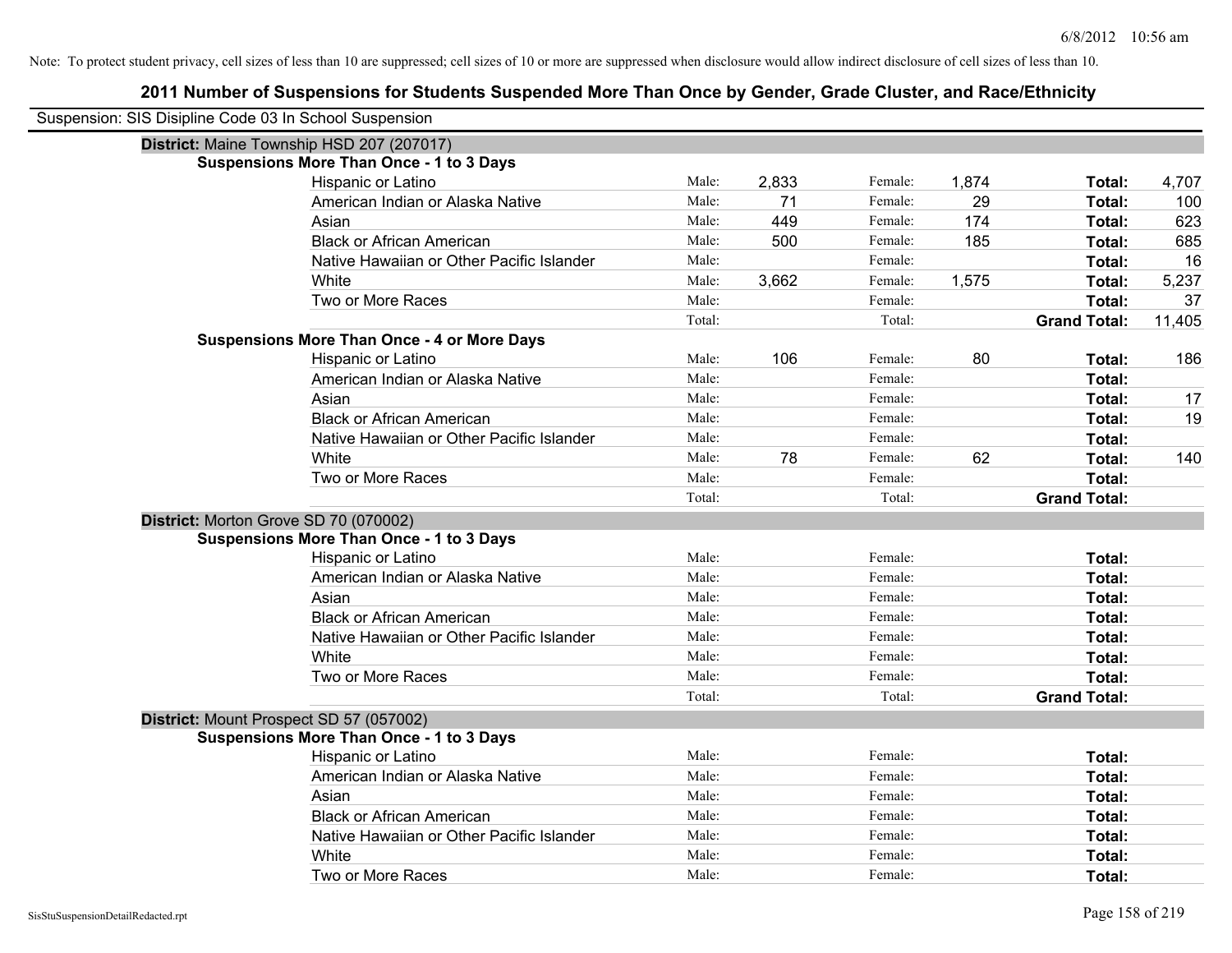| Suspension: SIS Disipline Code 03 In School Suspension |                                                    |        |     |         |    |                     |     |
|--------------------------------------------------------|----------------------------------------------------|--------|-----|---------|----|---------------------|-----|
|                                                        |                                                    | Total: |     | Total:  |    | <b>Grand Total:</b> | 10  |
|                                                        | District: Niles Twp CHSD 219 (219017)              |        |     |         |    |                     |     |
|                                                        | <b>Suspensions More Than Once - 1 to 3 Days</b>    |        |     |         |    |                     |     |
|                                                        | Hispanic or Latino                                 | Male:  | 81  | Female: | 63 | Total:              | 144 |
|                                                        | American Indian or Alaska Native                   | Male:  |     | Female: |    | Total:              |     |
|                                                        | Asian                                              | Male:  | 43  | Female: | 22 | Total:              | 65  |
|                                                        | <b>Black or African American</b>                   | Male:  | 65  | Female: | 56 | Total:              | 121 |
|                                                        | Native Hawaiian or Other Pacific Islander          | Male:  |     | Female: |    | Total:              |     |
|                                                        | White                                              | Male:  | 179 | Female: | 88 | Total:              | 267 |
|                                                        | Two or More Races                                  | Male:  |     | Female: |    | Total:              | 21  |
|                                                        |                                                    | Total: |     | Total:  |    | <b>Grand Total:</b> |     |
|                                                        | <b>Suspensions More Than Once - 4 or More Days</b> |        |     |         |    |                     |     |
|                                                        | Hispanic or Latino                                 | Male:  |     | Female: |    | Total:              |     |
|                                                        | American Indian or Alaska Native                   | Male:  |     | Female: |    | Total:              |     |
|                                                        | Asian                                              | Male:  |     | Female: |    | Total:              |     |
|                                                        | <b>Black or African American</b>                   | Male:  |     | Female: |    | Total:              |     |
|                                                        | Native Hawaiian or Other Pacific Islander          | Male:  |     | Female: |    | Total:              |     |
|                                                        | White                                              | Male:  |     | Female: |    | Total:              |     |
|                                                        | Two or More Races                                  | Male:  |     | Female: |    | Total:              |     |
|                                                        |                                                    | Total: |     | Total:  |    | <b>Grand Total:</b> |     |
| District: Northbrook ESD 27 (027002)                   |                                                    |        |     |         |    |                     |     |
|                                                        | <b>Suspensions More Than Once - 1 to 3 Days</b>    |        |     |         |    |                     |     |
|                                                        | Hispanic or Latino                                 | Male:  |     | Female: |    | Total:              |     |
|                                                        | American Indian or Alaska Native                   | Male:  |     | Female: |    | Total:              |     |
|                                                        | Asian                                              | Male:  |     | Female: |    | Total:              |     |
|                                                        | <b>Black or African American</b>                   | Male:  |     | Female: |    | Total:              |     |
|                                                        | Native Hawaiian or Other Pacific Islander          | Male:  |     | Female: |    | Total:              |     |
|                                                        | White                                              | Male:  |     | Female: |    | Total:              |     |
|                                                        | Two or More Races                                  | Male:  |     | Female: |    | Total:              |     |
|                                                        |                                                    | Total: |     | Total:  |    | <b>Grand Total:</b> | 10  |
| District: Northbrook SD 28 (028002)                    |                                                    |        |     |         |    |                     |     |
|                                                        | <b>Suspensions More Than Once - 1 to 3 Days</b>    |        |     |         |    |                     |     |
|                                                        | Hispanic or Latino                                 | Male:  |     | Female: |    | Total:              |     |
|                                                        | American Indian or Alaska Native                   | Male:  |     | Female: |    | Total:              |     |
|                                                        | Asian                                              | Male:  |     | Female: |    | Total:              |     |
|                                                        | <b>Black or African American</b>                   | Male:  |     | Female: |    | Total:              |     |
|                                                        | Native Hawaiian or Other Pacific Islander          | Male:  |     | Female: |    | Total:              |     |
|                                                        | White                                              | Male:  |     | Female: |    | Total:              | 13  |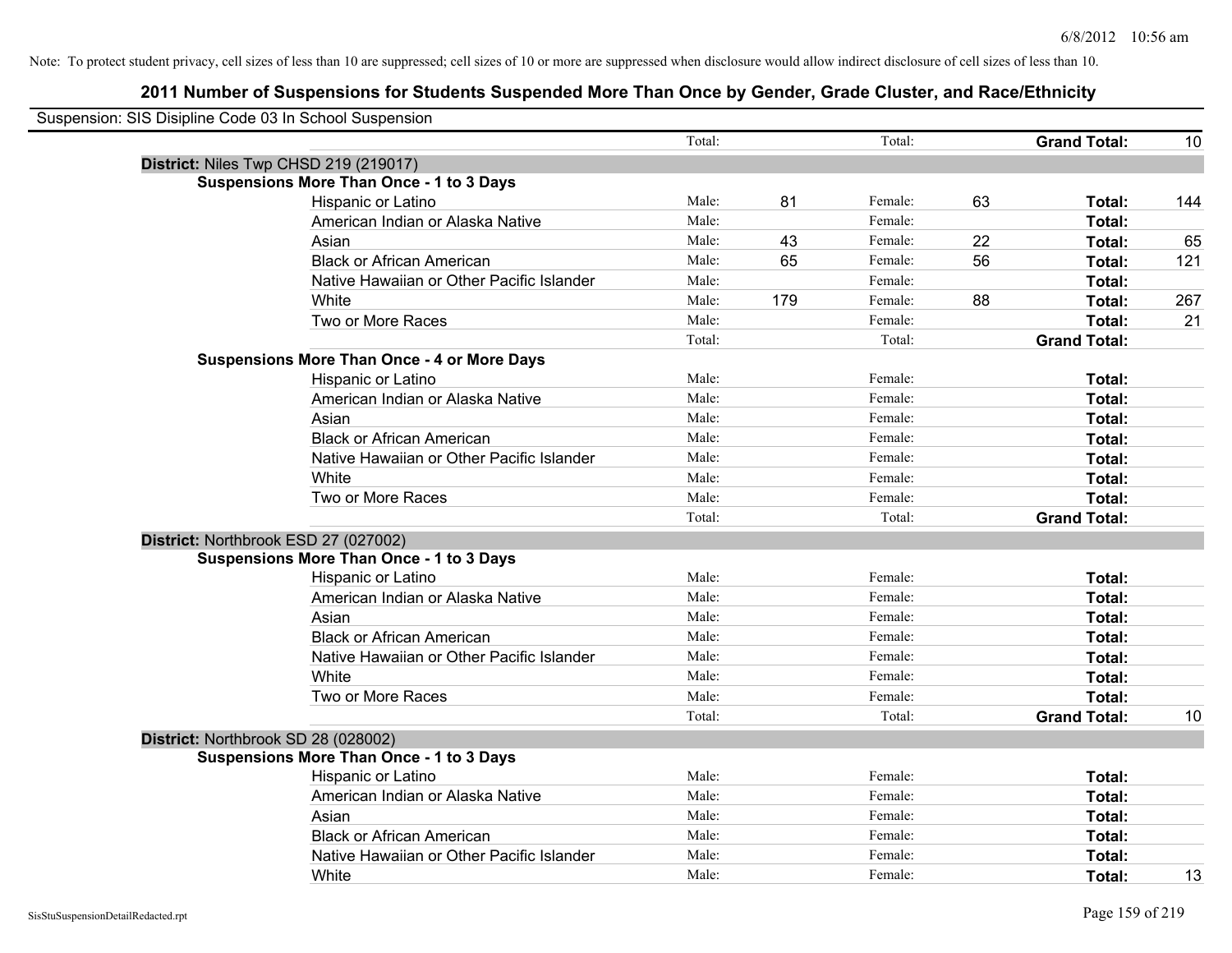| Suspension: SIS Disipline Code 03 In School Suspension |                                                    |        |    |         |    |                     |     |
|--------------------------------------------------------|----------------------------------------------------|--------|----|---------|----|---------------------|-----|
|                                                        | Two or More Races                                  | Male:  |    | Female: |    | Total:              |     |
|                                                        |                                                    | Total: |    | Total:  |    | <b>Grand Total:</b> |     |
|                                                        | District: Northfield Twp HSD 225 (225017)          |        |    |         |    |                     |     |
|                                                        | <b>Suspensions More Than Once - 1 to 3 Days</b>    |        |    |         |    |                     |     |
|                                                        | Hispanic or Latino                                 | Male:  | 30 | Female: | 15 | Total:              | 45  |
|                                                        | American Indian or Alaska Native                   | Male:  |    | Female: |    | Total:              |     |
|                                                        | Asian                                              | Male:  |    | Female: |    | Total:              |     |
|                                                        | <b>Black or African American</b>                   | Male:  |    | Female: |    | Total:              |     |
|                                                        | Native Hawaiian or Other Pacific Islander          | Male:  |    | Female: |    | Total:              |     |
|                                                        | White                                              | Male:  | 43 | Female: | 24 | Total:              | 67  |
|                                                        | Two or More Races                                  | Male:  |    | Female: |    | Total:              |     |
|                                                        |                                                    | Total: |    | Total:  |    | <b>Grand Total:</b> | 131 |
| District: Palatine CCSD 15 (015004)                    |                                                    |        |    |         |    |                     |     |
|                                                        | <b>Suspensions More Than Once - 1 to 3 Days</b>    |        |    |         |    |                     |     |
|                                                        | Hispanic or Latino                                 | Male:  |    | Female: |    | Total:              | 46  |
|                                                        | American Indian or Alaska Native                   | Male:  |    | Female: |    | Total:              |     |
|                                                        | Asian                                              | Male:  |    | Female: |    | Total:              |     |
|                                                        | <b>Black or African American</b>                   | Male:  |    | Female: |    | Total:              | 17  |
|                                                        | Native Hawaiian or Other Pacific Islander          | Male:  |    | Female: |    | Total:              |     |
|                                                        | White                                              | Male:  |    | Female: |    | Total:              | 15  |
|                                                        | Two or More Races                                  | Male:  |    | Female: |    | Total:              |     |
|                                                        |                                                    | Total: |    | Total:  |    | <b>Grand Total:</b> |     |
|                                                        | <b>Suspensions More Than Once - 4 or More Days</b> |        |    |         |    |                     |     |
|                                                        | Hispanic or Latino                                 | Male:  |    | Female: |    | Total:              |     |
|                                                        | American Indian or Alaska Native                   | Male:  |    | Female: |    | Total:              |     |
|                                                        | Asian                                              | Male:  |    | Female: |    | Total:              |     |
|                                                        | <b>Black or African American</b>                   | Male:  |    | Female: |    | Total:              |     |
|                                                        | Native Hawaiian or Other Pacific Islander          | Male:  |    | Female: |    | Total:              |     |
|                                                        | White                                              | Male:  |    | Female: |    | Total:              |     |
|                                                        | Two or More Races                                  | Male:  |    | Female: |    | Total:              |     |
|                                                        |                                                    | Total: |    | Total:  |    | <b>Grand Total:</b> |     |
| District: River Trails SD 26 (026002)                  |                                                    |        |    |         |    |                     |     |
|                                                        | <b>Suspensions More Than Once - 1 to 3 Days</b>    |        |    |         |    |                     |     |
|                                                        | Hispanic or Latino                                 | Male:  |    | Female: |    | Total:              | 15  |
|                                                        | American Indian or Alaska Native                   | Male:  |    | Female: |    | Total:              |     |
|                                                        | Asian                                              | Male:  |    | Female: |    | Total:              |     |
|                                                        | <b>Black or African American</b>                   | Male:  |    | Female: |    | Total:              |     |
|                                                        | Native Hawaiian or Other Pacific Islander          | Male:  |    | Female: |    | Total:              |     |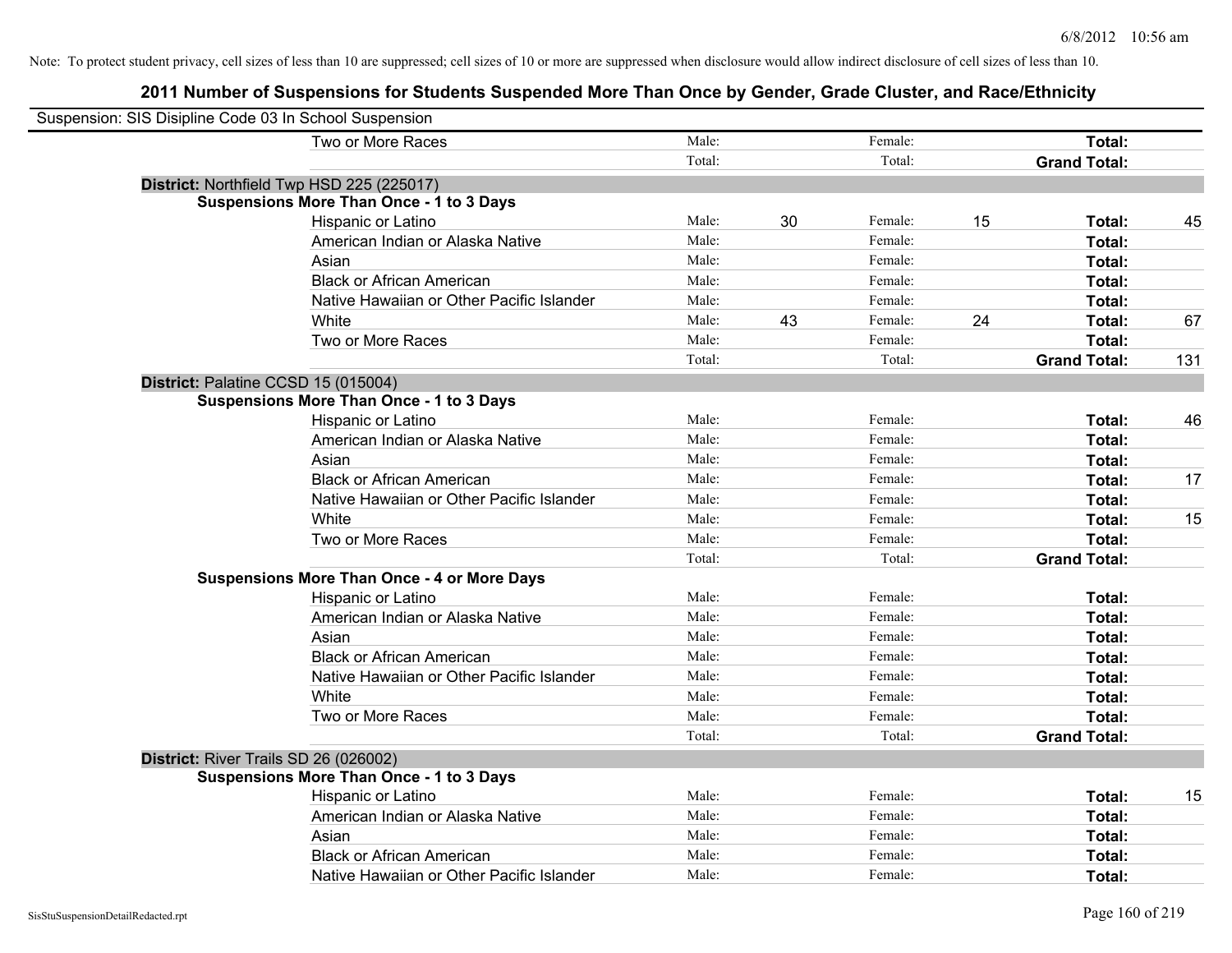| Suspension: SIS Disipline Code 03 In School Suspension |                                                 |        |     |         |    |                     |     |
|--------------------------------------------------------|-------------------------------------------------|--------|-----|---------|----|---------------------|-----|
|                                                        | White                                           | Male:  |     | Female: |    | Total:              |     |
|                                                        | Two or More Races                               | Male:  |     | Female: |    | Total:              |     |
|                                                        |                                                 | Total: |     | Total:  |    | <b>Grand Total:</b> |     |
| District: Schaumburg CCSD 54 (054004)                  |                                                 |        |     |         |    |                     |     |
|                                                        | <b>Suspensions More Than Once - 1 to 3 Days</b> |        |     |         |    |                     |     |
|                                                        | Hispanic or Latino                              | Male:  |     | Female: |    | Total:              | 37  |
|                                                        | American Indian or Alaska Native                | Male:  |     | Female: |    | Total:              |     |
|                                                        | Asian                                           | Male:  |     | Female: |    | Total:              |     |
|                                                        | <b>Black or African American</b>                | Male:  | 34  | Female: | 11 | Total:              | 45  |
|                                                        | Native Hawaiian or Other Pacific Islander       | Male:  |     | Female: |    | Total:              |     |
|                                                        | White                                           | Male:  |     | Female: |    | Total:              | 60  |
|                                                        | Two or More Races                               | Male:  |     | Female: |    | Total:              |     |
|                                                        |                                                 | Total: | 124 | Total:  | 29 | <b>Grand Total:</b> | 153 |
| District: Skokie SD 68 (068002)                        |                                                 |        |     |         |    |                     |     |
|                                                        | <b>Suspensions More Than Once - 1 to 3 Days</b> |        |     |         |    |                     |     |
|                                                        | Hispanic or Latino                              | Male:  |     | Female: |    | Total:              |     |
|                                                        | American Indian or Alaska Native                | Male:  |     | Female: |    | Total:              |     |
|                                                        | Asian                                           | Male:  |     | Female: |    | Total:              |     |
|                                                        | <b>Black or African American</b>                | Male:  |     | Female: |    | Total:              | 15  |
|                                                        | Native Hawaiian or Other Pacific Islander       | Male:  |     | Female: |    | Total:              |     |
|                                                        | White                                           | Male:  |     | Female: |    | Total:              |     |
|                                                        | Two or More Races                               | Male:  |     | Female: |    | Total:              |     |
|                                                        |                                                 | Total: | 14  | Total:  | 11 | <b>Grand Total:</b> | 25  |
| District: Skokie SD 69 (069002)                        |                                                 |        |     |         |    |                     |     |
|                                                        | <b>Suspensions More Than Once - 1 to 3 Days</b> |        |     |         |    |                     |     |
|                                                        | Hispanic or Latino                              | Male:  |     | Female: |    | Total:              |     |
|                                                        | American Indian or Alaska Native                | Male:  |     | Female: |    | Total:              |     |
|                                                        | Asian                                           | Male:  |     | Female: |    | Total:              |     |
|                                                        | <b>Black or African American</b>                | Male:  |     | Female: |    | Total:              |     |
|                                                        | Native Hawaiian or Other Pacific Islander       | Male:  |     | Female: |    | Total:              |     |
|                                                        | White                                           | Male:  |     | Female: |    | Total:              |     |
|                                                        | Two or More Races                               | Male:  |     | Female: |    | Total:              |     |
|                                                        |                                                 | Total: |     | Total:  |    | <b>Grand Total:</b> |     |
| District: Skokie SD 73-5 (073502)                      |                                                 |        |     |         |    |                     |     |
|                                                        | <b>Suspensions More Than Once - 1 to 3 Days</b> |        |     |         |    |                     |     |
|                                                        | Hispanic or Latino                              | Male:  |     | Female: |    | Total:              |     |
|                                                        | American Indian or Alaska Native                | Male:  |     | Female: |    | Total:              |     |
|                                                        | Asian                                           | Male:  |     | Female: |    | Total:              |     |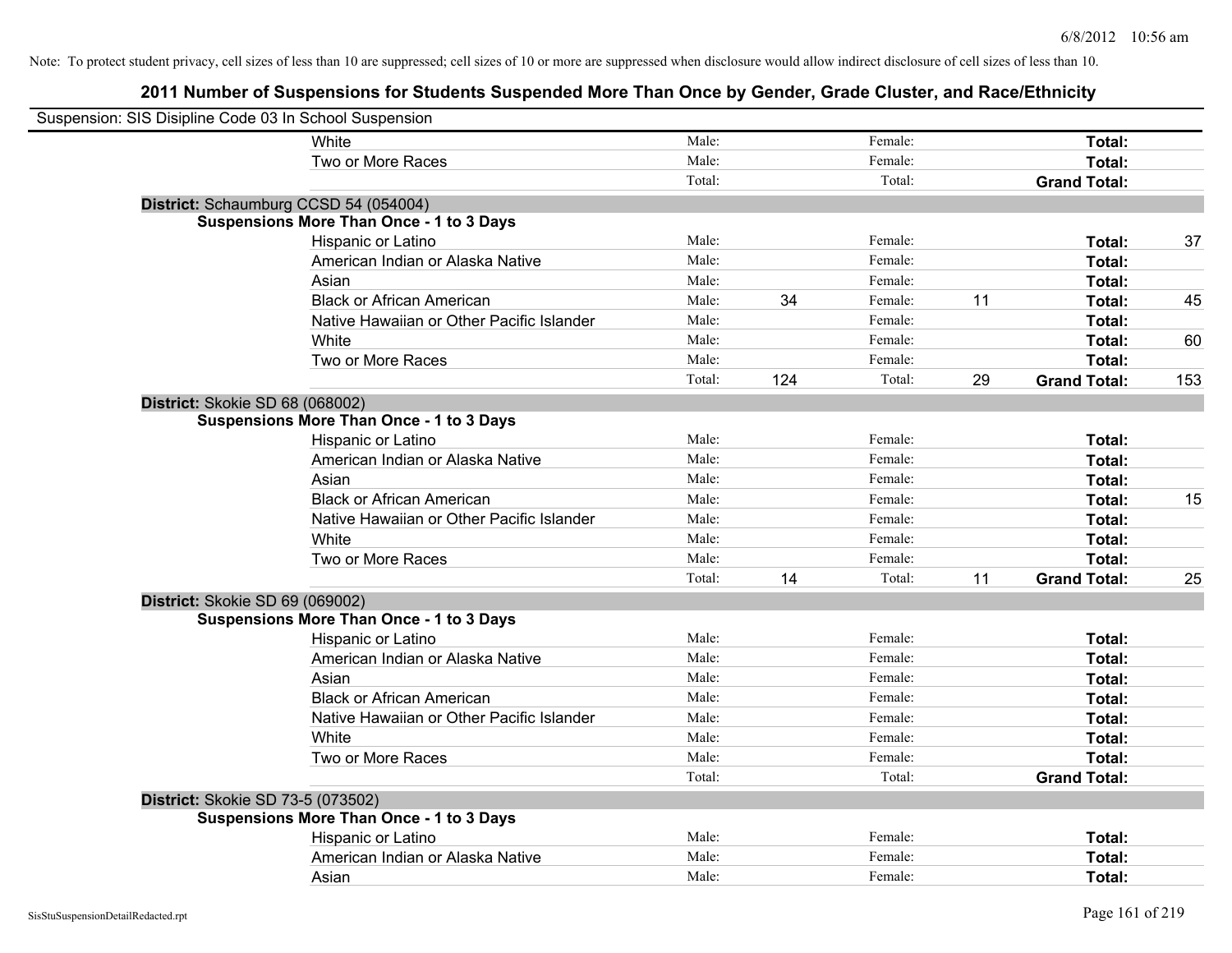| Suspension: SIS Disipline Code 03 In School Suspension |                                                    |        |     |         |     |                     |     |
|--------------------------------------------------------|----------------------------------------------------|--------|-----|---------|-----|---------------------|-----|
|                                                        | <b>Black or African American</b>                   | Male:  |     | Female: |     | Total:              |     |
|                                                        | Native Hawaiian or Other Pacific Islander          | Male:  |     | Female: |     | Total:              |     |
|                                                        | White                                              | Male:  |     | Female: |     | Total:              |     |
|                                                        | Two or More Races                                  | Male:  |     | Female: |     | Total:              |     |
|                                                        |                                                    | Total: |     | Total:  |     | <b>Grand Total:</b> | 13  |
|                                                        | District: Sunset Ridge SD 29 (029002)              |        |     |         |     |                     |     |
|                                                        | Suspensions More Than Once - 1 to 3 Days           |        |     |         |     |                     |     |
|                                                        | Hispanic or Latino                                 | Male:  |     | Female: |     | Total:              |     |
|                                                        | American Indian or Alaska Native                   | Male:  |     | Female: |     | Total:              |     |
|                                                        | Asian                                              | Male:  |     | Female: |     | Total:              |     |
|                                                        | <b>Black or African American</b>                   | Male:  |     | Female: |     | Total:              |     |
|                                                        | Native Hawaiian or Other Pacific Islander          | Male:  |     | Female: |     | Total:              |     |
|                                                        | White                                              | Male:  |     | Female: |     | Total:              |     |
|                                                        | Two or More Races                                  | Male:  |     | Female: |     | Total:              |     |
|                                                        |                                                    | Total: |     | Total:  |     | <b>Grand Total:</b> |     |
|                                                        | <b>Suspensions More Than Once - 4 or More Days</b> |        |     |         |     |                     |     |
|                                                        | Hispanic or Latino                                 | Male:  |     | Female: |     | Total:              |     |
|                                                        | American Indian or Alaska Native                   | Male:  |     | Female: |     | Total:              |     |
|                                                        | Asian                                              | Male:  |     | Female: |     | Total:              |     |
|                                                        | <b>Black or African American</b>                   | Male:  |     | Female: |     | Total:              |     |
|                                                        | Native Hawaiian or Other Pacific Islander          | Male:  |     | Female: |     | Total:              |     |
|                                                        | White                                              | Male:  |     | Female: |     | Total:              |     |
|                                                        | Two or More Races                                  | Male:  |     | Female: |     | Total:              |     |
|                                                        |                                                    | Total: |     | Total:  |     | <b>Grand Total:</b> |     |
|                                                        | District: Township HSD 211 (211017)                |        |     |         |     |                     |     |
|                                                        | <b>Suspensions More Than Once - 1 to 3 Days</b>    |        |     |         |     |                     |     |
|                                                        | Hispanic or Latino                                 | Male:  | 682 | Female: | 302 | Total:              | 984 |
|                                                        | American Indian or Alaska Native                   | Male:  |     | Female: |     | Total:              |     |
|                                                        | Asian                                              | Male:  | 42  | Female: | 16  | Total:              | 58  |
|                                                        | <b>Black or African American</b>                   | Male:  | 203 | Female: | 110 | Total:              | 313 |
|                                                        | Native Hawaiian or Other Pacific Islander          | Male:  |     | Female: |     | Total:              |     |
|                                                        | White                                              | Male:  | 329 | Female: | 158 | Total:              | 487 |
|                                                        | Two or More Races                                  | Male:  | 51  | Female: | 25  | <b>Total:</b>       | 76  |
|                                                        |                                                    | Total: |     | Total:  |     | <b>Grand Total:</b> |     |
|                                                        | <b>Suspensions More Than Once - 4 or More Days</b> |        |     |         |     |                     |     |
|                                                        | Hispanic or Latino                                 | Male:  |     | Female: |     | Total:              |     |
|                                                        | American Indian or Alaska Native                   | Male:  |     | Female: |     | Total:              |     |
|                                                        | Asian                                              | Male:  |     | Female: |     | Total:              |     |
|                                                        | <b>Black or African American</b>                   | Male:  |     | Female: |     | Total:              |     |
| SisStuSuspensionDetailRedacted.rpt                     |                                                    |        |     |         |     | Page 162 of 219     |     |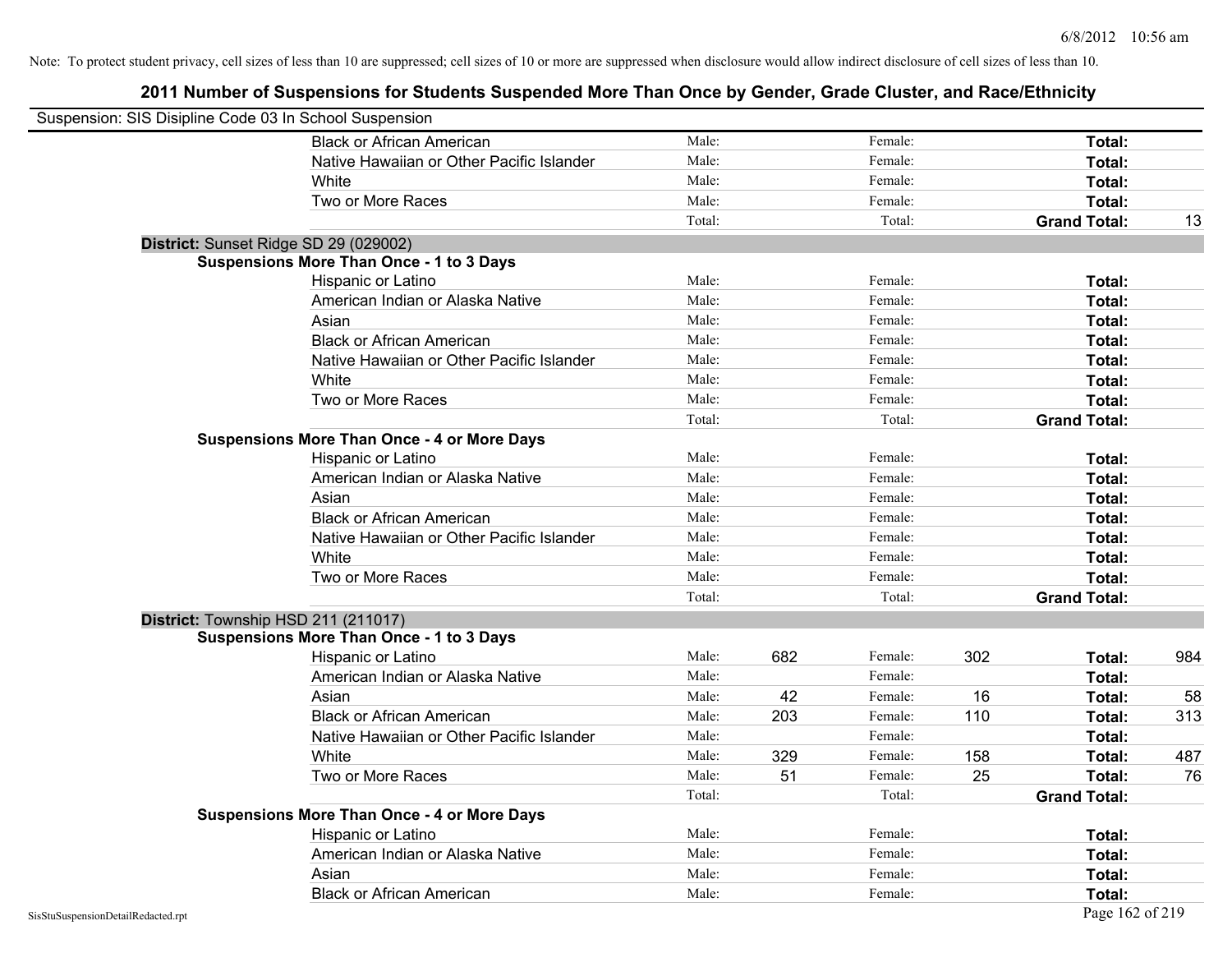## **2011 Number of Suspensions for Students Suspended More Than Once by Gender, Grade Cluster, and Race/Ethnicity**

| Suspension: SIS Disipline Code 03 In School Suspension |                                                    |        |     |         |     |                     |       |
|--------------------------------------------------------|----------------------------------------------------|--------|-----|---------|-----|---------------------|-------|
|                                                        | Native Hawaiian or Other Pacific Islander          | Male:  |     | Female: |     | Total:              |       |
|                                                        | White                                              | Male:  |     | Female: |     | Total:              |       |
|                                                        | Two or More Races                                  | Male:  |     | Female: |     | Total:              |       |
|                                                        |                                                    | Total: |     | Total:  |     | <b>Grand Total:</b> |       |
| District: Township HSD 214 (214017)                    |                                                    |        |     |         |     |                     |       |
|                                                        | <b>Suspensions More Than Once - 1 to 3 Days</b>    |        |     |         |     |                     |       |
|                                                        | Hispanic or Latino                                 | Male:  | 882 | Female: | 435 | Total:              | 1,317 |
|                                                        | American Indian or Alaska Native                   | Male:  |     | Female: |     | Total:              | 14    |
|                                                        | Asian                                              | Male:  |     | Female: |     | Total:              | 46    |
|                                                        | <b>Black or African American</b>                   | Male:  | 97  | Female: | 26  | Total:              | 123   |
|                                                        | Native Hawaiian or Other Pacific Islander          | Male:  |     | Female: |     | Total:              |       |
|                                                        | White                                              | Male:  | 452 | Female: | 223 | Total:              | 675   |
|                                                        | Two or More Races                                  | Male:  |     | Female: |     | Total:              |       |
|                                                        |                                                    | Total: |     | Total:  |     | <b>Grand Total:</b> |       |
|                                                        | <b>Suspensions More Than Once - 4 or More Days</b> |        |     |         |     |                     |       |
|                                                        | Hispanic or Latino                                 | Male:  |     | Female: |     | Total:              |       |
|                                                        | American Indian or Alaska Native                   | Male:  |     | Female: |     | Total:              |       |
|                                                        | Asian                                              | Male:  |     | Female: |     | Total:              |       |
|                                                        | <b>Black or African American</b>                   | Male:  |     | Female: |     | Total:              |       |
|                                                        | Native Hawaiian or Other Pacific Islander          | Male:  |     | Female: |     | Total:              |       |
|                                                        | White                                              | Male:  |     | Female: |     | Total:              |       |
|                                                        | Two or More Races                                  | Male:  |     | Female: |     | Total:              |       |
|                                                        |                                                    | Total: |     | Total:  |     | <b>Grand Total:</b> |       |
| District: Wheeling CCSD 21 (021004)                    |                                                    |        |     |         |     |                     |       |
|                                                        | <b>Suspensions More Than Once - 1 to 3 Days</b>    |        |     |         |     |                     |       |
|                                                        | Hispanic or Latino                                 | Male:  | 66  | Female: | 11  | Total:              | 77    |
|                                                        | American Indian or Alaska Native                   | Male:  |     | Female: |     | Total:              |       |
|                                                        | Asian                                              | Male:  |     | Female: |     | Total:              |       |
|                                                        | <b>Black or African American</b>                   | Male:  |     | Female: |     | Total:              | 10    |
|                                                        | Native Hawaiian or Other Pacific Islander          | Male:  |     | Female: |     | Total:              |       |
|                                                        | White                                              | Male:  |     | Female: |     | Total:              | 27    |
|                                                        | Two or More Races                                  | Male:  |     | Female: |     | Total:              |       |
|                                                        |                                                    | Total: |     | Total:  |     | <b>Grand Total:</b> |       |
|                                                        |                                                    |        |     |         |     |                     |       |

**Region:** Region 06 West Cook ISC 2 (06)

**County:** Cook (016)

**District:** Berkeley SD 87 (087002) **Suspensions More Than Once - 1 to 3 Days**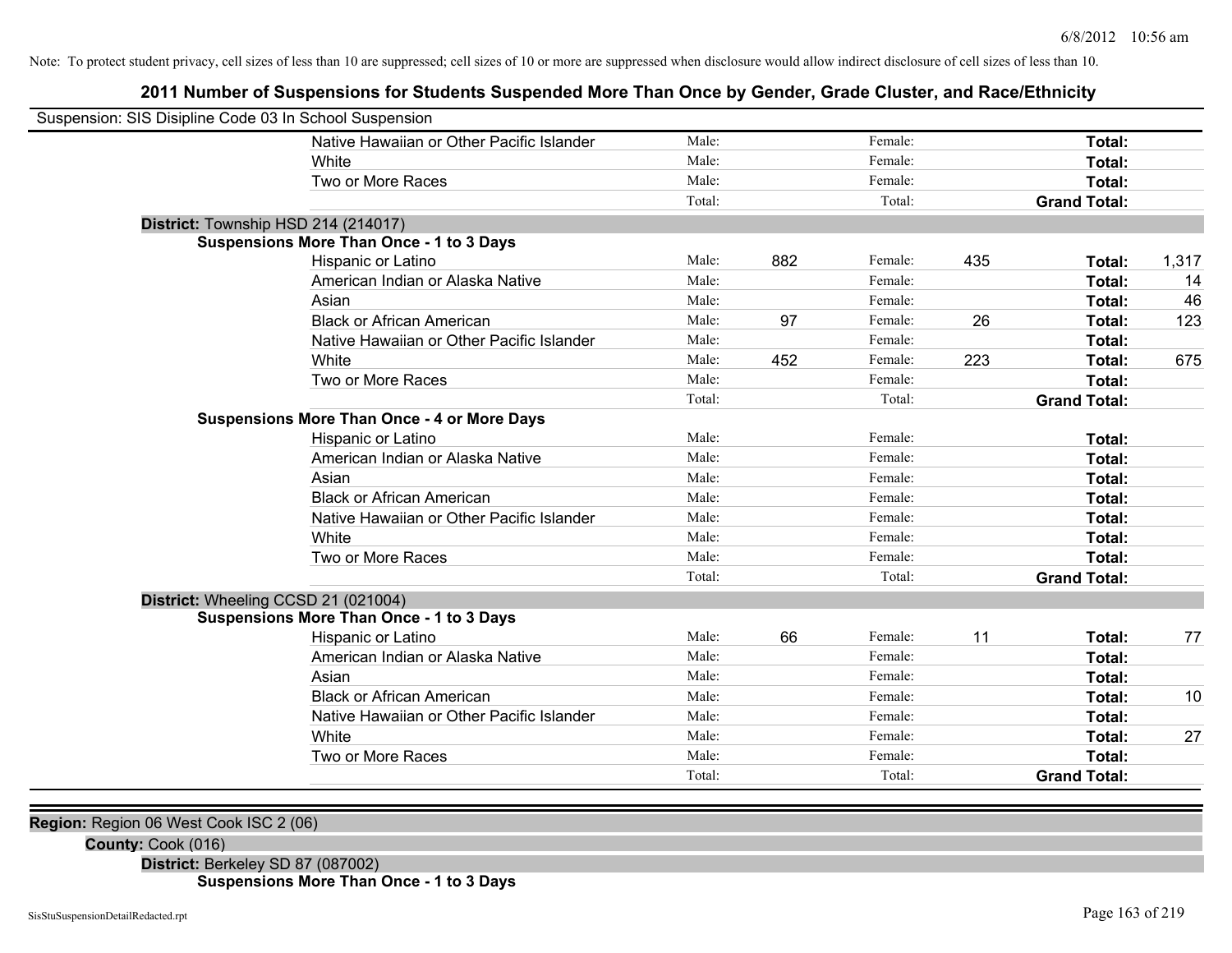| Suspension: SIS Disipline Code 03 In School Suspension |        |    |         |    |                     |    |
|--------------------------------------------------------|--------|----|---------|----|---------------------|----|
| Hispanic or Latino                                     | Male:  |    | Female: |    | Total:              |    |
| American Indian or Alaska Native                       | Male:  |    | Female: |    | Total:              |    |
| Asian                                                  | Male:  |    | Female: |    | Total:              |    |
| <b>Black or African American</b>                       | Male:  | 46 | Female: | 19 | Total:              | 65 |
| Native Hawaiian or Other Pacific Islander              | Male:  |    | Female: |    | Total:              |    |
| White                                                  | Male:  |    | Female: |    | Total:              |    |
| Two or More Races                                      | Male:  |    | Female: |    | Total:              |    |
|                                                        | Total: |    | Total:  |    | <b>Grand Total:</b> | 78 |
| District: Berwyn North SD 98 (098002)                  |        |    |         |    |                     |    |
| <b>Suspensions More Than Once - 1 to 3 Days</b>        |        |    |         |    |                     |    |
| Hispanic or Latino                                     | Male:  |    | Female: |    | Total:              | 49 |
| American Indian or Alaska Native                       | Male:  |    | Female: |    | Total:              |    |
| Asian                                                  | Male:  |    | Female: |    | Total:              |    |
| <b>Black or African American</b>                       | Male:  |    | Female: |    | Total:              | 33 |
| Native Hawaiian or Other Pacific Islander              | Male:  |    | Female: |    | Total:              |    |
| White                                                  | Male:  |    | Female: |    | Total:              | 10 |
| Two or More Races                                      | Male:  |    | Female: |    | Total:              |    |
|                                                        | Total: |    | Total:  |    | <b>Grand Total:</b> |    |
| District: Berwyn South SD 100 (100002)                 |        |    |         |    |                     |    |
| <b>Suspensions More Than Once - 1 to 3 Days</b>        |        |    |         |    |                     |    |
| Hispanic or Latino                                     | Male:  |    | Female: |    | Total:              | 12 |
| American Indian or Alaska Native                       | Male:  |    | Female: |    | Total:              |    |
| Asian                                                  | Male:  |    | Female: |    | Total:              |    |
| <b>Black or African American</b>                       | Male:  |    | Female: |    | Total:              | 13 |
| Native Hawaiian or Other Pacific Islander              | Male:  |    | Female: |    | Total:              |    |
| White                                                  | Male:  |    | Female: |    | Total:              | 14 |
| Two or More Races                                      | Male:  |    | Female: |    | Total:              |    |
|                                                        | Total: |    | Total:  |    | <b>Grand Total:</b> |    |
| District: Brookfield Lagrange Park SD 95 (095002)      |        |    |         |    |                     |    |
| <b>Suspensions More Than Once - 1 to 3 Days</b>        |        |    |         |    |                     |    |
| Hispanic or Latino                                     | Male:  |    | Female: |    | Total:              |    |
| American Indian or Alaska Native                       | Male:  |    | Female: |    | Total:              |    |
| Asian                                                  | Male:  |    | Female: |    | Total:              |    |
| <b>Black or African American</b>                       | Male:  |    | Female: |    | Total:              |    |
| Native Hawaiian or Other Pacific Islander              | Male:  |    | Female: |    | Total:              |    |
| White                                                  | Male:  |    | Female: |    | Total:              |    |
| Two or More Races                                      | Male:  |    | Female: |    | Total:              |    |
|                                                        | Total: |    | Total:  |    | <b>Grand Total:</b> |    |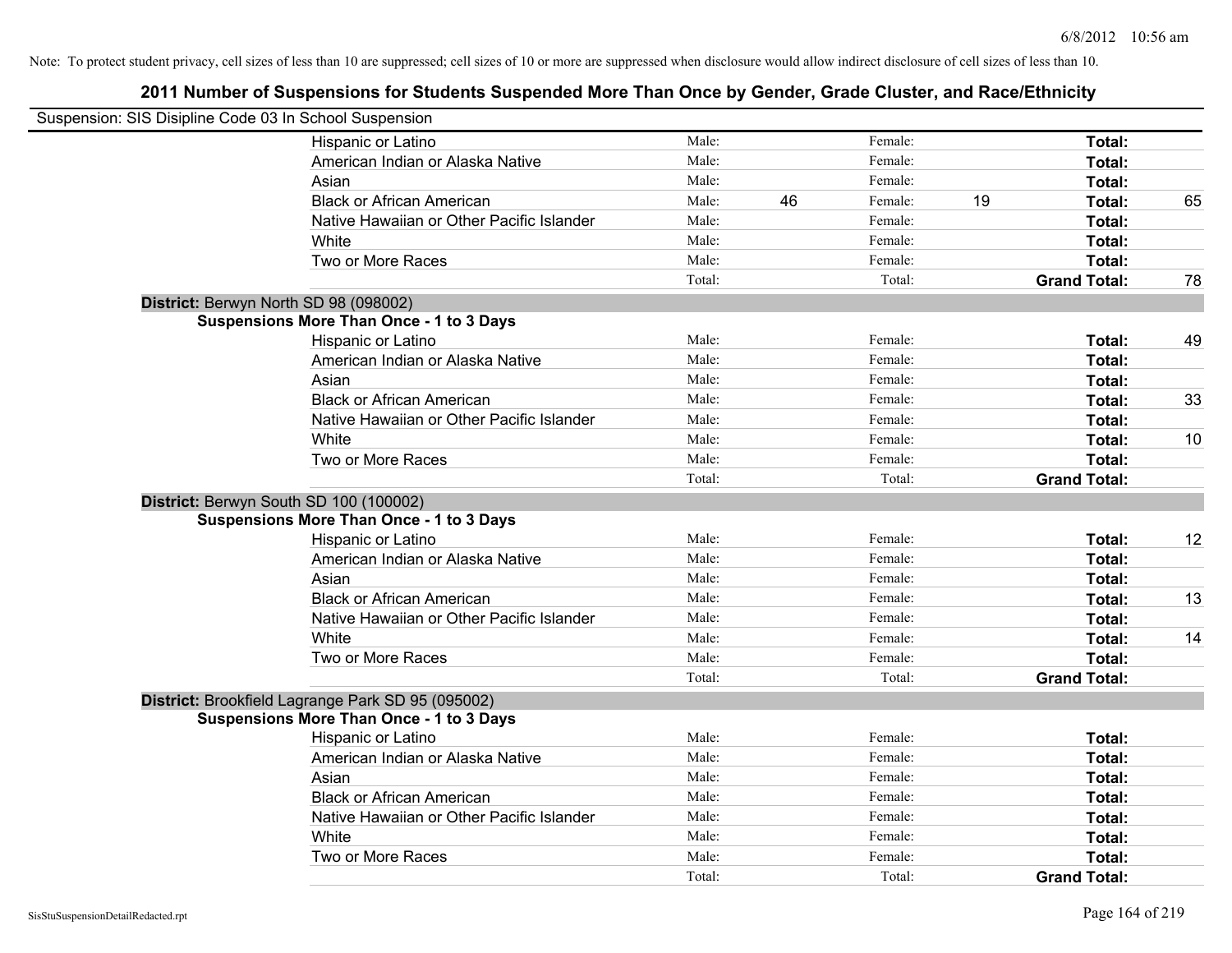| Suspension: SIS Disipline Code 03 In School Suspension |                                                    |        |     |         |     |                     |       |
|--------------------------------------------------------|----------------------------------------------------|--------|-----|---------|-----|---------------------|-------|
| District: Cicero SD 99 (099002)                        |                                                    |        |     |         |     |                     |       |
|                                                        | <b>Suspensions More Than Once - 1 to 3 Days</b>    |        |     |         |     |                     |       |
|                                                        | Hispanic or Latino                                 | Male:  | 845 | Female: | 256 | Total:              | 1,101 |
|                                                        | American Indian or Alaska Native                   | Male:  |     | Female: |     | Total:              |       |
|                                                        | Asian                                              | Male:  |     | Female: |     | Total:              |       |
|                                                        | <b>Black or African American</b>                   | Male:  | 58  | Female: | 15  | Total:              | 73    |
|                                                        | Native Hawaiian or Other Pacific Islander          | Male:  |     | Female: |     | Total:              |       |
|                                                        | White                                              | Male:  |     | Female: |     | Total:              |       |
|                                                        | Two or More Races                                  | Male:  |     | Female: |     | Total:              |       |
|                                                        |                                                    | Total: |     | Total:  |     | <b>Grand Total:</b> | 1,184 |
|                                                        | <b>Suspensions More Than Once - 4 or More Days</b> |        |     |         |     |                     |       |
|                                                        | Hispanic or Latino                                 | Male:  |     | Female: |     | Total:              |       |
|                                                        | American Indian or Alaska Native                   | Male:  |     | Female: |     | Total:              |       |
|                                                        | Asian                                              | Male:  |     | Female: |     | Total:              |       |
|                                                        | <b>Black or African American</b>                   | Male:  |     | Female: |     | Total:              |       |
|                                                        | Native Hawaiian or Other Pacific Islander          | Male:  |     | Female: |     | Total:              |       |
|                                                        | White                                              | Male:  |     | Female: |     | Total:              |       |
|                                                        | Two or More Races                                  | Male:  |     | Female: |     | Total:              |       |
|                                                        |                                                    | Total: |     | Total:  |     | <b>Grand Total:</b> |       |
| District: Elmwood Park CUSD 401 (401026)               |                                                    |        |     |         |     |                     |       |
|                                                        | <b>Suspensions More Than Once - 1 to 3 Days</b>    |        |     |         |     |                     |       |
|                                                        | Hispanic or Latino                                 | Male:  | 85  | Female: | 37  | Total:              | 122   |
|                                                        | American Indian or Alaska Native                   | Male:  |     | Female: |     | Total:              | 56    |
|                                                        | Asian                                              | Male:  |     | Female: |     | Total:              |       |
|                                                        | <b>Black or African American</b>                   | Male:  |     | Female: |     | Total:              | 12    |
|                                                        | Native Hawaiian or Other Pacific Islander          | Male:  |     | Female: |     | Total:              |       |
|                                                        | White                                              | Male:  | 218 | Female: | 123 | Total:              | 341   |
|                                                        | Two or More Races                                  | Male:  |     | Female: |     | Total:              | 16    |
|                                                        |                                                    | Total: |     | Total:  |     | <b>Grand Total:</b> |       |
| District: Forest Park SD 91 (091002)                   |                                                    |        |     |         |     |                     |       |
|                                                        | <b>Suspensions More Than Once - 1 to 3 Days</b>    |        |     |         |     |                     |       |
|                                                        | Hispanic or Latino                                 | Male:  |     | Female: |     | Total:              |       |
|                                                        | American Indian or Alaska Native                   | Male:  |     | Female: |     | Total:              |       |
|                                                        | Asian                                              | Male:  |     | Female: |     | Total:              |       |
|                                                        | <b>Black or African American</b>                   | Male:  |     | Female: |     | Total:              | 38    |
|                                                        | Native Hawaiian or Other Pacific Islander          | Male:  |     | Female: |     | Total:              |       |
|                                                        | White                                              | Male:  |     | Female: |     | Total:              |       |
|                                                        | Two or More Races                                  | Male:  |     | Female: |     | Total:              |       |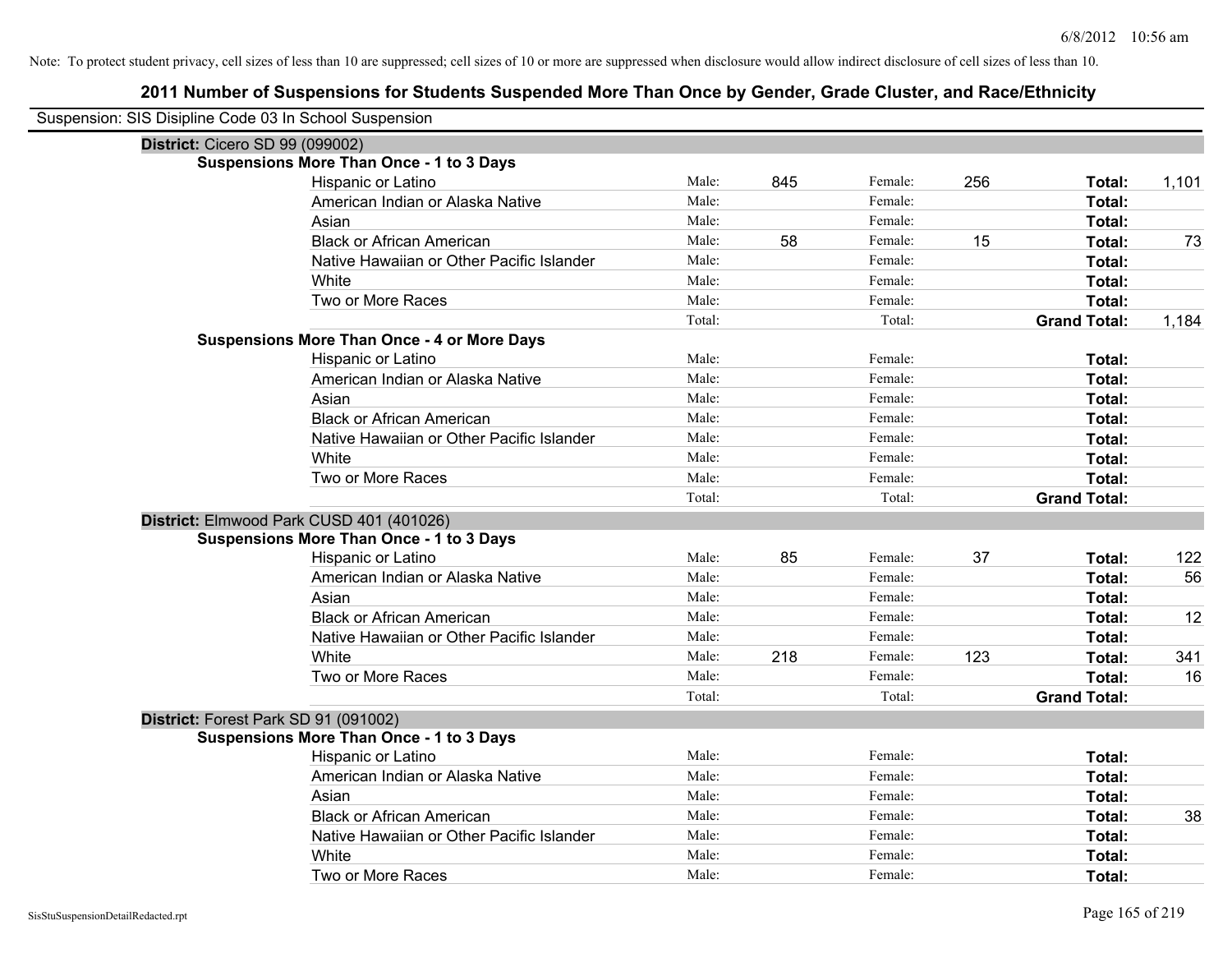| Suspension: SIS Disipline Code 03 In School Suspension |                                                    |        |       |         |     |                     |       |
|--------------------------------------------------------|----------------------------------------------------|--------|-------|---------|-----|---------------------|-------|
|                                                        |                                                    | Total: |       | Total:  |     | <b>Grand Total:</b> | 48    |
| District: Hillside SD 93 (093002)                      |                                                    |        |       |         |     |                     |       |
|                                                        | <b>Suspensions More Than Once - 1 to 3 Days</b>    |        |       |         |     |                     |       |
|                                                        | Hispanic or Latino                                 | Male:  |       | Female: |     | Total:              | 21    |
|                                                        | American Indian or Alaska Native                   | Male:  |       | Female: |     | Total:              |       |
|                                                        | Asian                                              | Male:  |       | Female: |     | Total:              |       |
|                                                        | <b>Black or African American</b>                   | Male:  | 38    | Female: | 20  | Total:              | 58    |
|                                                        | Native Hawaiian or Other Pacific Islander          | Male:  |       | Female: |     | Total:              |       |
|                                                        | White                                              | Male:  |       | Female: |     | Total:              |       |
|                                                        | Two or More Races                                  | Male:  |       | Female: |     | Total:              |       |
|                                                        |                                                    | Total: |       | Total:  |     | <b>Grand Total:</b> |       |
| District: J S Morton HSD 201 (201017)                  |                                                    |        |       |         |     |                     |       |
|                                                        | <b>Suspensions More Than Once - 1 to 3 Days</b>    |        |       |         |     |                     |       |
|                                                        | Hispanic or Latino                                 | Male:  | 1,941 | Female: | 988 | Total:              | 2,929 |
|                                                        | American Indian or Alaska Native                   | Male:  |       | Female: |     | Total:              | 29    |
|                                                        | Asian                                              | Male:  |       | Female: |     | Total:              |       |
|                                                        | <b>Black or African American</b>                   | Male:  | 205   | Female: | 148 | Total:              | 353   |
|                                                        | Native Hawaiian or Other Pacific Islander          | Male:  |       | Female: |     | Total:              |       |
|                                                        | White                                              | Male:  | 158   | Female: | 42  | Total:              | 200   |
|                                                        | Two or More Races                                  | Male:  |       | Female: |     | Total:              | 27    |
|                                                        |                                                    | Total: |       | Total:  |     | <b>Grand Total:</b> |       |
|                                                        | <b>Suspensions More Than Once - 4 or More Days</b> |        |       |         |     |                     |       |
|                                                        | Hispanic or Latino                                 | Male:  |       | Female: |     | Total:              |       |
|                                                        | American Indian or Alaska Native                   | Male:  |       | Female: |     | Total:              |       |
|                                                        | Asian                                              | Male:  |       | Female: |     | Total:              |       |
|                                                        | <b>Black or African American</b>                   | Male:  |       | Female: |     | Total:              |       |
|                                                        | Native Hawaiian or Other Pacific Islander          | Male:  |       | Female: |     | Total:              |       |
|                                                        | White                                              | Male:  |       | Female: |     | Total:              |       |
|                                                        | Two or More Races                                  | Male:  |       | Female: |     | Total:              |       |
|                                                        |                                                    | Total: |       | Total:  |     | <b>Grand Total:</b> |       |
| District: La Grange SD 102 (102002)                    |                                                    |        |       |         |     |                     |       |
|                                                        | <b>Suspensions More Than Once - 1 to 3 Days</b>    |        |       |         |     |                     |       |
|                                                        | Hispanic or Latino                                 | Male:  |       | Female: |     | Total:              |       |
|                                                        | American Indian or Alaska Native                   | Male:  |       | Female: |     | Total:              |       |
|                                                        | Asian                                              | Male:  |       | Female: |     | Total:              |       |
|                                                        | <b>Black or African American</b>                   | Male:  |       | Female: |     | Total:              |       |
|                                                        | Native Hawaiian or Other Pacific Islander          | Male:  |       | Female: |     | Total:              |       |
|                                                        | White                                              | Male:  |       | Female: |     | Total:              | 11    |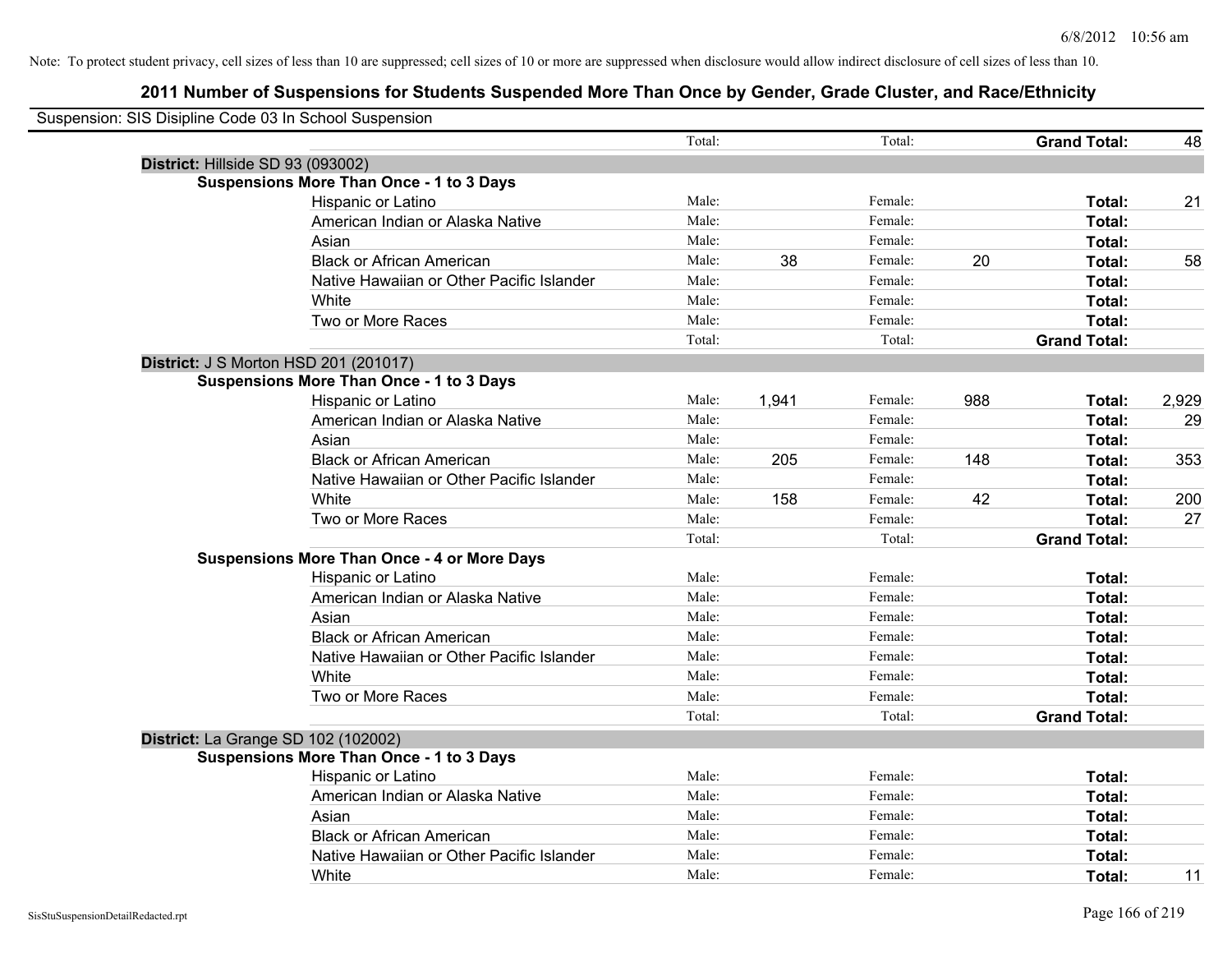| Suspension: SIS Disipline Code 03 In School Suspension |                                                    |        |     |         |    |                     |     |
|--------------------------------------------------------|----------------------------------------------------|--------|-----|---------|----|---------------------|-----|
|                                                        | Two or More Races                                  | Male:  |     | Female: |    | Total:              |     |
|                                                        |                                                    | Total: |     | Total:  |    | <b>Grand Total:</b> |     |
|                                                        | District: LaGrange Highlands SD 106 (106002)       |        |     |         |    |                     |     |
|                                                        | <b>Suspensions More Than Once - 1 to 3 Days</b>    |        |     |         |    |                     |     |
|                                                        | Hispanic or Latino                                 | Male:  |     | Female: |    | Total:              |     |
|                                                        | American Indian or Alaska Native                   | Male:  |     | Female: |    | Total:              |     |
|                                                        | Asian                                              | Male:  |     | Female: |    | Total:              |     |
|                                                        | <b>Black or African American</b>                   | Male:  |     | Female: |    | Total:              |     |
|                                                        | Native Hawaiian or Other Pacific Islander          | Male:  |     | Female: |    | Total:              |     |
|                                                        | White                                              | Male:  |     | Female: |    | Total:              | 13  |
|                                                        | Two or More Races                                  | Male:  |     | Female: |    | Total:              |     |
|                                                        |                                                    | Total: |     | Total:  |    | <b>Grand Total:</b> |     |
|                                                        | District: Lyons SD 103 (103002)                    |        |     |         |    |                     |     |
|                                                        | <b>Suspensions More Than Once - 1 to 3 Days</b>    |        |     |         |    |                     |     |
|                                                        | Hispanic or Latino                                 | Male:  | 78  | Female: | 13 | Total:              | 91  |
|                                                        | American Indian or Alaska Native                   | Male:  |     | Female: |    | Total:              |     |
|                                                        | Asian                                              | Male:  |     | Female: |    | Total:              |     |
|                                                        | <b>Black or African American</b>                   | Male:  |     | Female: |    | Total:              | 55  |
|                                                        | Native Hawaiian or Other Pacific Islander          | Male:  |     | Female: |    | Total:              |     |
|                                                        | White                                              | Male:  | 66  | Female: | 18 | Total:              | 84  |
|                                                        | Two or More Races                                  | Male:  |     | Female: |    | Total:              |     |
|                                                        |                                                    | Total: |     | Total:  |    | <b>Grand Total:</b> |     |
|                                                        | <b>Suspensions More Than Once - 4 or More Days</b> |        |     |         |    |                     |     |
|                                                        | Hispanic or Latino                                 | Male:  |     | Female: |    | Total:              | 17  |
|                                                        | American Indian or Alaska Native                   | Male:  |     | Female: |    | Total:              |     |
|                                                        | Asian                                              | Male:  |     | Female: |    | Total:              |     |
|                                                        | <b>Black or African American</b>                   | Male:  |     | Female: |    | Total:              |     |
|                                                        | Native Hawaiian or Other Pacific Islander          | Male:  |     | Female: |    | Total:              |     |
|                                                        | White                                              | Male:  |     | Female: |    | Total:              | 12  |
|                                                        | Two or More Races                                  | Male:  |     | Female: |    | Total:              |     |
|                                                        |                                                    | Total: |     | Total:  |    | <b>Grand Total:</b> |     |
|                                                        | District: Lyons Twp HSD 204 (204017)               |        |     |         |    |                     |     |
|                                                        | <b>Suspensions More Than Once - 1 to 3 Days</b>    |        |     |         |    |                     |     |
|                                                        | Hispanic or Latino                                 | Male:  | 178 | Female: | 96 | Total:              | 274 |
|                                                        | American Indian or Alaska Native                   | Male:  |     | Female: |    | <b>Total:</b>       |     |
|                                                        | Asian                                              | Male:  |     | Female: |    | Total:              |     |
|                                                        | <b>Black or African American</b>                   | Male:  | 34  | Female: | 19 | Total:              | 53  |
|                                                        | Native Hawaiian or Other Pacific Islander          | Male:  |     | Female: |    | Total:              |     |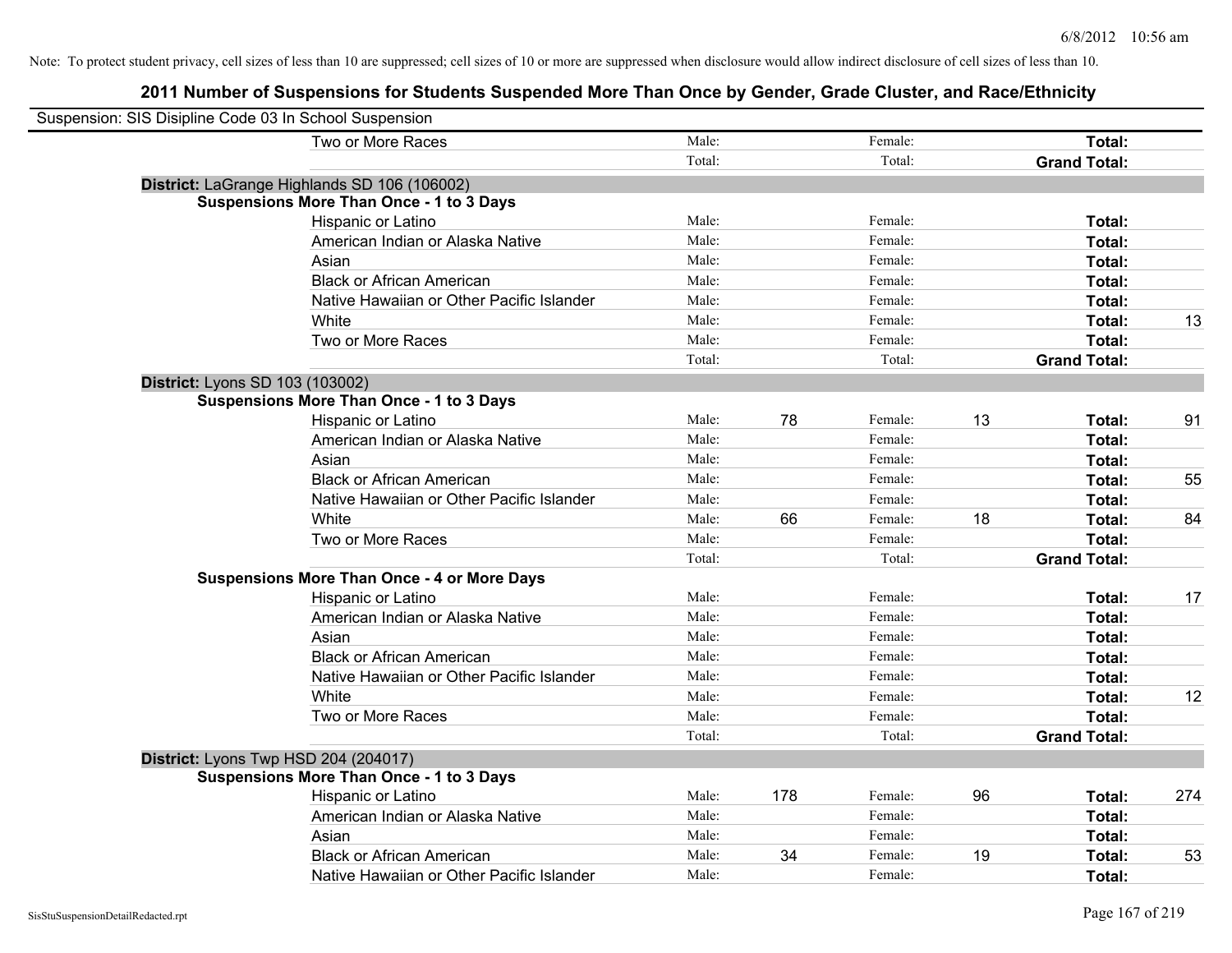| Suspension: SIS Disipline Code 03 In School Suspension |                                                      |        |     |         |    |                     |     |
|--------------------------------------------------------|------------------------------------------------------|--------|-----|---------|----|---------------------|-----|
|                                                        | <b>White</b>                                         | Male:  | 272 | Female: | 59 | Total:              | 331 |
|                                                        | Two or More Races                                    | Male:  |     | Female: |    | <b>Total:</b>       | 25  |
|                                                        |                                                      | Total: |     | Total:  |    | <b>Grand Total:</b> |     |
| District: Mannheim SD 83 (083002)                      |                                                      |        |     |         |    |                     |     |
|                                                        | <b>Suspensions More Than Once - 1 to 3 Days</b>      |        |     |         |    |                     |     |
|                                                        | Hispanic or Latino                                   | Male:  | 85  | Female: | 46 | Total:              | 131 |
|                                                        | American Indian or Alaska Native                     | Male:  |     | Female: |    | Total:              |     |
|                                                        | Asian                                                | Male:  |     | Female: |    | Total:              |     |
|                                                        | <b>Black or African American</b>                     | Male:  |     | Female: |    | Total:              |     |
|                                                        | Native Hawaiian or Other Pacific Islander            | Male:  |     | Female: |    | Total:              |     |
|                                                        | White                                                | Male:  | 25  | Female: | 20 | Total:              | 45  |
|                                                        | Two or More Races                                    | Male:  |     | Female: |    | Total:              |     |
|                                                        |                                                      | Total: |     | Total:  |    | <b>Grand Total:</b> |     |
|                                                        | District: Maywood-Melrose Park-Broadview 89 (089002) |        |     |         |    |                     |     |
|                                                        | <b>Suspensions More Than Once - 1 to 3 Days</b>      |        |     |         |    |                     |     |
|                                                        | Hispanic or Latino                                   | Male:  | 35  | Female: | 19 | Total:              | 54  |
|                                                        | American Indian or Alaska Native                     | Male:  |     | Female: |    | Total:              |     |
|                                                        | Asian                                                | Male:  |     | Female: |    | Total:              |     |
|                                                        | <b>Black or African American</b>                     | Male:  | 101 | Female: | 43 | Total:              | 144 |
|                                                        | Native Hawaiian or Other Pacific Islander            | Male:  |     | Female: |    | Total:              |     |
|                                                        | White                                                | Male:  |     | Female: |    | Total:              |     |
|                                                        | Two or More Races                                    | Male:  |     | Female: |    | Total:              |     |
|                                                        |                                                      | Total: |     | Total:  |    | <b>Grand Total:</b> |     |
|                                                        | <b>Suspensions More Than Once - 4 or More Days</b>   |        |     |         |    |                     |     |
|                                                        | Hispanic or Latino                                   | Male:  |     | Female: |    | Total:              |     |
|                                                        | American Indian or Alaska Native                     | Male:  |     | Female: |    | Total:              |     |
|                                                        | Asian                                                | Male:  |     | Female: |    | Total:              |     |
|                                                        | <b>Black or African American</b>                     | Male:  |     | Female: |    | Total:              |     |
|                                                        | Native Hawaiian or Other Pacific Islander            | Male:  |     | Female: |    | Total:              |     |
|                                                        | White                                                | Male:  |     | Female: |    | Total:              |     |
|                                                        | Two or More Races                                    | Male:  |     | Female: |    | Total:              |     |
|                                                        |                                                      | Total: |     | Total:  |    | <b>Grand Total:</b> |     |
| District: Norridge SD 80 (080002)                      |                                                      |        |     |         |    |                     |     |
|                                                        | <b>Suspensions More Than Once - 1 to 3 Days</b>      |        |     |         |    |                     |     |
|                                                        | Hispanic or Latino                                   | Male:  |     | Female: |    | Total:              |     |
|                                                        | American Indian or Alaska Native                     | Male:  |     | Female: |    | Total:              |     |
|                                                        | Asian                                                | Male:  |     | Female: |    | Total:              |     |
|                                                        | <b>Black or African American</b>                     | Male:  |     | Female: |    | Total:              |     |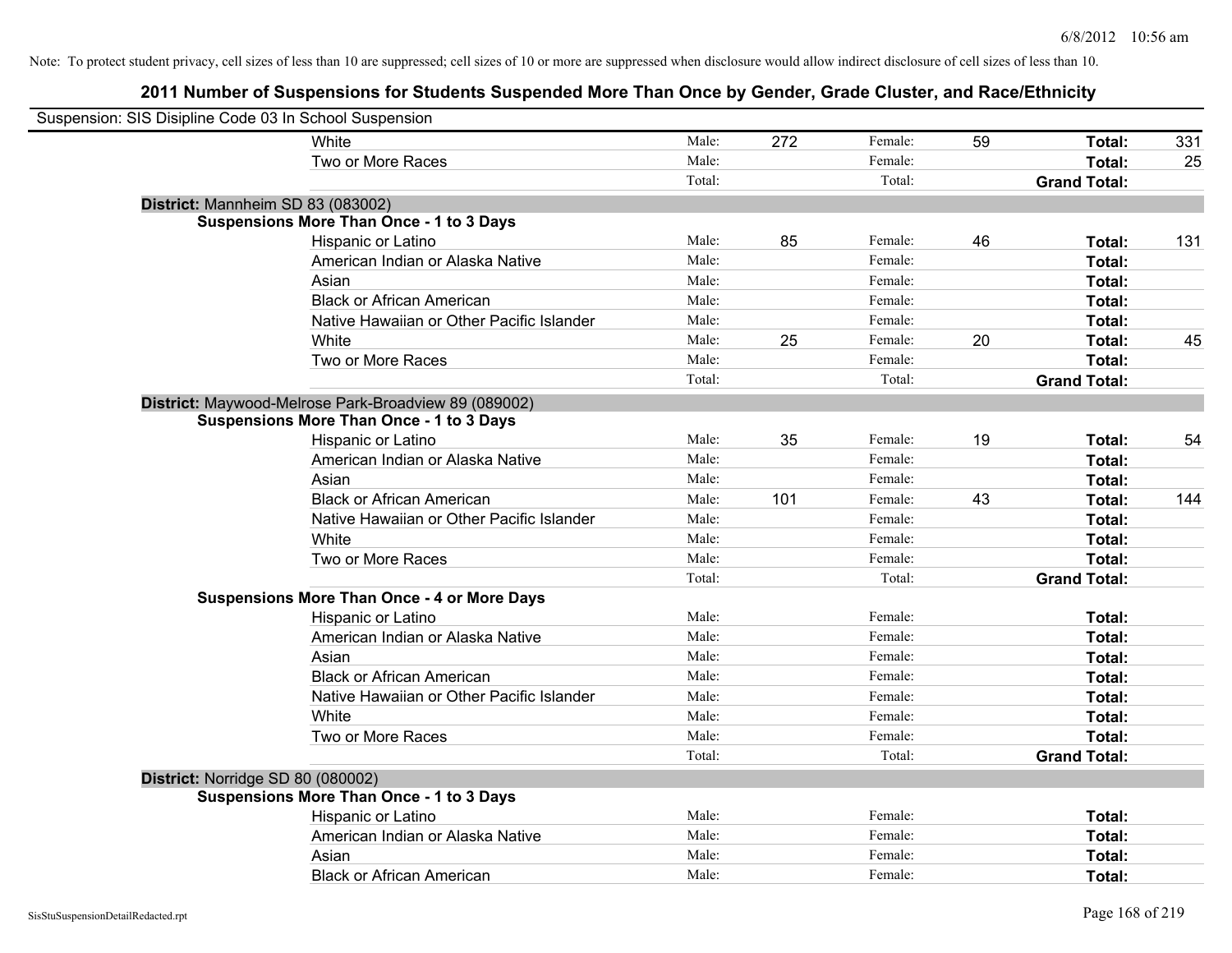| Suspension: SIS Disipline Code 03 In School Suspension |                                                    |        |     |         |     |                     |     |
|--------------------------------------------------------|----------------------------------------------------|--------|-----|---------|-----|---------------------|-----|
|                                                        | Native Hawaiian or Other Pacific Islander          | Male:  |     | Female: |     | Total:              |     |
|                                                        | White                                              | Male:  |     | Female: |     | Total:              |     |
|                                                        | Two or More Races                                  | Male:  |     | Female: |     | Total:              |     |
|                                                        |                                                    | Total: |     | Total:  |     | <b>Grand Total:</b> |     |
|                                                        | District: Oak Park - River Forest SD 200 (200013)  |        |     |         |     |                     |     |
|                                                        | <b>Suspensions More Than Once - 1 to 3 Days</b>    |        |     |         |     |                     |     |
|                                                        | Hispanic or Latino                                 | Male:  |     | Female: |     | Total:              | 37  |
|                                                        | American Indian or Alaska Native                   | Male:  |     | Female: |     | Total:              |     |
|                                                        | Asian                                              | Male:  |     | Female: |     | Total:              |     |
|                                                        | <b>Black or African American</b>                   | Male:  | 324 | Female: | 160 | Total:              | 484 |
|                                                        | Native Hawaiian or Other Pacific Islander          | Male:  |     | Female: |     | Total:              |     |
|                                                        | White                                              | Male:  | 53  | Female: | 16  | Total:              | 69  |
|                                                        | Two or More Races                                  | Male:  | 16  | Female: | 27  | Total:              | 43  |
|                                                        |                                                    | Total: |     | Total:  |     | <b>Grand Total:</b> |     |
|                                                        | <b>Suspensions More Than Once - 4 or More Days</b> |        |     |         |     |                     |     |
|                                                        | Hispanic or Latino                                 | Male:  |     | Female: |     | Total:              |     |
|                                                        | American Indian or Alaska Native                   | Male:  |     | Female: |     | Total:              |     |
|                                                        | Asian                                              | Male:  |     | Female: |     | Total:              |     |
|                                                        | <b>Black or African American</b>                   | Male:  |     | Female: |     | Total:              |     |
|                                                        | Native Hawaiian or Other Pacific Islander          | Male:  |     | Female: |     | Total:              |     |
|                                                        | White                                              | Male:  |     | Female: |     | Total:              |     |
|                                                        | Two or More Races                                  | Male:  |     | Female: |     | Total:              |     |
|                                                        |                                                    | Total: |     | Total:  |     | <b>Grand Total:</b> |     |
| District: Oak Park ESD 97 (097002)                     |                                                    |        |     |         |     |                     |     |
|                                                        | <b>Suspensions More Than Once - 1 to 3 Days</b>    |        |     |         |     |                     |     |
|                                                        | Hispanic or Latino                                 | Male:  |     | Female: |     | Total:              | 13  |
|                                                        | American Indian or Alaska Native                   | Male:  |     | Female: |     | Total:              |     |
|                                                        | Asian                                              | Male:  |     | Female: |     | Total:              |     |
|                                                        | <b>Black or African American</b>                   | Male:  | 129 | Female: | 53  | Total:              | 182 |
|                                                        | Native Hawaiian or Other Pacific Islander          | Male:  |     | Female: |     | Total:              |     |
|                                                        | White                                              | Male:  | 50  | Female: | 18  | Total:              | 68  |
|                                                        | Two or More Races                                  | Male:  |     | Female: |     | Total:              | 28  |
|                                                        |                                                    | Total: |     | Total:  |     | <b>Grand Total:</b> |     |
| District: Pleasantdale SD 107 (107002)                 |                                                    |        |     |         |     |                     |     |
|                                                        | <b>Suspensions More Than Once - 1 to 3 Days</b>    |        |     |         |     |                     |     |
|                                                        | Hispanic or Latino                                 | Male:  |     | Female: |     | Total:              |     |
|                                                        | American Indian or Alaska Native                   | Male:  |     | Female: |     | <b>Total:</b>       |     |
|                                                        | Asian                                              | Male:  |     | Female: |     | Total:              |     |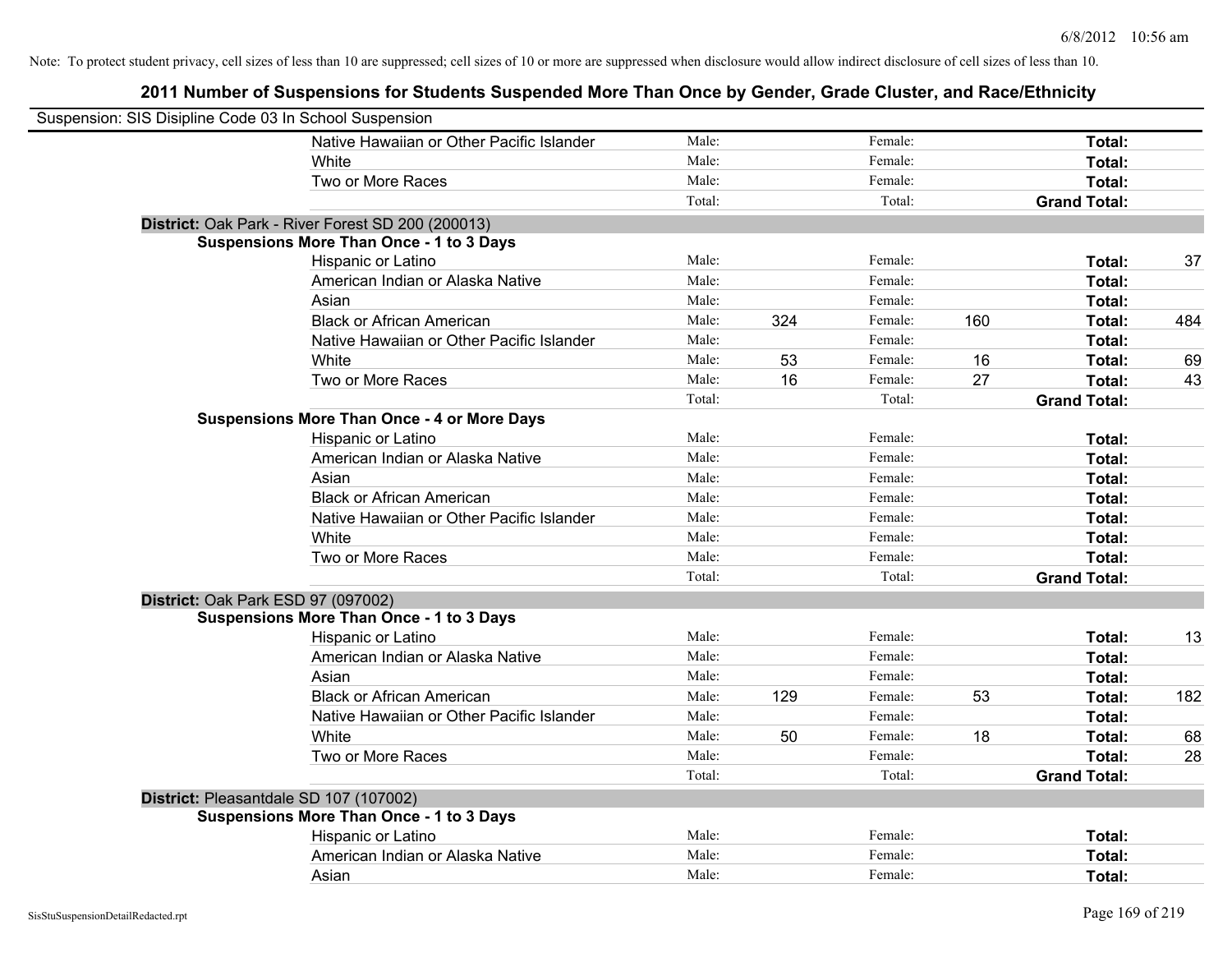| Suspension: SIS Disipline Code 03 In School Suspension |                                                 |        |         |                     |
|--------------------------------------------------------|-------------------------------------------------|--------|---------|---------------------|
|                                                        | <b>Black or African American</b>                | Male:  | Female: | Total:              |
|                                                        | Native Hawaiian or Other Pacific Islander       | Male:  | Female: | Total:              |
|                                                        | White                                           | Male:  | Female: | Total:              |
|                                                        | Two or More Races                               | Male:  | Female: | Total:              |
|                                                        |                                                 | Total: | Total:  | <b>Grand Total:</b> |
|                                                        | District: Proviso Twp HSD 209 (209017)          |        |         |                     |
|                                                        | <b>Suspensions More Than Once - 1 to 3 Days</b> |        |         |                     |
|                                                        | Hispanic or Latino                              | Male:  | Female: | Total:              |
|                                                        | American Indian or Alaska Native                | Male:  | Female: | Total:              |
|                                                        | Asian                                           | Male:  | Female: | Total:              |
|                                                        | <b>Black or African American</b>                | Male:  | Female: | 14<br>Total:        |
|                                                        | Native Hawaiian or Other Pacific Islander       | Male:  | Female: | Total:              |
|                                                        | White                                           | Male:  | Female: | Total:              |
|                                                        | Two or More Races                               | Male:  | Female: | Total:              |
|                                                        |                                                 | Total: | Total:  | <b>Grand Total:</b> |
| District: Rhodes SD 84-5 (084502)                      |                                                 |        |         |                     |
|                                                        | <b>Suspensions More Than Once - 1 to 3 Days</b> |        |         |                     |
|                                                        | Hispanic or Latino                              | Male:  | Female: | Total:              |
|                                                        | American Indian or Alaska Native                | Male:  | Female: | Total:              |
|                                                        | Asian                                           | Male:  | Female: | Total:              |
|                                                        | <b>Black or African American</b>                | Male:  | Female: | Total:              |
|                                                        | Native Hawaiian or Other Pacific Islander       | Male:  | Female: | Total:              |
|                                                        | White                                           | Male:  | Female: | Total:              |
|                                                        | Two or More Races                               | Male:  | Female: | Total:              |
|                                                        |                                                 | Total: | Total:  | <b>Grand Total:</b> |
|                                                        | District: Ridgewood CHSD 234 (234016)           |        |         |                     |
|                                                        | <b>Suspensions More Than Once - 1 to 3 Days</b> |        |         |                     |
|                                                        | Hispanic or Latino                              | Male:  | Female: | Total:              |
|                                                        | American Indian or Alaska Native                | Male:  | Female: | Total:              |
|                                                        | Asian                                           | Male:  | Female: | Total:              |
|                                                        | <b>Black or African American</b>                | Male:  | Female: | Total:              |
|                                                        | Native Hawaiian or Other Pacific Islander       | Male:  | Female: | Total:              |
|                                                        | White                                           | Male:  | Female: | Total:              |
|                                                        | Two or More Races                               | Male:  | Female: | Total:              |
|                                                        |                                                 | Total: | Total:  | <b>Grand Total:</b> |
|                                                        | District: River Forest SD 90 (090002)           |        |         |                     |
|                                                        | <b>Suspensions More Than Once - 1 to 3 Days</b> |        |         |                     |
|                                                        | Hispanic or Latino                              | Male:  | Female: | Total:              |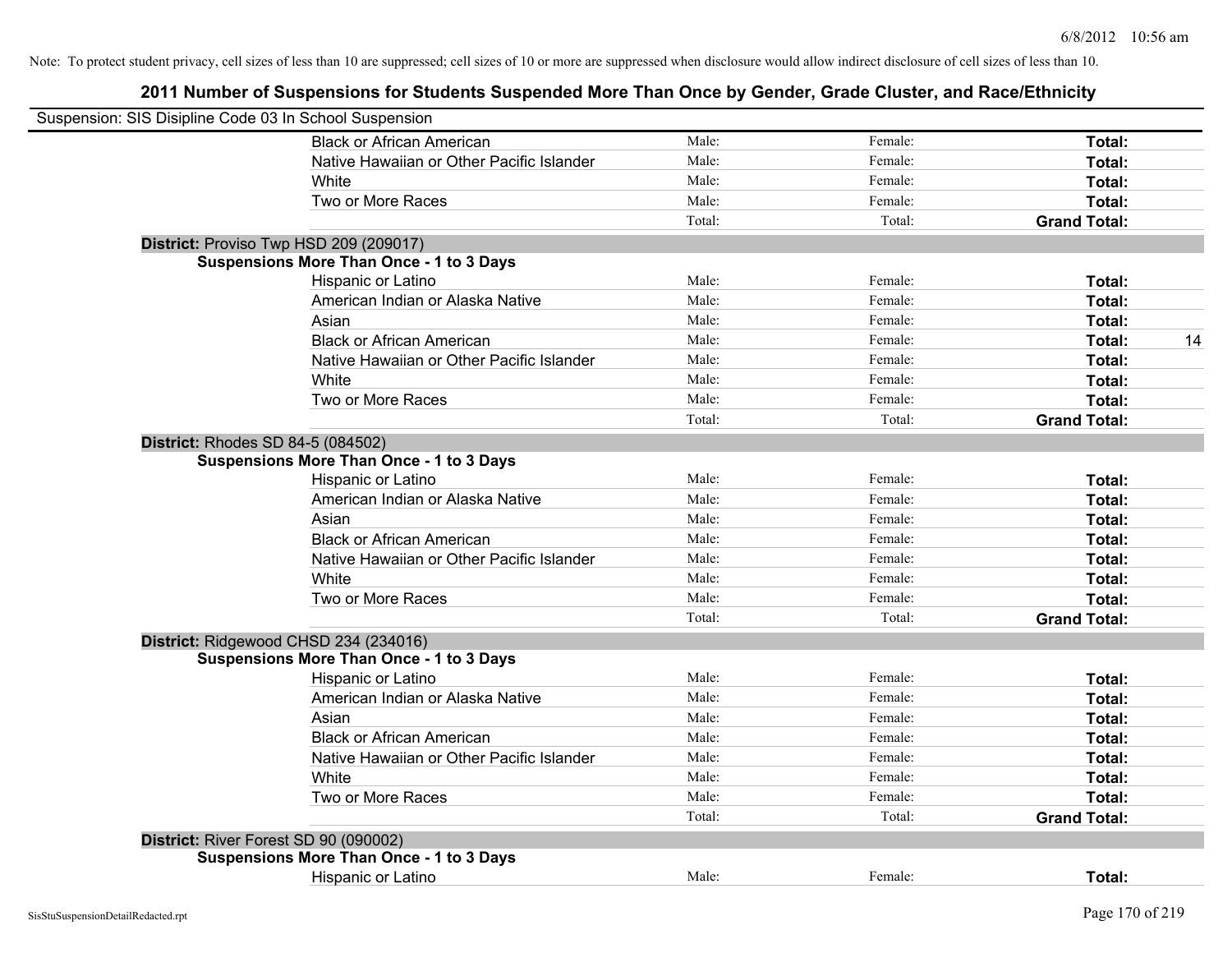## **2011 Number of Suspensions for Students Suspended More Than Once by Gender, Grade Cluster, and Race/Ethnicity**

|                                    | Suspension: SIS Disipline Code 03 In School Suspension |        |         |                     |
|------------------------------------|--------------------------------------------------------|--------|---------|---------------------|
|                                    | American Indian or Alaska Native                       | Male:  | Female: | Total:              |
|                                    | Asian                                                  | Male:  | Female: | Total:              |
|                                    | <b>Black or African American</b>                       | Male:  | Female: | Total:              |
|                                    | Native Hawaiian or Other Pacific Islander              | Male:  | Female: | Total:              |
|                                    | White                                                  | Male:  | Female: | Total:              |
|                                    | Two or More Races                                      | Male:  | Female: | Total:              |
|                                    |                                                        | Total: | Total:  | <b>Grand Total:</b> |
| District: Riverside SD 96 (096002) |                                                        |        |         |                     |
|                                    | <b>Suspensions More Than Once - 1 to 3 Days</b>        |        |         |                     |
|                                    | Hispanic or Latino                                     | Male:  | Female: | Total:              |
|                                    | American Indian or Alaska Native                       | Male:  | Female: | Total:              |
|                                    | Asian                                                  | Male:  | Female: | Total:              |
|                                    | <b>Black or African American</b>                       | Male:  | Female: | Total:              |
|                                    | Native Hawaiian or Other Pacific Islander              | Male:  | Female: | Total:              |
|                                    | White                                                  | Male:  | Female: | Total:              |
|                                    | Two or More Races                                      | Male:  | Female: | Total:              |
|                                    |                                                        | Total: | Total:  | <b>Grand Total:</b> |
|                                    | District: Schiller Park SD 81 (081002)                 |        |         |                     |
|                                    | <b>Suspensions More Than Once - 1 to 3 Days</b>        |        |         |                     |
|                                    | Hispanic or Latino                                     | Male:  | Female: | Total:              |
|                                    | American Indian or Alaska Native                       | Male:  | Female: | Total:              |
|                                    | Asian                                                  | Male:  | Female: | Total:              |
|                                    | <b>Black or African American</b>                       | Male:  | Female: | Total:              |
|                                    | Native Hawaiian or Other Pacific Islander              | Male:  | Female: | Total:              |
|                                    | White                                                  | Male:  | Female: | Total:              |
|                                    | Two or More Races                                      | Male:  | Female: | Total:              |
|                                    |                                                        | Total: | Total:  | <b>Grand Total:</b> |
|                                    | District: Streamwood Behavioral Healthcare (021500)    |        |         |                     |
|                                    | <b>Suspensions More Than Once - 1 to 3 Days</b>        |        |         |                     |
|                                    | Hispanic or Latino                                     | Male:  | Female: | Total:              |
|                                    | American Indian or Alaska Native                       | Male:  | Female: | Total:              |
|                                    | Asian                                                  | Male:  | Female: | Total:              |
|                                    | <b>Black or African American</b>                       | Male:  | Female: | Total:              |
|                                    | Native Hawaiian or Other Pacific Islander              | Male:  | Female: | Total:              |
|                                    | White                                                  | Male:  | Female: | Total:              |
|                                    | Two or More Races                                      | Male:  | Female: | Total:              |
|                                    |                                                        | Total: | Total:  | <b>Grand Total:</b> |
|                                    |                                                        |        |         |                     |

**District:** Union Ridge SD 86 (086002)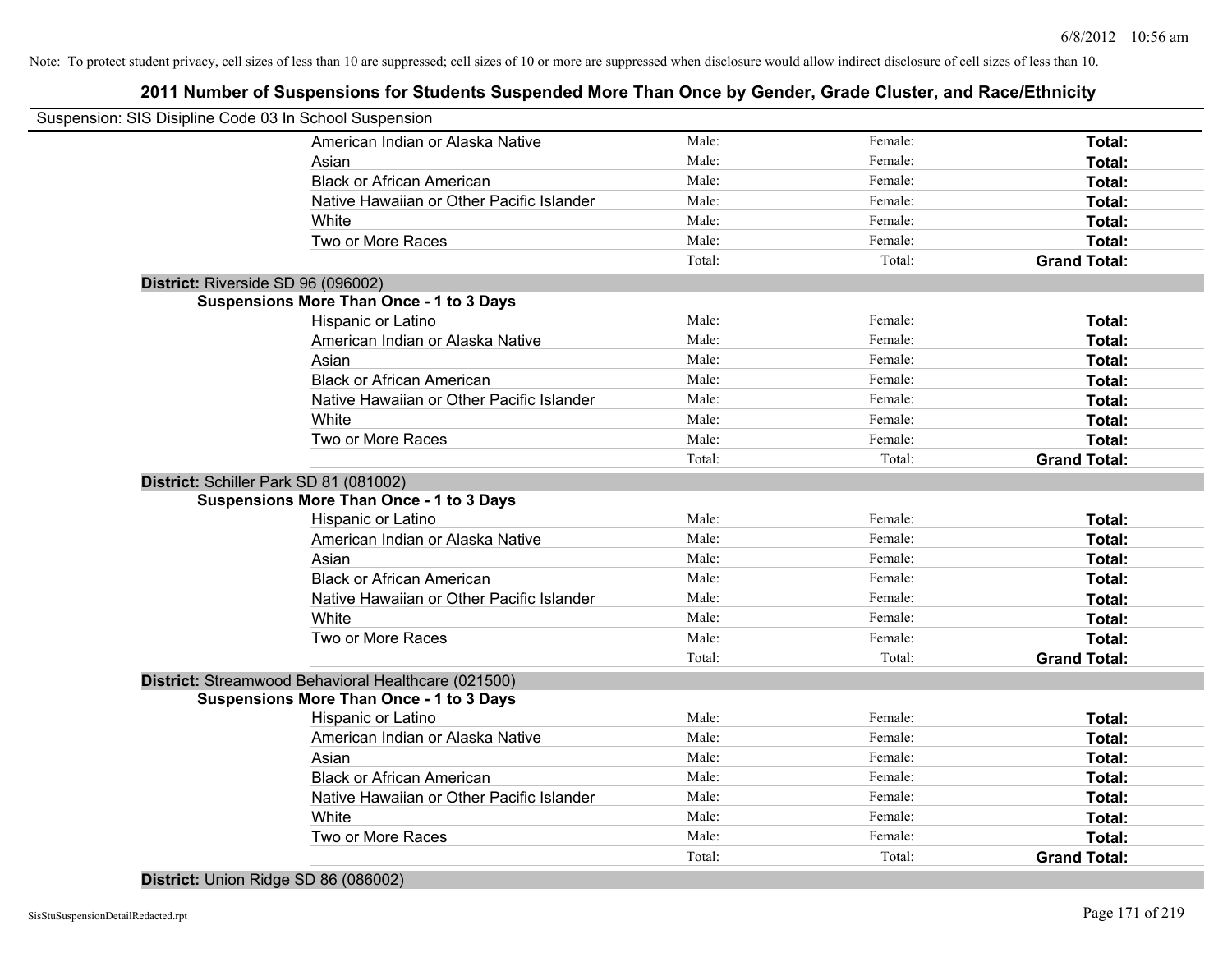| Suspension: SIS Disipline Code 03 In School Suspension        |                                                                                                   |        |         |                     |
|---------------------------------------------------------------|---------------------------------------------------------------------------------------------------|--------|---------|---------------------|
|                                                               | <b>Suspensions More Than Once - 1 to 3 Days</b>                                                   |        |         |                     |
|                                                               | Hispanic or Latino                                                                                | Male:  | Female: | Total:              |
|                                                               | American Indian or Alaska Native                                                                  | Male:  | Female: | Total:              |
|                                                               | Asian                                                                                             | Male:  | Female: | Total:              |
|                                                               | <b>Black or African American</b>                                                                  | Male:  | Female: | Total:              |
|                                                               | Native Hawaiian or Other Pacific Islander                                                         | Male:  | Female: | Total:              |
|                                                               | White                                                                                             | Male:  | Female: | Total:              |
|                                                               | Two or More Races                                                                                 | Male:  | Female: | Total:              |
|                                                               |                                                                                                   | Total: | Total:  | <b>Grand Total:</b> |
|                                                               | District: Western Springs SD 101 (101002)                                                         |        |         |                     |
|                                                               | <b>Suspensions More Than Once - 1 to 3 Days</b>                                                   |        |         |                     |
|                                                               | Hispanic or Latino                                                                                | Male:  | Female: | Total:              |
|                                                               | American Indian or Alaska Native                                                                  | Male:  | Female: | Total:              |
|                                                               | Asian                                                                                             | Male:  | Female: | Total:              |
|                                                               | <b>Black or African American</b>                                                                  | Male:  | Female: | Total:              |
|                                                               | Native Hawaiian or Other Pacific Islander                                                         | Male:  | Female: | Total:              |
|                                                               | White                                                                                             | Male:  | Female: | Total:              |
|                                                               | Two or More Races                                                                                 | Male:  | Female: | <b>Total:</b>       |
|                                                               |                                                                                                   | Total: | Total:  | <b>Grand Total:</b> |
| Region: Region 07 South Cook ISC 4 (07)<br>County: Cook (016) |                                                                                                   |        |         |                     |
|                                                               | District: Alsip-Hazlgrn-Oaklwn SD 126 (126002)<br><b>Suspensions More Than Once - 1 to 3 Days</b> |        |         |                     |
|                                                               | Hispanic or Latino                                                                                | Male:  | Female: | Total:              |
|                                                               | American Indian or Alaska Native                                                                  | Male:  | Female: | <b>Total:</b>       |
|                                                               | Asian                                                                                             | Male:  | Female: | Total:              |
|                                                               | <b>Black or African American</b>                                                                  | Male:  | Female: | 16<br>Total:        |
|                                                               | Native Hawaiian or Other Pacific Islander                                                         | Male:  | Female: | Total:              |
|                                                               | White                                                                                             | Male:  | Female: | Total:<br>18        |
|                                                               | Two or More Races                                                                                 | Male:  | Female: | Total:              |
|                                                               |                                                                                                   | Total: | Total:  | <b>Grand Total:</b> |
|                                                               | District: Arbor Park SD 145 (145002)                                                              |        |         |                     |
|                                                               | <b>Suspensions More Than Once - 1 to 3 Days</b>                                                   |        |         |                     |
|                                                               | Hispanic or Latino                                                                                | Male:  | Female: | 11<br>Total:        |
|                                                               | American Indian or Alaska Native                                                                  | Male:  | Female: | Total:              |
|                                                               | Asian                                                                                             | Male:  | Female: | Total:              |
|                                                               | <b>Black or African American</b>                                                                  | Male:  | Female: | Total:              |
|                                                               |                                                                                                   |        |         |                     |
| SisStuSuspensionDetailRedacted.rpt                            |                                                                                                   |        |         | Page 172 of 219     |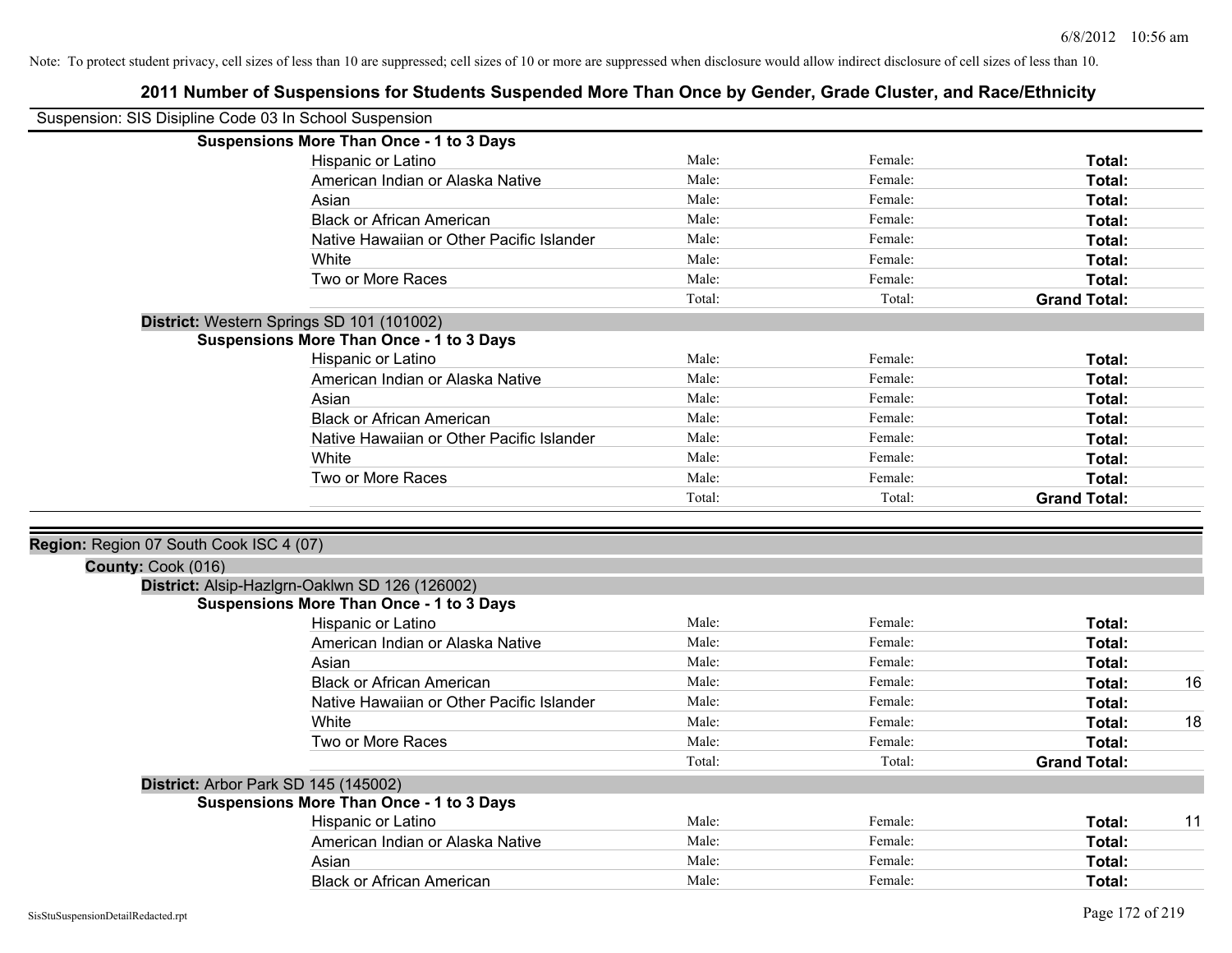| Suspension: SIS Disipline Code 03 In School Suspension |                                                    |        |       |         |       |                     |       |
|--------------------------------------------------------|----------------------------------------------------|--------|-------|---------|-------|---------------------|-------|
|                                                        | Native Hawaiian or Other Pacific Islander          | Male:  |       | Female: |       | Total:              |       |
|                                                        | White                                              | Male:  |       | Female: |       | Total:              |       |
|                                                        | Two or More Races                                  | Male:  |       | Female: |       | Total:              |       |
|                                                        |                                                    | Total: |       | Total:  |       | <b>Grand Total:</b> |       |
|                                                        | District: Argo CHSD 217 (217016)                   |        |       |         |       |                     |       |
|                                                        | <b>Suspensions More Than Once - 1 to 3 Days</b>    |        |       |         |       |                     |       |
|                                                        | Hispanic or Latino                                 | Male:  | 323   | Female: | 65    | Total:              | 388   |
|                                                        | American Indian or Alaska Native                   | Male:  |       | Female: |       | Total:              |       |
|                                                        | Asian                                              | Male:  |       | Female: |       | Total:              |       |
|                                                        | <b>Black or African American</b>                   | Male:  | 211   | Female: | 94    | Total:              | 305   |
|                                                        | Native Hawaiian or Other Pacific Islander          | Male:  |       | Female: |       | Total:              |       |
|                                                        | White                                              | Male:  | 274   | Female: | 113   | Total:              | 387   |
|                                                        | Two or More Races                                  | Male:  |       | Female: |       | Total:              | 15    |
|                                                        |                                                    | Total: |       | Total:  |       | <b>Grand Total:</b> |       |
|                                                        | <b>Suspensions More Than Once - 4 or More Days</b> |        |       |         |       |                     |       |
|                                                        | Hispanic or Latino                                 | Male:  |       | Female: |       | Total:              |       |
|                                                        | American Indian or Alaska Native                   | Male:  |       | Female: |       | Total:              |       |
|                                                        | Asian                                              | Male:  |       | Female: |       | Total:              |       |
|                                                        | <b>Black or African American</b>                   | Male:  |       | Female: |       | Total:              |       |
|                                                        | Native Hawaiian or Other Pacific Islander          | Male:  |       | Female: |       | Total:              |       |
|                                                        | White                                              | Male:  |       | Female: |       | Total:              |       |
|                                                        | Two or More Races                                  | Male:  |       | Female: |       | Total:              |       |
|                                                        |                                                    | Total: |       | Total:  |       | <b>Grand Total:</b> |       |
|                                                        | District: Bloom Twp HSD 206 (206017)               |        |       |         |       |                     |       |
|                                                        | <b>Suspensions More Than Once - 1 to 3 Days</b>    |        |       |         |       |                     |       |
|                                                        | Hispanic or Latino                                 | Male:  | 159   | Female: | 189   | Total:              | 348   |
|                                                        | American Indian or Alaska Native                   | Male:  |       | Female: |       | Total:              |       |
|                                                        | Asian                                              | Male:  |       | Female: |       | Total:              |       |
|                                                        | <b>Black or African American</b>                   | Male:  | 1,798 | Female: | 1,115 | Total:              | 2,913 |
|                                                        | Native Hawaiian or Other Pacific Islander          | Male:  |       | Female: |       | Total:              | 10    |
|                                                        | White                                              | Male:  | 105   | Female: | 88    | Total:              | 193   |
|                                                        | Two or More Races                                  | Male:  | 94    | Female: | 38    | Total:              | 132   |
|                                                        |                                                    | Total: |       | Total:  |       | <b>Grand Total:</b> |       |
|                                                        | <b>Suspensions More Than Once - 4 or More Days</b> |        |       |         |       |                     |       |
|                                                        | Hispanic or Latino                                 | Male:  |       | Female: |       | Total:              |       |
|                                                        | American Indian or Alaska Native                   | Male:  |       | Female: |       | Total:              |       |
|                                                        | Asian                                              | Male:  |       | Female: |       | Total:              |       |
|                                                        | <b>Black or African American</b>                   | Male:  |       | Female: |       | Total:              |       |
|                                                        | Native Hawaiian or Other Pacific Islander          | Male:  |       | Female: |       | Total:              |       |
| SisStuSuspensionDetailRedacted.rpt                     |                                                    |        |       |         |       | Page 173 of 219     |       |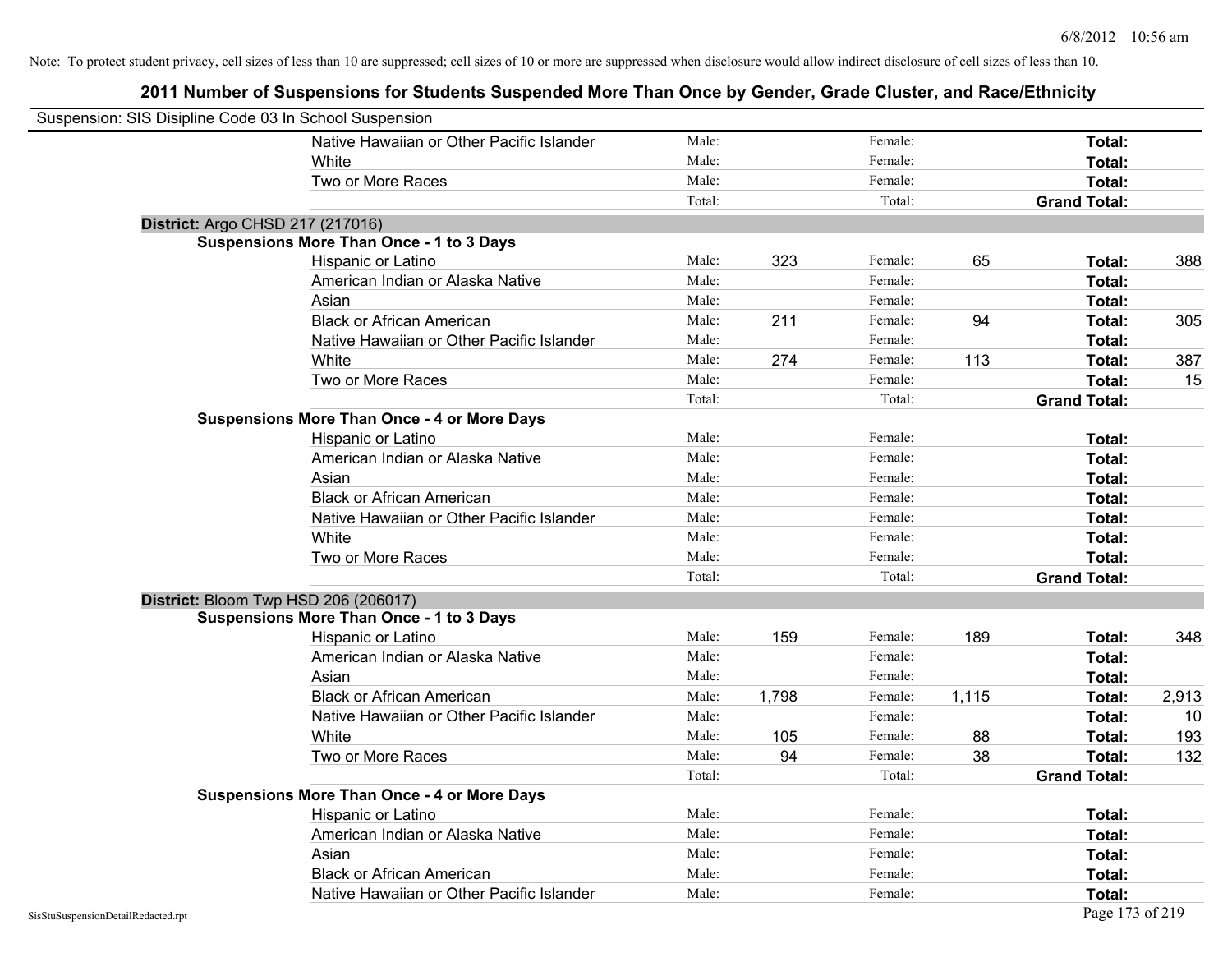| Suspension: SIS Disipline Code 03 In School Suspension |                                                    |        |     |         |     |                     |     |
|--------------------------------------------------------|----------------------------------------------------|--------|-----|---------|-----|---------------------|-----|
|                                                        | <b>White</b>                                       | Male:  |     | Female: |     | Total:              |     |
|                                                        | Two or More Races                                  | Male:  |     | Female: |     | Total:              |     |
|                                                        |                                                    | Total: |     | Total:  |     | <b>Grand Total:</b> |     |
| District: Bremen CHSD 228 (228016)                     |                                                    |        |     |         |     |                     |     |
|                                                        | <b>Suspensions More Than Once - 1 to 3 Days</b>    |        |     |         |     |                     |     |
|                                                        | Hispanic or Latino                                 | Male:  | 32  | Female: | 10  | Total:              | 42  |
|                                                        | American Indian or Alaska Native                   | Male:  |     | Female: |     | Total:              |     |
|                                                        | Asian                                              | Male:  |     | Female: |     | Total:              |     |
|                                                        | <b>Black or African American</b>                   | Male:  | 295 | Female: | 140 | Total:              | 435 |
|                                                        | Native Hawaiian or Other Pacific Islander          | Male:  |     | Female: |     | Total:              |     |
|                                                        | White                                              | Male:  |     | Female: |     | Total:              | 27  |
|                                                        | Two or More Races                                  | Male:  |     | Female: |     | Total:              |     |
|                                                        |                                                    | Total: |     | Total:  |     | <b>Grand Total:</b> |     |
|                                                        | <b>Suspensions More Than Once - 4 or More Days</b> |        |     |         |     |                     |     |
|                                                        | Hispanic or Latino                                 | Male:  |     | Female: |     | Total:              |     |
|                                                        | American Indian or Alaska Native                   | Male:  |     | Female: |     | Total:              |     |
|                                                        | Asian                                              | Male:  |     | Female: |     | Total:              |     |
|                                                        | <b>Black or African American</b>                   | Male:  |     | Female: |     | Total:              |     |
|                                                        | Native Hawaiian or Other Pacific Islander          | Male:  |     | Female: |     | Total:              |     |
|                                                        | White                                              | Male:  |     | Female: |     | Total:              |     |
|                                                        | Two or More Races                                  | Male:  |     | Female: |     | Total:              |     |
|                                                        |                                                    | Total: |     | Total:  |     | <b>Grand Total:</b> |     |
| District: Brookwood SD 167 (167002)                    |                                                    |        |     |         |     |                     |     |
|                                                        | <b>Suspensions More Than Once - 1 to 3 Days</b>    |        |     |         |     |                     |     |
|                                                        | Hispanic or Latino                                 | Male:  |     | Female: |     | Total:              |     |
|                                                        | American Indian or Alaska Native                   | Male:  |     | Female: |     | Total:              |     |
|                                                        | Asian                                              | Male:  |     | Female: |     | Total:              |     |
|                                                        | <b>Black or African American</b>                   | Male:  | 25  | Female: | 10  | Total:              | 35  |
|                                                        | Native Hawaiian or Other Pacific Islander          | Male:  |     | Female: |     | Total:              |     |
|                                                        | White                                              | Male:  |     | Female: |     | Total:              |     |
|                                                        | Two or More Races                                  | Male:  |     | Female: |     | Total:              |     |
|                                                        |                                                    | Total: |     | Total:  |     | <b>Grand Total:</b> |     |
|                                                        | <b>Suspensions More Than Once - 4 or More Days</b> |        |     |         |     |                     |     |
|                                                        | Hispanic or Latino                                 | Male:  |     | Female: |     | Total:              |     |
|                                                        | American Indian or Alaska Native                   | Male:  |     | Female: |     | Total:              |     |
|                                                        | Asian                                              | Male:  |     | Female: |     | Total:              |     |
|                                                        | <b>Black or African American</b>                   | Male:  |     | Female: |     | Total:              |     |
|                                                        | Native Hawaiian or Other Pacific Islander          | Male:  |     | Female: |     | Total:              |     |
|                                                        | White                                              | Male:  |     | Female: |     | Total:              |     |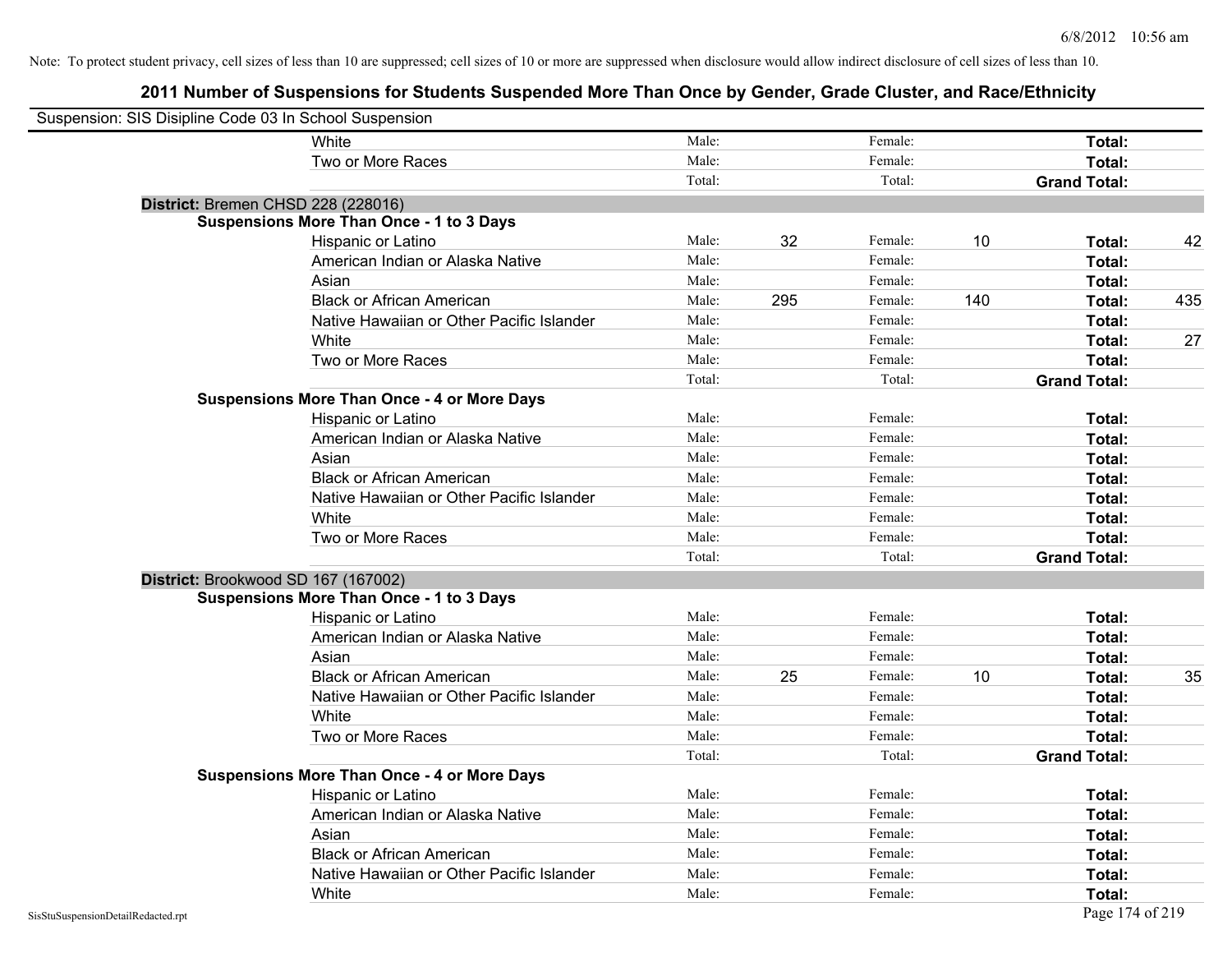| Suspension: SIS Disipline Code 03 In School Suspension |                                                 |        |     |         |     |                     |     |
|--------------------------------------------------------|-------------------------------------------------|--------|-----|---------|-----|---------------------|-----|
|                                                        | Two or More Races                               | Male:  |     | Female: |     | Total:              |     |
|                                                        |                                                 | Total: |     | Total:  |     | <b>Grand Total:</b> |     |
|                                                        | District: Burbank SD 111 (111002)               |        |     |         |     |                     |     |
|                                                        | <b>Suspensions More Than Once - 1 to 3 Days</b> |        |     |         |     |                     |     |
|                                                        | Hispanic or Latino                              | Male:  |     | Female: |     | Total:              |     |
|                                                        | American Indian or Alaska Native                | Male:  |     | Female: |     | Total:              |     |
|                                                        | Asian                                           | Male:  |     | Female: |     | Total:              |     |
|                                                        | <b>Black or African American</b>                | Male:  |     | Female: |     | Total:              |     |
|                                                        | Native Hawaiian or Other Pacific Islander       | Male:  |     | Female: |     | Total:              |     |
|                                                        | White                                           | Male:  |     | Female: |     | Total:              |     |
|                                                        | Two or More Races                               | Male:  |     | Female: |     | Total:              |     |
|                                                        |                                                 | Total: |     | Total:  |     | <b>Grand Total:</b> | 13  |
|                                                        | District: Calumet City SD 155 (155002)          |        |     |         |     |                     |     |
|                                                        | <b>Suspensions More Than Once - 1 to 3 Days</b> |        |     |         |     |                     |     |
|                                                        | Hispanic or Latino                              | Male:  | 81  | Female: | 20  | Total:              | 101 |
|                                                        | American Indian or Alaska Native                | Male:  |     | Female: |     | Total:              |     |
|                                                        | Asian                                           | Male:  |     | Female: |     | Total:              |     |
|                                                        | <b>Black or African American</b>                | Male:  | 543 | Female: | 241 | Total:              | 784 |
|                                                        | Native Hawaiian or Other Pacific Islander       | Male:  |     | Female: |     | Total:              |     |
|                                                        | White                                           | Male:  |     | Female: |     | Total:              |     |
|                                                        | Two or More Races                               | Male:  |     | Female: |     | Total:              | 44  |
|                                                        |                                                 | Total: |     | Total:  |     | <b>Grand Total:</b> | 946 |
|                                                        | District: Chicago Heights SD 170 (170002)       |        |     |         |     |                     |     |
|                                                        | <b>Suspensions More Than Once - 1 to 3 Days</b> |        |     |         |     |                     |     |
|                                                        | Hispanic or Latino                              | Male:  |     | Female: |     | Total:              | 14  |
|                                                        | American Indian or Alaska Native                | Male:  |     | Female: |     | Total:              |     |
|                                                        | Asian                                           | Male:  |     | Female: |     | Total:              |     |
|                                                        | <b>Black or African American</b>                | Male:  |     | Female: |     | Total:              | 25  |
|                                                        | Native Hawaiian or Other Pacific Islander       | Male:  |     | Female: |     | Total:              |     |
|                                                        | White                                           | Male:  |     | Female: |     | Total:              |     |
|                                                        | Two or More Races                               | Male:  |     | Female: |     | Total:              |     |
|                                                        |                                                 | Total: |     | Total:  |     | <b>Grand Total:</b> |     |
|                                                        | District: Chicago Ridge SD 127-5 (127502)       |        |     |         |     |                     |     |
|                                                        | <b>Suspensions More Than Once - 1 to 3 Days</b> |        |     |         |     |                     |     |
|                                                        | Hispanic or Latino                              | Male:  |     | Female: |     | Total:              |     |
|                                                        | American Indian or Alaska Native                | Male:  |     | Female: |     | Total:              |     |
|                                                        | Asian                                           | Male:  |     | Female: |     | Total:              |     |
|                                                        | <b>Black or African American</b>                | Male:  |     | Female: |     | Total:              |     |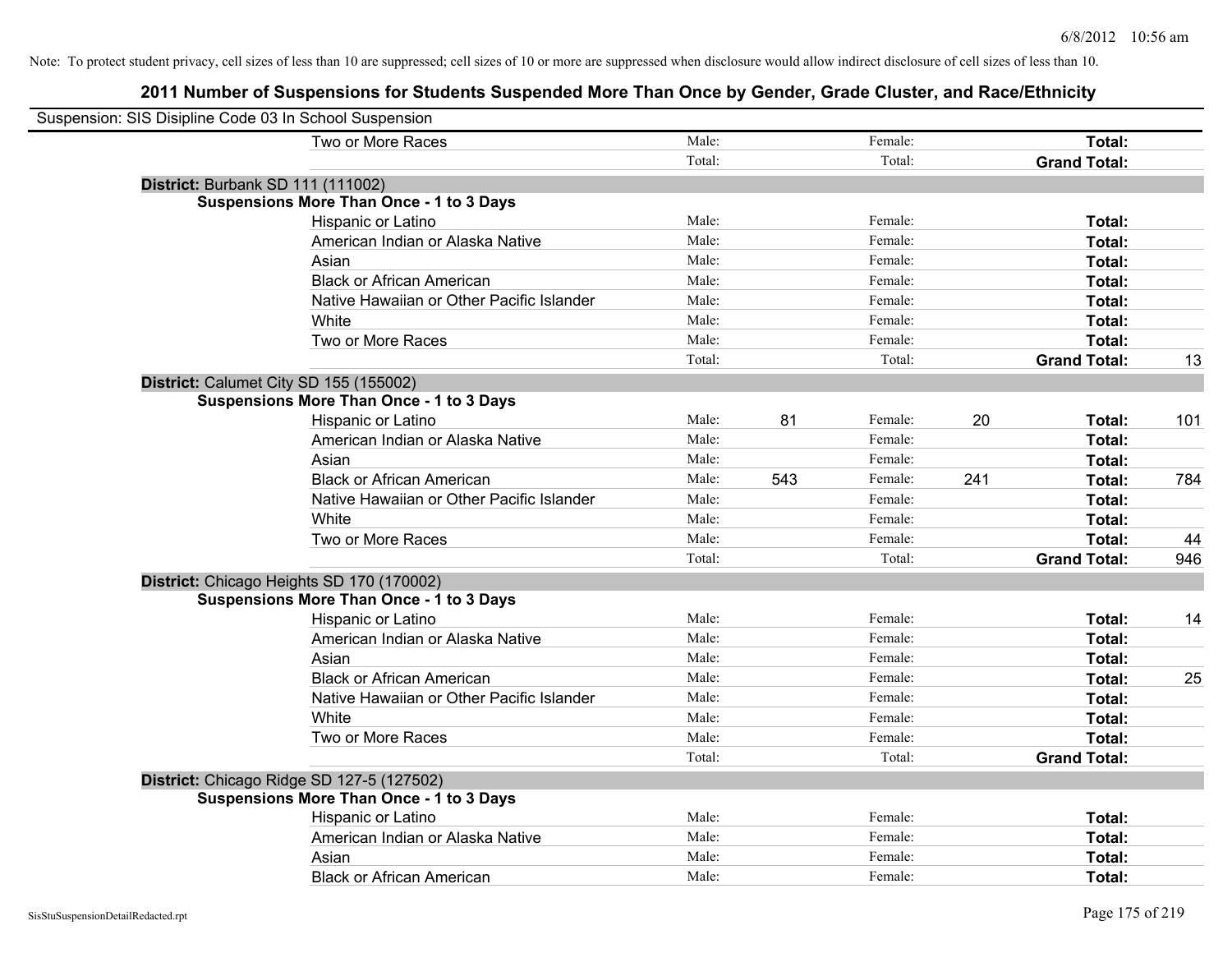| Suspension: SIS Disipline Code 03 In School Suspension |                                                    |        |     |         |     |                     |     |
|--------------------------------------------------------|----------------------------------------------------|--------|-----|---------|-----|---------------------|-----|
|                                                        | Native Hawaiian or Other Pacific Islander          | Male:  |     | Female: |     | Total:              |     |
|                                                        | White                                              | Male:  |     | Female: |     | Total:              |     |
|                                                        | Two or More Races                                  | Male:  |     | Female: |     | Total:              |     |
|                                                        |                                                    | Total: |     | Total:  |     | <b>Grand Total:</b> |     |
| District: CHSD 218 (218016)                            |                                                    |        |     |         |     |                     |     |
|                                                        | <b>Suspensions More Than Once - 1 to 3 Days</b>    |        |     |         |     |                     |     |
|                                                        | Hispanic or Latino                                 | Male:  | 176 | Female: | 139 | Total:              | 315 |
|                                                        | American Indian or Alaska Native                   | Male:  |     | Female: |     | Total:              | 11  |
|                                                        | Asian                                              | Male:  | 21  | Female: | 11  | Total:              | 32  |
|                                                        | <b>Black or African American</b>                   | Male:  | 506 | Female: | 263 | Total:              | 769 |
|                                                        | Native Hawaiian or Other Pacific Islander          | Male:  |     | Female: |     | Total:              |     |
|                                                        | White                                              | Male:  | 251 | Female: | 85  | Total:              | 336 |
|                                                        | Two or More Races                                  | Male:  |     | Female: |     | Total:              |     |
|                                                        |                                                    | Total: |     | Total:  |     | <b>Grand Total:</b> |     |
|                                                        | <b>Suspensions More Than Once - 4 or More Days</b> |        |     |         |     |                     |     |
|                                                        | Hispanic or Latino                                 | Male:  |     | Female: |     | Total:              |     |
|                                                        | American Indian or Alaska Native                   | Male:  |     | Female: |     | Total:              |     |
|                                                        | Asian                                              | Male:  |     | Female: |     | Total:              |     |
|                                                        | <b>Black or African American</b>                   | Male:  |     | Female: |     | Total:              |     |
|                                                        | Native Hawaiian or Other Pacific Islander          | Male:  |     | Female: |     | Total:              |     |
|                                                        | White                                              | Male:  |     | Female: |     | Total:              |     |
|                                                        | Two or More Races                                  | Male:  |     | Female: |     | Total:              |     |
|                                                        |                                                    | Total: |     | Total:  |     | <b>Grand Total:</b> | 24  |
| District: Cons HSD 230 (230013)                        |                                                    |        |     |         |     |                     |     |
|                                                        | <b>Suspensions More Than Once - 1 to 3 Days</b>    |        |     |         |     |                     |     |
|                                                        | Hispanic or Latino                                 | Male:  |     | Female: |     | Total:              | 19  |
|                                                        | American Indian or Alaska Native                   | Male:  |     | Female: |     | Total:              |     |
|                                                        | Asian                                              | Male:  |     | Female: |     | Total:              |     |
|                                                        | <b>Black or African American</b>                   | Male:  |     | Female: |     | Total:              | 34  |
|                                                        | Native Hawaiian or Other Pacific Islander          | Male:  |     | Female: |     | Total:              |     |
|                                                        | White                                              | Male:  | 180 | Female: | 74  | Total:              | 254 |
|                                                        | Two or More Races                                  | Male:  |     | Female: |     | Total:              |     |
|                                                        |                                                    | Total: |     | Total:  |     | <b>Grand Total:</b> |     |
|                                                        | <b>Suspensions More Than Once - 4 or More Days</b> |        |     |         |     |                     |     |
|                                                        | Hispanic or Latino                                 | Male:  |     | Female: |     | Total:              |     |
|                                                        | American Indian or Alaska Native                   | Male:  |     | Female: |     | Total:              |     |
|                                                        | Asian                                              | Male:  |     | Female: |     | Total:              |     |
|                                                        | <b>Black or African American</b>                   | Male:  |     | Female: |     | Total:              |     |
|                                                        | Native Hawaiian or Other Pacific Islander          | Male:  |     | Female: |     | Total:              |     |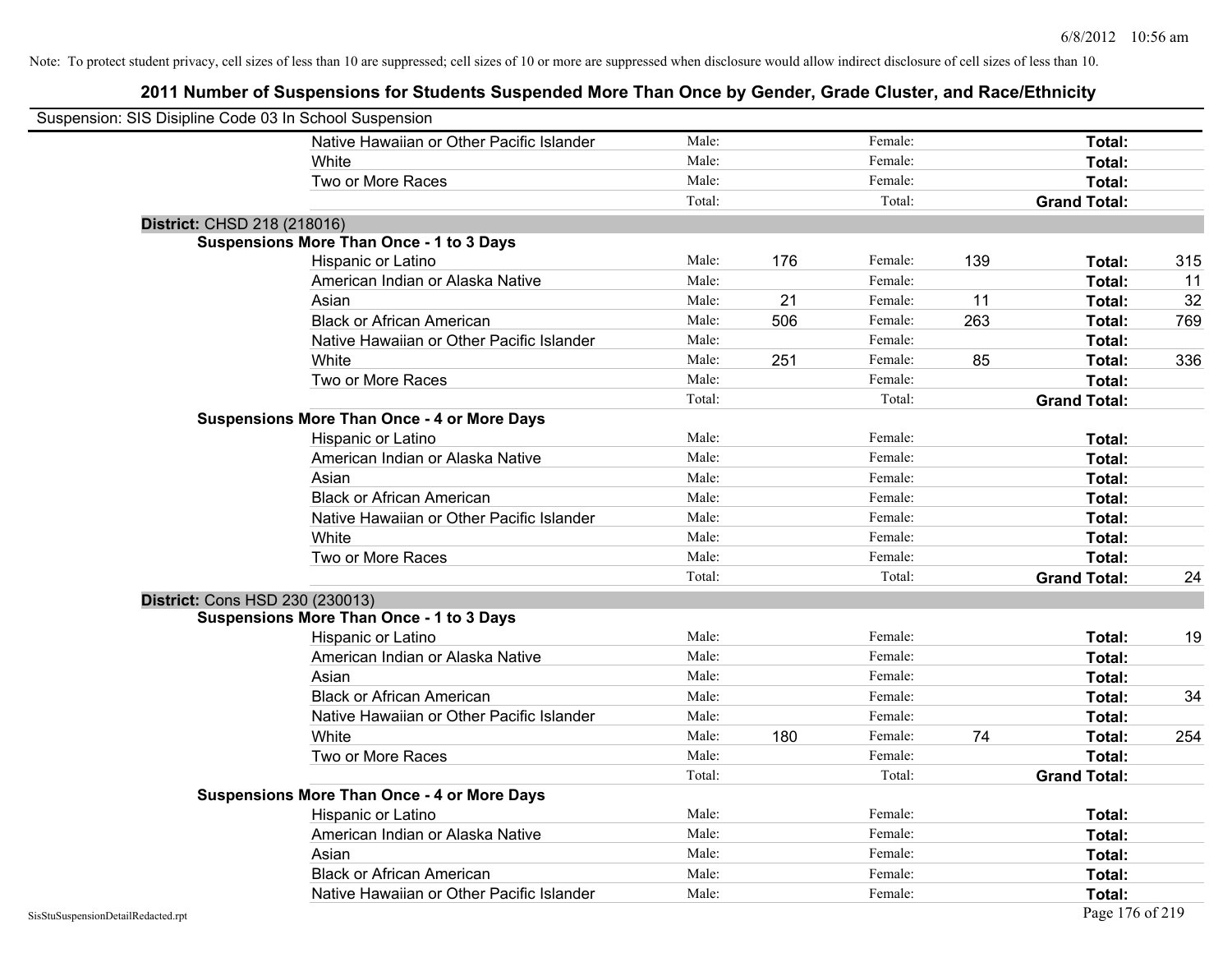| Suspension: SIS Disipline Code 03 In School Suspension |                                                    |        |     |         |    |                     |     |
|--------------------------------------------------------|----------------------------------------------------|--------|-----|---------|----|---------------------|-----|
|                                                        | White                                              | Male:  |     | Female: |    | Total:              | 44  |
|                                                        | Two or More Races                                  | Male:  |     | Female: |    | Total:              |     |
|                                                        |                                                    | Total: |     | Total:  |    | <b>Grand Total:</b> |     |
| District: Cook County SD 130 (130002)                  |                                                    |        |     |         |    |                     |     |
|                                                        | <b>Suspensions More Than Once - 1 to 3 Days</b>    |        |     |         |    |                     |     |
|                                                        | Hispanic or Latino                                 | Male:  |     | Female: |    | Total:              |     |
|                                                        | American Indian or Alaska Native                   | Male:  |     | Female: |    | Total:              |     |
|                                                        | Asian                                              | Male:  |     | Female: |    | Total:              |     |
|                                                        | <b>Black or African American</b>                   | Male:  | 25  | Female: | 15 | Total:              | 40  |
|                                                        | Native Hawaiian or Other Pacific Islander          | Male:  |     | Female: |    | Total:              |     |
|                                                        | White                                              | Male:  |     | Female: |    | Total:              | 18  |
|                                                        | Two or More Races                                  | Male:  |     | Female: |    | Total:              |     |
|                                                        |                                                    | Total: |     | Total:  |    | <b>Grand Total:</b> |     |
|                                                        | District: Country Club Hills SD 160 (160002)       |        |     |         |    |                     |     |
|                                                        | <b>Suspensions More Than Once - 1 to 3 Days</b>    |        |     |         |    |                     |     |
|                                                        | Hispanic or Latino                                 | Male:  |     | Female: |    | Total:              |     |
|                                                        | American Indian or Alaska Native                   | Male:  |     | Female: |    | Total:              |     |
|                                                        | Asian                                              | Male:  |     | Female: |    | Total:              |     |
|                                                        | <b>Black or African American</b>                   | Male:  | 163 | Female: | 54 | Total:              | 217 |
|                                                        | Native Hawaiian or Other Pacific Islander          | Male:  |     | Female: |    | Total:              |     |
|                                                        | White                                              | Male:  |     | Female: |    | Total:              |     |
|                                                        | Two or More Races                                  | Male:  |     | Female: |    | Total:              |     |
|                                                        |                                                    | Total: |     | Total:  |    | <b>Grand Total:</b> |     |
|                                                        | <b>Suspensions More Than Once - 4 or More Days</b> |        |     |         |    |                     |     |
|                                                        | Hispanic or Latino                                 | Male:  |     | Female: |    | Total:              |     |
|                                                        | American Indian or Alaska Native                   | Male:  |     | Female: |    | Total:              |     |
|                                                        | Asian                                              | Male:  |     | Female: |    | Total:              |     |
|                                                        | <b>Black or African American</b>                   | Male:  |     | Female: |    | Total:              |     |
|                                                        | Native Hawaiian or Other Pacific Islander          | Male:  |     | Female: |    | Total:              |     |
|                                                        | White                                              | Male:  |     | Female: |    | Total:              |     |
|                                                        | Two or More Races                                  | Male:  |     | Female: |    | Total:              |     |
|                                                        |                                                    | Total: |     | Total:  |    | <b>Grand Total:</b> |     |
| District: Dolton SD 148 (148002)                       |                                                    |        |     |         |    |                     |     |
|                                                        | <b>Suspensions More Than Once - 1 to 3 Days</b>    |        |     |         |    |                     |     |
|                                                        | Hispanic or Latino                                 | Male:  |     | Female: |    | Total:              |     |
|                                                        | American Indian or Alaska Native                   | Male:  |     | Female: |    | Total:              |     |
|                                                        | Asian                                              | Male:  |     | Female: |    | Total:              |     |
|                                                        | <b>Black or African American</b>                   | Male:  | 134 | Female: | 59 | Total:              | 193 |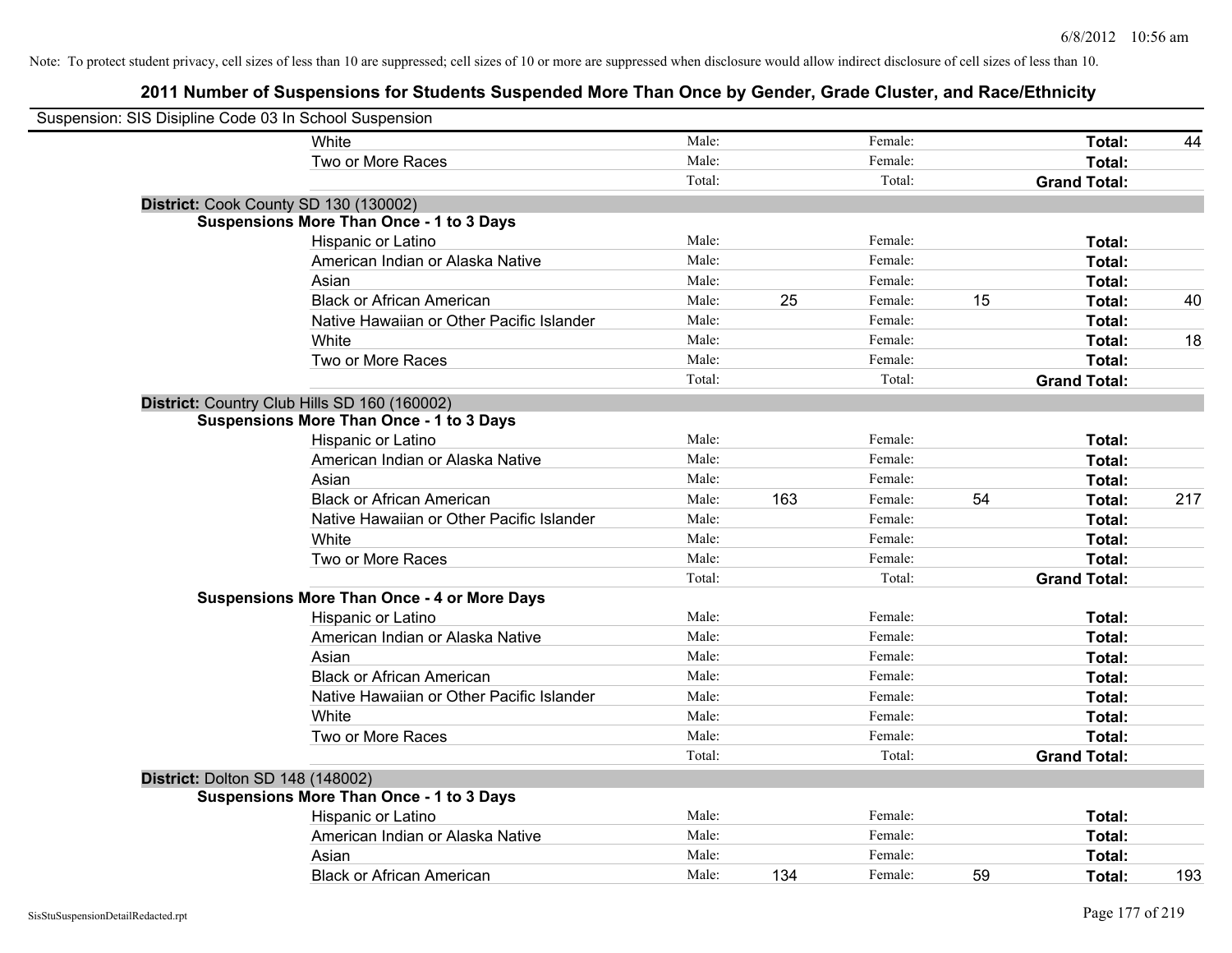| Suspension: SIS Disipline Code 03 In School Suspension |                                                    |        |    |         |    |                     |     |
|--------------------------------------------------------|----------------------------------------------------|--------|----|---------|----|---------------------|-----|
|                                                        | Native Hawaiian or Other Pacific Islander          | Male:  |    | Female: |    | Total:              |     |
|                                                        | <b>White</b>                                       | Male:  |    | Female: |    | Total:              |     |
|                                                        | Two or More Races                                  | Male:  |    | Female: |    | Total:              |     |
|                                                        |                                                    | Total: |    | Total:  |    | <b>Grand Total:</b> |     |
|                                                        | <b>Suspensions More Than Once - 4 or More Days</b> |        |    |         |    |                     |     |
|                                                        | Hispanic or Latino                                 | Male:  |    | Female: |    | Total:              |     |
|                                                        | American Indian or Alaska Native                   | Male:  |    | Female: |    | Total:              |     |
|                                                        | Asian                                              | Male:  |    | Female: |    | Total:              |     |
|                                                        | <b>Black or African American</b>                   | Male:  | 13 | Female: | 11 | Total:              | 24  |
|                                                        | Native Hawaiian or Other Pacific Islander          | Male:  |    | Female: |    | Total:              |     |
|                                                        | White                                              | Male:  |    | Female: |    | Total:              |     |
|                                                        | Two or More Races                                  | Male:  |    | Female: |    | Total:              |     |
|                                                        |                                                    | Total: |    | Total:  |    | <b>Grand Total:</b> |     |
|                                                        | District: Evergreen Park CHSD 231 (231016)         |        |    |         |    |                     |     |
|                                                        | <b>Suspensions More Than Once - 1 to 3 Days</b>    |        |    |         |    |                     |     |
|                                                        | Hispanic or Latino                                 | Male:  | 28 | Female: | 19 | Total:              | 47  |
|                                                        | American Indian or Alaska Native                   | Male:  |    | Female: |    | Total:              | 12  |
|                                                        | Asian                                              | Male:  |    | Female: |    | Total:              |     |
|                                                        | <b>Black or African American</b>                   | Male:  | 68 | Female: | 61 | Total:              | 129 |
|                                                        | Native Hawaiian or Other Pacific Islander          | Male:  |    | Female: |    | Total:              |     |
|                                                        | White                                              | Male:  | 67 | Female: | 25 | Total:              | 92  |
|                                                        | Two or More Races                                  | Male:  |    | Female: |    | Total:              |     |
|                                                        |                                                    | Total: |    | Total:  |    | <b>Grand Total:</b> |     |
| District: Evergreen Park ESD 124 (124002)              |                                                    |        |    |         |    |                     |     |
|                                                        | <b>Suspensions More Than Once - 1 to 3 Days</b>    |        |    |         |    |                     |     |
|                                                        | Hispanic or Latino                                 | Male:  |    | Female: |    | Total:              |     |
|                                                        | American Indian or Alaska Native                   | Male:  |    | Female: |    | Total:              |     |
|                                                        | Asian                                              | Male:  |    | Female: |    | Total:              |     |
|                                                        | <b>Black or African American</b>                   | Male:  |    | Female: |    | Total:              | 37  |
|                                                        | Native Hawaiian or Other Pacific Islander          | Male:  |    | Female: |    | Total:              |     |
|                                                        | White                                              | Male:  |    | Female: |    | Total:              | 18  |
|                                                        | Two or More Races                                  | Male:  |    | Female: |    | Total:              |     |
|                                                        |                                                    | Total: |    | Total:  |    | <b>Grand Total:</b> |     |
|                                                        | District: Gen George Patton SD 133 (133002)        |        |    |         |    |                     |     |
|                                                        | <b>Suspensions More Than Once - 1 to 3 Days</b>    |        |    |         |    |                     |     |
|                                                        | Hispanic or Latino                                 | Male:  |    | Female: |    | Total:              |     |
|                                                        | American Indian or Alaska Native                   | Male:  |    | Female: |    | Total:              |     |
|                                                        | Asian                                              | Male:  |    | Female: |    | Total:              |     |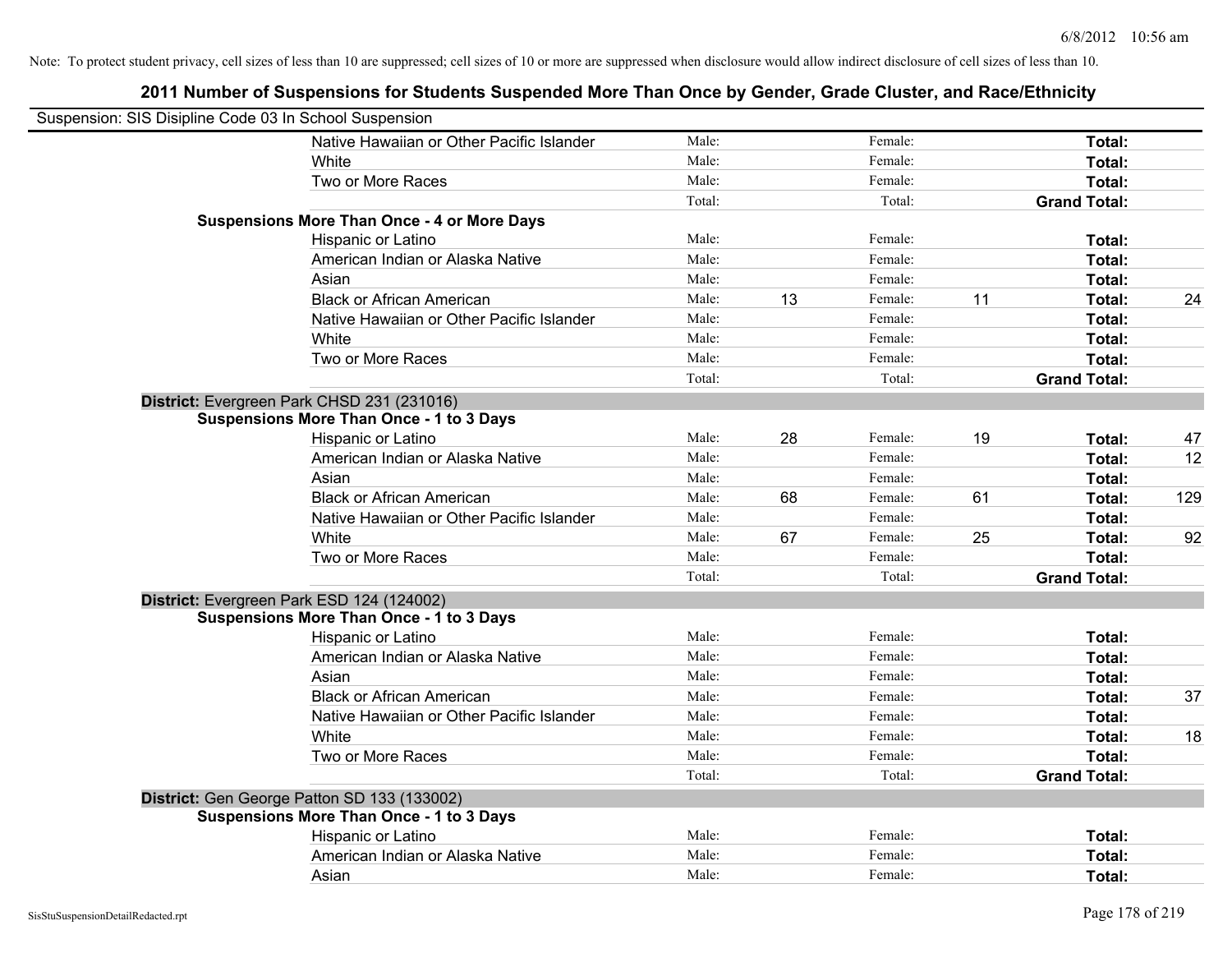| Suspension: SIS Disipline Code 03 In School Suspension |                                                    |        |     |         |     |                     |     |
|--------------------------------------------------------|----------------------------------------------------|--------|-----|---------|-----|---------------------|-----|
|                                                        | <b>Black or African American</b>                   | Male:  |     | Female: |     | Total:              |     |
|                                                        | Native Hawaiian or Other Pacific Islander          | Male:  |     | Female: |     | Total:              |     |
|                                                        | White                                              | Male:  |     | Female: |     | Total:              |     |
|                                                        | Two or More Races                                  | Male:  |     | Female: |     | Total:              |     |
|                                                        |                                                    | Total: |     | Total:  |     | <b>Grand Total:</b> |     |
|                                                        | <b>District: Harvey SD 152 (152002)</b>            |        |     |         |     |                     |     |
|                                                        | <b>Suspensions More Than Once - 1 to 3 Days</b>    |        |     |         |     |                     |     |
|                                                        | Hispanic or Latino                                 | Male:  |     | Female: |     | Total:              |     |
|                                                        | American Indian or Alaska Native                   | Male:  |     | Female: |     | Total:              |     |
|                                                        | Asian                                              | Male:  |     | Female: |     | Total:              |     |
|                                                        | <b>Black or African American</b>                   | Male:  | 62  | Female: | 47  | Total:              | 109 |
|                                                        | Native Hawaiian or Other Pacific Islander          | Male:  |     | Female: |     | Total:              |     |
|                                                        | White                                              | Male:  |     | Female: |     | Total:              |     |
|                                                        | Two or More Races                                  | Male:  |     | Female: |     | Total:              |     |
|                                                        |                                                    | Total: |     | Total:  |     | <b>Grand Total:</b> |     |
|                                                        | <b>Suspensions More Than Once - 4 or More Days</b> |        |     |         |     |                     |     |
|                                                        | Hispanic or Latino                                 | Male:  |     | Female: |     | Total:              |     |
|                                                        | American Indian or Alaska Native                   | Male:  |     | Female: |     | Total:              |     |
|                                                        | Asian                                              | Male:  |     | Female: |     | Total:              |     |
|                                                        | <b>Black or African American</b>                   | Male:  |     | Female: |     | Total:              |     |
|                                                        | Native Hawaiian or Other Pacific Islander          | Male:  |     | Female: |     | Total:              |     |
|                                                        | White                                              | Male:  |     | Female: |     | Total:              |     |
|                                                        | Two or More Races                                  | Male:  |     | Female: |     | Total:              |     |
|                                                        |                                                    | Total: |     | Total:  |     | <b>Grand Total:</b> |     |
|                                                        | District: Homewood Flossmoor CHSD 233 (233016)     |        |     |         |     |                     |     |
|                                                        | <b>Suspensions More Than Once - 1 to 3 Days</b>    |        |     |         |     |                     |     |
|                                                        | Hispanic or Latino                                 | Male:  |     | Female: |     | Total:              | 18  |
|                                                        | American Indian or Alaska Native                   | Male:  |     | Female: |     | Total:              |     |
|                                                        | Asian                                              | Male:  |     | Female: |     | Total:              |     |
|                                                        | <b>Black or African American</b>                   | Male:  | 326 | Female: | 126 | Total:              | 452 |
|                                                        | Native Hawaiian or Other Pacific Islander          | Male:  |     | Female: |     | Total:              |     |
|                                                        | White                                              | Male:  | 46  | Female: | 30  | Total:              | 76  |
|                                                        | Two or More Races                                  | Male:  |     | Female: |     | Total:              |     |
|                                                        |                                                    | Total: |     | Total:  |     | <b>Grand Total:</b> | 562 |
|                                                        | <b>Suspensions More Than Once - 4 or More Days</b> |        |     |         |     |                     |     |
|                                                        | Hispanic or Latino                                 | Male:  |     | Female: |     | Total:              |     |
|                                                        | American Indian or Alaska Native                   | Male:  |     | Female: |     | Total:              |     |
|                                                        | Asian                                              | Male:  |     | Female: |     | Total:              |     |
|                                                        | <b>Black or African American</b>                   | Male:  |     | Female: |     | Total:              |     |
|                                                        |                                                    |        |     |         |     |                     |     |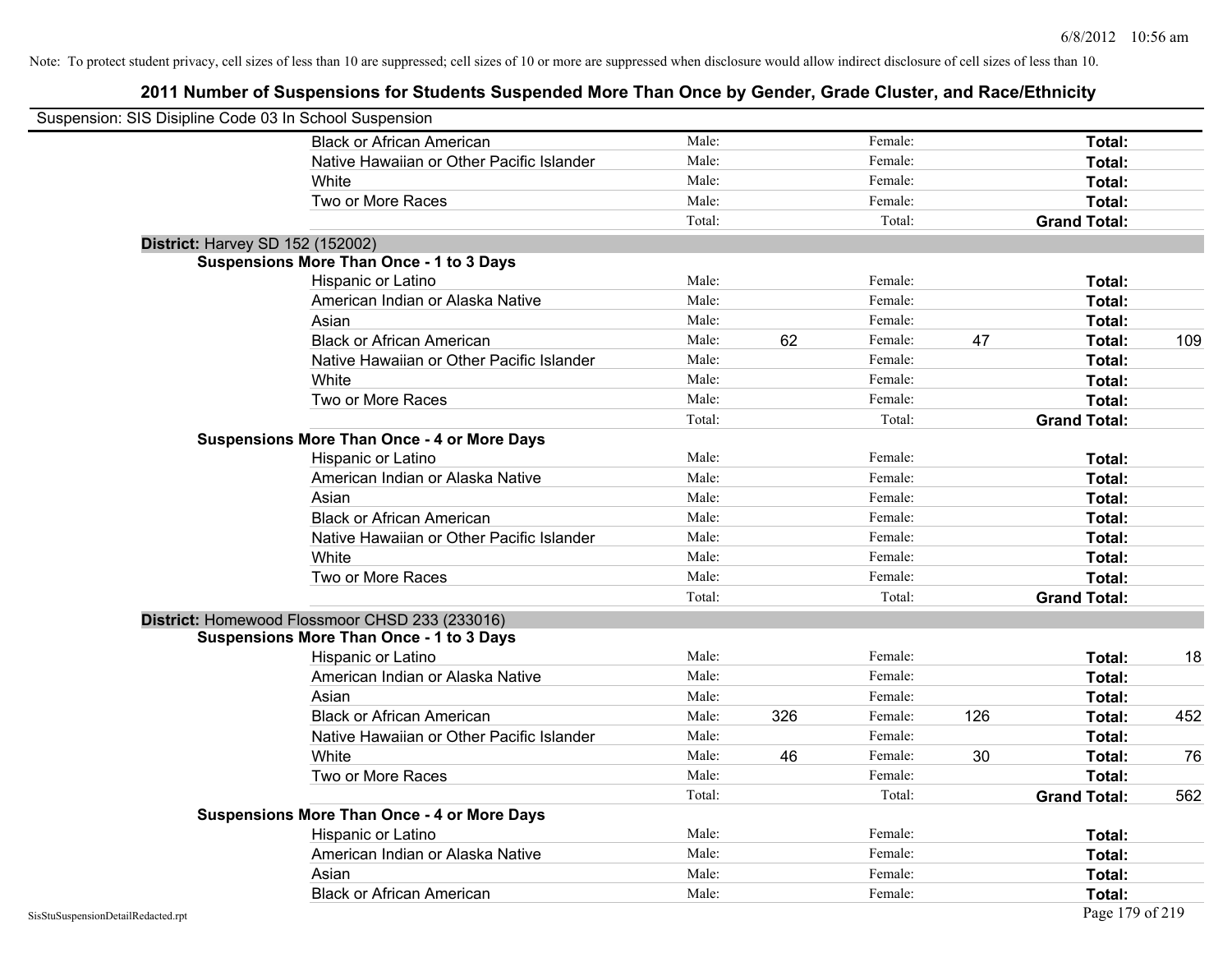| Suspension: SIS Disipline Code 03 In School Suspension |                                                    |        |    |         |    |                     |    |
|--------------------------------------------------------|----------------------------------------------------|--------|----|---------|----|---------------------|----|
|                                                        | Native Hawaiian or Other Pacific Islander          | Male:  |    | Female: |    | Total:              |    |
|                                                        | White                                              | Male:  |    | Female: |    | Total:              |    |
|                                                        | Two or More Races                                  | Male:  |    | Female: |    | Total:              |    |
|                                                        |                                                    | Total: |    | Total:  |    | <b>Grand Total:</b> |    |
| District: Homewood SD 153 (153002)                     |                                                    |        |    |         |    |                     |    |
|                                                        | <b>Suspensions More Than Once - 1 to 3 Days</b>    |        |    |         |    |                     |    |
|                                                        | Hispanic or Latino                                 | Male:  |    | Female: |    | Total:              |    |
|                                                        | American Indian or Alaska Native                   | Male:  |    | Female: |    | Total:              |    |
|                                                        | Asian                                              | Male:  |    | Female: |    | Total:              |    |
|                                                        | <b>Black or African American</b>                   | Male:  |    | Female: |    | Total:              | 39 |
|                                                        | Native Hawaiian or Other Pacific Islander          | Male:  |    | Female: |    | Total:              |    |
|                                                        | White                                              | Male:  |    | Female: |    | Total:              |    |
|                                                        | Two or More Races                                  | Male:  |    | Female: |    | Total:              |    |
|                                                        |                                                    | Total: | 43 | Total:  | 10 | <b>Grand Total:</b> | 53 |
|                                                        | District: Hoover-Schrum Memorial SD 157 (157002)   |        |    |         |    |                     |    |
|                                                        | <b>Suspensions More Than Once - 1 to 3 Days</b>    |        |    |         |    |                     |    |
|                                                        | Hispanic or Latino                                 | Male:  |    | Female: |    | Total:              |    |
|                                                        | American Indian or Alaska Native                   | Male:  |    | Female: |    | Total:              |    |
|                                                        | Asian                                              | Male:  |    | Female: |    | Total:              |    |
|                                                        | <b>Black or African American</b>                   | Male:  | 24 | Female: | 11 | Total:              | 35 |
|                                                        | Native Hawaiian or Other Pacific Islander          | Male:  |    | Female: |    | Total:              |    |
|                                                        | White                                              | Male:  |    | Female: |    | Total:              |    |
|                                                        | Two or More Races                                  | Male:  |    | Female: |    | Total:              |    |
|                                                        |                                                    | Total: |    | Total:  |    | <b>Grand Total:</b> |    |
|                                                        | <b>Suspensions More Than Once - 4 or More Days</b> |        |    |         |    |                     |    |
|                                                        | Hispanic or Latino                                 | Male:  |    | Female: |    | Total:              |    |
|                                                        | American Indian or Alaska Native                   | Male:  |    | Female: |    | Total:              |    |
|                                                        | Asian                                              | Male:  |    | Female: |    | Total:              |    |
|                                                        | <b>Black or African American</b>                   | Male:  |    | Female: |    | Total:              |    |
|                                                        | Native Hawaiian or Other Pacific Islander          | Male:  |    | Female: |    | Total:              |    |
|                                                        | White                                              | Male:  |    | Female: |    | Total:              |    |
|                                                        | Two or More Races                                  | Male:  |    | Female: |    | Total:              |    |
|                                                        |                                                    | Total: |    | Total:  |    | <b>Grand Total:</b> |    |
| District: Indian Springs SD 109 (109002)               |                                                    |        |    |         |    |                     |    |
|                                                        | <b>Suspensions More Than Once - 1 to 3 Days</b>    |        |    |         |    |                     |    |
|                                                        | Hispanic or Latino                                 | Male:  |    | Female: |    | Total:              |    |
|                                                        | American Indian or Alaska Native                   | Male:  |    | Female: |    | Total:              |    |
|                                                        | Asian                                              | Male:  |    | Female: |    | Total:              |    |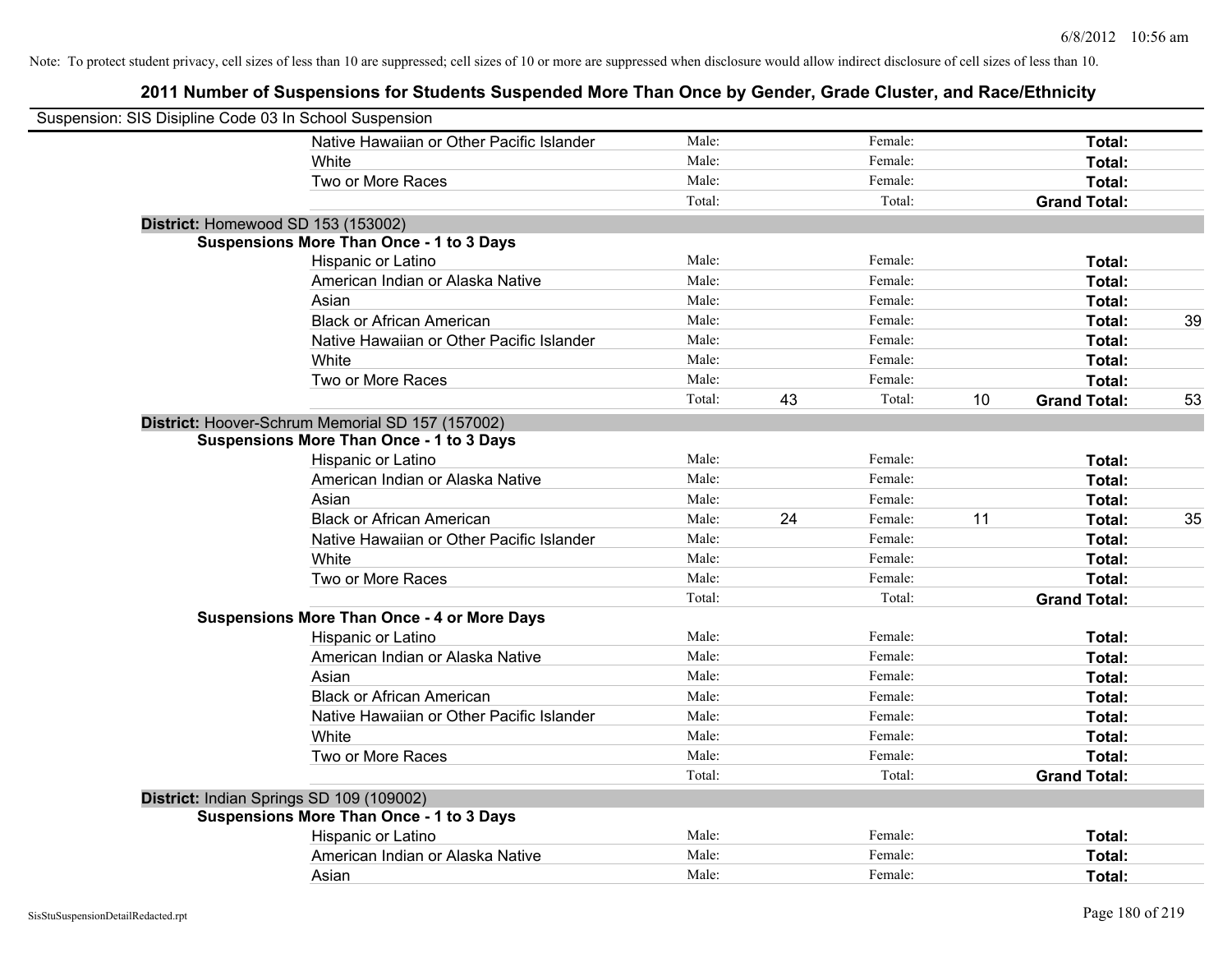| Suspension: SIS Disipline Code 03 In School Suspension |                                                    |        |    |         |    |                     |    |
|--------------------------------------------------------|----------------------------------------------------|--------|----|---------|----|---------------------|----|
|                                                        | <b>Black or African American</b>                   | Male:  |    | Female: |    | Total:              | 23 |
|                                                        | Native Hawaiian or Other Pacific Islander          | Male:  |    | Female: |    | Total:              |    |
|                                                        | White                                              | Male:  |    | Female: |    | Total:              |    |
|                                                        | Two or More Races                                  | Male:  |    | Female: |    | Total:              |    |
|                                                        |                                                    | Total: |    | Total:  |    | <b>Grand Total:</b> | 34 |
| <b>District: Kirby SD 140 (140002)</b>                 |                                                    |        |    |         |    |                     |    |
|                                                        | <b>Suspensions More Than Once - 1 to 3 Days</b>    |        |    |         |    |                     |    |
|                                                        | Hispanic or Latino                                 | Male:  |    | Female: |    | Total:              |    |
|                                                        | American Indian or Alaska Native                   | Male:  |    | Female: |    | Total:              |    |
|                                                        | Asian                                              | Male:  |    | Female: |    | Total:              |    |
|                                                        | <b>Black or African American</b>                   | Male:  |    | Female: |    | Total:              |    |
|                                                        | Native Hawaiian or Other Pacific Islander          | Male:  |    | Female: |    | Total:              |    |
|                                                        | White                                              | Male:  |    | Female: |    | Total:              | 14 |
|                                                        | Two or More Races                                  | Male:  |    | Female: |    | Total:              |    |
|                                                        |                                                    | Total: |    | Total:  |    | <b>Grand Total:</b> |    |
| District: Lansing SD 158 (158002)                      |                                                    |        |    |         |    |                     |    |
|                                                        | <b>Suspensions More Than Once - 1 to 3 Days</b>    |        |    |         |    |                     |    |
|                                                        | Hispanic or Latino                                 | Male:  |    | Female: |    | Total:              |    |
|                                                        | American Indian or Alaska Native                   | Male:  |    | Female: |    | Total:              |    |
|                                                        | Asian                                              | Male:  |    | Female: |    | Total:              |    |
|                                                        | <b>Black or African American</b>                   | Male:  | 22 | Female: | 16 | Total:              | 38 |
|                                                        | Native Hawaiian or Other Pacific Islander          | Male:  |    | Female: |    | Total:              |    |
|                                                        | White                                              | Male:  |    | Female: |    | Total:              |    |
|                                                        | Two or More Races                                  | Male:  |    | Female: |    | Total:              |    |
|                                                        |                                                    | Total: |    | Total:  |    | <b>Grand Total:</b> |    |
|                                                        | <b>Suspensions More Than Once - 4 or More Days</b> |        |    |         |    |                     |    |
|                                                        | Hispanic or Latino                                 | Male:  |    | Female: |    | Total:              |    |
|                                                        | American Indian or Alaska Native                   | Male:  |    | Female: |    | Total:              |    |
|                                                        | Asian                                              | Male:  |    | Female: |    | Total:              |    |
|                                                        | <b>Black or African American</b>                   | Male:  |    | Female: |    | Total:              |    |
|                                                        | Native Hawaiian or Other Pacific Islander          | Male:  |    | Female: |    | Total:              |    |
|                                                        | White                                              | Male:  |    | Female: |    | Total:              |    |
|                                                        | Two or More Races                                  | Male:  |    | Female: |    | Total:              |    |
|                                                        |                                                    | Total: |    | Total:  |    | <b>Grand Total:</b> |    |
|                                                        | District: Lemont-Bromberek CSD 113A (113A02)       |        |    |         |    |                     |    |
|                                                        | <b>Suspensions More Than Once - 1 to 3 Days</b>    |        |    |         |    |                     |    |
|                                                        | Hispanic or Latino                                 | Male:  |    | Female: |    | Total:              |    |
|                                                        | American Indian or Alaska Native                   | Male:  |    | Female: |    | Total:              |    |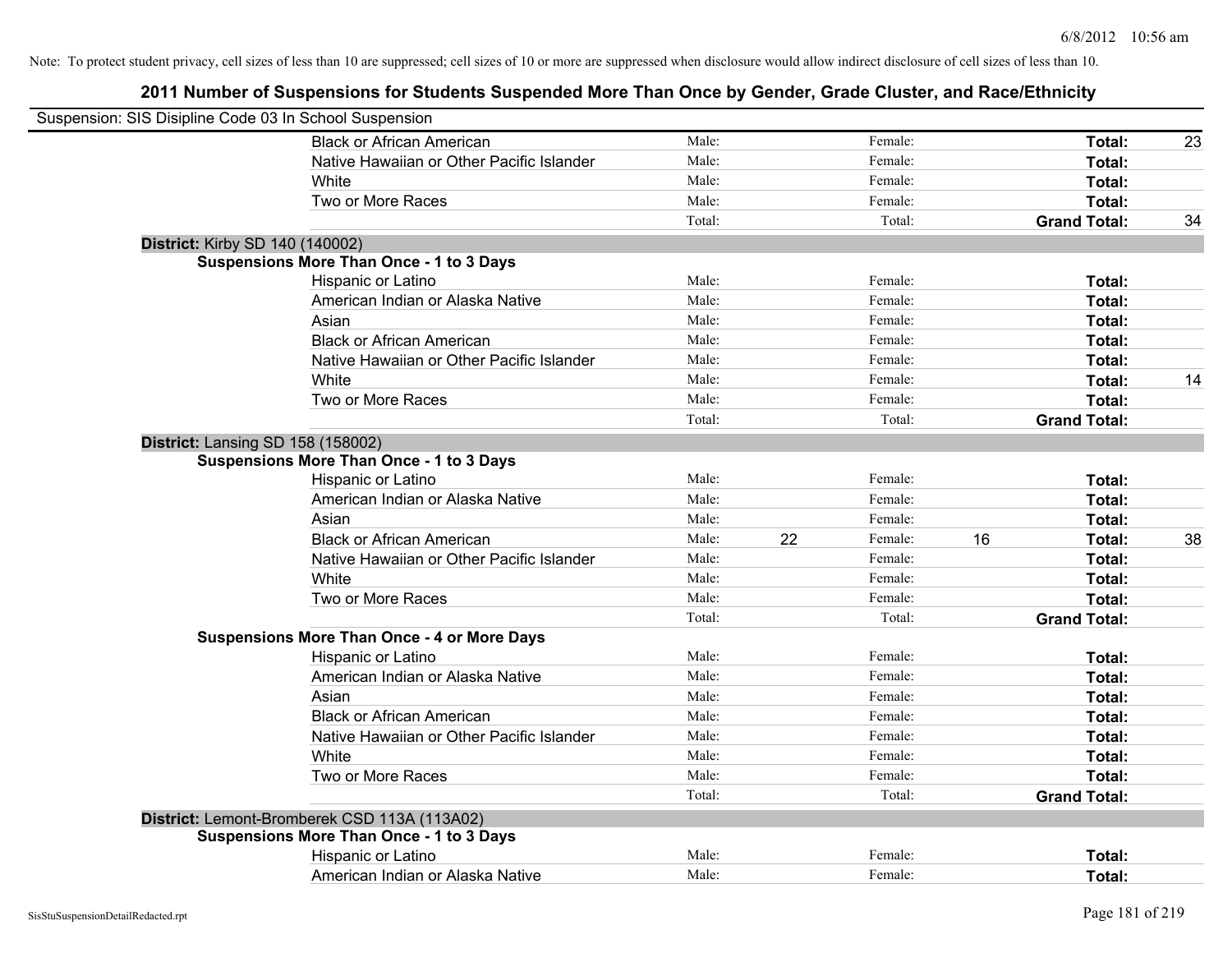| Suspension: SIS Disipline Code 03 In School Suspension |                                                    |        |    |         |    |                     |    |
|--------------------------------------------------------|----------------------------------------------------|--------|----|---------|----|---------------------|----|
|                                                        | Asian                                              | Male:  |    | Female: |    | Total:              |    |
|                                                        | <b>Black or African American</b>                   | Male:  |    | Female: |    | Total:              |    |
|                                                        | Native Hawaiian or Other Pacific Islander          | Male:  |    | Female: |    | Total:              |    |
|                                                        | White                                              | Male:  |    | Female: |    | Total:              |    |
|                                                        | Two or More Races                                  | Male:  |    | Female: |    | Total:              |    |
|                                                        |                                                    | Total: |    | Total:  |    | <b>Grand Total:</b> | 17 |
| District: Lincoln ESD 156 (156002)                     |                                                    |        |    |         |    |                     |    |
|                                                        | <b>Suspensions More Than Once - 1 to 3 Days</b>    |        |    |         |    |                     |    |
|                                                        | Hispanic or Latino                                 | Male:  |    | Female: |    | Total:              |    |
|                                                        | American Indian or Alaska Native                   | Male:  |    | Female: |    | Total:              |    |
|                                                        | Asian                                              | Male:  |    | Female: |    | Total:              |    |
|                                                        | <b>Black or African American</b>                   | Male:  | 62 | Female: | 22 | Total:              | 84 |
|                                                        | Native Hawaiian or Other Pacific Islander          | Male:  |    | Female: |    | Total:              |    |
|                                                        | White                                              | Male:  |    | Female: |    | Total:              |    |
|                                                        | Two or More Races                                  | Male:  |    | Female: |    | Total:              |    |
|                                                        |                                                    | Total: |    | Total:  |    | <b>Grand Total:</b> |    |
|                                                        | District: Matteson ESD 162 (162002)                |        |    |         |    |                     |    |
|                                                        | <b>Suspensions More Than Once - 1 to 3 Days</b>    |        |    |         |    |                     |    |
|                                                        | Hispanic or Latino                                 | Male:  |    | Female: |    | Total:              |    |
|                                                        | American Indian or Alaska Native                   | Male:  |    | Female: |    | Total:              |    |
|                                                        | Asian                                              | Male:  |    | Female: |    | Total:              |    |
|                                                        | <b>Black or African American</b>                   | Male:  |    | Female: |    | Total:              | 46 |
|                                                        | Native Hawaiian or Other Pacific Islander          | Male:  |    | Female: |    | Total:              |    |
|                                                        | White                                              | Male:  |    | Female: |    | Total:              |    |
|                                                        | Two or More Races                                  | Male:  |    | Female: |    | Total:              |    |
|                                                        |                                                    | Total: |    | Total:  |    | <b>Grand Total:</b> |    |
|                                                        | District: North Palos SD 117 (117002)              |        |    |         |    |                     |    |
|                                                        | <b>Suspensions More Than Once - 1 to 3 Days</b>    |        |    |         |    |                     |    |
|                                                        | Hispanic or Latino                                 | Male:  |    | Female: |    | Total:              | 22 |
|                                                        | American Indian or Alaska Native                   | Male:  |    | Female: |    | Total:              |    |
|                                                        | Asian                                              | Male:  |    | Female: |    | Total:              |    |
|                                                        | <b>Black or African American</b>                   | Male:  |    | Female: |    | Total:              |    |
|                                                        | Native Hawaiian or Other Pacific Islander          | Male:  |    | Female: |    | Total:              |    |
|                                                        | White                                              | Male:  |    | Female: |    | Total:              | 62 |
|                                                        | Two or More Races                                  | Male:  |    | Female: |    | Total:              |    |
|                                                        |                                                    | Total: | 72 | Total:  | 24 | <b>Grand Total:</b> | 96 |
|                                                        | <b>Suspensions More Than Once - 4 or More Days</b> |        |    |         |    |                     |    |
|                                                        | <b>Hispanic or Latino</b>                          | Male:  |    | Female: |    | Total:              |    |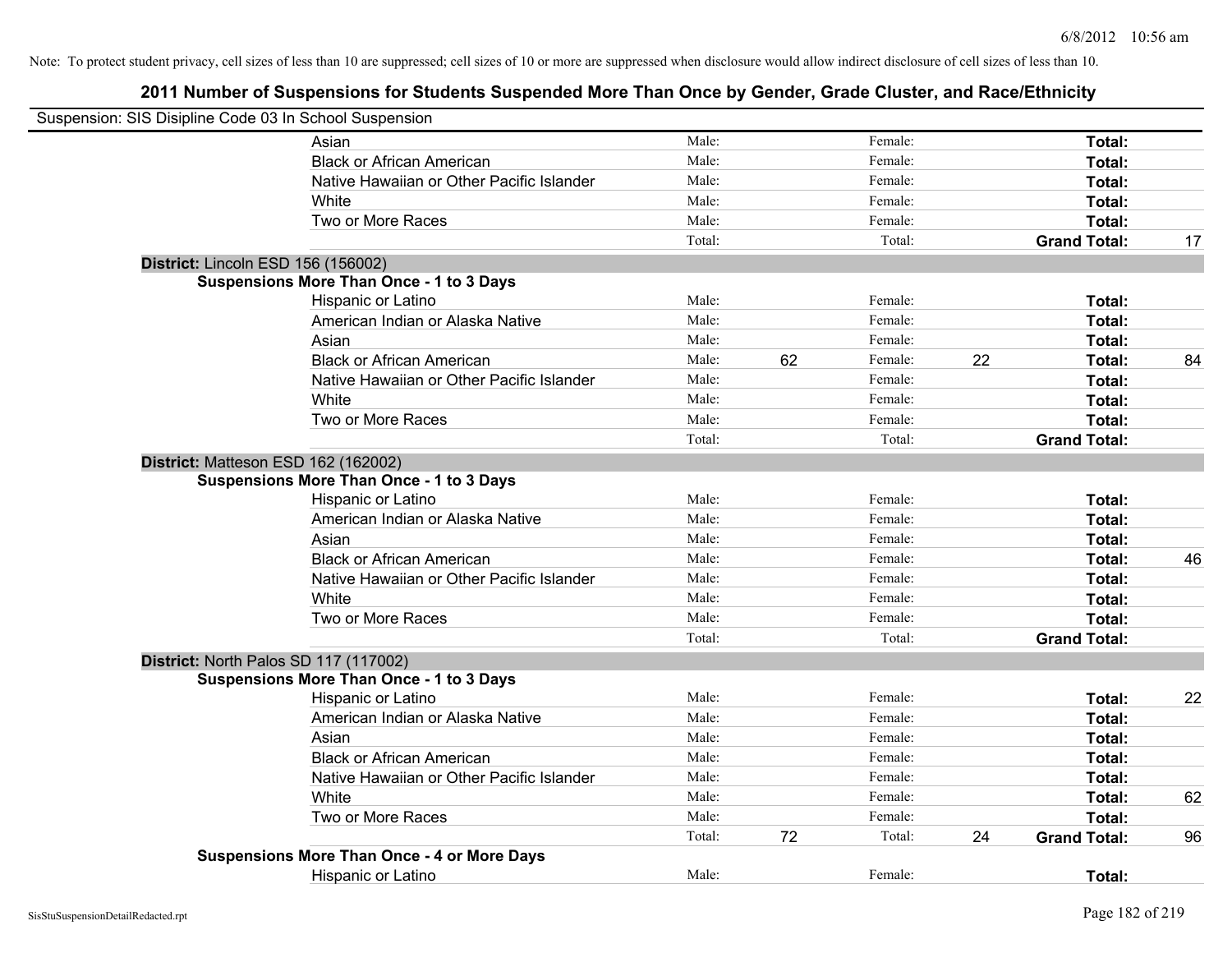## **2011 Number of Suspensions for Students Suspended More Than Once by Gender, Grade Cluster, and Race/Ethnicity**

|                                   | Suspension: SIS Disipline Code 03 In School Suspension |        |     |         |    |                     |     |
|-----------------------------------|--------------------------------------------------------|--------|-----|---------|----|---------------------|-----|
|                                   | American Indian or Alaska Native                       | Male:  |     | Female: |    | Total:              |     |
|                                   | Asian                                                  | Male:  |     | Female: |    | Total:              |     |
|                                   | <b>Black or African American</b>                       | Male:  |     | Female: |    | Total:              |     |
|                                   | Native Hawaiian or Other Pacific Islander              | Male:  |     | Female: |    | Total:              |     |
|                                   | White                                                  | Male:  |     | Female: |    | Total:              |     |
|                                   | Two or More Races                                      | Male:  |     | Female: |    | Total:              |     |
|                                   |                                                        | Total: |     | Total:  |    | <b>Grand Total:</b> |     |
|                                   | District: Oak Lawn CHSD 229 (229016)                   |        |     |         |    |                     |     |
|                                   | <b>Suspensions More Than Once - 1 to 3 Days</b>        |        |     |         |    |                     |     |
|                                   | Hispanic or Latino                                     | Male:  | 152 | Female: | 86 | Total:              | 238 |
|                                   | American Indian or Alaska Native                       | Male:  |     | Female: |    | Total:              |     |
|                                   | Asian                                                  | Male:  |     | Female: |    | Total:              |     |
|                                   | <b>Black or African American</b>                       | Male:  | 55  | Female: | 58 | Total:              | 113 |
|                                   | Native Hawaiian or Other Pacific Islander              | Male:  |     | Female: |    | Total:              |     |
|                                   | White                                                  | Male:  | 303 | Female: | 84 | Total:              | 387 |
|                                   | Two or More Races                                      | Male:  |     | Female: |    | Total:              |     |
|                                   |                                                        | Total: |     | Total:  |    | <b>Grand Total:</b> |     |
|                                   | District: Oak Lawn-Hometown SD 123 (123002)            |        |     |         |    |                     |     |
|                                   | <b>Suspensions More Than Once - 1 to 3 Days</b>        |        |     |         |    |                     |     |
|                                   | Hispanic or Latino                                     | Male:  |     | Female: |    | Total:              |     |
|                                   | American Indian or Alaska Native                       | Male:  |     | Female: |    | Total:              |     |
|                                   | Asian                                                  | Male:  |     | Female: |    | Total:              |     |
|                                   | <b>Black or African American</b>                       | Male:  |     | Female: |    | Total:              |     |
|                                   | Native Hawaiian or Other Pacific Islander              | Male:  |     | Female: |    | Total:              |     |
|                                   | White                                                  | Male:  |     | Female: |    | Total:              | 10  |
|                                   | Two or More Races                                      | Male:  |     | Female: |    | Total:              |     |
|                                   |                                                        | Total: |     | Total:  |    | <b>Grand Total:</b> |     |
| District: Palos CCSD 118 (118004) |                                                        |        |     |         |    |                     |     |
|                                   | <b>Suspensions More Than Once - 1 to 3 Days</b>        |        |     |         |    |                     |     |
|                                   | Hispanic or Latino                                     | Male:  |     | Female: |    | Total:              |     |
|                                   | American Indian or Alaska Native                       | Male:  |     | Female: |    | Total:              |     |
|                                   | Asian                                                  | Male:  |     | Female: |    | Total:              |     |
|                                   | <b>Black or African American</b>                       | Male:  |     | Female: |    | Total:              |     |
|                                   | Native Hawaiian or Other Pacific Islander              | Male:  |     | Female: |    | Total:              |     |
|                                   | White                                                  | Male:  |     | Female: |    | Total:              | 23  |
|                                   | Two or More Races                                      | Male:  |     | Female: |    | <b>Total:</b>       |     |
|                                   |                                                        | Total: |     | Total:  |    | <b>Grand Total:</b> |     |

### **District:** Park Forest SD 163 (163002)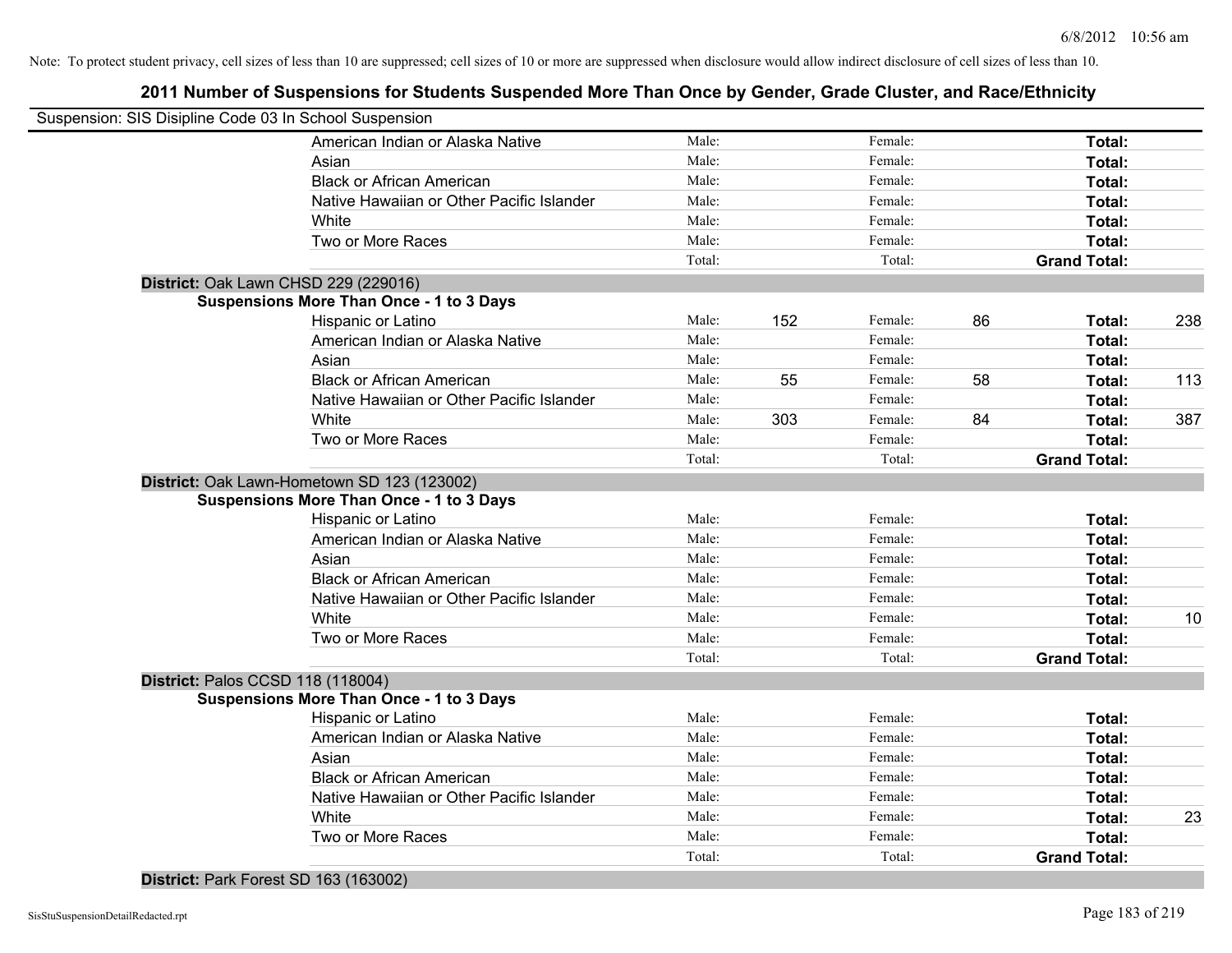| Suspension: SIS Disipline Code 03 In School Suspension |                                                    |        |     |         |     |                     |     |
|--------------------------------------------------------|----------------------------------------------------|--------|-----|---------|-----|---------------------|-----|
|                                                        | <b>Suspensions More Than Once - 1 to 3 Days</b>    |        |     |         |     |                     |     |
|                                                        | Hispanic or Latino                                 | Male:  |     | Female: |     | Total:              |     |
|                                                        | American Indian or Alaska Native                   | Male:  |     | Female: |     | Total:              |     |
|                                                        | Asian                                              | Male:  |     | Female: |     | Total:              |     |
|                                                        | <b>Black or African American</b>                   | Male:  | 337 | Female: | 167 | Total:              | 504 |
|                                                        | Native Hawaiian or Other Pacific Islander          | Male:  |     | Female: |     | Total:              |     |
|                                                        | White                                              | Male:  |     | Female: |     | Total:              |     |
|                                                        | Two or More Races                                  | Male:  |     | Female: |     | Total:              |     |
|                                                        |                                                    | Total: |     | Total:  |     | <b>Grand Total:</b> | 516 |
|                                                        | District: Reavis Twp HSD 220 (220017)              |        |     |         |     |                     |     |
|                                                        | <b>Suspensions More Than Once - 1 to 3 Days</b>    |        |     |         |     |                     |     |
|                                                        | Hispanic or Latino                                 | Male:  | 100 | Female: | 41  | Total:              | 141 |
|                                                        | American Indian or Alaska Native                   | Male:  |     | Female: |     | Total:              |     |
|                                                        | Asian                                              | Male:  |     | Female: |     | Total:              |     |
|                                                        | <b>Black or African American</b>                   | Male:  |     | Female: |     | Total:              | 13  |
|                                                        | Native Hawaiian or Other Pacific Islander          | Male:  |     | Female: |     | Total:              |     |
|                                                        | White                                              | Male:  | 110 | Female: | 27  | Total:              | 137 |
|                                                        | Two or More Races                                  | Male:  |     | Female: |     | Total:              |     |
|                                                        |                                                    | Total: |     | Total:  |     | <b>Grand Total:</b> |     |
|                                                        | <b>Suspensions More Than Once - 4 or More Days</b> |        |     |         |     |                     |     |
|                                                        | Hispanic or Latino                                 | Male:  |     | Female: |     | Total:              |     |
|                                                        | American Indian or Alaska Native                   | Male:  |     | Female: |     | Total:              |     |
|                                                        | Asian                                              | Male:  |     | Female: |     | Total:              |     |
|                                                        | <b>Black or African American</b>                   | Male:  |     | Female: |     | Total:              |     |
|                                                        | Native Hawaiian or Other Pacific Islander          | Male:  |     | Female: |     | Total:              |     |
|                                                        | White                                              | Male:  |     | Female: |     | Total:              | 10  |
|                                                        | Two or More Races                                  | Male:  |     | Female: |     | Total:              |     |
|                                                        |                                                    | Total: |     | Total:  |     | <b>Grand Total:</b> |     |
| <b>District: Rich Twp HSD 227 (227017)</b>             |                                                    |        |     |         |     |                     |     |
|                                                        | <b>Suspensions More Than Once - 1 to 3 Days</b>    |        |     |         |     |                     |     |
|                                                        | Hispanic or Latino                                 | Male:  |     | Female: |     | Total:              | 12  |
|                                                        | American Indian or Alaska Native                   | Male:  |     | Female: |     | Total:              |     |
|                                                        | Asian                                              | Male:  |     | Female: |     | Total:              |     |
|                                                        | <b>Black or African American</b>                   | Male:  | 223 | Female: | 97  | Total:              | 320 |
|                                                        | Native Hawaiian or Other Pacific Islander          | Male:  |     | Female: |     | Total:              |     |
|                                                        | White                                              | Male:  |     | Female: |     | Total:              |     |
|                                                        | Two or More Races                                  | Male:  |     | Female: |     | Total:              |     |
|                                                        |                                                    | Total: |     | Total:  |     | <b>Grand Total:</b> | 343 |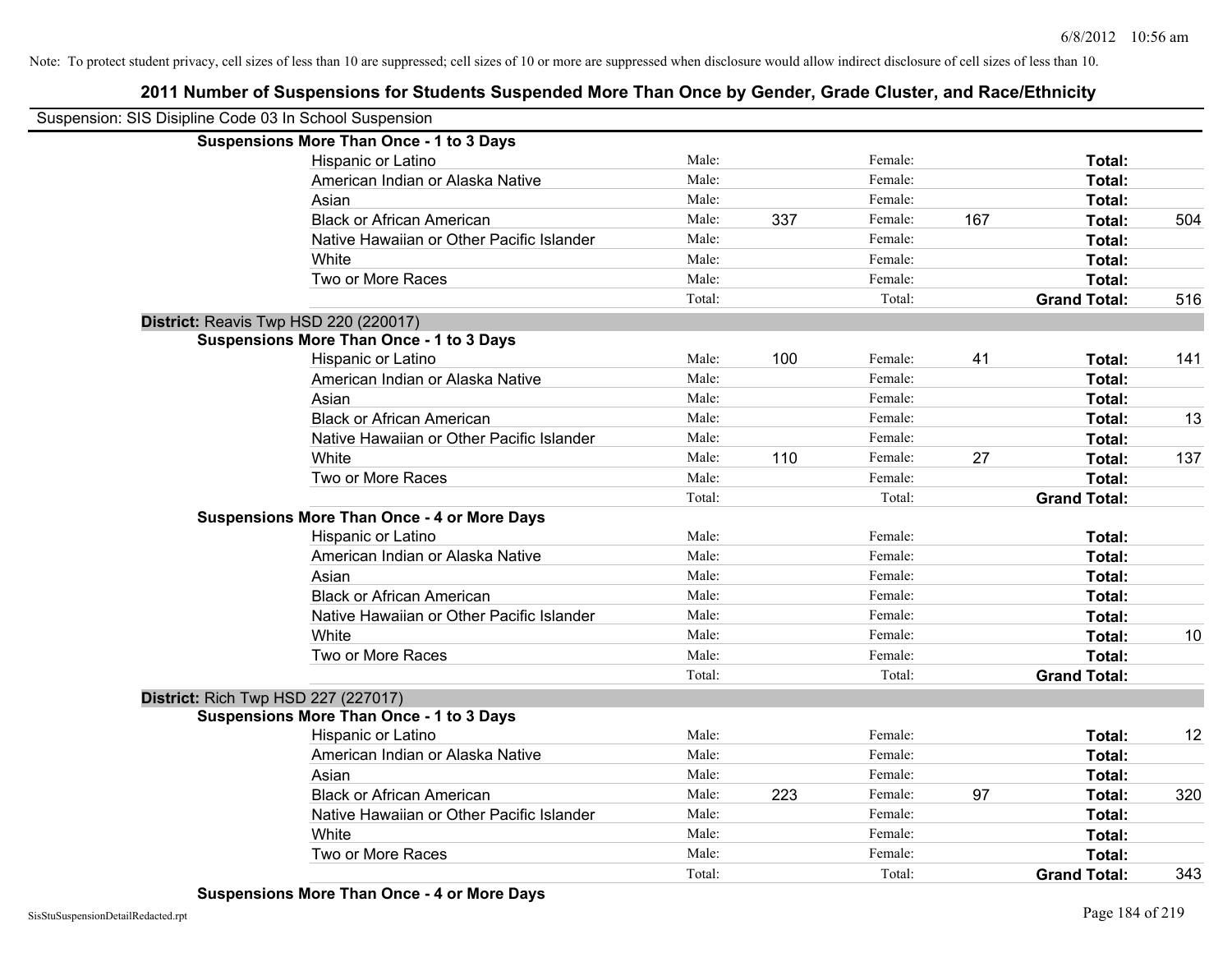## **2011 Number of Suspensions for Students Suspended More Than Once by Gender, Grade Cluster, and Race/Ethnicity**

| Suspension: SIS Disipline Code 03 In School Suspension |        |    |         |    |                     |    |
|--------------------------------------------------------|--------|----|---------|----|---------------------|----|
| Hispanic or Latino                                     | Male:  |    | Female: |    | Total:              |    |
| American Indian or Alaska Native                       | Male:  |    | Female: |    | Total:              |    |
| Asian                                                  | Male:  |    | Female: |    | Total:              |    |
| <b>Black or African American</b>                       | Male:  |    | Female: |    | Total:              |    |
| Native Hawaiian or Other Pacific Islander              | Male:  |    | Female: |    | Total:              |    |
| White                                                  | Male:  |    | Female: |    | Total:              |    |
| Two or More Races                                      | Male:  |    | Female: |    | Total:              |    |
|                                                        | Total: |    | Total:  |    | <b>Grand Total:</b> |    |
| District: Ridgeland SD 122 (122002)                    |        |    |         |    |                     |    |
| <b>Suspensions More Than Once - 1 to 3 Days</b>        |        |    |         |    |                     |    |
| Hispanic or Latino                                     | Male:  |    | Female: |    | Total:              | 14 |
| American Indian or Alaska Native                       | Male:  |    | Female: |    | Total:              |    |
| Asian                                                  | Male:  |    | Female: |    | Total:              |    |
| <b>Black or African American</b>                       | Male:  |    | Female: |    | Total:              |    |
| Native Hawaiian or Other Pacific Islander              | Male:  |    | Female: |    | Total:              |    |
| White                                                  | Male:  |    | Female: |    | Total:              | 61 |
| Two or More Races                                      | Male:  |    | Female: |    | Total:              |    |
|                                                        | Total: |    | Total:  |    | <b>Grand Total:</b> |    |
| District: Sandridge SD 172 (172002)                    |        |    |         |    |                     |    |
| <b>Suspensions More Than Once - 1 to 3 Days</b>        |        |    |         |    |                     |    |
| Hispanic or Latino                                     | Male:  |    | Female: |    | Total:              |    |
| American Indian or Alaska Native                       | Male:  |    | Female: |    | Total:              |    |
| Asian                                                  | Male:  |    | Female: |    | Total:              |    |
| <b>Black or African American</b>                       | Male:  | 12 | Female: | 18 | <b>Total:</b>       | 30 |
| Native Hawaiian or Other Pacific Islander              | Male:  |    | Female: |    | Total:              |    |
| White                                                  | Male:  |    | Female: |    | Total:              |    |
| Two or More Races                                      | Male:  |    | Female: |    | Total:              |    |
|                                                        | Total: |    | Total:  |    | <b>Grand Total:</b> |    |
| <b>Suspensions More Than Once - 4 or More Days</b>     |        |    |         |    |                     |    |
| Hispanic or Latino                                     | Male:  |    | Female: |    | Total:              |    |
| American Indian or Alaska Native                       | Male:  |    | Female: |    | Total:              |    |
| Asian                                                  | Male:  |    | Female: |    | Total:              |    |
| <b>Black or African American</b>                       | Male:  |    | Female: |    | Total:              |    |
| Native Hawaiian or Other Pacific Islander              | Male:  |    | Female: |    | Total:              |    |
| White                                                  | Male:  |    | Female: |    | Total:              |    |
| Two or More Races                                      | Male:  |    | Female: |    | Total:              |    |
|                                                        | Total: |    | Total:  |    | <b>Grand Total:</b> |    |
|                                                        |        |    |         |    |                     |    |

**District:** South Holland SD 151 (151002)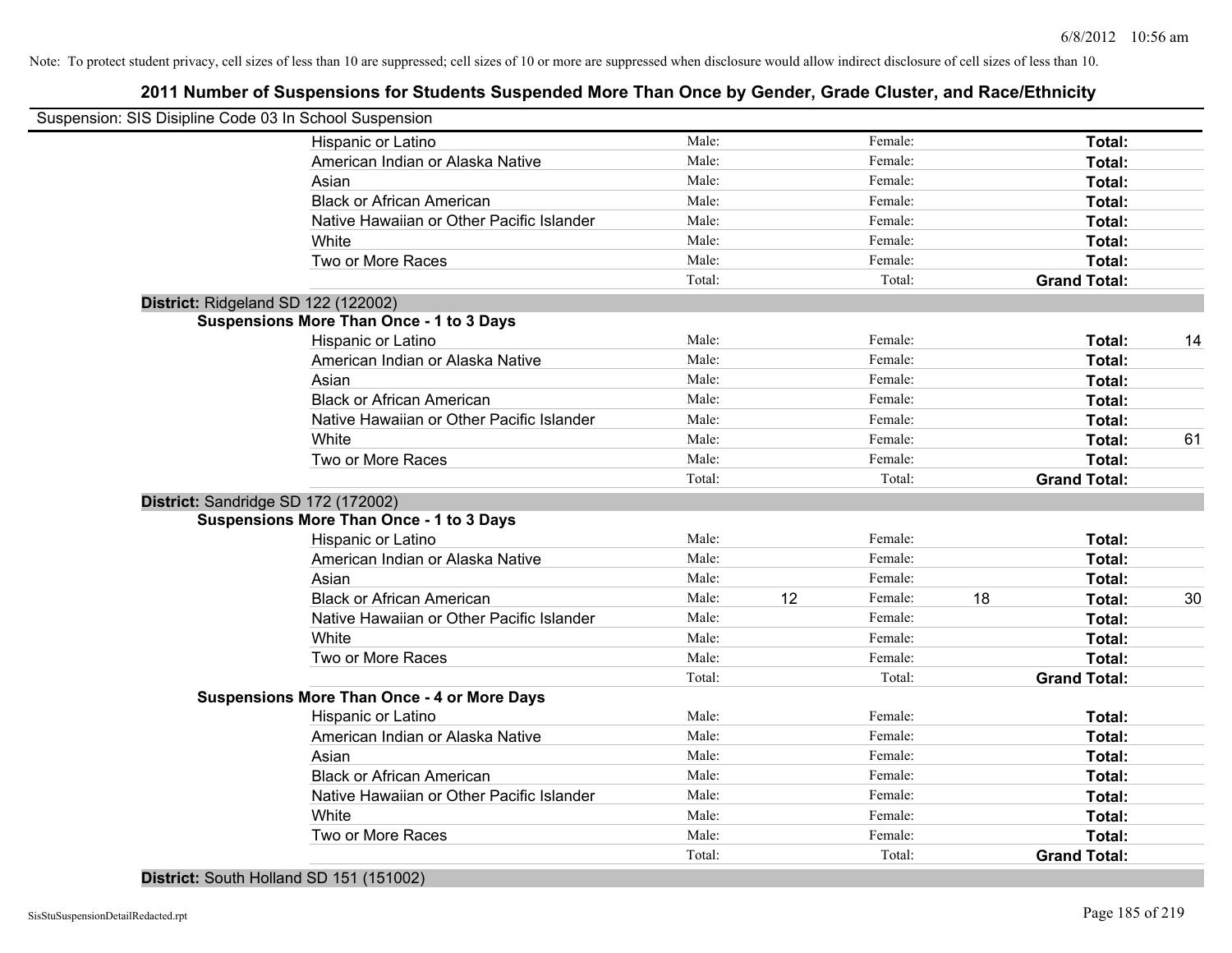| Suspension: SIS Disipline Code 03 In School Suspension |                                                    |        |     |         |    |                     |     |
|--------------------------------------------------------|----------------------------------------------------|--------|-----|---------|----|---------------------|-----|
|                                                        | <b>Suspensions More Than Once - 1 to 3 Days</b>    |        |     |         |    |                     |     |
|                                                        | Hispanic or Latino                                 | Male:  |     | Female: |    | Total:              |     |
|                                                        | American Indian or Alaska Native                   | Male:  |     | Female: |    | Total:              |     |
|                                                        | Asian                                              | Male:  |     | Female: |    | Total:              |     |
|                                                        | <b>Black or African American</b>                   | Male:  |     | Female: |    | Total:              | 61  |
|                                                        | Native Hawaiian or Other Pacific Islander          | Male:  |     | Female: |    | Total:              |     |
|                                                        | White                                              | Male:  |     | Female: |    | Total:              |     |
|                                                        | Two or More Races                                  | Male:  |     | Female: |    | Total:              |     |
|                                                        |                                                    | Total: |     | Total:  |    | <b>Grand Total:</b> |     |
|                                                        | District: Southland College Prep (901025)          |        |     |         |    |                     |     |
|                                                        | <b>Suspensions More Than Once - 1 to 3 Days</b>    |        |     |         |    |                     |     |
|                                                        | Hispanic or Latino                                 | Male:  |     | Female: |    | Total:              |     |
|                                                        | American Indian or Alaska Native                   | Male:  |     | Female: |    | Total:              |     |
|                                                        | Asian                                              | Male:  |     | Female: |    | Total:              |     |
|                                                        | <b>Black or African American</b>                   | Male:  | 19  | Female: | 27 | Total:              | 46  |
|                                                        | Native Hawaiian or Other Pacific Islander          | Male:  |     | Female: |    | Total:              |     |
|                                                        | White                                              | Male:  |     | Female: |    | Total:              |     |
|                                                        | Two or More Races                                  | Male:  |     | Female: |    | Total:              |     |
|                                                        |                                                    | Total: |     | Total:  |    | <b>Grand Total:</b> |     |
|                                                        | <b>Suspensions More Than Once - 4 or More Days</b> |        |     |         |    |                     |     |
|                                                        | Hispanic or Latino                                 | Male:  |     | Female: |    | Total:              |     |
|                                                        | American Indian or Alaska Native                   | Male:  |     | Female: |    | Total:              |     |
|                                                        | Asian                                              | Male:  |     | Female: |    | Total:              |     |
|                                                        | <b>Black or African American</b>                   | Male:  |     | Female: |    | Total:              |     |
|                                                        | Native Hawaiian or Other Pacific Islander          | Male:  |     | Female: |    | Total:              |     |
|                                                        | White                                              | Male:  |     | Female: |    | Total:              |     |
|                                                        | Two or More Races                                  | Male:  |     | Female: |    | Total:              |     |
|                                                        |                                                    | Total: |     | Total:  |    | <b>Grand Total:</b> |     |
| District: Steger SD 194 (194002)                       |                                                    |        |     |         |    |                     |     |
|                                                        | <b>Suspensions More Than Once - 1 to 3 Days</b>    |        |     |         |    |                     |     |
|                                                        | Hispanic or Latino                                 | Male:  | 93  | Female: | 56 | Total:              | 149 |
|                                                        | American Indian or Alaska Native                   | Male:  |     | Female: |    | Total:              |     |
|                                                        | Asian                                              | Male:  |     | Female: |    | Total:              |     |
|                                                        | <b>Black or African American</b>                   | Male:  | 182 | Female: | 98 | Total:              | 280 |
|                                                        | Native Hawaiian or Other Pacific Islander          | Male:  |     | Female: |    | Total:              |     |
|                                                        | White                                              | Male:  | 135 | Female: | 90 | Total:              | 225 |
|                                                        | Two or More Races                                  | Male:  | 64  | Female: | 24 | Total:              | 88  |
|                                                        |                                                    | Total: |     | Total:  |    | <b>Grand Total:</b> |     |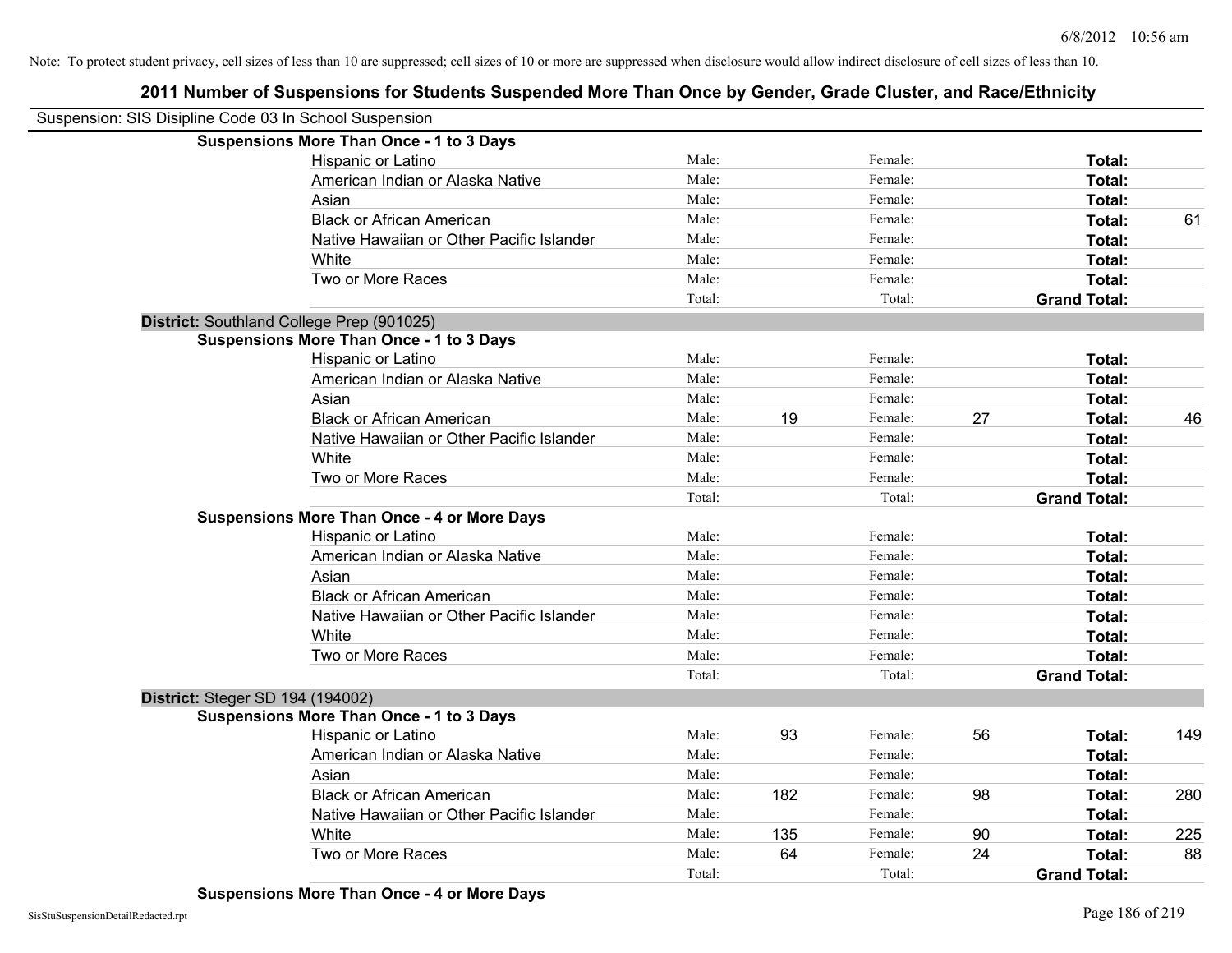| Suspension: SIS Disipline Code 03 In School Suspension |                                                    |        |       |         |       |                     |       |
|--------------------------------------------------------|----------------------------------------------------|--------|-------|---------|-------|---------------------|-------|
|                                                        | Hispanic or Latino                                 | Male:  |       | Female: |       | Total:              |       |
|                                                        | American Indian or Alaska Native                   | Male:  |       | Female: |       | Total:              |       |
|                                                        | Asian                                              | Male:  |       | Female: |       | Total:              |       |
|                                                        | <b>Black or African American</b>                   | Male:  |       | Female: |       | Total:              |       |
|                                                        | Native Hawaiian or Other Pacific Islander          | Male:  |       | Female: |       | Total:              |       |
|                                                        | White                                              | Male:  |       | Female: |       | Total:              |       |
|                                                        | Two or More Races                                  | Male:  |       | Female: |       | Total:              |       |
|                                                        |                                                    | Total: |       | Total:  |       | <b>Grand Total:</b> |       |
| District: Summit SD 104 (104002)                       |                                                    |        |       |         |       |                     |       |
|                                                        | <b>Suspensions More Than Once - 1 to 3 Days</b>    |        |       |         |       |                     |       |
|                                                        | Hispanic or Latino                                 | Male:  |       | Female: |       | Total:              |       |
|                                                        | American Indian or Alaska Native                   | Male:  |       | Female: |       | Total:              |       |
|                                                        | Asian                                              | Male:  |       | Female: |       | Total:              |       |
|                                                        | <b>Black or African American</b>                   | Male:  |       | Female: |       | Total:              |       |
|                                                        | Native Hawaiian or Other Pacific Islander          | Male:  |       | Female: |       | Total:              |       |
|                                                        | White                                              | Male:  |       | Female: |       | Total:              |       |
|                                                        | Two or More Races                                  | Male:  |       | Female: |       | Total:              |       |
|                                                        |                                                    | Total: |       | Total:  |       | <b>Grand Total:</b> |       |
|                                                        | District: Thornton Fractional Twp HSD 215 (215017) |        |       |         |       |                     |       |
|                                                        | <b>Suspensions More Than Once - 1 to 3 Days</b>    |        |       |         |       |                     |       |
|                                                        | Hispanic or Latino                                 | Male:  | 387   | Female: | 176   | Total:              | 563   |
|                                                        | American Indian or Alaska Native                   | Male:  |       | Female: |       | Total:              |       |
|                                                        | Asian                                              | Male:  |       | Female: |       | Total:              | 24    |
|                                                        | <b>Black or African American</b>                   | Male:  | 1,850 | Female: | 1,215 | Total:              | 3,065 |
|                                                        | Native Hawaiian or Other Pacific Islander          | Male:  |       | Female: |       | Total:              |       |
|                                                        | White                                              | Male:  | 220   | Female: | 106   | Total:              | 326   |
|                                                        | Two or More Races                                  | Male:  | 46    | Female: | 32    | Total:              | 78    |
|                                                        |                                                    | Total: |       | Total:  |       | <b>Grand Total:</b> |       |
| District: Thornton SD 154 (154002)                     |                                                    |        |       |         |       |                     |       |
|                                                        | <b>Suspensions More Than Once - 1 to 3 Days</b>    |        |       |         |       |                     |       |
|                                                        | Hispanic or Latino                                 | Male:  |       | Female: |       | Total:              |       |
|                                                        | American Indian or Alaska Native                   | Male:  |       | Female: |       | Total:              |       |
|                                                        | Asian                                              | Male:  |       | Female: |       | Total:              |       |
|                                                        | <b>Black or African American</b>                   | Male:  |       | Female: |       | Total:              |       |
|                                                        | Native Hawaiian or Other Pacific Islander          | Male:  |       | Female: |       | Total:              |       |
|                                                        | White                                              | Male:  |       | Female: |       | Total:              |       |
|                                                        | Two or More Races                                  | Male:  |       | Female: |       | Total:              |       |
|                                                        |                                                    | Total: |       | Total:  |       | <b>Grand Total:</b> | 20    |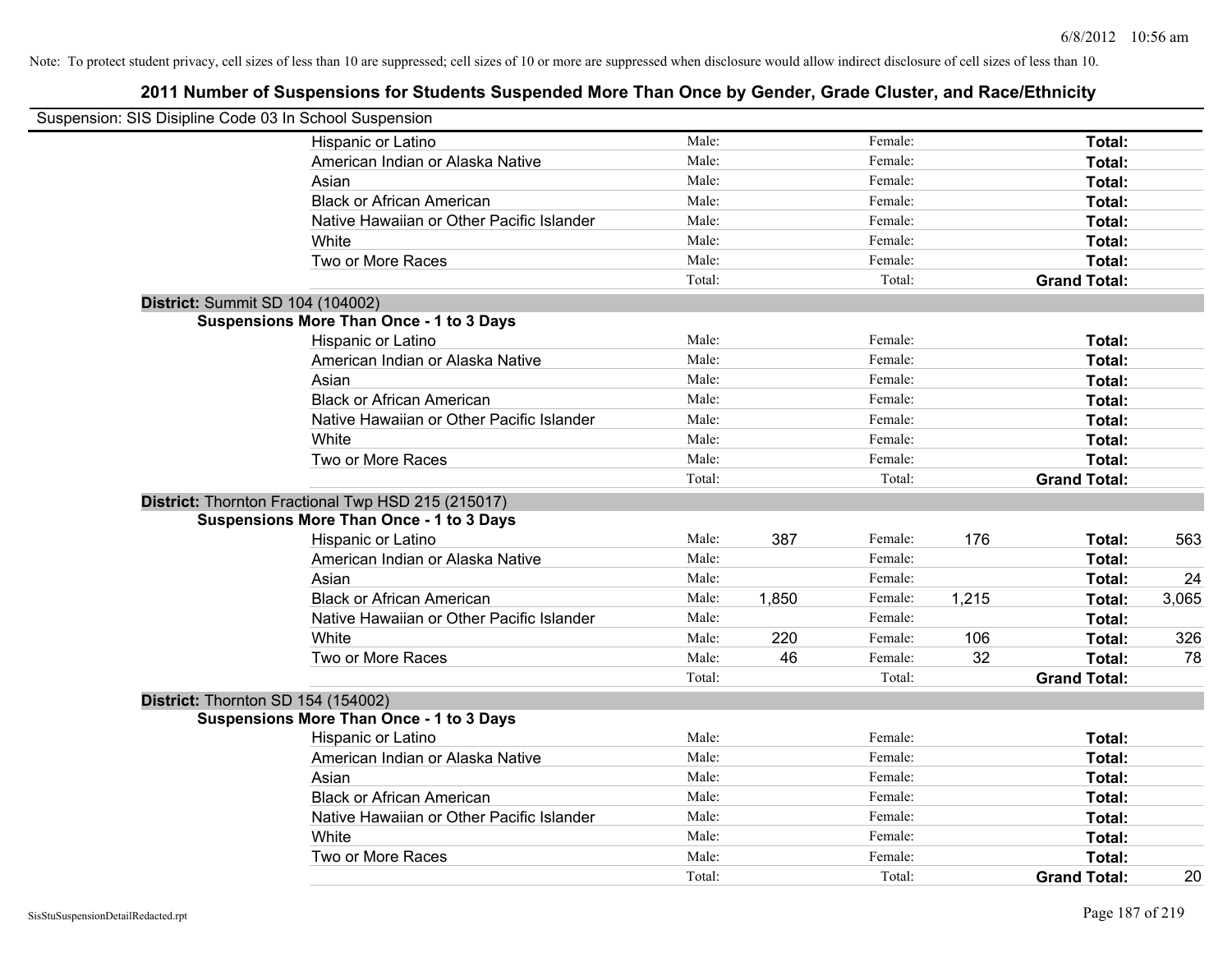| Suspension: SIS Disipline Code 03 In School Suspension |                                                    |        |     |         |     |                     |       |
|--------------------------------------------------------|----------------------------------------------------|--------|-----|---------|-----|---------------------|-------|
|                                                        | District: Thornton Twp HSD 205 (205017)            |        |     |         |     |                     |       |
|                                                        | <b>Suspensions More Than Once - 1 to 3 Days</b>    |        |     |         |     |                     |       |
|                                                        | Hispanic or Latino                                 | Male:  |     | Female: |     | Total:              | 23    |
|                                                        | American Indian or Alaska Native                   | Male:  |     | Female: |     | Total:              |       |
|                                                        | Asian                                              | Male:  |     | Female: |     | Total:              |       |
|                                                        | <b>Black or African American</b>                   | Male:  | 976 | Female: | 535 | Total:              | 1,511 |
|                                                        | Native Hawaiian or Other Pacific Islander          | Male:  |     | Female: |     | Total:              |       |
|                                                        | White                                              | Male:  |     | Female: |     | Total:              | 15    |
|                                                        | Two or More Races                                  | Male:  |     | Female: |     | Total:              |       |
|                                                        |                                                    | Total: |     | Total:  |     | <b>Grand Total:</b> | 1,559 |
|                                                        | <b>Suspensions More Than Once - 4 or More Days</b> |        |     |         |     |                     |       |
|                                                        | Hispanic or Latino                                 | Male:  |     | Female: |     | Total:              |       |
|                                                        | American Indian or Alaska Native                   | Male:  |     | Female: |     | Total:              |       |
|                                                        | Asian                                              | Male:  |     | Female: |     | Total:              |       |
|                                                        | <b>Black or African American</b>                   | Male:  | 60  | Female: | 36  | Total:              | 96    |
|                                                        | Native Hawaiian or Other Pacific Islander          | Male:  |     | Female: |     | Total:              |       |
|                                                        | White                                              | Male:  |     | Female: |     | Total:              |       |
|                                                        | Two or More Races                                  | Male:  |     | Female: |     | Total:              |       |
|                                                        |                                                    | Total: |     |         |     |                     |       |
|                                                        |                                                    |        |     | Total:  |     | <b>Grand Total:</b> |       |
| District: Tinley Park CCSD 146 (146004)                |                                                    |        |     |         |     |                     |       |
|                                                        | <b>Suspensions More Than Once - 1 to 3 Days</b>    |        |     |         |     |                     |       |
|                                                        | Hispanic or Latino                                 | Male:  |     | Female: |     | Total:              |       |
|                                                        | American Indian or Alaska Native                   | Male:  |     | Female: |     | Total:              |       |
|                                                        | Asian                                              | Male:  |     | Female: |     | Total:              |       |
|                                                        | <b>Black or African American</b>                   | Male:  |     | Female: |     | Total:              |       |
|                                                        | Native Hawaiian or Other Pacific Islander          | Male:  |     | Female: |     | Total:              |       |
|                                                        | White                                              | Male:  |     | Female: |     | Total:              | 41    |
|                                                        | Two or More Races                                  | Male:  |     | Female: |     | Total:              |       |
|                                                        |                                                    | Total: |     | Total:  |     | <b>Grand Total:</b> | 52    |
|                                                        | District: W Harvey-Dixmoor PSD 147 (147002)        |        |     |         |     |                     |       |
|                                                        | <b>Suspensions More Than Once - 1 to 3 Days</b>    |        |     |         |     |                     |       |
|                                                        | Hispanic or Latino                                 | Male:  | 13  | Female: | 11  | Total:              | 24    |
|                                                        | American Indian or Alaska Native                   | Male:  |     | Female: |     | Total:              |       |
|                                                        | Asian                                              | Male:  |     | Female: |     | Total:              |       |
|                                                        | <b>Black or African American</b>                   | Male:  | 163 | Female: | 108 | Total:              | 271   |
|                                                        | Native Hawaiian or Other Pacific Islander          | Male:  |     | Female: |     | Total:              |       |
|                                                        | White                                              | Male:  |     | Female: |     | Total:              |       |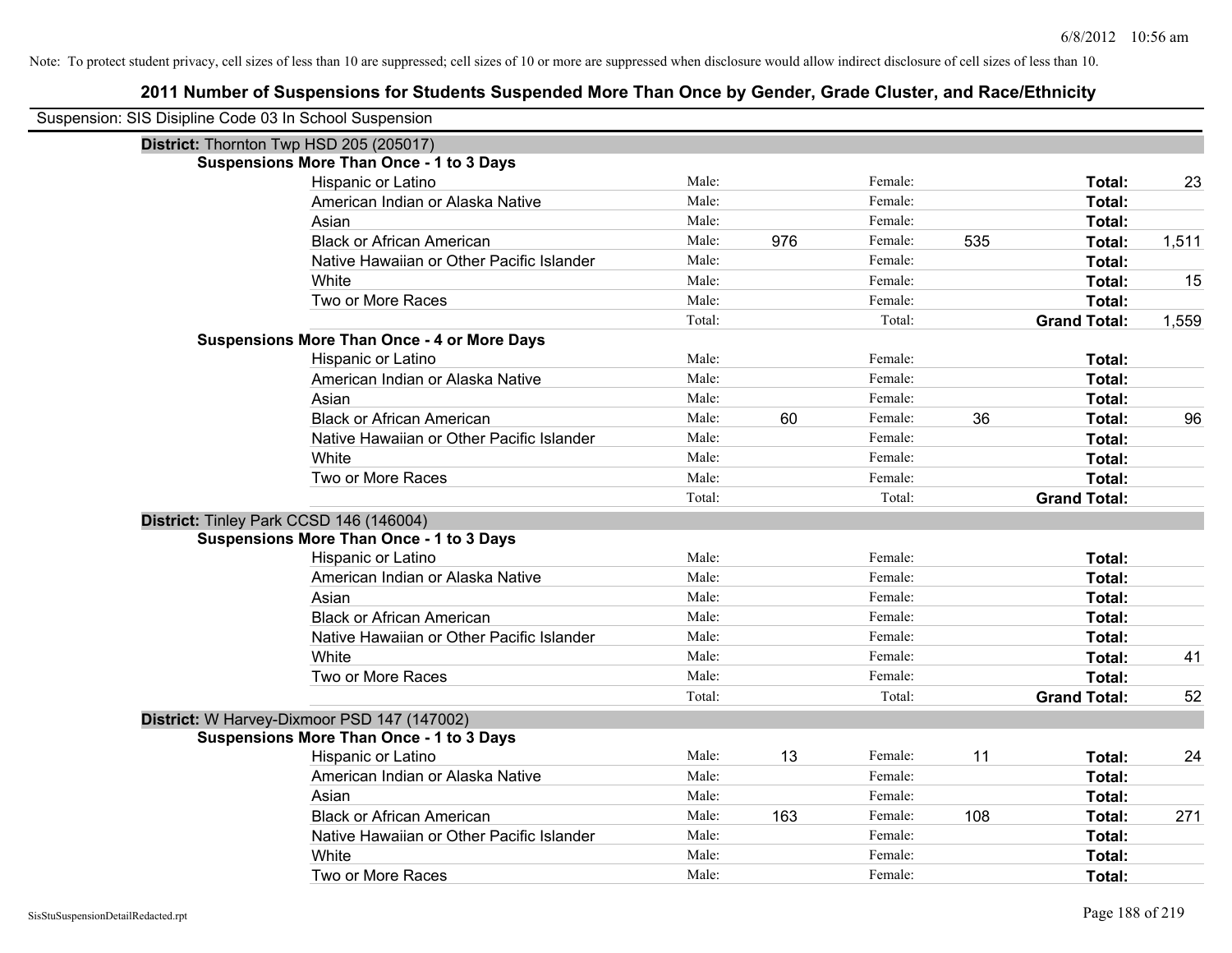| Suspension: SIS Disipline Code 03 In School Suspension |                                                    |        |         |                     |    |
|--------------------------------------------------------|----------------------------------------------------|--------|---------|---------------------|----|
|                                                        |                                                    | Total: | Total:  | <b>Grand Total:</b> |    |
|                                                        | <b>Suspensions More Than Once - 4 or More Days</b> |        |         |                     |    |
|                                                        | Hispanic or Latino                                 | Male:  | Female: | Total:              |    |
|                                                        | American Indian or Alaska Native                   | Male:  | Female: | Total:              |    |
|                                                        | Asian                                              | Male:  | Female: | Total:              |    |
|                                                        | <b>Black or African American</b>                   | Male:  | Female: | Total:              | 18 |
|                                                        | Native Hawaiian or Other Pacific Islander          | Male:  | Female: | Total:              |    |
|                                                        | White                                              | Male:  | Female: | Total:              |    |
|                                                        | Two or More Races                                  | Male:  | Female: | Total:              |    |
|                                                        |                                                    | Total: | Total:  | <b>Grand Total:</b> |    |
|                                                        | District: Willow Springs SD 108 (108002)           |        |         |                     |    |
|                                                        | <b>Suspensions More Than Once - 1 to 3 Days</b>    |        |         |                     |    |
|                                                        | Hispanic or Latino                                 | Male:  | Female: | Total:              |    |
|                                                        | American Indian or Alaska Native                   | Male:  | Female: | Total:              |    |
|                                                        | Asian                                              | Male:  | Female: | Total:              |    |
|                                                        | <b>Black or African American</b>                   | Male:  | Female: | Total:              |    |
|                                                        | Native Hawaiian or Other Pacific Islander          | Male:  | Female: | Total:              |    |
|                                                        | White                                              | Male:  | Female: | Total:              | 10 |
|                                                        | Two or More Races                                  | Male:  | Female: | Total:              |    |
|                                                        |                                                    | Total: | Total:  | <b>Grand Total:</b> |    |
|                                                        | <b>Suspensions More Than Once - 4 or More Days</b> |        |         |                     |    |
|                                                        | Hispanic or Latino                                 | Male:  | Female: | Total:              |    |
|                                                        | American Indian or Alaska Native                   | Male:  | Female: | Total:              |    |
|                                                        | Asian                                              | Male:  | Female: | Total:              |    |
|                                                        | <b>Black or African American</b>                   | Male:  | Female: | Total:              |    |
|                                                        | Native Hawaiian or Other Pacific Islander          | Male:  | Female: | Total:              |    |
|                                                        | White                                              | Male:  | Female: | Total:              |    |
|                                                        | Two or More Races                                  | Male:  | Female: | Total:              |    |
|                                                        |                                                    | Total: | Total:  | <b>Grand Total:</b> |    |
| <b>County: Non-Public School (000)</b>                 |                                                    |        |         |                     |    |
|                                                        | District: Region 07 South Cook ISC 4 (000000)      |        |         |                     |    |
|                                                        | <b>Suspensions More Than Once - 1 to 3 Days</b>    |        |         |                     |    |
|                                                        | Hispanic or Latino                                 | Male:  | Female: | Total:              |    |
|                                                        | American Indian or Alaska Native                   | Male:  | Female: | Total:              |    |
|                                                        | Asian                                              | Male:  | Female: | Total:              |    |
|                                                        | <b>Black or African American</b>                   | Male:  | Female: | Total:              |    |
|                                                        | Native Hawaiian or Other Pacific Islander          | Male:  | Female: | Total:              |    |
|                                                        | White                                              | Male:  | Female: | Total:              | 10 |
|                                                        | Two or More Races                                  | Male:  | Female: | Total:              |    |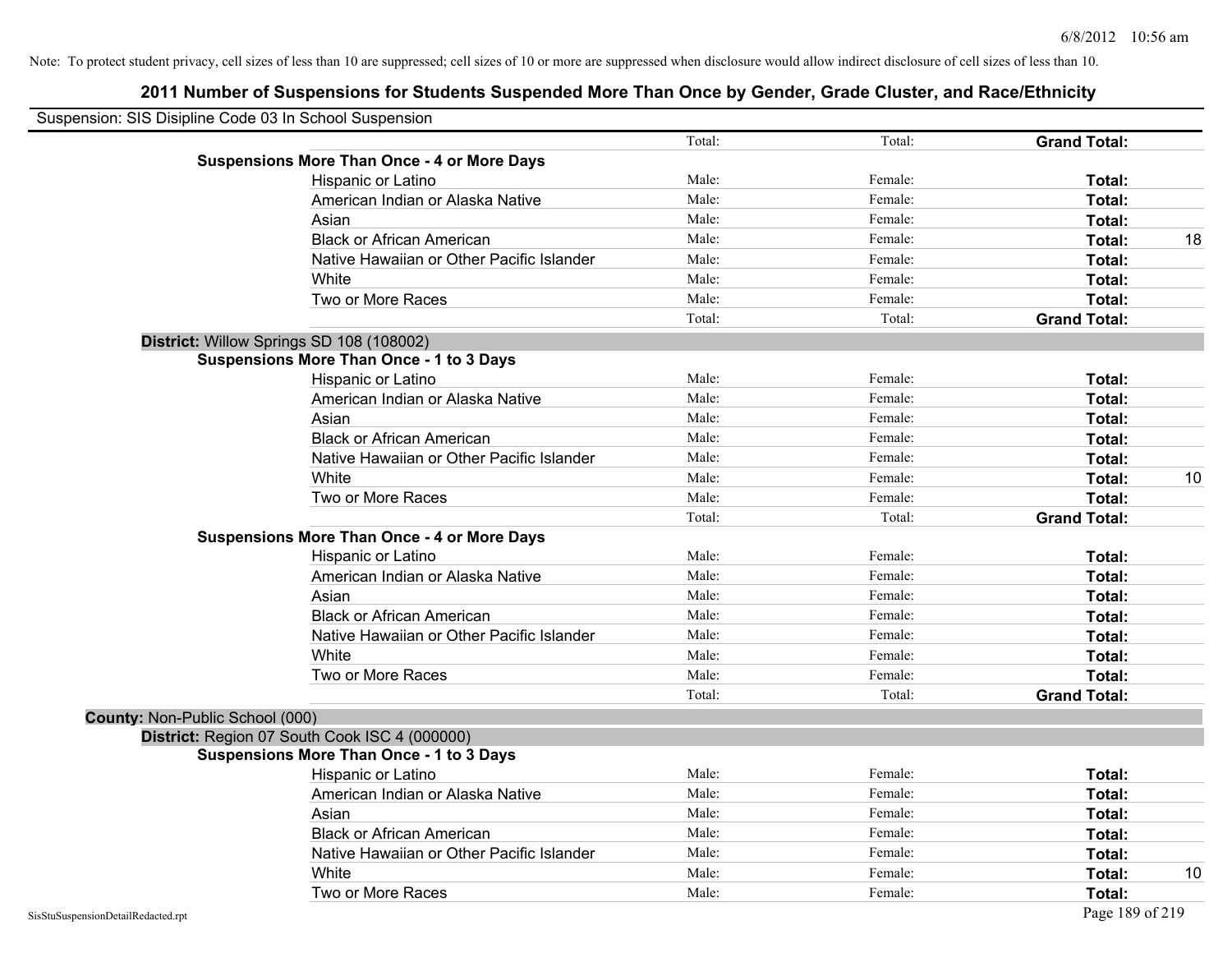| Suspension: SIS Disipline Code 03 In School Suspension |                                                    |        |     |         |    |                     |     |
|--------------------------------------------------------|----------------------------------------------------|--------|-----|---------|----|---------------------|-----|
|                                                        |                                                    | Total: |     | Total:  |    | <b>Grand Total:</b> | 25  |
| Region: Rock Island ROE (49)                           |                                                    |        |     |         |    |                     |     |
| County: Rock Island (081)                              |                                                    |        |     |         |    |                     |     |
|                                                        | District: Carbon Cliff-Barstow SD 36 (036002)      |        |     |         |    |                     |     |
|                                                        | <b>Suspensions More Than Once - 1 to 3 Days</b>    |        |     |         |    |                     |     |
|                                                        | Hispanic or Latino                                 | Male:  |     | Female: |    | Total:              |     |
|                                                        | American Indian or Alaska Native                   | Male:  |     | Female: |    | Total:              |     |
|                                                        | Asian                                              | Male:  |     | Female: |    | Total:              |     |
|                                                        | <b>Black or African American</b>                   | Male:  |     | Female: |    | Total:              | 16  |
|                                                        | Native Hawaiian or Other Pacific Islander          | Male:  |     | Female: |    | Total:              |     |
|                                                        | White                                              | Male:  |     | Female: |    | Total:              |     |
|                                                        | Two or More Races                                  | Male:  |     | Female: |    | Total:              |     |
|                                                        |                                                    | Total: | 20  | Total:  | 10 | <b>Grand Total:</b> | 30  |
|                                                        | District: East Moline SD 37 (037002)               |        |     |         |    |                     |     |
|                                                        | <b>Suspensions More Than Once - 1 to 3 Days</b>    |        |     |         |    |                     |     |
|                                                        | Hispanic or Latino                                 | Male:  | 138 | Female: | 70 | Total:              | 208 |
|                                                        | American Indian or Alaska Native                   | Male:  |     | Female: |    | Total:              |     |
|                                                        | Asian                                              | Male:  |     | Female: |    | Total:              |     |
|                                                        | <b>Black or African American</b>                   | Male:  | 145 | Female: | 49 | Total:              | 194 |
|                                                        | Native Hawaiian or Other Pacific Islander          | Male:  |     | Female: |    | Total:              |     |
|                                                        | White                                              | Male:  | 225 | Female: | 92 | Total:              | 317 |
|                                                        | Two or More Races                                  | Male:  | 90  | Female: | 19 | Total:              | 109 |
|                                                        |                                                    | Total: |     | Total:  |    | <b>Grand Total:</b> |     |
|                                                        | <b>Suspensions More Than Once - 4 or More Days</b> |        |     |         |    |                     |     |
|                                                        | Hispanic or Latino                                 | Male:  |     | Female: |    | Total:              |     |
|                                                        | American Indian or Alaska Native                   | Male:  |     | Female: |    | Total:              |     |
|                                                        | Asian                                              | Male:  |     | Female: |    | Total:              |     |
|                                                        | <b>Black or African American</b>                   | Male:  |     | Female: |    | Total:              |     |
|                                                        | Native Hawaiian or Other Pacific Islander          | Male:  |     | Female: |    | Total:              |     |
|                                                        | White                                              | Male:  |     | Female: |    | Total:              |     |
|                                                        | Two or More Races                                  | Male:  |     | Female: |    | Total:              |     |
|                                                        |                                                    | Total: |     | Total:  |    | <b>Grand Total:</b> |     |
| District: Moline USD 40 (040022)                       |                                                    |        |     |         |    |                     |     |
|                                                        | <b>Suspensions More Than Once - 1 to 3 Days</b>    |        |     |         |    |                     |     |
|                                                        | Hispanic or Latino                                 | Male:  | 89  | Female: | 17 | Total:              | 106 |
|                                                        | American Indian or Alaska Native                   | Male:  |     | Female: |    | Total:              |     |
|                                                        | Asian                                              | Male:  |     | Female: |    | Total:              |     |
|                                                        |                                                    |        |     |         |    |                     |     |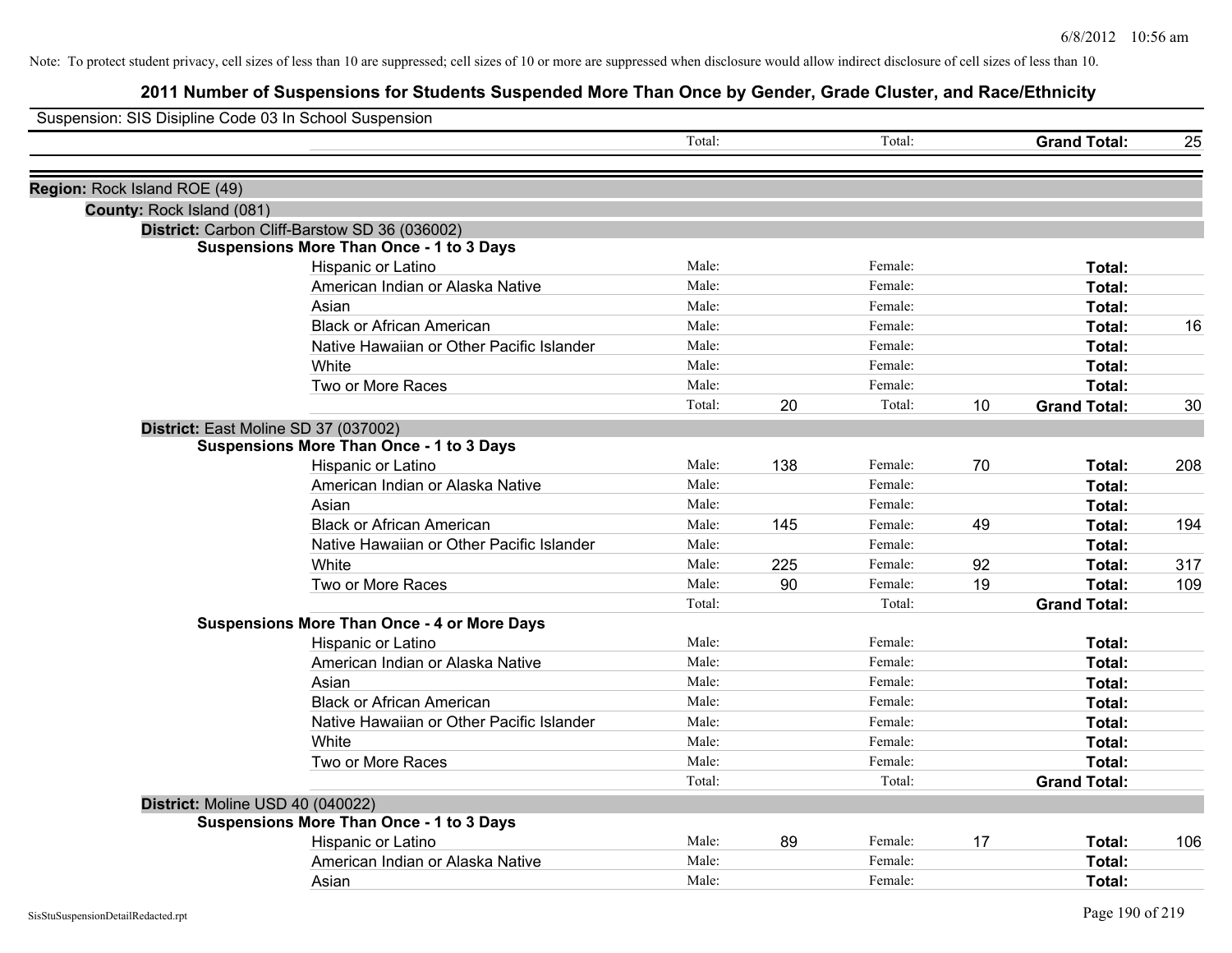|                                    | Suspension: SIS Disipline Code 03 In School Suspension |        |       |         |     |                     |       |
|------------------------------------|--------------------------------------------------------|--------|-------|---------|-----|---------------------|-------|
|                                    | <b>Black or African American</b>                       | Male:  | 34    | Female: | 15  | <b>Total:</b>       | 49    |
|                                    | Native Hawaiian or Other Pacific Islander              | Male:  |       | Female: |     | Total:              |       |
|                                    | White                                                  | Male:  | 92    | Female: | 32  | Total:              | 124   |
|                                    | Two or More Races                                      | Male:  |       | Female: |     | Total:              | 11    |
|                                    |                                                        | Total: |       | Total:  |     | <b>Grand Total:</b> |       |
|                                    | <b>Suspensions More Than Once - 4 or More Days</b>     |        |       |         |     |                     |       |
|                                    | Hispanic or Latino                                     | Male:  |       | Female: |     | Total:              |       |
|                                    | American Indian or Alaska Native                       | Male:  |       | Female: |     | Total:              |       |
|                                    | Asian                                                  | Male:  |       | Female: |     | Total:              |       |
|                                    | <b>Black or African American</b>                       | Male:  |       | Female: |     | Total:              |       |
|                                    | Native Hawaiian or Other Pacific Islander              | Male:  |       | Female: |     | Total:              |       |
|                                    | White                                                  | Male:  |       | Female: |     | Total:              |       |
|                                    | Two or More Races                                      | Male:  |       | Female: |     | Total:              |       |
|                                    |                                                        | Total: |       | Total:  |     | <b>Grand Total:</b> |       |
|                                    | District: Riverdale CUSD 100 (100026)                  |        |       |         |     |                     |       |
|                                    | <b>Suspensions More Than Once - 1 to 3 Days</b>        |        |       |         |     |                     |       |
|                                    | Hispanic or Latino                                     | Male:  |       | Female: |     | Total:              |       |
|                                    | American Indian or Alaska Native                       | Male:  |       | Female: |     | Total:              |       |
|                                    | Asian                                                  | Male:  |       | Female: |     | Total:              |       |
|                                    | <b>Black or African American</b>                       | Male:  |       | Female: |     | Total:              |       |
|                                    | Native Hawaiian or Other Pacific Islander              | Male:  |       | Female: |     | Total:              |       |
|                                    | White                                                  | Male:  |       | Female: |     | Total:              |       |
|                                    | Two or More Races                                      | Male:  |       | Female: |     | Total:              |       |
|                                    |                                                        | Total: |       | Total:  |     | <b>Grand Total:</b> |       |
|                                    | District: Rock Island SD 41 (041025)                   |        |       |         |     |                     |       |
|                                    | <b>Suspensions More Than Once - 1 to 3 Days</b>        |        |       |         |     |                     |       |
|                                    | Hispanic or Latino                                     | Male:  | 257   | Female: | 272 | Total:              | 529   |
|                                    | American Indian or Alaska Native                       | Male:  |       | Female: |     | Total:              |       |
|                                    | Asian                                                  | Male:  |       | Female: |     | Total:              |       |
|                                    | <b>Black or African American</b>                       | Male:  | 1,116 | Female: | 763 | Total:              | 1,879 |
|                                    | Native Hawaiian or Other Pacific Islander              | Male:  |       | Female: |     | Total:              |       |
|                                    | White                                                  | Male:  | 795   | Female: | 423 | Total:              | 1,218 |
|                                    | Two or More Races                                      | Male:  | 169   | Female: | 132 | Total:              | 301   |
|                                    |                                                        | Total: |       | Total:  |     | <b>Grand Total:</b> |       |
|                                    | <b>Suspensions More Than Once - 4 or More Days</b>     |        |       |         |     |                     |       |
|                                    | Hispanic or Latino                                     | Male:  |       | Female: |     | Total:              |       |
|                                    | American Indian or Alaska Native                       | Male:  |       | Female: |     | Total:              |       |
|                                    | Asian                                                  | Male:  |       | Female: |     | Total:              |       |
|                                    | <b>Black or African American</b>                       | Male:  |       | Female: |     | Total:              |       |
| SisStuSuspensionDetailRedacted.rpt |                                                        |        |       |         |     | Page 191 of 219     |       |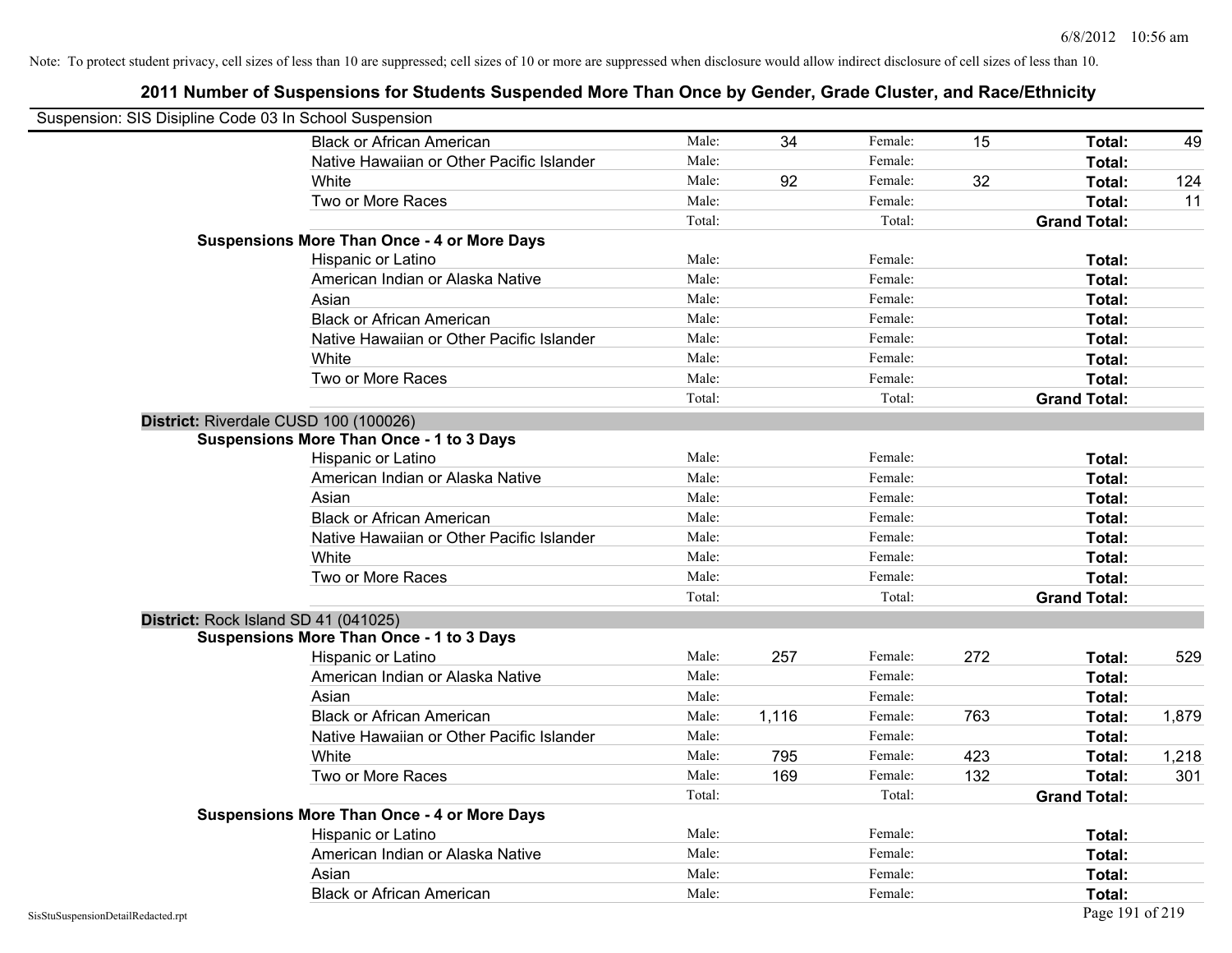| Suspension: SIS Disipline Code 03 In School Suspension |                                                 |        |     |         |     |                     |     |
|--------------------------------------------------------|-------------------------------------------------|--------|-----|---------|-----|---------------------|-----|
|                                                        | Native Hawaiian or Other Pacific Islander       | Male:  |     | Female: |     | Total:              |     |
|                                                        | White                                           | Male:  |     | Female: |     | Total:              |     |
|                                                        | Two or More Races                               | Male:  |     | Female: |     | Total:              |     |
|                                                        |                                                 | Total: |     | Total:  |     | <b>Grand Total:</b> |     |
| District: Rockridge CUSD 300 (300026)                  |                                                 |        |     |         |     |                     |     |
|                                                        | <b>Suspensions More Than Once - 1 to 3 Days</b> |        |     |         |     |                     |     |
|                                                        | Hispanic or Latino                              | Male:  |     | Female: |     | Total:              |     |
|                                                        | American Indian or Alaska Native                | Male:  |     | Female: |     | Total:              |     |
|                                                        | Asian                                           | Male:  |     | Female: |     | Total:              |     |
|                                                        | <b>Black or African American</b>                | Male:  |     | Female: |     | Total:              |     |
|                                                        | Native Hawaiian or Other Pacific Islander       | Male:  |     | Female: |     | Total:              |     |
|                                                        | White                                           | Male:  | 56  | Female: | 18  | Total:              | 74  |
|                                                        | Two or More Races                               | Male:  |     | Female: |     | Total:              |     |
|                                                        |                                                 | Total: |     | Total:  |     | <b>Grand Total:</b> |     |
| District: Sherrard CUSD 200 (200026)                   |                                                 |        |     |         |     |                     |     |
|                                                        | <b>Suspensions More Than Once - 1 to 3 Days</b> |        |     |         |     |                     |     |
|                                                        | Hispanic or Latino                              | Male:  |     | Female: |     | Total:              |     |
|                                                        | American Indian or Alaska Native                | Male:  |     | Female: |     | Total:              |     |
|                                                        | Asian                                           | Male:  |     | Female: |     | Total:              |     |
|                                                        | <b>Black or African American</b>                | Male:  |     | Female: |     | Total:              |     |
|                                                        | Native Hawaiian or Other Pacific Islander       | Male:  |     | Female: |     | Total:              |     |
|                                                        | White                                           | Male:  |     | Female: |     | Total:              | 37  |
|                                                        | Two or More Races                               | Male:  |     | Female: |     | Total:              |     |
|                                                        |                                                 | Total: |     | Total:  |     | <b>Grand Total:</b> |     |
| <b>District: Silvis SD 34 (034002)</b>                 |                                                 |        |     |         |     |                     |     |
|                                                        | <b>Suspensions More Than Once - 1 to 3 Days</b> |        |     |         |     |                     |     |
|                                                        | Hispanic or Latino                              | Male:  | 12  | Female: | 10  | Total:              | 22  |
|                                                        | American Indian or Alaska Native                | Male:  |     | Female: |     | Total:              |     |
|                                                        | Asian                                           | Male:  |     | Female: |     | Total:              |     |
|                                                        | <b>Black or African American</b>                | Male:  |     | Female: |     | Total:              |     |
|                                                        | Native Hawaiian or Other Pacific Islander       | Male:  |     | Female: |     | Total:              |     |
|                                                        | White                                           | Male:  |     | Female: |     | Total:              | 44  |
|                                                        | Two or More Races                               | Male:  |     | Female: |     | Total:              |     |
|                                                        |                                                 | Total: |     | Total:  |     | <b>Grand Total:</b> |     |
| District: United Twp HSD 30 (030017)                   |                                                 |        |     |         |     |                     |     |
|                                                        | <b>Suspensions More Than Once - 1 to 3 Days</b> |        |     |         |     |                     |     |
|                                                        | Hispanic or Latino                              | Male:  | 342 | Female: | 229 | Total:              | 571 |
|                                                        | American Indian or Alaska Native                | Male:  |     | Female: |     | Total:              | 14  |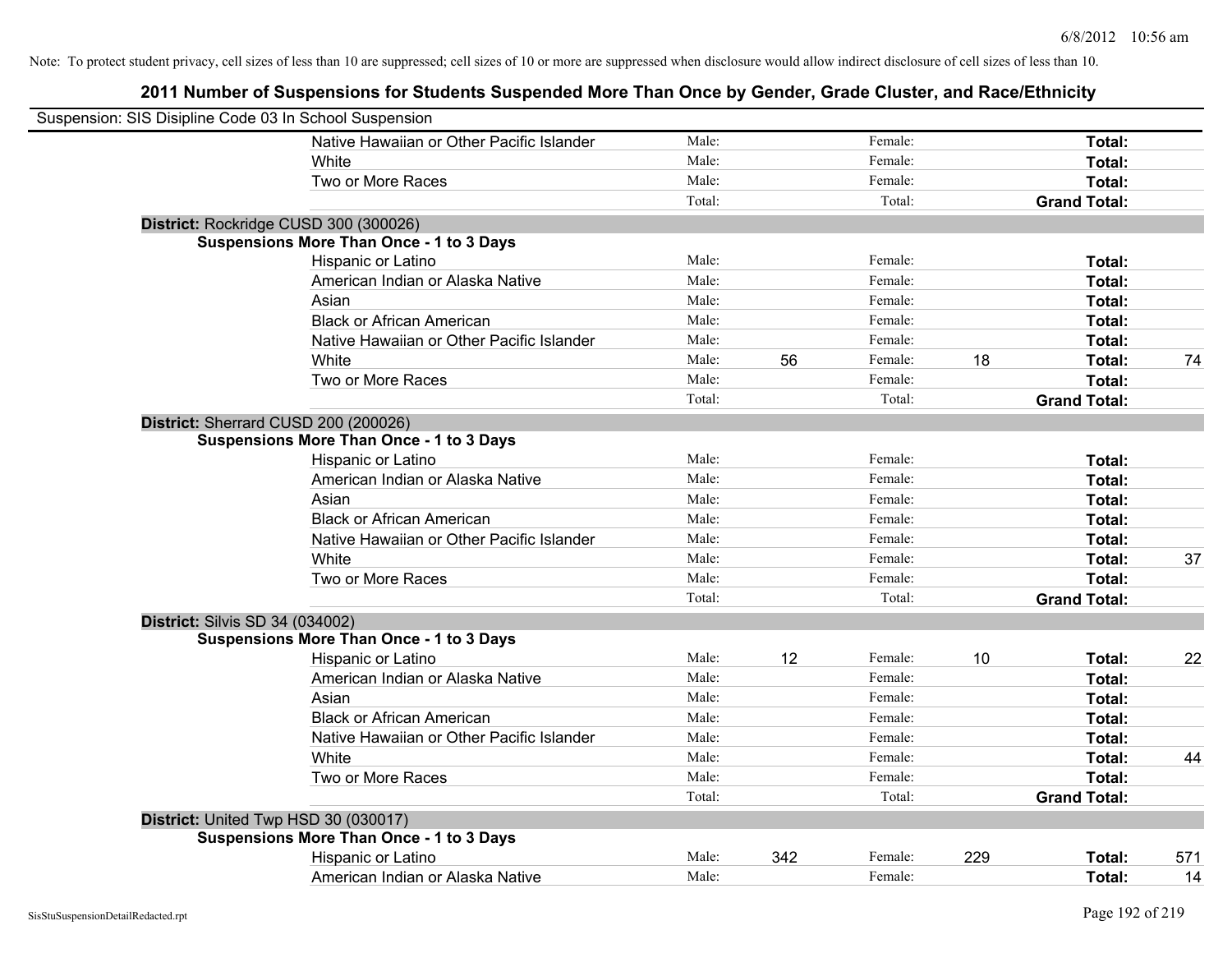| Suspension: SIS Disipline Code 03 In School Suspension |                                                                                           |        |     |         |     |                     |       |
|--------------------------------------------------------|-------------------------------------------------------------------------------------------|--------|-----|---------|-----|---------------------|-------|
|                                                        | Asian                                                                                     | Male:  |     | Female: |     | Total:              | 11    |
|                                                        | <b>Black or African American</b>                                                          | Male:  | 235 | Female: | 168 | Total:              | 403   |
|                                                        | Native Hawaiian or Other Pacific Islander                                                 | Male:  |     | Female: |     | Total:              |       |
|                                                        | White                                                                                     | Male:  | 910 | Female: | 532 | Total:              | 1,442 |
|                                                        | Two or More Races                                                                         | Male:  | 34  | Female: | 48  | Total:              | 82    |
|                                                        |                                                                                           | Total: |     | Total:  |     | <b>Grand Total:</b> |       |
|                                                        | <b>Suspensions More Than Once - 4 or More Days</b>                                        |        |     |         |     |                     |       |
|                                                        | Hispanic or Latino                                                                        | Male:  |     | Female: |     | Total:              |       |
|                                                        | American Indian or Alaska Native                                                          | Male:  |     | Female: |     | Total:              |       |
|                                                        | Asian                                                                                     | Male:  |     | Female: |     | Total:              |       |
|                                                        | <b>Black or African American</b>                                                          | Male:  |     | Female: |     | Total:              |       |
|                                                        | Native Hawaiian or Other Pacific Islander                                                 | Male:  |     | Female: |     | Total:              |       |
|                                                        | White                                                                                     | Male:  |     | Female: |     | <b>Total:</b>       |       |
|                                                        | Two or More Races                                                                         | Male:  |     | Female: |     | Total:              |       |
|                                                        |                                                                                           | Total: |     | Total:  |     | <b>Grand Total:</b> | 18    |
|                                                        |                                                                                           |        |     |         |     |                     |       |
| Region: Sangamon ROE (51)                              |                                                                                           |        |     |         |     |                     |       |
| County: Sangamon (084)                                 |                                                                                           |        |     |         |     |                     |       |
|                                                        | District: Auburn CUSD 10 (010026)                                                         |        |     |         |     |                     |       |
|                                                        | <b>Suspensions More Than Once - 1 to 3 Days</b>                                           | Male:  |     | Female: |     | Total:              |       |
|                                                        | Hispanic or Latino                                                                        | Male:  |     | Female: |     |                     |       |
|                                                        | American Indian or Alaska Native                                                          | Male:  |     | Female: |     | Total:<br>Total:    |       |
|                                                        | Asian<br><b>Black or African American</b>                                                 | Male:  |     | Female: |     | Total:              |       |
|                                                        | Native Hawaiian or Other Pacific Islander                                                 | Male:  |     | Female: |     | Total:              |       |
|                                                        | White                                                                                     | Male:  |     | Female: |     | <b>Total:</b>       | 37    |
|                                                        | Two or More Races                                                                         | Male:  |     | Female: |     | Total:              |       |
|                                                        |                                                                                           | Total: |     | Total:  |     | <b>Grand Total:</b> |       |
|                                                        |                                                                                           |        |     |         |     |                     |       |
|                                                        | District: Ball Chatham CUSD 5 (005026)<br><b>Suspensions More Than Once - 1 to 3 Days</b> |        |     |         |     |                     |       |
|                                                        | Hispanic or Latino                                                                        | Male:  |     | Female: |     | Total:              |       |
|                                                        | American Indian or Alaska Native                                                          | Male:  |     | Female: |     | Total:              |       |
|                                                        | Asian                                                                                     | Male:  |     | Female: |     | Total:              |       |
|                                                        | <b>Black or African American</b>                                                          | Male:  |     | Female: |     | Total:              |       |
|                                                        | Native Hawaiian or Other Pacific Islander                                                 | Male:  |     | Female: |     | Total:              |       |
|                                                        | White                                                                                     | Male:  |     | Female: |     | <b>Total:</b>       |       |
|                                                        | Two or More Races                                                                         | Male:  |     | Female: |     | Total:              |       |
|                                                        |                                                                                           | Total: |     | Total:  |     | <b>Grand Total:</b> |       |
|                                                        |                                                                                           |        |     |         |     |                     |       |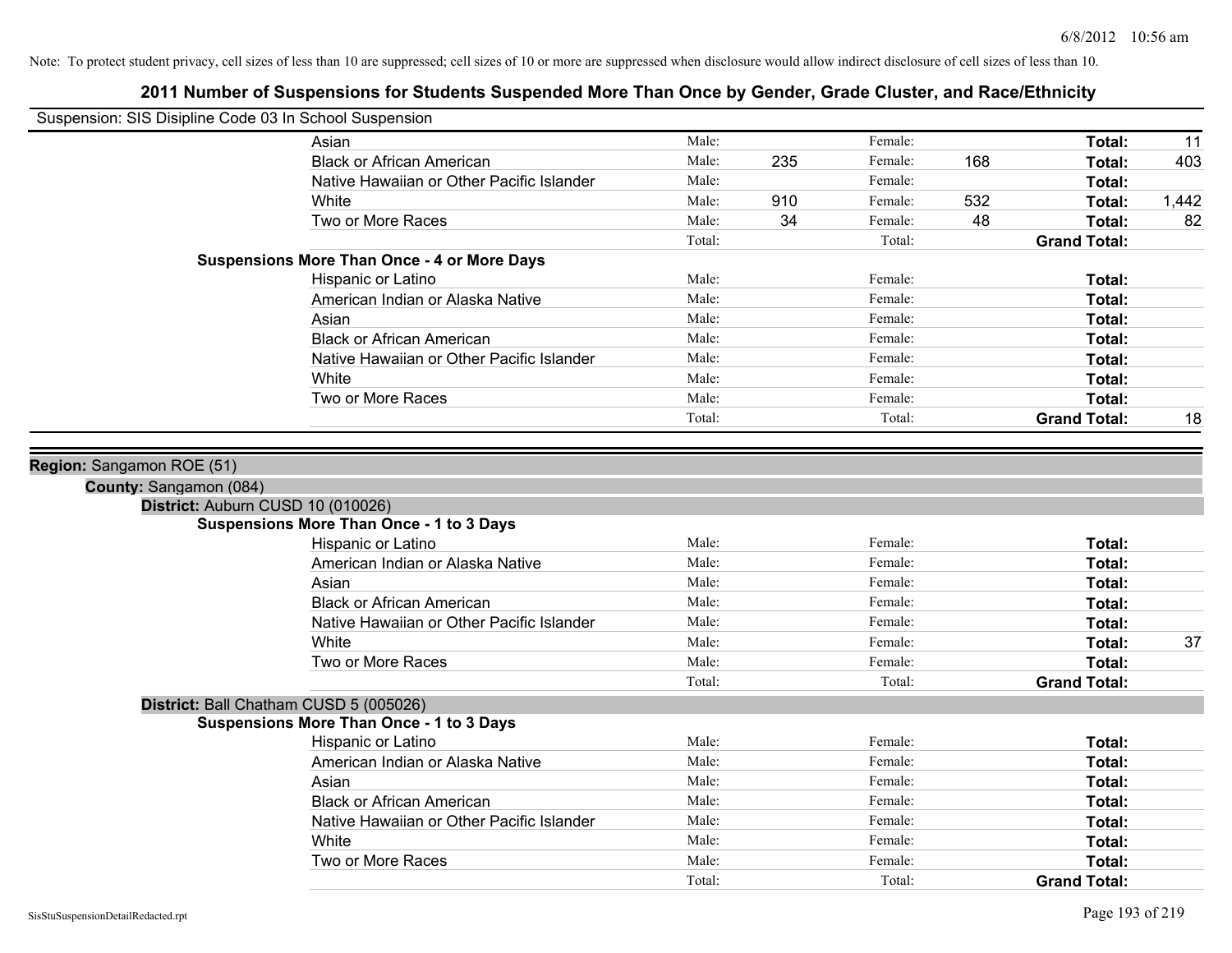| Suspension: SIS Disipline Code 03 In School Suspension |                                                    |        |     |         |    |                     |     |
|--------------------------------------------------------|----------------------------------------------------|--------|-----|---------|----|---------------------|-----|
| District: New Berlin CUSD 16 (016026)                  |                                                    |        |     |         |    |                     |     |
|                                                        | <b>Suspensions More Than Once - 1 to 3 Days</b>    |        |     |         |    |                     |     |
|                                                        | Hispanic or Latino                                 | Male:  |     | Female: |    | Total:              |     |
|                                                        | American Indian or Alaska Native                   | Male:  |     | Female: |    | Total:              |     |
|                                                        | Asian                                              | Male:  |     | Female: |    | Total:              |     |
|                                                        | <b>Black or African American</b>                   | Male:  |     | Female: |    | Total:              |     |
|                                                        | Native Hawaiian or Other Pacific Islander          | Male:  |     | Female: |    | Total:              |     |
|                                                        | White                                              | Male:  |     | Female: |    | Total:              |     |
|                                                        | Two or More Races                                  | Male:  |     | Female: |    | Total:              |     |
|                                                        |                                                    | Total: |     | Total:  |    | <b>Grand Total:</b> |     |
|                                                        | District: Pleasant Plains CUSD 8 (008026)          |        |     |         |    |                     |     |
|                                                        | <b>Suspensions More Than Once - 1 to 3 Days</b>    |        |     |         |    |                     |     |
|                                                        | Hispanic or Latino                                 | Male:  |     | Female: |    | Total:              |     |
|                                                        | American Indian or Alaska Native                   | Male:  |     | Female: |    | Total:              |     |
|                                                        | Asian                                              | Male:  |     | Female: |    | Total:              |     |
|                                                        | <b>Black or African American</b>                   | Male:  |     | Female: |    | Total:              |     |
|                                                        | Native Hawaiian or Other Pacific Islander          | Male:  |     | Female: |    | Total:              |     |
|                                                        | White                                              | Male:  | 45  | Female: | 17 | Total:              | 62  |
|                                                        | Two or More Races                                  | Male:  |     | Female: |    | Total:              | 14  |
|                                                        |                                                    | Total: |     | Total:  |    | <b>Grand Total:</b> |     |
|                                                        | <b>Suspensions More Than Once - 4 or More Days</b> |        |     |         |    |                     |     |
|                                                        | Hispanic or Latino                                 | Male:  |     | Female: |    | Total:              |     |
|                                                        | American Indian or Alaska Native                   | Male:  |     | Female: |    | Total:              |     |
|                                                        | Asian                                              | Male:  |     | Female: |    | Total:              |     |
|                                                        | <b>Black or African American</b>                   | Male:  |     | Female: |    | Total:              |     |
|                                                        | Native Hawaiian or Other Pacific Islander          | Male:  |     | Female: |    | Total:              |     |
|                                                        | White                                              | Male:  |     | Female: |    | Total:              |     |
|                                                        | Two or More Races                                  | Male:  |     | Female: |    | Total:              |     |
|                                                        |                                                    | Total: |     | Total:  |    | <b>Grand Total:</b> |     |
| District: Riverton CUSD 14 (014026)                    |                                                    |        |     |         |    |                     |     |
|                                                        | <b>Suspensions More Than Once - 1 to 3 Days</b>    |        |     |         |    |                     |     |
|                                                        | Hispanic or Latino                                 | Male:  |     | Female: |    | Total:              |     |
|                                                        | American Indian or Alaska Native                   | Male:  |     | Female: |    | Total:              |     |
|                                                        | Asian                                              | Male:  |     | Female: |    | Total:              |     |
|                                                        | <b>Black or African American</b>                   | Male:  |     | Female: |    | Total:              |     |
|                                                        | Native Hawaiian or Other Pacific Islander          | Male:  |     | Female: |    | Total:              |     |
|                                                        | White                                              | Male:  | 135 | Female: | 19 | <b>Total:</b>       | 154 |
|                                                        | Two or More Races                                  | Male:  |     | Female: |    | Total:              |     |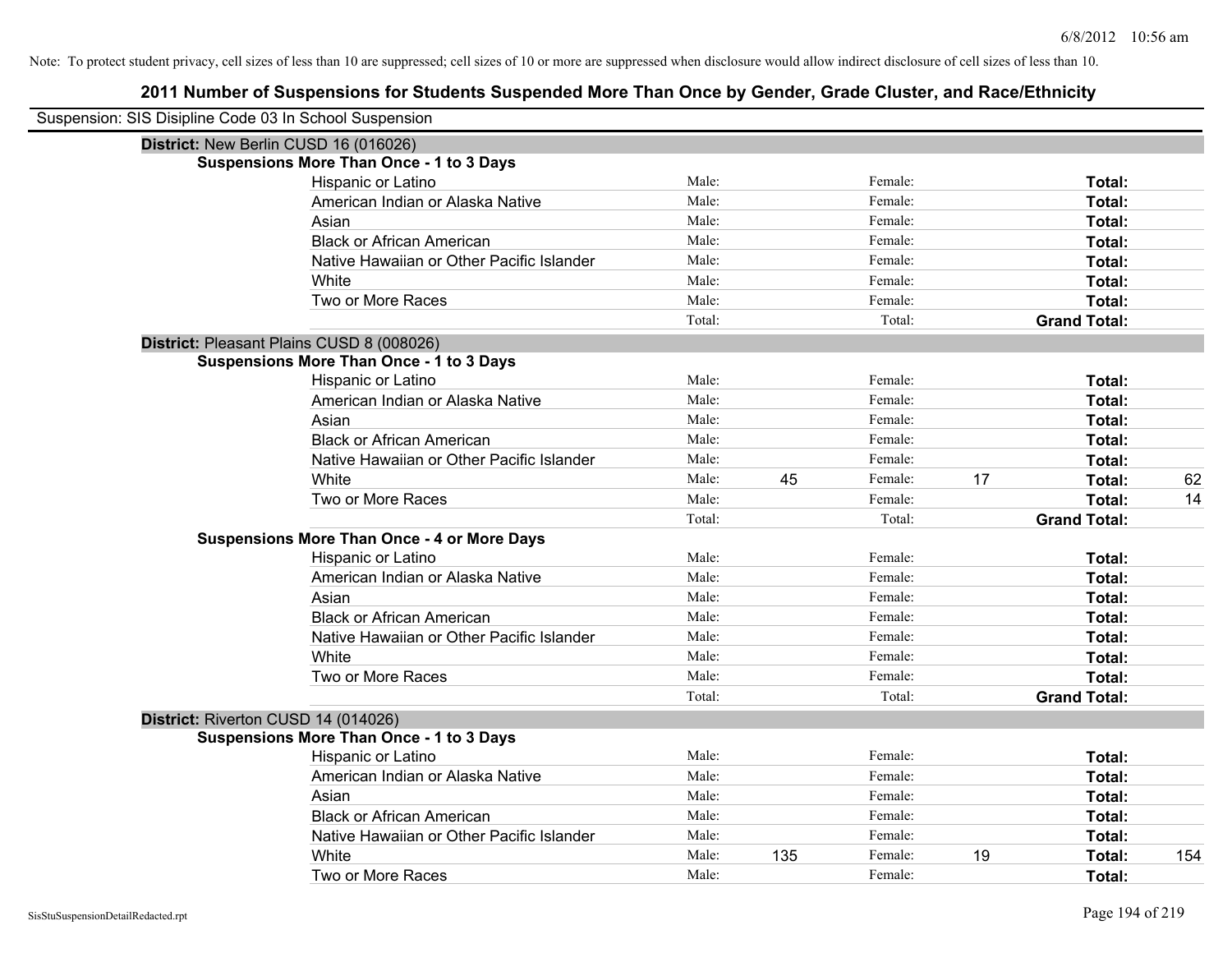| Suspension: SIS Disipline Code 03 In School Suspension |                                                    |        |       |         |       |                     |       |
|--------------------------------------------------------|----------------------------------------------------|--------|-------|---------|-------|---------------------|-------|
|                                                        |                                                    | Total: |       | Total:  |       | <b>Grand Total:</b> |       |
|                                                        | <b>Suspensions More Than Once - 4 or More Days</b> |        |       |         |       |                     |       |
|                                                        | Hispanic or Latino                                 | Male:  |       | Female: |       | Total:              |       |
|                                                        | American Indian or Alaska Native                   | Male:  |       | Female: |       | Total:              |       |
|                                                        | Asian                                              | Male:  |       | Female: |       | Total:              |       |
|                                                        | <b>Black or African American</b>                   | Male:  |       | Female: |       | Total:              |       |
|                                                        | Native Hawaiian or Other Pacific Islander          | Male:  |       | Female: |       | Total:              |       |
|                                                        | White                                              | Male:  |       | Female: |       | Total:              |       |
|                                                        | Two or More Races                                  | Male:  |       | Female: |       | Total:              |       |
|                                                        |                                                    | Total: |       | Total:  |       | <b>Grand Total:</b> |       |
| District: Springfield SD 186 (186025)                  |                                                    |        |       |         |       |                     |       |
|                                                        | <b>Suspensions More Than Once - 1 to 3 Days</b>    |        |       |         |       |                     |       |
|                                                        | Hispanic or Latino                                 | Male:  | 114   | Female: | 34    | Total:              | 148   |
|                                                        | American Indian or Alaska Native                   | Male:  | 13    | Female: | 11    | Total:              | 24    |
|                                                        | Asian                                              | Male:  | 23    | Female: | 10    | Total:              | 33    |
|                                                        | <b>Black or African American</b>                   | Male:  | 3,829 | Female: | 2,226 | Total:              | 6,055 |
|                                                        | Native Hawaiian or Other Pacific Islander          | Male:  |       | Female: |       | Total:              |       |
|                                                        | White                                              | Male:  | 1,803 | Female: | 1,144 | Total:              | 2,947 |
|                                                        | Two or More Races                                  | Male:  | 366   | Female: | 244   | Total:              | 610   |
|                                                        |                                                    | Total: |       | Total:  |       | <b>Grand Total:</b> |       |
| District: Tri City CUSD 1 (001026)                     |                                                    |        |       |         |       |                     |       |
|                                                        | <b>Suspensions More Than Once - 1 to 3 Days</b>    |        |       |         |       |                     |       |
|                                                        | Hispanic or Latino                                 | Male:  |       | Female: |       | Total:              |       |
|                                                        | American Indian or Alaska Native                   | Male:  |       | Female: |       | Total:              |       |
|                                                        | Asian                                              | Male:  |       | Female: |       | Total:              |       |
|                                                        | <b>Black or African American</b>                   | Male:  |       | Female: |       | Total:              |       |
|                                                        | Native Hawaiian or Other Pacific Islander          | Male:  |       | Female: |       | Total:              |       |
|                                                        | White                                              | Male:  |       | Female: |       | Total:              |       |
|                                                        | Two or More Races                                  | Male:  |       | Female: |       | Total:              |       |
|                                                        |                                                    | Total: |       | Total:  |       | <b>Grand Total:</b> |       |
|                                                        |                                                    |        |       |         |       |                     |       |
| Region: St Clair ROE (50)                              |                                                    |        |       |         |       |                     |       |
| County: Saint clair (082)                              |                                                    |        |       |         |       |                     |       |
| District: Belleville SD 118 (118002)                   |                                                    |        |       |         |       |                     |       |
|                                                        | <b>Suspensions More Than Once - 1 to 3 Days</b>    |        |       |         |       |                     |       |
|                                                        | Hispanic or Latino                                 | Male:  |       | Female: |       | Total:              |       |
|                                                        | American Indian or Alaska Native                   | Male:  |       | Female: |       | Total:              |       |
|                                                        | Asian                                              | Male:  |       | Female: |       | Total:              |       |
|                                                        |                                                    |        |       |         |       |                     |       |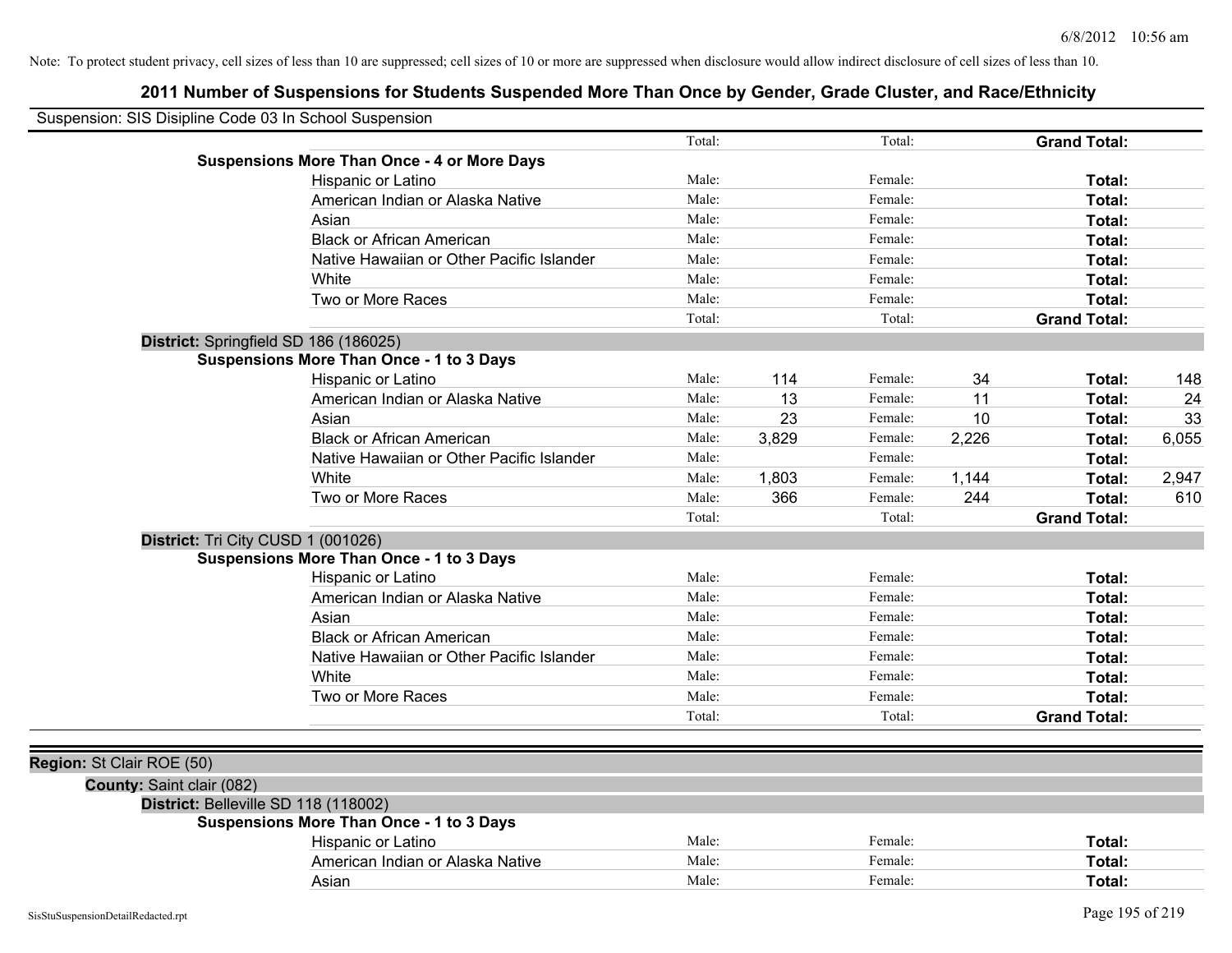| Suspension: SIS Disipline Code 03 In School Suspension |                                                    |        |       |         |     |                     |       |
|--------------------------------------------------------|----------------------------------------------------|--------|-------|---------|-----|---------------------|-------|
|                                                        | <b>Black or African American</b>                   | Male:  | 256   | Female: | 129 | Total:              | 385   |
|                                                        | Native Hawaiian or Other Pacific Islander          | Male:  |       | Female: |     | Total:              |       |
|                                                        | White                                              | Male:  | 139   | Female: | 11  | Total:              | 150   |
|                                                        | Two or More Races                                  | Male:  | 40    | Female: | 13  | Total:              | 53    |
|                                                        |                                                    | Total: |       | Total:  |     | <b>Grand Total:</b> |       |
|                                                        | <b>Suspensions More Than Once - 4 or More Days</b> |        |       |         |     |                     |       |
|                                                        | Hispanic or Latino                                 | Male:  |       | Female: |     | Total:              |       |
|                                                        | American Indian or Alaska Native                   | Male:  |       | Female: |     | Total:              |       |
|                                                        | Asian                                              | Male:  |       | Female: |     | Total:              |       |
|                                                        | <b>Black or African American</b>                   | Male:  |       | Female: |     | Total:              |       |
|                                                        | Native Hawaiian or Other Pacific Islander          | Male:  |       | Female: |     | Total:              |       |
|                                                        | White                                              | Male:  |       | Female: |     | Total:              |       |
|                                                        | Two or More Races                                  | Male:  |       | Female: |     | Total:              |       |
|                                                        |                                                    | Total: |       | Total:  |     | <b>Grand Total:</b> |       |
|                                                        | District: Belleville Twp HSD 201 (201017)          |        |       |         |     |                     |       |
|                                                        | <b>Suspensions More Than Once - 1 to 3 Days</b>    |        |       |         |     |                     |       |
|                                                        | Hispanic or Latino                                 | Male:  | 41    | Female: | 26  | Total:              | 67    |
|                                                        | American Indian or Alaska Native                   | Male:  |       | Female: |     | Total:              | 14    |
|                                                        | Asian                                              | Male:  |       | Female: |     | Total:              | 16    |
|                                                        | <b>Black or African American</b>                   | Male:  | 1,390 | Female: | 866 | Total:              | 2,256 |
|                                                        | Native Hawaiian or Other Pacific Islander          | Male:  |       | Female: |     | Total:              |       |
|                                                        | White                                              | Male:  | 579   | Female: | 246 | Total:              | 825   |
|                                                        | Two or More Races                                  | Male:  | 130   | Female: | 61  | Total:              | 191   |
|                                                        |                                                    | Total: |       | Total:  |     | <b>Grand Total:</b> |       |
|                                                        | <b>Suspensions More Than Once - 4 or More Days</b> |        |       |         |     |                     |       |
|                                                        | Hispanic or Latino                                 | Male:  |       | Female: |     | Total:              |       |
|                                                        | American Indian or Alaska Native                   | Male:  |       | Female: |     | Total:              |       |
|                                                        | Asian                                              | Male:  |       | Female: |     | Total:              |       |
|                                                        | <b>Black or African American</b>                   | Male:  |       | Female: |     | Total:              |       |
|                                                        | Native Hawaiian or Other Pacific Islander          | Male:  |       | Female: |     | Total:              |       |
|                                                        | White                                              | Male:  |       | Female: |     | Total:              |       |
|                                                        | Two or More Races                                  | Male:  |       | Female: |     | Total:              |       |
|                                                        |                                                    | Total: |       | Total:  |     | <b>Grand Total:</b> |       |
|                                                        | District: Brooklyn UD 188 (188022)                 |        |       |         |     |                     |       |
|                                                        | <b>Suspensions More Than Once - 1 to 3 Days</b>    |        |       |         |     |                     |       |
|                                                        | Hispanic or Latino                                 | Male:  |       | Female: |     | Total:              |       |
|                                                        | American Indian or Alaska Native                   | Male:  |       | Female: |     | Total:              |       |
|                                                        | Asian                                              | Male:  |       | Female: |     | Total:              |       |
|                                                        | <b>Black or African American</b>                   | Male:  | 42    | Female: | 30  | Total:              | 72    |
| SisStuSuspensionDetailRedacted.rpt                     |                                                    |        |       |         |     | Page 196 of 219     |       |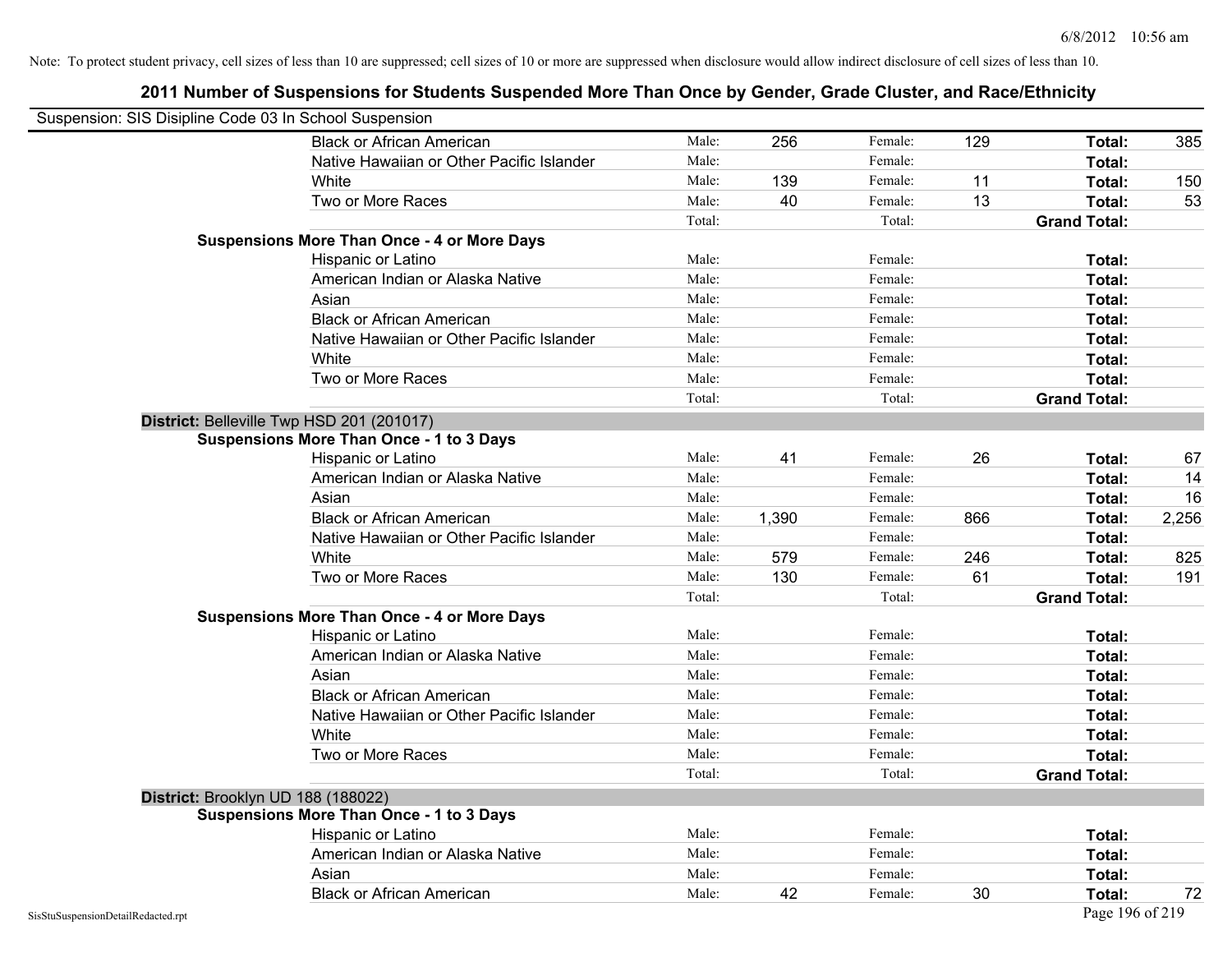| Suspension: SIS Disipline Code 03 In School Suspension |                                                        |        |     |                    |     |                     |       |
|--------------------------------------------------------|--------------------------------------------------------|--------|-----|--------------------|-----|---------------------|-------|
|                                                        | Native Hawaiian or Other Pacific Islander              | Male:  |     | Female:            |     | Total:              |       |
|                                                        | White                                                  | Male:  |     | Female:            |     | Total:              |       |
|                                                        | Two or More Races                                      | Male:  |     | Female:            |     | Total:              |       |
|                                                        |                                                        | Total: |     | Total:             |     | <b>Grand Total:</b> |       |
| District: Cahokia CUSD 187 (187026)                    |                                                        |        |     |                    |     |                     |       |
|                                                        | <b>Suspensions More Than Once - 1 to 3 Days</b>        |        |     |                    |     |                     |       |
|                                                        | Hispanic or Latino                                     | Male:  |     | Female:            |     | Total:              |       |
|                                                        | American Indian or Alaska Native                       | Male:  |     | Female:            |     | Total:              |       |
|                                                        | Asian                                                  | Male:  |     | Female:            |     | Total:              |       |
|                                                        | <b>Black or African American</b>                       | Male:  |     | Female:            |     | Total:              |       |
|                                                        | Native Hawaiian or Other Pacific Islander              | Male:  |     | Female:            |     | Total:              |       |
|                                                        | White                                                  | Male:  |     | Female:            |     | Total:              |       |
|                                                        | Two or More Races                                      | Male:  |     | Female:            |     | Total:              |       |
|                                                        |                                                        | Total: |     | Total:             |     | <b>Grand Total:</b> |       |
| District: Dupo CUSD 196 (196026)                       |                                                        |        |     |                    |     |                     |       |
|                                                        | <b>Suspensions More Than Once - 1 to 3 Days</b>        |        |     |                    |     |                     |       |
|                                                        | Hispanic or Latino                                     | Male:  |     | Female:            |     | Total:              |       |
|                                                        | American Indian or Alaska Native                       | Male:  |     | Female:            |     | Total:              |       |
|                                                        | Asian                                                  | Male:  |     | Female:            |     | Total:              | 15    |
|                                                        | <b>Black or African American</b>                       | Male:  |     | Female:            |     | Total:              | 23    |
|                                                        | Native Hawaiian or Other Pacific Islander              | Male:  |     | Female:            |     | Total:              |       |
|                                                        | White                                                  | Male:  | 235 | Female:            | 103 | Total:              | 338   |
|                                                        | Two or More Races                                      | Male:  | 46  | Female:            | 22  | Total:              | 68    |
|                                                        |                                                        | Total: |     | Total:             |     | <b>Grand Total:</b> |       |
| District: East St Louis SD 189 (189022)                |                                                        |        |     |                    |     |                     |       |
|                                                        | <b>Suspensions More Than Once - 1 to 3 Days</b>        |        |     |                    |     |                     |       |
|                                                        | Hispanic or Latino                                     | Male:  |     | Female:            |     | Total:              |       |
|                                                        | American Indian or Alaska Native                       | Male:  |     | Female:            |     | Total:              |       |
|                                                        | Asian                                                  | Male:  |     | Female:            |     | Total:              |       |
|                                                        | <b>Black or African American</b>                       | Male:  | 615 | Female:            | 709 | Total:              | 1,324 |
|                                                        | Native Hawaiian or Other Pacific Islander              | Male:  |     | Female:            |     | Total:              |       |
|                                                        | White                                                  | Male:  |     | Female:            |     | Total:              |       |
|                                                        | Two or More Races                                      | Male:  |     | Female:            |     | Total:              |       |
|                                                        |                                                        | Total: |     | Total:             |     | <b>Grand Total:</b> |       |
|                                                        | <b>Suspensions More Than Once - 4 or More Days</b>     | Male:  |     |                    |     |                     |       |
|                                                        | Hispanic or Latino<br>American Indian or Alaska Native | Male:  |     | Female:<br>Female: |     | Total:              |       |
|                                                        |                                                        | Male:  |     |                    |     | Total:              |       |
|                                                        | Asian                                                  |        |     | Female:            |     | Total:              |       |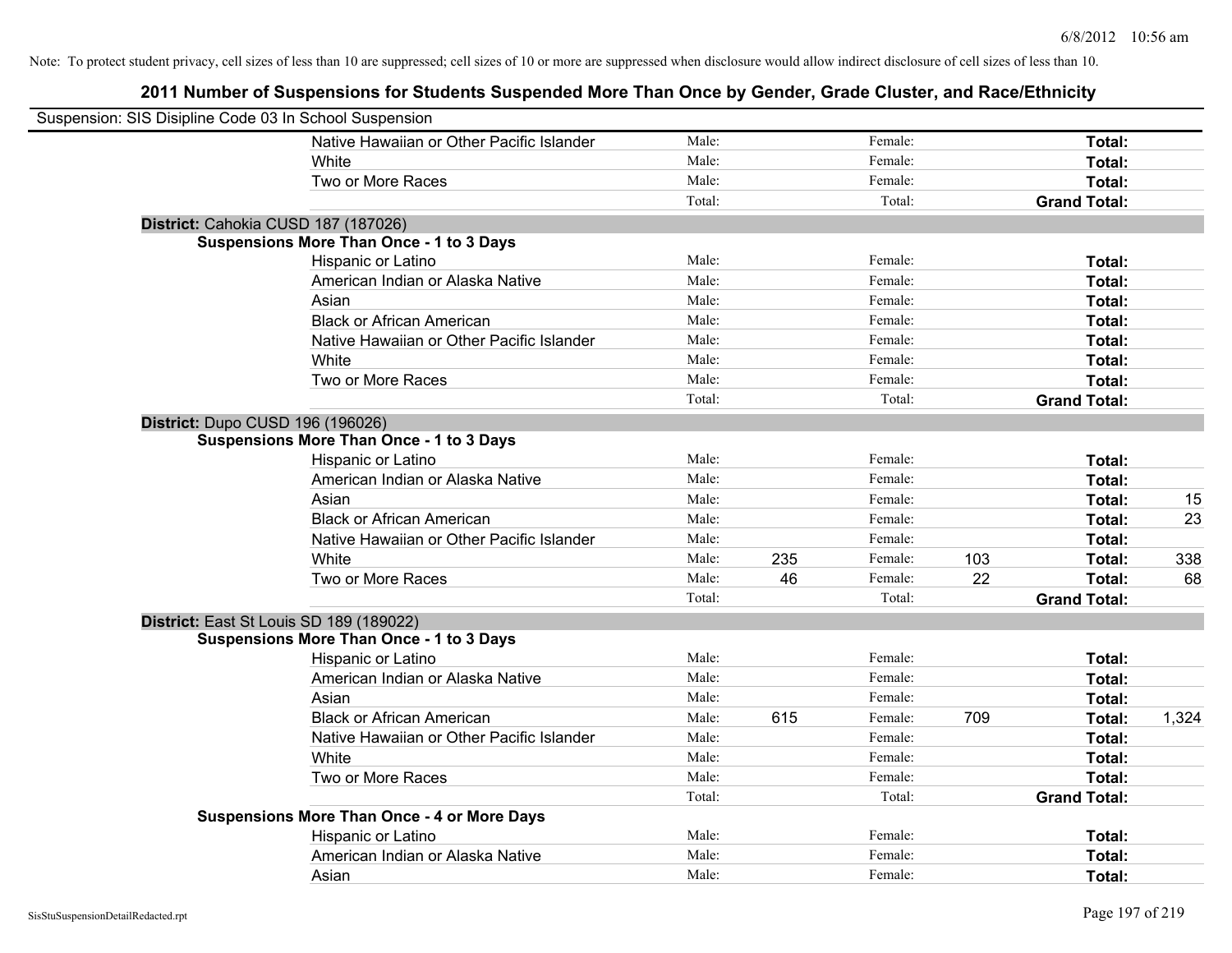| Suspension: SIS Disipline Code 03 In School Suspension |                                                 |        |         |                     |    |
|--------------------------------------------------------|-------------------------------------------------|--------|---------|---------------------|----|
|                                                        | <b>Black or African American</b>                | Male:  | Female: | Total:              |    |
|                                                        | Native Hawaiian or Other Pacific Islander       | Male:  | Female: | Total:              |    |
|                                                        | White                                           | Male:  | Female: | Total:              |    |
|                                                        | Two or More Races                               | Male:  | Female: | Total:              |    |
|                                                        |                                                 | Total: | Total:  | <b>Grand Total:</b> |    |
|                                                        | District: Freeburg CCSD 70 (070004)             |        |         |                     |    |
|                                                        | <b>Suspensions More Than Once - 1 to 3 Days</b> |        |         |                     |    |
|                                                        | Hispanic or Latino                              | Male:  | Female: | Total:              |    |
|                                                        | American Indian or Alaska Native                | Male:  | Female: | Total:              |    |
|                                                        | Asian                                           | Male:  | Female: | Total:              |    |
|                                                        | <b>Black or African American</b>                | Male:  | Female: | Total:              |    |
|                                                        | Native Hawaiian or Other Pacific Islander       | Male:  | Female: | Total:              |    |
|                                                        | White                                           | Male:  | Female: | Total:              |    |
|                                                        | Two or More Races                               | Male:  | Female: | Total:              |    |
|                                                        |                                                 | Total: | Total:  | <b>Grand Total:</b> |    |
|                                                        | District: Freeburg CHSD 77 (077016)             |        |         |                     |    |
|                                                        | <b>Suspensions More Than Once - 1 to 3 Days</b> |        |         |                     |    |
|                                                        | Hispanic or Latino                              | Male:  | Female: | Total:              |    |
|                                                        | American Indian or Alaska Native                | Male:  | Female: | Total:              |    |
|                                                        | Asian                                           | Male:  | Female: | Total:              |    |
|                                                        | <b>Black or African American</b>                | Male:  | Female: | Total:              |    |
|                                                        | Native Hawaiian or Other Pacific Islander       | Male:  | Female: | Total:              |    |
|                                                        | <b>White</b>                                    | Male:  | Female: | Total:              | 14 |
|                                                        | Two or More Races                               | Male:  | Female: | Total:              |    |
|                                                        |                                                 | Total: | Total:  | <b>Grand Total:</b> |    |
|                                                        | <b>District: Grant CCSD 110 (110004)</b>        |        |         |                     |    |
|                                                        | <b>Suspensions More Than Once - 1 to 3 Days</b> |        |         |                     |    |
|                                                        | Hispanic or Latino                              | Male:  | Female: | Total:              |    |
|                                                        | American Indian or Alaska Native                | Male:  | Female: | Total:              |    |
|                                                        | Asian                                           | Male:  | Female: | Total:              |    |
|                                                        | <b>Black or African American</b>                | Male:  | Female: | Total:              | 27 |
|                                                        | Native Hawaiian or Other Pacific Islander       | Male:  | Female: | Total:              |    |
|                                                        | <b>White</b>                                    | Male:  | Female: | Total:              |    |
|                                                        | Two or More Races                               | Male:  | Female: | Total:              |    |
|                                                        |                                                 | Total: | Total:  | <b>Grand Total:</b> |    |
|                                                        | District: High Mount SD 116 (116002)            |        |         |                     |    |
|                                                        | <b>Suspensions More Than Once - 1 to 3 Days</b> |        |         |                     |    |
|                                                        | Hispanic or Latino                              | Male:  | Female: | Total:              |    |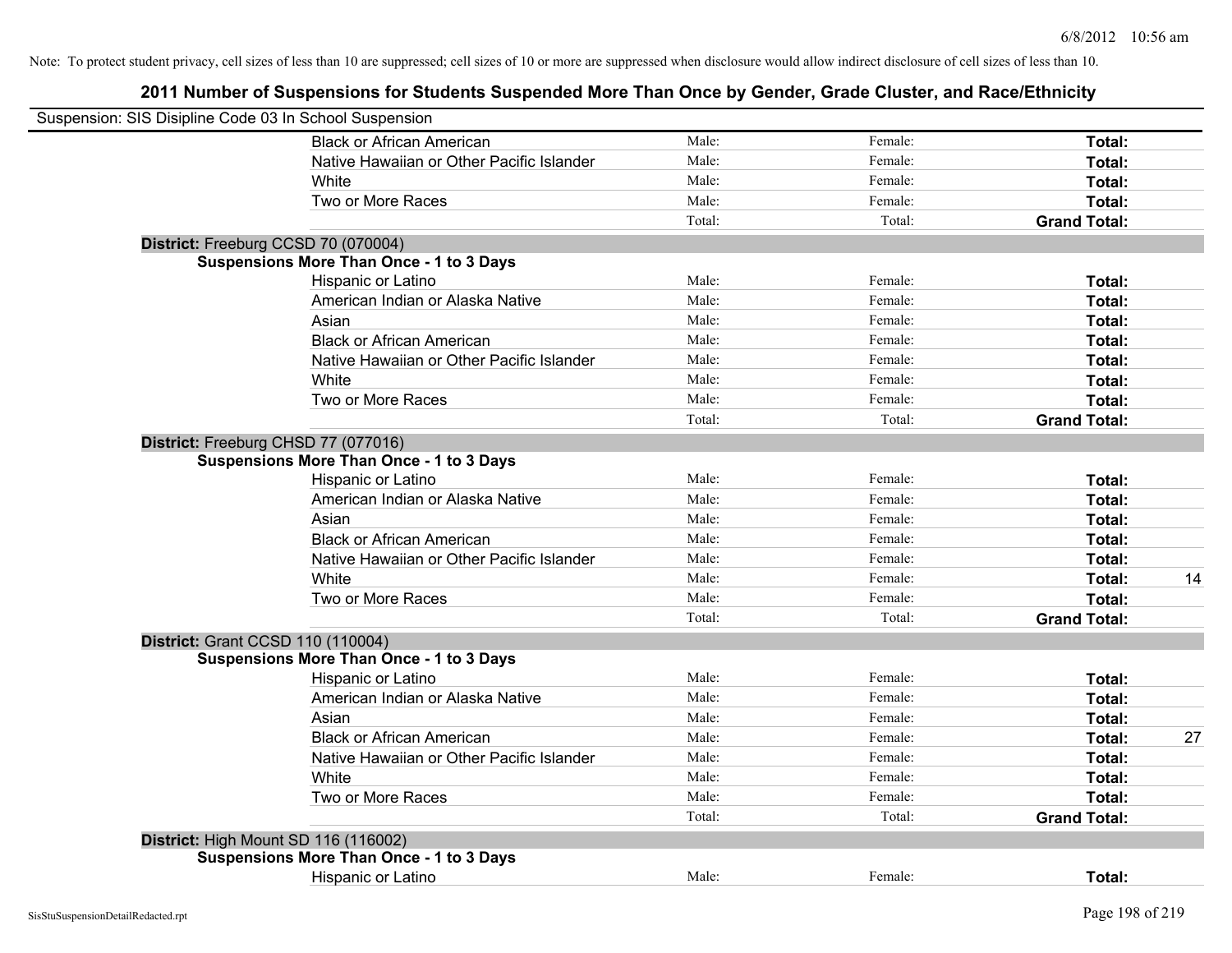## **2011 Number of Suspensions for Students Suspended More Than Once by Gender, Grade Cluster, and Race/Ethnicity**

| Suspension: SIS Disipline Code 03 In School Suspension |        |    |         |    |                     |     |
|--------------------------------------------------------|--------|----|---------|----|---------------------|-----|
| American Indian or Alaska Native                       | Male:  |    | Female: |    | Total:              |     |
| Asian                                                  | Male:  |    | Female: |    | Total:              |     |
| <b>Black or African American</b>                       | Male:  |    | Female: |    | Total:              | 17  |
| Native Hawaiian or Other Pacific Islander              | Male:  |    | Female: |    | Total:              |     |
| White                                                  | Male:  |    | Female: |    | Total:              | 13  |
| Two or More Races                                      | Male:  |    | Female: |    | Total:              |     |
|                                                        | Total: |    | Total:  |    | <b>Grand Total:</b> |     |
| District: Lebanon CUSD 9 (009026)                      |        |    |         |    |                     |     |
| <b>Suspensions More Than Once - 1 to 3 Days</b>        |        |    |         |    |                     |     |
| Hispanic or Latino                                     | Male:  |    | Female: |    | Total:              |     |
| American Indian or Alaska Native                       | Male:  |    | Female: |    | Total:              |     |
| Asian                                                  | Male:  |    | Female: |    | Total:              |     |
| <b>Black or African American</b>                       | Male:  | 56 | Female: | 30 | Total:              | 86  |
| Native Hawaiian or Other Pacific Islander              | Male:  |    | Female: |    | Total:              |     |
| White                                                  | Male:  | 77 | Female: | 32 | Total:              | 109 |
| Two or More Races                                      | Male:  |    | Female: |    | Total:              |     |
|                                                        | Total: |    | Total:  |    | <b>Grand Total:</b> |     |
| District: Marissa CUSD 40 (040026)                     |        |    |         |    |                     |     |
| <b>Suspensions More Than Once - 1 to 3 Days</b>        |        |    |         |    |                     |     |
| <b>Hispanic or Latino</b>                              | Male:  |    | Female: |    | Total:              |     |
| American Indian or Alaska Native                       | Male:  |    | Female: |    | Total:              |     |
| Asian                                                  | Male:  |    | Female: |    | Total:              |     |
| <b>Black or African American</b>                       | Male:  |    | Female: |    | Total:              |     |
| Native Hawaiian or Other Pacific Islander              | Male:  |    | Female: |    | Total:              |     |
| White                                                  | Male:  | 44 | Female: | 20 | <b>Total:</b>       | 64  |
| Two or More Races                                      | Male:  |    | Female: |    | Total:              |     |
|                                                        | Total: |    | Total:  |    | <b>Grand Total:</b> |     |
| <b>Suspensions More Than Once - 4 or More Days</b>     |        |    |         |    |                     |     |
| Hispanic or Latino                                     | Male:  |    | Female: |    | Total:              |     |
| American Indian or Alaska Native                       | Male:  |    | Female: |    | Total:              |     |
| Asian                                                  | Male:  |    | Female: |    | Total:              |     |
| <b>Black or African American</b>                       | Male:  |    | Female: |    | Total:              |     |
| Native Hawaiian or Other Pacific Islander              | Male:  |    | Female: |    | Total:              |     |
| White                                                  | Male:  |    | Female: |    | Total:              |     |
| Two or More Races                                      | Male:  |    | Female: |    | Total:              |     |
|                                                        | Total: |    | Total:  |    | <b>Grand Total:</b> |     |

**District:** Mascoutah CUD 19 (019026) **Suspensions More Than Once - 1 to 3 Days**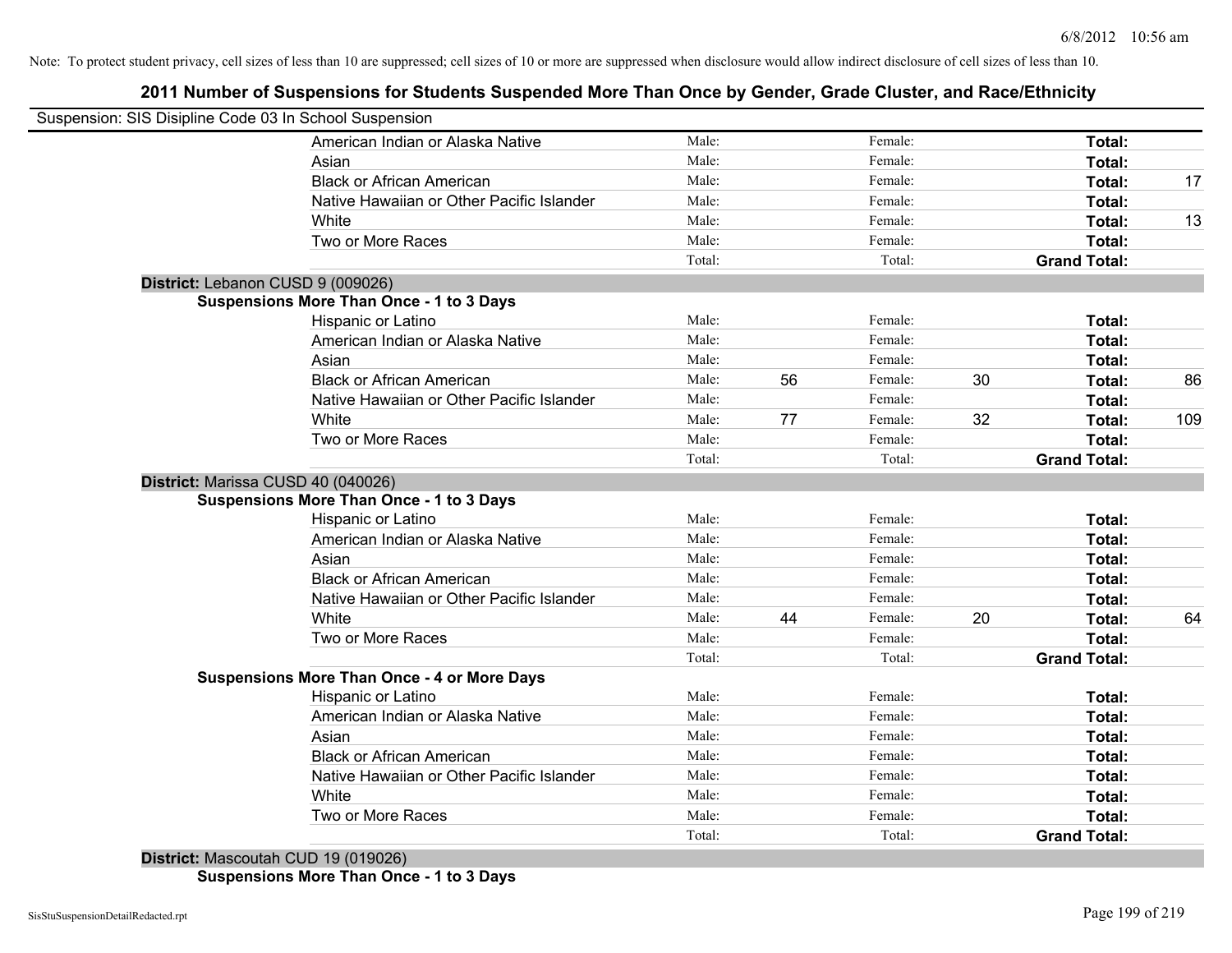## **2011 Number of Suspensions for Students Suspended More Than Once by Gender, Grade Cluster, and Race/Ethnicity**

| Total:<br>Total:<br>Total:<br>Total:<br>Total:<br>Total:<br>Total:<br><b>Grand Total:</b><br>Total:<br>Total:<br>Total:<br>Total:<br>Total:<br>Total:<br>Total: |                     |
|-----------------------------------------------------------------------------------------------------------------------------------------------------------------|---------------------|
|                                                                                                                                                                 | 10                  |
|                                                                                                                                                                 | 26<br>63<br>110     |
|                                                                                                                                                                 |                     |
|                                                                                                                                                                 |                     |
|                                                                                                                                                                 |                     |
|                                                                                                                                                                 |                     |
|                                                                                                                                                                 |                     |
|                                                                                                                                                                 |                     |
|                                                                                                                                                                 |                     |
|                                                                                                                                                                 |                     |
|                                                                                                                                                                 |                     |
|                                                                                                                                                                 |                     |
|                                                                                                                                                                 |                     |
|                                                                                                                                                                 |                     |
|                                                                                                                                                                 |                     |
|                                                                                                                                                                 |                     |
|                                                                                                                                                                 |                     |
| <b>Grand Total:</b>                                                                                                                                             |                     |
|                                                                                                                                                                 |                     |
|                                                                                                                                                                 |                     |
| Total:                                                                                                                                                          |                     |
| Total:                                                                                                                                                          |                     |
| Total:                                                                                                                                                          |                     |
| Total:                                                                                                                                                          |                     |
| Total:                                                                                                                                                          |                     |
| Total:                                                                                                                                                          | 13                  |
| <b>Total:</b>                                                                                                                                                   |                     |
| <b>Grand Total:</b>                                                                                                                                             |                     |
|                                                                                                                                                                 |                     |
|                                                                                                                                                                 |                     |
| Total:                                                                                                                                                          |                     |
| Total:                                                                                                                                                          |                     |
| Total:                                                                                                                                                          |                     |
| Total:                                                                                                                                                          | 52                  |
|                                                                                                                                                                 |                     |
| Total:                                                                                                                                                          | 33                  |
| Total:                                                                                                                                                          |                     |
| Total:                                                                                                                                                          |                     |
|                                                                                                                                                                 | <b>Grand Total:</b> |

**District:** O Fallon Twp HSD 203 (203017)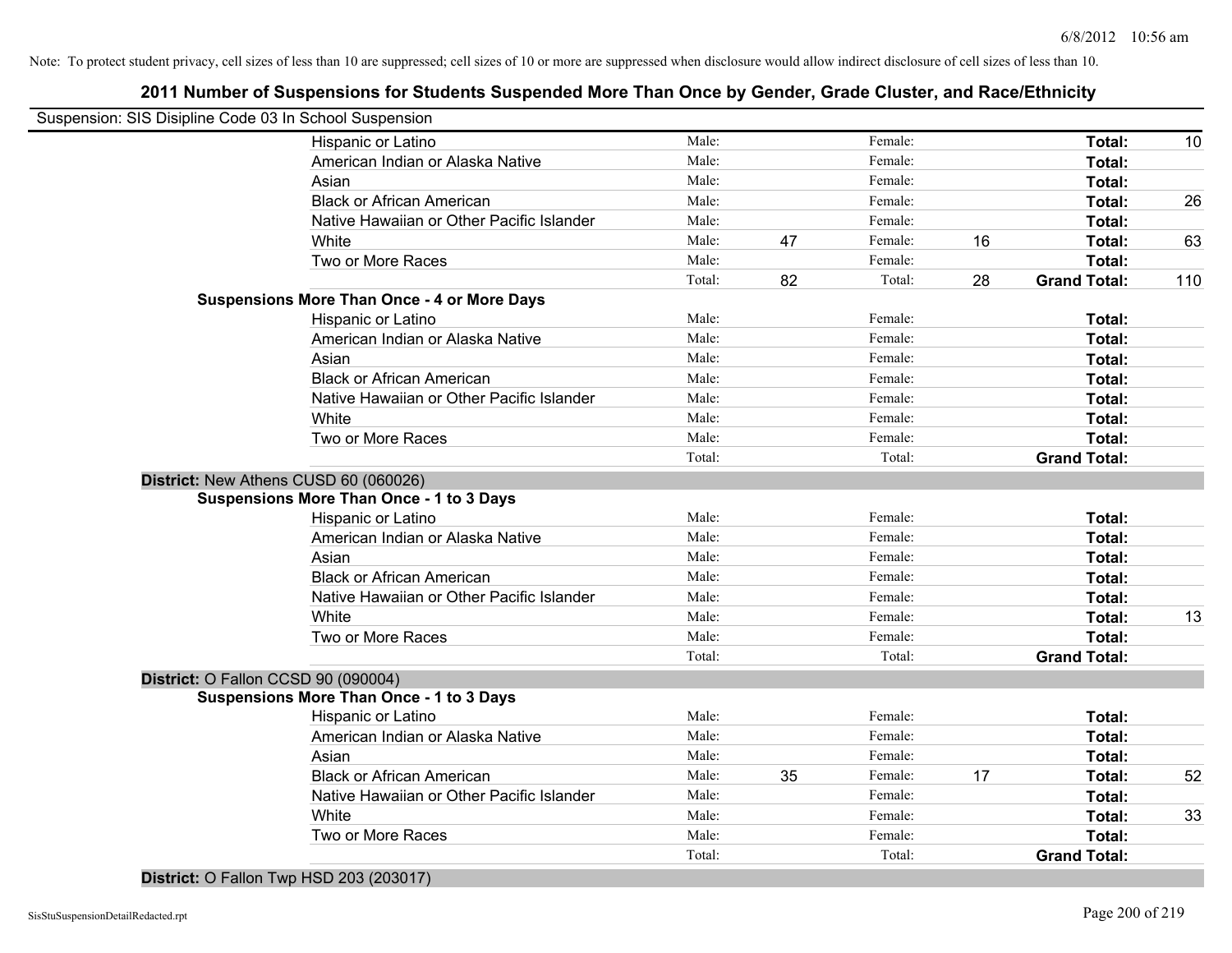| Suspension: SIS Disipline Code 03 In School Suspension |                                                    |        |     |         |     |                     |     |
|--------------------------------------------------------|----------------------------------------------------|--------|-----|---------|-----|---------------------|-----|
|                                                        | <b>Suspensions More Than Once - 1 to 3 Days</b>    |        |     |         |     |                     |     |
|                                                        | Hispanic or Latino                                 | Male:  |     | Female: |     | Total:              | 34  |
|                                                        | American Indian or Alaska Native                   | Male:  |     | Female: |     | Total:              |     |
|                                                        | Asian                                              | Male:  |     | Female: |     | Total:              |     |
|                                                        | <b>Black or African American</b>                   | Male:  | 162 | Female: | 153 | Total:              | 315 |
|                                                        | Native Hawaiian or Other Pacific Islander          | Male:  |     | Female: |     | Total:              |     |
|                                                        | White                                              | Male:  | 231 | Female: | 79  | Total:              | 310 |
|                                                        | Two or More Races                                  | Male:  | 27  | Female: | 27  | Total:              | 54  |
|                                                        |                                                    | Total: |     | Total:  |     | <b>Grand Total:</b> |     |
|                                                        | District: Pontiac-W Holliday SD 105 (105002)       |        |     |         |     |                     |     |
|                                                        | <b>Suspensions More Than Once - 1 to 3 Days</b>    |        |     |         |     |                     |     |
|                                                        | Hispanic or Latino                                 | Male:  |     | Female: |     | Total:              |     |
|                                                        | American Indian or Alaska Native                   | Male:  |     | Female: |     | Total:              |     |
|                                                        | Asian                                              | Male:  |     | Female: |     | Total:              |     |
|                                                        | <b>Black or African American</b>                   | Male:  |     | Female: |     | Total:              | 13  |
|                                                        | Native Hawaiian or Other Pacific Islander          | Male:  |     | Female: |     | Total:              |     |
|                                                        | White                                              | Male:  |     | Female: |     | Total:              |     |
|                                                        | Two or More Races                                  | Male:  |     | Female: |     | Total:              |     |
|                                                        |                                                    | Total: |     | Total:  |     | <b>Grand Total:</b> |     |
|                                                        | District: Smithton CCSD 130 (130004)               |        |     |         |     |                     |     |
|                                                        | <b>Suspensions More Than Once - 1 to 3 Days</b>    |        |     |         |     |                     |     |
|                                                        | Hispanic or Latino                                 | Male:  |     | Female: |     | Total:              |     |
|                                                        | American Indian or Alaska Native                   | Male:  |     | Female: |     | Total:              |     |
|                                                        | Asian                                              | Male:  |     | Female: |     | Total:              |     |
|                                                        | <b>Black or African American</b>                   | Male:  |     | Female: |     | Total:              |     |
|                                                        | Native Hawaiian or Other Pacific Islander          | Male:  |     | Female: |     | Total:              |     |
|                                                        | White                                              | Male:  |     | Female: |     | Total:              | 14  |
|                                                        | Two or More Races                                  | Male:  |     | Female: |     | <b>Total:</b>       |     |
|                                                        |                                                    | Total: |     | Total:  |     | <b>Grand Total:</b> |     |
|                                                        | <b>Suspensions More Than Once - 4 or More Days</b> |        |     |         |     |                     |     |
|                                                        | Hispanic or Latino                                 | Male:  |     | Female: |     | Total:              |     |
|                                                        | American Indian or Alaska Native                   | Male:  |     | Female: |     | Total:              |     |
|                                                        | Asian                                              | Male:  |     | Female: |     | Total:              |     |
|                                                        | <b>Black or African American</b>                   | Male:  |     | Female: |     | Total:              |     |
|                                                        | Native Hawaiian or Other Pacific Islander          | Male:  |     | Female: |     | Total:              |     |
|                                                        | White                                              | Male:  |     | Female: |     | Total:              |     |
|                                                        | Two or More Races                                  | Male:  |     | Female: |     | <b>Total:</b>       |     |
|                                                        |                                                    | Total: |     | Total:  |     | <b>Grand Total:</b> |     |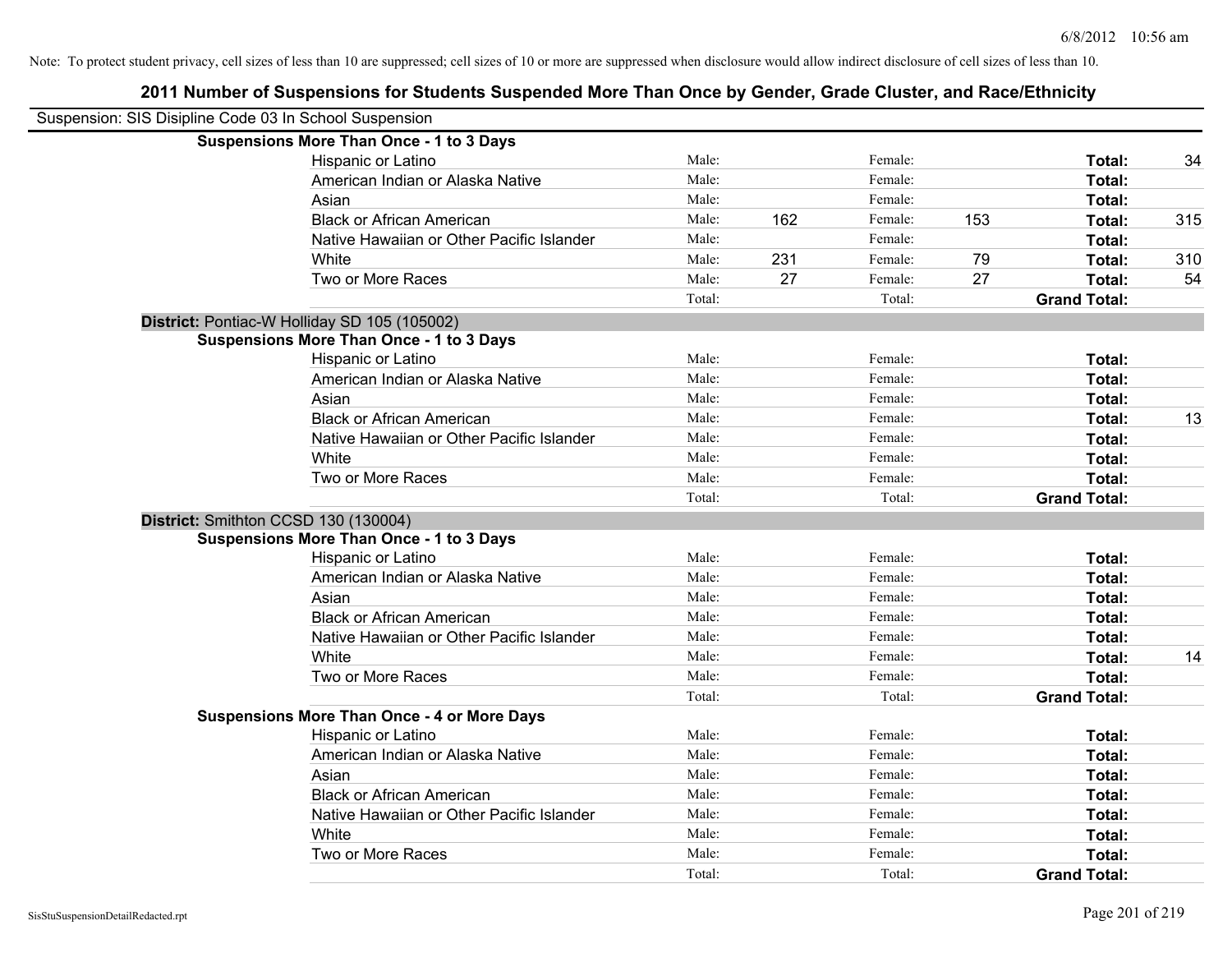| Suspension: SIS Disipline Code 03 In School Suspension |                                                    |        |         |                     |    |
|--------------------------------------------------------|----------------------------------------------------|--------|---------|---------------------|----|
|                                                        | District: Wolf Branch SD 113 (113002)              |        |         |                     |    |
|                                                        | <b>Suspensions More Than Once - 1 to 3 Days</b>    |        |         |                     |    |
|                                                        | Hispanic or Latino                                 | Male:  | Female: | Total:              |    |
|                                                        | American Indian or Alaska Native                   | Male:  | Female: | <b>Total:</b>       |    |
|                                                        | Asian                                              | Male:  | Female: | <b>Total:</b>       |    |
|                                                        | <b>Black or African American</b>                   | Male:  | Female: | <b>Total:</b>       |    |
|                                                        | Native Hawaiian or Other Pacific Islander          | Male:  | Female: | Total:              |    |
|                                                        | White                                              | Male:  | Female: | Total:              |    |
|                                                        | Two or More Races                                  | Male:  | Female: | Total:              |    |
|                                                        |                                                    | Total: | Total:  | <b>Grand Total:</b> |    |
| Region: Tazewell ROE (53)                              |                                                    |        |         |                     |    |
| County: Tazewell (090)                                 |                                                    |        |         |                     |    |
| District: Central SD 51 (051002)                       |                                                    |        |         |                     |    |
|                                                        | <b>Suspensions More Than Once - 1 to 3 Days</b>    |        |         |                     |    |
|                                                        | Hispanic or Latino                                 | Male:  | Female: | Total:              |    |
|                                                        | American Indian or Alaska Native                   | Male:  | Female: | Total:              |    |
|                                                        | Asian                                              | Male:  | Female: | <b>Total:</b>       |    |
|                                                        | <b>Black or African American</b>                   | Male:  | Female: | <b>Total:</b>       |    |
|                                                        | Native Hawaiian or Other Pacific Islander          | Male:  | Female: | Total:              |    |
|                                                        | White                                              | Male:  | Female: | Total:              |    |
|                                                        | Two or More Races                                  | Male:  | Female: | Total:              |    |
|                                                        |                                                    | Total: | Total:  | <b>Grand Total:</b> |    |
|                                                        | District: Creve Coeur SD 76 (076002)               |        |         |                     |    |
|                                                        | <b>Suspensions More Than Once - 1 to 3 Days</b>    |        |         |                     |    |
|                                                        | Hispanic or Latino                                 | Male:  | Female: | <b>Total:</b>       |    |
|                                                        | American Indian or Alaska Native                   | Male:  | Female: | <b>Total:</b>       |    |
|                                                        | Asian                                              | Male:  | Female: | Total:              |    |
|                                                        | <b>Black or African American</b>                   | Male:  | Female: | Total:              |    |
|                                                        | Native Hawaiian or Other Pacific Islander          | Male:  | Female: | Total:              |    |
|                                                        | White                                              | Male:  | Female: | Total:              | 23 |
|                                                        | Two or More Races                                  | Male:  | Female: | Total:              |    |
|                                                        |                                                    | Total: | Total:  | <b>Grand Total:</b> |    |
|                                                        | <b>Suspensions More Than Once - 4 or More Days</b> |        |         |                     |    |
|                                                        | Hispanic or Latino                                 | Male:  | Female: | Total:              |    |
|                                                        | American Indian or Alaska Native                   | Male:  | Female: | Total:              |    |
|                                                        | Asian                                              | Male:  | Female: | <b>Total:</b>       |    |
|                                                        | <b>Black or African American</b>                   | Male:  | Female: | Total:              |    |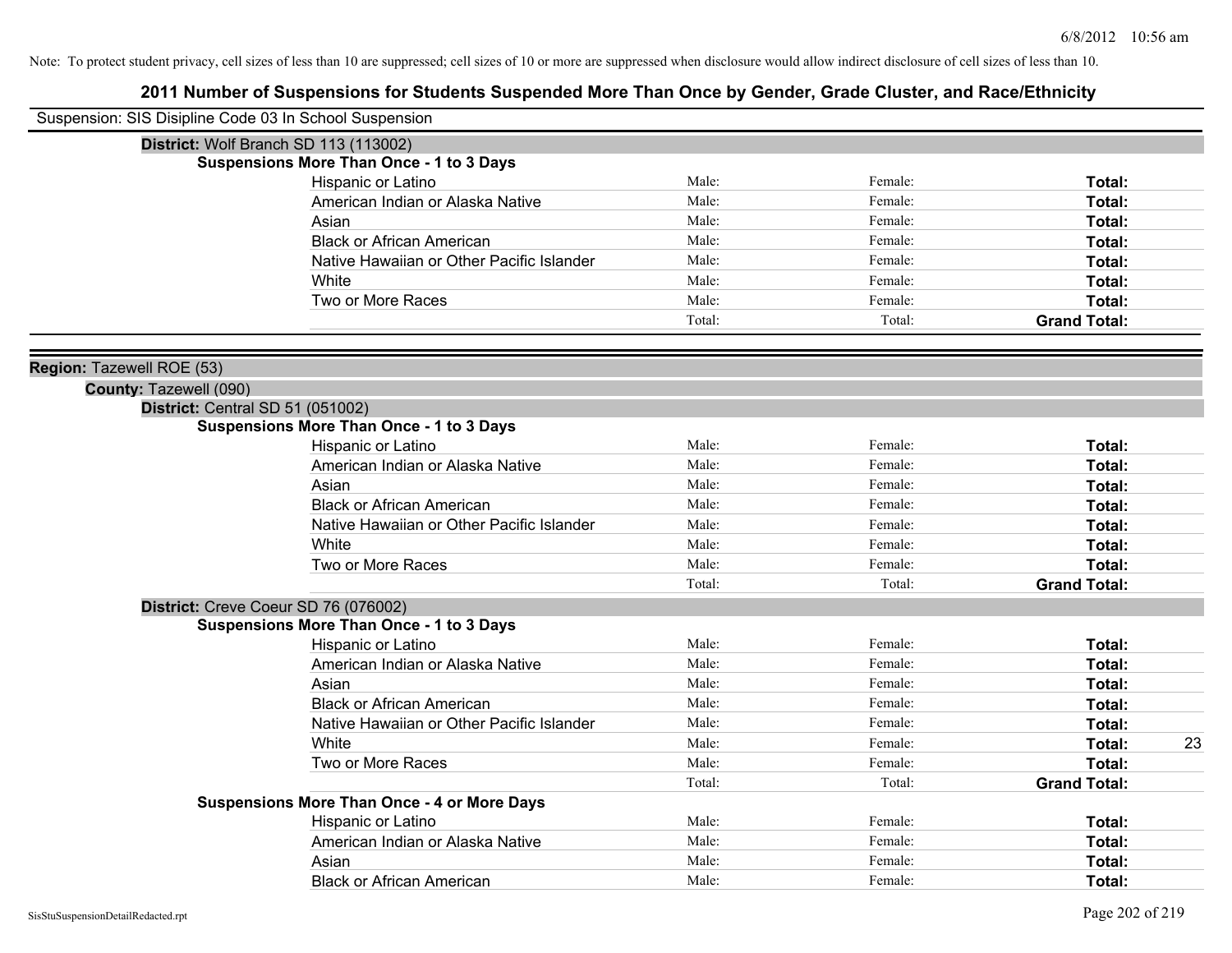| Suspension: SIS Disipline Code 03 In School Suspension |                                                    |        |     |         |    |                     |     |
|--------------------------------------------------------|----------------------------------------------------|--------|-----|---------|----|---------------------|-----|
|                                                        | Native Hawaiian or Other Pacific Islander          | Male:  |     | Female: |    | Total:              |     |
|                                                        | White                                              | Male:  |     | Female: |    | Total:              |     |
|                                                        | Two or More Races                                  | Male:  |     | Female: |    | Total:              |     |
|                                                        |                                                    | Total: |     | Total:  |    | <b>Grand Total:</b> |     |
| District: Delavan CUSD 703 (703026)                    |                                                    |        |     |         |    |                     |     |
|                                                        | <b>Suspensions More Than Once - 1 to 3 Days</b>    |        |     |         |    |                     |     |
|                                                        | Hispanic or Latino                                 | Male:  |     | Female: |    | Total:              |     |
|                                                        | American Indian or Alaska Native                   | Male:  |     | Female: |    | Total:              |     |
|                                                        | Asian                                              | Male:  |     | Female: |    | Total:              |     |
|                                                        | <b>Black or African American</b>                   | Male:  |     | Female: |    | Total:              |     |
|                                                        | Native Hawaiian or Other Pacific Islander          | Male:  |     | Female: |    | Total:              |     |
|                                                        | White                                              | Male:  | 34  | Female: | 22 | Total:              | 56  |
|                                                        | Two or More Races                                  | Male:  |     | Female: |    | Total:              |     |
|                                                        |                                                    | Total: |     | Total:  |    | <b>Grand Total:</b> |     |
| District: East Peoria CHSD 309 (309016)                |                                                    |        |     |         |    |                     |     |
|                                                        | <b>Suspensions More Than Once - 1 to 3 Days</b>    |        |     |         |    |                     |     |
|                                                        | Hispanic or Latino                                 | Male:  |     | Female: |    | Total:              | 20  |
|                                                        | American Indian or Alaska Native                   | Male:  |     | Female: |    | Total:              |     |
|                                                        | Asian                                              | Male:  |     | Female: |    | Total:              |     |
|                                                        | <b>Black or African American</b>                   | Male:  |     | Female: |    | Total:              |     |
|                                                        | Native Hawaiian or Other Pacific Islander          | Male:  |     | Female: |    | Total:              |     |
|                                                        | White                                              | Male:  | 163 | Female: | 65 | Total:              | 228 |
|                                                        | Two or More Races                                  | Male:  |     | Female: |    | Total:              |     |
|                                                        |                                                    | Total: | 182 | Total:  | 82 | <b>Grand Total:</b> | 264 |
|                                                        | <b>Suspensions More Than Once - 4 or More Days</b> |        |     |         |    |                     |     |
|                                                        | Hispanic or Latino                                 | Male:  |     | Female: |    | Total:              |     |
|                                                        | American Indian or Alaska Native                   | Male:  |     | Female: |    | Total:              |     |
|                                                        | Asian                                              | Male:  |     | Female: |    | Total:              |     |
|                                                        | <b>Black or African American</b>                   | Male:  |     | Female: |    | Total:              |     |
|                                                        | Native Hawaiian or Other Pacific Islander          | Male:  |     | Female: |    | Total:              |     |
|                                                        | White                                              | Male:  |     | Female: |    | Total:              |     |
|                                                        | Two or More Races                                  | Male:  |     | Female: |    | Total:              |     |
|                                                        |                                                    | Total: |     | Total:  |    | <b>Grand Total:</b> |     |
| District: East Peoria SD 86 (086002)                   |                                                    |        |     |         |    |                     |     |
|                                                        | <b>Suspensions More Than Once - 1 to 3 Days</b>    |        |     |         |    |                     |     |
|                                                        | Hispanic or Latino                                 | Male:  |     | Female: |    | Total:              |     |
|                                                        | American Indian or Alaska Native                   | Male:  |     | Female: |    | Total:              |     |
|                                                        | Asian                                              | Male:  |     | Female: |    | Total:              |     |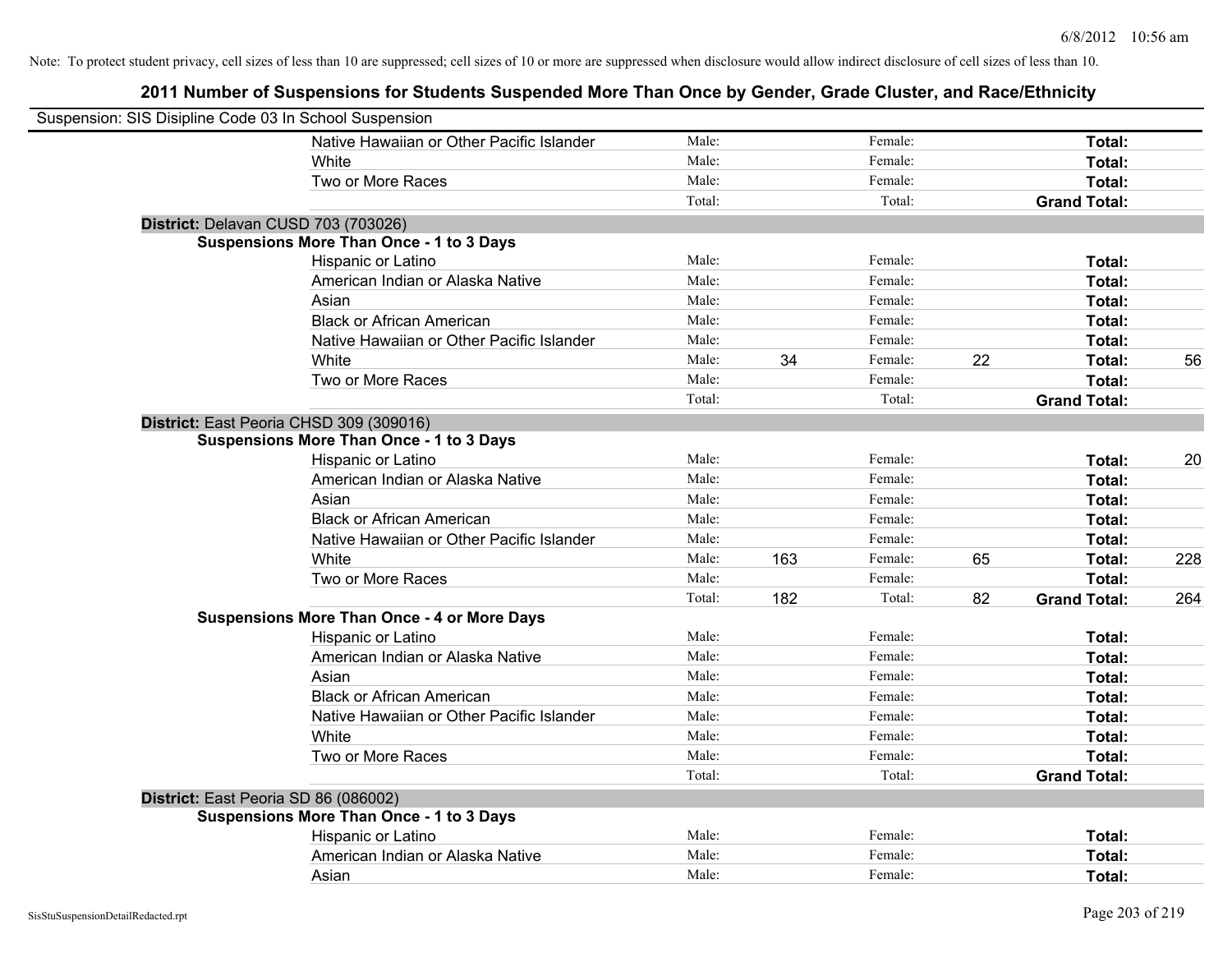| Suspension: SIS Disipline Code 03 In School Suspension |                                                    |        |         |                     |    |
|--------------------------------------------------------|----------------------------------------------------|--------|---------|---------------------|----|
|                                                        | <b>Black or African American</b>                   | Male:  | Female: | Total:              |    |
|                                                        | Native Hawaiian or Other Pacific Islander          | Male:  | Female: | Total:              |    |
|                                                        | White                                              | Male:  | Female: | Total:              |    |
|                                                        | Two or More Races                                  | Male:  | Female: | Total:              |    |
|                                                        |                                                    | Total: | Total:  | <b>Grand Total:</b> |    |
|                                                        | District: Morton CUSD 709 (709026)                 |        |         |                     |    |
|                                                        | <b>Suspensions More Than Once - 1 to 3 Days</b>    |        |         |                     |    |
|                                                        | Hispanic or Latino                                 | Male:  | Female: | Total:              |    |
|                                                        | American Indian or Alaska Native                   | Male:  | Female: | Total:              |    |
|                                                        | Asian                                              | Male:  | Female: | Total:              |    |
|                                                        | <b>Black or African American</b>                   | Male:  | Female: | Total:              |    |
|                                                        | Native Hawaiian or Other Pacific Islander          | Male:  | Female: | Total:              |    |
|                                                        | White                                              | Male:  | Female: | Total:              | 34 |
|                                                        | Two or More Races                                  | Male:  | Female: | Total:              |    |
|                                                        |                                                    | Total: | Total:  | <b>Grand Total:</b> |    |
|                                                        | <b>Suspensions More Than Once - 4 or More Days</b> |        |         |                     |    |
|                                                        | Hispanic or Latino                                 | Male:  | Female: | Total:              |    |
|                                                        | American Indian or Alaska Native                   | Male:  | Female: | Total:              |    |
|                                                        | Asian                                              | Male:  | Female: | Total:              |    |
|                                                        | <b>Black or African American</b>                   | Male:  | Female: | Total:              |    |
|                                                        | Native Hawaiian or Other Pacific Islander          | Male:  | Female: | Total:              |    |
|                                                        | White                                              | Male:  | Female: | Total:              |    |
|                                                        | Two or More Races                                  | Male:  | Female: | Total:              |    |
|                                                        |                                                    | Total: | Total:  | <b>Grand Total:</b> |    |
|                                                        | District: N Pekin & Marquette Hght SD 102 (102002) |        |         |                     |    |
|                                                        | <b>Suspensions More Than Once - 1 to 3 Days</b>    |        |         |                     |    |
|                                                        | Hispanic or Latino                                 | Male:  | Female: | Total:              |    |
|                                                        | American Indian or Alaska Native                   | Male:  | Female: | Total:              |    |
|                                                        | Asian                                              | Male:  | Female: | Total:              |    |
|                                                        | <b>Black or African American</b>                   | Male:  | Female: | Total:              |    |
|                                                        | Native Hawaiian or Other Pacific Islander          | Male:  | Female: | Total:              |    |
|                                                        | White                                              | Male:  | Female: | Total:              | 10 |
|                                                        | Two or More Races                                  | Male:  | Female: | Total:              |    |
|                                                        |                                                    | Total: | Total:  | <b>Grand Total:</b> |    |
| District: Pekin PSD 108 (108002)                       |                                                    |        |         |                     |    |
|                                                        | <b>Suspensions More Than Once - 1 to 3 Days</b>    |        |         |                     |    |
|                                                        | Hispanic or Latino                                 | Male:  | Female: | Total:              | 11 |
|                                                        | American Indian or Alaska Native                   | Male:  | Female: | Total:              |    |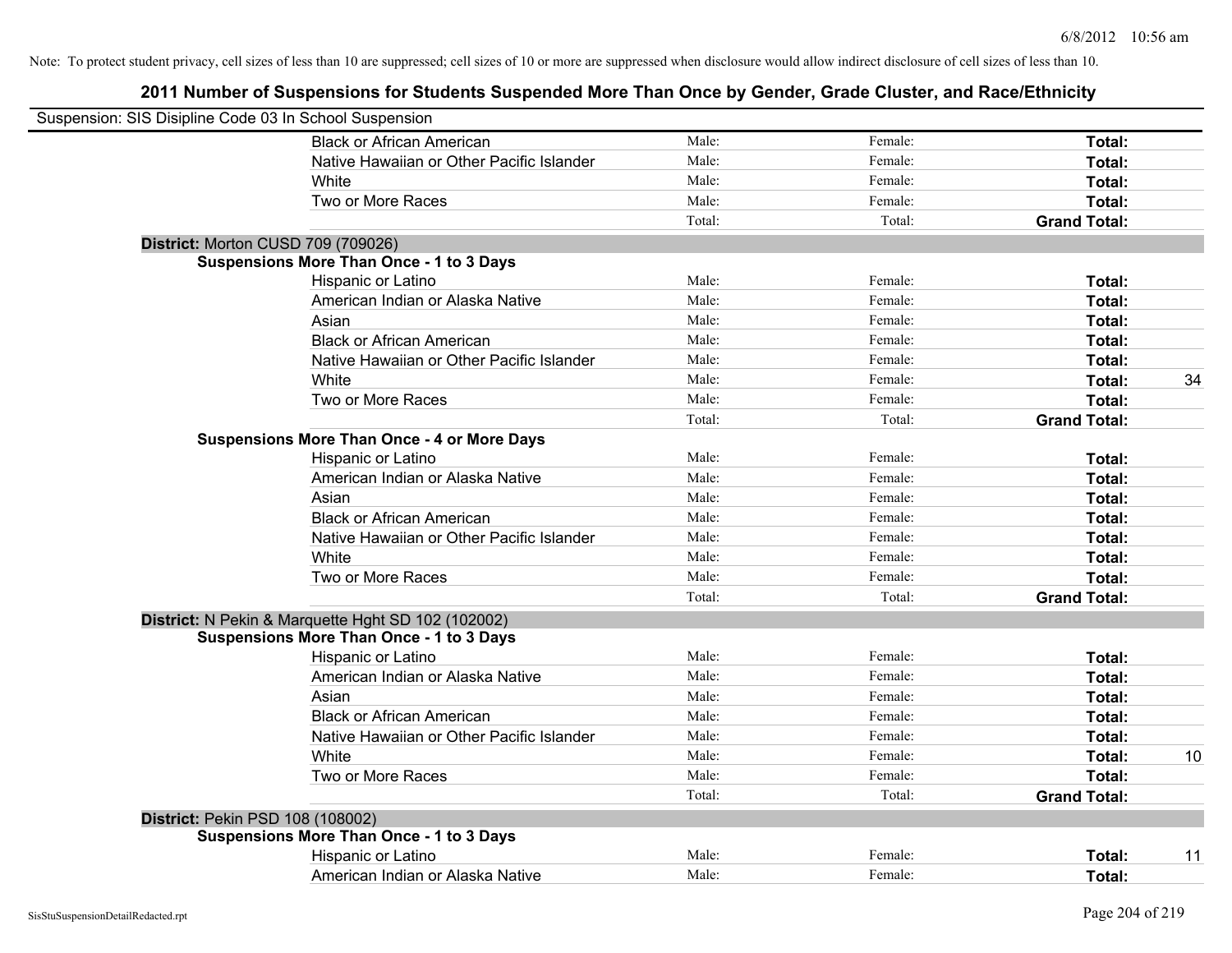| Suspension: SIS Disipline Code 03 In School Suspension |        |                |    |                     |     |
|--------------------------------------------------------|--------|----------------|----|---------------------|-----|
| Asian                                                  | Male:  | Female:        |    | Total:              |     |
| <b>Black or African American</b>                       | Male:  | Female:        |    | Total:              |     |
| Native Hawaiian or Other Pacific Islander              | Male:  | Female:        |    | Total:              |     |
| White                                                  | Male:  | 133<br>Female: | 33 | Total:              | 166 |
| Two or More Races                                      | Male:  | Female:        |    | Total:              |     |
|                                                        | Total: | 144<br>Total:  | 45 | <b>Grand Total:</b> | 189 |
| District: Rankin CSD 98 (098002)                       |        |                |    |                     |     |
| <b>Suspensions More Than Once - 1 to 3 Days</b>        |        |                |    |                     |     |
| Hispanic or Latino                                     | Male:  | Female:        |    | Total:              |     |
| American Indian or Alaska Native                       | Male:  | Female:        |    | Total:              |     |
| Asian                                                  | Male:  | Female:        |    | Total:              |     |
| <b>Black or African American</b>                       | Male:  | Female:        |    | Total:              |     |
| Native Hawaiian or Other Pacific Islander              | Male:  | Female:        |    | Total:              |     |
| White                                                  | Male:  | Female:        |    | Total:              |     |
| Two or More Races                                      | Male:  | Female:        |    | Total:              |     |
|                                                        | Total: | Total:         |    | <b>Grand Total:</b> |     |
| <b>Suspensions More Than Once - 4 or More Days</b>     |        |                |    |                     |     |
| Hispanic or Latino                                     | Male:  | Female:        |    | Total:              |     |
| American Indian or Alaska Native                       | Male:  | Female:        |    | Total:              |     |
| Asian                                                  | Male:  | Female:        |    | Total:              |     |
| <b>Black or African American</b>                       | Male:  | Female:        |    | Total:              |     |
| Native Hawaiian or Other Pacific Islander              | Male:  | Female:        |    | Total:              |     |
| White                                                  | Male:  | Female:        |    | Total:              |     |
| Two or More Races                                      | Male:  | Female:        |    | Total:              |     |
|                                                        | Total: | Total:         |    | <b>Grand Total:</b> |     |
| District: Robein SD 85 (085002)                        |        |                |    |                     |     |
| <b>Suspensions More Than Once - 1 to 3 Days</b>        |        |                |    |                     |     |
| Hispanic or Latino                                     | Male:  | Female:        |    | Total:              |     |
| American Indian or Alaska Native                       | Male:  | Female:        |    | Total:              |     |
| Asian                                                  | Male:  | Female:        |    | Total:              |     |
| <b>Black or African American</b>                       | Male:  | Female:        |    | Total:              |     |
| Native Hawaiian or Other Pacific Islander              | Male:  | Female:        |    | Total:              |     |
| White                                                  | Male:  | Female:        |    | Total:              |     |
| Two or More Races                                      | Male:  | Female:        |    | Total:              |     |
|                                                        | Total: | Total:         |    | <b>Grand Total:</b> |     |
| District: South Pekin SD 137 (137002)                  |        |                |    |                     |     |
| <b>Suspensions More Than Once - 1 to 3 Days</b>        |        |                |    |                     |     |
| Hispanic or Latino                                     | Male:  | Female:        |    | Total:              |     |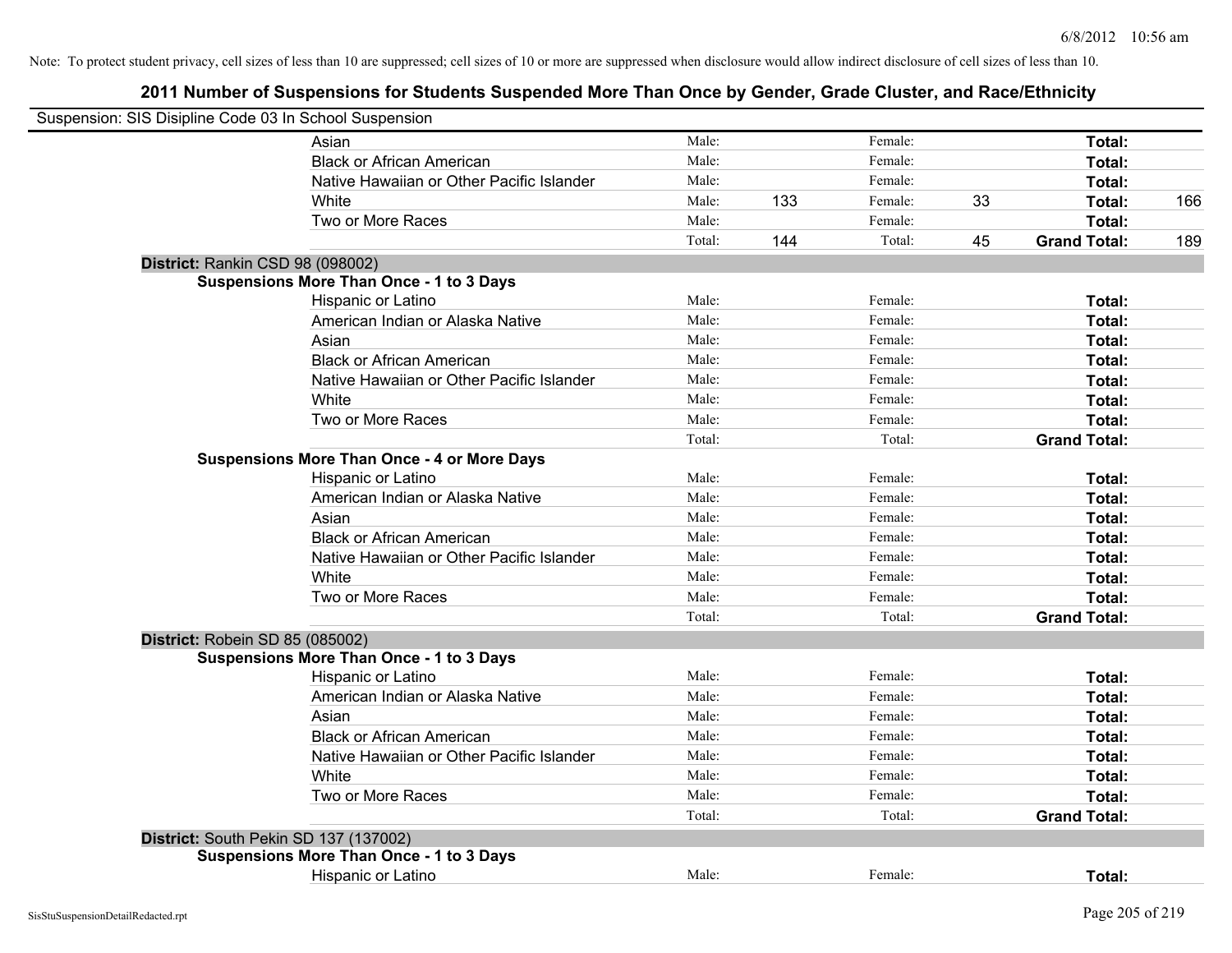| Suspension: SIS Disipline Code 03 In School Suspension |                                                                                             |        |         |                     |
|--------------------------------------------------------|---------------------------------------------------------------------------------------------|--------|---------|---------------------|
|                                                        | American Indian or Alaska Native                                                            | Male:  | Female: | Total:              |
|                                                        | Asian                                                                                       | Male:  | Female: | Total:              |
|                                                        | <b>Black or African American</b>                                                            | Male:  | Female: | Total:              |
|                                                        | Native Hawaiian or Other Pacific Islander                                                   | Male:  | Female: | Total:              |
|                                                        | White                                                                                       | Male:  | Female: | Total:              |
|                                                        | Two or More Races                                                                           | Male:  | Female: | Total:              |
|                                                        |                                                                                             | Total: | Total:  | <b>Grand Total:</b> |
|                                                        | District: Washington SD 52 (052002)                                                         |        |         |                     |
|                                                        | <b>Suspensions More Than Once - 1 to 3 Days</b>                                             |        |         |                     |
|                                                        | Hispanic or Latino                                                                          | Male:  | Female: | Total:              |
|                                                        | American Indian or Alaska Native                                                            | Male:  | Female: | Total:              |
|                                                        | Asian                                                                                       | Male:  | Female: | Total:              |
|                                                        | <b>Black or African American</b>                                                            | Male:  | Female: | Total:              |
|                                                        | Native Hawaiian or Other Pacific Islander                                                   | Male:  | Female: | Total:              |
|                                                        | White                                                                                       | Male:  | Female: | Total:              |
|                                                        | Two or More Races                                                                           | Male:  | Female: | Total:              |
|                                                        |                                                                                             | Total: | Total:  | <b>Grand Total:</b> |
|                                                        |                                                                                             |        |         |                     |
|                                                        |                                                                                             |        |         |                     |
|                                                        |                                                                                             |        |         |                     |
| Region: Vermilion ROE (54)                             |                                                                                             |        |         |                     |
| <b>County: Vermilion (092)</b>                         |                                                                                             |        |         |                     |
|                                                        | District: Armstrong Twp HSD 225 (225017)<br><b>Suspensions More Than Once - 1 to 3 Days</b> |        |         |                     |
|                                                        | Hispanic or Latino                                                                          | Male:  | Female: | Total:              |
|                                                        | American Indian or Alaska Native                                                            | Male:  | Female: | Total:              |
|                                                        | Asian                                                                                       | Male:  | Female: | Total:              |
|                                                        | <b>Black or African American</b>                                                            | Male:  | Female: | Total:              |
|                                                        | Native Hawaiian or Other Pacific Islander                                                   | Male:  | Female: | Total:              |
|                                                        | White                                                                                       | Male:  | Female: | Total:              |
|                                                        | Two or More Races                                                                           | Male:  | Female: | Total:              |
|                                                        |                                                                                             | Total: | Total:  | <b>Grand Total:</b> |
|                                                        |                                                                                             |        |         |                     |
|                                                        | District: Bismarck Henning CUSD (001026)<br><b>Suspensions More Than Once - 1 to 3 Days</b> |        |         |                     |
|                                                        | Hispanic or Latino                                                                          | Male:  | Female: | Total:              |
|                                                        | American Indian or Alaska Native                                                            | Male:  | Female: | Total:              |
|                                                        | Asian                                                                                       | Male:  | Female: | Total:              |
|                                                        | <b>Black or African American</b>                                                            | Male:  | Female: | Total:              |
|                                                        | Native Hawaiian or Other Pacific Islander                                                   | Male:  | Female: | Total:              |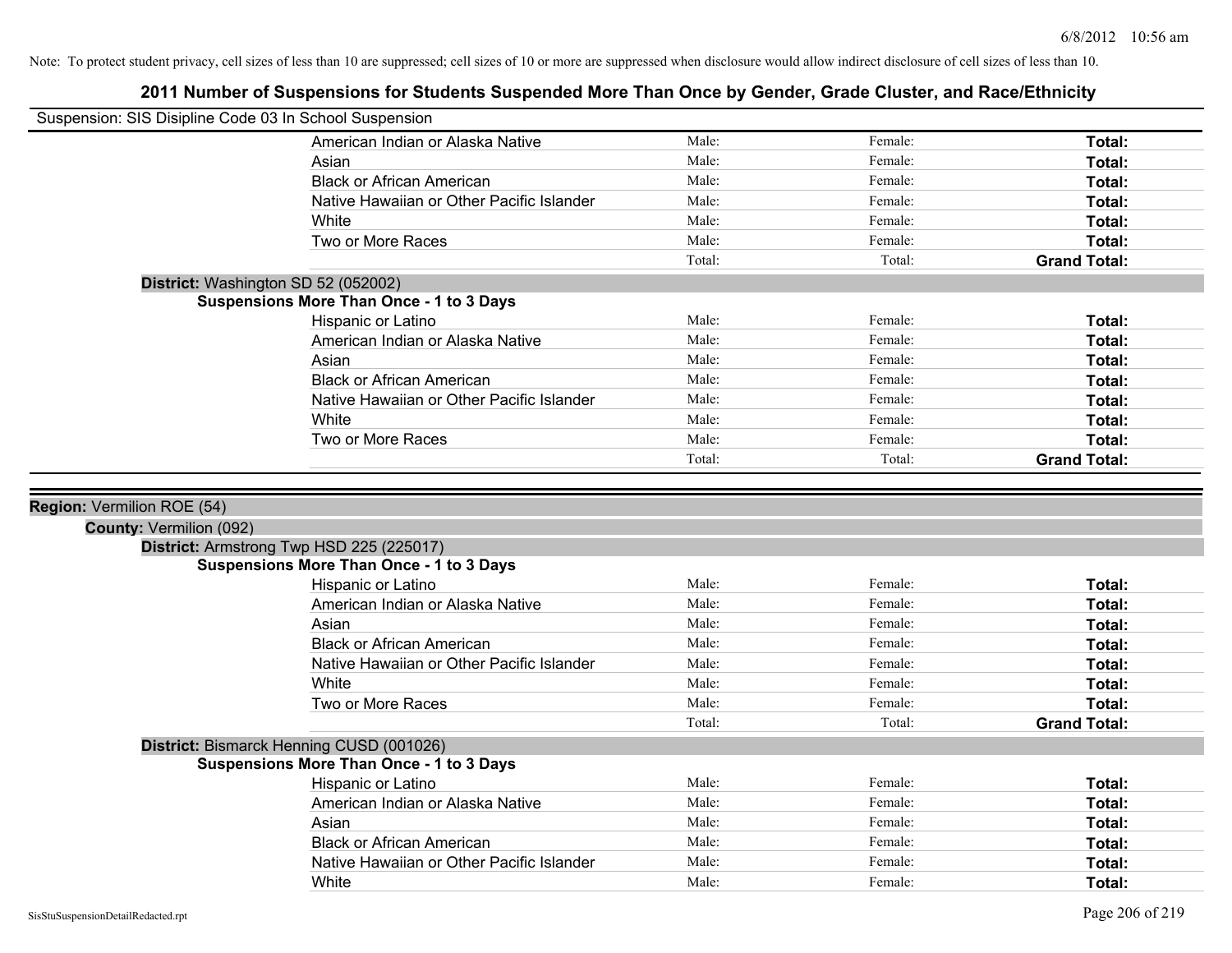|                                    | Suspension: SIS Disipline Code 03 In School Suspension |        |     |         |     |                     |       |
|------------------------------------|--------------------------------------------------------|--------|-----|---------|-----|---------------------|-------|
|                                    | Two or More Races                                      | Male:  |     | Female: |     | Total:              |       |
|                                    |                                                        | Total: |     | Total:  |     | <b>Grand Total:</b> |       |
|                                    | District: Catlin CUSD 5 (005026)                       |        |     |         |     |                     |       |
|                                    | <b>Suspensions More Than Once - 1 to 3 Days</b>        |        |     |         |     |                     |       |
|                                    | Hispanic or Latino                                     | Male:  |     | Female: |     | Total:              |       |
|                                    | American Indian or Alaska Native                       | Male:  |     | Female: |     | Total:              |       |
|                                    | Asian                                                  | Male:  |     | Female: |     | Total:              |       |
|                                    | <b>Black or African American</b>                       | Male:  |     | Female: |     | Total:              |       |
|                                    | Native Hawaiian or Other Pacific Islander              | Male:  |     | Female: |     | Total:              |       |
|                                    | White                                                  | Male:  |     | Female: |     | Total:              |       |
|                                    | Two or More Races                                      | Male:  |     | Female: |     | Total:              |       |
|                                    |                                                        | Total: |     | Total:  |     | <b>Grand Total:</b> |       |
|                                    | <b>Suspensions More Than Once - 4 or More Days</b>     |        |     |         |     |                     |       |
|                                    | Hispanic or Latino                                     | Male:  |     | Female: |     | Total:              |       |
|                                    | American Indian or Alaska Native                       | Male:  |     | Female: |     | Total:              |       |
|                                    | Asian                                                  | Male:  |     | Female: |     | Total:              |       |
|                                    | <b>Black or African American</b>                       | Male:  |     | Female: |     | Total:              |       |
|                                    | Native Hawaiian or Other Pacific Islander              | Male:  |     | Female: |     | Total:              |       |
|                                    | White                                                  | Male:  |     | Female: |     | Total:              |       |
|                                    | Two or More Races                                      | Male:  |     | Female: |     | Total:              |       |
|                                    |                                                        | Total: |     | Total:  |     | <b>Grand Total:</b> |       |
|                                    | District: Danville CCSD 118 (118024)                   |        |     |         |     |                     |       |
|                                    | <b>Suspensions More Than Once - 1 to 3 Days</b>        |        |     |         |     |                     |       |
|                                    | Hispanic or Latino                                     | Male:  | 49  | Female: | 45  | Total:              | 94    |
|                                    | American Indian or Alaska Native                       | Male:  |     | Female: |     | Total:              |       |
|                                    | Asian                                                  | Male:  |     | Female: |     | Total:              |       |
|                                    | <b>Black or African American</b>                       | Male:  | 954 | Female: | 649 | Total:              | 1,603 |
|                                    | Native Hawaiian or Other Pacific Islander              | Male:  |     | Female: |     | Total:              |       |
|                                    | White                                                  | Male:  | 348 | Female: | 219 | Total:              | 567   |
|                                    | Two or More Races                                      | Male:  | 49  | Female: | 58  | Total:              | 107   |
|                                    |                                                        | Total: |     | Total:  |     | <b>Grand Total:</b> | 2,383 |
|                                    | <b>Suspensions More Than Once - 4 or More Days</b>     |        |     |         |     |                     |       |
|                                    | Hispanic or Latino                                     | Male:  |     | Female: |     | Total:              |       |
|                                    | American Indian or Alaska Native                       | Male:  |     | Female: |     | Total:              |       |
|                                    | Asian                                                  | Male:  |     | Female: |     | Total:              |       |
|                                    | <b>Black or African American</b>                       | Male:  | 27  | Female: | 12  | Total:              | 39    |
|                                    | Native Hawaiian or Other Pacific Islander              | Male:  |     | Female: |     | Total:              |       |
|                                    | White                                                  | Male:  |     | Female: |     | Total:              | 12    |
|                                    | Two or More Races                                      | Male:  |     | Female: |     | Total:              |       |
| SisStuSuspensionDetailRedacted.rpt |                                                        |        |     |         |     | Page 207 of 219     |       |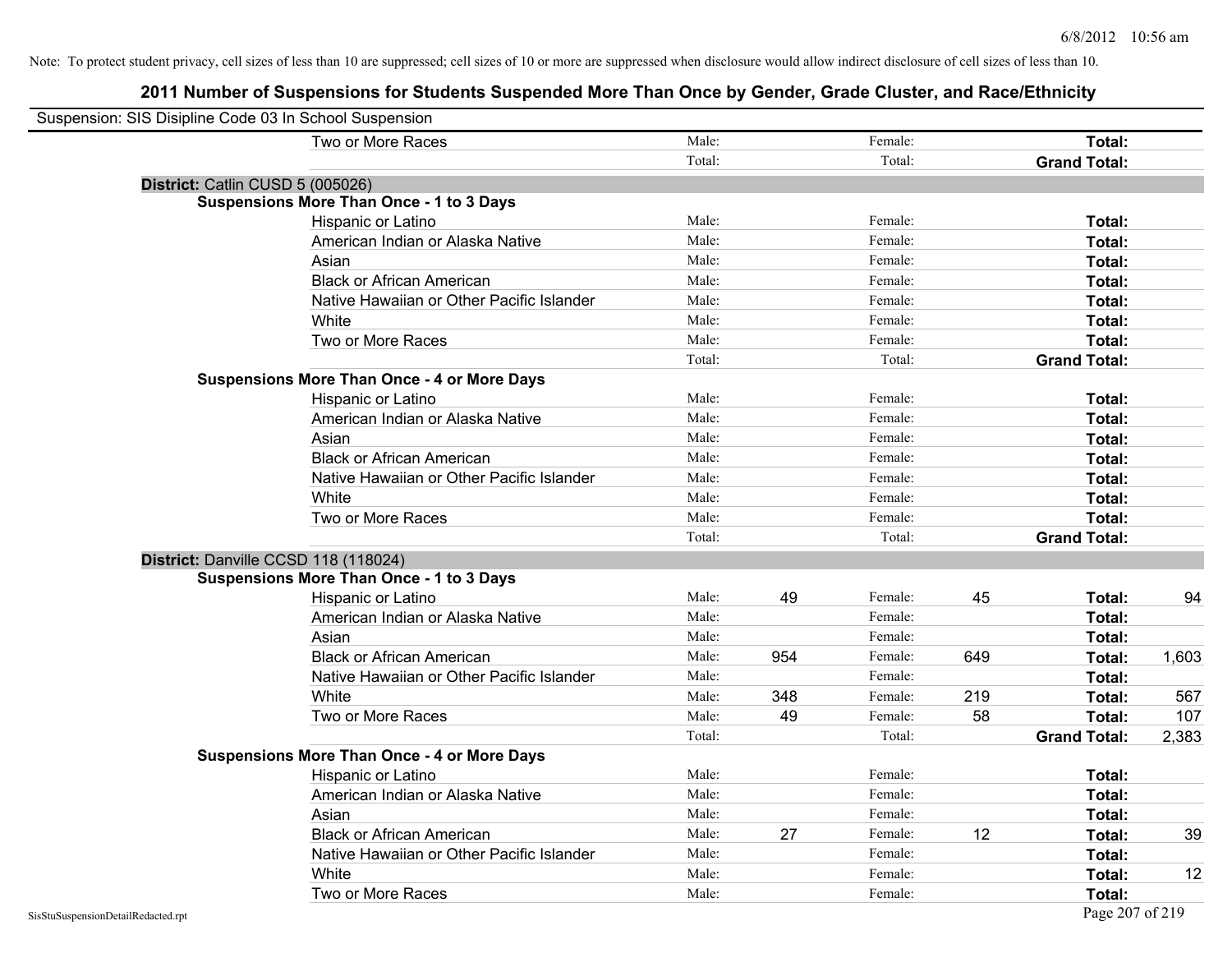| Suspension: SIS Disipline Code 03 In School Suspension |                                                    |        |         |                     |
|--------------------------------------------------------|----------------------------------------------------|--------|---------|---------------------|
|                                                        |                                                    | Total: | Total:  | <b>Grand Total:</b> |
|                                                        | District: Georgetown-Ridge Farm CUD 4 (004026)     |        |         |                     |
|                                                        | <b>Suspensions More Than Once - 1 to 3 Days</b>    |        |         |                     |
|                                                        | Hispanic or Latino                                 | Male:  | Female: | Total:              |
|                                                        | American Indian or Alaska Native                   | Male:  | Female: | Total:              |
|                                                        | Asian                                              | Male:  | Female: | Total:              |
|                                                        | <b>Black or African American</b>                   | Male:  | Female: | Total:              |
|                                                        | Native Hawaiian or Other Pacific Islander          | Male:  | Female: | Total:              |
|                                                        | White                                              | Male:  | Female: | Total:<br>44        |
|                                                        | Two or More Races                                  | Male:  | Female: | Total:              |
|                                                        |                                                    | Total: | Total:  | <b>Grand Total:</b> |
|                                                        | <b>Suspensions More Than Once - 4 or More Days</b> |        |         |                     |
|                                                        | Hispanic or Latino                                 | Male:  | Female: | Total:              |
|                                                        | American Indian or Alaska Native                   | Male:  | Female: | Total:              |
|                                                        | Asian                                              | Male:  | Female: | Total:              |
|                                                        | <b>Black or African American</b>                   | Male:  | Female: | Total:              |
|                                                        | Native Hawaiian or Other Pacific Islander          | Male:  | Female: | Total:              |
|                                                        | White                                              | Male:  | Female: | Total:              |
|                                                        | Two or More Races                                  | Male:  | Female: | Total:              |
|                                                        |                                                    | Total: | Total:  | <b>Grand Total:</b> |
|                                                        | District: Hoopeston Area CUSD 11 (011026)          |        |         |                     |
|                                                        | <b>Suspensions More Than Once - 1 to 3 Days</b>    |        |         |                     |
|                                                        | Hispanic or Latino                                 | Male:  | Female: | Total:              |
|                                                        | American Indian or Alaska Native                   | Male:  | Female: | Total:              |
|                                                        | Asian                                              | Male:  | Female: | Total:              |
|                                                        | <b>Black or African American</b>                   | Male:  | Female: | Total:              |
|                                                        | Native Hawaiian or Other Pacific Islander          | Male:  | Female: | Total:              |
|                                                        | White                                              | Male:  | Female: | Total:              |
|                                                        | Two or More Races                                  | Male:  | Female: | Total:              |
|                                                        |                                                    | Total: | Total:  | <b>Grand Total:</b> |
|                                                        | District: Oakwood CUSD 76 (076026)                 |        |         |                     |
|                                                        | <b>Suspensions More Than Once - 1 to 3 Days</b>    |        |         |                     |
|                                                        | Hispanic or Latino                                 | Male:  | Female: | Total:              |
|                                                        | American Indian or Alaska Native                   | Male:  | Female: | Total:              |
|                                                        | Asian                                              | Male:  | Female: | Total:              |
|                                                        | <b>Black or African American</b>                   | Male:  | Female: | Total:              |
|                                                        | Native Hawaiian or Other Pacific Islander          | Male:  | Female: | Total:              |
|                                                        | White                                              | Male:  | Female: | 30<br>Total:        |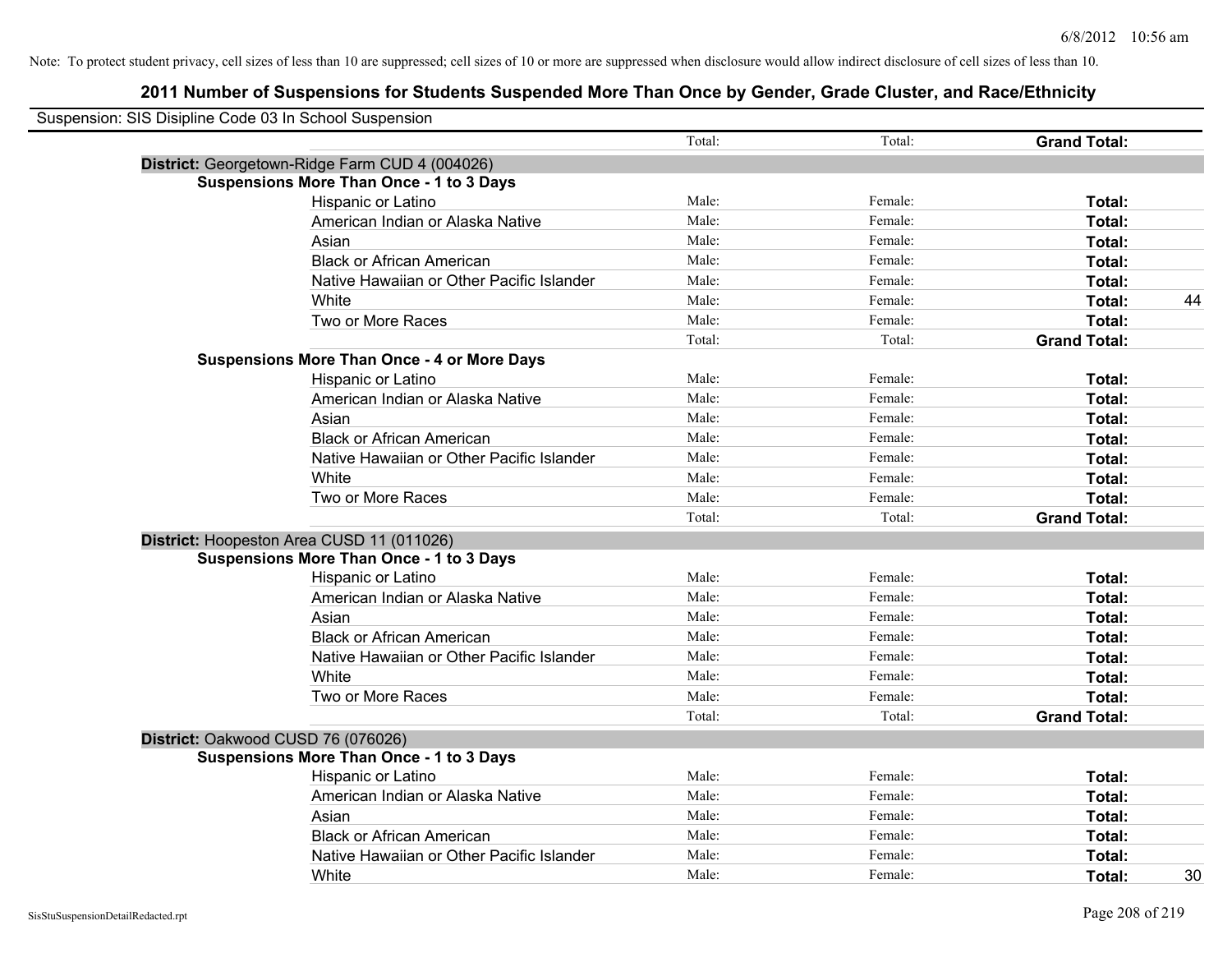| Suspension: SIS Disipline Code 03 In School Suspension |                                                    |        |         |                           |
|--------------------------------------------------------|----------------------------------------------------|--------|---------|---------------------------|
|                                                        | Two or More Races                                  | Male:  | Female: | Total:                    |
|                                                        |                                                    | Total: | Total:  | <b>Grand Total:</b>       |
|                                                        | <b>Suspensions More Than Once - 4 or More Days</b> |        |         |                           |
|                                                        | Hispanic or Latino                                 | Male:  | Female: | Total:                    |
|                                                        | American Indian or Alaska Native                   | Male:  | Female: | Total:                    |
|                                                        | Asian                                              | Male:  | Female: | Total:                    |
|                                                        | <b>Black or African American</b>                   | Male:  | Female: | Total:                    |
|                                                        | Native Hawaiian or Other Pacific Islander          | Male:  | Female: | Total:                    |
|                                                        | White                                              | Male:  | Female: | Total:                    |
|                                                        | Two or More Races                                  | Male:  | Female: | Total:                    |
|                                                        |                                                    | Total: | Total:  | <b>Grand Total:</b>       |
|                                                        | District: Rossville-Alvin CUSD 7 (007026)          |        |         |                           |
|                                                        | <b>Suspensions More Than Once - 1 to 3 Days</b>    |        |         |                           |
|                                                        | Hispanic or Latino                                 | Male:  | Female: | Total:                    |
|                                                        | American Indian or Alaska Native                   | Male:  | Female: | Total:                    |
|                                                        | Asian                                              | Male:  | Female: | Total:                    |
|                                                        | <b>Black or African American</b>                   | Male:  | Female: | Total:                    |
|                                                        | Native Hawaiian or Other Pacific Islander          | Male:  | Female: | Total:                    |
|                                                        | White                                              | Male:  | Female: | Total:                    |
|                                                        | Two or More Races                                  | Male:  | Female: | Total:                    |
|                                                        |                                                    | Total: | Total:  | <b>Grand Total:</b><br>11 |
|                                                        | District: Westville CUSD 2 (002026)                |        |         |                           |
|                                                        | <b>Suspensions More Than Once - 1 to 3 Days</b>    |        |         |                           |
|                                                        | Hispanic or Latino                                 | Male:  | Female: | Total:                    |
|                                                        | American Indian or Alaska Native                   | Male:  | Female: | Total:                    |
|                                                        | Asian                                              | Male:  | Female: | Total:                    |
|                                                        | <b>Black or African American</b>                   | Male:  | Female: | Total:                    |
|                                                        | Native Hawaiian or Other Pacific Islander          | Male:  | Female: | Total:                    |
|                                                        | White                                              | Male:  | Female: | Total:                    |
|                                                        | Two or More Races                                  | Male:  | Female: | Total:                    |
|                                                        |                                                    | Total: | Total:  | <b>Grand Total:</b>       |
|                                                        |                                                    |        |         |                           |
| Region: Whiteside ROE (55)                             |                                                    |        |         |                           |
| County: Whiteside (098)                                |                                                    |        |         |                           |
|                                                        | District: Morrison CUSD 6 (006026)                 |        |         |                           |
|                                                        | <b>Suspensions More Than Once - 1 to 3 Days</b>    |        |         |                           |
|                                                        | Hispanic or Latino                                 | Male:  | Female: | Total:                    |
|                                                        | American Indian or Alaska Native                   | Male:  | Female: | Total:                    |
|                                                        |                                                    |        |         |                           |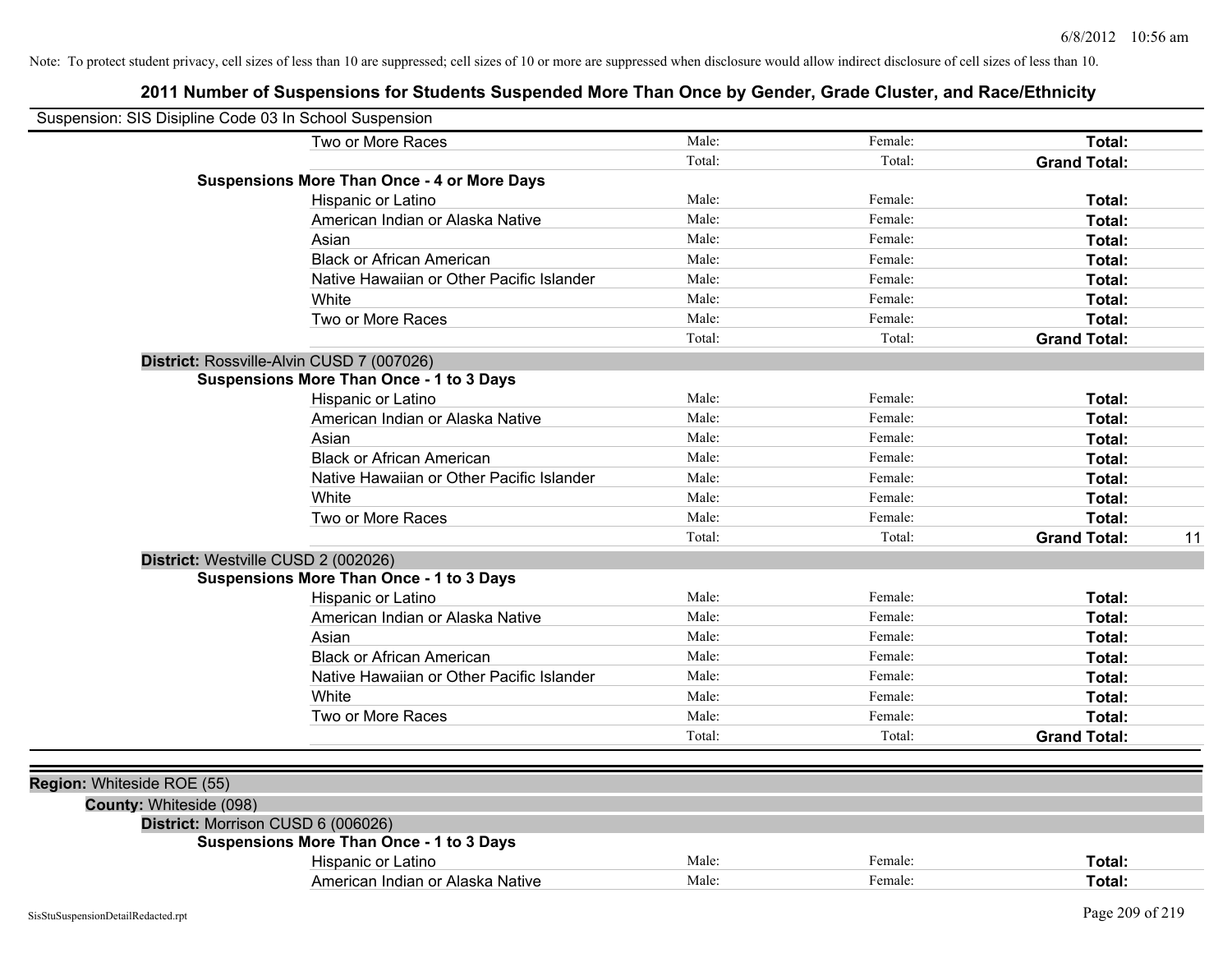| Suspension: SIS Disipline Code 03 In School Suspension |                                                      |        |     |         |                     |     |
|--------------------------------------------------------|------------------------------------------------------|--------|-----|---------|---------------------|-----|
|                                                        | Asian                                                | Male:  |     | Female: | Total:              |     |
|                                                        | <b>Black or African American</b>                     | Male:  |     | Female: | Total:              |     |
|                                                        | Native Hawaiian or Other Pacific Islander            | Male:  |     | Female: | Total:              |     |
|                                                        | White                                                | Male:  |     | Female: | Total:              | 11  |
|                                                        | Two or More Races                                    | Male:  |     | Female: | Total:              |     |
|                                                        |                                                      | Total: |     | Total:  | <b>Grand Total:</b> |     |
|                                                        | District: Prophetstown-Lyndon-Tampico CUSD3 (003026) |        |     |         |                     |     |
|                                                        | <b>Suspensions More Than Once - 1 to 3 Days</b>      |        |     |         |                     |     |
|                                                        | Hispanic or Latino                                   | Male:  |     | Female: | Total:              |     |
|                                                        | American Indian or Alaska Native                     | Male:  |     | Female: | Total:              |     |
|                                                        | Asian                                                | Male:  |     | Female: | Total:              |     |
|                                                        | <b>Black or African American</b>                     | Male:  |     | Female: | Total:              |     |
|                                                        | Native Hawaiian or Other Pacific Islander            | Male:  |     | Female: | Total:              |     |
|                                                        | White                                                | Male:  | 107 | Female: | 35<br>Total:        | 142 |
|                                                        | Two or More Races                                    | Male:  |     | Female: | Total:              | 10  |
|                                                        |                                                      | Total: |     | Total:  | <b>Grand Total:</b> |     |
|                                                        | <b>Suspensions More Than Once - 4 or More Days</b>   |        |     |         |                     |     |
|                                                        | Hispanic or Latino                                   | Male:  |     | Female: | Total:              |     |
|                                                        | American Indian or Alaska Native                     | Male:  |     | Female: | Total:              |     |
|                                                        | Asian                                                | Male:  |     | Female: | Total:              |     |
|                                                        | <b>Black or African American</b>                     | Male:  |     | Female: | Total:              |     |
|                                                        | Native Hawaiian or Other Pacific Islander            | Male:  |     | Female: | Total:              |     |
|                                                        | White                                                | Male:  |     | Female: | Total:              |     |
|                                                        | Two or More Races                                    | Male:  |     | Female: | Total:              |     |
|                                                        |                                                      | Total: |     | Total:  | <b>Grand Total:</b> |     |
|                                                        | District: River Bend CUSD 2 (002026)                 |        |     |         |                     |     |
|                                                        | <b>Suspensions More Than Once - 1 to 3 Days</b>      |        |     |         |                     |     |
|                                                        | Hispanic or Latino                                   | Male:  |     | Female: | Total:              |     |
|                                                        | American Indian or Alaska Native                     | Male:  |     | Female: | Total:              |     |
|                                                        | Asian                                                | Male:  |     | Female: | Total:              |     |
|                                                        | <b>Black or African American</b>                     | Male:  |     | Female: | Total:              |     |
|                                                        | Native Hawaiian or Other Pacific Islander            | Male:  |     | Female: | Total:              |     |
|                                                        | White                                                | Male:  |     | Female: | Total:              | 60  |
|                                                        | Two or More Races                                    | Male:  |     | Female: | Total:              |     |
|                                                        |                                                      | Total: |     | Total:  | <b>Grand Total:</b> |     |
|                                                        | <b>Suspensions More Than Once - 4 or More Days</b>   |        |     |         |                     |     |
|                                                        | Hispanic or Latino                                   | Male:  |     | Female: | Total:              |     |
|                                                        | American Indian or Alaska Native                     | Male:  |     | Female: | Total:              |     |
|                                                        | Asian                                                | Male:  |     | Female: | Total:              |     |
| SisStuSuspensionDetailRedacted.rpt                     |                                                      |        |     |         | Page 210 of 219     |     |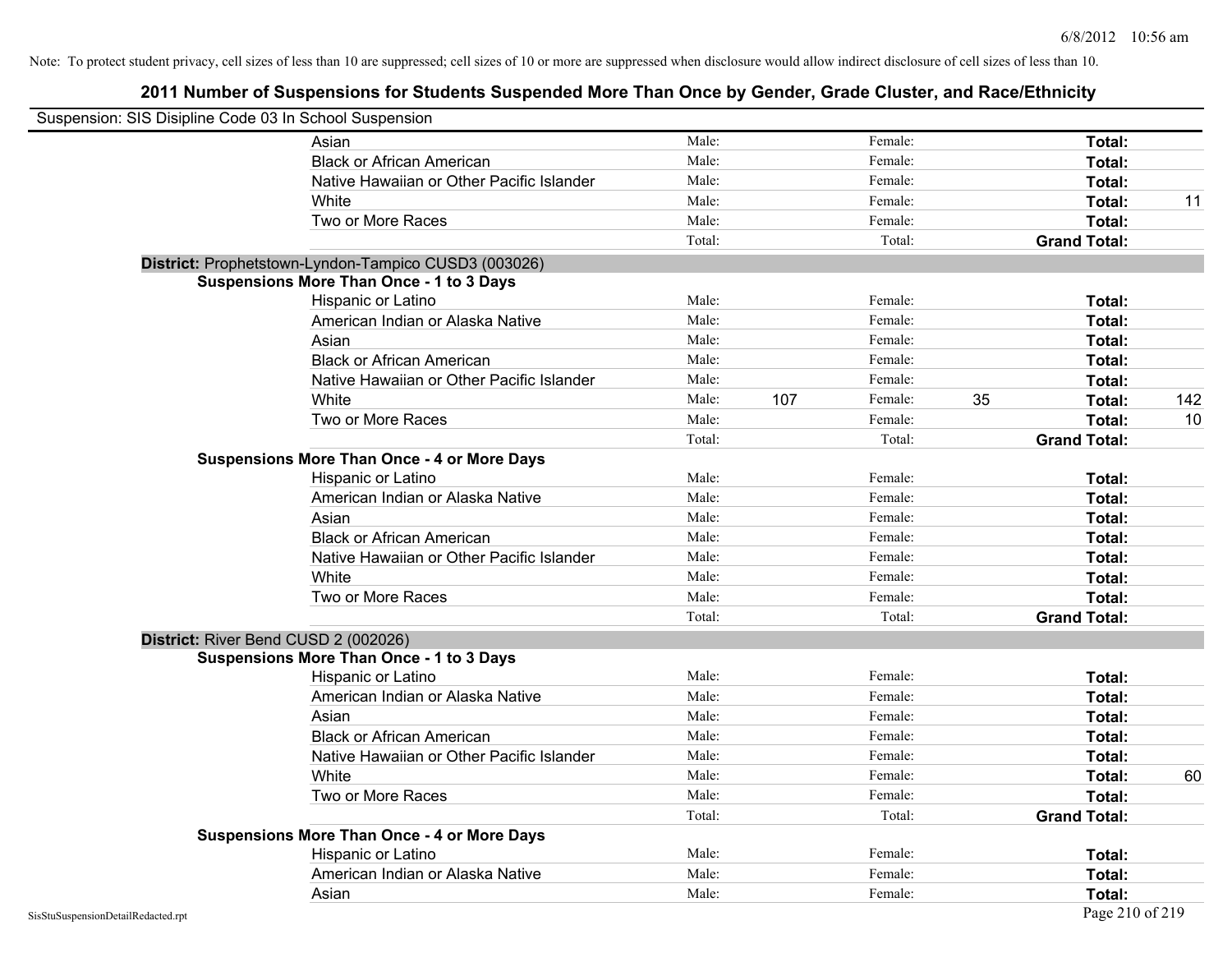## **2011 Number of Suspensions for Students Suspended More Than Once by Gender, Grade Cluster, and Race/Ethnicity**

| Male:<br>Female:<br>Total:<br><b>Black or African American</b><br>Male:<br>Native Hawaiian or Other Pacific Islander<br>Female:<br>Total:<br>Male:<br>Female:<br>White<br>Total:<br>Male:<br>Female:<br>Two or More Races<br>Total:<br>Total:<br>Total:<br><b>Grand Total:</b><br>District: Riverdale SD 14 (014002)<br><b>Suspensions More Than Once - 1 to 3 Days</b><br>Male:<br>Female:<br>Hispanic or Latino<br>Total:<br>American Indian or Alaska Native<br>Male:<br>Female:<br>Total:<br>Male:<br>Female:<br>Asian<br>Total:<br>Male:<br><b>Black or African American</b><br>Female:<br>Total:<br>Male:<br>Native Hawaiian or Other Pacific Islander<br>Female:<br>Total:<br>Male:<br>White<br>Female:<br>Total:<br>10<br>Male:<br>Two or More Races<br>Female:<br>Total:<br>Total:<br>Total:<br><b>Grand Total:</b><br>District: Rock Falls ESD 13 (013002)<br><b>Suspensions More Than Once - 1 to 3 Days</b><br>Male:<br>Female:<br>Total:<br>Hispanic or Latino<br>Male:<br>Female:<br>American Indian or Alaska Native<br>Total:<br>Male:<br>Female:<br>Asian<br>Total:<br><b>Black or African American</b><br>Male:<br>Female:<br>Total:<br>Male:<br>Native Hawaiian or Other Pacific Islander<br>Female:<br>Total:<br>Male:<br>Female:<br>White<br>Total:<br>Male:<br>Two or More Races<br>Female:<br>Total:<br>Total:<br>Total:<br><b>Grand Total:</b><br>District: Rock Falls Twp HSD 301 (301017)<br><b>Suspensions More Than Once - 1 to 3 Days</b><br>63<br>Male:<br>Female:<br>41<br>104<br><b>Hispanic or Latino</b><br>Total:<br>American Indian or Alaska Native<br>Male:<br>Female:<br>Total:<br>Asian<br>Male:<br>Female:<br>Total:<br><b>Black or African American</b><br>26<br>28<br>Male:<br>Female:<br>54<br>Total:<br>Native Hawaiian or Other Pacific Islander<br>Female:<br>Male:<br>Total:<br>96<br>White<br>261<br>357<br>Male:<br>Female:<br>Total:<br>Two or More Races<br>Female:<br>20<br>Male:<br>Total:<br>Total:<br>Total:<br><b>Grand Total:</b> | Suspension: SIS Disipline Code 03 In School Suspension |  |  |  |  |
|---------------------------------------------------------------------------------------------------------------------------------------------------------------------------------------------------------------------------------------------------------------------------------------------------------------------------------------------------------------------------------------------------------------------------------------------------------------------------------------------------------------------------------------------------------------------------------------------------------------------------------------------------------------------------------------------------------------------------------------------------------------------------------------------------------------------------------------------------------------------------------------------------------------------------------------------------------------------------------------------------------------------------------------------------------------------------------------------------------------------------------------------------------------------------------------------------------------------------------------------------------------------------------------------------------------------------------------------------------------------------------------------------------------------------------------------------------------------------------------------------------------------------------------------------------------------------------------------------------------------------------------------------------------------------------------------------------------------------------------------------------------------------------------------------------------------------------------------------------------------------------------------------------------------------------------------------------------------------------------------|--------------------------------------------------------|--|--|--|--|
|                                                                                                                                                                                                                                                                                                                                                                                                                                                                                                                                                                                                                                                                                                                                                                                                                                                                                                                                                                                                                                                                                                                                                                                                                                                                                                                                                                                                                                                                                                                                                                                                                                                                                                                                                                                                                                                                                                                                                                                             |                                                        |  |  |  |  |
|                                                                                                                                                                                                                                                                                                                                                                                                                                                                                                                                                                                                                                                                                                                                                                                                                                                                                                                                                                                                                                                                                                                                                                                                                                                                                                                                                                                                                                                                                                                                                                                                                                                                                                                                                                                                                                                                                                                                                                                             |                                                        |  |  |  |  |
|                                                                                                                                                                                                                                                                                                                                                                                                                                                                                                                                                                                                                                                                                                                                                                                                                                                                                                                                                                                                                                                                                                                                                                                                                                                                                                                                                                                                                                                                                                                                                                                                                                                                                                                                                                                                                                                                                                                                                                                             |                                                        |  |  |  |  |
|                                                                                                                                                                                                                                                                                                                                                                                                                                                                                                                                                                                                                                                                                                                                                                                                                                                                                                                                                                                                                                                                                                                                                                                                                                                                                                                                                                                                                                                                                                                                                                                                                                                                                                                                                                                                                                                                                                                                                                                             |                                                        |  |  |  |  |
|                                                                                                                                                                                                                                                                                                                                                                                                                                                                                                                                                                                                                                                                                                                                                                                                                                                                                                                                                                                                                                                                                                                                                                                                                                                                                                                                                                                                                                                                                                                                                                                                                                                                                                                                                                                                                                                                                                                                                                                             |                                                        |  |  |  |  |
|                                                                                                                                                                                                                                                                                                                                                                                                                                                                                                                                                                                                                                                                                                                                                                                                                                                                                                                                                                                                                                                                                                                                                                                                                                                                                                                                                                                                                                                                                                                                                                                                                                                                                                                                                                                                                                                                                                                                                                                             |                                                        |  |  |  |  |
|                                                                                                                                                                                                                                                                                                                                                                                                                                                                                                                                                                                                                                                                                                                                                                                                                                                                                                                                                                                                                                                                                                                                                                                                                                                                                                                                                                                                                                                                                                                                                                                                                                                                                                                                                                                                                                                                                                                                                                                             |                                                        |  |  |  |  |
|                                                                                                                                                                                                                                                                                                                                                                                                                                                                                                                                                                                                                                                                                                                                                                                                                                                                                                                                                                                                                                                                                                                                                                                                                                                                                                                                                                                                                                                                                                                                                                                                                                                                                                                                                                                                                                                                                                                                                                                             |                                                        |  |  |  |  |
|                                                                                                                                                                                                                                                                                                                                                                                                                                                                                                                                                                                                                                                                                                                                                                                                                                                                                                                                                                                                                                                                                                                                                                                                                                                                                                                                                                                                                                                                                                                                                                                                                                                                                                                                                                                                                                                                                                                                                                                             |                                                        |  |  |  |  |
|                                                                                                                                                                                                                                                                                                                                                                                                                                                                                                                                                                                                                                                                                                                                                                                                                                                                                                                                                                                                                                                                                                                                                                                                                                                                                                                                                                                                                                                                                                                                                                                                                                                                                                                                                                                                                                                                                                                                                                                             |                                                        |  |  |  |  |
|                                                                                                                                                                                                                                                                                                                                                                                                                                                                                                                                                                                                                                                                                                                                                                                                                                                                                                                                                                                                                                                                                                                                                                                                                                                                                                                                                                                                                                                                                                                                                                                                                                                                                                                                                                                                                                                                                                                                                                                             |                                                        |  |  |  |  |
|                                                                                                                                                                                                                                                                                                                                                                                                                                                                                                                                                                                                                                                                                                                                                                                                                                                                                                                                                                                                                                                                                                                                                                                                                                                                                                                                                                                                                                                                                                                                                                                                                                                                                                                                                                                                                                                                                                                                                                                             |                                                        |  |  |  |  |
|                                                                                                                                                                                                                                                                                                                                                                                                                                                                                                                                                                                                                                                                                                                                                                                                                                                                                                                                                                                                                                                                                                                                                                                                                                                                                                                                                                                                                                                                                                                                                                                                                                                                                                                                                                                                                                                                                                                                                                                             |                                                        |  |  |  |  |
|                                                                                                                                                                                                                                                                                                                                                                                                                                                                                                                                                                                                                                                                                                                                                                                                                                                                                                                                                                                                                                                                                                                                                                                                                                                                                                                                                                                                                                                                                                                                                                                                                                                                                                                                                                                                                                                                                                                                                                                             |                                                        |  |  |  |  |
|                                                                                                                                                                                                                                                                                                                                                                                                                                                                                                                                                                                                                                                                                                                                                                                                                                                                                                                                                                                                                                                                                                                                                                                                                                                                                                                                                                                                                                                                                                                                                                                                                                                                                                                                                                                                                                                                                                                                                                                             |                                                        |  |  |  |  |
|                                                                                                                                                                                                                                                                                                                                                                                                                                                                                                                                                                                                                                                                                                                                                                                                                                                                                                                                                                                                                                                                                                                                                                                                                                                                                                                                                                                                                                                                                                                                                                                                                                                                                                                                                                                                                                                                                                                                                                                             |                                                        |  |  |  |  |
|                                                                                                                                                                                                                                                                                                                                                                                                                                                                                                                                                                                                                                                                                                                                                                                                                                                                                                                                                                                                                                                                                                                                                                                                                                                                                                                                                                                                                                                                                                                                                                                                                                                                                                                                                                                                                                                                                                                                                                                             |                                                        |  |  |  |  |
|                                                                                                                                                                                                                                                                                                                                                                                                                                                                                                                                                                                                                                                                                                                                                                                                                                                                                                                                                                                                                                                                                                                                                                                                                                                                                                                                                                                                                                                                                                                                                                                                                                                                                                                                                                                                                                                                                                                                                                                             |                                                        |  |  |  |  |
|                                                                                                                                                                                                                                                                                                                                                                                                                                                                                                                                                                                                                                                                                                                                                                                                                                                                                                                                                                                                                                                                                                                                                                                                                                                                                                                                                                                                                                                                                                                                                                                                                                                                                                                                                                                                                                                                                                                                                                                             |                                                        |  |  |  |  |
|                                                                                                                                                                                                                                                                                                                                                                                                                                                                                                                                                                                                                                                                                                                                                                                                                                                                                                                                                                                                                                                                                                                                                                                                                                                                                                                                                                                                                                                                                                                                                                                                                                                                                                                                                                                                                                                                                                                                                                                             |                                                        |  |  |  |  |
|                                                                                                                                                                                                                                                                                                                                                                                                                                                                                                                                                                                                                                                                                                                                                                                                                                                                                                                                                                                                                                                                                                                                                                                                                                                                                                                                                                                                                                                                                                                                                                                                                                                                                                                                                                                                                                                                                                                                                                                             |                                                        |  |  |  |  |
|                                                                                                                                                                                                                                                                                                                                                                                                                                                                                                                                                                                                                                                                                                                                                                                                                                                                                                                                                                                                                                                                                                                                                                                                                                                                                                                                                                                                                                                                                                                                                                                                                                                                                                                                                                                                                                                                                                                                                                                             |                                                        |  |  |  |  |
|                                                                                                                                                                                                                                                                                                                                                                                                                                                                                                                                                                                                                                                                                                                                                                                                                                                                                                                                                                                                                                                                                                                                                                                                                                                                                                                                                                                                                                                                                                                                                                                                                                                                                                                                                                                                                                                                                                                                                                                             |                                                        |  |  |  |  |
|                                                                                                                                                                                                                                                                                                                                                                                                                                                                                                                                                                                                                                                                                                                                                                                                                                                                                                                                                                                                                                                                                                                                                                                                                                                                                                                                                                                                                                                                                                                                                                                                                                                                                                                                                                                                                                                                                                                                                                                             |                                                        |  |  |  |  |
|                                                                                                                                                                                                                                                                                                                                                                                                                                                                                                                                                                                                                                                                                                                                                                                                                                                                                                                                                                                                                                                                                                                                                                                                                                                                                                                                                                                                                                                                                                                                                                                                                                                                                                                                                                                                                                                                                                                                                                                             |                                                        |  |  |  |  |
|                                                                                                                                                                                                                                                                                                                                                                                                                                                                                                                                                                                                                                                                                                                                                                                                                                                                                                                                                                                                                                                                                                                                                                                                                                                                                                                                                                                                                                                                                                                                                                                                                                                                                                                                                                                                                                                                                                                                                                                             |                                                        |  |  |  |  |
|                                                                                                                                                                                                                                                                                                                                                                                                                                                                                                                                                                                                                                                                                                                                                                                                                                                                                                                                                                                                                                                                                                                                                                                                                                                                                                                                                                                                                                                                                                                                                                                                                                                                                                                                                                                                                                                                                                                                                                                             |                                                        |  |  |  |  |
|                                                                                                                                                                                                                                                                                                                                                                                                                                                                                                                                                                                                                                                                                                                                                                                                                                                                                                                                                                                                                                                                                                                                                                                                                                                                                                                                                                                                                                                                                                                                                                                                                                                                                                                                                                                                                                                                                                                                                                                             |                                                        |  |  |  |  |
|                                                                                                                                                                                                                                                                                                                                                                                                                                                                                                                                                                                                                                                                                                                                                                                                                                                                                                                                                                                                                                                                                                                                                                                                                                                                                                                                                                                                                                                                                                                                                                                                                                                                                                                                                                                                                                                                                                                                                                                             |                                                        |  |  |  |  |
|                                                                                                                                                                                                                                                                                                                                                                                                                                                                                                                                                                                                                                                                                                                                                                                                                                                                                                                                                                                                                                                                                                                                                                                                                                                                                                                                                                                                                                                                                                                                                                                                                                                                                                                                                                                                                                                                                                                                                                                             |                                                        |  |  |  |  |
|                                                                                                                                                                                                                                                                                                                                                                                                                                                                                                                                                                                                                                                                                                                                                                                                                                                                                                                                                                                                                                                                                                                                                                                                                                                                                                                                                                                                                                                                                                                                                                                                                                                                                                                                                                                                                                                                                                                                                                                             |                                                        |  |  |  |  |
|                                                                                                                                                                                                                                                                                                                                                                                                                                                                                                                                                                                                                                                                                                                                                                                                                                                                                                                                                                                                                                                                                                                                                                                                                                                                                                                                                                                                                                                                                                                                                                                                                                                                                                                                                                                                                                                                                                                                                                                             |                                                        |  |  |  |  |
|                                                                                                                                                                                                                                                                                                                                                                                                                                                                                                                                                                                                                                                                                                                                                                                                                                                                                                                                                                                                                                                                                                                                                                                                                                                                                                                                                                                                                                                                                                                                                                                                                                                                                                                                                                                                                                                                                                                                                                                             |                                                        |  |  |  |  |
|                                                                                                                                                                                                                                                                                                                                                                                                                                                                                                                                                                                                                                                                                                                                                                                                                                                                                                                                                                                                                                                                                                                                                                                                                                                                                                                                                                                                                                                                                                                                                                                                                                                                                                                                                                                                                                                                                                                                                                                             |                                                        |  |  |  |  |
|                                                                                                                                                                                                                                                                                                                                                                                                                                                                                                                                                                                                                                                                                                                                                                                                                                                                                                                                                                                                                                                                                                                                                                                                                                                                                                                                                                                                                                                                                                                                                                                                                                                                                                                                                                                                                                                                                                                                                                                             |                                                        |  |  |  |  |

**Region:** Will ROE (56)

**County:** Non-Public School (000)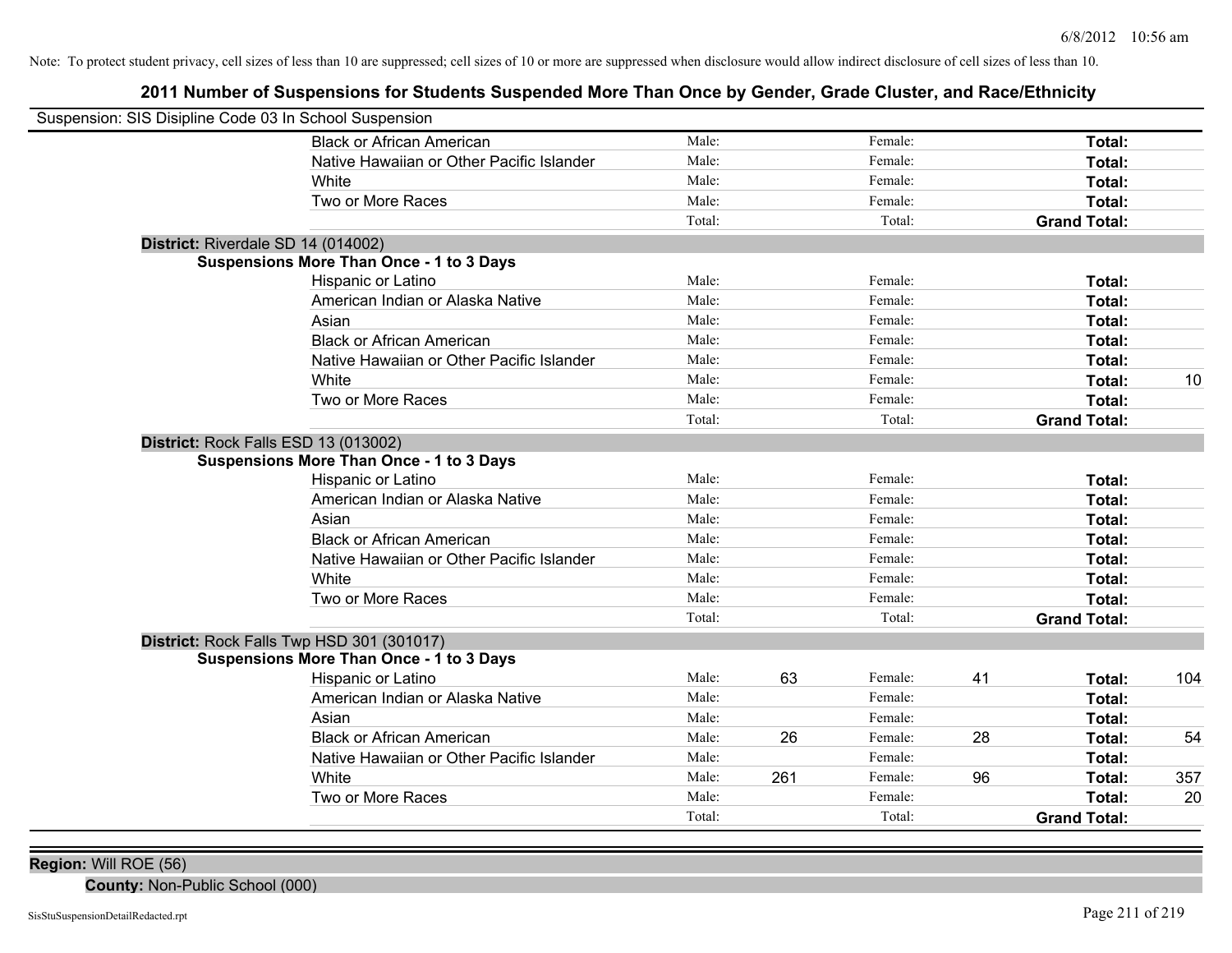| Suspension: SIS Disipline Code 03 In School Suspension |                                                    |        |    |         |    |                     |    |
|--------------------------------------------------------|----------------------------------------------------|--------|----|---------|----|---------------------|----|
| District: Will ROE (000000)                            |                                                    |        |    |         |    |                     |    |
|                                                        | <b>Suspensions More Than Once - 1 to 3 Days</b>    |        |    |         |    |                     |    |
|                                                        | Hispanic or Latino                                 | Male:  |    | Female: |    | Total:              |    |
|                                                        | American Indian or Alaska Native                   | Male:  |    | Female: |    | Total:              |    |
|                                                        | Asian                                              | Male:  |    | Female: |    | Total:              |    |
|                                                        | <b>Black or African American</b>                   | Male:  | 12 | Female: | 26 | Total:              | 38 |
|                                                        | Native Hawaiian or Other Pacific Islander          | Male:  |    | Female: |    | Total:              |    |
|                                                        | White                                              | Male:  |    | Female: |    | Total:              | 12 |
|                                                        | Two or More Races                                  | Male:  |    | Female: |    | Total:              |    |
|                                                        |                                                    | Total: |    | Total:  |    | <b>Grand Total:</b> |    |
| County: Will (099)                                     |                                                    |        |    |         |    |                     |    |
|                                                        | District: Beecher CUSD 200U (200U26)               |        |    |         |    |                     |    |
|                                                        | <b>Suspensions More Than Once - 1 to 3 Days</b>    |        |    |         |    |                     |    |
|                                                        | Hispanic or Latino                                 | Male:  |    | Female: |    | Total:              |    |
|                                                        | American Indian or Alaska Native                   | Male:  |    | Female: |    | Total:              |    |
|                                                        | Asian                                              | Male:  |    | Female: |    | Total:              |    |
|                                                        | <b>Black or African American</b>                   | Male:  |    | Female: |    | Total:              |    |
|                                                        | Native Hawaiian or Other Pacific Islander          | Male:  |    | Female: |    | Total:              |    |
|                                                        | White                                              | Male:  |    | Female: |    | Total:              | 20 |
|                                                        | Two or More Races                                  | Male:  |    | Female: |    | Total:              |    |
|                                                        |                                                    | Total: |    | Total:  |    | <b>Grand Total:</b> |    |
|                                                        | District: Chaney-Monge SD 88 (088002)              |        |    |         |    |                     |    |
|                                                        | <b>Suspensions More Than Once - 1 to 3 Days</b>    |        |    |         |    |                     |    |
|                                                        | Hispanic or Latino                                 | Male:  | 12 | Female: | 12 | Total:              | 24 |
|                                                        | American Indian or Alaska Native                   | Male:  |    | Female: |    | Total:              |    |
|                                                        | Asian                                              | Male:  |    | Female: |    | Total:              |    |
|                                                        | <b>Black or African American</b>                   | Male:  | 18 | Female: | 10 | Total:              | 28 |
|                                                        | Native Hawaiian or Other Pacific Islander          | Male:  |    | Female: |    | Total:              |    |
|                                                        | White                                              | Male:  | 27 | Female: | 10 | Total:              | 37 |
|                                                        | Two or More Races                                  | Male:  |    | Female: |    | Total:              | 10 |
|                                                        |                                                    | Total: |    | Total:  |    | <b>Grand Total:</b> |    |
|                                                        | <b>Suspensions More Than Once - 4 or More Days</b> |        |    |         |    |                     |    |
|                                                        | Hispanic or Latino                                 | Male:  |    | Female: |    | Total:              |    |
|                                                        | American Indian or Alaska Native                   | Male:  |    | Female: |    | Total:              |    |
|                                                        | Asian                                              | Male:  |    | Female: |    | Total:              |    |
|                                                        | <b>Black or African American</b>                   | Male:  |    | Female: |    | Total:              |    |
|                                                        | Native Hawaiian or Other Pacific Islander          | Male:  |    | Female: |    | Total:              |    |
|                                                        | White                                              | Male:  |    | Female: |    | Total:              |    |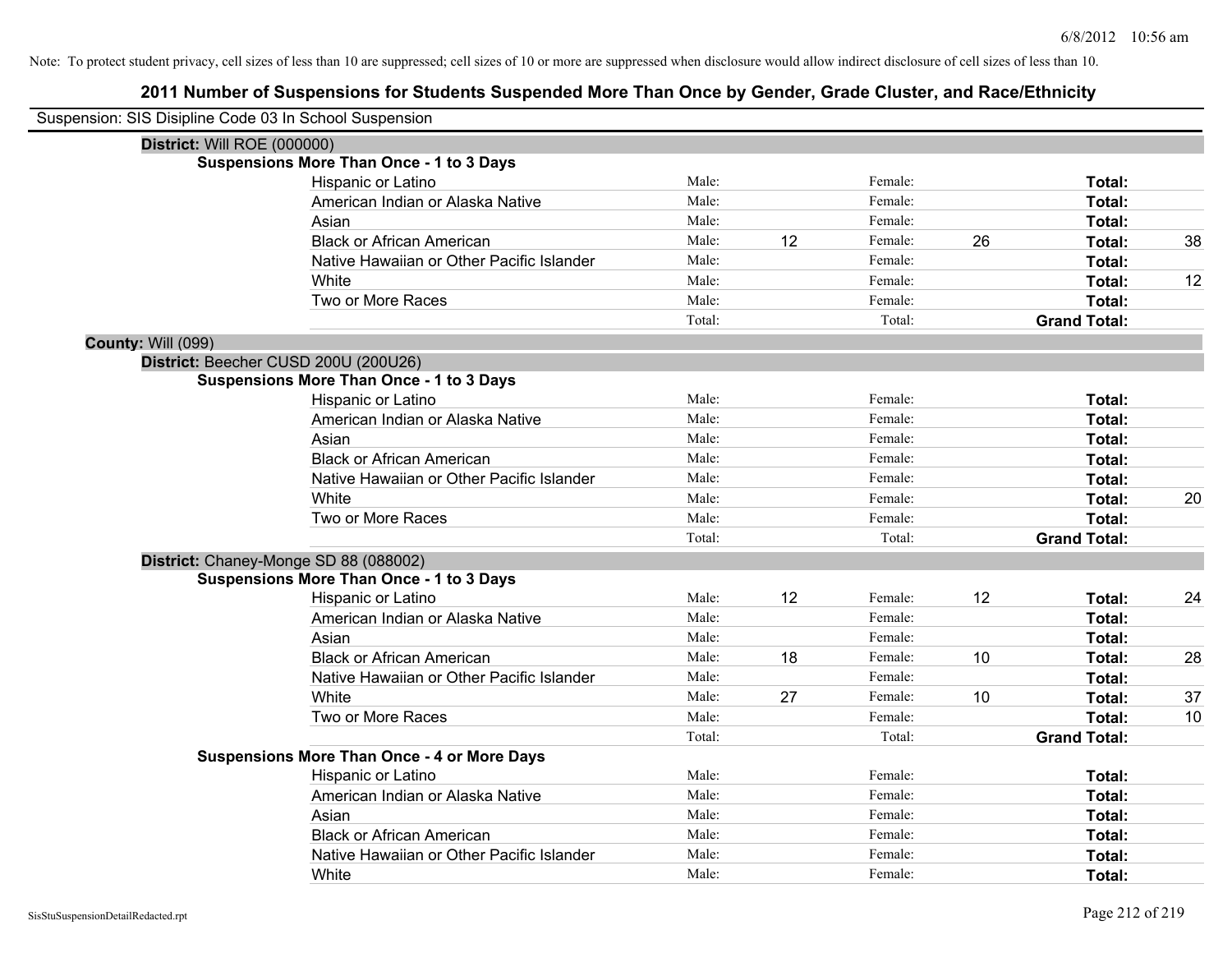| Suspension: SIS Disipline Code 03 In School Suspension |                                                    |        |     |         |     |                     |     |
|--------------------------------------------------------|----------------------------------------------------|--------|-----|---------|-----|---------------------|-----|
|                                                        | Two or More Races                                  | Male:  |     | Female: |     | Total:              |     |
|                                                        |                                                    | Total: |     | Total:  |     | <b>Grand Total:</b> | 13  |
|                                                        | District: Crete Monee CUSD 201U (201U26)           |        |     |         |     |                     |     |
|                                                        | <b>Suspensions More Than Once - 1 to 3 Days</b>    |        |     |         |     |                     |     |
|                                                        | Hispanic or Latino                                 | Male:  | 28  | Female: | 24  | Total:              | 52  |
|                                                        | American Indian or Alaska Native                   | Male:  |     | Female: |     | Total:              |     |
|                                                        | Asian                                              | Male:  |     | Female: |     | Total:              |     |
|                                                        | <b>Black or African American</b>                   | Male:  | 637 | Female: | 201 | Total:              | 838 |
|                                                        | Native Hawaiian or Other Pacific Islander          | Male:  |     | Female: |     | Total:              |     |
|                                                        | White                                              | Male:  | 72  | Female: | 22  | Total:              | 94  |
|                                                        | Two or More Races                                  | Male:  | 18  | Female: | 10  | Total:              | 28  |
|                                                        |                                                    | Total: |     | Total:  |     | <b>Grand Total:</b> |     |
|                                                        | <b>Suspensions More Than Once - 4 or More Days</b> |        |     |         |     |                     |     |
|                                                        | Hispanic or Latino                                 | Male:  |     | Female: |     | Total:              |     |
|                                                        | American Indian or Alaska Native                   | Male:  |     | Female: |     | Total:              |     |
|                                                        | Asian                                              | Male:  |     | Female: |     | Total:              |     |
|                                                        | <b>Black or African American</b>                   | Male:  |     | Female: |     | Total:              |     |
|                                                        | Native Hawaiian or Other Pacific Islander          | Male:  |     | Female: |     | Total:              |     |
|                                                        | White                                              | Male:  |     | Female: |     | Total:              |     |
|                                                        | Two or More Races                                  | Male:  |     | Female: |     | Total:              |     |
|                                                        |                                                    | Total: |     | Total:  |     | <b>Grand Total:</b> | 10  |
| District: Fairmont SD 89 (089002)                      |                                                    |        |     |         |     |                     |     |
|                                                        | <b>Suspensions More Than Once - 1 to 3 Days</b>    |        |     |         |     |                     |     |
|                                                        | Hispanic or Latino                                 | Male:  |     | Female: |     | Total:              |     |
|                                                        | American Indian or Alaska Native                   | Male:  |     | Female: |     | Total:              |     |
|                                                        | Asian                                              | Male:  |     | Female: |     | Total:              |     |
|                                                        | <b>Black or African American</b>                   | Male:  | 28  | Female: | 13  | Total:              | 41  |
|                                                        | Native Hawaiian or Other Pacific Islander          | Male:  |     | Female: |     | Total:              |     |
|                                                        | White                                              | Male:  |     | Female: |     | Total:              |     |
|                                                        | Two or More Races                                  | Male:  |     | Female: |     | Total:              |     |
|                                                        |                                                    | Total: |     | Total:  |     | <b>Grand Total:</b> | 58  |
|                                                        | <b>Suspensions More Than Once - 4 or More Days</b> |        |     |         |     |                     |     |
|                                                        | Hispanic or Latino                                 | Male:  |     | Female: |     | Total:              |     |
|                                                        | American Indian or Alaska Native                   | Male:  |     | Female: |     | Total:              |     |
|                                                        | Asian                                              | Male:  |     | Female: |     | Total:              |     |
|                                                        | <b>Black or African American</b>                   | Male:  |     | Female: |     | Total:              |     |
|                                                        | Native Hawaiian or Other Pacific Islander          | Male:  |     | Female: |     | Total:              |     |
|                                                        | White                                              | Male:  |     | Female: |     | Total:              |     |
|                                                        | Two or More Races                                  | Male:  |     | Female: |     | Total:              |     |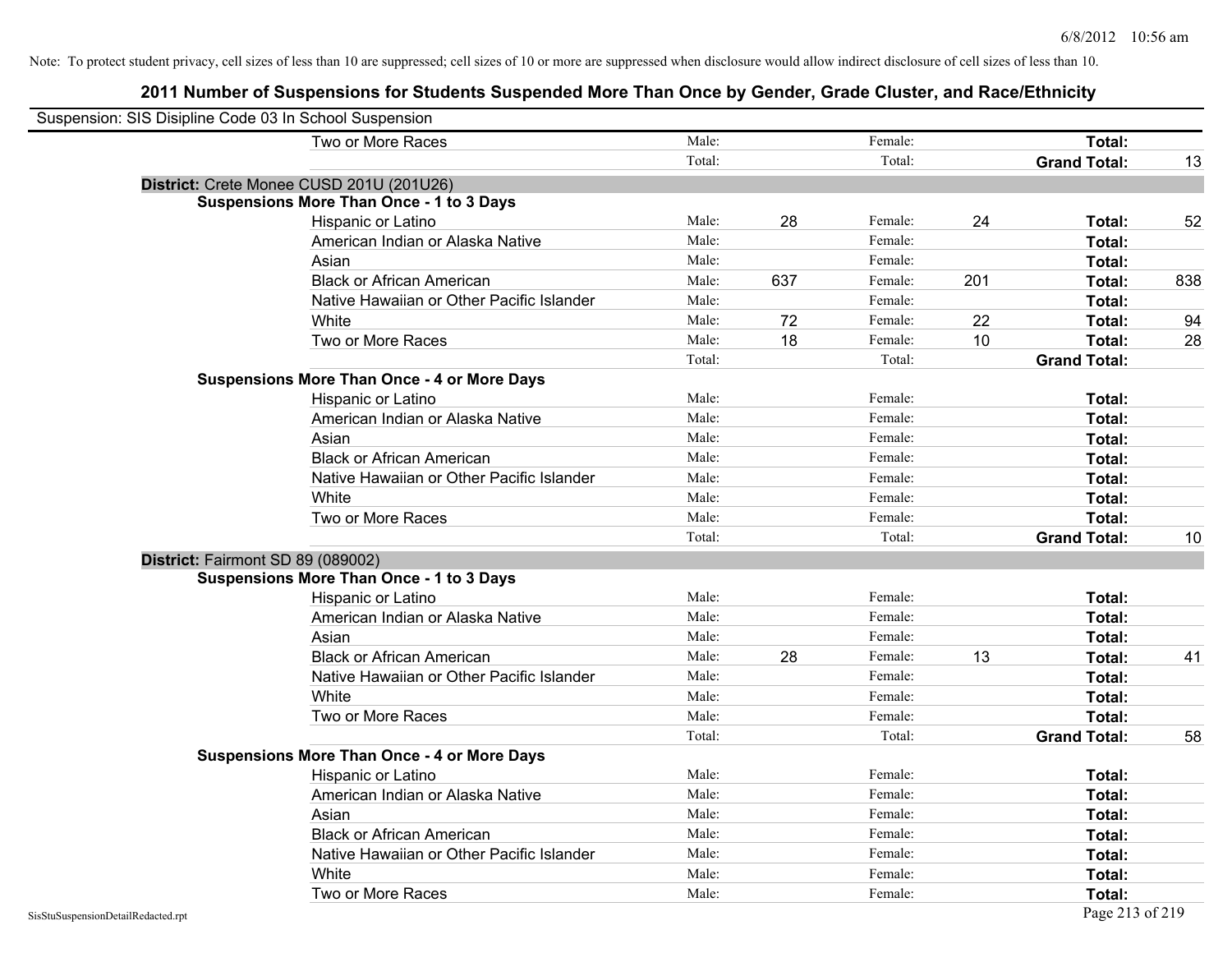| Suspension: SIS Disipline Code 03 In School Suspension |                                                 |        |     |         |     |                     |     |
|--------------------------------------------------------|-------------------------------------------------|--------|-----|---------|-----|---------------------|-----|
|                                                        |                                                 | Total: |     | Total:  |     | <b>Grand Total:</b> |     |
|                                                        | District: Frankfort CCSD 157C (157C04)          |        |     |         |     |                     |     |
|                                                        | Suspensions More Than Once - 1 to 3 Days        |        |     |         |     |                     |     |
|                                                        | Hispanic or Latino                              | Male:  |     | Female: |     | Total:              |     |
|                                                        | American Indian or Alaska Native                | Male:  |     | Female: |     | Total:              |     |
|                                                        | Asian                                           | Male:  |     | Female: |     | Total:              |     |
|                                                        | <b>Black or African American</b>                | Male:  |     | Female: |     | Total:              |     |
|                                                        | Native Hawaiian or Other Pacific Islander       | Male:  |     | Female: |     | Total:              |     |
|                                                        | White                                           | Male:  |     | Female: |     | Total:              | 11  |
|                                                        | Two or More Races                               | Male:  |     | Female: |     | Total:              |     |
|                                                        |                                                 | Total: |     | Total:  |     | <b>Grand Total:</b> |     |
|                                                        | District: Homer CCSD 33C (033C04)               |        |     |         |     |                     |     |
|                                                        | <b>Suspensions More Than Once - 1 to 3 Days</b> |        |     |         |     |                     |     |
|                                                        | Hispanic or Latino                              | Male:  |     | Female: |     | Total:              |     |
|                                                        | American Indian or Alaska Native                | Male:  |     | Female: |     | Total:              |     |
|                                                        | Asian                                           | Male:  |     | Female: |     | Total:              |     |
|                                                        | <b>Black or African American</b>                | Male:  |     | Female: |     | Total:              |     |
|                                                        | Native Hawaiian or Other Pacific Islander       | Male:  |     | Female: |     | Total:              |     |
|                                                        | White                                           | Male:  |     | Female: |     | Total:              | 27  |
|                                                        | Two or More Races                               | Male:  |     | Female: |     | Total:              |     |
|                                                        |                                                 | Total: |     | Total:  |     | <b>Grand Total:</b> |     |
|                                                        | District: Hopewell Career Academy Inc (029600)  |        |     |         |     |                     |     |
|                                                        | <b>Suspensions More Than Once - 1 to 3 Days</b> |        |     |         |     |                     |     |
|                                                        | Hispanic or Latino                              | Male:  |     | Female: |     | Total:              |     |
|                                                        | American Indian or Alaska Native                | Male:  |     | Female: |     | Total:              |     |
|                                                        | Asian                                           | Male:  |     | Female: |     | Total:              |     |
|                                                        | <b>Black or African American</b>                | Male:  |     | Female: |     | Total:              |     |
|                                                        | Native Hawaiian or Other Pacific Islander       | Male:  |     | Female: |     | Total:              |     |
|                                                        | White                                           | Male:  |     | Female: |     | Total:              |     |
|                                                        | Two or More Races                               | Male:  |     | Female: |     | Total:              |     |
|                                                        |                                                 | Total: |     | Total:  |     | <b>Grand Total:</b> |     |
| District: Joliet PSD 86 (086005)                       |                                                 |        |     |         |     |                     |     |
|                                                        | <b>Suspensions More Than Once - 1 to 3 Days</b> |        |     |         |     |                     |     |
|                                                        | Hispanic or Latino                              | Male:  | 115 | Female: | 26  | Total:              | 141 |
|                                                        | American Indian or Alaska Native                | Male:  |     | Female: |     | Total:              |     |
|                                                        | Asian                                           | Male:  |     | Female: |     | Total:              |     |
|                                                        | <b>Black or African American</b>                | Male:  | 278 | Female: | 109 | Total:              | 387 |
|                                                        | Native Hawaiian or Other Pacific Islander       | Male:  |     | Female: |     | Total:              |     |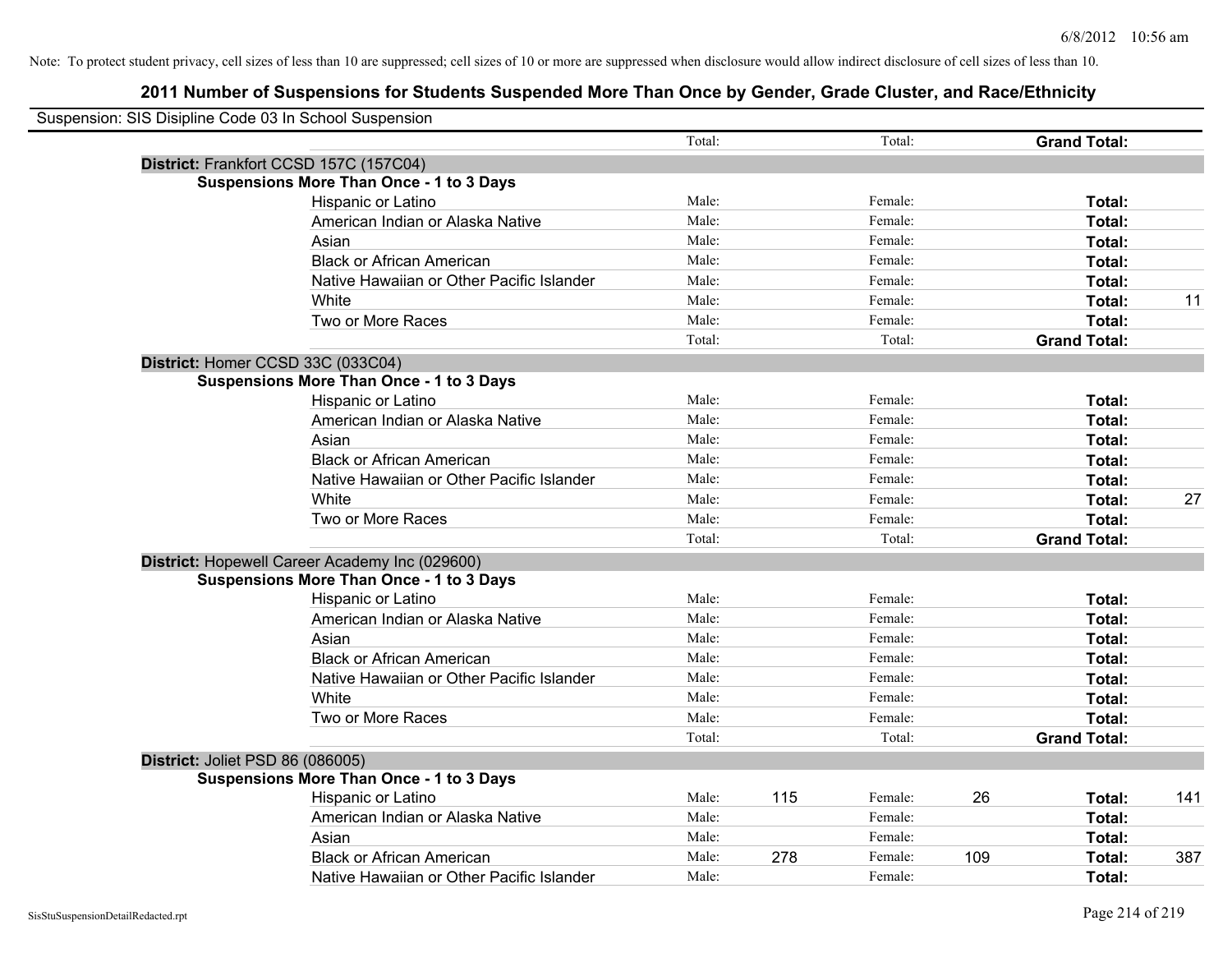| Suspension: SIS Disipline Code 03 In School Suspension |                                                     |        |     |         |     |                     |       |
|--------------------------------------------------------|-----------------------------------------------------|--------|-----|---------|-----|---------------------|-------|
|                                                        | White                                               | Male:  | 66  | Female: | 10  | Total:              | 76    |
|                                                        | Two or More Races                                   | Male:  | 16  | Female: | 13  | Total:              | 29    |
|                                                        |                                                     | Total: |     | Total:  |     | <b>Grand Total:</b> |       |
| District: Joliet Twp HSD 204 (204017)                  |                                                     |        |     |         |     |                     |       |
|                                                        | <b>Suspensions More Than Once - 1 to 3 Days</b>     |        |     |         |     |                     |       |
|                                                        | Hispanic or Latino                                  | Male:  | 844 | Female: | 464 | Total:              | 1,308 |
|                                                        | American Indian or Alaska Native                    | Male:  |     | Female: |     | Total:              | 16    |
|                                                        | Asian                                               | Male:  |     | Female: |     | Total:              | 19    |
|                                                        | <b>Black or African American</b>                    | Male:  | 844 | Female: | 427 | Total:              | 1,271 |
|                                                        | Native Hawaiian or Other Pacific Islander           | Male:  |     | Female: |     | Total:              |       |
|                                                        | White                                               | Male:  | 331 | Female: | 146 | Total:              | 477   |
|                                                        | Two or More Races                                   | Male:  | 33  | Female: | 35  | Total:              | 68    |
|                                                        |                                                     | Total: |     | Total:  |     | <b>Grand Total:</b> |       |
| District: Lincoln Way CHSD 210 (210016)                |                                                     |        |     |         |     |                     |       |
|                                                        | <b>Suspensions More Than Once - 1 to 3 Days</b>     |        |     |         |     |                     |       |
|                                                        | Hispanic or Latino                                  | Male:  | 134 | Female: | 78  | Total:              | 212   |
|                                                        | American Indian or Alaska Native                    | Male:  |     | Female: |     | Total:              | 19    |
|                                                        | Asian                                               | Male:  |     | Female: |     | Total:              | 13    |
|                                                        | <b>Black or African American</b>                    | Male:  | 74  | Female: | 36  | Total:              | 110   |
|                                                        | Native Hawaiian or Other Pacific Islander           | Male:  |     | Female: |     | Total:              |       |
|                                                        | White                                               | Male:  | 819 | Female: | 410 | Total:              | 1,229 |
|                                                        | Two or More Races                                   | Male:  | 78  | Female: | 27  | Total:              | 105   |
|                                                        |                                                     | Total: |     | Total:  |     | <b>Grand Total:</b> |       |
|                                                        | <b>Suspensions More Than Once - 4 or More Days</b>  |        |     |         |     |                     |       |
|                                                        | Hispanic or Latino                                  | Male:  |     | Female: |     | Total:              |       |
|                                                        | American Indian or Alaska Native                    | Male:  |     | Female: |     | Total:              |       |
|                                                        | Asian                                               | Male:  |     | Female: |     | Total:              |       |
|                                                        | <b>Black or African American</b>                    | Male:  |     | Female: |     | Total:              |       |
|                                                        | Native Hawaiian or Other Pacific Islander           | Male:  |     | Female: |     | Total:              |       |
|                                                        | White                                               | Male:  |     | Female: |     | Total:              | 15    |
|                                                        | Two or More Races                                   | Male:  |     | Female: |     | Total:              |       |
|                                                        |                                                     | Total: |     | Total:  |     | <b>Grand Total:</b> |       |
|                                                        | District: Lincoln-Way Area Spec Ed JA Dist (843060) |        |     |         |     |                     |       |
|                                                        | <b>Suspensions More Than Once - 1 to 3 Days</b>     |        |     |         |     |                     |       |
|                                                        | Hispanic or Latino                                  | Male:  |     | Female: |     | Total:              |       |
|                                                        | American Indian or Alaska Native                    | Male:  |     | Female: |     | Total:              |       |
|                                                        | Asian                                               | Male:  |     | Female: |     | Total:              |       |
|                                                        | <b>Black or African American</b>                    | Male:  |     | Female: |     | Total:              |       |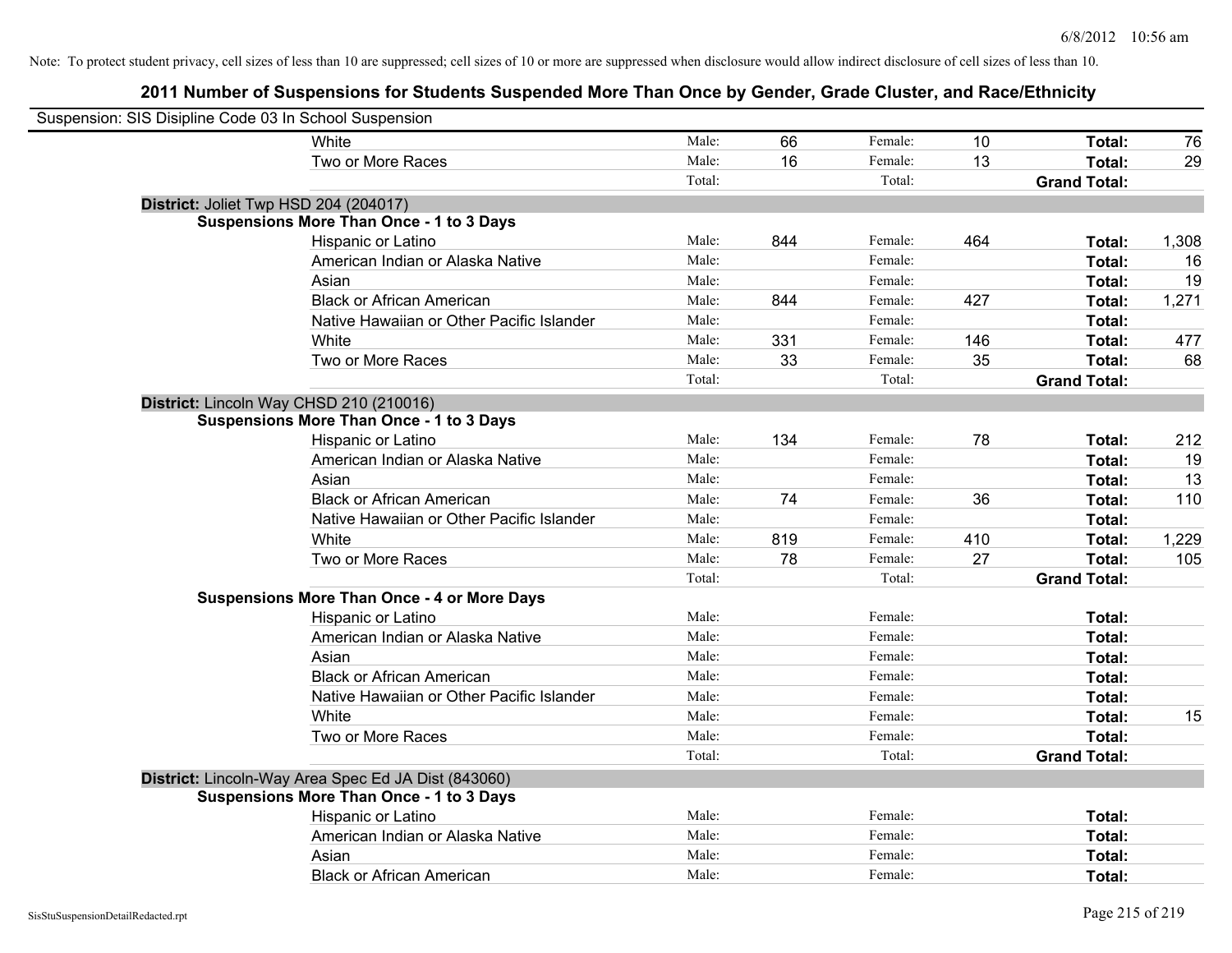| Suspension: SIS Disipline Code 03 In School Suspension |                                                 |        |     |         |    |                     |     |
|--------------------------------------------------------|-------------------------------------------------|--------|-----|---------|----|---------------------|-----|
|                                                        | Native Hawaiian or Other Pacific Islander       | Male:  |     | Female: |    | Total:              |     |
|                                                        | White                                           | Male:  |     | Female: |    | Total:              |     |
|                                                        | Two or More Races                               | Male:  |     | Female: |    | Total:              |     |
|                                                        |                                                 | Total: |     | Total:  |    | <b>Grand Total:</b> |     |
| District: Lockport SD 91 (091002)                      |                                                 |        |     |         |    |                     |     |
|                                                        | <b>Suspensions More Than Once - 1 to 3 Days</b> |        |     |         |    |                     |     |
|                                                        | Hispanic or Latino                              | Male:  |     | Female: |    | Total:              |     |
|                                                        | American Indian or Alaska Native                | Male:  |     | Female: |    | Total:              |     |
|                                                        | Asian                                           | Male:  |     | Female: |    | Total:              |     |
|                                                        | <b>Black or African American</b>                | Male:  |     | Female: |    | Total:              |     |
|                                                        | Native Hawaiian or Other Pacific Islander       | Male:  |     | Female: |    | Total:              |     |
|                                                        | White                                           | Male:  |     | Female: |    | Total:              |     |
|                                                        | Two or More Races                               | Male:  |     | Female: |    | Total:              |     |
|                                                        |                                                 | Total: |     | Total:  |    | <b>Grand Total:</b> |     |
| District: Lockport Twp HSD 205 (205017)                |                                                 |        |     |         |    |                     |     |
|                                                        | <b>Suspensions More Than Once - 1 to 3 Days</b> |        |     |         |    |                     |     |
|                                                        | Hispanic or Latino                              | Male:  | 63  | Female: | 30 | Total:              | 93  |
|                                                        | American Indian or Alaska Native                | Male:  |     | Female: |    | Total:              |     |
|                                                        | Asian                                           | Male:  |     | Female: |    | Total:              |     |
|                                                        | <b>Black or African American</b>                | Male:  |     | Female: |    | Total:              | 17  |
|                                                        | Native Hawaiian or Other Pacific Islander       | Male:  |     | Female: |    | Total:              |     |
|                                                        | White                                           | Male:  | 210 | Female: | 33 | Total:              | 243 |
|                                                        | Two or More Races                               | Male:  |     | Female: |    | Total:              | 15  |
|                                                        |                                                 | Total: |     | Total:  |    | <b>Grand Total:</b> |     |
| <b>District: New Lenox SD 122 (122002)</b>             |                                                 |        |     |         |    |                     |     |
|                                                        | <b>Suspensions More Than Once - 1 to 3 Days</b> |        |     |         |    |                     |     |
|                                                        | Hispanic or Latino                              | Male:  |     | Female: |    | Total:              |     |
|                                                        | American Indian or Alaska Native                | Male:  |     | Female: |    | Total:              |     |
|                                                        | Asian                                           | Male:  |     | Female: |    | Total:              |     |
|                                                        | <b>Black or African American</b>                | Male:  |     | Female: |    | Total:              |     |
|                                                        | Native Hawaiian or Other Pacific Islander       | Male:  |     | Female: |    | Total:              |     |
|                                                        | White                                           | Male:  |     | Female: |    | Total:              | 86  |
|                                                        | Two or More Races                               | Male:  |     | Female: |    | Total:              |     |
|                                                        |                                                 | Total: |     | Total:  |    | <b>Grand Total:</b> |     |
| District: Peotone CUSD 207U (207U26)                   |                                                 |        |     |         |    |                     |     |
|                                                        | <b>Suspensions More Than Once - 1 to 3 Days</b> |        |     |         |    |                     |     |
|                                                        | Hispanic or Latino                              | Male:  |     | Female: |    | Total:              |     |
|                                                        | American Indian or Alaska Native                | Male:  |     | Female: |    | Total:              |     |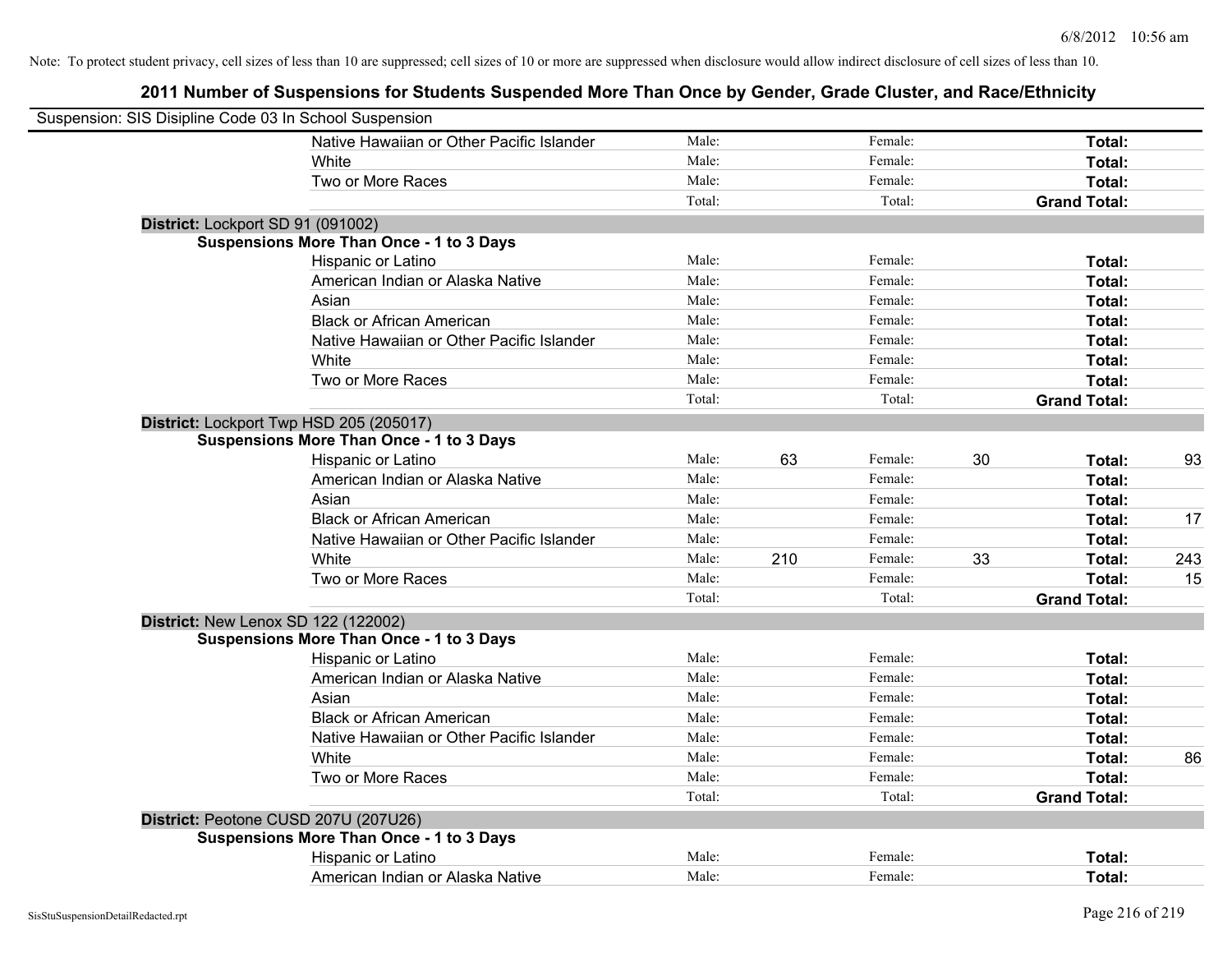Note: To protect student privacy, cell sizes of less than 10 are suppressed; cell sizes of 10 or more are suppressed when disclosure would allow indirect disclosure of cell sizes of less than 10.

## **2011 Number of Suspensions for Students Suspended More Than Once by Gender, Grade Cluster, and Race/Ethnicity**

| Suspension: SIS Disipline Code 03 In School Suspension |        |       |         |     |                     |       |
|--------------------------------------------------------|--------|-------|---------|-----|---------------------|-------|
| Asian                                                  | Male:  |       | Female: |     | Total:              |       |
| <b>Black or African American</b>                       | Male:  |       | Female: |     | Total:              |       |
| Native Hawaiian or Other Pacific Islander              | Male:  |       | Female: |     | Total:              |       |
| White                                                  | Male:  |       | Female: |     | Total:              | 26    |
| Two or More Races                                      | Male:  |       | Female: |     | Total:              |       |
|                                                        | Total: |       | Total:  |     | <b>Grand Total:</b> |       |
| District: Plainfield SD 202 (202022)                   |        |       |         |     |                     |       |
| <b>Suspensions More Than Once - 1 to 3 Days</b>        |        |       |         |     |                     |       |
| Hispanic or Latino                                     | Male:  | 350   | Female: | 166 | Total:              | 516   |
| American Indian or Alaska Native                       | Male:  |       | Female: |     | Total:              |       |
| Asian                                                  | Male:  |       | Female: |     | Total:              | 11    |
| <b>Black or African American</b>                       | Male:  | 234   | Female: | 66  | Total:              | 300   |
| Native Hawaiian or Other Pacific Islander              | Male:  |       | Female: |     | Total:              |       |
| White                                                  | Male:  | 449   | Female: | 138 | Total:              | 587   |
| Two or More Races                                      | Male:  |       | Female: |     | Total:              | 27    |
|                                                        | Total: | 1,072 | Total:  | 381 | <b>Grand Total:</b> | 1,453 |
| <b>Suspensions More Than Once - 4 or More Days</b>     |        |       |         |     |                     |       |
| Hispanic or Latino                                     | Male:  |       | Female: |     | Total:              |       |
| American Indian or Alaska Native                       | Male:  |       | Female: |     | Total:              |       |
| Asian                                                  | Male:  |       | Female: |     | Total:              |       |
| <b>Black or African American</b>                       | Male:  |       | Female: |     | Total:              |       |
| Native Hawaiian or Other Pacific Islander              | Male:  |       | Female: |     | Total:              |       |
| White                                                  | Male:  |       | Female: |     | Total:              |       |
| Two or More Races                                      | Male:  |       | Female: |     | Total:              |       |
|                                                        | Total: |       | Total:  |     | <b>Grand Total:</b> |       |
| District: Richland GSD 88A (088A02)                    |        |       |         |     |                     |       |
| <b>Suspensions More Than Once - 1 to 3 Days</b>        |        |       |         |     |                     |       |
| Hispanic or Latino                                     | Male:  |       | Female: |     | Total:              | 19    |
| American Indian or Alaska Native                       | Male:  |       | Female: |     | Total:              |       |
| Asian                                                  | Male:  |       | Female: |     | Total:              |       |
| <b>Black or African American</b>                       | Male:  | 57    | Female: | 20  | Total:              | 77    |
| Native Hawaiian or Other Pacific Islander              | Male:  |       | Female: |     | Total:              |       |
| White                                                  | Male:  |       | Female: |     | Total:              | 25    |
| Two or More Races                                      | Male:  |       | Female: |     | Total:              | 17    |
|                                                        | Total: |       | Total:  |     | <b>Grand Total:</b> |       |
| District: Rockdale SD 84 (084002)                      |        |       |         |     |                     |       |
| <b>Suspensions More Than Once - 1 to 3 Days</b>        |        |       |         |     |                     |       |
| Hispanic or Latino                                     | Male:  |       | Female: |     | Total:              |       |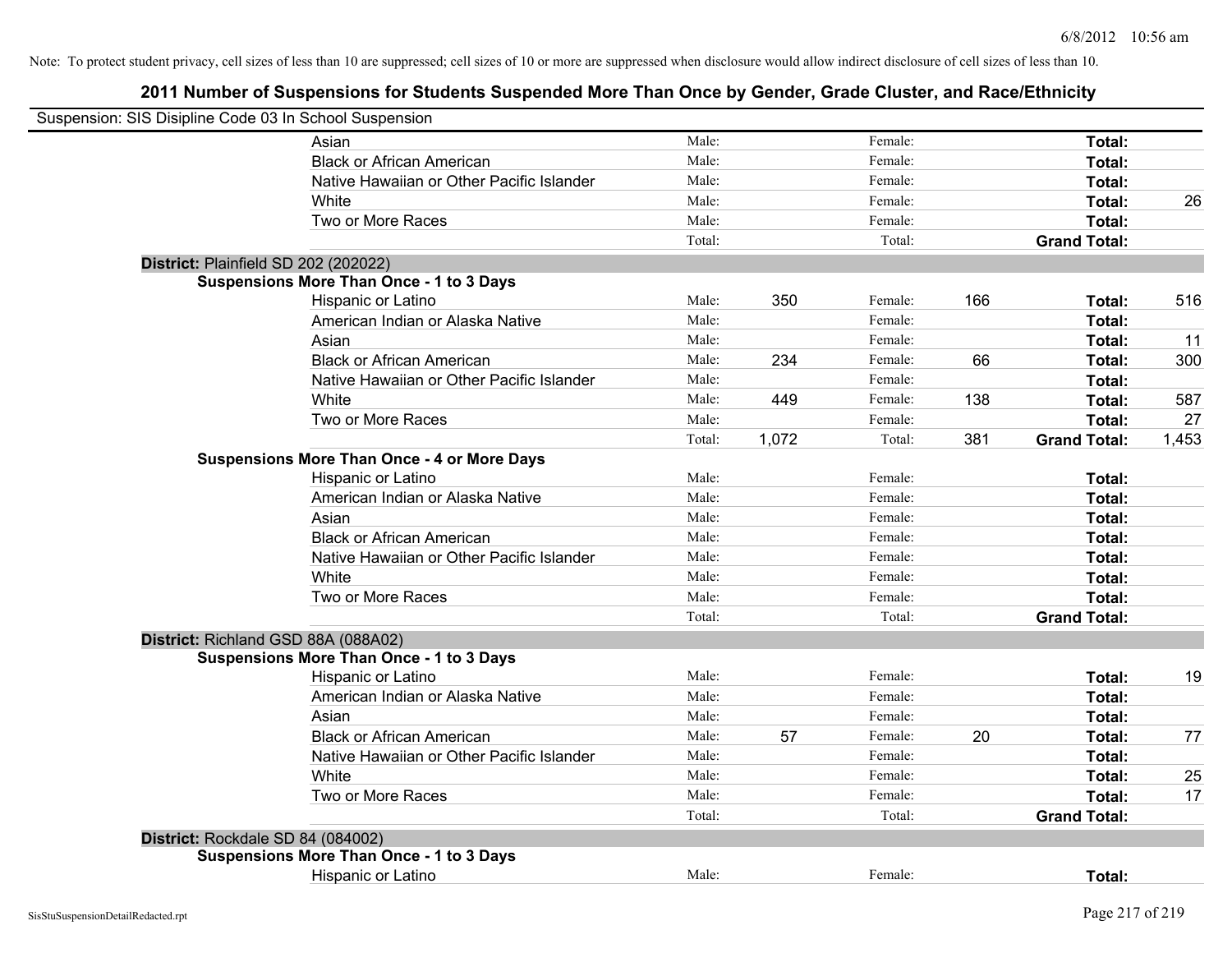Note: To protect student privacy, cell sizes of less than 10 are suppressed; cell sizes of 10 or more are suppressed when disclosure would allow indirect disclosure of cell sizes of less than 10.

## **2011 Number of Suspensions for Students Suspended More Than Once by Gender, Grade Cluster, and Race/Ethnicity**

| Suspension: SIS Disipline Code 03 In School Suspension |                                                 |        |         |                     |    |
|--------------------------------------------------------|-------------------------------------------------|--------|---------|---------------------|----|
|                                                        | American Indian or Alaska Native                | Male:  | Female: | Total:              |    |
|                                                        | Asian                                           | Male:  | Female: | Total:              |    |
|                                                        | <b>Black or African American</b>                | Male:  | Female: | Total:              |    |
|                                                        | Native Hawaiian or Other Pacific Islander       | Male:  | Female: | Total:              |    |
|                                                        | White                                           | Male:  | Female: | Total:              | 26 |
|                                                        | Two or More Races                               | Male:  | Female: | Total:              |    |
|                                                        |                                                 | Total: | Total:  | <b>Grand Total:</b> |    |
| District: Summit Hill SD 161 (161002)                  |                                                 |        |         |                     |    |
|                                                        | <b>Suspensions More Than Once - 1 to 3 Days</b> |        |         |                     |    |
|                                                        | Hispanic or Latino                              | Male:  | Female: | Total:              |    |
|                                                        | American Indian or Alaska Native                | Male:  | Female: | Total:              |    |
|                                                        | Asian                                           | Male:  | Female: | Total:              |    |
|                                                        | <b>Black or African American</b>                | Male:  | Female: | Total:              |    |
|                                                        | Native Hawaiian or Other Pacific Islander       | Male:  | Female: | Total:              |    |
|                                                        | White                                           | Male:  | Female: | Total:              | 43 |
|                                                        | Two or More Races                               | Male:  | Female: | Total:              |    |
|                                                        |                                                 | Total: | Total:  | <b>Grand Total:</b> | 59 |
| <b>District: Taft SD 90 (090002)</b>                   |                                                 |        |         |                     |    |
|                                                        | <b>Suspensions More Than Once - 1 to 3 Days</b> |        |         |                     |    |
|                                                        | Hispanic or Latino                              | Male:  | Female: | Total:              |    |
|                                                        | American Indian or Alaska Native                | Male:  | Female: | Total:              |    |
|                                                        | Asian                                           | Male:  | Female: | Total:              |    |
|                                                        | <b>Black or African American</b>                | Male:  | Female: | Total:              |    |
|                                                        | Native Hawaiian or Other Pacific Islander       | Male:  | Female: | Total:              |    |
|                                                        | White                                           | Male:  | Female: | <b>Total:</b>       | 24 |
|                                                        | Two or More Races                               | Male:  | Female: | Total:              |    |
|                                                        |                                                 | Total: | Total:  | <b>Grand Total:</b> |    |
| District: Troy CCSD 30C (030C04)                       |                                                 |        |         |                     |    |
|                                                        | <b>Suspensions More Than Once - 1 to 3 Days</b> |        |         |                     |    |
|                                                        | Hispanic or Latino                              | Male:  | Female: | Total:              | 40 |
|                                                        | American Indian or Alaska Native                | Male:  | Female: | Total:              |    |
|                                                        | Asian                                           | Male:  | Female: | Total:              |    |
|                                                        | <b>Black or African American</b>                | Male:  | Female: | Total:              | 38 |
|                                                        | Native Hawaiian or Other Pacific Islander       | Male:  | Female: | Total:              |    |
|                                                        | White                                           | Male:  | Female: | Total:              | 63 |
|                                                        | Two or More Races                               | Male:  | Female: | Total:              |    |
|                                                        |                                                 | Total: | Total:  | <b>Grand Total:</b> |    |

**District:** Valley View CUSD 365U (365U26)